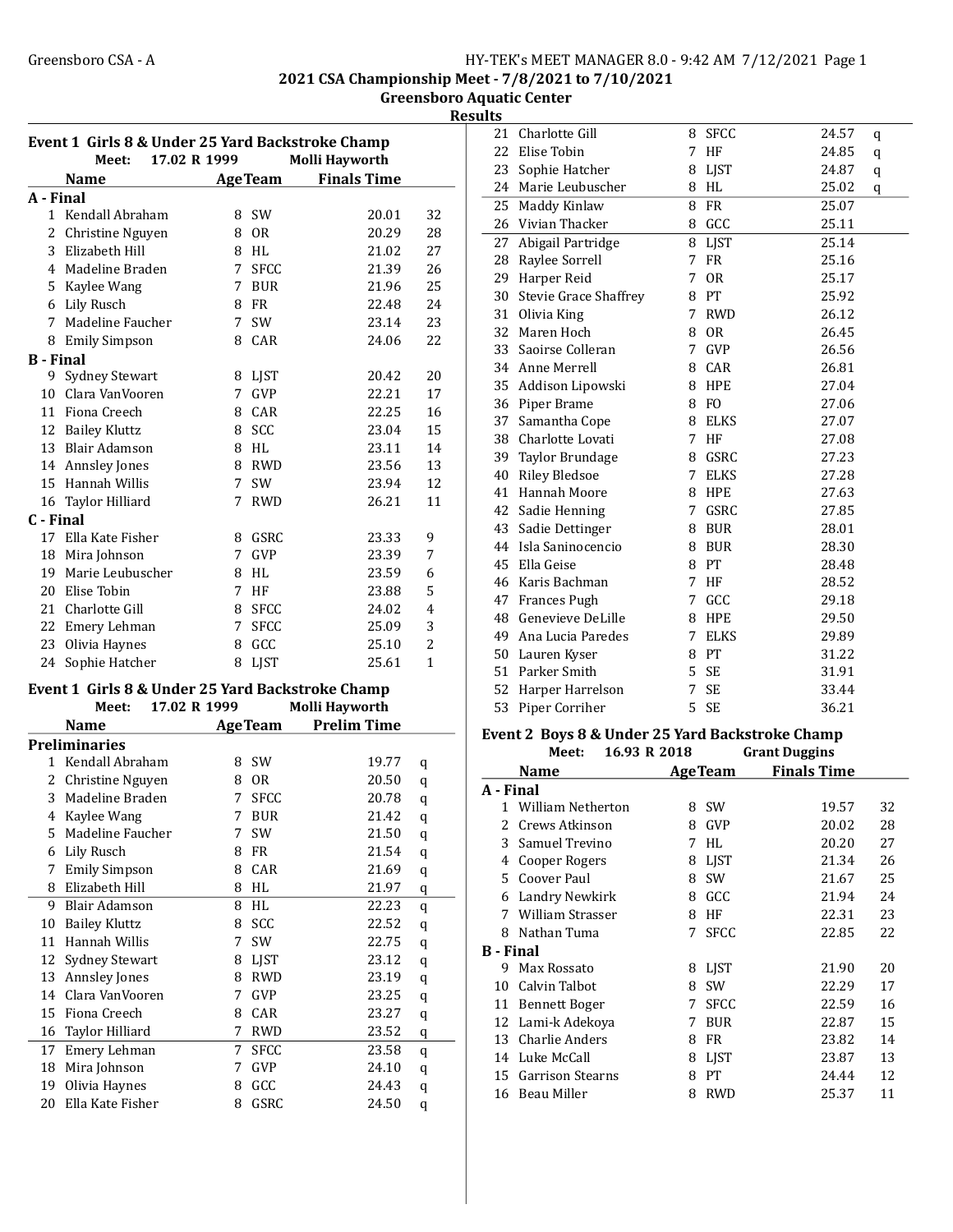2021 CSA Championship Meet - 7/8/2021 to 7/10/2021

Greensboro Aquatic Center **Results** 

|           | C - Final  (Event 2 Boys 8 & Under 25 Yard Backstroke Char<br><b>Name</b> |             |                | AgeTeam Finals Time  |                |  |
|-----------|---------------------------------------------------------------------------|-------------|----------------|----------------------|----------------|--|
| C - Final |                                                                           |             |                |                      |                |  |
|           | 17 Brady Houlden                                                          |             | 8 FO           | 23.98                | 9              |  |
|           | 18 Nate Shoffner                                                          |             | 8 GVP          | 24.34                | 7              |  |
|           | 19 Oliver Persson                                                         |             | 8 RWD          | 24.92                | 6              |  |
|           | 20 Camden Starcevich                                                      |             | 8 GCC          | 25.66                | 5              |  |
|           | 21 Xavier Balfour                                                         |             | 8 HL           | 26.05                | 4              |  |
|           | 22 Brantley Cain                                                          | $7^{\circ}$ | <b>SE</b>      | 26.12                | 3              |  |
|           | 23 Logan Mungas                                                           | 7           | <b>OR</b>      | 27.00                | $\overline{2}$ |  |
|           | 24 Davis Riddle                                                           | 8           | HL             | 27.23                | 1              |  |
|           | Event 2 Boys 8 & Under 25 Yard Backstroke Champ                           |             |                |                      |                |  |
|           | 16.93 R 2018<br>Meet:                                                     |             |                | <b>Grant Duggins</b> |                |  |
|           | <b>Name</b>                                                               |             | <b>AgeTeam</b> | <b>Prelim Time</b>   |                |  |
|           | <b>Preliminaries</b>                                                      |             |                |                      |                |  |
|           | 1 Crews Atkinson                                                          | 8           | <b>GVP</b>     | 19.49                | q              |  |
| 2.        | William Netherton                                                         | 8           | <b>SW</b>      | 19.95                | q              |  |
| 3         | Samuel Trevino                                                            | 7           | HL             | 20.32                | q              |  |
|           | 4 Nathan Tuma                                                             | 7           | <b>SFCC</b>    | 22.24                | q              |  |
|           | 5 Coover Paul                                                             |             | 8 SW           | 22.36                | q              |  |
|           | 6 Cooper Rogers                                                           |             | 8 LJST         | 22.46                | q              |  |
|           | 7 Landry Newkirk                                                          |             | 8 GCC          | 23.12                | q              |  |
|           | 8 William Strasser                                                        |             | 8 HF           | 23.22                | q              |  |
|           | 9 Garrison Stearns                                                        |             | 8 PT           | 23.25                | q              |  |
|           | 10 Calvin Talbot                                                          |             | 8 SW           | 23.39                | q              |  |
|           | 11 Charlie Anders                                                         |             | 8 FR           | 23.42                | q              |  |
|           | 12 Lami-k Adekoya                                                         | 7           | <b>BUR</b>     | 23.54                | q              |  |
|           | 13 Beau Miller                                                            |             | 8 RWD          | 23.82                | q              |  |
|           | 14 Luke McCall                                                            |             | 8 LJST         | 24.10                | q              |  |
|           | *15 Max Rossato                                                           |             | 8 LJST         | 24.35                | q              |  |
|           | *15 Bennett Boger                                                         | 7           | <b>SFCC</b>    | 24.35                | q              |  |
|           | 17 Davis Riddle                                                           |             | 8 HL           | 24.61                | q              |  |
|           | 18 Xavier Balfour                                                         |             | 8 HL           | 24.86                | q              |  |
|           | 19 Hendrix Jones                                                          |             | 8 HPE          | 24.92                | q              |  |
|           | 20 Brantley Cain                                                          | 7           | <b>SE</b>      | 24.98                | q              |  |
|           | 21 Brady Houlden                                                          |             | 8 FO           | 25.09                | q              |  |
|           | 22 Nate Shoffner                                                          |             | 8 GVP          | 25.24                | q              |  |
| 23        | Logan Mungas                                                              | 7           | 0R             | 25.31                | q              |  |
| 24        | Camden Starcevich                                                         | 8           | GCC            | 25.62                | q              |  |
| 25        | Oliver Persson                                                            | 8           | <b>RWD</b>     | 25.71                |                |  |
|           | 26 Alvin Garner                                                           | 8           | PT             | 25.78                |                |  |
| 27        | Landon Haderlie                                                           | 6           | <b>BUR</b>     | 26.27                |                |  |
| 28        | Sartor McLean                                                             | 7           | GCC            | 26.76                |                |  |
| 29        | Thomas Weldon                                                             | 8           | <b>SFCC</b>    | 26.87                |                |  |
| 30        | Jonny Stay                                                                | 8           | <b>BUR</b>     | 26.90                |                |  |
| 31        | Davis Haislip                                                             | 7           | <b>ELKS</b>    | 27.09                |                |  |
| 32        | <b>Connor Seamon</b>                                                      | 7           | HPE            | 27.53                |                |  |
| 33        | John Andronica                                                            | 7           | <b>OR</b>      | 28.75                |                |  |
| 34        | CJ Champion                                                               | 7           | GSRC           | 28.78                |                |  |
| 35        | Jace Shoaf                                                                | 8           | HPE            | 29.24                |                |  |
|           | 36 Van DeLoreto                                                           | 7           | GVP            | 29.40                |                |  |
| 37        | Kingston Hobbs                                                            | 8           | FO             | 29.59                |                |  |
| 38        | Brayden Barrow                                                            | 8           | PT             | 29.64                |                |  |
| 39        | Logan Jenkins                                                             | 8           | ELKS           | 30.58                |                |  |
|           |                                                                           |             |                |                      |                |  |

| د. |                      |        |                |  |
|----|----------------------|--------|----------------|--|
|    | 40 Luke Pike         | 8 SE   | 31.18          |  |
|    | 41 Dylan Cross       | 8 SE   | 33.16          |  |
|    | --- Thatcher Wallace | 7 RWD  | D <sub>0</sub> |  |
|    | --- Cameron Transou  | 8 ELKS | DO             |  |

#### Event 3 Girls 9-10 50 Yard Backstroke Champ

|                  | 31.97 R 2015<br>Meet: |    |                | <b>Caroline Cox</b> |              |
|------------------|-----------------------|----|----------------|---------------------|--------------|
|                  | <b>Name</b>           |    | <b>AgeTeam</b> | <b>Finals Time</b>  |              |
| A - Final        |                       |    |                |                     |              |
| 1                | Evelyn Braden         | 10 | <b>SFCC</b>    | 32.50               | 32           |
| 2                | Mary Elizabeth Willis | 10 | SW             | 35.42               | 28           |
| 3                | Mallory McDonald      | 9  | <b>OR</b>      | 35.78               | 27           |
| 4                | Bella Caccia          | 10 | CAR            | 36.19               | 26           |
| 5                | Madison Gann          | 10 | CAR            | 36.22               | 25           |
| 6                | <b>Shelby Dugas</b>   | 10 | HF             | 38.28               | 24           |
| 7                | Alania Atkins         | 9  | 0 <sub>R</sub> | 38.34               | 23           |
| 8                | Meagan Stewart        | 10 | FO             | 40.45               | 22           |
| <b>B</b> - Final |                       |    |                |                     |              |
| 9                | Gabriella Trevino     | 10 | <b>HL</b>      | 40.46               | 20           |
| 10               | Eden Wehe             | 10 | FR             | 40.84               | 17           |
| 11               | Rawlings Poole        | 10 | <b>SW</b>      | 41.10               | 16           |
| 12               | Emily Tabori          | 10 | HF             | 41.17               | 15           |
| 13               | Ella Woods            | 10 | GCC            | 41.46               | 14           |
| 14               | Lily James Kesler     | 10 | <b>SFCC</b>    | 41.74               | 13           |
| 15               | Sara Maley            | 10 | SW             | 42.54               | 12           |
| 16               | Eve Morgan            | 10 | HF             | 43.73               | 11           |
| C - Final        |                       |    |                |                     |              |
| 17               | Avery Smith           | 9  | 0 <sub>R</sub> | 42.05               | 9            |
| 18               | Alexandra Olalere     | 9  | <b>LJST</b>    | 42.18               | 7            |
| 19               | Violet VanVooren      | 10 | GVP            | 43.07               | 6            |
| 20               | <b>Adasyn Hansing</b> | 10 | GSRC           | 45.13               | 5            |
| 21               | Emma Soots            | 10 | <b>ELKS</b>    | 45.46               | 4            |
| 22               | Joslyn Fontanella     | 10 | <b>FR</b>      | 46.04               | 3            |
| 23               | <b>Addy Beuhring</b>  | 9  | <b>HL</b>      | 47.40               | 2            |
| 24               | Mary Sellers Payne    | 10 | HL             | 47.86               | $\mathbf{1}$ |

#### Event 3 Girls 9-10 50 Yard Backstroke Champ<br>Meet: 31.97 R 2015 Caroline Cox  $M$ eet:  $31.97$  R  $2015$

|    | <b>Name</b>             |    | <b>AgeTeam</b> | <b>Prelim Time</b> |   |  |
|----|-------------------------|----|----------------|--------------------|---|--|
|    | Preliminaries           |    |                |                    |   |  |
| 1  | Evelyn Braden           | 10 | <b>SFCC</b>    | 32.85              | q |  |
| 2  | Mary Elizabeth Willis   | 10 | <b>SW</b>      | 36.32              | q |  |
| 3  | <b>Mallory McDonald</b> | 9  | 0 <sub>R</sub> | 36.46              | q |  |
| 4  | Bella Caccia            | 10 | CAR            | 36.70              | q |  |
| 5. | Madison Gann            | 10 | CAR            | 37.67              | q |  |
| 6  | <b>Shelby Dugas</b>     | 10 | HF             | 38.06              | q |  |
| 7  | Alania Atkins           | 9  | 0 <sub>R</sub> | 39.14              | q |  |
| 8  | Meagan Stewart          | 10 | F <sub>O</sub> | 39.84              | q |  |
| 9  | Eden Wehe               | 10 | FR             | 40.03              | q |  |
| 10 | Ella Woods              | 10 | GCC            | 40.13              | q |  |
| 11 | Gabriella Trevino       | 10 | HL             | 40.38              | q |  |
| 12 | Lily James Kesler       | 10 | <b>SFCC</b>    | 40.60              | q |  |
| 13 | Emily Tabori            | 10 | HF             | 40.66              | q |  |
| 14 | Sara Maley              | 10 | <b>SW</b>      | 41.27              | q |  |
| 15 | Rawlings Poole          | 10 | <b>SW</b>      | 41.30              | q |  |
| 16 | Eve Morgan              | 10 | HF             | 41.38              | q |  |
|    |                         |    |                |                    |   |  |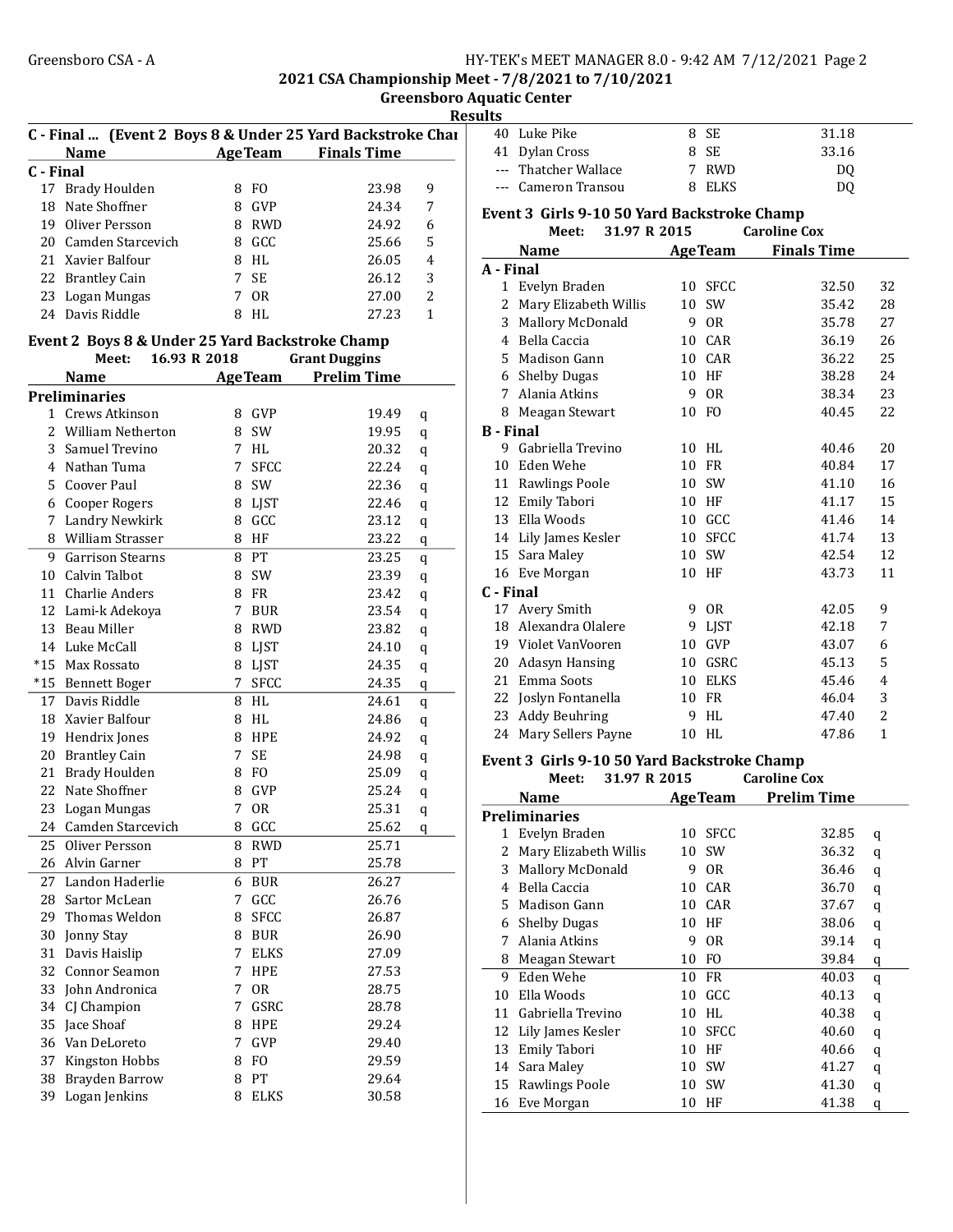2021 CSA Championship Meet - 7/8/2021 to 7/10/2021

Greensboro Aquatic Center

|                  |                                            |    |                | Preliminaries  (Event 3 Girls 9-10 50 Yard Backstroke Cha |   |
|------------------|--------------------------------------------|----|----------------|-----------------------------------------------------------|---|
|                  | <b>Name</b>                                |    | <b>AgeTeam</b> | <b>Prelim Time</b>                                        |   |
| 17               | Avery Smith                                |    | 9 OR           | 43.33<br>q                                                |   |
| 18               | Violet VanVooren                           |    | 10 GVP         | 43.44<br>q                                                |   |
| 19               | Emma Soots                                 |    | 10 ELKS        | 44.10<br>q                                                |   |
| 20               | Addy Beuhring                              |    | 9 HL           | 44.24<br>q                                                |   |
| 21               | Alexandra Olalere                          | 9  | LJST           | 44.35<br>q                                                |   |
| 22               | Adasyn Hansing                             |    | 10 GSRC        | 45.53<br>q                                                | I |
| 23               | Joslyn Fontanella                          | 10 | FR             | 46.39<br>q                                                |   |
| 24               | Mary Sellers Payne                         | 10 | HL             | 46.91<br>q                                                |   |
| 25               | Hollan Kennedy                             |    | 10 ELKS        | 46.93                                                     | I |
| 26               | Lucy Gaylord                               |    | 10 RWD         | 47.05                                                     |   |
| 27               | Morgan Osborne                             | 9  | PT             | 47.82                                                     |   |
| 28               | Haven Jones                                |    | 10 RWD         | 47.83                                                     |   |
| 29               | Nell McLean                                |    | 10 GCC         | 48.11                                                     |   |
| 30               | Ellen Wang                                 |    | 9 BUR          | 48.22                                                     |   |
| 31               | Jannah Newkirk                             |    | 9 GSRC         | 48.95                                                     |   |
| 32               | Mady Ballenger                             |    | 10 FR          | 50.44                                                     |   |
| 33               | Rory O'Neill                               | 9  | ELKS           | 50.67                                                     |   |
| 34               | Molly Inscore                              |    | 10 CAR         | 51.64                                                     |   |
| 35               | Katie Mae Ussery                           |    | 9 GVP          | 51.87                                                     |   |
|                  | 36 Adah Zimmer                             |    | 10 SE          | 51.90                                                     |   |
|                  | 37 Kathryn Kalbaugh                        |    | 9 GSRC         | 52.78                                                     |   |
| 38               | Claire Winslow                             |    | 9 HPE          | 55.03                                                     |   |
| 39               | Sallie Davidson                            |    | 10 GVP         | 55.56                                                     |   |
| 40               | Kolbi Hanson                               |    | 9 SE           | 55.65                                                     |   |
| 41               | Hosanna Hunt                               |    | 9 SE           | 56.79                                                     |   |
| 42               | Katelyn Friend                             |    | 10 BUR         | 1:00.60                                                   |   |
| 43               | Farryn Mabry                               |    | 10 FO          | 1:00.62                                                   |   |
| 44               | Sophia Chen                                |    | 9 BUR          | 1:02.59                                                   |   |
| ---              | Grayson Sowers                             |    | 10 RWD         | DQ                                                        |   |
|                  | --- Penelope King                          |    | 10 SFCC        | DQ                                                        |   |
|                  | Event 4 Boys 9-10 50 Yard Backstroke Champ |    |                |                                                           |   |
|                  | Meet:<br>30.67 R 2017                      |    |                | <b>Bailey Covington</b>                                   |   |
|                  | <b>Name</b>                                |    | <b>AgeTeam</b> | <b>Finals Time</b>                                        |   |
| A - Final        |                                            |    |                |                                                           |   |
| 1                | Bo Nunn                                    |    | 10 PT          | 32<br>34.50                                               |   |
| 2                | Charlie Thompson                           | 10 | LJST           | 35.01<br>28                                               |   |
| 3                | Asher Tobin                                |    | 10 HF          | 36.54<br>27                                               |   |
| 4                | Oliver Leubuscher                          | 10 | HL             | 36.64<br>26                                               |   |
| 5.               | Jake Lovati                                | 10 | HF             | 25<br>38.13                                               |   |
| 6                | Michael Molony                             |    | 10 FR          | 24<br>39.08                                               |   |
| 7                | <b>Brantley Johnson</b>                    | 10 | HPE            | 23<br>40.11                                               |   |
| 8                | Zach Knesel                                | 10 | 0 <sub>R</sub> | 41.53<br>22                                               |   |
| <b>B</b> - Final |                                            |    |                |                                                           |   |
| 9                | <b>Blake Magrini</b>                       | 10 | LJST           | 20<br>40.64                                               |   |
| $*10$            | J. P. Hammond                              | 9  | FR             | 16.5<br>40.83                                             |   |
|                  | *10 Luke Todd                              | 9  | HL             | 16.5<br>40.83                                             |   |
|                  | 12 Owen Lehman                             | 10 | <b>SFCC</b>    | 15<br>41.39                                               |   |
|                  | *13 John Woods                             |    | 10 GCC         | 13.5<br>41.48                                             |   |
|                  | *13 Dale Gaines                            |    | 10 HF          | 13.5<br>41.48                                             |   |
|                  | 15 Ander Wickline                          |    | 10 LJST        | 12<br>44.88                                               |   |
|                  | 16 Nicholas Dawson                         | 9  | SE             | 11<br>46.23                                               |   |
| C - Final        |                                            |    |                |                                                           |   |
| 17               | Palmer Hoch                                |    | 10 OR          | 9<br>44.01                                                |   |

|    | Results |                   |         |       |               |  |
|----|---------|-------------------|---------|-------|---------------|--|
| aı |         | 18 Ryan Field     | 9 PT    | 45.65 | 7             |  |
|    |         | 19 Trevor Gill    | 10 SFCC | 45.79 | 6             |  |
|    |         | 20 Michael McCain | 10 CAR  | 46.42 | 5             |  |
|    |         | 21 Ian Zheng      | 10 FR   | 46.75 | 4             |  |
|    |         | 22 Jack Barnett   | 10 SW   | 47.36 | 3             |  |
|    |         | 23 Ryan Clancy    | 10 PT   | 48.08 | $\mathcal{P}$ |  |
|    |         | 24 Harry Albert   | 9 SW    | 48.28 |               |  |
|    |         |                   |         |       |               |  |

#### Event 4 Boys 9-10 50 Yard Backstroke Champ

|    | Meet:                | 30.67 R 2017 |                | <b>Bailey Covington</b> |         |
|----|----------------------|--------------|----------------|-------------------------|---------|
|    | <b>Name</b>          |              | <b>AgeTeam</b> | <b>Prelim Time</b>      |         |
|    | <b>Preliminaries</b> |              |                |                         |         |
|    | 1 Charlie Thompson   |              | 10 LJST        | 34.97                   | q       |
| 2  | Asher Tobin          |              | 10 HF          | 35.73                   | q       |
|    | 3 Bo Nunn            |              | 10 PT          | 35.84                   | q       |
|    | 4 Oliver Leubuscher  |              | 10 HL          | 37.90                   | q       |
|    | 5 Jake Lovati        |              | 10 HF          | 38.59                   | q       |
|    | 6 Michael Molony     |              | 10 FR          | 39.59                   | q       |
|    | 7 Brantley Johnson   |              | <b>10 HPE</b>  | 40.72                   | q       |
|    | 8 Zach Knesel        |              | 10 OR          | 40.92                   | q       |
| 9  | Owen Lehman          |              | 10 SFCC        | 41.08                   | q       |
|    | 10 Blake Magrini     |              | 10 LJST        | 41.41                   | q       |
|    | 11 Luke Todd         |              | 9 HL           | 41.52                   | q       |
|    | 12 John Woods        |              | 10 GCC         | 41.66                   | $\bf q$ |
|    | 13 Dale Gaines       |              | 10 HF          | 42.41                   | q       |
|    | 14 J. P. Hammond     | 9            | <b>FR</b>      | 43.16                   | q       |
|    | 15 Nicholas Dawson   | 9            | SE             | 43.40                   | q       |
|    | 16 Ander Wickline    |              | 10 LJST        | 44.62                   | q       |
|    | 17 Palmer Hoch       |              | 10 OR          | 45.50                   | q       |
|    | 18 Ian Zheng         |              | 10 FR          | 45.55                   | q       |
|    | 19 Ryan Field        |              | 9 PT           | 45.95                   | q       |
|    | 20 Trevor Gill       |              | 10 SFCC        | 46.49                   | q       |
|    | 21 Michael McCain    |              | 10 CAR         | 46.76                   | q       |
|    | 22 Ryan Clancy       |              | 10 PT          | 47.74                   | q       |
| 23 | Harry Albert         |              | 9 SW           | 48.42                   | q       |
|    | 24 Jack Barnett      |              | 10 SW          | 48.62                   | q       |
| 25 | Sebastian Upton      | 9            | <b>ELKS</b>    | 48.82                   |         |
|    | 26 Peter Watkins     |              | 10 RWD         | 49.42                   |         |
| 27 | Jax Brainard         |              | 10 BUR         | 50.16                   |         |
| 28 | Will Arnett          |              | 10 GVP         | 51.27                   |         |
| 29 | Conner Reynolds      |              | 10 OR          | 51.43                   |         |
| 30 | Joaquin Mimms        |              | 10 CAR         | 51.50                   |         |
| 31 | Liam Price           |              | 9 GVP          | 52.01                   |         |
|    | 32 Mason Shelton     |              | 9 HL           | 52.05                   |         |
|    | 33 Eli Moore         |              | <b>10 HPE</b>  | 52.15                   |         |
|    | 34 Liam Stimpson     |              | 9 GVP          | 52.23                   |         |
| 35 | Luke Newman          |              | 10 FO          | 52.96                   |         |
|    | 36 Lilo Seiz         |              | 10 ELKS        | 53.43                   |         |
| 37 | Jason May            | 10           | <b>BUR</b>     | 54.28                   |         |
| 38 | Liam Gramberg        | 9            | <b>RWD</b>     | 54.43                   |         |
| 39 | Oliver Smith         | 9            | <b>ELKS</b>    | 55.52                   |         |
| 40 | Jack Oliver          | 10           | FO             | 56.04                   |         |
| 41 | <b>Callen Briers</b> | 9            | SE             | 58.01                   |         |
| 42 | Mac Payonk           | 9            | GCC            | 59.00                   |         |
| 43 | Joey Pike            | 10           | SE             | 1:03.16                 |         |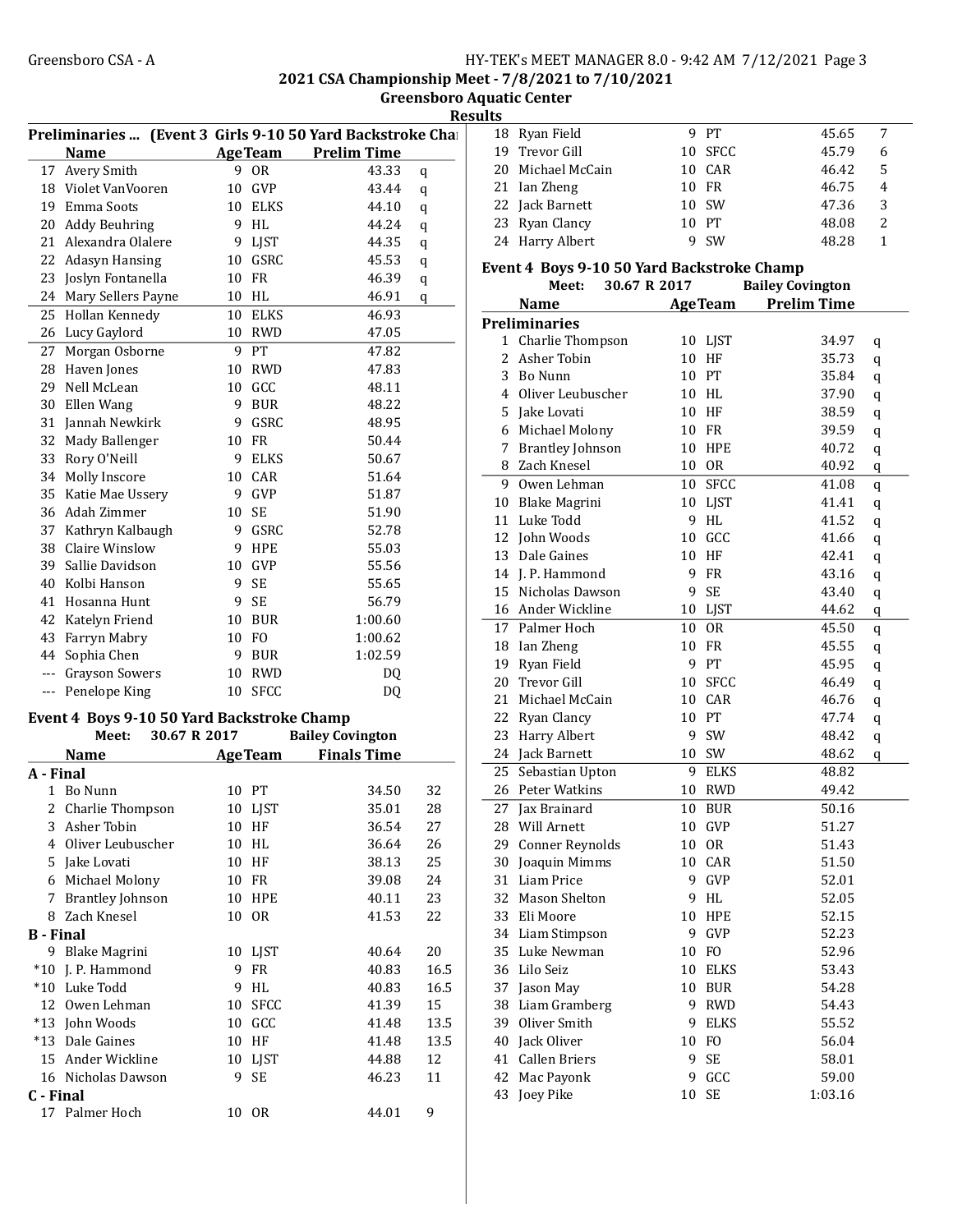2021 CSA Championship Meet - 7/8/2021 to 7/10/2021

Greensboro Aquatic Center **Results** 

| <b>AgeTeam</b> Prelim Time<br>--- Mason Nelson<br>9 CAR<br>DQ<br>--- Hank Shoemaker<br>10 SW<br>DQ<br>--- Jack Jenkins<br>9 RWD<br>DQ<br>--- Percy Worth<br>9<br>GCC<br>DQ<br>Event 5 Girls 11-12 50 Yard Backstroke Champ<br>28.46 R 2017<br><b>Caroline Cox</b><br>Meet:<br><b>Finals Time</b><br>Name<br><b>AgeTeam</b><br>A - Final<br>11 SW<br>32<br>1 Riley Ramseur<br>28.48<br>2 Reina Liu<br>11 BUR<br>29.39<br>28<br>3 Brooke Jorgenson<br>12 SW<br>30.53<br>27<br>12 CAR<br>26<br>4 Sophie McMasters<br>30.80<br>5 Lauron Smith<br>25<br>12 OR<br>31.49<br>6 Addison Spencer<br>12 HPE<br>24<br>31.77<br>12 RWD<br>7 Lillian Wright<br>31.90<br>23<br>8 Emily Lewis<br>12 LJST<br>32.87<br>22<br><b>B</b> - Final<br>9 Anya Kayande<br>20<br>12 HF<br>33.22<br>10 Morgan Bales<br>12 LJST<br>34.04<br>17<br>11 Harper Higgins<br>12 HL<br>34.29<br>16<br>12 SFCC<br>12 Poppy Manning<br>34.39<br>15<br>13 Emma Hronich<br>11 BUR<br>34.75<br>14<br>14 Samantha Maley<br>12 SW<br>13<br>35.64<br>15 Maddie Testa<br>12 FR<br>35.67<br>12<br>16 Player Morris<br>12 HF<br>35.80<br>11<br>C - Final<br>17 Cynthia Wang<br>12 BUR<br>37.06<br>9<br>18 Lilly Stewart<br>12 FO<br>7<br>37.38<br>19 Sidney Sydell<br>11 SFCC<br>37.79<br>6<br>20 McKay Payne<br>12 HL<br>5<br>37.83<br>21 Zoe Nelson<br>12 HL<br>38.04<br>4<br>22 Abby Townsend<br>11 FR<br>3<br>38.19<br>12 GSRC<br>2<br>23 Maddie Jane Fariole<br>38.89<br>$\mathbf{1}$<br>24 Sara Lautermilch<br>11 FR<br>41.46<br>Event 5 Girls 11-12 50 Yard Backstroke Champ<br><b>Caroline Cox</b><br>Meet:<br>28.46 R 2017<br><b>Prelim Time</b><br><b>AgeTeam</b><br><b>Name</b><br><b>Preliminaries</b><br>SW<br><b>Riley Ramseur</b><br>29.26<br>$\mathbf{1}$<br>11<br>q<br>Reina Liu<br>11<br><b>BUR</b><br>29.51<br>q<br>3 Brooke Jorgenson<br>12 SW<br>30.83<br>$\mathbf q$<br>Sophie McMasters<br>12 CAR<br>31.05<br>q<br>5 Lauron Smith<br>12 OR<br>31.45<br>$\mathbf q$<br>6 Addison Spencer<br>12 HPE<br>31.81<br>$\mathbf q$<br><b>RWD</b><br>Lillian Wright<br>12<br>32.23<br>$\mathbf q$<br>12 LJST<br>8 Emily Lewis<br>32.80<br>q<br>Anya Kayande<br>12<br>HF<br>33.50<br>q<br>Harper Higgins<br>12<br>HL<br>33.61<br>q<br>Morgan Bales<br>12 LJST<br>33.85<br>q<br>12 Emma Hronich<br>11 BUR<br>34.64<br>q<br>Player Morris<br>12<br>HF<br>34.69<br>q |                |               |    |             | Preliminaries  (Event 4 Boys 9-10 50 Yard Backstroke Chall |   |
|---------------------------------------------------------------------------------------------------------------------------------------------------------------------------------------------------------------------------------------------------------------------------------------------------------------------------------------------------------------------------------------------------------------------------------------------------------------------------------------------------------------------------------------------------------------------------------------------------------------------------------------------------------------------------------------------------------------------------------------------------------------------------------------------------------------------------------------------------------------------------------------------------------------------------------------------------------------------------------------------------------------------------------------------------------------------------------------------------------------------------------------------------------------------------------------------------------------------------------------------------------------------------------------------------------------------------------------------------------------------------------------------------------------------------------------------------------------------------------------------------------------------------------------------------------------------------------------------------------------------------------------------------------------------------------------------------------------------------------------------------------------------------------------------------------------------------------------------------------------------------------------------------------------------------------------------------------------------------------------------------------------------------------------------------------------------------------------------------------------------------------------------------------------------------------------------------------------------------------------------------------------------------------------------------------------------------------|----------------|---------------|----|-------------|------------------------------------------------------------|---|
|                                                                                                                                                                                                                                                                                                                                                                                                                                                                                                                                                                                                                                                                                                                                                                                                                                                                                                                                                                                                                                                                                                                                                                                                                                                                                                                                                                                                                                                                                                                                                                                                                                                                                                                                                                                                                                                                                                                                                                                                                                                                                                                                                                                                                                                                                                                                 |                | <b>Name</b>   |    |             |                                                            |   |
|                                                                                                                                                                                                                                                                                                                                                                                                                                                                                                                                                                                                                                                                                                                                                                                                                                                                                                                                                                                                                                                                                                                                                                                                                                                                                                                                                                                                                                                                                                                                                                                                                                                                                                                                                                                                                                                                                                                                                                                                                                                                                                                                                                                                                                                                                                                                 |                |               |    |             |                                                            |   |
|                                                                                                                                                                                                                                                                                                                                                                                                                                                                                                                                                                                                                                                                                                                                                                                                                                                                                                                                                                                                                                                                                                                                                                                                                                                                                                                                                                                                                                                                                                                                                                                                                                                                                                                                                                                                                                                                                                                                                                                                                                                                                                                                                                                                                                                                                                                                 |                |               |    |             |                                                            |   |
|                                                                                                                                                                                                                                                                                                                                                                                                                                                                                                                                                                                                                                                                                                                                                                                                                                                                                                                                                                                                                                                                                                                                                                                                                                                                                                                                                                                                                                                                                                                                                                                                                                                                                                                                                                                                                                                                                                                                                                                                                                                                                                                                                                                                                                                                                                                                 |                |               |    |             |                                                            |   |
|                                                                                                                                                                                                                                                                                                                                                                                                                                                                                                                                                                                                                                                                                                                                                                                                                                                                                                                                                                                                                                                                                                                                                                                                                                                                                                                                                                                                                                                                                                                                                                                                                                                                                                                                                                                                                                                                                                                                                                                                                                                                                                                                                                                                                                                                                                                                 |                |               |    |             |                                                            |   |
|                                                                                                                                                                                                                                                                                                                                                                                                                                                                                                                                                                                                                                                                                                                                                                                                                                                                                                                                                                                                                                                                                                                                                                                                                                                                                                                                                                                                                                                                                                                                                                                                                                                                                                                                                                                                                                                                                                                                                                                                                                                                                                                                                                                                                                                                                                                                 |                |               |    |             |                                                            |   |
|                                                                                                                                                                                                                                                                                                                                                                                                                                                                                                                                                                                                                                                                                                                                                                                                                                                                                                                                                                                                                                                                                                                                                                                                                                                                                                                                                                                                                                                                                                                                                                                                                                                                                                                                                                                                                                                                                                                                                                                                                                                                                                                                                                                                                                                                                                                                 |                |               |    |             |                                                            |   |
|                                                                                                                                                                                                                                                                                                                                                                                                                                                                                                                                                                                                                                                                                                                                                                                                                                                                                                                                                                                                                                                                                                                                                                                                                                                                                                                                                                                                                                                                                                                                                                                                                                                                                                                                                                                                                                                                                                                                                                                                                                                                                                                                                                                                                                                                                                                                 |                |               |    |             |                                                            |   |
|                                                                                                                                                                                                                                                                                                                                                                                                                                                                                                                                                                                                                                                                                                                                                                                                                                                                                                                                                                                                                                                                                                                                                                                                                                                                                                                                                                                                                                                                                                                                                                                                                                                                                                                                                                                                                                                                                                                                                                                                                                                                                                                                                                                                                                                                                                                                 |                |               |    |             |                                                            |   |
|                                                                                                                                                                                                                                                                                                                                                                                                                                                                                                                                                                                                                                                                                                                                                                                                                                                                                                                                                                                                                                                                                                                                                                                                                                                                                                                                                                                                                                                                                                                                                                                                                                                                                                                                                                                                                                                                                                                                                                                                                                                                                                                                                                                                                                                                                                                                 |                |               |    |             |                                                            |   |
|                                                                                                                                                                                                                                                                                                                                                                                                                                                                                                                                                                                                                                                                                                                                                                                                                                                                                                                                                                                                                                                                                                                                                                                                                                                                                                                                                                                                                                                                                                                                                                                                                                                                                                                                                                                                                                                                                                                                                                                                                                                                                                                                                                                                                                                                                                                                 |                |               |    |             |                                                            |   |
|                                                                                                                                                                                                                                                                                                                                                                                                                                                                                                                                                                                                                                                                                                                                                                                                                                                                                                                                                                                                                                                                                                                                                                                                                                                                                                                                                                                                                                                                                                                                                                                                                                                                                                                                                                                                                                                                                                                                                                                                                                                                                                                                                                                                                                                                                                                                 |                |               |    |             |                                                            |   |
|                                                                                                                                                                                                                                                                                                                                                                                                                                                                                                                                                                                                                                                                                                                                                                                                                                                                                                                                                                                                                                                                                                                                                                                                                                                                                                                                                                                                                                                                                                                                                                                                                                                                                                                                                                                                                                                                                                                                                                                                                                                                                                                                                                                                                                                                                                                                 |                |               |    |             |                                                            |   |
|                                                                                                                                                                                                                                                                                                                                                                                                                                                                                                                                                                                                                                                                                                                                                                                                                                                                                                                                                                                                                                                                                                                                                                                                                                                                                                                                                                                                                                                                                                                                                                                                                                                                                                                                                                                                                                                                                                                                                                                                                                                                                                                                                                                                                                                                                                                                 |                |               |    |             |                                                            |   |
|                                                                                                                                                                                                                                                                                                                                                                                                                                                                                                                                                                                                                                                                                                                                                                                                                                                                                                                                                                                                                                                                                                                                                                                                                                                                                                                                                                                                                                                                                                                                                                                                                                                                                                                                                                                                                                                                                                                                                                                                                                                                                                                                                                                                                                                                                                                                 |                |               |    |             |                                                            |   |
|                                                                                                                                                                                                                                                                                                                                                                                                                                                                                                                                                                                                                                                                                                                                                                                                                                                                                                                                                                                                                                                                                                                                                                                                                                                                                                                                                                                                                                                                                                                                                                                                                                                                                                                                                                                                                                                                                                                                                                                                                                                                                                                                                                                                                                                                                                                                 |                |               |    |             |                                                            |   |
|                                                                                                                                                                                                                                                                                                                                                                                                                                                                                                                                                                                                                                                                                                                                                                                                                                                                                                                                                                                                                                                                                                                                                                                                                                                                                                                                                                                                                                                                                                                                                                                                                                                                                                                                                                                                                                                                                                                                                                                                                                                                                                                                                                                                                                                                                                                                 |                |               |    |             |                                                            |   |
|                                                                                                                                                                                                                                                                                                                                                                                                                                                                                                                                                                                                                                                                                                                                                                                                                                                                                                                                                                                                                                                                                                                                                                                                                                                                                                                                                                                                                                                                                                                                                                                                                                                                                                                                                                                                                                                                                                                                                                                                                                                                                                                                                                                                                                                                                                                                 |                |               |    |             |                                                            |   |
|                                                                                                                                                                                                                                                                                                                                                                                                                                                                                                                                                                                                                                                                                                                                                                                                                                                                                                                                                                                                                                                                                                                                                                                                                                                                                                                                                                                                                                                                                                                                                                                                                                                                                                                                                                                                                                                                                                                                                                                                                                                                                                                                                                                                                                                                                                                                 |                |               |    |             |                                                            |   |
|                                                                                                                                                                                                                                                                                                                                                                                                                                                                                                                                                                                                                                                                                                                                                                                                                                                                                                                                                                                                                                                                                                                                                                                                                                                                                                                                                                                                                                                                                                                                                                                                                                                                                                                                                                                                                                                                                                                                                                                                                                                                                                                                                                                                                                                                                                                                 |                |               |    |             |                                                            |   |
|                                                                                                                                                                                                                                                                                                                                                                                                                                                                                                                                                                                                                                                                                                                                                                                                                                                                                                                                                                                                                                                                                                                                                                                                                                                                                                                                                                                                                                                                                                                                                                                                                                                                                                                                                                                                                                                                                                                                                                                                                                                                                                                                                                                                                                                                                                                                 |                |               |    |             |                                                            |   |
|                                                                                                                                                                                                                                                                                                                                                                                                                                                                                                                                                                                                                                                                                                                                                                                                                                                                                                                                                                                                                                                                                                                                                                                                                                                                                                                                                                                                                                                                                                                                                                                                                                                                                                                                                                                                                                                                                                                                                                                                                                                                                                                                                                                                                                                                                                                                 |                |               |    |             |                                                            |   |
|                                                                                                                                                                                                                                                                                                                                                                                                                                                                                                                                                                                                                                                                                                                                                                                                                                                                                                                                                                                                                                                                                                                                                                                                                                                                                                                                                                                                                                                                                                                                                                                                                                                                                                                                                                                                                                                                                                                                                                                                                                                                                                                                                                                                                                                                                                                                 |                |               |    |             |                                                            |   |
|                                                                                                                                                                                                                                                                                                                                                                                                                                                                                                                                                                                                                                                                                                                                                                                                                                                                                                                                                                                                                                                                                                                                                                                                                                                                                                                                                                                                                                                                                                                                                                                                                                                                                                                                                                                                                                                                                                                                                                                                                                                                                                                                                                                                                                                                                                                                 |                |               |    |             |                                                            |   |
|                                                                                                                                                                                                                                                                                                                                                                                                                                                                                                                                                                                                                                                                                                                                                                                                                                                                                                                                                                                                                                                                                                                                                                                                                                                                                                                                                                                                                                                                                                                                                                                                                                                                                                                                                                                                                                                                                                                                                                                                                                                                                                                                                                                                                                                                                                                                 |                |               |    |             |                                                            |   |
|                                                                                                                                                                                                                                                                                                                                                                                                                                                                                                                                                                                                                                                                                                                                                                                                                                                                                                                                                                                                                                                                                                                                                                                                                                                                                                                                                                                                                                                                                                                                                                                                                                                                                                                                                                                                                                                                                                                                                                                                                                                                                                                                                                                                                                                                                                                                 |                |               |    |             |                                                            |   |
|                                                                                                                                                                                                                                                                                                                                                                                                                                                                                                                                                                                                                                                                                                                                                                                                                                                                                                                                                                                                                                                                                                                                                                                                                                                                                                                                                                                                                                                                                                                                                                                                                                                                                                                                                                                                                                                                                                                                                                                                                                                                                                                                                                                                                                                                                                                                 |                |               |    |             |                                                            |   |
|                                                                                                                                                                                                                                                                                                                                                                                                                                                                                                                                                                                                                                                                                                                                                                                                                                                                                                                                                                                                                                                                                                                                                                                                                                                                                                                                                                                                                                                                                                                                                                                                                                                                                                                                                                                                                                                                                                                                                                                                                                                                                                                                                                                                                                                                                                                                 |                |               |    |             |                                                            |   |
|                                                                                                                                                                                                                                                                                                                                                                                                                                                                                                                                                                                                                                                                                                                                                                                                                                                                                                                                                                                                                                                                                                                                                                                                                                                                                                                                                                                                                                                                                                                                                                                                                                                                                                                                                                                                                                                                                                                                                                                                                                                                                                                                                                                                                                                                                                                                 |                |               |    |             |                                                            |   |
|                                                                                                                                                                                                                                                                                                                                                                                                                                                                                                                                                                                                                                                                                                                                                                                                                                                                                                                                                                                                                                                                                                                                                                                                                                                                                                                                                                                                                                                                                                                                                                                                                                                                                                                                                                                                                                                                                                                                                                                                                                                                                                                                                                                                                                                                                                                                 |                |               |    |             |                                                            |   |
|                                                                                                                                                                                                                                                                                                                                                                                                                                                                                                                                                                                                                                                                                                                                                                                                                                                                                                                                                                                                                                                                                                                                                                                                                                                                                                                                                                                                                                                                                                                                                                                                                                                                                                                                                                                                                                                                                                                                                                                                                                                                                                                                                                                                                                                                                                                                 |                |               |    |             |                                                            |   |
|                                                                                                                                                                                                                                                                                                                                                                                                                                                                                                                                                                                                                                                                                                                                                                                                                                                                                                                                                                                                                                                                                                                                                                                                                                                                                                                                                                                                                                                                                                                                                                                                                                                                                                                                                                                                                                                                                                                                                                                                                                                                                                                                                                                                                                                                                                                                 |                |               |    |             |                                                            |   |
|                                                                                                                                                                                                                                                                                                                                                                                                                                                                                                                                                                                                                                                                                                                                                                                                                                                                                                                                                                                                                                                                                                                                                                                                                                                                                                                                                                                                                                                                                                                                                                                                                                                                                                                                                                                                                                                                                                                                                                                                                                                                                                                                                                                                                                                                                                                                 |                |               |    |             |                                                            |   |
|                                                                                                                                                                                                                                                                                                                                                                                                                                                                                                                                                                                                                                                                                                                                                                                                                                                                                                                                                                                                                                                                                                                                                                                                                                                                                                                                                                                                                                                                                                                                                                                                                                                                                                                                                                                                                                                                                                                                                                                                                                                                                                                                                                                                                                                                                                                                 |                |               |    |             |                                                            |   |
|                                                                                                                                                                                                                                                                                                                                                                                                                                                                                                                                                                                                                                                                                                                                                                                                                                                                                                                                                                                                                                                                                                                                                                                                                                                                                                                                                                                                                                                                                                                                                                                                                                                                                                                                                                                                                                                                                                                                                                                                                                                                                                                                                                                                                                                                                                                                 |                |               |    |             |                                                            |   |
|                                                                                                                                                                                                                                                                                                                                                                                                                                                                                                                                                                                                                                                                                                                                                                                                                                                                                                                                                                                                                                                                                                                                                                                                                                                                                                                                                                                                                                                                                                                                                                                                                                                                                                                                                                                                                                                                                                                                                                                                                                                                                                                                                                                                                                                                                                                                 |                |               |    |             |                                                            |   |
|                                                                                                                                                                                                                                                                                                                                                                                                                                                                                                                                                                                                                                                                                                                                                                                                                                                                                                                                                                                                                                                                                                                                                                                                                                                                                                                                                                                                                                                                                                                                                                                                                                                                                                                                                                                                                                                                                                                                                                                                                                                                                                                                                                                                                                                                                                                                 |                |               |    |             |                                                            |   |
|                                                                                                                                                                                                                                                                                                                                                                                                                                                                                                                                                                                                                                                                                                                                                                                                                                                                                                                                                                                                                                                                                                                                                                                                                                                                                                                                                                                                                                                                                                                                                                                                                                                                                                                                                                                                                                                                                                                                                                                                                                                                                                                                                                                                                                                                                                                                 |                |               |    |             |                                                            |   |
|                                                                                                                                                                                                                                                                                                                                                                                                                                                                                                                                                                                                                                                                                                                                                                                                                                                                                                                                                                                                                                                                                                                                                                                                                                                                                                                                                                                                                                                                                                                                                                                                                                                                                                                                                                                                                                                                                                                                                                                                                                                                                                                                                                                                                                                                                                                                 |                |               |    |             |                                                            |   |
|                                                                                                                                                                                                                                                                                                                                                                                                                                                                                                                                                                                                                                                                                                                                                                                                                                                                                                                                                                                                                                                                                                                                                                                                                                                                                                                                                                                                                                                                                                                                                                                                                                                                                                                                                                                                                                                                                                                                                                                                                                                                                                                                                                                                                                                                                                                                 | $\overline{2}$ |               |    |             |                                                            |   |
|                                                                                                                                                                                                                                                                                                                                                                                                                                                                                                                                                                                                                                                                                                                                                                                                                                                                                                                                                                                                                                                                                                                                                                                                                                                                                                                                                                                                                                                                                                                                                                                                                                                                                                                                                                                                                                                                                                                                                                                                                                                                                                                                                                                                                                                                                                                                 |                |               |    |             |                                                            |   |
|                                                                                                                                                                                                                                                                                                                                                                                                                                                                                                                                                                                                                                                                                                                                                                                                                                                                                                                                                                                                                                                                                                                                                                                                                                                                                                                                                                                                                                                                                                                                                                                                                                                                                                                                                                                                                                                                                                                                                                                                                                                                                                                                                                                                                                                                                                                                 | 4              |               |    |             |                                                            |   |
|                                                                                                                                                                                                                                                                                                                                                                                                                                                                                                                                                                                                                                                                                                                                                                                                                                                                                                                                                                                                                                                                                                                                                                                                                                                                                                                                                                                                                                                                                                                                                                                                                                                                                                                                                                                                                                                                                                                                                                                                                                                                                                                                                                                                                                                                                                                                 |                |               |    |             |                                                            |   |
|                                                                                                                                                                                                                                                                                                                                                                                                                                                                                                                                                                                                                                                                                                                                                                                                                                                                                                                                                                                                                                                                                                                                                                                                                                                                                                                                                                                                                                                                                                                                                                                                                                                                                                                                                                                                                                                                                                                                                                                                                                                                                                                                                                                                                                                                                                                                 |                |               |    |             |                                                            |   |
|                                                                                                                                                                                                                                                                                                                                                                                                                                                                                                                                                                                                                                                                                                                                                                                                                                                                                                                                                                                                                                                                                                                                                                                                                                                                                                                                                                                                                                                                                                                                                                                                                                                                                                                                                                                                                                                                                                                                                                                                                                                                                                                                                                                                                                                                                                                                 | 7              |               |    |             |                                                            |   |
|                                                                                                                                                                                                                                                                                                                                                                                                                                                                                                                                                                                                                                                                                                                                                                                                                                                                                                                                                                                                                                                                                                                                                                                                                                                                                                                                                                                                                                                                                                                                                                                                                                                                                                                                                                                                                                                                                                                                                                                                                                                                                                                                                                                                                                                                                                                                 |                |               |    |             |                                                            |   |
|                                                                                                                                                                                                                                                                                                                                                                                                                                                                                                                                                                                                                                                                                                                                                                                                                                                                                                                                                                                                                                                                                                                                                                                                                                                                                                                                                                                                                                                                                                                                                                                                                                                                                                                                                                                                                                                                                                                                                                                                                                                                                                                                                                                                                                                                                                                                 | 9              |               |    |             |                                                            |   |
|                                                                                                                                                                                                                                                                                                                                                                                                                                                                                                                                                                                                                                                                                                                                                                                                                                                                                                                                                                                                                                                                                                                                                                                                                                                                                                                                                                                                                                                                                                                                                                                                                                                                                                                                                                                                                                                                                                                                                                                                                                                                                                                                                                                                                                                                                                                                 | 10             |               |    |             |                                                            |   |
|                                                                                                                                                                                                                                                                                                                                                                                                                                                                                                                                                                                                                                                                                                                                                                                                                                                                                                                                                                                                                                                                                                                                                                                                                                                                                                                                                                                                                                                                                                                                                                                                                                                                                                                                                                                                                                                                                                                                                                                                                                                                                                                                                                                                                                                                                                                                 | 11             |               |    |             |                                                            |   |
|                                                                                                                                                                                                                                                                                                                                                                                                                                                                                                                                                                                                                                                                                                                                                                                                                                                                                                                                                                                                                                                                                                                                                                                                                                                                                                                                                                                                                                                                                                                                                                                                                                                                                                                                                                                                                                                                                                                                                                                                                                                                                                                                                                                                                                                                                                                                 |                |               |    |             |                                                            |   |
|                                                                                                                                                                                                                                                                                                                                                                                                                                                                                                                                                                                                                                                                                                                                                                                                                                                                                                                                                                                                                                                                                                                                                                                                                                                                                                                                                                                                                                                                                                                                                                                                                                                                                                                                                                                                                                                                                                                                                                                                                                                                                                                                                                                                                                                                                                                                 |                |               |    |             |                                                            |   |
|                                                                                                                                                                                                                                                                                                                                                                                                                                                                                                                                                                                                                                                                                                                                                                                                                                                                                                                                                                                                                                                                                                                                                                                                                                                                                                                                                                                                                                                                                                                                                                                                                                                                                                                                                                                                                                                                                                                                                                                                                                                                                                                                                                                                                                                                                                                                 | $*13$          | Poppy Manning | 12 | <b>SFCC</b> | 34.69                                                      | q |
|                                                                                                                                                                                                                                                                                                                                                                                                                                                                                                                                                                                                                                                                                                                                                                                                                                                                                                                                                                                                                                                                                                                                                                                                                                                                                                                                                                                                                                                                                                                                                                                                                                                                                                                                                                                                                                                                                                                                                                                                                                                                                                                                                                                                                                                                                                                                 | $*13$          |               |    |             |                                                            |   |

| սււծ |                         |    |                |       |   |
|------|-------------------------|----|----------------|-------|---|
| 15   | Maddie Testa            | 12 | <b>FR</b>      | 36.08 | q |
| 16   | Samantha Maley          | 12 | SW             | 36.63 | q |
| 17   | Cynthia Wang            | 12 | <b>BUR</b>     | 37.65 | q |
|      | 18 Sidney Sydell        | 11 | <b>SFCC</b>    | 37.78 | q |
| 19   | Zoe Nelson              | 12 | <b>HL</b>      | 37.79 | q |
| 20   | <b>Lilly Stewart</b>    |    | 12 FO          | 37.81 | q |
| 21   | Abby Townsend           | 11 | <b>FR</b>      | 38.37 | q |
| 22   | McKay Payne             | 12 | HL             | 38.99 | q |
| 23   | Maddie Jane Fariole     | 12 | GSRC           | 39.03 | q |
| 24   | Sara Lautermilch        | 11 | <b>FR</b>      | 40.09 | q |
| 25   | McKenzie Smith          | 12 | 0 <sub>R</sub> | 40.31 |   |
| 26   | Leah Dunn               | 11 | <b>SE</b>      | 40.32 |   |
| 27   | <b>Catherine Bowers</b> | 12 | GVP            | 41.21 |   |
| 28   | Jada Sheppard           | 12 | HF             | 41.27 |   |
| 29   | Janie Merrell           | 11 | CAR            | 41.34 |   |
| 30   | Liza Payonk             | 11 | GCC            | 41.61 |   |
| 31   | Laney Wray              | 12 | 0 <sub>R</sub> | 42.23 |   |
| 32   | Layla Seiz              |    | 12 ELKS        | 42.30 |   |
| 33   | Chrisette Tesseneer     | 11 | PT             | 42.32 |   |
| 34   | Rebecca Transou         | 12 | <b>ELKS</b>    | 43.37 |   |
| 35   | Anya Dawson             | 11 | <b>SE</b>      | 43.46 |   |
| 36   | Ella Stimpson           |    | 12 GVP         | 43.62 |   |
| 37   | Molly Holbrook          | 12 | <b>HPE</b>     | 44.70 |   |
| 38   | Emma Key                | 11 | <b>RWD</b>     | 45.07 |   |
| 39   | <b>Emerson Everhart</b> | 11 | GSRC           | 45.72 |   |
| 40   | Sawyer Morton           | 12 | PT             | 46.24 |   |
| 41   | Quinn Finnegan          | 12 | GVP            | 46.55 |   |
| 42   | Lydia Easley            | 12 | <b>RWD</b>     | 47.54 |   |
|      | Elle Dawson             | 11 | GSRC           | DQ    |   |
|      |                         |    |                |       |   |

#### Event 6 Boys 11-12 50 Yard Backstroke Champ

|                  | Meet:                 | 26.34 R 2019 |    |                 | <b>Bailey Covington</b> |    |
|------------------|-----------------------|--------------|----|-----------------|-------------------------|----|
|                  | Name                  |              |    | <b>Age Team</b> | <b>Finals Time</b>      |    |
| A - Final        |                       |              |    |                 |                         |    |
| $\mathbf{1}$     | Anderson Olalere      |              |    | 12 LJST         | 29.21                   | 32 |
| 2                | <b>Finley Rossato</b> |              |    | 12 LJST         | 29.89                   | 28 |
| 3                | Alex Cooper           |              | 11 | HL              | 30.49                   | 27 |
| 4                | <b>Baxter Lackey</b>  |              |    | 12 SW           | 30.68                   | 26 |
| 5                | Henry Cooper          |              |    | 12 PT           | 31.70                   | 25 |
| 6                | Isaiah Wehe           |              | 12 | <b>FR</b>       | 32.02                   | 24 |
| 7                | Avery Mitcham         |              | 11 | SE              | 33.26                   | 23 |
| 8                | Eli Whitworth         |              |    | 12 GVP          | 34.61                   | 22 |
| <b>B</b> - Final |                       |              |    |                 |                         |    |
| 9                | Tristan Atkins        |              | 11 | 0 <sub>R</sub>  | 34.48                   | 20 |
| 10               | <b>Bo Cooke</b>       |              | 12 | <b>SW</b>       | 35.13                   | 17 |
|                  | 11 Charles Disney     |              | 12 | <b>SFCC</b>     | 35.32                   | 16 |
|                  | 12 Hudson Sharpe      |              | 11 | <b>LJST</b>     | 35.36                   | 15 |
| 13               | Braden Schwenke       |              |    | 12 HPE          | 35.61                   | 14 |
| 14               | Preston Thomas        |              | 11 | CAR             | 35.81                   | 13 |
|                  | 15 Andrew Knesel      |              | 12 | 0 <sub>R</sub>  | 35.82                   | 12 |
|                  | --- Thomas Gaylord    |              | 11 | <b>RWD</b>      | DQ                      |    |
| C - Final        |                       |              |    |                 |                         |    |
|                  | 17 Charlie Mahony     |              | 11 | <b>FR</b>       | 34.72                   | 9  |
| 18               | Hunter Lowe           |              | 12 | SW              | 34.82                   | 7  |
|                  | 19 Wuche Zhang        |              | 11 | <b>BUR</b>      | 36.47                   | 6  |
|                  |                       |              |    |                 |                         |    |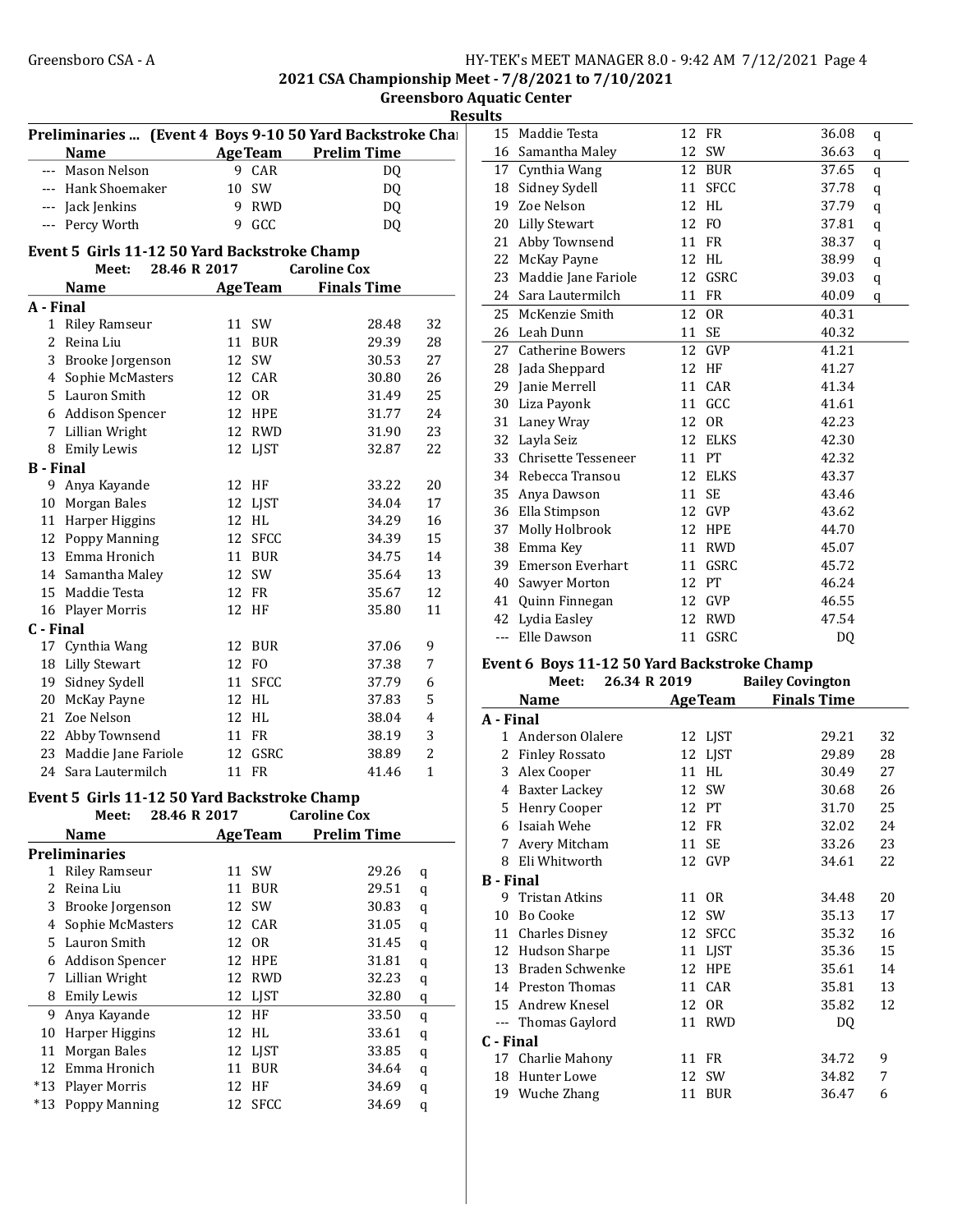2021 CSA Championship Meet - 7/8/2021 to 7/10/2021

Greensboro Aquatic Center Results

|       |                                             |                 |                | C - Final  (Event 6 Boys 11-12 50 Yard Backstroke Champ) | 77 |
|-------|---------------------------------------------|-----------------|----------------|----------------------------------------------------------|----|
|       | <b>Name</b>                                 |                 |                | <b>AgeTeam</b> Finals Time                               |    |
|       | 20 Gavin Crews                              | 12              | <b>HPE</b>     | 37.48                                                    | 5  |
|       | 21 George Neal                              | 12              | <b>SFCC</b>    | 37.88                                                    | 4  |
|       | 22 Evan Metz                                | 12              | <b>RWD</b>     | 38.03                                                    | 3  |
|       | 23 Gray Tilley                              | 12 <sup>1</sup> | GCC            | 38.69                                                    | 2  |
|       | 24 Rayne Amidon                             |                 | 11 HL          | 39.40                                                    | 1  |
|       |                                             |                 |                |                                                          |    |
|       | Event 6 Boys 11-12 50 Yard Backstroke Champ |                 |                |                                                          |    |
|       | Meet:                                       | 26.34 R 2019    |                | <b>Bailey Covington</b>                                  |    |
|       | <b>Name</b>                                 |                 | <b>AgeTeam</b> | <b>Prelim Time</b>                                       |    |
|       | <b>Preliminaries</b>                        |                 |                |                                                          |    |
| 1     | Anderson Olalere                            |                 | 12 LJST        | 29.07                                                    | q  |
|       | 2 Finley Rossato                            |                 | 12 LJST        | 30.31                                                    | q  |
|       | 3 Alex Cooper                               |                 | 11 HL          | 30.51                                                    | q  |
|       | 4 Baxter Lackey                             | 12              | SW             | 31.23                                                    | q  |
|       | 5 Henry Cooper                              |                 | 12 PT          | 31.32                                                    | q  |
| 6     | Isaiah Wehe                                 | 12              | FR             | 32.19                                                    | q  |
| 7     | Avery Mitcham                               | 11              | SE             | 33.45                                                    | q  |
| 8     | Eli Whitworth                               | 12              | <b>GVP</b>     | 34.41                                                    | q  |
| 9     | Braden Schwenke                             | 12              | HPE            | 34.72                                                    | q  |
|       | 10 Thomas Gaylord                           |                 | 11 RWD         | 35.08                                                    | q  |
|       | *11 Charles Disney                          | 12              | <b>SFCC</b>    | 35.31                                                    | q  |
| $*11$ | <b>Tristan Atkins</b>                       | 11              | <b>OR</b>      | 35.31                                                    | q  |
| $*13$ | Hudson Sharpe                               |                 | 11 LJST        | 35.73                                                    | q  |
| *13   | Preston Thomas                              |                 | 11 CAR         | 35.73                                                    | q  |
| 15    | <b>Bo Cooke</b>                             | 12              | SW             | 36.19                                                    | q  |
|       | 16 Andrew Knesel                            | 12              | <b>OR</b>      | 36.55                                                    | q  |
|       | 17 Hunter Lowe                              | 12              | SW             | 36.59                                                    | q  |
|       | 18 Wuche Zhang                              | 11              | BUR            | 36.86                                                    | q  |
|       | 19 Charlie Mahony                           | 11              | FR             | 37.14                                                    | q  |
| 20    | <b>Gray Tilley</b>                          | 12              | GCC            | 38.26                                                    | q  |
|       | 21 Gavin Crews                              | 12              | <b>HPE</b>     | 38.66                                                    | q  |
| 22    | Rayne Amidon                                |                 | 11 HL          | 38.75                                                    | q  |
| 23    | George Neal                                 | 12              | <b>SFCC</b>    | 38.86                                                    | q  |
|       | 24 Evan Metz                                | 12              | RWD            | 39.08                                                    | q  |
| 25    | <b>Grant Williams</b>                       | 11              | GSRC           | 39.33                                                    |    |
| 26    | Thomas Hammond                              | 12              | <b>FR</b>      | 40.26                                                    |    |
| 27    | Liam Mohorn                                 | 11              | GCC            | 40.47                                                    |    |
| 28    | Jake Mungas                                 |                 | 12 OR          | 40.60                                                    |    |
|       | 29 Charlie Jenkins                          | 12              | <b>RWD</b>     | 41.19                                                    |    |
|       | 30 Landon Duggins                           | 11              | $\mathsf{HL}$  | 41.28                                                    |    |
|       | 31 Hart Adams                               | 12              | GSRC           | 41.50                                                    |    |
|       | 32 Monroe Lomax                             | 11              | <b>ELKS</b>    | 41.54                                                    |    |
| 33    | Miller Hagie                                | 12              | HF             | 42.44                                                    |    |
| 34    | Thomas Heywood                              | 12              | <b>SFCC</b>    | 42.92                                                    |    |
| 35    | Rutley McLean                               | 12              | GCC            | 43.10                                                    |    |
| 36    | Andrew Simpson                              | 11              | CAR            | 46.07                                                    |    |
| 37    | Tarin Rinker                                |                 | 11 PT          | 46.41                                                    |    |
|       | 38 William Cox                              | 11              | GVP            | 47.17                                                    |    |
| 39    | Ashton Perryman                             | 11              | HPE            | 47.19                                                    |    |
|       | 40 Carter Brame                             | 11              | F <sub>O</sub> | 47.24                                                    |    |
|       | 41 Hank Phillips                            | 11              | GVP            | 49.79                                                    |    |
| 42    | AJ Harvell                                  | 12              | HF             | 49.90                                                    |    |
| 43    | Gavin Poindexter                            | 11              | PT             | 50.97                                                    |    |
|       |                                             |                 |                |                                                          |    |

| 44 James Stay       | 12 BUR  | 51.60   |  |
|---------------------|---------|---------|--|
| 45 Boston Scott     | 11 SE   | 1:02.08 |  |
| --- Ryan Hassler    | 12 CAR  | DO.     |  |
| --- Kayden Coady    | 11 ELKS | DO.     |  |
| --- Nolan Stevenson | 11 BUR  | DO.     |  |

### Event 7 Girls 13-14 50 Yard Backstroke Champ

|                  | Meet:                    | 26.81 R 2015 |                | <b>Mary Grace Copeland</b> |                |
|------------------|--------------------------|--------------|----------------|----------------------------|----------------|
|                  | Name                     |              | <b>AgeTeam</b> | <b>Finals Time</b>         |                |
| A - Final        |                          |              |                |                            |                |
|                  | 1 Gabbie Schell          |              | 14 FR          | 28.46                      | 32             |
| 2                | Madison Jones            |              | 14 LJST        | 29.04                      | 28             |
| 3                | Amelia Wolff             | 13           | <b>LIST</b>    | 29.27                      | 27             |
|                  | 4 Savannah Doyle         |              | 14 FR          | 30.06                      | 26             |
|                  | 5 Abigail Schilling      |              | 13 RWD         | 30.14                      | 25             |
| 6                | Mirabella Grubb          | 13           | <b>GVP</b>     | 30.64                      | 24             |
|                  | 7 Greyson Cook           |              | 14 HPE         | 31.24                      | 23             |
| 8                | Jillian Pettie           |              | 14 HPE         | 31.75                      | 22             |
| <b>B</b> - Final |                          |              |                |                            |                |
| 9                | Ashley Crowell           | 13           | <b>FR</b>      | 31.02                      | 20             |
| 10               | Elle Lackey              |              | 14 SW          | 32.39                      | 17             |
| 11               | Sara Whitener            |              | 14 GVP         | 32.43                      | 16             |
| 12               | Taylor Collins           | 13           | <b>HPE</b>     | 32.76                      | 15             |
|                  | 13 Alexandra Woods       |              | 13 GCC         | 32.88                      | 14             |
| 14               | Meribel Tars             |              | 13 HL          | 33.77                      | 13             |
| 15               | Jensen Huitsing          |              | 14 GVP         | 33.93                      | 12             |
|                  | 16 Mackenzie Bowen       |              | 14 OR          | 34.46                      | 11             |
| C - Final        |                          |              |                |                            |                |
| 17               | <b>Addison Farris</b>    |              | 14 LJST        | 34.98                      | 9              |
| 18               | <b>Sydney Matthews</b>   | 14           | CAR            | 35.29                      | 7              |
| 19               | Riley Singer             |              | 14 PT          | 35.32                      | 6              |
|                  | 20 Ramsey Dawson         | 14           | GSRC           | 35.37                      | 5              |
| 21               | Makayla Reynolds         | 13           | <b>OR</b>      | 35.66                      | $\overline{4}$ |
|                  | *22 Kylie Amidon         | 13           | HL             | 35.82                      | 2.5            |
| $*22$            | <b>Lilly Messer</b>      | 13           | <b>RWD</b>     | 35.82                      | 2.5            |
| $---$            | <b>Madison Salthouse</b> | 14           | GSRC           | D <sub>0</sub>             |                |

#### Event 7 Girls 13-14 50 Yard Backstroke Champ

|    | Meet:                 | 26.81 R 2015 |    |                | <b>Mary Grace Copeland</b> |   |
|----|-----------------------|--------------|----|----------------|----------------------------|---|
|    | <b>Name</b>           |              |    | <b>AgeTeam</b> | <b>Prelim Time</b>         |   |
|    | <b>Preliminaries</b>  |              |    |                |                            |   |
| 1  | Gabbie Schell         |              |    | 14 FR          | 28.83                      | q |
| 2  | Madison Jones         |              |    | 14 LJST        | 29.81                      | q |
| 3  | Amelia Wolff          |              | 13 | <b>LIST</b>    | 30.25                      | q |
| 4  | Abigail Schilling     |              | 13 | RWD            | 30.59                      | q |
| 5. | Savannah Doyle        |              | 14 | FR             | 30.85                      | q |
| 6  | Mirabella Grubb       |              | 13 | GVP            | 30.91                      | q |
| 7  | Greyson Cook          |              | 14 | <b>HPE</b>     | 31.25                      | q |
| 8  | <b>Iillian Pettie</b> |              | 14 | HPE            | 31.58                      | q |
| 9  | Ashley Crowell        |              |    | 13 FR          | 31.81                      | q |
| 10 | Meribel Tars          |              | 13 | HL.            | 32.24                      | q |
| 11 | Alexandra Woods       |              | 13 | GCC            | 32.51                      | q |
| 12 | Elle Lackey           |              | 14 | SW             | 32.73                      | q |
| 13 | <b>Taylor Collins</b> |              | 13 | <b>HPE</b>     | 33.10                      | q |
| 14 | Jensen Huitsing       |              | 14 | GVP            | 33.80                      | q |
| 15 | Sara Whitener         |              | 14 | GVP            | 34.05                      | q |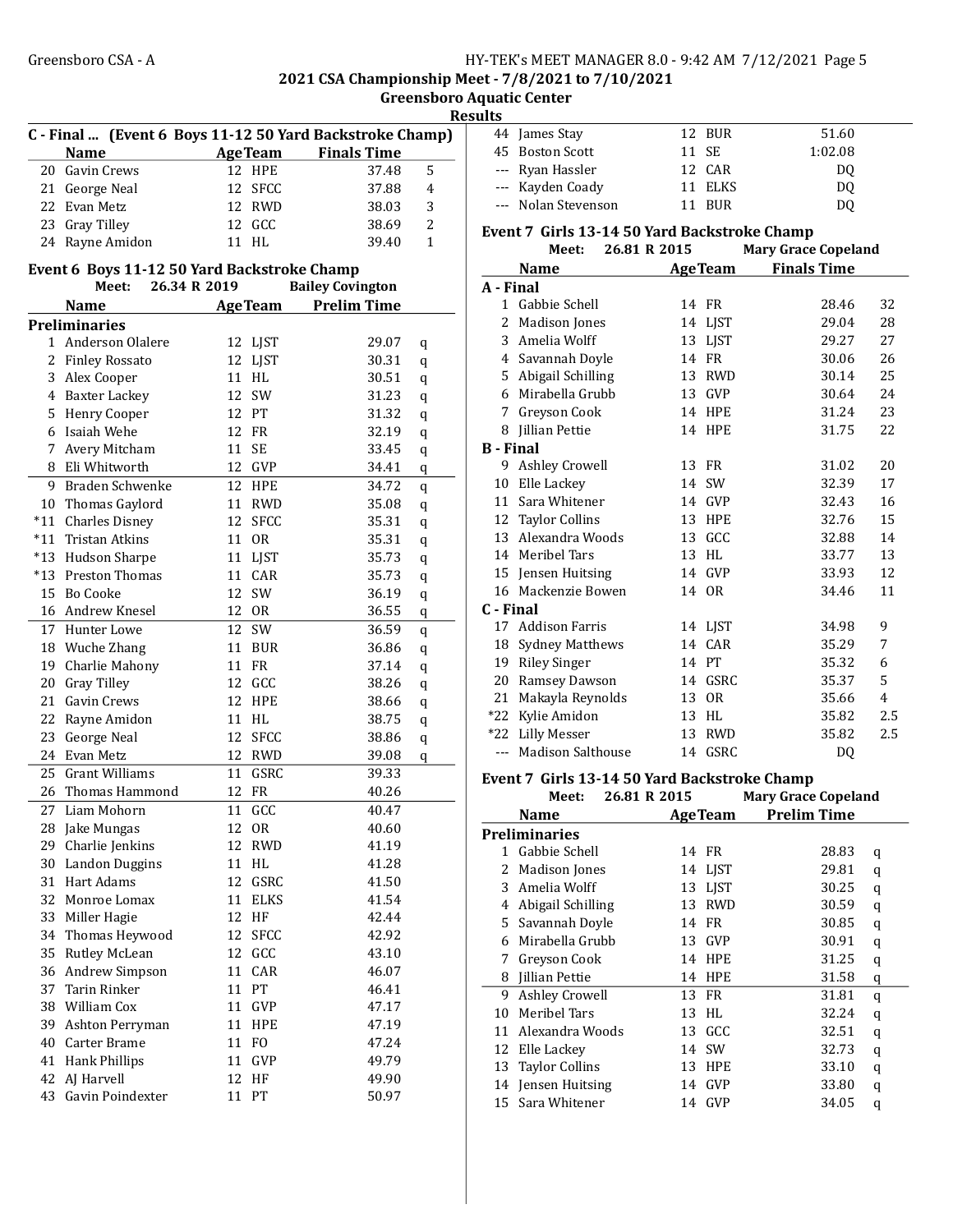2021 CSA Championship Meet - 7/8/2021 to 7/10/2021

Greensboro Aquatic Center Results

|    |                                             |    |                | Preliminaries  (Event 7 Girls 13-14 50 Yard Backstroke Ch |
|----|---------------------------------------------|----|----------------|-----------------------------------------------------------|
|    | <b>Name</b>                                 |    |                | <b>AgeTeam</b> Prelim Time                                |
|    | 16 Mackenzie Bowen                          |    | 14 OR          | 34.44<br>q                                                |
|    | 17 Addison Farris                           |    | 14 LJST        | 34.87<br>q                                                |
|    | 18 Lilly Messer                             |    | 13 RWD         | 35.33<br>q                                                |
|    | 19 Kylie Amidon                             |    | 13 HL          | 35.36<br>q                                                |
| 20 | Makayla Reynolds                            |    | 13 OR          | 35.53<br>q                                                |
|    | 21 Ramsey Dawson                            |    | 14 GSRC        | 35.56<br>q                                                |
|    | 22 Riley Singer                             |    | 14 PT          | 35.58<br>q                                                |
| 23 | Madison Salthouse                           |    | 14 GSRC        | 35.60<br>q                                                |
|    | 24 Sydney Matthews                          |    | 14 CAR         | 35.77<br>q                                                |
| 25 | <b>Elly Martin</b>                          | 14 | HL             | 35.78                                                     |
|    | 26 Emily Fisher                             |    | 13 GSRC        | 35.80                                                     |
| 27 | Rosemary Messer                             |    | 13 RWD         | 35.93                                                     |
|    | 28 Ellie Thoma                              |    | 14 OR          | 36.42                                                     |
|    | 29 Alexa Bird                               |    | 14 ELKS        | 37.01                                                     |
|    | 30 Libby Vietor                             |    | 14 HF          | 37.09                                                     |
|    | 31 Reagan Poindexter                        |    | 14 PT          | 38.37                                                     |
|    | 32 Maddox Walkingstick                      |    | 13 ELKS        | 39.13                                                     |
| 33 | Ella Suire                                  |    | 14 GCC         | 39.91                                                     |
|    | 34 Mary Katherine Faucher                   |    | 14 SW          | 40.57                                                     |
| 35 | Giovana Santos                              |    | 14 HF          | 42.98                                                     |
| 36 | Melea Lynch                                 |    | 14 PT          | 50.40                                                     |
| 37 | Grace Corkhill                              |    | 14 BUR         | 51.65                                                     |
|    |                                             |    |                |                                                           |
|    | Event 8 Boys 13-14 50 Yard Backstroke Champ |    |                |                                                           |
|    | 24.56 R 2021<br>Meet:                       |    |                | <b>Albert Smelzer</b>                                     |
|    | <b>Name</b>                                 |    | <b>AgeTeam</b> | <b>Finals Time</b>                                        |
|    | A - Final                                   |    |                |                                                           |
|    | 1 Albert Smelzer                            |    | 13 SW          | 24.56R<br>32                                              |
|    | 2 Bailey Covington                          |    | 14 FR          | 24.96<br>28                                               |
|    | 3 Peyton Splawski                           |    | 14 ELKS        | 25.60<br>27                                               |
|    | 4 Timothy Gaylord                           |    | 14 RWD         | 26.77<br>26                                               |
|    | 5 Ryan Masneri                              |    | 13 BUR         | 25<br>28.36                                               |
|    | 6 Casey Shaw                                |    | 14 BUR         | 24<br>28.72                                               |
| 7  | Finn Mahony                                 |    | 14 FR          | 29.79<br>23                                               |
|    | 8 Alex Magrini                              |    | 14 LJST        | 30.07<br>22                                               |
|    | <b>B</b> - Final                            |    |                |                                                           |
|    | 9 Peter Miller                              |    | 14 FR          | 20<br>29.73                                               |
|    | 10 Arthur Neighbors                         |    | 13 GSRC        | 17<br>30.15                                               |
|    | 11 William Kerrigan                         |    | 14 HL          | 31.80<br>16                                               |
|    | 12 Jack Higgins                             |    | 14 HL          | 15<br>31.88                                               |
|    | 13 Jack Evans                               |    | 13 HL          | 31.95<br>14                                               |
|    | 14 Matthew Mungas                           |    | 13 OR          | 32.20<br>13                                               |
|    | 15 Mac Atkinson                             |    | 13 GVP         | 33.13<br>12                                               |
|    | 16 Michael Hassler                          |    | 14 CAR         | 34.96<br>11                                               |
|    | C - Final                                   |    |                |                                                           |
|    | 17 Brady Hoch                               | 13 | <b>OR</b>      | 33.98<br>9                                                |
|    | <b>Cooper Dunning</b>                       |    |                | 7                                                         |
| 18 |                                             | 13 | GVP            | 34.58                                                     |
| 19 | John Killian                                | 13 | 0R             | 34.63<br>6                                                |
| 20 | Jude Cooper                                 | 13 | SE             | 5<br>35.06                                                |
| 21 | Cameron Tobin                               |    | 13 HF          | 35.41<br>4                                                |
|    | 22 Christopher Hall                         | 14 | <b>ELKS</b>    | 3<br>35.49                                                |
|    | 23 Sam Binder                               | 13 | SW             | $\overline{c}$<br>36.10                                   |
|    | 24 Bruno Rivas                              | 13 | <b>RWD</b>     | 36.17<br>$\mathbf{1}$                                     |

|                | Event 8 Boys 13-14 50 Yard Backstroke Champ  |    |                |                       |             |
|----------------|----------------------------------------------|----|----------------|-----------------------|-------------|
|                | Meet:<br>24.56 R 2021                        |    |                | <b>Albert Smelzer</b> |             |
|                | Name                                         |    | <b>AgeTeam</b> | <b>Prelim Time</b>    |             |
|                | <b>Preliminaries</b>                         |    |                |                       |             |
| 1              | Albert Smelzer                               | 13 | SW             | 24.74                 | q           |
| $\overline{c}$ | <b>Bailey Covington</b>                      |    | 14 FR          | 25.72                 | q           |
| 3              | Peyton Splawski                              | 14 | <b>ELKS</b>    | 26.52                 | q           |
| 4              | <b>Timothy Gaylord</b>                       |    | 14 RWD         | 28.05                 | q           |
| 5              | Ryan Masneri                                 |    | 13 BUR         | 28.19                 | q           |
| 6              | Casey Shaw                                   |    | 14 BUR         | 29.45                 | q           |
| 7              | Alex Magrini                                 |    | 14 LJST        | 29.56                 | $\mathbf q$ |
| 8              | Finn Mahony                                  |    | 14 FR          | 30.11                 | $\mathbf q$ |
| 9              | Peter Miller                                 | 14 | <b>FR</b>      | 30.14                 | q           |
| 10             | Arthur Neighbors                             | 13 | GSRC           | 30.53                 | q           |
| 11             | William Kerrigan                             |    | 14 HL          | 32.05                 | q           |
| 12             | Jack Higgins                                 |    | 14 HL          | 32.47                 | q           |
| 13             | Jack Evans                                   |    | 13 HL          | 32.62                 | $\mathbf q$ |
| 14             | <b>Matthew Mungas</b>                        | 13 | <b>OR</b>      | 32.84                 | $\mathbf q$ |
| 15             | Mac Atkinson                                 | 13 | GVP            | 33.22                 | q           |
| 16             | Michael Hassler                              |    | 14 CAR         | 34.21                 | q           |
| 17             | <b>Brady Hoch</b>                            | 13 | 0R             | 34.47                 | q           |
| 18             | Christopher Hall                             |    | 14 ELKS        | 34.62                 | q           |
| 19             | John Killian                                 | 13 | <b>OR</b>      | 34.85                 | q           |
| 20             | Jude Cooper                                  | 13 | <b>SE</b>      | 34.95                 | q           |
| 21             | Cameron Tobin                                | 13 | HF             | 35.06                 | $\mathbf q$ |
| 22             | <b>Cooper Dunning</b>                        | 13 | GVP            | 35.79                 | q           |
| 23             | <b>Bruno Rivas</b>                           |    | 13 RWD         | 36.51                 | q           |
| 24             | Sam Binder                                   | 13 | SW             | 36.69                 | q           |
| 25             | Jeffery Gentry                               |    | 14 RWD         | 36.74                 |             |
| 26             | Job Cooper                                   | 13 | <b>SE</b>      | 37.31                 |             |
| 27             | McCade Moody                                 | 13 | GSRC           | 37.55                 |             |
| 28             | <b>Buddy Mussallem</b>                       | 13 | <b>HPE</b>     | 37.82                 |             |
| 29             | Dean Setser                                  | 13 | GVP            | 39.05                 |             |
| 30             | Jacob Simpson                                |    | 13 CAR         | 39.19                 |             |
| 31             | Greyson Swagler                              |    | 13 HPE         | 40.93                 |             |
| 32             | Ryan Patterson                               |    | 14 PT          | 43.97                 |             |
| 33             | Jake Russo                                   | 13 | PT             | 45.01                 |             |
| 34             | Domonic DeLuca                               |    | 14 FO          | 45.69                 |             |
|                |                                              |    |                |                       |             |
|                | Event 9 Girls 15-19 50 Yard Backstroke Champ |    |                |                       |             |
|                | 25.36 R 2016<br>Meet:                        |    |                | <b>Heather Sigmon</b> |             |

|                  | wee.<br>49.90 IN 4010 |       |                | <b>Heather</b> Signon |    |
|------------------|-----------------------|-------|----------------|-----------------------|----|
|                  | Name                  |       | <b>AgeTeam</b> | <b>Finals Time</b>    |    |
| A - Final        |                       |       |                |                       |    |
|                  | 1 Maeren McGonigal    |       | 15 HL          | 27.03                 | 32 |
| 2                | Agnes Cruz            | 16    | BUR            | 28.02                 | 28 |
| 3                | Caroline McNairy      |       | 17 SFCC        | 28.13                 | 27 |
| 4                | Gracie Hunt           |       | 15 PT          | 28.16                 | 26 |
|                  | 5 Rori Rountree       |       | 15 RWD         | 28.57                 | 25 |
|                  | 6 Caroline Goodman    |       | 16 PT          | 29.38                 | 24 |
|                  | 7 Kourtney Cook       | 17 SE |                | 29.69                 | 23 |
| 8                | Sydney Roberts        |       | 16 GVP         | 29.73                 | 22 |
| <b>B</b> - Final |                       |       |                |                       |    |
| 9                | Kaylie Neighbors      |       | 16 GSRC        | 27.86                 | 20 |
| 10               | Tori Evans            | 16    | HL.            | 30.71                 | 17 |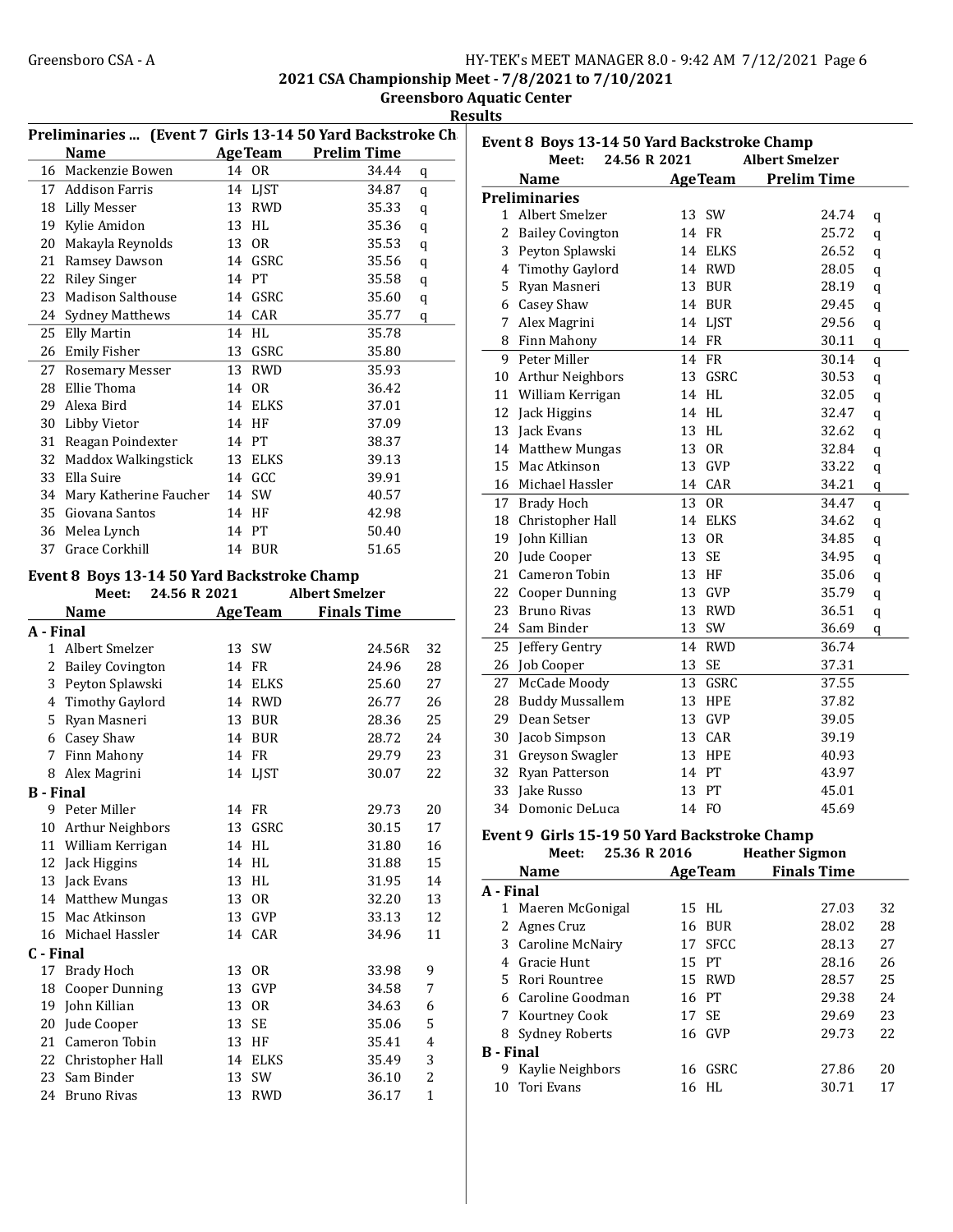2021 CSA Championship Meet - 7/8/2021 to 7/10/2021

Greensboro Aquatic Center **Results** 

|           | B - Final  (Event 9 Girls 15-19 50 Yard Backstroke Champ) |    |                |                    |                          |
|-----------|-----------------------------------------------------------|----|----------------|--------------------|--------------------------|
|           | <b>Name</b>                                               |    | <b>AgeTeam</b> | <b>Finals Time</b> |                          |
|           | 11 Amelia Hammond                                         |    | 17 ELKS        | 31.20              | 16                       |
|           | 12 Caroline Tilley                                        |    | 15 GCC         | 31.57              | 15                       |
| 13        | <b>Emily Stevens</b>                                      |    | 16 BUR         | 31.66              | 14                       |
| 14        | Grace Hammond                                             | 17 | ELKS           | 31.72              | 13                       |
|           | 15 Georgie King                                           |    | 15 SFCC        | 32.13              | 12                       |
|           | 16 Haley Mann                                             |    | 17 HL          | 32.59              | 11                       |
| C - Final |                                                           |    |                |                    |                          |
|           | 17 Susannah Weaver                                        |    | 17 FR          | 31.48              | 9                        |
| 18        | Claire Holland                                            |    | 16 FR          | 32.23              | 7                        |
| 19        | Malia Nunn                                                |    | 15 PT          | 32.34              | 6                        |
| 20        | Kayla Walsh                                               |    | 16 GVP         | 32.46              | 5                        |
| 21        | Sanya Singh                                               | 18 | LIST           | 32.50              | 4                        |
| 22        | Molly Rotunda                                             | 17 | <b>GVP</b>     | 33.20              | 3                        |
| 23        | Anabelle Short                                            | 17 | .SW            | 33.43              | $\overline{\mathcal{L}}$ |
| 24        | Ella Hartwick                                             | 17 | .SW            | 34.51              | 1                        |
|           |                                                           |    |                |                    |                          |

#### Event 9 Girls 15-19 50 Yard Backstroke Champ

|                | Meet:                   | 25.36 R 2016 |    |                | <b>Heather Sigmon</b> |   |
|----------------|-------------------------|--------------|----|----------------|-----------------------|---|
|                | <b>Name</b>             |              |    | <b>AgeTeam</b> | <b>Prelim Time</b>    |   |
|                | <b>Preliminaries</b>    |              |    |                |                       |   |
| 1              | Maeren McGonigal        |              | 15 | HL             | 27.50                 | q |
| 2              | Agnes Cruz              |              | 16 | <b>BUR</b>     | 28.11                 | q |
| $\overline{3}$ | Caroline McNairy        |              | 17 | <b>SFCC</b>    | 28.24                 | q |
| 4              | <b>Gracie Hunt</b>      |              | 15 | PT             | 28.93                 | q |
| 5              | Rori Rountree           |              | 15 | <b>RWD</b>     | 29.51                 | q |
|                | 6 Caroline Goodman      |              |    | 16 PT          | 29.58                 | q |
| 7              | Sydney Roberts          |              |    | 16 GVP         | 29.79                 | q |
| 8              | Kourtney Cook           |              | 17 | <b>SE</b>      | 29.82                 | q |
| 9              | Kaylie Neighbors        |              | 16 | GSRC           | 30.19                 | q |
| 10             | Grace Hammond           |              | 17 | <b>ELKS</b>    | 30.81                 | q |
|                | 11 Caroline Tilley      |              | 15 | GCC            | 30.92                 | q |
| 12             | Amelia Hammond          |              | 17 | <b>ELKS</b>    | 30.94                 | q |
| 13             | Tori Evans              |              | 16 | HL             | 30.96                 | q |
| 14             | Georgie King            |              | 15 | SFCC           | 31.61                 | q |
| 15             | Haley Mann              |              | 17 | HL             | 31.78                 | q |
| 16             | <b>Emily Stevens</b>    |              | 16 | <b>BUR</b>     | 31.83                 | q |
| 17             | Susannah Weaver         |              | 17 | <b>FR</b>      | 32.32                 | q |
| 18             | Malia Nunn              |              | 15 | PT             | 32.76                 | q |
| 19             | Claire Holland          |              | 16 | <b>FR</b>      | 32.80                 | q |
| 20             | Molly Rotunda           |              | 17 | GVP            | 32.90                 | q |
| 21             | Kayla Walsh             |              | 16 | GVP            | 32.97                 | q |
| 22             | Anabelle Short          |              | 17 | SW             | 33.07                 | q |
| 23             | Sanya Singh             |              | 18 | <b>LJST</b>    | 33.12                 | q |
| 24             | Ella Hartwick           |              | 17 | SW             | 33.24                 | q |
| 25             | Lanie Pascavage         |              | 16 | <b>HPE</b>     | 33.54                 |   |
| 26             | Rollins Ortmann         |              | 17 | GCC            | 33.66                 |   |
| 27             | Florence Walton         |              | 15 | <b>FR</b>      | 33.79                 |   |
| 28             | Kipley Hill             |              | 15 | CAR            | 33.98                 |   |
| 29             | <b>Hayley Salthouse</b> |              | 18 | GSRC           | 34.07                 |   |
| 30             | Karissa Sitepu          |              | 15 | HF             | 34.15                 |   |
| 31             | Orli Cooper             |              | 15 | <b>SE</b>      | 34.20                 |   |
| 32             | Ella Abbott             |              | 16 | <b>HPE</b>     | 34.21                 |   |
| 33             | Avery Dole              |              | 18 | <b>ELKS</b>    | 34.64                 |   |
|                |                         |              |    |                |                       |   |

|  | 34 Theron Fariole    |    | 15 GSRC | 34.85 |
|--|----------------------|----|---------|-------|
|  | 35 Marianna Mejia    |    | 15 BUR  | 35.20 |
|  | 36 Libby Newman      |    | 15 FO   | 36.72 |
|  | 37 Lindsey Glebus    |    | 17 RWD  | 36.87 |
|  | 38 Claudia Lavinder  |    | 15 OR   | 37.37 |
|  | 39 Halle Reynolds    |    | 17 HF   | 37.49 |
|  | 40 Alison Pattman    |    | 16 RWD  | 37.78 |
|  | 41 Emerson McCormick |    | 16 GCC  | 38.30 |
|  | 42 Emma Welch        |    | 15 OR   | 38.57 |
|  | 43 Macy Bowles       |    | 16 OR   | 40.03 |
|  | 44 Riley Yates       |    | 15 FO   | 44.02 |
|  | 45 Lacey Houlden     | 15 | FO.     | 44.52 |
|  |                      |    |         |       |

#### Event 10 Boys 15-19 50 Yard Backstroke Champ Meet: 22.13 R 2019 Thomas Hamlet

|                  | Name                  |    | <b>AgeTeam</b> | <b>Finals Time</b> |                |
|------------------|-----------------------|----|----------------|--------------------|----------------|
| A - Final        |                       |    |                |                    |                |
| $\mathbf{1}$     | <b>Robert Tars</b>    | 17 | HL             | 23.40              | 32             |
| 2                | <b>Brady Dole</b>     | 16 | <b>ELKS</b>    | 23.96              | 28             |
| 3                | Tanner Holian         | 15 | <b>LJST</b>    | 24.36              | 27             |
| 4                | Matthew Wachendorfer  | 17 | HF             | 24.81              | 26             |
| 5                | Reilly Keaney         | 18 | PT             | 25.30              | 25             |
| 6                | Ethan Pollina         | 17 | <b>RWD</b>     | 25.53              | 24             |
| 7                | Noah Ramos            | 17 | HF             | 25.73              | 23             |
| 8                | <b>Brooks Gray</b>    | 16 | GVP            | 25.96              | 22             |
| <b>B</b> - Final |                       |    |                |                    |                |
| 9                | Patrick Esposito      |    | 18 HL          | 25.84              | 20             |
| 10               | Andrew Seeber         | 16 | FR             | 26.43              | 17             |
| 11               | Spencer Mann          | 15 | HL             | 26.44              | 16             |
| 12               | Alexander Fink        |    | 16 FR          | 26.47              | 15             |
| 13               | Kieran Mohorn         | 17 | GCC            | 26.91              | 14             |
| 14               | Jacob Huitsing        | 16 | <b>GVP</b>     | 27.05              | 13             |
| 15               | Alex Miroshnichenko   | 18 | <b>BUR</b>     | 27.19              | 12             |
| 16               | Drew Dodson           | 18 | GSRC           | 27.27              | 11             |
| C - Final        |                       |    |                |                    |                |
|                  | 17 William Mungas     | 17 | 0 <sub>R</sub> | 26.69              | 9              |
| 18               | AJ Sianis             | 15 | PT             | 27.11              | 7              |
| 19               | Rowan Cridlebaugh     | 15 | <b>HPE</b>     | 27.35              | 6              |
| 20               | <b>Brooks Farabow</b> | 18 | <b>SW</b>      | 27.55              | 5              |
| 21               | Will Cooper           | 15 | <b>PT</b>      | 27.89              | $\overline{4}$ |
| 22               | Danny Gatling         | 17 | <b>LIST</b>    | 28.12              | 3              |
| 23               | <b>Riley Parsons</b>  | 15 | <b>GVP</b>     | 28.57              | 2              |
| 24               | Luke Messer           | 15 | <b>RWD</b>     | 28.67              | $\overline{1}$ |

### Event 10 Boys 15-19 50 Yard Backstroke Champ

|   | Meet:                  | 22.13 R 2019 |                | <b>Thomas Hamlet</b> |   |
|---|------------------------|--------------|----------------|----------------------|---|
|   | Name                   |              | <b>AgeTeam</b> | <b>Prelim Time</b>   |   |
|   | <b>Preliminaries</b>   |              |                |                      |   |
|   | 1 Tanner Holian        |              | 15 LJST        | 24.50                | q |
|   | 2 Robert Tars          |              | 17 HL          | 24.73                | q |
| 3 | Brady Dole             |              | 16 ELKS        | 24.88                | q |
|   | 4 Matthew Wachendorfer |              | 17 HF          | 25.48                | q |
|   | 5 Reilly Keaney        |              | 18 PT          | 25.49                | q |
|   | 6 Brooks Gray          |              | 16 GVP         | 25.81                | q |
|   | 7 Noah Ramos           |              | 17 HF          | 26.03                | q |
| 8 | Ethan Pollina          |              | <b>RWD</b>     | 26.48                | q |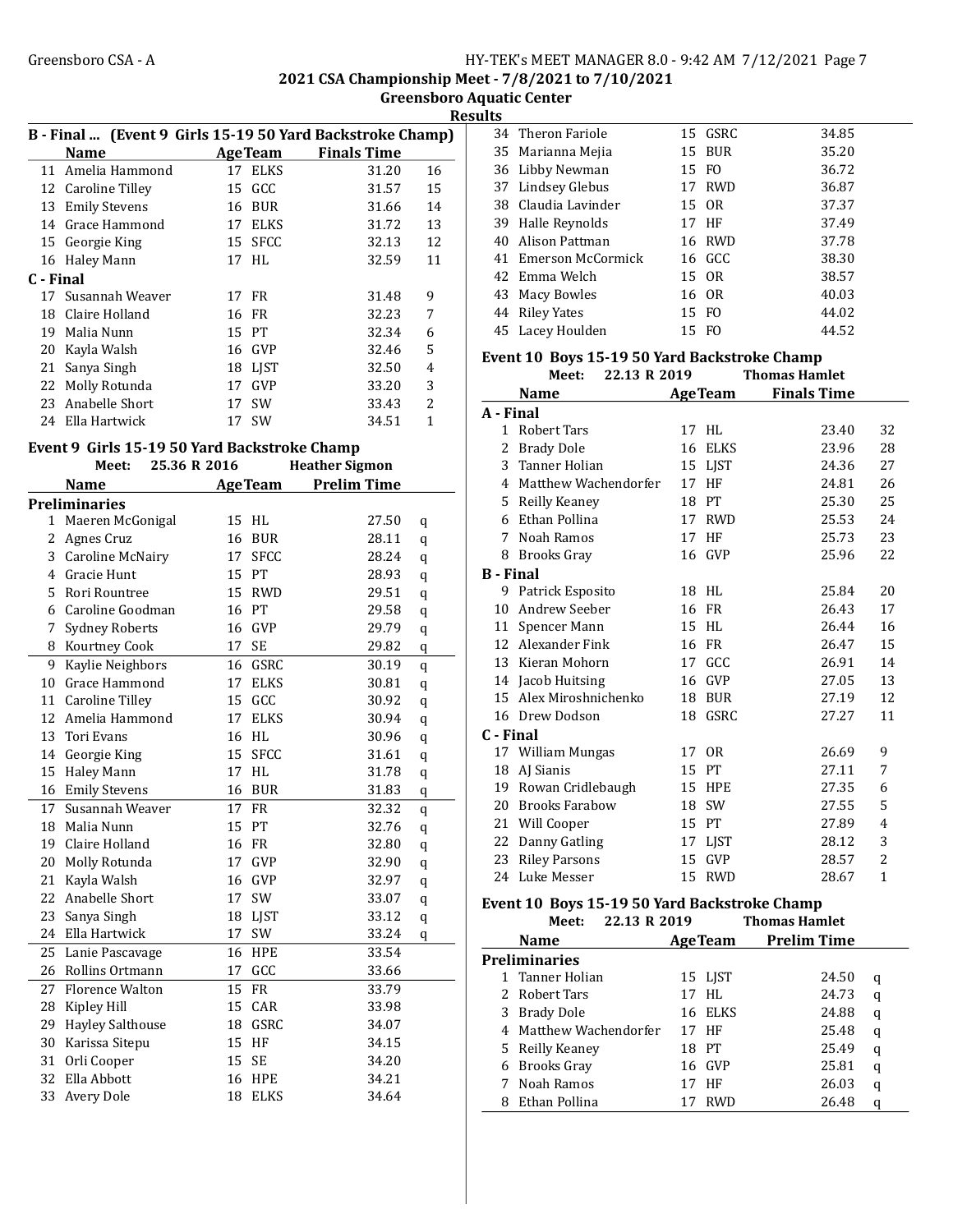2021 CSA Championship Meet - 7/8/2021 to 7/10/2021

Greensboro Aquatic Center

Results

|                  | Preliminaries  (Event 10 Boys 15-19 50 Yard Backstroke C |                |                |                      |         |
|------------------|----------------------------------------------------------|----------------|----------------|----------------------|---------|
|                  | <b>Name</b>                                              |                | <b>AgeTeam</b> | <b>Prelim Time</b>   |         |
| 9                | Patrick Esposito                                         | 18 HL          |                | 26.56                | q       |
| 10               | Alexander Fink                                           | 16 FR          |                | 26.61                | q       |
| 11               | Spencer Mann                                             | 15 HL          |                | 26.66                | $\bf q$ |
| 12               | Drew Dodson                                              |                | 18 GSRC        | 26.91                | q       |
| 13               | Andrew Seeber                                            | 16 FR          |                | 27.08                | q       |
|                  | 14 Kieran Mohorn                                         | 17 GCC         |                | 27.18                | q       |
| 15               | Jacob Huitsing                                           | 16 GVP         |                | 27.30                | q       |
|                  | 16 Alex Miroshnichenko                                   | 18 BUR         |                | 27.42                | q       |
|                  | 17 William Mungas                                        | 17 OR          |                | 27.50                | q       |
| 18               | Will Cooper                                              | 15 PT          |                | 27.71                | q       |
| 19               | <b>Brooks Farabow</b>                                    | 18 SW          |                | 27.82                | q       |
| $*20$            | Danny Gatling                                            | 17 LJST        |                | 27.99                | q       |
| $*20$            | <b>Riley Parsons</b>                                     | 15 GVP         |                | 27.99                | q       |
|                  | 22 Rowan Cridlebaugh                                     | <b>15 HPE</b>  |                | 28.01                | q       |
| 23               | AJ Sianis                                                | 15 PT          |                | 28.24                |         |
|                  | 24 Luke Messer                                           |                |                | 28.66                | q       |
|                  |                                                          |                | 15 RWD         |                      | q       |
| 25               | Elliot Cooper                                            | 16             | SE             | 28.67                |         |
| 26               | Thomas Hoffman                                           | 18 OR          |                | 29.57                |         |
| 27               | Will Jacobs                                              | 15 SW          |                | 29.75                |         |
| 28               | Quintin Clark                                            | 15             | BUR            | 29.91                |         |
| 29               | Patrick Barr                                             |                | 16 GSRC        | 30.93                |         |
| 30               | <b>Grant McCormick</b>                                   | 16 GCC         |                | 31.09                |         |
| 31               | Ian McCallister                                          | 15 OR          |                | 31.37                |         |
|                  | 32 Nichlos Hamilton                                      | 17 CAR         |                | 31.44                |         |
| 33               | Parker Thomas                                            | 15 CAR         |                | 32.58                |         |
|                  | 34 Robert Michel                                         | 16 GCC         |                | 32.69                |         |
|                  | 35 Cole Kalmerton                                        | 15 CAR         |                | 32.88                |         |
|                  | 36 Jonas Drees                                           | 16 FR          |                | 32.90                |         |
| 37               | <b>Boone Redding</b>                                     | 15 SW          |                | 33.70                |         |
| 38               | Zachary Wells                                            | 15 SE          |                | 34.04                |         |
| 39               | Taha Haveliwala                                          | 18 HF          |                | 34.28                |         |
| 40               | Kaiden Borden                                            |                | 15 ELKS        | 34.64                |         |
| 41               | Chase Spencer                                            | <b>18 HPE</b>  |                | 34.97                |         |
| 42               | Jay Brennan                                              |                | 18 RWD         | 35.57                |         |
| 43               | Luke Dodson                                              |                | 16 GSRC        | 35.75                |         |
| 44               | Ray Zhang                                                | 17 BUR         |                | 36.07                |         |
|                  | Event 11 Girls 8 & Under 50 Yard Freestyle Champ         |                |                |                      |         |
|                  | 31.10 R 2018<br>Meet:                                    |                |                | <b>Riley Ramseur</b> |         |
|                  | <b>Name</b>                                              | <b>AgeTeam</b> |                | <b>Finals Time</b>   |         |
| A - Final        |                                                          |                |                |                      |         |
|                  | 1 Lilly Todd                                             | 8              | HL             | 34.97                | 32      |
| 2                | Charley Grimsley                                         | 7              | <b>ELKS</b>    | 36.38                | 28      |
| 3                | Christine Nguyen                                         | 8              | 0R             | 36.55                | 27      |
| 4                | Kendall Abraham                                          | 8              | SW             | 36.87                | 26      |
| 5.               | Maddie Montana                                           | 8              | SW             | 37.08                | 25      |
| 6                | Lucy Crutchfield                                         | 8              | HL             | 37.42                | 24      |
| 7                | Elizabeth Hill                                           | 8              | HL             | 37.75                | 23      |
| 8                | Auburn Whitehurst                                        | 8              | <b>ELKS</b>    | 38.89                | 22      |
| <b>B</b> - Final |                                                          |                |                |                      |         |
| 9                | Taylor Brundage                                          | 8              | GSRC           | 40.39                | 20      |
| 10               | <b>Sydney Stewart</b>                                    |                | 8 LJST         | 40.66                | 17      |
|                  | 11 Annsley Jones                                         |                | 8 RWD          | 41.13                | 16      |
|                  |                                                          |                |                |                      |         |

11 Annsley Jones 8 RWD 41.13 16

| 12        | Charlotte Slaughter                              | 7           | 0R             | 41.22                | 15             |
|-----------|--------------------------------------------------|-------------|----------------|----------------------|----------------|
| 13        | Raylee Sorrell                                   | 7           | <b>FR</b>      | 41.57                | 14             |
|           | 14 Madeline Braden                               | 7           | <b>SFCC</b>    | 43.09                | 13             |
|           | 15 Maren Hoch                                    | 8           | 0R             | 43.64                | 12             |
|           | 16 Cassie Auer                                   | 7           | <b>FR</b>      | 45.35                | 11             |
| C - Final |                                                  |             |                |                      |                |
| 17        | Madeline Faucher                                 | 7           | SW             | 43.58                | 9              |
| 18        | Paige Gardner                                    | 8           | CAR            | 44.21                | 7              |
| 19        | Maddy Kinlaw                                     | 8           | FR             | 45.64                | 6              |
| 20        | Wren Cleaver                                     | 8           | LJST           | 46.60                | 5              |
| 21        | Sophie Hatcher                                   | 8           | LJST           | 48.12                | 4              |
|           | 22 Khloe Hobbs                                   |             | 8 FO           | 48.31                | 3              |
|           | 23 Sonja Leerkes                                 | 8           | ELKS           | 48.78                | $\overline{2}$ |
|           | 24 Stevie Grace Shaffrey                         | 8           | PT             | 51.11                | $\mathbf{1}$   |
|           | Event 11 Girls 8 & Under 50 Yard Freestyle Champ |             |                |                      |                |
|           | 31.10 R 2018<br>Meet:                            |             |                | <b>Riley Ramseur</b> |                |
|           | <b>Name</b>                                      |             | <b>AgeTeam</b> | <b>Prelim Time</b>   |                |
|           | <b>Preliminaries</b>                             |             |                |                      |                |
| 1         | Charley Grimsley                                 | 7           | <b>ELKS</b>    | 36.72                | q              |
| 2         | Lilly Todd                                       | 8           | HL             | 37.17                | q              |
| 3         | Christine Nguyen                                 | 8           | 0R             | 37.18                | q              |
|           | 4 Kendall Abraham                                |             | 8 SW           | 37.31                | q              |
| 5.        | Maddie Montana                                   | 8           | SW             | 38.76                | q              |
| 6         | Elizabeth Hill                                   | 8           | HL             | 39.42                | q              |
| 7         | Lucy Crutchfield                                 | 8           | HL             | 39.47                | q              |
| 8         | Auburn Whitehurst                                |             | 8 ELKS         | 39.73                | q              |
| 9         | Raylee Sorrell                                   | $7^{\circ}$ | <b>FR</b>      | 40.92                | q              |
| 10        | Charlotte Slaughter                              | 7           | <b>OR</b>      | 41.80                | q              |
| 11        | Taylor Brundage                                  |             | 8 GSRC         | 42.53                | q              |
| 12        | Madeline Braden                                  | 7           | <b>SFCC</b>    | 42.72                | q              |
| 13        | Maren Hoch                                       |             | 8 OR           | 42.91                | q              |
| 14        | <b>Sydney Stewart</b>                            |             | 8 LJST         | 43.52                | q              |
| 15        | Annsley Jones                                    | 8           | <b>RWD</b>     | 43.70                | q              |
| 16        | Cassie Auer                                      | 7           | FR             | 44.35                | q              |
| 17        | Madeline Faucher                                 | 7           | SW             | 45.01                | q              |
| 18        | Maddy Kinlaw                                     | 8           | FR             | 45.31                | q              |
| 19        | Paige Gardner                                    | 8           | CAR            | 45.74                | q              |
| 20        | Sophie Hatcher                                   | 8           | LJST           | 46.57                | q              |
| 21        | Wren Cleaver                                     | 8           | LJST           | 46.95                | q              |
| 22        | Sonja Leerkes                                    | 8           | <b>ELKS</b>    | 47.16                | q              |
| 23        | Khloe Hobbs                                      | 8           | FO             | 47.26                | q              |
| 24        | <b>Stevie Grace Shaffrey</b>                     | 8           | ${\cal PT}$    | 47.31                | q              |
| 25        | Vivian Thacker                                   | 8           | GCC            | 47.55                |                |
| 26        | <b>Bailey Kluttz</b>                             | 8           | SCC            | 47.76                |                |
| 27        | Hunter Morgan                                    | 8           | CAR            | 47.88                |                |
| 28        | Ruby Duncan                                      | 8           | GVP            | 48.05                |                |
| 29        | Emma Moore                                       | 8           | <b>HPE</b>     | 48.53                |                |
| 30        | Olivia Champion                                  | 6           | GSRC           | 48.75                |                |
| 31        | Julia Farney                                     | 8           | GVP            | 48.81                |                |
| 32<br>33  | Zoe Grant                                        | 8<br>8      | GVP            | 49.28                |                |
| 34        | Anne Merrell                                     | 7           | CAR            | 50.25                |                |
| 35        | Olivia King<br>Hannah Moore                      | 8           | RWD            | 50.47<br>50.49       |                |
| 36        | Brynn Walker                                     | 8           | HPE<br>GCC     | 50.64                |                |
|           |                                                  |             |                |                      |                |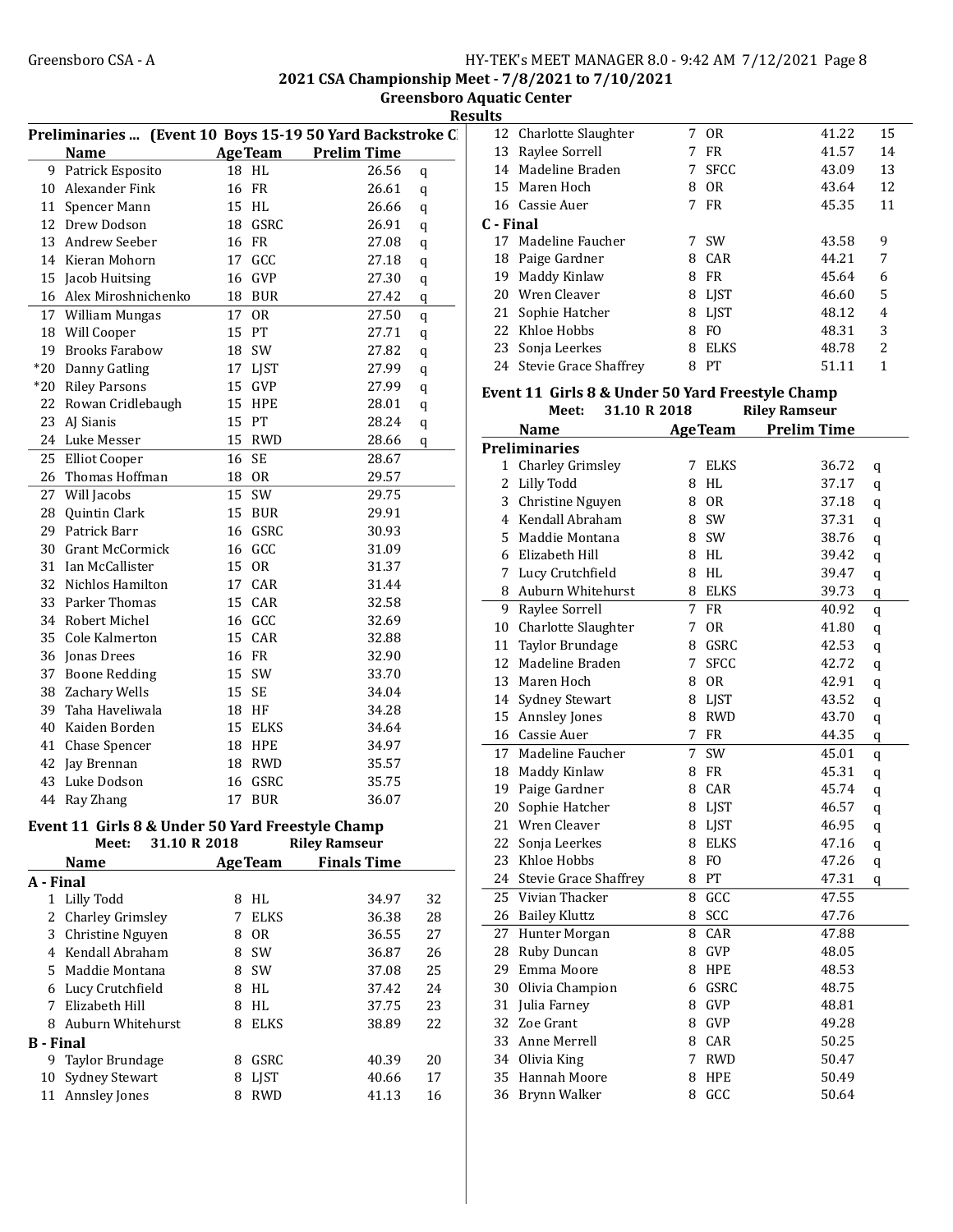2021 CSA Championship Meet - 7/8/2021 to 7/10/2021

Greensboro Aquatic Center

**Results** 

|                  | <b>Name</b>                                                     |   | <b>AgeTeam</b> | <b>Prelim Time</b>         |                |
|------------------|-----------------------------------------------------------------|---|----------------|----------------------------|----------------|
| 37               | Harper Tipton                                                   |   | 8 SFCC         | 52.85                      |                |
|                  | 38 Bridget Brainard                                             |   | 8 BUR          | 53.28                      |                |
|                  | 39 Kaylee Wang                                                  |   | 7 BUR          | 54.51                      |                |
|                  | 40 Lauren Kyser                                                 |   | 8 PT           | 55.69                      |                |
| 41               | Madeline Eller                                                  |   | 8 BUR          | 59.26                      |                |
|                  | 42 Frances Pugh                                                 |   | 7 GCC          | 1:04.72                    |                |
|                  | 43 Genevieve DeLille                                            |   | 8 HPE          | 1:10.92                    |                |
|                  | 44 Corinne Tesseneer                                            |   | 7 PT           | 1:13.80                    |                |
|                  | --- Ella Kate Fisher                                            | 8 | GSRC           | DQ                         |                |
|                  |                                                                 |   |                |                            |                |
|                  | Event 12 Boys 8 & Under 50 Yard Freestyle Champ<br>30.31 R 2014 |   |                |                            |                |
|                  | Meet:                                                           |   |                | <b>Johnny Edwards</b>      |                |
|                  | <b>Name</b>                                                     |   |                | <b>AgeTeam</b> Finals Time |                |
| A - Final        |                                                                 |   |                |                            |                |
|                  | 1 William Netherton                                             |   | 8 SW           | 33.55                      | 32             |
|                  | 2 Meisky Hinkle                                                 |   | 8 HL           | 33.72                      | 28             |
| $\overline{3}$   | Luke Masneri                                                    |   | 7 BUR          | 36.23                      | 27             |
|                  | 4 Roman Biggs                                                   |   | 8 HPE          | 36.52                      | 26             |
| 5.               | Crews Atkinson                                                  |   | 8 GVP          | 37.10                      | 25             |
|                  | 6 Harrison Gill                                                 |   | 8 SW           | 37.96                      | 24             |
| 7                | Nathan Tuma                                                     | 7 | <b>SFCC</b>    | 39.29                      | 23             |
|                  | 8 Oliver Everhart                                               | 8 | <b>GSRC</b>    | 40.44                      | 22             |
| <b>B</b> - Final |                                                                 |   |                |                            |                |
|                  | 9 Lami-k Adekoya                                                |   | 7 BUR          | 37.89                      | 20             |
|                  | *10 Oren Powell                                                 |   | 8 FR           | 38.02                      | 16.5           |
|                  | *10 Win Moody                                                   |   | 8 HL           | 38.02                      | 16.5           |
|                  | 12 Andrew Armbruster                                            |   | 8 GCC          | 38.91                      | 15             |
|                  | 13 Caden Donahue                                                |   | 8 RWD          | 39.73                      | 14             |
|                  | 14 Keenan Dawson                                                |   | 8 GSRC         | 40.55                      | 13             |
|                  | 15 Caleb Sigmon                                                 |   | 8 CAR          | 40.94                      | 12             |
|                  | 16 Dou Dou Zhang                                                | 7 | <b>BUR</b>     | 41.91                      | 11             |
| C - Final        |                                                                 |   |                |                            |                |
| 17               | Oliver Persson                                                  |   | 8 RWD          | 40.94                      | 9              |
|                  | 18 Finley Wallace                                               |   | 8 RWD          | 41.63                      | 7              |
|                  | 19 Camden Starcevich                                            |   | 8 GCC          | 42.27                      | 6              |
|                  | 20 Anderson Wilhelm                                             |   | 7 HPE          | 43.02                      | 5              |
|                  | 21 Landen Conklin                                               |   | 8 HF           | 43.14                      | $\overline{4}$ |
|                  | 22 Thomas Weldon                                                |   | 8 SFCC         | 43.32                      | 3              |
|                  | 23 Charlie Cox                                                  |   | 8 GVP          | 43.37                      | $\overline{c}$ |
|                  | 24 Aiden Hu                                                     |   | 8 HF           | 43.41                      | 1              |
|                  |                                                                 |   |                |                            |                |
|                  | Event 12 Boys 8 & Under 50 Yard Freestyle Champ                 |   |                |                            |                |
|                  | 30.31 R 2014<br>Meet:                                           |   |                | <b>Johnny Edwards</b>      |                |
|                  | Name                                                            |   | <b>AgeTeam</b> | <b>Prelim Time</b>         |                |
|                  | <b>Preliminaries</b>                                            |   |                |                            |                |
|                  | 1 William Netherton                                             |   | 8 SW           | 34.90                      | q              |
| 2                | Meisky Hinkle                                                   |   | 8 HL           | 34.98                      | q              |
| 3                | Oliver Everhart                                                 | 8 | GSRC           | 36.15                      | q              |
|                  | 4 Luke Masneri                                                  | 7 | <b>BUR</b>     | 36.93                      | q              |
|                  | 5 Harrison Gill                                                 | 8 | SW             | 37.03                      | q              |
|                  | 6 Roman Biggs                                                   |   | 8 HPE          | 37.59                      | q              |
| 7                | Crews Atkinson                                                  |   | 8 GVP          | 37.62                      | q              |
|                  | 8 Nathan Tuma                                                   | 7 | <b>SFCC</b>    | 38.24                      | q              |
| 9                | Oren Powell                                                     | 8 | FR             | 39.22                      | q              |
|                  |                                                                 |   |                |                            |                |

Preliminaries ... (Event 11 Girls 8 & Under 50 Yard Freestyle

| 10 | <b>Andrew Armbruster</b> | 8           | GCC            | 39.32   | q |
|----|--------------------------|-------------|----------------|---------|---|
| 11 | Keenan Dawson            | 8           | GSRC           | 40.21   | q |
| 12 | Lami-k Adekova           | 7           | <b>BUR</b>     | 40.34   | q |
| 13 | Caden Donahue            | 8           | <b>RWD</b>     | 40.36   | q |
| 14 | Caleb Sigmon             |             | 8 CAR          | 40.77   | q |
| 15 | Dou Dou Zhang            | $7^{\circ}$ | <b>BUR</b>     | 41.14   | q |
| 16 | Win Moody                | 8           | HL             | 42.23   | q |
| 17 | Aiden Hu                 |             | 8 HF           | 42.42   | q |
| 18 | <b>Finley Wallace</b>    |             | 8 RWD          | 42.76   | q |
| 19 | Thomas Weldon            | 8           | <b>SFCC</b>    | 42.97   | q |
| 20 | Camden Starcevich        |             | 8 GCC          | 43.03   | q |
| 21 | Landen Conklin           | 8           | HF             | 44.06   | q |
| 22 | Oliver Persson           | 8           | <b>RWD</b>     | 44.82   | q |
| 23 | Charlie Cox              | 8           | GVP            | 44.88   | q |
| 24 | Anderson Wilhelm         | 7           | <b>HPE</b>     | 45.25   | q |
| 25 | Xavier Balfour           | 8           | HL             | 45.74   |   |
| 26 | Graham Lima              | 7           | CAR            | 46.24   |   |
| 27 | Kaden Davis              | 7           | PT             | 46.75   |   |
| 28 | Nate Shoffner            | 8           | GVP            | 46.76   |   |
| 29 | Hendrix Jones            | 8           | <b>HPE</b>     | 47.46   |   |
| 30 | <b>Bennett Boger</b>     | 7           | <b>SFCC</b>    | 48.20   |   |
| 31 | Landry Newkirk           | 8           | GCC            | 48.99   |   |
| 32 | Max Rossato              | 8           | <b>LJST</b>    | 50.24   |   |
| 33 | Logan Mungas             | 7           | <b>OR</b>      | 50.37   |   |
| 34 | <b>Conner Summers</b>    | 7           | LJST           | 51.03   |   |
| 35 | Mathis Schoubben         | 7           | <b>ELKS</b>    | 51.10   |   |
| 36 | CJ Champion              | 7           | GSRC           | 51.11   |   |
| 37 | <b>Charlie Anders</b>    | 8           | <b>FR</b>      | 51.18   |   |
| 38 | <b>Garrison Stearns</b>  | 8           | PT             | 51.34   |   |
| 39 | Brayden Barrow           | 8           | PT             | 51.46   |   |
| 40 | Palmer Carson            | 8           | SW             | 51.67   |   |
| 41 | Luke McCall              | 8           | <b>LJST</b>    | 54.12   |   |
| 42 | Kingston Hobbs           | 8           | F <sub>O</sub> | 55.28   |   |
| 43 | Josh Townsend            | 7           | FR             | 56.47   |   |
| 44 | John Andronica           | 7           | <b>OR</b>      | 58.38   |   |
| 45 | Ezra Linn                | 8           | <b>ELKS</b>    | 59.77   |   |
| 46 | Rob Brown                | 8           | CAR            | 1:02.66 |   |
| 47 | Cameron Transou          | 8           | <b>ELKS</b>    | 1:05.03 |   |
|    |                          |             |                |         |   |

#### Event 13 Girls 9-10 100 Yard Freestyle Champ Meet: 1:00.42 R 2002

|           | <b>Name</b>       |         |    | <b>AgeTeam</b> | <b>Finals Time</b> |    |
|-----------|-------------------|---------|----|----------------|--------------------|----|
| A - Final |                   |         |    |                |                    |    |
|           | 1 Amiah Mutanuka  |         |    | 10 HF          | 1:08.71            | 32 |
|           | 30.32             | 1:08.71 |    |                |                    |    |
|           | 2 Camille Millard |         | 10 | FR             | 1:14.14            | 28 |
|           | 35.92             | 1:14.14 |    |                |                    |    |
|           | 3 Molly Smith     |         |    | 10 LIST        | 1:15.51            | 27 |
|           | 35.39             | 1:15.51 |    |                |                    |    |
|           | 4 Sara Maley      |         |    | 10 SW          | 1:16.34            | 26 |
|           | 35.59             | 1:16.34 |    |                |                    |    |
|           | 5 Ella Woods      |         |    | 10 GCC         | 1:18.82            | 25 |
|           | 36.89             | 1:18.82 |    |                |                    |    |
| 6.        | Genevieve Balfour |         | 10 | HL.            | 1:19.68            | 24 |
|           | 36.92             | 1:19.68 |    |                |                    |    |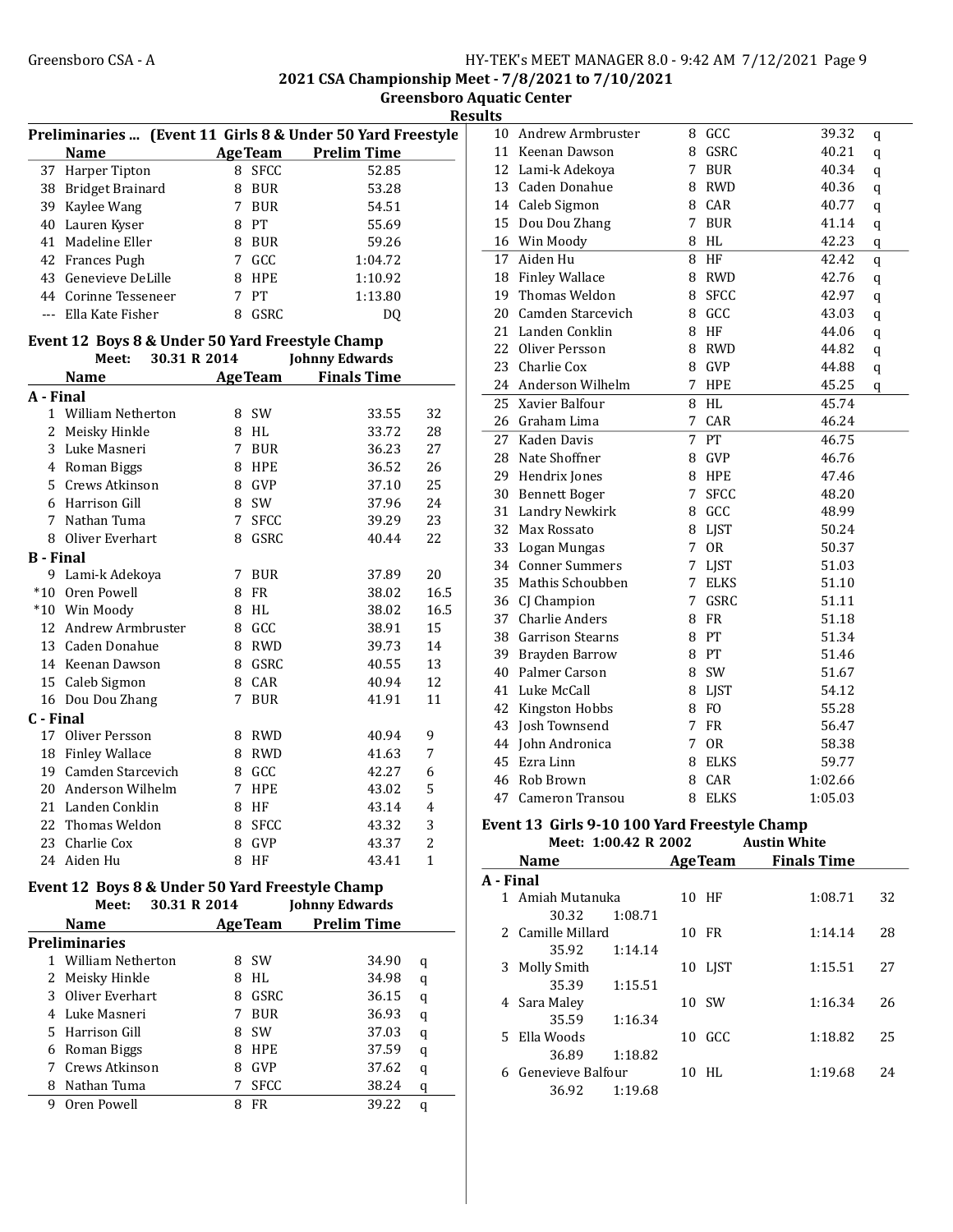#### Greensboro CSA - A 
HY-TEK's MEET MANAGER 8.0 - 9:42 AM 7/12/2021 Page 10 2021 CSA Championship Meet - 7/8/2021 to 7/10/2021 Greensboro Aquatic Center

## **Results**

|                  |                      |         |    |             | A - Final  (Event 13 Girls 9-10 100 Yard Freestyle Champ) |              |
|------------------|----------------------|---------|----|-------------|-----------------------------------------------------------|--------------|
|                  | <b>Name</b>          |         |    |             | <b>Example 2 Age Team</b> Finals Time                     |              |
|                  | 7 Emily Vary         |         |    | 10 RWD      | 1:20.82                                                   | 23           |
|                  | 37.51                | 1:20.82 |    |             |                                                           |              |
|                  | 8 Avery Smith        |         |    | 9 OR        | 1:21.64                                                   | 22           |
|                  | 38.85                | 1:21.64 |    |             |                                                           |              |
| <b>B</b> - Final |                      |         |    |             |                                                           |              |
| 9                | Sarah Whitman        |         |    | 10 PT       | 1:21.76                                                   | 20           |
|                  | 36.79                | 1:21.76 |    |             |                                                           |              |
| 10               | Penelope King        |         |    | 10 SFCC     | 1:22.87                                                   | 17           |
|                  | 37.95                | 1:22.87 |    |             |                                                           |              |
|                  | 11 Violet VanVooren  |         |    | 10 GVP      | 1:23.87                                                   | 16           |
|                  | 39.02                | 1:23.87 |    |             |                                                           |              |
| 12               | Zandra Leerkes       |         | 9  | <b>ELKS</b> | 1:24.75                                                   | 15           |
|                  | 41.35                | 1:24.75 |    |             |                                                           |              |
| 13               | <b>Audrey Thomas</b> |         |    | 10 OR       | 1:26.90                                                   | 14           |
|                  | 40.06                | 1:26.90 |    |             |                                                           |              |
|                  | 14 Eve Morgan        |         | 10 | HF          | 1:27.29                                                   | 13           |
|                  | 40.70                | 1:27.29 |    |             |                                                           |              |
| 15               | Joslyn Fontanella    |         | 10 | FR          | 1:31.24                                                   | 12           |
|                  | 42.26                | 1:31.24 |    |             |                                                           |              |
|                  | 16 Addy Beuhring     |         | 9  | <b>HL</b>   | 1:32.19                                                   | 11           |
|                  | 42.29                | 1:32.19 |    |             |                                                           |              |
| C - Final        |                      |         |    |             |                                                           |              |
|                  | 17 Mady Ballenger    |         |    | 10 FR       | 1:24.20                                                   | 9            |
|                  | 38.85                | 1:24.20 |    |             |                                                           |              |
| 18               | Adah Zimmer          |         |    | 10 SE       | 1:25.95                                                   | 7            |
|                  | 41.65                | 1:25.95 |    |             |                                                           |              |
| 19               | Rory O'Neill         |         | 9  | <b>ELKS</b> | 1:26.48                                                   | 6            |
|                  | 38.86                | 1:26.48 |    |             |                                                           |              |
| 20               | Jannah Newkirk       |         | 9  | GSRC        | 1:27.24                                                   | 5            |
|                  | 40.59                | 1:27.24 |    |             |                                                           |              |
| 21               | Rawlings Poole       |         |    | 10 SW       | 1:27.34                                                   | 4            |
|                  | 41.62                | 1:27.34 |    |             |                                                           |              |
| 22               | Hollan Kennedy       |         | 10 | <b>ELKS</b> | 1:28.44                                                   | 3            |
|                  | 40.65                | 1:28.44 |    |             |                                                           |              |
| 23               | Lucy Gaylord         |         | 10 | <b>RWD</b>  | 1:29.00                                                   | 2            |
|                  | 42.51                | 1:29.00 |    |             |                                                           |              |
|                  | 24 Nell McLean       |         | 10 | GCC         | 1:36.69                                                   | $\mathbf{1}$ |
|                  | 44.36                | 1:36.69 |    |             |                                                           |              |
|                  |                      |         |    |             |                                                           |              |

#### Event 13 Girls 9-10 100 Yard Freestyle Champ Meet: 1:00.42 R 2002 Austin White

|               | <b>Name</b>         |         | <b>AgeTeam</b> | <b>Prelim Time</b> |   |
|---------------|---------------------|---------|----------------|--------------------|---|
| Preliminaries |                     |         |                |                    |   |
|               | 1 Amiah Mutanuka    |         | 10 HF          | 1:08.13            | q |
|               | 30.12               | 1:08.13 |                |                    |   |
|               | 2 Camille Millard   |         | 10 FR          | 1:14.57            | q |
|               | 36.12               | 1:14.57 |                |                    |   |
| 3             | Molly Smith         |         | 10 LIST        | 1:16.86            | q |
|               | 36.39               | 1:16.86 |                |                    |   |
|               | 4 Sara Maley        |         | 10 SW          | 1:18.32            | q |
|               | 35.96               | 1:18.32 |                |                    |   |
|               | 5 Genevieve Balfour |         | 10 HL          | 1:20.57            | a |
|               | 37.82               | 1:20.57 |                |                    |   |
|               |                     |         |                |                    |   |

| ,,,,, |                          |    |             |         |   |
|-------|--------------------------|----|-------------|---------|---|
| 6     | Avery Smith              |    | 9 OR        | 1:21.33 | q |
|       | 38.47<br>1:21.33         |    |             |         |   |
| 7     | Ella Woods               |    | 10 GCC      | 1:22.69 | q |
|       | 39.40<br>1:22.69         |    |             |         |   |
|       | 8 Emily Vary             |    | 10 RWD      | 1:23.88 | q |
| 9     | Eve Morgan               |    | 10 HF       | 1:23.96 | q |
|       | 39.24<br>1:23.96         |    |             |         |   |
|       | 10 Penelope King         |    | 10 SFCC     | 1:24.58 | q |
|       | 38.90<br>1:24.58         |    |             |         |   |
|       | 11 Sarah Whitman         |    | 10 PT       | 1:24.60 | q |
|       | 37.98<br>1:24.60         |    |             |         |   |
|       | 12 Violet VanVooren      |    | 10 GVP      | 1:26.09 | q |
|       | 39.05<br>1:26.09         |    |             |         |   |
|       | 13 Zandra Leerkes        | 9  | <b>ELKS</b> | 1:26.85 | q |
|       | 41.20<br>1:26.85         |    |             |         |   |
|       | 14 Audrey Thomas         |    | 10 OR       | 1:27.18 | q |
|       | 15 Joslyn Fontanella     |    | 10 FR       | 1:28.17 | q |
|       | 40.90<br>1:28.17         |    |             |         |   |
|       | 16 Addy Beuhring         |    | 9 HL        | 1:28.28 | q |
|       | 41.21<br>1:28.28         |    |             |         |   |
| 17    | Lucy Gaylord             |    | 10 RWD      | 1:28.60 | q |
|       | 41.78<br>1:28.60         |    |             |         |   |
| 18    | <b>Rawlings Poole</b>    |    | 10 SW       | 1:29.29 | q |
|       | 42.90<br>1:29.29         |    |             |         |   |
| 19    | Hollan Kennedy           |    | 10 ELKS     | 1:29.83 | q |
|       | 42.31<br>1:29.83         |    |             |         |   |
| 20    | Jannah Newkirk           |    | 9 GSRC      | 1:30.46 | q |
|       | 41.83<br>1:30.46         |    |             |         |   |
|       | 21 Rory O'Neill          |    | 9 ELKS      | 1:30.91 | q |
|       | 22 Mady Ballenger        |    | 10 FR       | 1:30.96 | q |
|       | 41.07<br>1:30.96         |    |             |         |   |
|       | 23 Adah Zimmer           |    | 10 SE       | 1:32.23 | q |
| 24    | Nell McLean              | 10 | GCC         | 1:35.04 | q |
|       | 44.45<br>1:35.04         |    |             |         |   |
| $*25$ | Mary Sellers Payne       |    | 10 HL       | 1:35.92 |   |
|       | 44.50<br>1:35.92         |    |             |         |   |
|       | *25 Henley Barksdale     | 9  | RWD         | 1:35.92 |   |
|       | 44.58<br>1:35.92         |    |             |         |   |
|       | <b>Swim-Off Required</b> |    |             |         |   |
| 27    | Elin Dimmick             |    | 10 SE       | 1:36.62 |   |
|       | 43.03<br>1:36.62         |    |             |         |   |
| 28    | Harper Key               |    | 9 OR        | 1:38.81 |   |
|       | 47.51<br>1:38.81         |    |             |         |   |
| 29    | Ellen Wang               | 9  | BUR         | 1:39.97 |   |
|       | 45.70<br>1:39.97         |    |             |         |   |
|       | 30 Sallie Davidson       |    | 10 GVP      | 1:41.27 |   |
|       | 45.32<br>1:41.27         |    |             |         |   |
| 31    | Katie Mae Ussery         |    | 9 GVP       | 1:41.77 |   |
|       | 48.82<br>1:41.77         |    |             |         |   |
| 32    | Rebecca Serrano          |    | 10 CAR      | 1:43.80 |   |
|       | 48.14<br>1:43.80         |    |             |         |   |
| 33    | Charlotte Wichman        |    | 9 HPE       | 1:44.73 |   |
|       | 46.24<br>1:44.73         |    |             |         |   |
|       | 34 Avery Mendenhall      |    | 10 HPE      | 1:47.15 |   |
|       | 50.28<br>1:47.15         |    |             |         |   |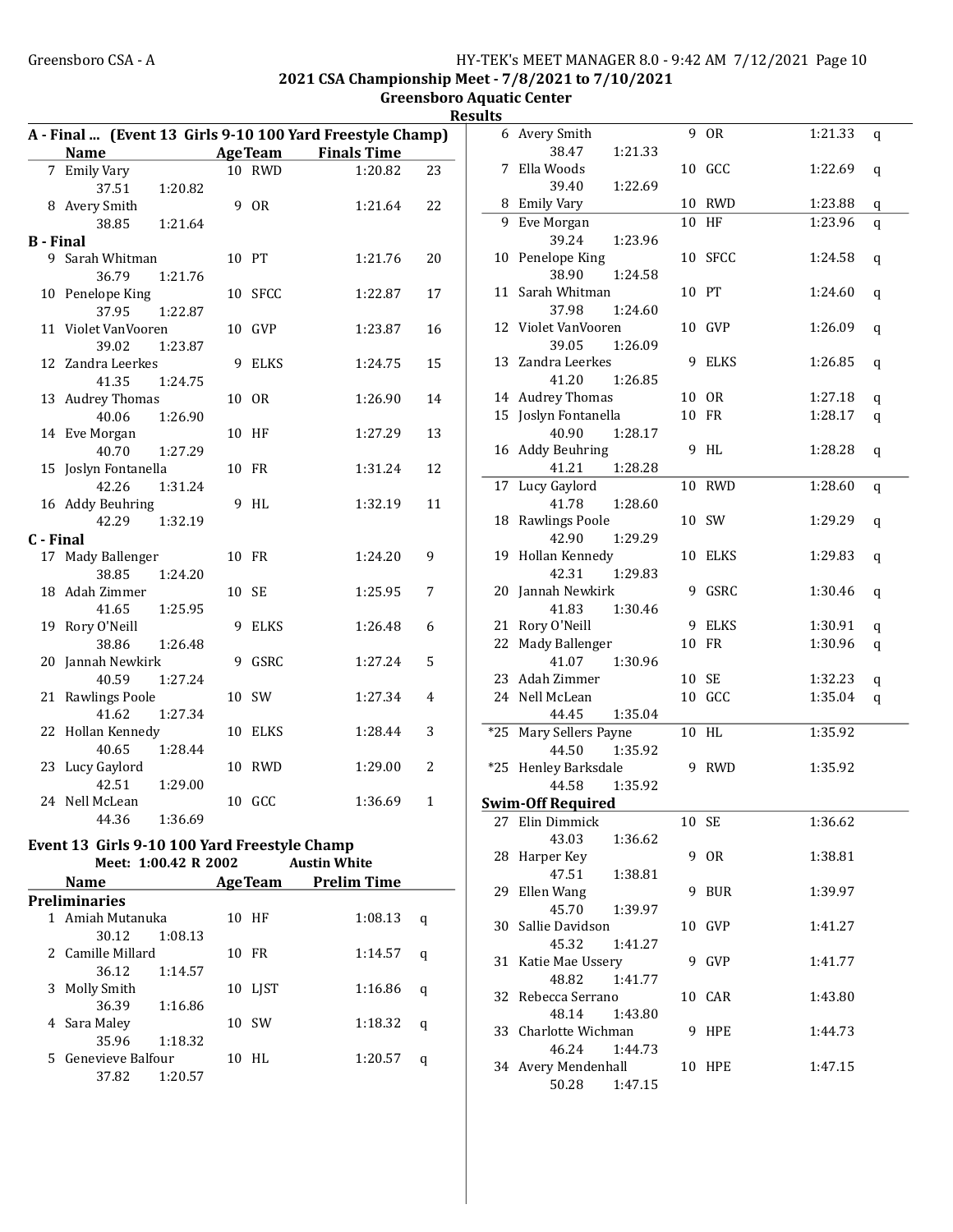#### Greensboro CSA - A **HY-TEK's MEET MANAGER 8.0 - 9:42 AM 7/12/2021** Page 11 2021 CSA Championship Meet - 7/8/2021 to 7/10/2021

Greensboro Aquatic Center Results Preliminaries ... (Event 13 Girls 9-10 100 Yard Freestyle Cha Name Age Team Prelim Time 35 Marissa Dettinger 10 BUR 1:48.45 51.55 1:48.45 36 1:50.22 Teresa Garcia 10 HPE 50.02 1:50.22 37 Abby Binder 9 SW 1:57.70 51.21 1:57.70 Event 14 Boys 9-10 100 Yard Freestyle Champ Meet: 59.59 R 2016 Johnny Edwards Name **Age Team** Finals Time A - Final 1 Anderson Dickenson 9 HPE 1:05.89 32 31.05 1:05.89 2 Bo Nunn 10 PT 1:10.01 28 32.47 1:10.01 3 Bryan He 10 BUR 1:10.33 27 33.08 1:10.33 4 1:10.83 26 Charlie Thompson 10 LJST 33.77 1:10.83 5 1:10.84 25 Tyler Fortson 10 GSRC 33.79 1:10.84 6 Wes Crutchfield 10 HL 1:11.64 24 33.75 1:11.64 7 1:12.03 23 Oliver Leubuscher 10 HL 32.77 1:12.03 8 Simon Zhang 10 BUR 1:13.33 22 33.89 1:13.33 B - Final 9 1:14.00 20 Tripp Hinkle 10 HL 35.10 1:14.00 10 John Woods 10 GCC 1:14.24 17 34.89 1:14.24 11 Carter Abraham 10 SW 1:17.51 16 36.14 1:17.51 12 Matthew Stultz 9 CAR 1:17.61 15 38.77 1:17.61 13 0wen Lehman 10 SFCC 1:18.27 14 36.61 1:18.27 14 Weston Condrasky 9 SFCC 1:18.49 13 35.67 1:18.49 15 Blake Magrini 10 LJST 1:19.03 12 37.30 1:19.03 16 Landon Swagler 10 HPE 1:19.73 11 39.44 1:19.73 C - Final 17 Thomas Hankins 10 ELKS 1:20.89 9 37.93 1:20.89 18 Michael Molony 10 FR 1:21.00 7 37.77 1:21.00 19 Palmer Hoch 10 OR 1:22.12 6 37.94 1:22.12 20 Conner Reynolds 10 OR 1:22.47 5 38.51 1:22.47

| ພ |                     |         |        |         |              |
|---|---------------------|---------|--------|---------|--------------|
|   | 21 Nate Whitworth   |         | 10 GVP | 1:24.84 |              |
|   | 40.30               | 1:24.84 |        |         |              |
|   | 22 Zach Knesel      |         | 10 OR  | 1:26.36 | -3           |
|   | 39.95               | 1:26.36 |        |         |              |
|   | 23 Ryan Clancy      |         | 10 PT  | 1:26.45 | <sup>2</sup> |
|   | 38.59               | 1:26.45 |        |         |              |
|   | 24 Brantley Johnson |         | 10 HPE | 1:28.39 |              |
|   | 39.97               | 1:28.39 |        |         |              |

#### Event 14 Boys 9-10 100 Yard Freestyle Champ Meet: 59.59 R 2016 Johnny Edwards

|    | <b>Name</b>             |    | <b>AgeTeam</b> | <b>Prelim Time</b> |   |
|----|-------------------------|----|----------------|--------------------|---|
|    | <b>Preliminaries</b>    |    |                |                    |   |
| 1  | Anderson Dickenson      | 9  | HPE            | 1:05.66            | q |
|    | 1:05.66<br>30.87        |    |                |                    |   |
| 2  | Bo Nunn                 |    | 10 PT          | 1:09.94            | q |
|    | 33.21<br>1:09.94        |    |                |                    |   |
| 3  | Charlie Thompson        |    | 10 LJST        | 1:10.21            | q |
| 4  | <b>Tyler Fortson</b>    |    | 10 GSRC        | 1:10.69            | q |
|    | 33.17<br>1:10.69        |    |                |                    |   |
| 5  | Bryan He                | 10 | BUR            | 1:12.01            | q |
|    | 33.42<br>1:12.01        |    |                |                    |   |
| 6  | Simon Zhang             | 10 | BUR            | 1:13.44            | q |
|    | 33.85<br>1:13.44        |    |                |                    |   |
| 7  | Wes Crutchfield         | 10 | HL             | 1:14.06            | q |
|    | 35.08<br>1:14.06        |    |                |                    |   |
| 8  | Oliver Leubuscher       |    | 10 HL          | 1:15.11            | q |
|    | 33.94<br>1:15.11        |    |                |                    |   |
| 9  | John Woods              | 10 | GCC            | 1:15.29            | q |
|    | 35.27<br>1:15.29        |    |                |                    |   |
| 10 | Carter Abraham          |    | 10 SW          | 1:16.23            | q |
|    | 35.28<br>1:16.23        |    |                |                    |   |
| 11 | Tripp Hinkle            |    | 10 HL          | 1:16.30            | q |
|    | 36.06<br>1:16.30        |    |                |                    |   |
| 12 | <b>Blake Magrini</b>    | 10 | LJST           | 1:19.00            | q |
|    | 35.88<br>1:19.00        |    |                |                    |   |
| 13 | <b>Weston Condrasky</b> | 9  | <b>SFCC</b>    | 1:19.03            | q |
|    | 36.39<br>1:19.03        |    |                |                    |   |
| 14 | Matthew Stultz          | 9  | CAR            | 1:19.24            | q |
|    | 36.73<br>1:19.24        |    |                |                    |   |
| 15 | Owen Lehman             | 10 | SFCC           | 1:19.97            | q |
|    | 36.45<br>1:19.97        |    |                |                    |   |
| 16 | Landon Swagler          | 10 | <b>HPE</b>     | 1:21.33            | q |
|    | 40.87<br>1:21.33        |    |                |                    |   |
| 17 | Michael Molony          | 10 | FR             | 1:21.96            | q |
|    | 37.87<br>1:21.96        |    |                |                    |   |
| 18 | Thomas Hankins          |    | 10 ELKS        | 1:21.97            | q |
|    | 37.56<br>1:21.97        |    |                |                    |   |
| 19 | Palmer Hoch             | 10 | 0R             | 1:22.79            | q |
|    | 37.47<br>1:22.79        |    |                |                    |   |
| 20 | Zach Knesel             | 10 | <b>OR</b>      | 1:23.27            | q |
| 21 | Ryan Clancy             | 10 | PT             | 1:24.07            | q |
|    | 39.35<br>1:24.07        |    |                |                    |   |
| 22 | Nate Whitworth          |    | 10 GVP         | 1:24.15            | q |
|    | 38.88<br>1:24.15        |    |                |                    |   |
| 23 | <b>Conner Reynolds</b>  |    | 10 OR          | 1:25.78            | q |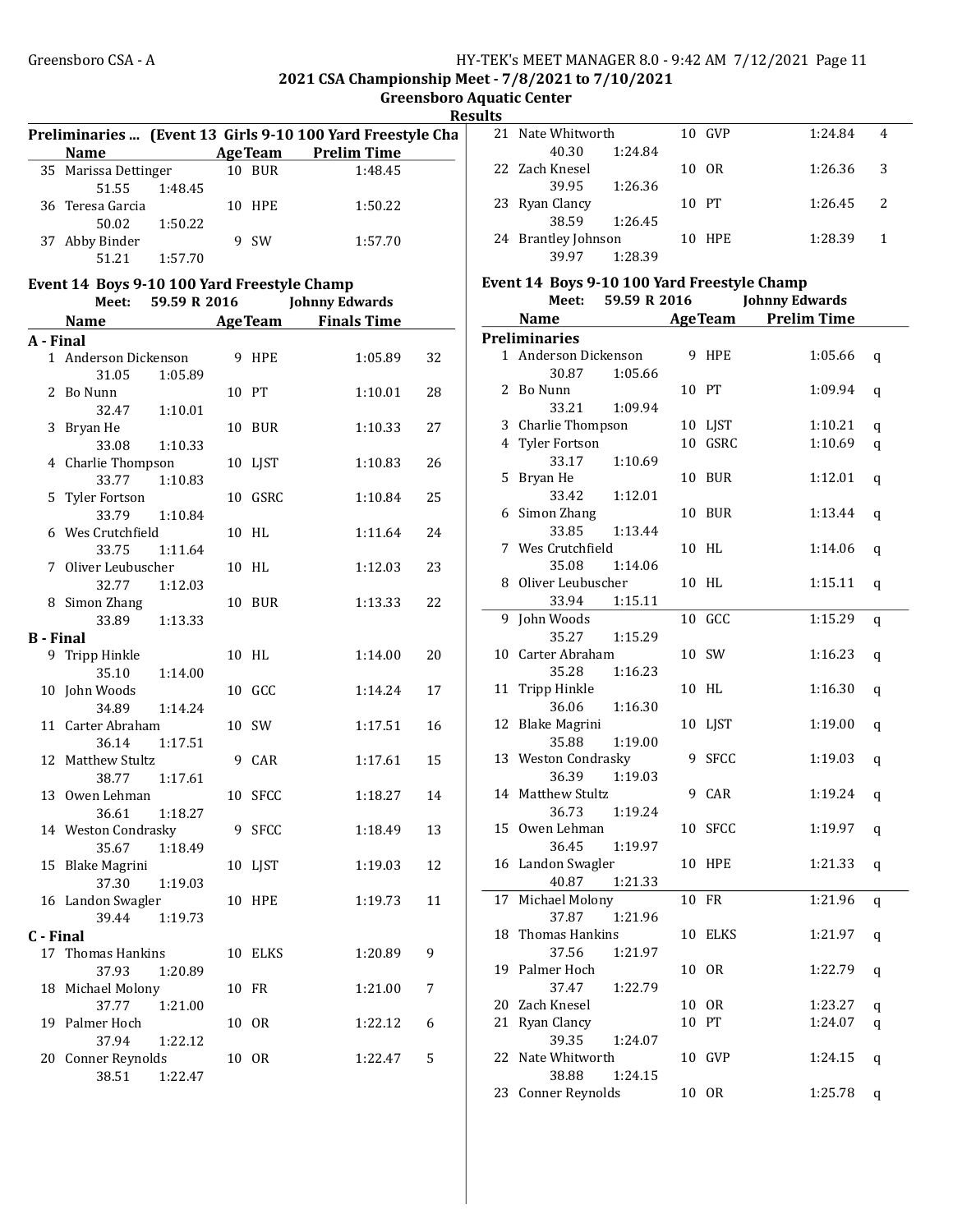2021 CSA Championship Meet - 7/8/2021 to 7/10/2021

Greensboro Aquatic Center **Results** 

|    |                     |         |    |               | Preliminaries  (Event 14 Boys 9-10 100 Yard Freestyle Cha |
|----|---------------------|---------|----|---------------|-----------------------------------------------------------|
|    | <b>Name</b>         |         |    |               | AgeTeam Prelim Time                                       |
|    | 24 Brantley Johnson |         |    | <b>10 HPE</b> | 1:26.33<br>q                                              |
|    | 37.99               | 1:26.33 |    |               |                                                           |
| 25 | Ben Saslow          |         | 9  | <b>ELKS</b>   | 1:27.03                                                   |
|    | 40.96               | 1:27.03 |    |               |                                                           |
|    | 26 Nicholas Dawson  |         |    | 9 SE          | 1:27.97                                                   |
|    | 40.07               | 1:27.97 |    |               |                                                           |
|    | 27 Hudson Weldon    |         | 10 | <b>SFCC</b>   | 1:28.98                                                   |
|    | 41.54               | 1:28.98 |    |               |                                                           |
|    | 28 Lilo Seiz        |         | 10 | ELKS          | 1:29.63                                                   |
|    | 41.58               | 1:29.63 |    |               |                                                           |
|    | 29 Asher Steele     |         |    | 10 FR         | 1:30.13                                                   |
|    | 30 Michael McCain   |         | 10 | CAR           | 1:32.63                                                   |
|    | 45.38               | 1:32.63 |    |               |                                                           |
|    | 31 Peter Watkins    |         | 10 | RWD           | 1:32.85                                                   |
|    | 43.94               | 1:32.85 |    |               |                                                           |
|    | 32 Spencer Lima     |         |    | 10 CAR        | 1:33.33                                                   |
|    | 43.81               | 1:33.33 |    |               |                                                           |
|    | 33 Fenton Pyrtle    |         |    | 10 GCC        | 1:35.92                                                   |
|    | 44.22               | 1:35.92 |    |               |                                                           |
|    | 34 Nathan Angel     |         | 9  | RWD           | 1:36.83                                                   |
|    | 43.72               | 1:36.83 |    |               |                                                           |
|    | 35 Charlie Dowtin   |         |    | 10 FR         | 1:36.96                                                   |
|    | 45.47               | 1:36.96 |    |               |                                                           |
|    | 36 Camden McCluskey |         |    | 10 GVP        | 1:37.83                                                   |
|    | 44.41               | 1:37.83 |    |               |                                                           |
|    | 37 Ryan Field       |         |    | 9 PT          | 1:40.36                                                   |
|    | 38 Jack Jenkins     |         | 9  | <b>RWD</b>    | 1:42.85                                                   |
|    | 50.41               | 1:42.85 |    |               |                                                           |
|    | 39 Jack Oliver      |         |    | 10 FO         | 1:43.06                                                   |
|    | 50.12               | 1:43.06 |    |               |                                                           |
|    | 40 Max Cooke        |         |    | 10 SW         | 1:44.64                                                   |
|    | 50.10               | 1:44.64 |    |               |                                                           |
|    | 41 Jason May        |         | 10 | BUR           | 1:45.02                                                   |
|    | 42 Harry Albert     |         | 9  | SW            | 1:45.77                                                   |
|    | 48.67               | 1:45.77 |    |               |                                                           |
|    | 43 Liam Stimpson    |         | 9  | <b>GVP</b>    | 1:46.19                                                   |
|    |                     |         |    |               |                                                           |
|    | 49.84               | 1:46.19 |    |               |                                                           |

#### Event 15 Girls 11-12 100 Yard Freestyle Champ Meet:  $54.24 R 2015$

|           | NGC.                   | JT.LT I\ LUIJ |                | Ошеда г шшл        |     |
|-----------|------------------------|---------------|----------------|--------------------|-----|
|           | <b>Name</b>            |               | <b>AgeTeam</b> | <b>Finals Time</b> |     |
| A - Final |                        |               |                |                    |     |
|           | 1 Anna Katherine Gill  |               | 12 SW          | 55.17              | 32  |
|           | 26.63                  | 55.17         |                |                    |     |
|           | 2 Catelyn Henderson    |               | 12 LIST        | 56.09              | 28  |
|           | 26.77                  | 56.09         |                |                    |     |
|           | 3 Lauron Smith         |               | 12 OR          | 58.71              | 27  |
|           | 28.12                  | 58.71         |                |                    |     |
|           | 4 Sophie McMasters     |               | 12 CAR         | 1:00.15            | 26  |
|           | 28.33                  | 1:00.15       |                |                    |     |
|           | 5 Esme O'Neill         |               | 12 ELKS        | 1:00.62            | 25  |
|           | 29.24                  | 1:00.62       |                |                    |     |
| 6         | <b>Addison Spencer</b> |               | 12 HPE         | 1:00.95            | 2.4 |
|           | 28.77                  | 1:00.95       |                |                    |     |

| 11 L.J    |                             |                |         |           |                |
|-----------|-----------------------------|----------------|---------|-----------|----------------|
| 7         | Helena Goddard              |                | 12 HF   | 1:00.96   | 23             |
|           | 28.98                       | 1:00.96        |         |           |                |
|           | 8 Eloise Jones              |                | 12 SW   | 1:01.26   | 22             |
|           | 29.19                       | 1:01.26        |         |           |                |
| B - Final |                             |                |         |           |                |
|           | 9 Allison Beuhring          |                | 12 HL   | 1:02.25   | 20             |
|           | 29.60                       | 1:02.25        |         |           |                |
|           | 10 Alice DeLoreto           |                | 11 GVP  | 1:02.61   | 17             |
|           | 30.06                       | 1:02.61        |         |           |                |
|           | 11 Kankan Adekoya           |                | 12 BUR  | 1:03.35   | 16             |
|           | 29.66                       | 1:03.35        |         |           |                |
| 12        | Madeline Mullen             |                | 11 FR   | 1:05.58   | 15             |
|           | 31.12                       | 1:05.58        |         |           |                |
|           | 13 Anya Kayande             |                | 12 HF   | 1:06.14   | 14             |
|           | 31.05                       | 1:06.14        |         |           |                |
|           | 14 Emily Lewis              |                | 12 LJST | 1:07.44   | 13             |
|           | 31.44                       | 1:07.44        |         |           |                |
| 15        | Lily Binder                 |                | 11 SW   | 1:07.59   | 12             |
| $- - -$   | 31.21<br>Julianna Singleton | 1:07.59        | 11 FO   | <b>DQ</b> |                |
|           | 31.65                       | D <sub>0</sub> |         |           |                |
| C - Final |                             |                |         |           |                |
|           | 17 Katherine Stevens        |                | 11 BUR  | 1:07.79   | 9              |
|           | 32.14                       | 1:07.79        |         |           |                |
|           | 18 Julia Messick            |                | 11 SFCC | 1:08.19   | 7              |
|           | 31.84                       | 1:08.19        |         |           |                |
|           | 19 Emma Ballenger           |                | 12 FR   | 1:08.88   | 6              |
|           | 32.47                       | 1:08.88        |         |           |                |
|           | 20 Aliza Holmes             |                | 12 GVP  | 1:10.02   | 5              |
|           | 33.02                       | 1:10.02        |         |           |                |
|           | 21 Abby Townsend            |                | 11 FR   | 1:11.65   | 4              |
|           | 33.71                       | 1:11.65        |         |           |                |
|           | 22 Liza Payonk              |                | 11 GCC  | 1:12.15   | 3              |
|           | 33.11                       | 1:12.15        |         |           |                |
|           | 23 Zoe Nelson               |                | 12 HL   | 1:12.87   | $\overline{c}$ |
|           | 33.18                       | 1:12.87        |         |           |                |
|           | 24 Maddie Mcdowell          |                | 12 OR   | 1:13.64   | $\mathbf{1}$   |
|           | 35.44                       | 1:13.64        |         |           |                |

# Event 15 Girls 11-12 100 Yard Freestyle Champ<br>Meet: 54.24 R 2015 Omega Pinnix

Meet: 54.24 R 2015

| <b>Name</b>           |         | <b>AgeTeam</b> | <b>Prelim Time</b> |   |  |
|-----------------------|---------|----------------|--------------------|---|--|
| Preliminaries         |         |                |                    |   |  |
| 1 Catelyn Henderson   |         | 12 LJST        | 56.36              | q |  |
| 26.88                 | 56.36   |                |                    |   |  |
| 2 Anna Katherine Gill |         | 12 SW          | 56.71              | q |  |
| 27.55                 | 56.71   |                |                    |   |  |
| 3 Lauron Smith        |         | 12. OR         | 58.71              | q |  |
| 27.86                 | 58.71   |                |                    |   |  |
| 4 Esme O'Neill        |         | 12 ELKS        | 1:00.93            | q |  |
| 29.58                 | 1:00.93 |                |                    |   |  |
| 5 Addison Spencer     |         | 12 HPE         | 1:00.99            | q |  |
| 28.77                 | 1:00.99 |                |                    |   |  |
| 6 Helena Goddard      |         | 12 HF          | 1:01.67            | q |  |
| 29.03                 | 1:01.67 |                |                    |   |  |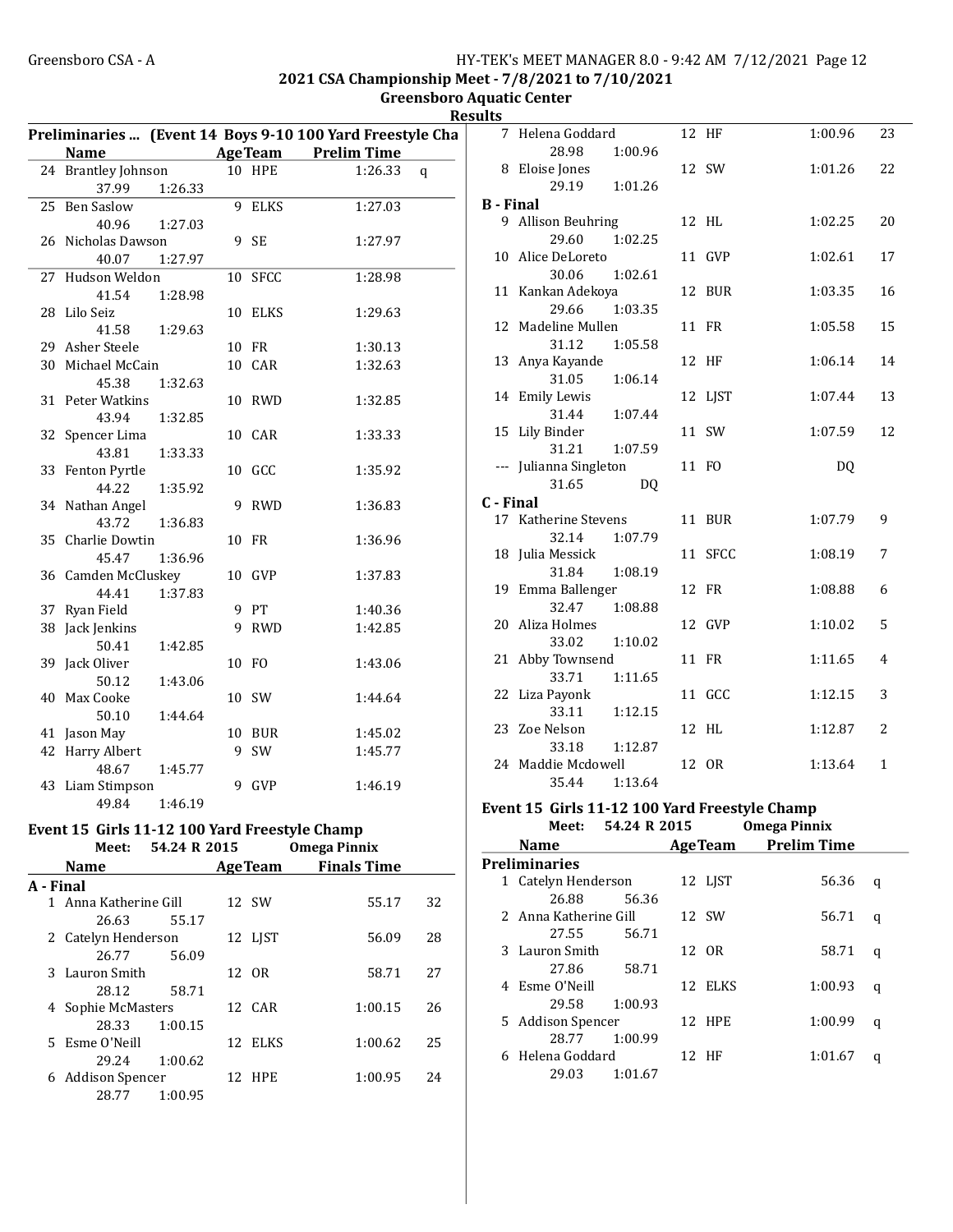#### Greensboro CSA - A 
HY-TEK's MEET MANAGER 8.0 - 9:42 AM 7/12/2021 Page 13 2021 CSA Championship Meet - 7/8/2021 to 7/10/2021

Greensboro Aquatic Center **Results** 

|    | Name                   |         |         | Preliminaries  (Event 15 Girls 11-12 100 Yard Freestyle Ch<br><b>AgeTeam</b> Prelim Time |   |
|----|------------------------|---------|---------|------------------------------------------------------------------------------------------|---|
|    | 7 Eloise Jones         |         | 12 SW   | 1:01.90                                                                                  |   |
|    | 29.51                  |         |         |                                                                                          | q |
|    | 8 Sophie McMasters     | 1:01.90 | 12 CAR  | 1:02.66                                                                                  |   |
|    | 29.76                  | 1:02.66 |         |                                                                                          | q |
|    | 9 Kankan Adekoya       |         | 12 BUR  | 1:03.00                                                                                  |   |
|    |                        |         |         |                                                                                          | q |
|    | 29.51                  | 1:03.00 |         |                                                                                          |   |
|    | 10 Alice DeLoreto      |         | 11 GVP  | 1:04.60                                                                                  | q |
|    | 30.83                  | 1:04.60 |         |                                                                                          |   |
|    | 11 Allison Beuhring    |         | 12 HL   | 1:05.02                                                                                  | q |
|    | 30.44                  | 1:05.02 |         |                                                                                          |   |
|    | 12 Emily Lewis         |         | 12 LJST | 1:06.43                                                                                  | q |
|    | 31.41                  | 1:06.43 |         |                                                                                          |   |
|    | 13 Madeline Mullen     |         | 11 FR   | 1:06.73                                                                                  | q |
|    | 31.23                  | 1:06.73 |         |                                                                                          |   |
|    | 14 Julianna Singleton  |         | 11 FO   | 1:07.88                                                                                  | q |
|    | 31.43                  | 1:07.88 |         |                                                                                          |   |
|    | 15 Anya Kayande        |         | 12 HF   | 1:08.29                                                                                  | q |
|    | 32.05                  | 1:08.29 |         |                                                                                          |   |
|    | 16 Lily Binder         |         | 11 SW   | 1:08.78                                                                                  | q |
|    | 31.81                  | 1:08.78 |         |                                                                                          |   |
|    | 17 Emma Ballenger      |         | 12 FR   | 1:08.98                                                                                  | q |
|    | 32.77                  | 1:08.98 |         |                                                                                          |   |
|    | 18 Katherine Stevens   |         | 11 BUR  | 1:09.04                                                                                  | q |
|    | 32.41                  | 1:09.04 |         |                                                                                          |   |
|    | 19 Julia Messick       |         | 11 SFCC | 1:09.32                                                                                  | q |
|    | 31.68                  | 1:09.32 |         |                                                                                          |   |
|    | 20 Aliza Holmes        |         | 12 GVP  | 1:10.23                                                                                  | q |
|    | 32.76                  | 1:10.23 |         |                                                                                          |   |
|    | 21 Zoe Nelson          |         | 12 HL   | 1:11.63                                                                                  | q |
|    | 33.61                  | 1:11.63 |         |                                                                                          |   |
|    | 22 Abby Townsend       |         | 11 FR   | 1:12.30                                                                                  | q |
|    | 33.68                  | 1:12.30 |         |                                                                                          |   |
|    | 23 Maddie Mcdowell     |         | 12 OR   | 1:12.74                                                                                  | q |
|    | 35.08                  | 1:12.74 |         |                                                                                          |   |
|    | 24 Liza Payonk         |         | 11 GCC  | 1:13.06                                                                                  | q |
|    | 34.20                  | 1:13.06 |         |                                                                                          |   |
|    | 25 Brinn Clancy        |         | 12 PT   | 1:13.10                                                                                  |   |
|    | 34.28   1:13.10        |         |         |                                                                                          |   |
|    | 26 Beatrice Woods      |         | 12 BUR  | 1:15.04                                                                                  |   |
| 27 | <b>Lilly Stewart</b>   |         | 12 FO   | 1:15.24                                                                                  |   |
|    | 34.50                  | 1:15.24 |         |                                                                                          |   |
| 28 | Sophia Dubon           |         | 12 PT   | 1:16.05                                                                                  |   |
|    | 35.12                  | 1:16.05 |         |                                                                                          |   |
| 29 | Allie Stultz           |         | 12 CAR  | 1:16.36                                                                                  |   |
|    | 30 Maddie Jean Henning |         | 12 GSRC | 1:17.47                                                                                  |   |
|    | 37.01                  | 1:17.47 |         |                                                                                          |   |
| 31 | McKay Payne            |         | 12 HL   | 1:17.55                                                                                  |   |
|    | 36.00                  | 1:17.55 |         |                                                                                          |   |
|    | 32 Laila Grant         |         | 12 GVP  | 1:20.98                                                                                  |   |
|    | 37.29                  | 1:20.98 |         |                                                                                          |   |
|    | 33 Madeline Angel      |         | 12 RWD  | 1:23.87                                                                                  |   |
|    | 38.62                  | 1:23.87 |         |                                                                                          |   |
|    |                        |         |         |                                                                                          |   |

|     | 34 Layla Seiz       |         | 12 ELKS | 1:23.97 |
|-----|---------------------|---------|---------|---------|
|     | 38.31               | 1:23.97 |         |         |
|     | 35 Ava Gardner      |         | 11 CAR  | 1:25.80 |
|     | 41.26               | 1:25.80 |         |         |
|     | 36 Leah Dunn        |         | 11 SE   | 1:28.18 |
|     | 39.58               | 1:28.18 |         |         |
| 37. | - Rebecca Transou   |         | 12 ELKS | 1:31.62 |
|     | 43.48               | 1:31.62 |         |         |
|     | 38 Emerson Everhart |         | 11 GSRC | 1:31.91 |
|     | 41.58               | 1:31.91 |         |         |
| 39. | Clara Watkins       |         | 12. RWD | 1:40.73 |
|     | 47.67               | 1:40.73 |         |         |

#### Event 16 Boys 11-12 100 Yard Freestyle Champ Meet: 51.79 R 2017 Dax Harris

|                  | Name                      | <b>AgeTeam</b> | <b>Finals Time</b> |    |
|------------------|---------------------------|----------------|--------------------|----|
| A - Final        |                           |                |                    |    |
|                  | 1 Mason Duggins           | 12 HL          | 55.99              | 32 |
|                  | 26.59<br>55.99            |                |                    |    |
|                  | 2 Spencer Borden          | 12 HF          | 58.39              | 28 |
|                  | 27.75<br>58.39            |                |                    |    |
| 3                | <b>Finley Rossato</b>     | 12 LJST        | 58.83              | 27 |
|                  | 27.76<br>58.83            |                |                    |    |
|                  | 4 Baxter Lackey           | 12 SW          | 58.99              | 26 |
|                  | 28.69<br>58.99            |                |                    |    |
| 5                | <b>Henry Mathews</b>      | 12 GSRC        | 59.39              | 25 |
|                  | 28.73<br>59.39            |                |                    |    |
| 6                | Henry Cooper              | 12 PT          | 59.81              | 24 |
|                  | 29.22<br>59.81            |                |                    |    |
| 7                | Charlie Vannoy            | 12 SW          | 1:00.32            | 23 |
|                  | 28.80<br>1:00.32          |                |                    |    |
|                  | 8 Isaiah Wehe             | 12 FR          | 1:00.46            | 22 |
|                  | 28.67<br>1:00.46          |                |                    |    |
| <b>B</b> - Final |                           |                |                    |    |
|                  | 9 Grant Duggins           | 11 HL          | 1:02.39            | 20 |
|                  | 29.64<br>1:02.39          |                |                    |    |
| 10               | Carson Smith<br>30.27     | 12 OR          | 1:03.90            | 17 |
| 11               | 1:03.90<br>Thomas Gaylord | 11 RWD         | 1:04.29            | 16 |
|                  | 31.25<br>1:04.29          |                |                    |    |
| 12               | Fitz Worth                | 12 GCC         | 1:06.02            | 15 |
|                  | 31.03<br>1:06.02          |                |                    |    |
|                  | 13 Hann Zheng             | 12 FR          | 1:08.21            | 14 |
|                  | 30.64<br>1:08.21          |                |                    |    |
|                  | 14 Jonathan Adams         | 12 SFCC        | 1:08.55            | 13 |
|                  | 32.36<br>1:08.55          |                |                    |    |
|                  | 15 Gavin Crews            | 12 HPE         | 1:08.58            | 12 |
|                  | 33.07<br>1:08.58          |                |                    |    |
|                  | 16 Joey Nguyen            | 12 OR          | 1:08.93            | 11 |
|                  | 32.38<br>1:08.93          |                |                    |    |
| C - Final        |                           |                |                    |    |
|                  | 17 Preston Thomas         | 11 CAR         | 1:09.40            | 9  |
|                  | 33.87<br>1:09.40          |                |                    |    |
|                  | 18 George Neal            | 12 SFCC        | 1:09.51            | 7  |
|                  | 33.03<br>1:09.51          |                |                    |    |
|                  |                           |                |                    |    |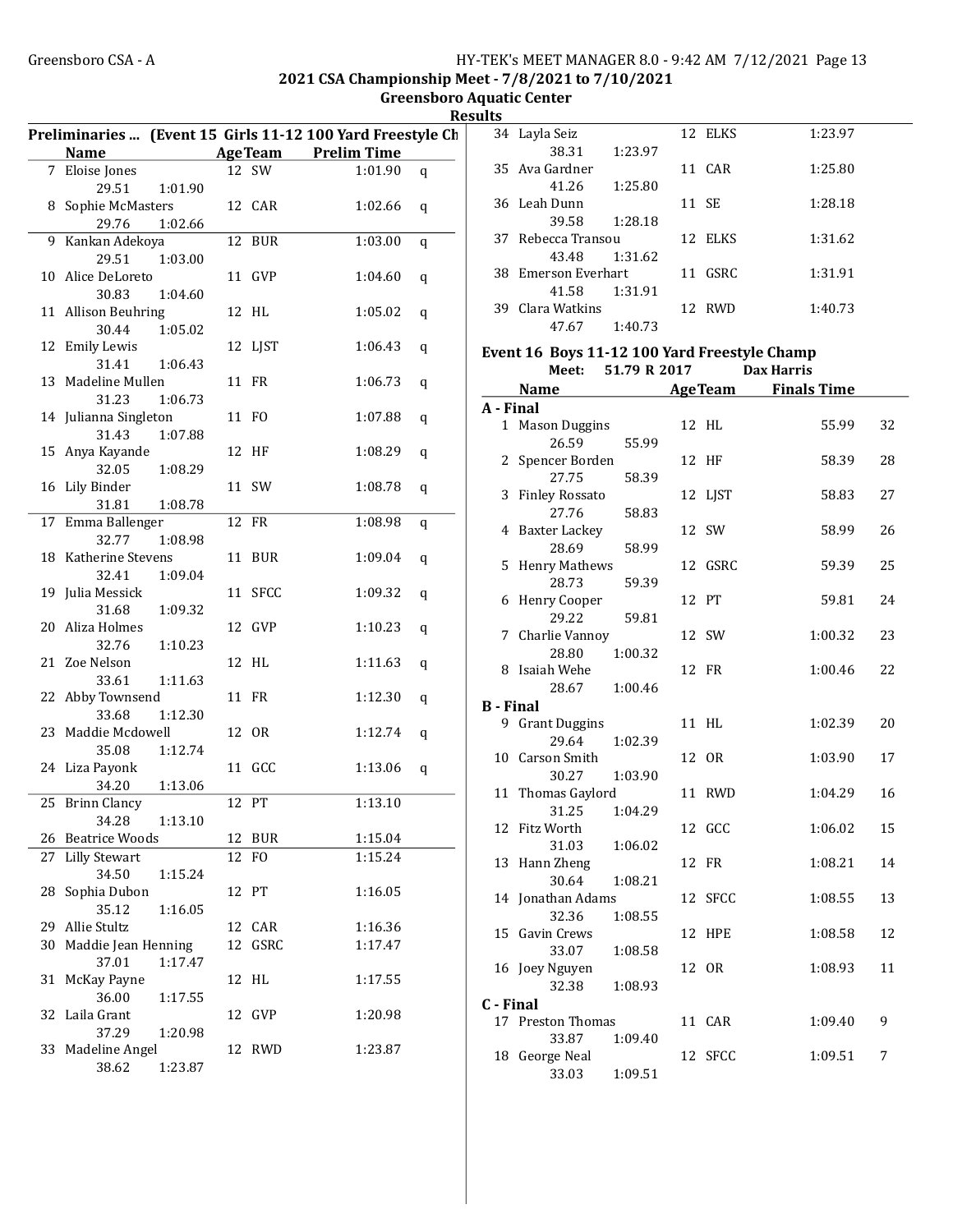2021 CSA Championship Meet - 7/8/2021 to 7/10/2021

Greensboro Aquatic Center **Results** 

|    |                                                                    |         |         |                                                                                         | ĸ       |
|----|--------------------------------------------------------------------|---------|---------|-----------------------------------------------------------------------------------------|---------|
|    | Name                                                               |         |         | C - Final  (Event 16 Boys 11-12 100 Yard Freestyle Champ)<br><b>AgeTeam</b> Finals Time |         |
|    | 19 Grant Williams                                                  |         | 11 GSRC | 1:09.60                                                                                 | 6       |
|    | 33.20                                                              | 1:09.60 |         |                                                                                         |         |
|    | 20 Andrew Knesel                                                   |         | 12 OR   | 1:11.13                                                                                 | 5       |
|    | 33.81                                                              | 1:11.13 |         |                                                                                         |         |
|    | 21 Shane Dettinger                                                 |         | 12 BUR  | 1:12.48                                                                                 | 4       |
|    | 34.11                                                              | 1:12.48 |         |                                                                                         |         |
|    | 22 Charlie Mahony                                                  |         | 11 FR   | 1:12.96                                                                                 | 3       |
|    | 33.87                                                              | 1:12.96 |         |                                                                                         |         |
|    | 23 Charlie Jenkins                                                 |         | 12 RWD  | 1:13.24                                                                                 | 2       |
|    | 34.02                                                              | 1:13.24 |         |                                                                                         |         |
|    | 24 Chasen Coltrane                                                 |         | 11 LJST | 1:16.46                                                                                 | 1       |
|    | 35.85                                                              | 1:16.46 |         |                                                                                         |         |
|    |                                                                    |         |         |                                                                                         |         |
|    | Event 16 Boys 11-12 100 Yard Freestyle Champ<br>Meet: 51.79 R 2017 |         |         | <b>Dax Harris</b>                                                                       |         |
|    | <b>Name</b>                                                        |         |         | <b>Example 21 Age Team Prelim Time</b>                                                  |         |
|    | <b>Preliminaries</b>                                               |         |         |                                                                                         |         |
|    | 1 Mason Duggins                                                    |         | 12 HL   | 56.88                                                                                   |         |
|    | 26.62                                                              | 56.88   |         |                                                                                         | q       |
|    | 2 Finley Rossato                                                   |         | 12 LJST | 59.56                                                                                   | q       |
|    | 28.69                                                              | 59.56   |         |                                                                                         |         |
| 3  | Baxter Lackey                                                      |         | 12 SW   | 1:00.07                                                                                 | q       |
|    | 29.02                                                              | 1:00.07 |         |                                                                                         |         |
|    | 4 Spencer Borden                                                   |         | 12 HF   | 1:00.26                                                                                 | q       |
|    | 29.03                                                              | 1:00.26 |         |                                                                                         |         |
|    | 5 Henry Mathews                                                    |         | 12 GSRC | 1:00.31                                                                                 | q       |
|    | 29.95                                                              | 1:00.31 |         |                                                                                         |         |
| 6  | Isaiah Wehe                                                        |         | 12 FR   | 1:00.59                                                                                 | q       |
|    | 28.89                                                              | 1:00.59 |         |                                                                                         |         |
| 7  | Henry Cooper                                                       |         | 12 PT   | 1:00.87                                                                                 | q       |
|    | 29.51                                                              | 1:00.87 |         |                                                                                         |         |
|    | 8 Charlie Vannoy                                                   |         | 12 SW   | 1:01.21                                                                                 | q       |
|    | 29.03                                                              | 1:01.21 |         |                                                                                         |         |
| 9  | <b>Grant Duggins</b>                                               |         | 11 HL   | 1:01.95                                                                                 | q       |
|    | 30.30                                                              | 1:01.95 |         |                                                                                         |         |
|    | 10 Thomas Gaylord                                                  |         | 11 RWD  | 1:04.37                                                                                 | q       |
|    | 30.95                                                              | 1:04.37 |         |                                                                                         |         |
|    | 11 Carson Smith                                                    |         | 12 OR   | 1:05.30                                                                                 | $\bf q$ |
|    | 30.53                                                              | 1:05.30 |         |                                                                                         |         |
| 12 | Fitz Worth                                                         |         | 12 GCC  | 1:05.68                                                                                 | q       |
|    | 30.65                                                              | 1:05.68 |         |                                                                                         |         |
| 13 | Jonathan Adams                                                     |         | 12 SFCC | 1:07.70                                                                                 | q       |
|    | 31.17                                                              | 1:07.70 |         |                                                                                         |         |
| 14 | Gavin Crews                                                        |         | 12 HPE  | 1:08.23                                                                                 | q       |
|    | 32.75                                                              | 1:08.23 |         |                                                                                         |         |
| 15 | Joey Nguyen                                                        |         | 12 OR   | 1:09.97                                                                                 | q       |
|    | 16 Hann Zheng<br>31.75                                             | 1:10.61 | 12 FR   | 1:10.61                                                                                 | q       |
| 17 | Preston Thomas                                                     |         | 11 CAR  | 1:10.62                                                                                 |         |
|    | 34.93                                                              | 1:10.62 |         |                                                                                         | q       |
| 18 | George Neal                                                        |         | 12 SFCC | 1:11.52                                                                                 |         |
|    | 32.98                                                              | 1:11.52 |         |                                                                                         | q       |
| 19 | <b>Grant Williams</b>                                              |         | 11 GSRC | 1:12.43                                                                                 | q       |
|    | 34.98                                                              | 1:12.43 |         |                                                                                         |         |
|    |                                                                    |         |         |                                                                                         |         |

| սււթ |                                       |         |         |   |
|------|---------------------------------------|---------|---------|---|
|      | 20 Charlie Mahony                     | 11 FR   | 1:12.75 | q |
|      | 33.30<br>1:12.75                      |         |         |   |
| 21   | Shane Dettinger                       | 12 BUR  | 1:12.96 | q |
|      | 33.86<br>1:12.96                      |         |         |   |
|      | 22 Andrew Knesel                      | 12 OR   | 1:13.51 | q |
|      | 34.90<br>1:13.51                      |         |         |   |
|      | 23 Charlie Jenkins                    | 12 RWD  | 1:13.62 | q |
|      | 34.78<br>1:13.62                      |         |         |   |
|      | 24 Chasen Coltrane                    | 11 LJST | 1:13.98 | q |
|      | 35.34<br>1:13.98                      |         |         |   |
| 25   | Wells Wickline                        | 12 LJST | 1:14.04 |   |
|      | 35.42<br>1:14.04                      |         |         |   |
|      | 26 Julian Seamon                      | 12 HPE  | 1:16.15 |   |
|      | 36.68<br>1:16.15                      |         |         |   |
| 27   | Kyle Haslam                           | 11 CAR  | 1:16.30 |   |
|      | 36.21<br>1:16.30                      |         |         |   |
|      | 28 Rutley McLean                      | 12 GCC  | 1:17.68 |   |
|      | 29 Liam Mohorn                        | 11 GCC  | 1:19.76 |   |
|      | 36.83<br>1:19.76                      |         |         |   |
|      | 30 Cade Draves                        | 11 GVP  | 1:20.35 |   |
|      | 38.64<br>1:20.35                      |         |         |   |
|      | 31 Andrew Simpson<br>1:20.77<br>38.82 | 11 CAR  | 1:20.77 |   |
|      | 32 Owen Carson                        | 11 SW   |         |   |
|      | 38.91<br>1:23.88                      |         | 1:23.88 |   |
|      | 33 Monroe Lomax                       | 11 ELKS | 1:24.03 |   |
|      | 38.77<br>1:24.03                      |         |         |   |
|      | 34 Julius Hurley                      | 11 GSRC | 1:25.29 |   |
|      | 38.80<br>1:25.29                      |         |         |   |
|      | 35 Nicholas Tabori                    | 12 HF   | 1:26.02 |   |
|      | 40.30<br>1:26.02                      |         |         |   |
|      | 36 William Cox                        | 11 GVP  | 1:28.34 |   |
|      | 42.24<br>1:28.34                      |         |         |   |
|      | 37 Logan Morris                       | 12 SE   | 1:29.42 |   |
|      | 38 Nolan Stevenson                    | 11 BUR  | 1:32.39 |   |
|      | 44.63<br>1:32.39                      |         |         |   |
|      | 39 Hank Phillips                      | 11 GVP  | 1:37.77 |   |
|      | 44.52<br>1:37.77                      |         |         |   |
| ---  | <b>Landon Duggins</b>                 | 11 HL   | DQ      |   |
|      | 36.45<br>DQ                           |         |         |   |
|      | Trey Dickenson                        | 12 HPE  | DQ      |   |
|      | 26.96<br>DQ                           |         |         |   |
|      | 4.7.011.40.44.400 M1.7                |         |         |   |

#### Event 17 Girls 13-14 100 Yard Freestyle Champ Meet: 53.21 R 2001

|           | <b>Name</b>         |       |    | <b>AgeTeam</b> | <b>Finals Time</b> |    |
|-----------|---------------------|-------|----|----------------|--------------------|----|
| A - Final |                     |       |    |                |                    |    |
|           | 1 Naomi Wehe        |       |    | 14 FR          | 55.45              | 32 |
|           | 26.44               | 55.45 |    |                |                    |    |
|           | 2 Brooke Bourn      |       |    | 14 HF          | 55.57              | 28 |
|           | 25.94               | 55.57 |    |                |                    |    |
|           | 3 Madison Jones     |       |    | 14 LIST        | 57.26              | 27 |
|           | 26.92               | 57.26 |    |                |                    |    |
|           | 4 Abigail Schilling |       | 13 | <b>RWD</b>     | 59.36              | 26 |
|           | 28.52               | 59.36 |    |                |                    |    |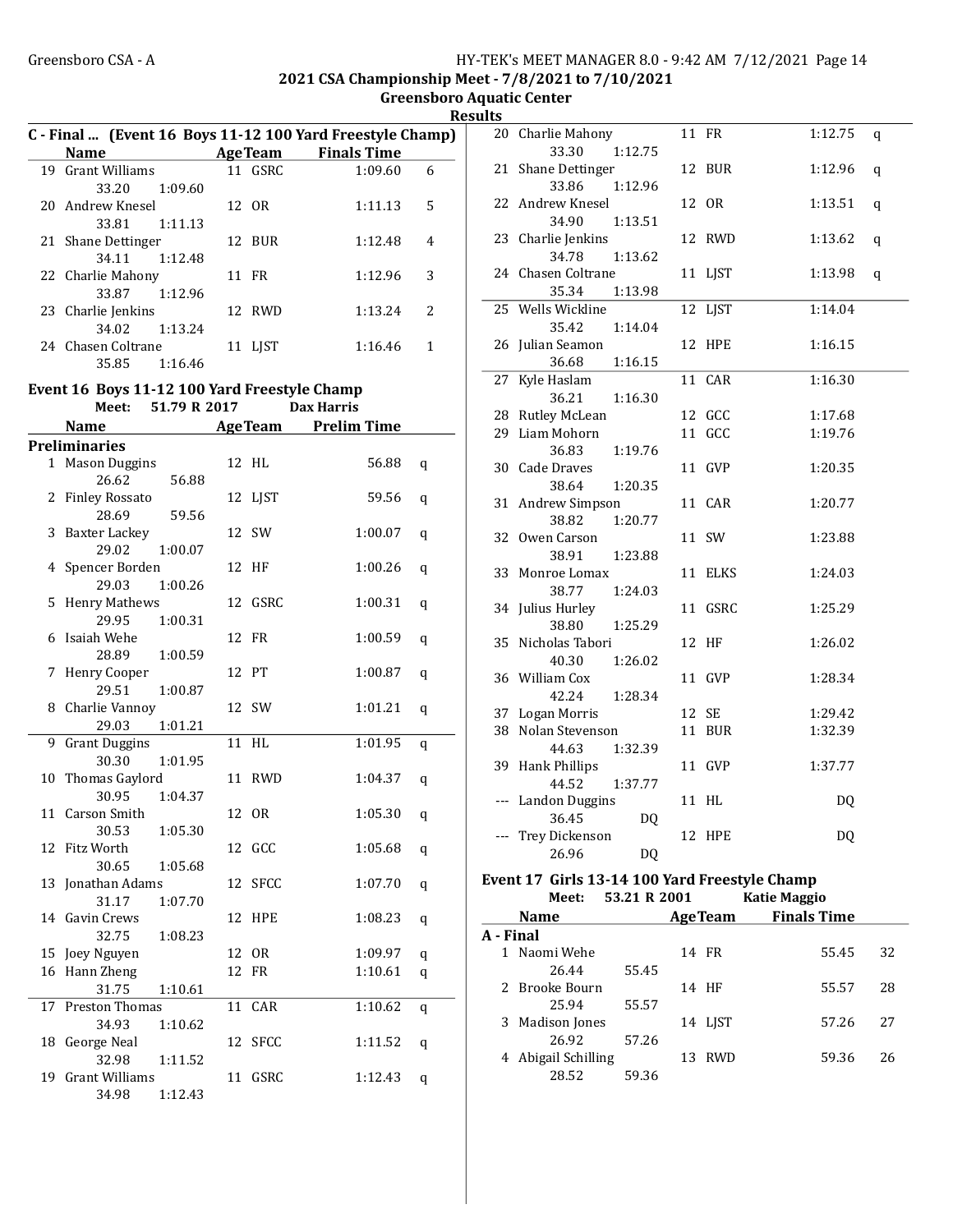2021 CSA Championship Meet - 7/8/2021 to 7/10/2021

Greensboro Aquatic Center Results

|                  | A - Final  (Event 17 Girls 13-14 100 Yard Freestyle Champ) |                |         |                     |              | 4 Abigail Schilling         |         | 13 RWD  | 58.96   | q            |
|------------------|------------------------------------------------------------|----------------|---------|---------------------|--------------|-----------------------------|---------|---------|---------|--------------|
|                  | <b>Name</b>                                                | <b>AgeTeam</b> |         | <b>Finals Time</b>  |              | 28.32                       | 58.96   |         |         |              |
|                  | 5 Anna Sasser                                              |                | 14 GVP  | 1:00.11             | 25           | 5 Anna Sasser               |         | 14 GVP  | 1:00.39 | q            |
|                  | 28.50<br>1:00.11                                           |                |         |                     |              | 28.82                       | 1:00.39 |         |         |              |
|                  | 6 Millie Hartwick                                          | 13 SW          |         | 1:00.37             | 24           | 6 Meribel Tars              |         | 13 HL   | 1:01.45 | q            |
|                  | 28.55<br>1:00.37                                           |                |         |                     |              | 29.50                       | 1:01.45 |         |         |              |
|                  | 7 Hayden Lowe                                              | 14 SW          |         | 1:01.01             | 23           | *7 Millie Hartwick          |         | 13 SW   | 1:01.55 | $\mathbf{q}$ |
|                  | 1:01.01<br>29.10                                           |                |         |                     |              | 28.76                       | 1:01.55 |         |         |              |
|                  | 8 Meribel Tars                                             | 13 HL          |         | 1:02.73             | 22           | *7 Hayden Lowe              |         | 14 SW   | 1:01.55 | q            |
|                  | 29.54<br>1:02.73                                           |                |         |                     |              | 29.52                       | 1:01.55 |         |         |              |
| <b>B</b> - Final |                                                            |                |         |                     |              | 9 Disa Fortin               |         | 13 HL   | 1:01.82 | q            |
|                  | 9 Ellison Soto                                             |                | 14 GVP  | 1:01.22             | 20           | 1:05.75                     | 1:01.82 |         |         |              |
|                  | 28.83<br>1:01.22                                           |                |         |                     |              | 10 Ellison Soto             |         | 14 GVP  | 1:01.83 | q            |
|                  | 10 Disa Fortin                                             | 13 HL          |         | 1:01.70             | 17           | 28.92                       | 1:01.83 |         |         |              |
|                  | 29.36<br>1:01.70                                           |                |         |                     |              | 11 Jillian Pettie<br>29.85  | 1:02.17 | 14 HPE  | 1:02.17 | q            |
|                  | 11 Julia Shelton                                           | 13 FR          |         | 1:02.44             | 16           |                             |         |         | 1:02.76 |              |
|                  | 29.98<br>1:02.44                                           |                |         |                     |              | 12 Kaitlyn Lewis<br>30.22   | 1:02.76 | 14 LJST |         | q            |
|                  | 12 Kaitlyn Lewis                                           |                | 14 LJST | 1:02.70             | 15           | 13 Julia Shelton            |         | 13 FR   | 1:03.07 |              |
|                  | 29.92<br>1:02.70                                           |                | 14 HPE  |                     | 14           | 29.92                       | 1:03.07 |         |         | q            |
|                  | 13 Jillian Pettie<br>29.90<br>1:02.92                      |                |         | 1:02.92             |              | 14 Gabriella Primus         |         | 13 BUR  | 1:03.32 | q            |
|                  | 14 Allie Nelson                                            | 13 HL          |         | 1:03.09             | 13           | 29.98                       | 1:03.32 |         |         |              |
|                  | 1:03.09<br>29.85                                           |                |         |                     |              | *15 Greyson Cook            |         | 14 HPE  | 1:03.40 | q            |
|                  | 15 Greyson Cook                                            |                | 14 HPE  | 1:03.50             | 12           | 29.67                       | 1:03.40 |         |         |              |
|                  | 29.80<br>1:03.50                                           |                |         |                     |              | *15 Allie Nelson            |         | 13 HL   | 1:03.40 | q            |
|                  | 16 Gabriella Primus                                        |                | 13 BUR  | 1:03.74             | 11           | 30.16                       | 1:03.40 |         |         |              |
|                  | 30.46<br>1:03.74                                           |                |         |                     |              | 17 Elle Lackey              |         | 14 SW   | 1:03.81 | q            |
| C - Final        |                                                            |                |         |                     |              | 29.90                       | 1:03.81 |         |         |              |
|                  | 17 Elle Lackey                                             | 14 SW          |         | 1:03.06             | 9            | 18 Alexandra Woods          |         | 13 GCC  | 1:03.86 | q            |
|                  | 30.28<br>1:03.06                                           |                |         |                     |              | 19 Lauren Day               |         | 13 HPE  | 1:03.95 | q            |
|                  | 18 AnnaGrace Reynolds                                      | 14 GVP         |         | 1:03.17             | 7            | 30.12                       | 1:03.95 |         |         |              |
|                  | 29.69<br>1:03.17                                           |                |         |                     |              | 20 AnnaGrace Reynolds       |         | 14 GVP  | 1:04.24 | q            |
|                  | 19 Alexandra Woods                                         | 13 GCC         |         | 1:03.28             | 6            | 31.16                       | 1:04.24 |         |         |              |
|                  | 30.23<br>1:03.28                                           |                |         |                     |              | 21 Tinsley Grove            |         | 13 ELKS | 1:05.09 | q            |
|                  | 20 Tinsley Grove                                           |                | 13 ELKS | 1:03.37             | 5            | 31.14                       | 1:05.09 |         |         |              |
|                  | 30.56<br>1:03.37                                           |                |         |                     |              | 22 Kendall Fortson          |         | 13 GSRC | 1:05.12 | q            |
|                  | 21 Lauren Day                                              |                | 13 HPE  | 1:04.18             | 4            | 31.57                       | 1:05.12 |         |         |              |
|                  | 30.62<br>1:04.18                                           |                |         |                     |              | 23 Mackenzie Bowen          |         | 14 OR   | 1:05.16 | q            |
|                  | 22 Mackenzie Bowen                                         | 14 OR          |         | 1:04.86             | 3            | 31.40                       | 1:05.16 |         |         |              |
|                  | 31.01 1:04.86                                              |                |         |                     |              | 24 Ramsey Dawson            |         | 14 GSRC | 1:05.66 | q            |
|                  | 23 Ramsey Dawson                                           |                | 14 GSRC | 1:05.89             | 2            | 30.83                       | 1:05.66 |         |         |              |
|                  | 30.74<br>1:05.89                                           |                |         |                     |              | 25 Makayla Reynolds         |         | 13 OR   | 1:06.66 |              |
|                  | 24 Kendall Fortson                                         |                | 13 GSRC | 1:06.04             | $\mathbf{1}$ | 31.45                       | 1:06.66 |         |         |              |
|                  | 30.86<br>1:06.04                                           |                |         |                     |              | 26 Avery Cox                |         | 14 LJST | 1:06.86 |              |
|                  | Event 17 Girls 13-14 100 Yard Freestyle Champ              |                |         |                     |              | 31.65                       | 1:06.86 |         |         |              |
|                  | 53.21 R 2001<br>Meet:                                      |                |         | <b>Katie Maggio</b> |              | 27 Mary Gaylord             |         | 13 RWD  | 1:06.95 |              |
|                  | <b>Name</b>                                                | <b>AgeTeam</b> |         | <b>Prelim Time</b>  |              | 32.74                       | 1:06.95 |         |         |              |
|                  | <b>Preliminaries</b>                                       |                |         |                     |              | 28 Riley Singer             |         | 14 PT   | 1:07.85 |              |
|                  | 1 Brooke Bourn                                             | 14 HF          |         | 56.61               | q            | 33.55                       | 1:07.85 |         |         |              |
|                  | 26.19<br>56.61                                             |                |         |                     |              | 29 Megan Haslam             |         | 13 CAR  | 1:08.48 |              |
|                  | 2 Naomi Wehe                                               | 14 FR          |         | 57.10               | q            | 32.02                       | 1:08.48 |         |         |              |
|                  | 27.00<br>57.10                                             |                |         |                     |              | 30 Allie Kinlaw             |         | 14 FR   | 1:08.73 |              |
|                  | 3 Madison Jones                                            |                | 14 LJST | 58.19               | q            | 31.83<br>31 Rosemary Messer | 1:08.73 | 13 RWD  | 1:10.04 |              |
|                  | 58.19<br>27.76                                             |                |         |                     |              | 33.18                       | 1:10.04 |         |         |              |
|                  |                                                            |                |         |                     |              |                             |         |         |         |              |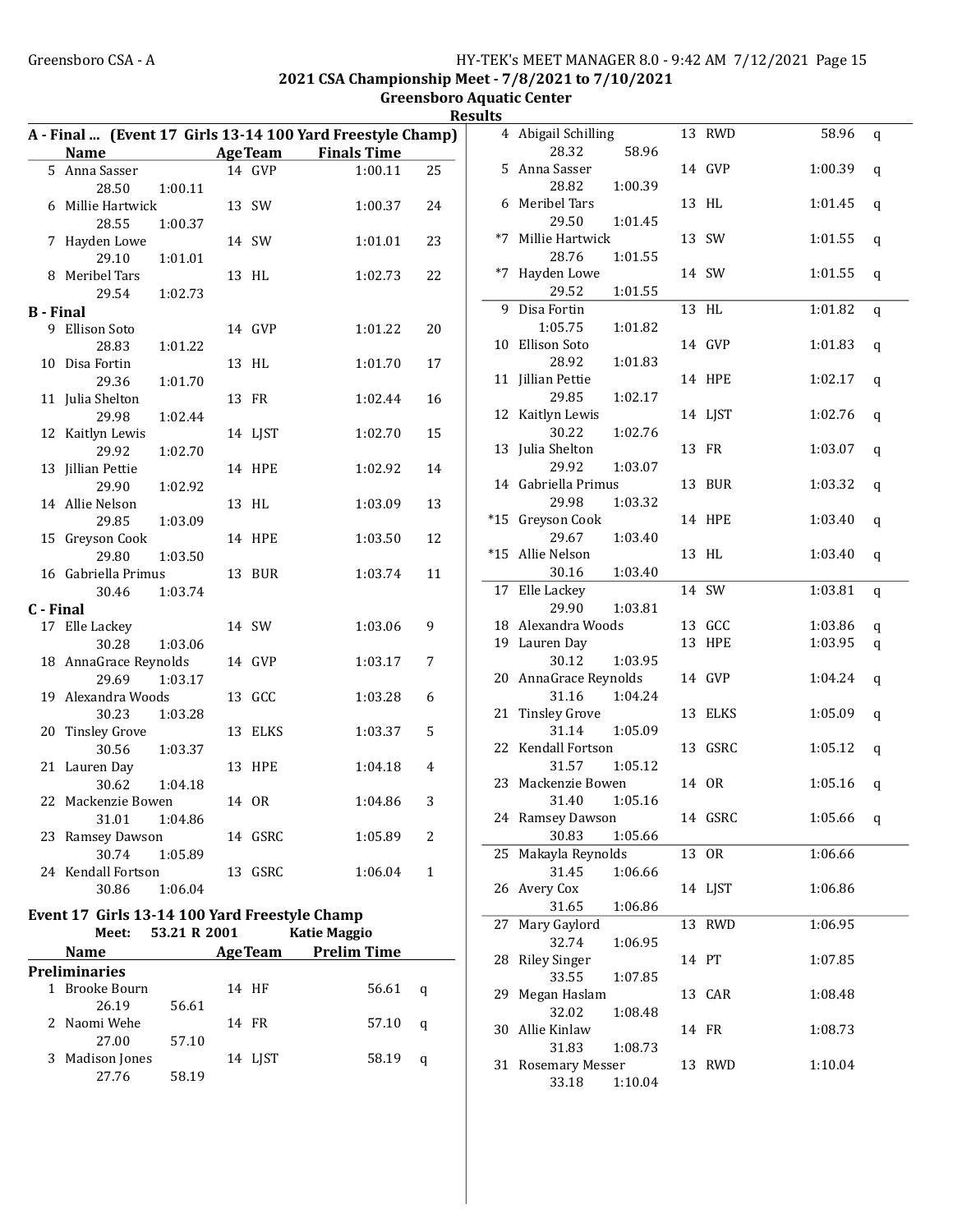#### Greensboro CSA - A **HY-TEK's MEET MANAGER 8.0 - 9:42 AM 7/12/2021** Page 16 2021 CSA Championship Meet - 7/8/2021 to 7/10/2021

Greensboro Aquatic Center

Results Preliminaries ... (Event 17 Girls 13-14 100 Yard Freestyle Ch Name Age Team Prelim Time 32 Emma Herring 13 GSRC 1:10.06 32.91 1:10.06 33 Grace Haviland 13 PT 1:10.24 34 Megan Steele 14 OR 1:11.22 33.71 1:11.22 35 Kylie Lovelace 14 SE 1:19.11 34.35 1:19.11 36 1:19.24 Lucy Dimmick 13 SE 36.46 1:19.24 37 Giovana Santos 14 HF 1:21.80 Event 18 Boys 13-14 100 Yard Freestyle Champ Meet: 47.54 R 2019 Dax Harris Name Age Team Finals Time A - Final 1 Albert Smelzer 13 SW 47.95 32 23.16 47.95 2 Christopher Schilling 14 RWD 48.35 28 23.06 48.35 3 48.87 27 Bailey Covington 14 FR 23.40 48.87 4 49.94 26 Walker Lin 14 HL 24.24 49.94 5 52.62 25 Timothy Gaylord 14 RWD 24.95 52.62 6 52.74 24 Alex Magrini 14 LJST 24.74 52.74 7 54.06 23 Noah Morgan 13 HF 25.55 54.06 8 54.77 22 Finn McGonigal 13 HL 25.28 54.77 B - Final 9 Keegan Fullagar 13 SW 54.81 20 25.67 54.81 10 55.06 17 Alex Powell 13 FR 26.57 55.06 11 Harris Abernathy 13 FR 56.75 16 27.14 56.75 12 Mac Atkinson 13 GVP 1:01.97 15 29.30 1:01.97 13 Jack Evans 13 HL 1:02.36 14 29.77 1:02.36 14 Bryan Caccia 13 CAR 1:02.60 13 30.38 1:02.60 15 James Wrinkle **14 RWD** 1:05.35 12 31.10 1:05.35 16 Landon Shi 13 HPE 1:05.66 11 32.25 1:05.66 C - Final 17 Jackson Dell 14 CAR 1:03.54 9 30.86 1:03.54 18 Christopher Hall 14 ELKS 1:03.98 7 30.00 1:03.98

|    | 19 Pearson Schicker |         |    | 13 SE      | 1:06.63 | 6 |
|----|---------------------|---------|----|------------|---------|---|
|    | 32.48               | 1:06.63 |    |            |         |   |
| 20 | John Killian        |         |    | 13 OR      | 1:07.04 | 5 |
|    | 31.50               | 1:07.04 |    |            |         |   |
|    | 21 Riley Cassell    |         | 14 | <b>BUR</b> | 1:07.39 | 4 |
|    | 32.75               | 1:07.39 |    |            |         |   |
|    | 22 Alex Duvall      |         | 13 | GVP        | 1:07.48 | 3 |
|    | 32.65               | 1:07.48 |    |            |         |   |
| 23 | Brady Hoch          |         |    | 13 OR      | 1:09.19 | 2 |
|    | 32.67               | 1:09.19 |    |            |         |   |
| 24 | Mason Grant         |         | 14 | GVP        | 1:12.37 | 1 |
|    | 33.33               | 1:12.37 |    |            |         |   |

#### Event 18 Boys 13-14 100 Yard Freestyle Champ

Meet: 47.54 R 2019 Dax Harris

|    | Name                                 | <b>AgeTeam</b>   | <b>Prelim Time</b> |         |
|----|--------------------------------------|------------------|--------------------|---------|
|    | <b>Preliminaries</b>                 |                  |                    |         |
|    | 1 Albert Smelzer                     | 13 SW            | 49.06              | q       |
|    | 23.56<br>49.06                       |                  |                    |         |
| 2  | <b>Bailey Covington</b>              | 14 FR            | 49.49              | q       |
|    | 23.84<br>49.49                       |                  |                    |         |
| 3  | Christopher Schilling                | 14 RWD           | 50.33              | q       |
|    | 24.19<br>50.33                       |                  |                    |         |
|    | 4 Walker Lin                         | 14 HL            | 51.03              | q       |
|    | 24.61<br>51.03                       |                  |                    |         |
| 5  | Alex Magrini                         | 14 LJST          | 53.28              | q       |
|    | 24.89<br>53.28                       |                  |                    |         |
| 6  | <b>Timothy Gaylord</b>               | 14 RWD           | 53.35              | $\bf q$ |
|    | 25.30<br>53.35                       |                  |                    |         |
| 7  | Noah Morgan                          | 13<br>HF         | 54.25              | q       |
|    | 25.23<br>54.25                       |                  |                    |         |
| 8  | Finn McGonigal                       | 13<br>HL         | 54.74              | q       |
|    | 25.26<br>54.74                       |                  |                    |         |
| 9  | Keegan Fullagar                      | 13<br>SW         | 55.55              | q       |
|    | 25.72<br>55.55                       |                  |                    |         |
| 10 | Alex Powell                          | 13 FR            | 56.46              | q       |
|    | 27.37<br>56.46                       |                  |                    |         |
| 11 | Harris Abernathy                     | 13 FR            | 56.86              | q       |
|    | 27.26<br>56.86                       |                  |                    |         |
| 12 | Mac Atkinson                         | 13 GVP           | 1:01.21            | q       |
|    | 1:01.21<br>29.09                     |                  |                    |         |
| 13 | Jack Evans                           | 13 HL            | 1:02.39            | q       |
| 14 | Bryan Caccia                         | CAR<br>13        | 1:02.71            | q       |
|    | 30.22<br>1:02.71                     |                  |                    |         |
| 15 | Landon Shi                           | 13<br><b>HPE</b> | 1:04.13            | q       |
|    | 30.15<br>1:04.13                     | 14 RWD           |                    |         |
| 16 | James Wrinkle                        |                  | 1:05.12            | q       |
|    | 30.61<br>1:05.12                     |                  |                    |         |
| 17 | Jackson Dell                         | CAR<br>14        | 1:05.65            | q       |
|    | 31.91<br>1:05.65                     |                  |                    |         |
| 18 | Christopher Hall<br>30.57<br>1:06.09 | 14 ELKS          | 1:06.09            | q       |
|    | 19 Pearson Schicker                  | 13 SE            | 1:06.95            |         |
|    | 31.78<br>1:06.95                     |                  |                    | q       |
| 20 | John Killian                         | 13<br>0R         | 1:07.14            |         |
|    | 30.69<br>1:07.14                     |                  |                    | $\bf q$ |
|    |                                      |                  |                    |         |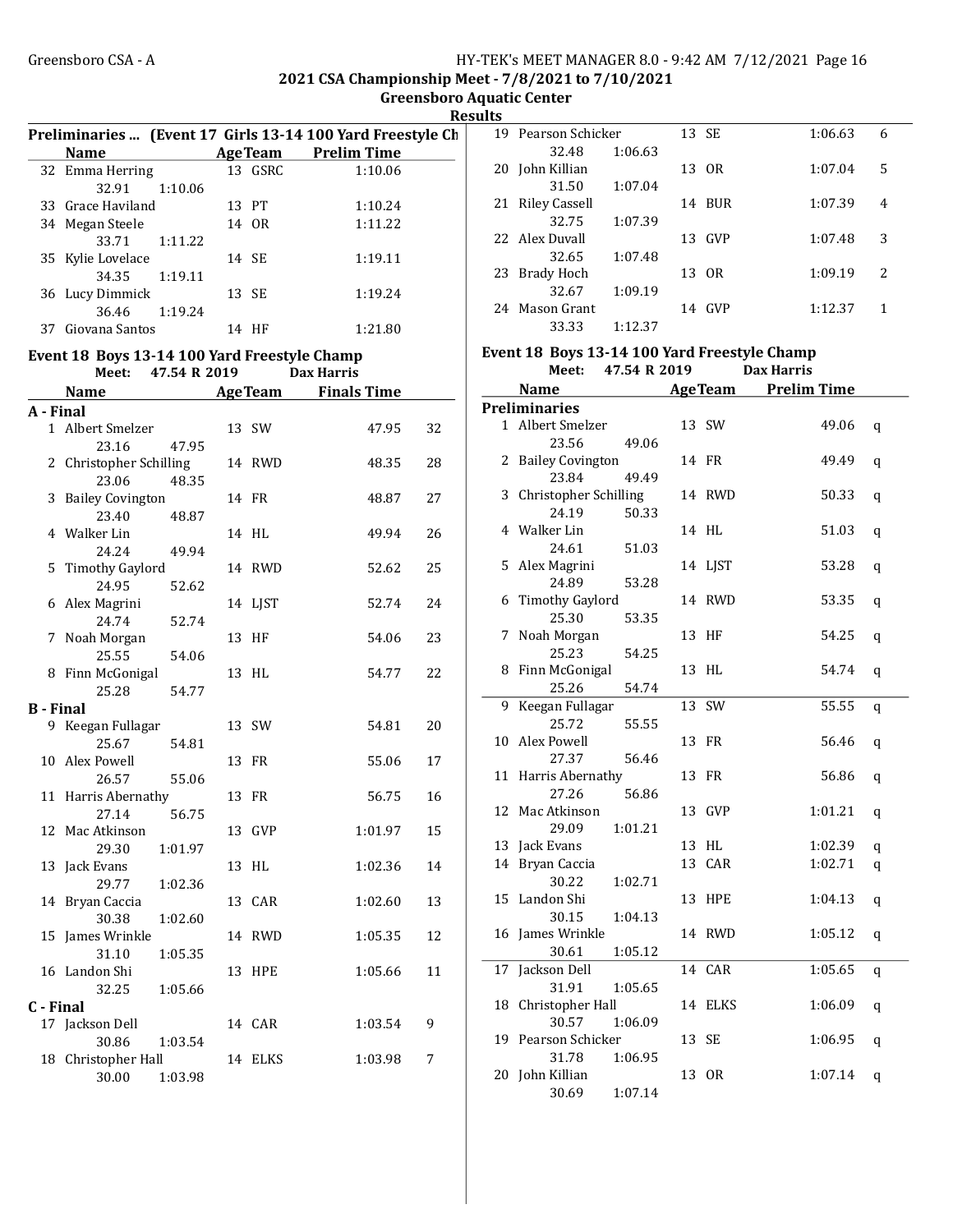2021 CSA Championship Meet - 7/8/2021 to 7/10/2021

Greensboro Aquatic Center Results

|           |                                               |                           |               |        | Preliminaries  (Event 18 Boys 13-14 100 Yard Freestyle Ch |              |
|-----------|-----------------------------------------------|---------------------------|---------------|--------|-----------------------------------------------------------|--------------|
|           | Name                                          |                           |               |        | <b>AgeTeam</b> Prelim Time                                |              |
|           | 21 Alex Duvall                                |                           |               | 13 GVP | 1:07.89                                                   | $\mathbf{q}$ |
|           | 31.25                                         | 1:07.89                   |               |        |                                                           |              |
|           | 22 Riley Cassell                              |                           |               | 14 BUR | 1:08.61                                                   | q            |
|           | 31.93                                         | 1:08.61                   |               |        |                                                           |              |
|           | 23 Mason Grant                                |                           |               | 14 GVP | 1:10.38                                                   | q            |
|           |                                               | 33.77 1:10.38             |               |        |                                                           |              |
|           | 24 Brady Hoch                                 |                           |               | 13 OR  | 1:10.79                                                   | q            |
|           | 31.82                                         | 1:10.79                   |               |        |                                                           |              |
|           | 25 Lucas Chiappetta                           |                           |               | 13 OR  | 1:13.57                                                   |              |
|           | 34.03                                         | 1:13.57                   |               |        |                                                           |              |
|           | 26 Jake Russo                                 |                           |               | 13 PT  | 1:16.01                                                   |              |
|           | 27 Domonic DeLuca                             |                           |               | 14 FO  | 1:17.95                                                   |              |
|           |                                               | 36.05 1:17.95             |               |        |                                                           |              |
|           | 28 Greyson Swagler                            |                           |               | 13 HPE | 1:18.91                                                   |              |
|           |                                               | 37.88 1:18.91             |               |        |                                                           |              |
|           | 29 Tommy Conahan                              |                           |               | 13 CAR | 1:37.88                                                   |              |
|           |                                               | 45.72 1:37.88             |               |        |                                                           |              |
|           | --- Ryan Patterson                            |                           |               | 14 PT  | D <sub>0</sub>                                            |              |
|           | 36.23                                         | D <sub>0</sub>            |               |        |                                                           |              |
|           | Event 19 Girls 15-19 100 Yard Freestyle Champ |                           |               |        |                                                           |              |
|           |                                               | Meet: 51.89 R 2021        |               |        | Maura Schoppa                                             |              |
|           | <b>Name</b>                                   | <b>Example 2 Age Team</b> |               |        | <b>Finals Time</b>                                        |              |
| A - Final |                                               |                           |               |        |                                                           |              |
|           | 1 Maura Schoppa                               |                           |               | 17 BUR | 51.89R                                                    | 32           |
|           |                                               | 24.75 51.89               |               |        |                                                           |              |
|           |                                               |                           | $4\pi$ $0\pi$ |        | $F^{\alpha}$                                              | $\Omega$     |

|                  | 24.75 51.89                       |         |         |         |    |
|------------------|-----------------------------------|---------|---------|---------|----|
|                  | 2 Sadie Covington                 |         | 17 CAR  | 53.23   | 28 |
|                  | 25.89 53.23                       |         |         |         |    |
|                  | 3 Ellie Hunt                      |         | 15 PT   | 53.35   | 27 |
|                  | 25.55 53.35                       |         |         |         |    |
|                  | 4 Hannah Wachendorfer             |         | 16 HF   | 53.58   | 26 |
|                  | 25.65                             | 53.58   |         |         |    |
|                  |                                   |         | 16 GSRC | 56.42   | 25 |
|                  | 5 Kaylie Neighbors<br>26.89 56.42 |         |         |         |    |
|                  | 6 Gracie Hunt                     |         | 15 PT   | 56.56   | 24 |
|                  | 27.09 56.56                       |         |         |         |    |
|                  | 7 Caroline Goodman                |         | 16 PT   | 57.16   | 23 |
|                  | 27.19 57.16                       |         |         |         |    |
|                  | 8 Claire Sullivan                 |         | 18 SE   | 57.55   | 22 |
|                  |                                   |         |         |         |    |
|                  | 27.16 57.55                       |         |         |         |    |
| <b>B</b> - Final |                                   |         |         |         |    |
|                  | 9 Jordan Williams                 |         | 15 BUR  | 55.83   | 20 |
|                  | 26.22                             | 55.83   |         |         |    |
|                  | 10 Jennings Lin                   |         | 18 HL   | 57.84   | 17 |
|                  | 27.30 57.84                       |         |         |         |    |
|                  | 11 Alannah Williamson             |         | 17 LJST | 58.17   | 16 |
|                  | 27.36                             | 58.17   |         |         |    |
|                  | 12 Katie Kirkman                  |         | 16 SE   | 58.50   | 15 |
|                  | 27.43 58.50                       |         |         |         |    |
|                  | 13 Caroline Tilley                |         | 15 GCC  | 59.17   | 14 |
|                  | 28.47 59.17                       |         |         |         |    |
|                  | 14 Tyler Coker                    |         | 17 GCC  | 1:00.12 | 13 |
|                  | 28.03                             | 1:00.12 |         |         |    |

| шэ        |                     |         |         |         |               |
|-----------|---------------------|---------|---------|---------|---------------|
|           | 15 Sienna Coker     |         | 15 GCC  | 1:00.85 | 12            |
|           | 28.14               | 1:00.85 |         |         |               |
|           | 16 Grace Thurman    |         | 16 GSRC | 1:01.53 | 11            |
|           | 29.15 1:01.53       |         |         |         |               |
| C - Final |                     |         |         |         |               |
|           | 17 Grace Hammond    |         | 17 ELKS | 1:00.79 | 9             |
|           | 28.16 1:00.79       |         |         |         |               |
|           | 18 Emily Stevens    |         | 16 BUR  | 1:01.12 | 7             |
|           | 28.71 1:01.12       |         |         |         |               |
|           | 19 Anabelle Short   |         | 17 SW   | 1:01.28 | 6             |
|           | 28.95               | 1:01.28 |         |         |               |
|           | 20 Amelia Moore     |         | 18 GVP  | 1:01.56 | 5             |
|           | 29.56 1:01.56       |         |         |         |               |
|           | 21 Claire Yonce     |         | 15 LJST | 1:02.00 | 4             |
|           | 29.76               | 1:02.00 |         |         |               |
|           | 22 Amelia Hammond   |         | 17 ELKS | 1:02.06 | 3             |
|           | 28.39 1:02.06       |         |         |         |               |
|           | 23 Gracie Southwell |         | 16 FO   | 1:02.35 | $\mathcal{L}$ |
|           | 29.82               | 1:02.35 |         |         |               |
|           | 24 Ella Hartwick    |         | 17 SW   | 1:04.26 | 1             |
|           | 30.83               | 1:04.26 |         |         |               |

#### Event 19 Girls 15-19 100 Yard Freestyle Champ Meet: 51.89 R 2021

|   | <b>Name</b>           |         | <b>AgeTeam</b> | <b>Prelim Time</b> |   |
|---|-----------------------|---------|----------------|--------------------|---|
|   | <b>Preliminaries</b>  |         |                |                    |   |
|   | 1 Maura Schoppa       |         | 17 BUR         | 52.85              | q |
|   | 25.01                 | 52.85   |                |                    |   |
|   | 2 Sadie Covington     |         | 17 CAR         | 53.76              | q |
|   | 26.49                 | 53.76   |                |                    |   |
| 3 | Ellie Hunt            |         | 15 PT          | 54.34              | q |
|   | 25.89                 | 54.34   |                |                    |   |
|   | 4 Hannah Wachendorfer |         | 16 HF          | 55.14              | q |
|   | 26.32                 | 55.14   |                |                    |   |
|   | 5 Gracie Hunt         |         | 15 PT          | 56.35              | q |
|   | 27.06                 | 56.35   |                |                    |   |
|   | 6 Caroline Goodman    |         | 16 PT          | 57.64              | q |
|   | 27.53                 | 57.64   |                |                    |   |
| 7 | Claire Sullivan       |         | 18 SE          | 57.78              | q |
|   | 27.34                 | 57.78   |                |                    |   |
|   | 8 Kaylie Neighbors    |         | 16 GSRC        | 58.18              | q |
|   | 27.54                 | 58.18   |                |                    |   |
|   | 9 Jordan Williams     |         | 15 BUR         | 58.19              | q |
|   | 27.43                 | 58.19   |                |                    |   |
|   | 10 Alannah Williamson |         | 17 LJST        | 58.25              | q |
|   | 27.83                 | 58.25   |                |                    |   |
|   | 11 Caroline Tilley    |         | 15 GCC         | 58.81              | q |
|   | 28.30                 | 58.81   |                |                    |   |
|   | 12 Jennings Lin       |         | 18 HL          | 58.91              | q |
|   | 27.96                 | 58.91   |                |                    |   |
|   | 13 Katie Kirkman      |         | 16 SE          | 58.92              | q |
|   | 27.83                 | 58.92   |                |                    |   |
|   | 14 Tyler Coker        |         | 17 GCC         | 1:00.24            | q |
|   | 27.86                 | 1:00.24 |                |                    |   |
|   | 15 Sienna Coker       |         | 15 GCC         | 1:00.57            | q |
|   | 28.08                 | 1:00.57 |                |                    |   |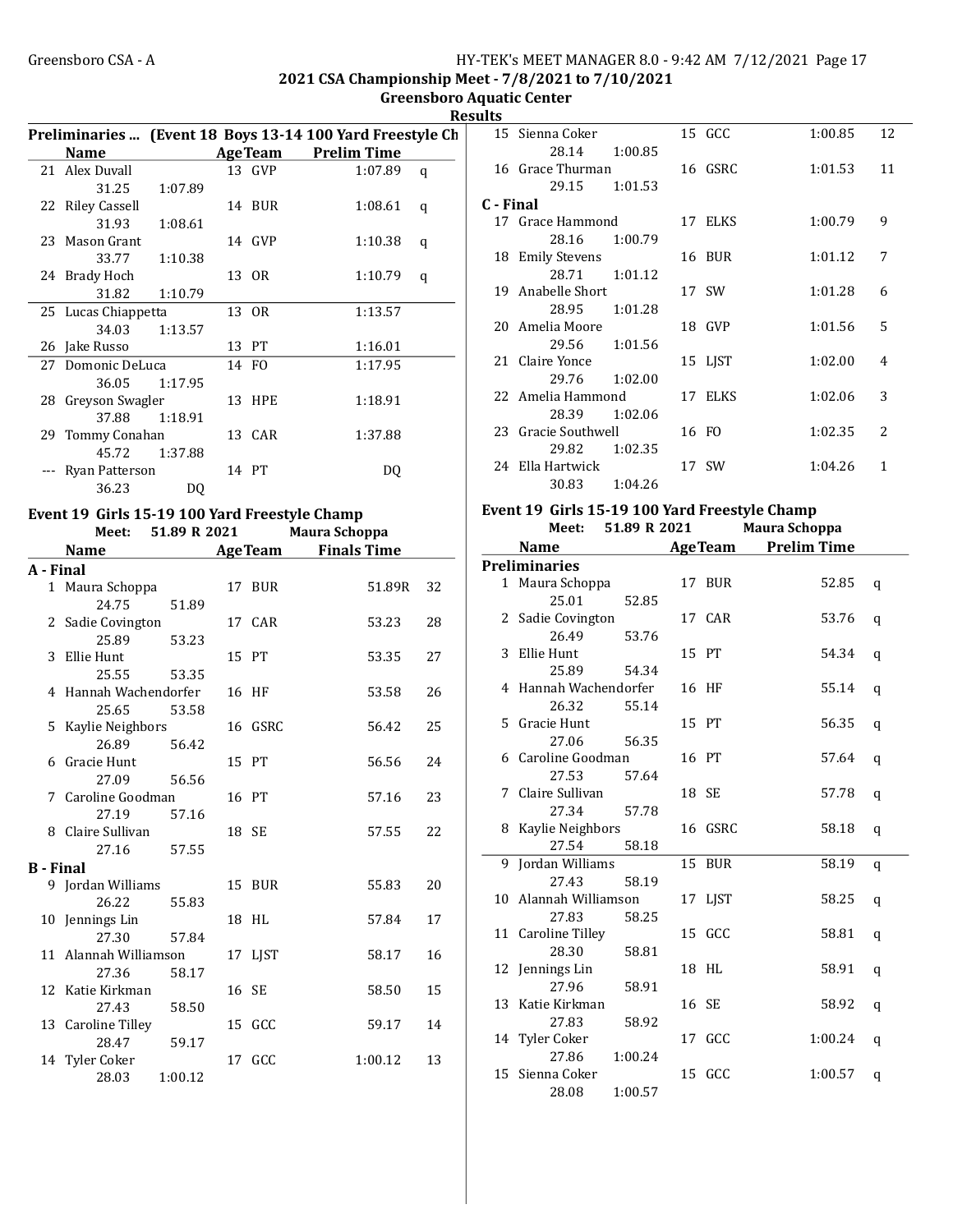#### Greensboro CSA - A 
HY-TEK's MEET MANAGER 8.0 - 9:42 AM 7/12/2021 Page 18 2021 CSA Championship Meet - 7/8/2021 to 7/10/2021

Greensboro Aquatic Center Results

|    | Name                |         |               | Preliminaries  (Event 19 Girls 15-19 100 Yard Freestyle Ch<br><b>AgeTeam</b> Prelim Time |         |
|----|---------------------|---------|---------------|------------------------------------------------------------------------------------------|---------|
|    | 16 Grace Thurman    |         | 16 GSRC       | 1:01.03                                                                                  | q       |
|    | 28.94               | 1:01.03 |               |                                                                                          |         |
|    | 17 Anabelle Short   |         | 17 SW         | 1:01.10                                                                                  | q       |
|    | 29.28               | 1:01.10 |               |                                                                                          |         |
|    | 18 Emily Stevens    |         | 16 BUR        | 1:01.12                                                                                  |         |
|    | 28.90               | 1:01.12 |               |                                                                                          | $\bf q$ |
|    |                     |         |               | 1:01.64                                                                                  |         |
|    | 19 Grace Hammond    |         | 17 ELKS       |                                                                                          | q       |
|    | 28.13               | 1:01.64 | 17 ELKS       |                                                                                          |         |
|    | 20 Amelia Hammond   |         |               | 1:01.84                                                                                  | q       |
|    | 29.06               | 1:01.84 |               |                                                                                          |         |
|    | 21 Amelia Moore     |         | 18 GVP        | 1:01.86                                                                                  | q       |
|    | 29.45               | 1:01.86 |               |                                                                                          |         |
|    | 22 Claire Yonce     |         | 15 LJST       | 1:02.02                                                                                  | q       |
|    | 29.23               | 1:02.02 |               |                                                                                          |         |
|    | 23 Gracie Southwell |         | 16 FO         | 1:02.39                                                                                  | q       |
|    | 30.07               | 1:02.39 |               |                                                                                          |         |
|    | 24 Ella Hartwick    |         | 17 SW         | 1:02.67                                                                                  | q       |
|    | 29.72               | 1:02.67 |               |                                                                                          |         |
|    | 25 Jadie Ruth Wehe  |         | 15 FR         | 1:02.70                                                                                  |         |
|    | 29.32               | 1:02.70 |               |                                                                                          |         |
|    | 26 Susannah Weaver  |         | 17 FR         | 1:02.79                                                                                  |         |
|    | 30.08               | 1:02.79 |               |                                                                                          |         |
|    | 27 Tori Evans       |         | 16 HL         | 1:02.95                                                                                  |         |
|    | 29.76               | 1:02.95 |               |                                                                                          |         |
|    | 28 Julia Nelson     |         | 15 HL         | 1:03.39                                                                                  |         |
|    | 29.23               | 1:03.39 |               |                                                                                          |         |
|    | 29 Bridget Barr     |         | 17 GSRC       | 1:03.76                                                                                  |         |
|    | 29.70               | 1:03.76 |               |                                                                                          |         |
|    | 30 Lainey Albright  |         | 17 FR         | 1:05.03                                                                                  |         |
|    | 30.08               | 1:05.03 |               |                                                                                          |         |
|    | 31 Kristen Fields   |         | 17 SE         | 1:05.07                                                                                  |         |
|    | 30.43               | 1:05.07 |               |                                                                                          |         |
|    | 32 Arden Yates      |         | <b>15 HPE</b> | 1:07.78                                                                                  |         |
|    | 32.21               | 1:07.78 |               |                                                                                          |         |
|    | 33 Melissa Killian  |         | 16 OR         | 1:07.88                                                                                  |         |
|    | 31.57               | 1:07.88 |               |                                                                                          |         |
|    | 34 Jenna Grey       |         | 15 CAR        | 1:08.37                                                                                  |         |
|    | 31.88               | 1:08.37 |               |                                                                                          |         |
|    | 35 Abby Roley       |         | 15 GVP        | 1:08.90                                                                                  |         |
|    | 33.28               | 1:08.90 |               |                                                                                          |         |
|    | 36 Avery Dole       |         | 18 ELKS       | 1:09.00                                                                                  |         |
|    | 32.72               | 1:09.00 |               |                                                                                          |         |
| 37 | Emma Welch          |         | 15 OR         | 1:09.58                                                                                  |         |
|    | 34.35               | 1:09.58 |               |                                                                                          |         |
|    | 38 Zoe Auld         |         | 16 SW         | 1:10.80                                                                                  |         |
|    | 33.23               | 1:10.80 |               |                                                                                          |         |
|    | 39 Audrey Wrinkle   |         | 15 RWD        | 1:17.63                                                                                  |         |
|    |                     |         |               |                                                                                          |         |
|    | 36.02               | 1:17.63 |               |                                                                                          |         |
|    | 40 Brenna Murphy    |         | 17 CAR        | 1:19.86                                                                                  |         |
|    | 37.76               | 1:19.86 |               |                                                                                          |         |
|    | 41 Riley Yates      |         | 15 FO         | 1:20.67                                                                                  |         |
|    | 39.15               | 1:20.67 |               |                                                                                          |         |

|                  | 42 Julia Duvall                              |         | 17 GVP        | 1:23.39                  |    |
|------------------|----------------------------------------------|---------|---------------|--------------------------|----|
|                  | 37.56                                        | 1:23.39 |               |                          |    |
|                  | --- Raegan Reid                              |         | 17 OR         | DQ                       |    |
|                  | 33.56                                        | DQ      |               |                          |    |
|                  |                                              |         |               |                          |    |
|                  | Event 20 Boys 15-19 100 Yard Freestyle Champ |         |               |                          |    |
|                  | Meet: 44.37 R 2019                           |         |               | <b>Preston Forst</b>     |    |
|                  |                                              |         |               | Name AgeTeam Finals Time |    |
| A - Final        |                                              |         |               |                          |    |
|                  | 1 Ethan Womble                               |         | 18 LJST       | 46.06                    | 32 |
|                  | 22.20                                        | 46.06   |               |                          |    |
|                  | 2 Dax Harris                                 |         | 16 HL         | 46.27                    | 28 |
|                  | 22.31                                        | 46.27   |               |                          |    |
|                  | 3 Robert Tars                                |         | 17 HL         | 46.36                    | 27 |
|                  | 22.10                                        | 46.36   |               |                          |    |
|                  | 4 Matthew Wachendorfer                       |         | 17 HF         | 47.87                    | 26 |
|                  | 22.83                                        | 47.87   |               |                          |    |
|                  | 5 Noah Rock                                  |         | 16 HL         | 48.31                    | 25 |
|                  | 22.73                                        | 48.31   |               |                          |    |
|                  | 6 Chris Glebus                               |         | 17 RWD        | 48.46                    | 24 |
|                  | 23.15                                        |         |               |                          |    |
|                  |                                              | 48.46   | <b>15 HPE</b> |                          |    |
| 7                | Johnny Edwards                               |         |               | 48.77                    | 23 |
|                  | 23.27                                        | 48.77   |               |                          |    |
|                  | 8 Brooks Gray                                |         | 16 GVP        | 48.79                    | 22 |
|                  | 23.07                                        | 48.79   |               |                          |    |
| <b>B</b> - Final |                                              |         |               |                          |    |
|                  | 9 Jason Brooks                               |         | 16 BUR        | 49.02                    | 20 |
|                  | 23.40                                        | 49.02   |               |                          |    |
|                  | 10 John Ramos                                |         | 17 HF         | 49.31                    | 17 |
|                  | 23.17                                        | 49.31   |               |                          |    |
|                  | 11 Andrew Seeber                             |         | 16 FR         | 50.73                    | 16 |
|                  | 24.57                                        | 50.73   |               |                          |    |
|                  | 12 Austin Ballard                            |         | 18 PT         | 51.47                    | 15 |
|                  | 24.19                                        | 51.47   |               |                          |    |
|                  | 13 Reid Teoh                                 |         | 15 HF         | 52.07                    | 14 |
|                  | 24.99                                        | 52.07   |               |                          |    |
|                  | 14 Sterling Sharpe                           |         | 16 LJST       | 52.21                    | 13 |
|                  | 24.89                                        | 52.21   |               |                          |    |
|                  | 15 Jack Sullivan                             |         | 16 SE         | 52.58                    | 12 |
|                  | 24.76                                        | 52.58   |               |                          |    |
|                  | 16 Bradley Gentry                            |         | 18 RWD        | 52.79                    | 11 |
|                  | 25.02                                        | 52.79   |               |                          |    |
| C - Final        |                                              |         |               |                          |    |
| 17               | Kieran Mohorn                                |         | 17 GCC        | 52.31                    | 9  |
|                  | 24.53                                        | 52.31   |               |                          |    |
|                  | 18 William Mungas                            |         | 17 OR         | 53.21                    | 7  |
|                  | 25.75                                        | 53.21   |               |                          |    |
| 19               | Louis Sianis                                 |         | 17 PT         | 53.34                    | 6  |
|                  | 25.08                                        | 53.34   |               |                          |    |
| 20               | Alexander Fink                               |         | 16 FR         | 53.41                    | 5  |
|                  | 25.63                                        | 53.41   |               |                          |    |
| 21               | Will Cooper                                  |         | 15 PT         | 53.53                    | 4  |
|                  | 25.22                                        | 53.53   |               |                          |    |
|                  | 22 Carson Reynolds                           |         | 18 GVP        | 53.97                    | 3  |
|                  | 24.83                                        | 53.97   |               |                          |    |
|                  |                                              |         |               |                          |    |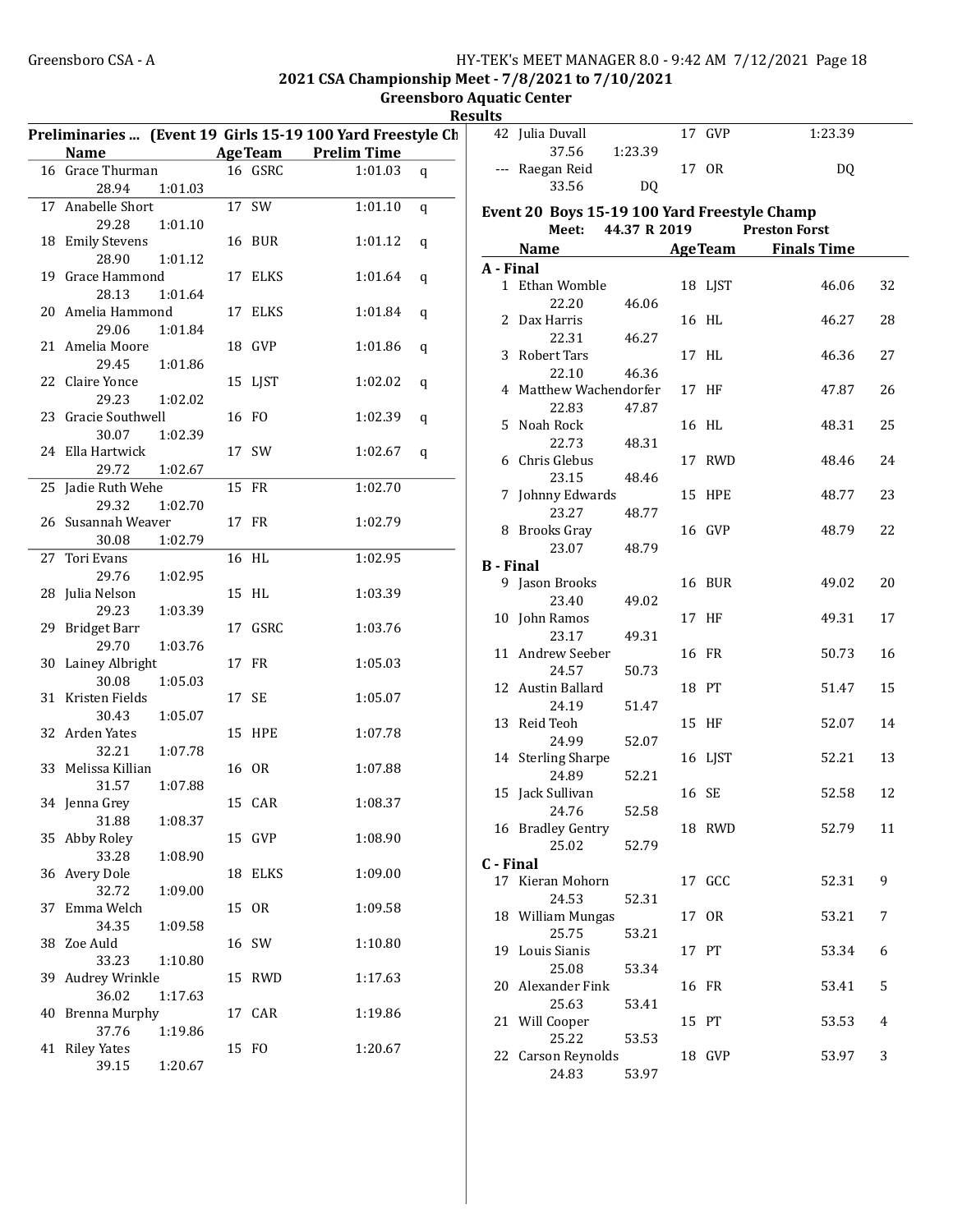2021 CSA Championship Meet - 7/8/2021 to 7/10/2021

Greensboro Aquatic Center sults **Sults** 

|    |                                              |       |                | C - Final  (Event 20 Boys 15-19 100 Yard Freestyle Champ) |                |
|----|----------------------------------------------|-------|----------------|-----------------------------------------------------------|----------------|
|    | Name                                         |       |                | <b>Example 2 Age Team</b> Finals Time                     |                |
|    | 23 Ray Zhang                                 |       | 17 BUR         | 54.28                                                     | $\overline{2}$ |
|    | 25.53                                        | 54.28 |                |                                                           |                |
|    | 24 Quintin Clark                             |       | 15 BUR         | 55.46                                                     | 1              |
|    | 25.50                                        | 55.46 |                |                                                           |                |
|    | Event 20 Boys 15-19 100 Yard Freestyle Champ |       |                |                                                           |                |
|    | Meet: 44.37 R 2019                           |       |                | <b>Preston Forst</b>                                      |                |
|    | <b>Name</b>                                  |       | <b>AgeTeam</b> | <b>Prelim Time</b>                                        |                |
|    | <b>Preliminaries</b>                         |       |                |                                                           |                |
|    | 1 Ethan Womble                               |       | 18 LJST        | 47.41                                                     |                |
|    |                                              |       |                |                                                           | q              |
|    | 22.97                                        | 47.41 |                |                                                           |                |
|    | 2 Dax Harris                                 |       | 16 HL          | 47.89                                                     | q              |
|    | 22.99                                        | 47.89 |                |                                                           |                |
| 3  | Robert Tars                                  |       | 17 HL          | 48.42                                                     | q              |
|    | 23.03                                        | 48.42 |                |                                                           |                |
|    | 4 Brooks Gray                                |       | 16 GVP         | 48.51                                                     | q              |
|    | 23.47                                        | 48.51 |                |                                                           |                |
|    | 5 Matthew Wachendorfer                       |       | 17 HF          | 48.71                                                     | q              |
|    | 23.50                                        | 48.71 |                |                                                           |                |
| 6  | Noah Rock                                    |       | 16 HL          | 49.03                                                     | q              |
|    | 23.34                                        | 49.03 |                |                                                           |                |
| 7  | Johnny Edwards                               |       | <b>15 HPE</b>  | 49.48                                                     | q              |
|    | 23.63                                        | 49.48 |                |                                                           |                |
|    | 8 Chris Glebus                               |       | 17 RWD         | 49.65                                                     | q              |
|    | 23.59                                        | 49.65 |                |                                                           |                |
| 9  | Jason Brooks                                 |       | 16 BUR         | 49.67                                                     |                |
|    | 23.57                                        |       |                |                                                           | q              |
|    |                                              | 49.67 |                |                                                           |                |
| 10 | John Ramos                                   |       | 17 HF          | 49.78                                                     | q              |
|    | 23.55                                        | 49.78 |                |                                                           |                |
|    | 11 Austin Ballard                            |       | 18 PT          | 51.20                                                     | q              |
|    | 24.04                                        | 51.20 |                |                                                           |                |
|    | 12 Reid Teoh                                 |       | 15 HF          | 52.06                                                     | q              |
|    | 25.01                                        | 52.06 |                |                                                           |                |
|    | 13 Andrew Seeber                             |       | 16 FR          | 52.11                                                     | q              |
|    | 25.24                                        | 52.11 |                |                                                           |                |
|    | 14 Jack Sullivan                             |       | 16 SE          | 52.67                                                     | q              |
|    | 24.69                                        | 52.67 |                |                                                           |                |
|    | 15 Bradley Gentry                            |       | 18 RWD         | 52.86                                                     | q              |
|    | 25.30                                        | 52.86 |                |                                                           |                |
|    | 16 Sterling Sharpe                           |       | 16 LJST        | 53.53                                                     | q              |
|    | 25.13                                        | 53.53 |                |                                                           |                |
|    | 17 Will Cooper                               |       | 15 PT          | 53.55                                                     |                |
|    | 25.43                                        | 53.55 |                |                                                           | q              |
| 18 | Kieran Mohorn                                |       | 17 GCC         | 53.69                                                     |                |
|    | 25.15                                        |       |                |                                                           | q              |
|    |                                              | 53.69 |                |                                                           |                |
|    | 19 Carson Reynolds                           |       | 18 GVP         | 53.77                                                     | q              |
|    | 25.28                                        | 53.77 |                |                                                           |                |
| 20 | Louis Sianis                                 |       | 17 PT          | 53.79                                                     | q              |
|    | 25.63                                        | 53.79 |                |                                                           |                |
|    | 21 William Mungas                            |       | 17 OR          | 54.15                                                     | q              |
|    | 26.22                                        | 54.15 |                |                                                           |                |
|    | 22 Quintin Clark                             |       | 15 BUR         | 54.64                                                     | q              |
|    | 25.33                                        | 54.64 |                |                                                           |                |

|                  | 23 Alexander Fink                                   |              |       | 16 FR         | 54.75                      | q  |
|------------------|-----------------------------------------------------|--------------|-------|---------------|----------------------------|----|
|                  | 26.01                                               | 54.75        |       |               |                            |    |
|                  | 24 Ray Zhang                                        |              |       | 17 BUR        | 54.85                      | q  |
|                  | 26.21                                               | 54.85        |       |               |                            |    |
|                  | 25 Brooks Farabow                                   |              |       | 18 SW         | 54.87                      |    |
|                  | 26.06                                               | 54.87        |       |               |                            |    |
|                  | 26 Elliot Cooper                                    |              | 16 SE |               | 55.10                      |    |
|                  | 26.20                                               | 55.10        |       |               |                            |    |
| 27               | Thomas Hoffman                                      |              |       | 18 OR         | 55.15                      |    |
|                  | 27.07                                               | 55.15        |       |               |                            |    |
|                  | 28 Davis Mohorn                                     |              |       | 15 GCC        | 55.65                      |    |
|                  | 26.60                                               | 55.65        |       |               |                            |    |
|                  | 29 Kieran Small                                     |              | 16 FR |               | 55.78                      |    |
|                  | 26.28                                               | 55.78        |       |               |                            |    |
|                  | 30 William McCormack                                |              |       | 18 GVP        | 56.86                      |    |
|                  | 31 Hugh Carlson                                     |              |       | 16 GCC        | 56.95                      |    |
|                  | 26.42                                               | 56.95        |       |               |                            |    |
|                  | 32 Nichlos Hamilton                                 |              |       | 17 CAR        | 57.92                      |    |
|                  | 26.69                                               | 57.92        |       |               |                            |    |
|                  | 33 Zak Siler                                        |              |       | 15 OR         | 58.51                      |    |
|                  | 27.50                                               | 58.51        |       |               |                            |    |
|                  | 34 Cody Wells                                       |              | 18 SE |               | 59.68                      |    |
|                  | 28.67                                               | 59.68        |       |               |                            |    |
|                  | 35 Chase Spencer                                    |              |       | <b>18 HPE</b> | 1:00.75                    |    |
|                  | 27.29                                               | 1:00.75      |       |               |                            |    |
|                  | 36 Patrick Barr                                     |              |       | 16 GSRC       | 1:01.00                    |    |
|                  | 29.13                                               | 1:01.00      |       |               |                            |    |
|                  | 37 Kaiden Borden                                    |              |       | 15 ELKS       | 1:04.82                    |    |
|                  | 30.39                                               | 1:04.82      |       |               |                            |    |
|                  | 38 Parker Thomas                                    |              |       | 15 CAR        | 1:05.33                    |    |
|                  | Event 21 Girls 8 & Under 25 Yard Breaststroke Champ |              |       |               |                            |    |
|                  | Meet:                                               | 18.99 R 2014 |       |               | <b>Rori Rountree</b>       |    |
|                  | <b>Name</b>                                         |              |       |               | <b>AgeTeam</b> Finals Time |    |
| A - Final        |                                                     |              |       |               |                            |    |
|                  | 1 Elizabeth Hill                                    |              |       | 8 HL          | 23.61                      | 32 |
|                  | 2 Maddie Montana                                    |              |       | 8 SW          | 24.38                      | 28 |
|                  | 3 Piper Brame                                       |              |       | 8 FO          | 25.08                      | 27 |
|                  | 4 Hannah Willis                                     |              |       | 7 SW          | 25.18                      | 26 |
|                  | 5 Lucy Crutchfield                                  |              |       | 8 HL          | 25.38                      | 25 |
|                  | 6 Peyton Gann                                       |              | 6     | CAR           | 25.93                      | 24 |
| 7                | <b>Hayley Anthony</b>                               |              | 8     | SE            | 26.34                      | 23 |
| 8                | Wren Cleaver                                        |              | 8     | LJST          | 26.45                      | 22 |
| <b>B</b> - Final |                                                     |              |       |               |                            |    |
| 9                | Anna Beuhring                                       |              | 8     | HL            | 25.11                      | 20 |
| 10               | Carson Jarusik                                      |              | 8     | LJST          | 26.53                      | 17 |
| 11               | Lily Rusch                                          |              | 8     | FR            | 27.18                      | 16 |
| 12               | Addison Lipowski                                    |              | 8     | <b>HPE</b>    | 27.92                      | 15 |
| 13               | Cassie Auer                                         |              | 7     | FR            | 28.17                      | 14 |
| 14               | <b>Emily Simpson</b>                                |              | 8     | CAR           | 28.25                      | 13 |
|                  |                                                     |              |       |               |                            |    |

15 Riley Bledsoe 7 ELKS 28.40 12<br>16 Zoe Grant 8 GVP 28.92 11 16 Zoe Grant 8 GVP 28.92 11

17 Charlotte Lovati 7 HF 27.42 9 18 Genevieve DeLille 8 HPE 29.27 7 19 Julia Farney 8 GVP 29.67 6

C - Final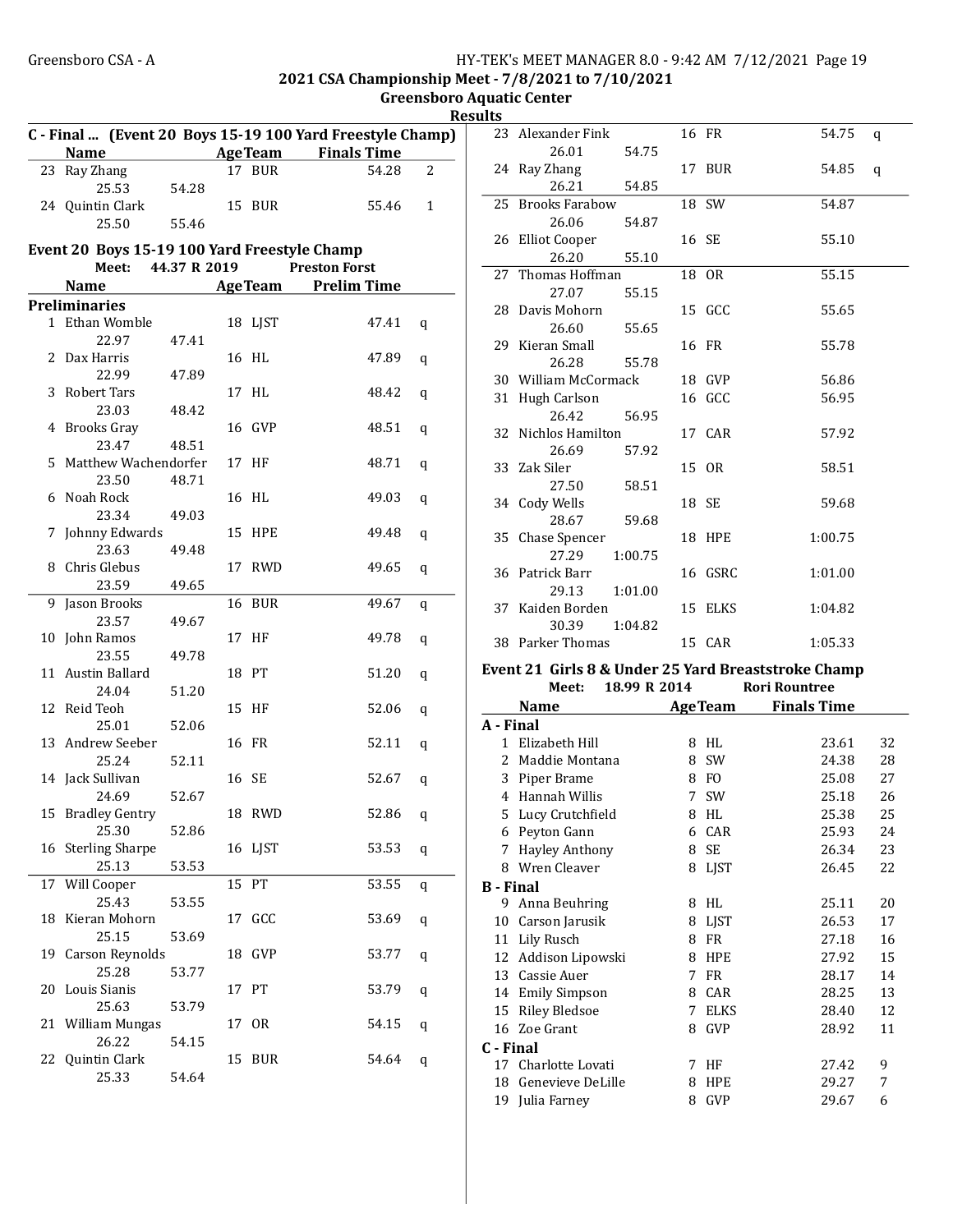2021 CSA Championship Meet - 7/8/2021 to 7/10/2021

Greensboro Aquatic Center Results

|    |                      |              |                 | C - Final  (Event 21 Girls 8 & Under 25 Yard Breaststroke C |              |
|----|----------------------|--------------|-----------------|-------------------------------------------------------------|--------------|
|    | <b>Name</b>          |              | <b>AgeTeam</b>  | <b>Finals Time</b>                                          |              |
| 20 | Sadie Dettinger      |              | 8 BUR           | 29.95                                                       | 5            |
|    | 21 Stella McMasters  |              | 8 CAR           | 29.96                                                       | 4            |
|    | 22 Sophia Cirigliano |              | 8 SW            | 30.09                                                       | 3            |
|    | 23 Ella Campbell     |              | 8 OR            | 30.58                                                       | 2            |
|    | 24 Amelia Berney     |              | 8 PT            | 31.15                                                       | $\mathbf{1}$ |
|    |                      |              |                 | Event 21 Girls 8 & Under 25 Yard Breaststroke Champ         |              |
|    | Meet:                | 18.99 R 2014 |                 | <b>Rori Rountree</b>                                        |              |
|    | <b>Name</b>          |              | <b>AgeTeam</b>  | <b>Prelim Time</b>                                          |              |
|    | <b>Preliminaries</b> |              |                 |                                                             |              |
|    | 1 Elizabeth Hill     |              | 8 HL            | 23.97                                                       | q            |
|    | 2 Maddie Montana     |              | 8 SW            | 24.56                                                       | q            |
|    | 3 Lucy Crutchfield   |              | 8 HL            | 24.91                                                       | q            |
|    | 4 Piper Brame        |              | 8 FO            | 25.01                                                       | q            |
|    | 5 Hannah Willis      | 7            | SW              | 25.12                                                       |              |
|    | 6 Wren Cleaver       |              | 8 LJST          | 25.76                                                       | q            |
|    | 7 Peyton Gann        |              | 6 CAR           | 25.77                                                       | q            |
|    |                      |              |                 |                                                             | q            |
|    | 8 Hayley Anthony     |              | 8 SE            | 25.88                                                       | q            |
| 9  | Addison Lipowski     |              | 8 HPE           | 26.34                                                       | q            |
| 10 | Anna Beuhring        |              | 8 HL            | 26.66                                                       | q            |
| 11 | <b>Riley Bledsoe</b> | 7            | <b>ELKS</b>     | 26.74                                                       | q            |
|    | 12 Cassie Auer       | 7            | <b>FR</b>       | 26.93                                                       | q            |
|    | 13 Zoe Grant         | 8            | GVP             | 26.94                                                       | q            |
|    | 14 Lily Rusch        |              | 8 FR            | 27.40                                                       | q            |
|    | 15 Emily Simpson     |              | 8 CAR           | 27.46                                                       | q            |
|    | 16 Carson Jarusik    |              | 8 LJST          | 27.56                                                       | q            |
| 17 | Stella McMasters     |              | 8 CAR           | 27.84                                                       | q            |
|    | 18 Charlotte Lovati  |              | 7 HF            | 29.13                                                       | q            |
|    | 19 Sophia Cirigliano | 8            | SW              | 29.63                                                       | q            |
|    | 20 Amelia Berney     |              | 8 PT            | 30.74                                                       | q            |
|    | 21 Ella Campbell     |              | 8 OR            | 31.37                                                       | q            |
| 22 | Sadie Dettinger      |              | 8 BUR           | 31.61                                                       | q            |
| 23 | Julia Farney         |              | 8 GVP           | 31.64                                                       | q            |
|    | 24 Genevieve DeLille |              | 8 HPE           | 31.74                                                       | q            |
| 25 | Taylor Hilliard      | 7            | <b>RWD</b>      | 31.96                                                       |              |
| 26 | Anna Quintana        |              | 8 RWD           | 32.09                                                       |              |
| 27 | Ameila Saslow        | 6            | <b>ELKS</b>     |                                                             |              |
|    |                      |              |                 | 33.37                                                       |              |
| 28 | Ruby Duncan          |              | 8 GVP           | 33.70                                                       |              |
| 29 | Abigail Partridge    |              | 8 LJST          | 34.30                                                       |              |
|    | 30 Lucy Perkins      |              | 8 BUR           | 34.76                                                       |              |
|    | 31 Madeline Eller    |              | 8 BUR           | 38.71                                                       |              |
|    | 32 Piper Corriher    |              | 5 SE            | 51.50                                                       |              |
|    | --- Ella Geise       |              | 8 PT            | DQ                                                          |              |
|    | --- June Wilson      |              | 7 PT            | DQ                                                          |              |
|    | --- Samantha Cope    |              | 8 ELKS          | DQ                                                          |              |
|    | --- Sadie Henning    | 7            | GSRC            | DQ                                                          |              |
|    | --- Karis Bachman    | 7            | HF              | DQ                                                          |              |
|    |                      |              |                 | Event 22 Boys 8 & Under 25 Yard Breaststroke Champ          |              |
|    | Meet:                | 18.91 R 1988 |                 | <b>David Cober</b>                                          |              |
|    | Name                 |              | <b>Age Team</b> | <b>Finals Time</b>                                          |              |
|    | A - Final            |              |                 |                                                             |              |
|    | 1 Luke Masneri       |              | 7 BUR           | 20.77                                                       | 32           |
|    | 2 Oliver Everhart    |              | 8 GSRC          | 22.28                                                       | 28           |
|    |                      |              |                 |                                                             |              |

| 3         | Crews Atkinson        | 8 | GVP            | 22.91 | 27 |
|-----------|-----------------------|---|----------------|-------|----|
| 4         | <b>Finley Wallace</b> | 8 | <b>RWD</b>     | 22.94 | 26 |
| 5.        | Caden Donahue         | 8 | <b>RWD</b>     | 23.19 | 25 |
| 6         | Oren Powell           | 8 | FR             | 23.48 | 24 |
| 7         | Win Moody             | 8 | HL             | 23.57 | 23 |
| 8         | Coover Paul           | 8 | SW             | 25.73 | 22 |
| B - Final |                       |   |                |       |    |
| 9         | Trent Teoh            | 7 | HF             | 25.12 | 20 |
| 10        | Zeke Shelton          | 8 | <b>FR</b>      | 25.38 | 17 |
|           | 11 Calvin Talbot      | 8 | SW             | 25.56 | 16 |
| 12        | William Strasser      | 8 | HF             | 26.36 | 15 |
| 13        | Davis Riddle          | 8 | HL             | 26.51 | 14 |
| 14        | Keenan Dawson         | 8 | GSRC           | 27.44 | 13 |
| 15        | Charlie Cox           | 8 | GVP            | 28.75 | 12 |
| 16        | Logan Jenkins         | 8 | <b>ELKS</b>    | 29.07 | 11 |
| C - Final |                       |   |                |       |    |
| 17        | Henry Disney          | 8 | <b>SFCC</b>    | 28.89 | 9  |
| 18        | Andrew Vary           | 8 | <b>RWD</b>     | 29.05 | 7  |
| 19        | Sartor McLean         | 7 | GCC            | 29.45 | 6  |
| 20        | Baker Hecht           | 8 | SW             | 29.92 | 5  |
| 21        | Henry Eggleston       | 7 | LJST           | 30.23 | 4  |
| 22        | Jacob Gnaster         | 6 | <b>SFCC</b>    | 30.44 | 3  |
| 23        | Noah Sappey           | 7 | <b>FR</b>      | 34.90 | 2  |
|           | Brady Houlden         | 8 | F <sub>O</sub> | DQ    |    |
|           |                       |   |                |       |    |

#### Event 22 Boys 8 & Under 25 Yard Breaststroke Champ Meet: 18.91 R 1988

|              | <b>Name</b>             |   | <b>AgeTeam</b> | <b>Prelim Time</b> |   |
|--------------|-------------------------|---|----------------|--------------------|---|
|              | Preliminaries           |   |                |                    |   |
| $\mathbf{1}$ | Luke Masneri            | 7 | <b>BUR</b>     | 21.31              | q |
| 2            | Oliver Everhart         | 8 | GSRC           | 22.30              | q |
| 3            | <b>Finley Wallace</b>   | 8 | <b>RWD</b>     | 22.90              | q |
| 4            | Oren Powell             | 8 | <b>FR</b>      | 23.79              | q |
| 5            | Win Moody               | 8 | HI.            | 23.93              | q |
| 6            | Coover Paul             | 8 | <b>SW</b>      | 23.97              | q |
| 7            | Caden Donahue           | 8 | <b>RWD</b>     | 24.01              | q |
| 8            | Crews Atkinson          | 8 | <b>GVP</b>     | 24.15              | q |
| 9            | <b>Trent Teoh</b>       | 7 | HF             | 24.87              | q |
| 10           | Calvin Talbot           | 8 | <b>SW</b>      | 25.04              | q |
| 11           | <b>William Strasser</b> | 8 | HF             | 25.32              | q |
| 12           | Davis Riddle            | 8 | HL             | 26.01              | q |
| 13           | Zeke Shelton            | 8 | <b>FR</b>      | 26.09              | q |
| 14           | Keenan Dawson           | 8 | GSRC           | 26.44              | q |
| 15           | Logan Jenkins           | 8 | <b>ELKS</b>    | 27.74              | q |
| 16           | Charlie Cox             | 8 | <b>GVP</b>     | 27.87              | q |
| 17           | <b>Henry Disney</b>     | 8 | <b>SFCC</b>    | 27.95              | q |
| 18           | <b>Baker Hecht</b>      | 8 | SW             | 29.09              | q |
| 19           | Andrew Vary             | 8 | <b>RWD</b>     | 29.57              | q |
| 20           | Henry Eggleston         | 7 | <b>LIST</b>    | 30.32              | q |
| 21           | Jacob Gnaster           | 6 | <b>SFCC</b>    | 30.33              | q |
| 22           | Sartor McLean           | 7 | GCC            | 30.75              | q |
| 23           | Brady Houlden           | 8 | F <sub>O</sub> | 30.83              | q |
| 24           | Noah Sappey             | 7 | <b>FR</b>      | 31.21              | q |
| 25           | <b>Tucker Chesney</b>   | 7 | <b>HL</b>      | 31.72              |   |
| 26           | Davis Haislip           | 7 | <b>ELKS</b>    | 31.76              |   |
|              |                         |   |                |                    |   |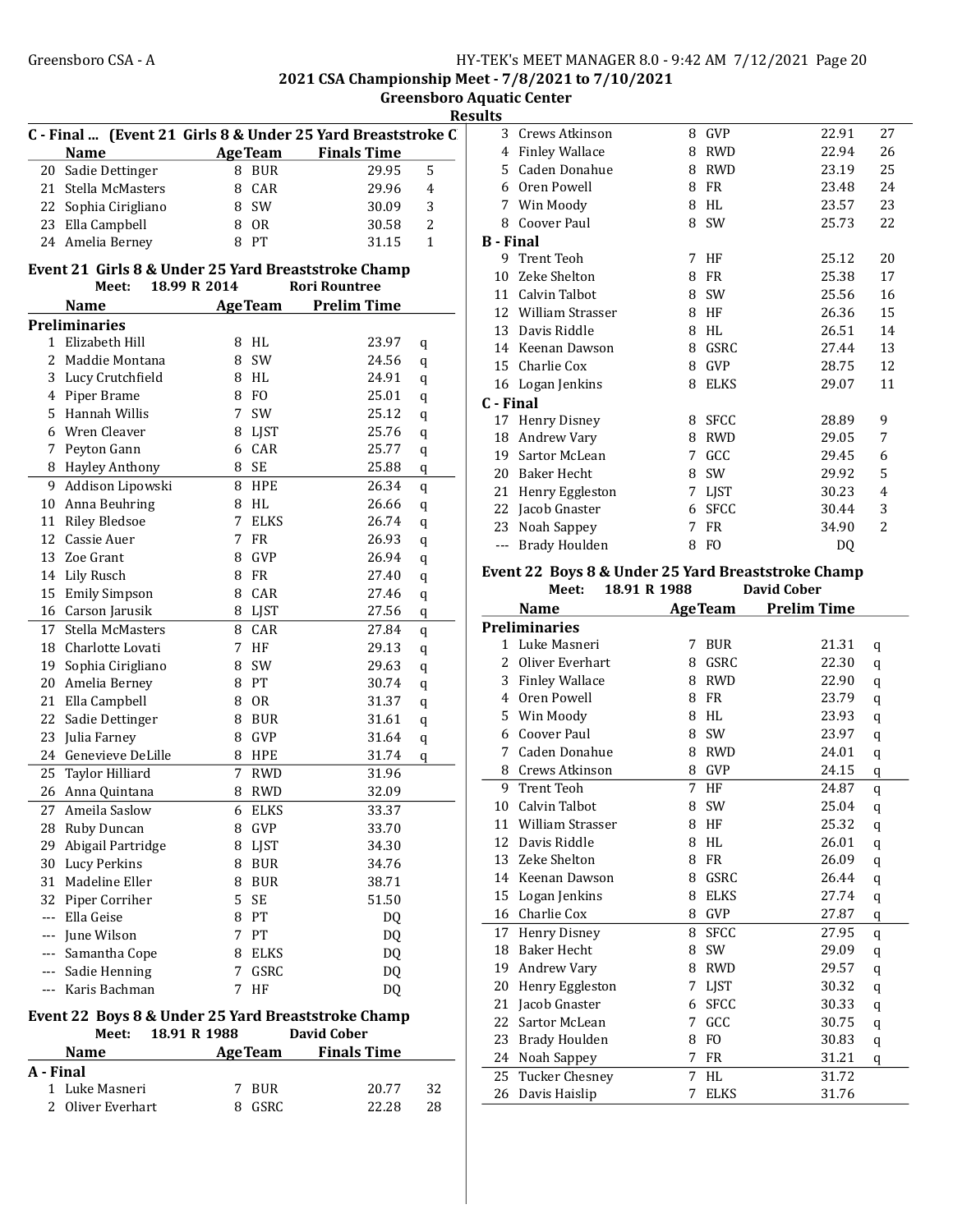2021 CSA Championship Meet - 7/8/2021 to 7/10/2021

Greensboro Aquatic Center Results

|                                                | Preliminaries  (Event 22 Boys 8 & Under 25 Yard Breaststr |  |                |                      |    | 10           | Mica        |
|------------------------------------------------|-----------------------------------------------------------|--|----------------|----------------------|----|--------------|-------------|
|                                                | <b>Name</b>                                               |  | <b>AgeTeam</b> | <b>Prelim Time</b>   |    | 11           | Marl        |
|                                                | 27 Ryan Cullinan                                          |  | 8 CAR          | 31.82                |    |              | 12 Lily     |
|                                                | 28 Graham Lima                                            |  | 7 CAR          | 32.31                |    |              | 13 Emil     |
|                                                | 29 Jonny Stay                                             |  | 8 BUR          | 46.66                |    |              | 14 Shell    |
|                                                | --- Kaden Davis                                           |  | 7 PT           | DO.                  |    | 15           | Elin        |
|                                                | --- Landen Conklin                                        |  | 8 HF           | DQ                   |    | 16           | <b>Broo</b> |
|                                                | --- Anderson Wilhelm                                      |  | 7 HPE          | DQ                   |    | 17           | Olivi       |
|                                                | --- Cameron Transou                                       |  | 8 ELKS         | DQ                   |    | 18           | Kath        |
|                                                | --- Camden Starcevich                                     |  | 8 GCC          | DQ                   |    | 19           | Lilly       |
|                                                | --- Cooper Klutts                                         |  | 7 BUR          | DQ                   |    |              | 20 MKS      |
|                                                | Event 23 Girls 9-10 50 Yard Breaststroke Champ            |  |                |                      |    |              | 21 Asht     |
|                                                | Meet:<br>34.66 R 2016                                     |  |                | <b>Rori Rountree</b> |    |              | 22 Hold     |
|                                                | <b>Name</b>                                               |  | <b>AgeTeam</b> | <b>Finals Time</b>   |    | 23           | Cam         |
| A - Final                                      |                                                           |  |                |                      |    |              | 24 Brid     |
|                                                | 1 Mary Elizabeth Willis                                   |  | 10 SW          | 38.91                | 32 | 25           | Adas        |
|                                                | 2 Emily Jorgenson                                         |  | 9 SW           | 39.47                | 28 | 26           | Zanc        |
|                                                | 3 Evelyn Braden                                           |  | 10 SFCC        | 39.91                | 27 | 27           | Anna        |
|                                                | 4 Madison Gann                                            |  | 10 CAR         | 40.14                | 26 |              | 28 Have     |
|                                                | 5 Camille Millard                                         |  | 10 FR          | 42.03                | 25 | 29           | Soph        |
|                                                | 6 Eden Wehe                                               |  | 10 FR          | 42.32                | 24 | 30           | Moll        |
|                                                | 7 Mia Kilby                                               |  | 9 SFCC         | 42.64                | 23 | 31           | Caro        |
|                                                | 8 Kylie Grace Holmes                                      |  | 9 GVP          | 43.70                | 22 |              | 32 Harp     |
| <b>B</b> - Final                               |                                                           |  |                |                      |    | 33           | Gene        |
|                                                | 9 Alania Atkins                                           |  | 9 OR           | 41.77                | 20 | 34           | Mad         |
|                                                | 10 Micah Moody                                            |  | 10 GSRC        | 41.98                | 17 | 35           | Salli       |
|                                                | 11 Elin Dimmick                                           |  | 10 SE          | 43.97                | 16 |              | 36 Adal     |
|                                                | 12 Marlee Dugas                                           |  | 10 HF          | 44.58                | 15 | 37           | Ryle        |
|                                                | 13 Lily James Kesler                                      |  | 10 SFCC        | 46.45                | 14 | 38           | Kath        |
|                                                | 14 Shelby Dugas                                           |  | 10 HF          | 46.57                | 13 | 39           | Saler       |
|                                                | 15 Brooke Henderson                                       |  | 9 LJST         | 46.61                | 12 |              | 40 JJ Br    |
|                                                | 16 Emily Tabori                                           |  | 10 HF          | 47.49                | 11 | 41           | Morg        |
| C - Final                                      |                                                           |  |                |                      |    | 42           | Caro        |
|                                                | 17 Olivia Masneri                                         |  | 9 BUR          | 47.65                | 9  |              | 43 Bryn     |
|                                                | 18 Holden Brewer                                          |  | 10 SCC         | 47.80                | 7  |              | 44 Mari     |
|                                                | 19 Lilly Day                                              |  | 10 FR          | 48.47                | 6  | 45           | Abby        |
|                                                | 20 MK Suire                                               |  | 10 GCC         | 48.71                | 5  | Event 24     |             |
|                                                | 21 Katherine Harmston                                     |  | 9 HL           | 49.87                | 4  |              |             |
|                                                | 22 Ashton Matthews                                        |  | 10 CAR         | 50.72                | 3  |              | Nan         |
|                                                | --- Cami Corriher                                         |  | 10 SE          | DQ                   |    | A - Final    |             |
|                                                | --- Bridget Schwab                                        |  | 10 LJST        | DQ                   |    | $\mathbf{1}$ | Max         |
|                                                |                                                           |  |                |                      |    | 2            | Brya        |
| Event 23 Girls 9-10 50 Yard Breaststroke Champ |                                                           |  |                |                      |    |              | $3$ Jake    |

|   | Meet:                 | 34.66 R 2016 |    |                | <b>Rori Rountree</b> |   |
|---|-----------------------|--------------|----|----------------|----------------------|---|
|   | <b>Name</b>           |              |    | <b>AgeTeam</b> | <b>Prelim Time</b>   |   |
|   | <b>Preliminaries</b>  |              |    |                |                      |   |
| 1 | Emily Jorgenson       |              | 9  | <b>SW</b>      | 40.02                | q |
| 2 | Mary Elizabeth Willis |              | 10 | .SW            | 40.20                | q |
| 3 | Evelyn Braden         |              | 10 | SFCC           | 40.27                | q |
| 4 | Madison Gann          |              | 10 | CAR            | 41.35                | q |
|   | 5 Camille Millard     |              | 10 | FR             | 41.73                | q |
|   | Eden Wehe             |              | 10 | FR             | 42.31                | q |
| 7 | Mia Kilby             |              | 9  | <b>SFCC</b>    | 42.73                | q |
| 8 | Kylie Grace Holmes    |              | 9  | GVP            | 42.83                | q |
| 9 | Alania Atkins         |              | 9  | 0R             | 43.14                | q |
|   |                       |              |    |                |                      |   |

| !! LS |                         |    |             |         |         |  |
|-------|-------------------------|----|-------------|---------|---------|--|
| 10    | Micah Moody             | 10 | GSRC        | 43.56   | q       |  |
| 11    | Marlee Dugas            | 10 | HF          | 44.33   | q       |  |
| 12    | Lily James Kesler       | 10 | <b>SFCC</b> | 44.70   | q       |  |
| 13    | Emily Tabori            | 10 | HF          | 44.84   | q       |  |
| 14    | <b>Shelby Dugas</b>     | 10 | HF          | 45.08   | q       |  |
| 15    | Elin Dimmick            | 10 | SE          | 45.81   | q       |  |
| 16    | <b>Brooke Henderson</b> | 9  | LJST        | 46.50   | q       |  |
| 17    | Olivia Masneri          | 9  | <b>BUR</b>  | 47.56   | q       |  |
| 18    | Katherine Harmston      | 9  | HL          | 48.44   | $\bf q$ |  |
| 19    | <b>Lilly Day</b>        | 10 | FR          | 48.65   | $\bf q$ |  |
| 20    | <b>MK Suire</b>         | 10 | GCC         | 48.82   | q       |  |
| 21    | <b>Ashton Matthews</b>  | 10 | CAR         | 49.05   | q       |  |
| 22    | Holden Brewer           | 10 | SCC         | 49.30   | q       |  |
| 23    | Cami Corriher           | 10 | SE          | 50.43   | $\bf q$ |  |
| 24    | <b>Bridget Schwab</b>   | 10 | LJST        | 50.63   | q       |  |
| 25    | <b>Adasyn Hansing</b>   | 10 | GSRC        | 51.02   |         |  |
| 26    | Zandra Leerkes          | 9  | <b>ELKS</b> | 51.66   |         |  |
| 27    | <b>Annalise Parsons</b> | 10 | GVP         | 51.67   |         |  |
| 28    | Haven Jones             | 10 | <b>RWD</b>  | 52.45   |         |  |
| 29    | Sophie Grace Jenkins    | 10 | <b>ELKS</b> | 53.06   |         |  |
| 30    | Molly Inscore           | 10 | CAR         | 53.48   |         |  |
| 31    | Caroline Smith          | 9  | <b>RWD</b>  | 53.82   |         |  |
| 32    | Harper Key              | 9  | <b>OR</b>   | 53.87   |         |  |
| 33    | Genevieve Balfour       | 10 | <b>HL</b>   | 54.12   |         |  |
| 34    | Maddie Howard           | 10 | <b>OR</b>   | 54.36   |         |  |
| 35    | Sallie Davidson         | 10 | GVP         | 55.39   |         |  |
| 36    | Adah Zimmer             | 10 | <b>SE</b>   | 56.59   |         |  |
| 37    | Rylee Jones             | 10 | <b>HPE</b>  | 56.60   |         |  |
| 38    | Katherine Kerrigan      | 10 | HL          | 56.90   |         |  |
| 39    | Salem Raynor            | 10 | <b>HPE</b>  | 57.81   |         |  |
| 40    | JJ Bryant               | 9  | <b>ELKS</b> | 58.29   |         |  |
| 41    | Morgan Osborne          | 9  | PT          | 58.39   |         |  |
| 42    | <b>Caroline Metz</b>    | 9  | <b>RWD</b>  | 59.99   |         |  |
| 43    | <b>Brynn Herring</b>    | 9  | GSRC        | 1:01.27 |         |  |
| 44    | Marissa Dettinger       | 10 | <b>BUR</b>  | 1:01.80 |         |  |
| 45    | Abby Binder             | 9  | SW          | 1:08.23 |         |  |
|       |                         |    |             |         |         |  |

### Event 24 Boys 9-10 50 Yard Breaststroke Champ

|                  | Meet:               | 35.21 R 2016 |                | <b>David Masneri</b> |    |
|------------------|---------------------|--------------|----------------|----------------------|----|
|                  | Name                |              | <b>AgeTeam</b> | <b>Finals Time</b>   |    |
| A - Final        |                     |              |                |                      |    |
|                  | 1 Max Borden        |              | 10 HF          | 40.60                | 32 |
|                  | 2 Bryan He          | 10           | <b>BUR</b>     | 40.81                | 28 |
|                  | 3 Jake Lovati       | 10           | HF             | 41.69                | 27 |
|                  | 4 Tripp Hinkle      | 10           | HL             | 42.07                | 26 |
|                  | 5 Ramsey Hampton    |              | 10 HF          | 44.34                | 25 |
| 6                | Connor Mungas       | 9            | 0R             | 45.60                | 24 |
|                  | 7 Camden McCluskey  | 10           | GVP            | 46.00                | 23 |
| 8                | Ian Zheng           |              | 10 FR          | 47.07                | 22 |
| <b>B</b> - Final |                     |              |                |                      |    |
|                  | 9 Spencer Lima      | 10           | CAR            | 47.25                | 20 |
| 10               | Ellis Moody         | 10           | HL             | 47.82                | 17 |
|                  | 11 William Adams    |              | 10 SFCC        | 48.25                | 16 |
|                  | 12 Fletcher Gatling |              | 10 LJST        | 48.91                | 15 |
|                  | 13 Gavin Hartman    | 10           | 0 <sub>R</sub> | 49.80                | 14 |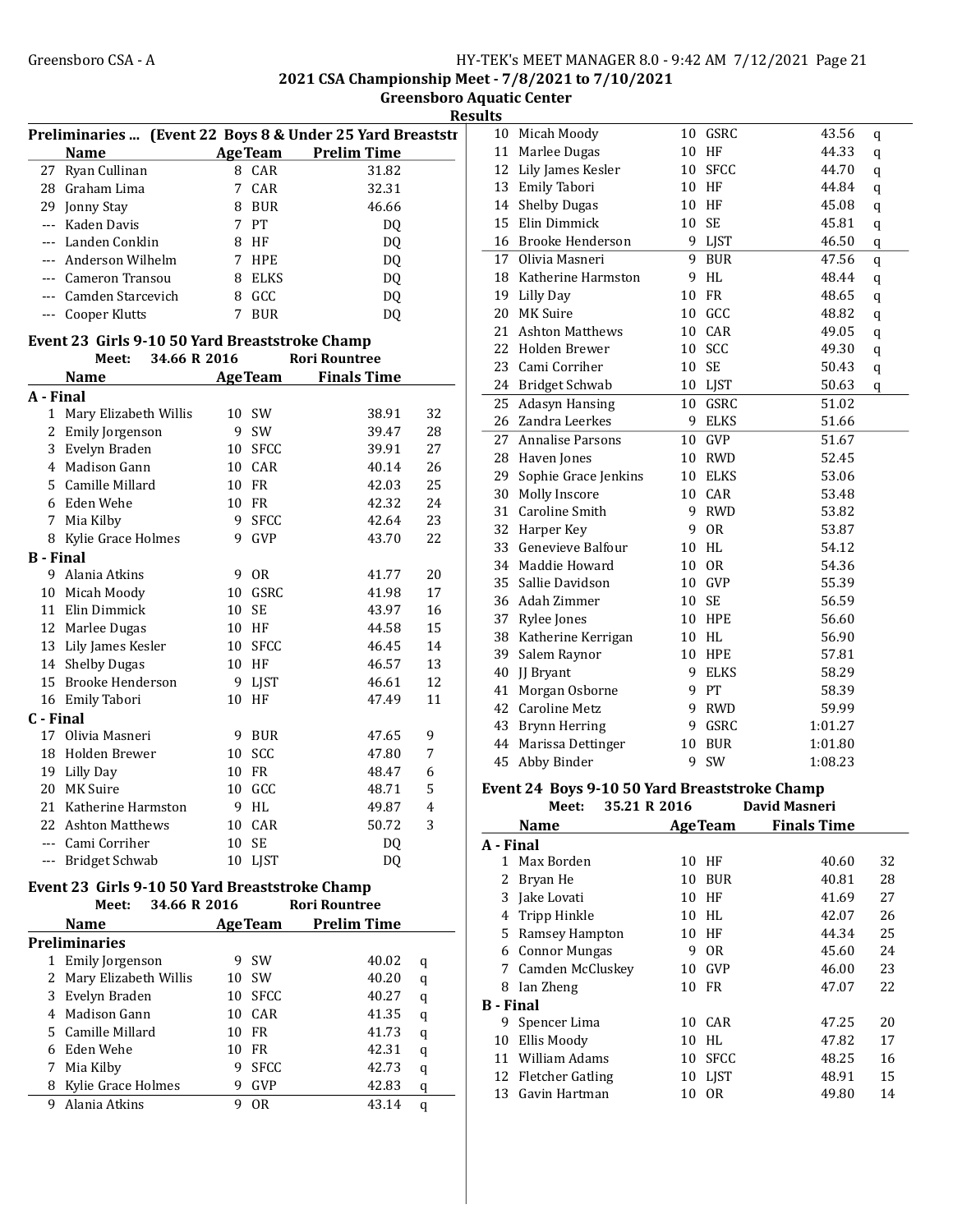2021 CSA Championship Meet - 7/8/2021 to 7/10/2021

Greensboro Aquatic Center

**Results** 

|           | B - Final  (Event 24 Boys 9-10 50 Yard Breaststroke Champ |    |                |                    |    |
|-----------|-----------------------------------------------------------|----|----------------|--------------------|----|
|           | <b>Name</b>                                               |    | <b>AgeTeam</b> | <b>Finals Time</b> |    |
|           | 14 Landon Morris                                          | 10 | <b>SE</b>      | 50.98              | 13 |
|           | 15 Jack Barnett                                           | 10 | <b>SW</b>      | 51.24              | 12 |
|           | 16 Will Searls                                            | 10 | HI.            | 51.75              | 11 |
| C - Final |                                                           |    |                |                    |    |
|           | 17 Will Arnett                                            | 10 | GVP            | 49.69              | 9  |
| 18        | Tommy Testa                                               | 9  | <b>FR</b>      | 52.21              | 7  |
| 19        | Nathan Angel                                              | 9  | <b>RWD</b>     | 52.74              | 6  |
| 20        | Jack Jenkins                                              | 9  | <b>RWD</b>     | 54.54              | 5  |
|           | 21 Charlie Wyrick                                         | 10 | <b>ELKS</b>    | 55.77              | 4  |
| 22        | Ray Phelps                                                | 10 | 0 <sub>R</sub> | 55.93              | 3  |
|           | Callen Briers                                             | 9  | <b>SE</b>      | DO                 |    |
|           | Liam Gramberg                                             |    | RWD            | DO                 |    |

#### Event 24 Boys 9-10 50 Yard Breaststroke Champ

|                | Meet:                   | 35.21 R 2016 |    |                 | <b>David Masneri</b> |         |
|----------------|-------------------------|--------------|----|-----------------|----------------------|---------|
|                | <b>Name</b>             |              |    | <b>Age Team</b> | <b>Prelim Time</b>   |         |
|                | <b>Preliminaries</b>    |              |    |                 |                      |         |
| 1              | Max Borden              |              |    | 10 HF           | 40.99                | q       |
| $\overline{c}$ | Bryan He                |              | 10 | <b>BUR</b>      | 41.52                | q       |
| 3              | Tripp Hinkle            |              | 10 | <b>HL</b>       | 43.20                | q       |
| 4              | Jake Lovati             |              | 10 | HF              | 43.47                | q       |
| 5              | Ramsey Hampton          |              | 10 | HF              | 44.89                | q       |
| 6              | Camden McCluskey        |              | 10 | <b>GVP</b>      | 47.21                | q       |
| 7              | <b>Connor Mungas</b>    |              | 9  | <b>OR</b>       | 47.59                | $\bf q$ |
| 8              | Ian Zheng               |              | 10 | FR              | 47.77                | q       |
| 9              | Ellis Moody             |              | 10 | HL              | 48.52                | q       |
| 10             | William Adams           |              | 10 | <b>SFCC</b>     | 49.33                | q       |
| 11             | <b>Fletcher Gatling</b> |              | 10 | <b>LJST</b>     | 49.75                | q       |
|                | 12 Gavin Hartman        |              |    | 10 OR           | 50.12                | q       |
| 13             | Will Searls             |              | 10 | HL              | 50.66                | q       |
| 14             | Landon Morris           |              | 10 | <b>SE</b>       | 50.85                | q       |
| 15             | Spencer Lima            |              | 10 | CAR             | 52.11                | q       |
|                | 16 Jack Barnett         |              | 10 | SW              | 52.26                | q       |
|                | 17 Tommy Testa          |              | 9  | <b>FR</b>       | 52.52                | q       |
| 18             | Charlie Wyrick          |              | 10 | <b>ELKS</b>     | 52.92                | q       |
| 19             | Nathan Angel            |              | 9  | <b>RWD</b>      | 53.85                | q       |
| 20             | Will Arnett             |              | 10 | <b>GVP</b>      | 53.89                | q       |
| 21             | <b>Callen Briers</b>    |              | 9  | SE              | 54.13                | q       |
| 22             | Ray Phelps              |              | 10 | <b>OR</b>       | 54.48                | q       |
| 23             | Jack Jenkins            |              | 9  | <b>RWD</b>      | 56.30                | q       |
| 24             | Liam Gramberg           |              | 9  | <b>RWD</b>      | 56.96                | q       |
| 25             | Jack Oliver             |              | 10 | F <sub>O</sub>  | 57.38                |         |
| 26             | Mac Payonk              |              | 9  | GCC             | 57.63                |         |
| 27             | Hank Shoemaker          |              | 10 | SW              | 1:00.37              |         |
| 28             | Max Cooke               |              | 10 | SW              | 1:00.84              |         |
| 29             | Weston Borden           |              | 9  | <b>ELKS</b>     | 1:13.94              |         |
| $\overline{a}$ | Davis Wolfe             |              | 9  | <b>ELKS</b>     | DQ                   |         |

#### Event 25 Girls 11-12 50 Yard Breaststroke Champ Meet: 31.60 R 2014

| <b>Name</b>        | <b>AgeTeam</b> | .<br><b>Finals Time</b> |    |
|--------------------|----------------|-------------------------|----|
| A - Final          |                |                         |    |
| 1 Brooke Jorgenson | 12 SW          | 33.27                   | 32 |

| $\overline{2}$ | Sadie Vest              | 12 | GVP            | 34.12 | 28           |
|----------------|-------------------------|----|----------------|-------|--------------|
| 3              | Reina Liu               | 11 | <b>BUR</b>     | 34.87 | 27           |
| 4              | Eloise Jones            | 12 | <b>SW</b>      | 35.01 | 26           |
| 5              | Poppy Manning           | 12 | <b>SFCC</b>    | 36.27 | 25           |
| 6              | Allison Beuhring        | 12 | <b>HL</b>      | 36.47 | 24           |
| 7              | Maddie Testa            | 12 | <b>FR</b>      | 37.36 | 23           |
| 8              | Brittyn Schicker        |    | 12 SE          | 38.38 | 22           |
| B - Final      |                         |    |                |       |              |
| 9              | Emma Hronich            | 11 | <b>BUR</b>     | 38.24 | 20           |
| 10             | Katherine Stevens       | 11 | <b>BUR</b>     | 38.50 | 17           |
| 11             | Anna Dimmick            | 12 | SE             | 38.77 | 16           |
| 12             | Carolina Bumgarner      | 11 | GSRC           | 39.36 | 15           |
| 13             | Julianna Singleton      | 11 | F <sub>O</sub> | 39.77 | 14           |
| 14             | Brileigh Donahue        | 11 | <b>RWD</b>     | 39.99 | 13           |
| 15             | Cameron Matthews        | 12 | CAR            | 40.30 | 12           |
|                | 16 Valerie Sakalouskaya | 11 | HF             | 40.96 | 11           |
| C - Final      |                         |    |                |       |              |
| 17             | Lauren Lovati           | 12 | HF             | 39.34 | 9            |
| 18             | Aliza Holmes            | 12 | GVP            | 39.46 | 7            |
| 19             | Caroline Bowen          | 11 | 0 <sub>R</sub> | 41.48 | 6            |
| 20             | Janie Merrell           | 11 | CAR            | 41.90 | 5            |
| 21             | Morgan Bales            | 12 | <b>LIST</b>    | 41.91 | 4            |
| 22             | Katie Auer              | 11 | <b>FR</b>      | 42.38 | 3            |
| 23             | Sidney Sydell           | 11 | <b>SFCC</b>    | 42.54 | 2            |
| 24             | Eleanor Leubuscher      | 12 | HL             | 42.76 | $\mathbf{1}$ |

#### Event 25 Girls 11-12 50 Yard Breaststroke Champ Meet: 31.60 R 2014

|              |                         |                 |                | <b>TIGHTLING</b> CHILD |   |
|--------------|-------------------------|-----------------|----------------|------------------------|---|
|              | <b>Name</b>             | <b>AgeTeam</b>  |                | <b>Prelim Time</b>     |   |
|              | <b>Preliminaries</b>    |                 |                |                        |   |
| $\mathbf{1}$ | Brooke Jorgenson        | 12 SW           |                | 33.99                  | q |
| 2            | Sadie Vest              | 12              | <b>GVP</b>     | 34.26                  | q |
| 3            | Reina Liu               | 11              | <b>BUR</b>     | 35.20                  | q |
| 4            | Eloise Jones            | 12              | <b>SW</b>      | 36.00                  | q |
| 5            | Poppy Manning           | 12 SFCC         |                | 36.52                  | q |
| 6            | Allison Beuhring        | <b>HL</b><br>12 |                | 37.36                  | q |
| 7            | Brittyn Schicker        | 12 SE           |                | 37.58                  | q |
| *8           | Maddie Testa            | 12 FR           |                | 38.11                  | q |
| *8           | Emma Hronich            | 11              | <b>BUR</b>     | 38.11                  | q |
|              | Swim-Off Required       |                 |                |                        |   |
| 10           | Anna Dimmick            | 12<br><b>SE</b> |                | 38.64                  | q |
| 11           | Katherine Stevens       | 11              | <b>BUR</b>     | 39.11                  | q |
| 12           | Julianna Singleton      | 11 FO           |                | 39.24                  | q |
| 13           | <b>Cameron Matthews</b> | 12 CAR          |                | 39.45                  | q |
|              | 14 Carolina Bumgarner   | 11              | GSRC           | 39.63                  | q |
| 15           | Brileigh Donahue        | 11              | <b>RWD</b>     | 39.75                  | q |
| 16           | Valerie Sakalouskaya    | HF<br>11        |                | 39.86                  | q |
| 17           | Lauren Lovati           | 12<br>HF        |                | 39.91                  | q |
| 18           | Aliza Holmes            | 12              | <b>GVP</b>     | 39.95                  | q |
| 19           | Morgan Bales            | 12              | LJST           | 41.00                  | q |
| 20           | Katie Auer              | <b>FR</b><br>11 |                | 41.86                  | q |
| 21           | Caroline Bowen          | 11              | 0 <sub>R</sub> | 41.95                  | q |
| 22           | Janie Merrell           | 11              | CAR            | 41.98                  | q |
| 23           | Sidney Sydell           | 11              | <b>SFCC</b>    | 42.31                  | q |
| 24           | Eleanor Leubuscher      | HL<br>12        |                | 42.59                  | q |
| 25           | <b>Marion Neff</b>      | 12 HL           |                | 42.61                  |   |
|              |                         |                 |                |                        |   |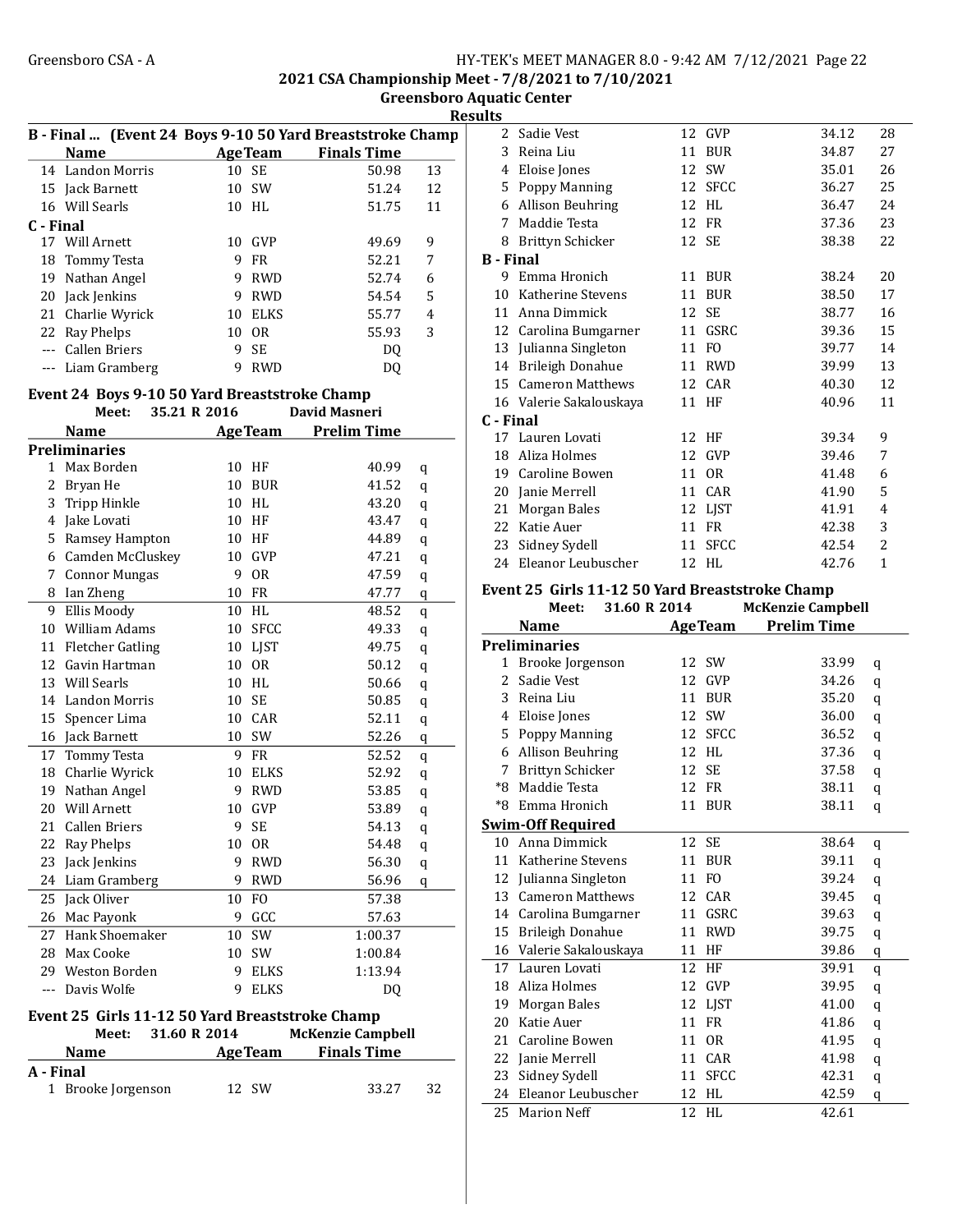2021 CSA Championship Meet - 7/8/2021 to 7/10/2021

Greensboro Aquatic Center Results

|                  | Preliminaries  (Event 25 Girls 11-12 50 Yard Breaststroke |                |                |                                       |              | Even           |
|------------------|-----------------------------------------------------------|----------------|----------------|---------------------------------------|--------------|----------------|
|                  | <b>Name</b>                                               |                |                | AgeTeam Prelim Time                   |              |                |
|                  | 26 Samantha Maley                                         | 12 SW          |                | 42.74                                 |              |                |
|                  | 27 Anya Dawson                                            | 11 SE          |                | 43.20                                 |              | Preli          |
|                  | 28 Claudia Brewer                                         | 12 SCC         |                | 43.72                                 |              | 1              |
|                  | 29 Layla Seiz                                             |                | 12 ELKS        | 43.81                                 |              | 2              |
|                  | 30 Madeline Angel                                         |                | 12 RWD         | 44.29                                 |              | 3              |
|                  | 31 Emery Sorrell                                          | 12 FR          |                | 44.90                                 |              | $\overline{4}$ |
|                  | 32 Laney Wray                                             | 12 OR          |                | 45.79                                 |              |                |
|                  | 33 Catherine Bowers                                       | 12 GVP         |                | 46.98                                 |              | 5              |
|                  | 34 Gracie Johnson                                         | 12 HPE         |                | 47.21                                 |              | 6              |
|                  | 35 Maddie Jean Henning                                    |                | 12 GSRC        | 47.47                                 |              | 7              |
|                  | 36 Emmy Wallace                                           | 11 HPE         |                | 49.06                                 |              | 8              |
|                  | 37 Liza Payonk                                            | 11 GCC         |                | 49.51                                 |              | 9              |
|                  | 38 Mary Lynch                                             | 11 PT          |                | 49.90                                 |              | 10             |
|                  | 39 Zoe Upton                                              |                | 11 ELKS        | 51.41                                 |              | 11             |
|                  | 40 Emma Key                                               | 11 RWD         |                | 52.84                                 |              | 12             |
|                  | 41 Avery Hoch                                             | 11 OR          |                | 56.13                                 |              | 13             |
|                  |                                                           |                |                |                                       |              | 14             |
|                  | Event 25S Girls 11-12 50 Yard Breaststroke Swim-off Champ |                |                |                                       |              | 15             |
|                  | Meet:                                                     | 32.59 R 2009   |                | Safiyyah Abdullah                     |              | 16             |
|                  | <b>Name</b>                                               |                |                | <b>Example 2 Age Team</b> Finals Time |              | 17             |
|                  | - Swim-off                                                |                |                |                                       |              | 18             |
|                  | 1 Maddie Testa                                            | 12 FR          |                | 36.60                                 |              | 19             |
|                  | 2 Emma Hronich                                            | 11 BUR         |                | 37.65                                 |              | 20             |
|                  |                                                           |                |                |                                       |              | 21             |
|                  | Event 26 Boys 11-12 50 Yard Breaststroke Champ            |                |                |                                       |              | 22             |
|                  | 29.02 R 2019<br>Meet:                                     |                |                | <b>Griffin Jones</b>                  |              | 23             |
|                  | <b>Name</b>                                               | <b>AgeTeam</b> |                | <b>Finals Time</b>                    |              | 24             |
| A - Final        |                                                           |                |                |                                       |              | 25             |
| $\mathbf{1}$     | Trey Dickenson                                            | 12 HPE         |                | 32.25                                 | 32           | $*26$          |
|                  | 2 Grant Duggins                                           | 11 HL          |                | 34.36                                 | 28           | $*26$          |
|                  | 3 Collin Auer                                             | 12 FR          |                | 35.36                                 | 27           | Swin           |
|                  | 4 J.W. Poole                                              | 11 SW          |                | 36.04                                 | 26           | 28             |
|                  | 5 Hunter Lowe                                             | 12 SW          |                | 36.44                                 | 25           | 29             |
|                  | 6 Bryson Gaines                                           | 12 HF          |                | 36.89                                 | 24           | 30             |
|                  | 7 Leo Cooper                                              | 11 HL          |                | 37.09                                 | 23           | 31             |
|                  | 8 Carson Smith                                            | 12 OR          |                | 37.74                                 | 22           | 32             |
| <b>B</b> - Final |                                                           |                |                |                                       |              | 33             |
|                  | 9 Hann Zheng                                              | 12 FR          |                | 37.88                                 | 20           |                |
|                  | 10 Reid Herring                                           |                | 11 GSRC        | 40.34                                 | 17           | 34             |
|                  | 11 Porter Zeigler                                         | 11             | HL             | 40.98                                 | 16           | 35             |
| 12               | Eli Whitworth                                             | 12             | GVP            | 41.31                                 | 15           | 36             |
|                  | 13 Gray Tilley                                            | 12             | GCC            | 41.37                                 | 14           | 37             |
|                  | 14 Charles Disney                                         | 12             | <b>SFCC</b>    | 42.06                                 | 13           | 38             |
|                  | 15 Ryan Hassler                                           | 12             | CAR            | 42.65                                 | 12           |                |
|                  | 16 Evan Metz                                              | 12             | <b>RWD</b>     | 43.32                                 | 11           |                |
| C - Final        |                                                           |                |                |                                       |              | ---            |
|                  | 17 Kyle Haslam                                            | 11             | CAR            | 42.06                                 | 9            | Even           |
|                  | 18 Cale Coker                                             | 11 GCC         |                | 42.14                                 | 7            |                |
|                  |                                                           |                |                |                                       |              |                |
|                  | 19 Wuche Zhang                                            | 11             | BUR            | 42.40                                 | 6            |                |
|                  | 20 Hudson Sharpe                                          | 11             | LJST           | 43.06                                 | 5            | - Sw           |
| 21               | Fin Millard                                               | 12 FR          |                | 43.08                                 | 4            | $\mathbf{1}$   |
|                  | 22 Hart Adams                                             | 12             | GSRC           | 43.09                                 | 3            | 2              |
| 23               | Carter Brame                                              | 11             | F <sub>O</sub> | 43.62                                 | 2            |                |
|                  | 24 Jake Mungas                                            | 12             | 0R             | 43.86                                 | $\mathbf{1}$ |                |

| Event 26 Boys 11-12 50 Yard Breaststroke Champ |                                                          |                   |                            |             |  |  |
|------------------------------------------------|----------------------------------------------------------|-------------------|----------------------------|-------------|--|--|
|                                                | Meet:                                                    | 29.02 R 2019      | <b>Griffin Jones</b>       |             |  |  |
|                                                | <b>Name</b>                                              | <b>AgeTeam</b>    | <b>Prelim Time</b>         |             |  |  |
|                                                | Preliminaries                                            |                   |                            |             |  |  |
| 1                                              | Trey Dickenson                                           | 12 HPE            | 31.89                      | q           |  |  |
| 2                                              | <b>Grant Duggins</b>                                     | 11 HL             | 35.08                      | q           |  |  |
| 3                                              | Collin Auer                                              | 12 FR             | 35.61                      | q           |  |  |
| $\overline{4}$                                 | J.W. Poole                                               | 11 SW             | 36.42                      | q           |  |  |
| 5                                              | Leo Cooper                                               | 11 HL             | 36.59                      | $\bf q$     |  |  |
| 6                                              | <b>Bryson Gaines</b>                                     | 12 HF             | 36.94                      | $\bf q$     |  |  |
| 7                                              | Carson Smith                                             | 12 OR             | 37.69                      | q           |  |  |
| 8                                              | Hunter Lowe                                              | 12 SW             | 38.65                      | $\mathbf q$ |  |  |
| 9                                              | Hann Zheng                                               | 12 FR             | 39.16                      | q           |  |  |
| 10                                             | <b>Charles Disney</b>                                    | 12<br><b>SFCC</b> | 39.37                      | q           |  |  |
| 11                                             | Reid Herring                                             | GSRC<br>11        | 40.30                      | q           |  |  |
| 12                                             | Porter Zeigler                                           | 11<br>HL          | 40.86                      | q           |  |  |
| 13                                             | Eli Whitworth                                            | 12 GVP            | 40.88                      | q           |  |  |
| 14                                             | Ryan Hassler                                             | 12 CAR            | 42.61                      | q           |  |  |
| 15                                             | Evan Metz                                                | 12 RWD            | 42.84                      |             |  |  |
| 16                                             | <b>Gray Tilley</b>                                       | 12 GCC            | 42.86                      | q           |  |  |
| 17                                             | Wuche Zhang                                              | 11 BUR            | 43.08                      | q           |  |  |
| 18                                             | Hart Adams                                               | 12 GSRC           | 43.20                      | q           |  |  |
| 19                                             | Cale Coker                                               | 11<br>GCC         | 43.21                      | q           |  |  |
| 20                                             |                                                          | 12<br>0R          |                            | $\bf q$     |  |  |
| 21                                             | Jake Mungas<br>Fin Millard                               | 12 FR             | 43.25<br>43.65             | q           |  |  |
| 22                                             |                                                          |                   |                            | q           |  |  |
|                                                | Carter Brame                                             | 11 FO             | 43.66                      | $\bf q$     |  |  |
| 23                                             | <b>Hudson Sharpe</b>                                     | <b>LJST</b><br>11 | 43.67                      | $\bf q$     |  |  |
| 24                                             | Kyle Haslam                                              | 11<br>CAR         | 44.34                      | q           |  |  |
| 25                                             | Jude Kyser                                               | 12<br>PT          | 44.41                      |             |  |  |
| $*26$                                          | Evan Lipowski                                            | 11<br><b>HPE</b>  | 44.58                      |             |  |  |
| $*26$                                          | Thomas Heywood                                           | 12<br><b>SFCC</b> | 44.58                      |             |  |  |
|                                                | <b>Swim-Off Required</b>                                 |                   |                            |             |  |  |
| 28                                             | Wells Wickline                                           | 12 LJST           | 44.66                      |             |  |  |
| 29                                             | PJ Mandala                                               | 11 ELKS           | 45.48                      |             |  |  |
| 30                                             | <b>Henry Scott</b>                                       | 11 SW             | 48.38                      |             |  |  |
| 31                                             | Cade Draves                                              | 11 GVP            | 49.46                      |             |  |  |
| 32                                             | Andrew Szott                                             | 11 BUR            | 50.52                      |             |  |  |
| 33                                             | James Stay                                               | 12 BUR            | 51.25                      |             |  |  |
|                                                | 34 Parker Yates                                          | 11 HPE            | 52.26                      |             |  |  |
|                                                | 35 Julius Hurley                                         | 11 GSRC           | 53.81                      |             |  |  |
|                                                | 36 Kayden Coady                                          | 11<br>ELKS        | 55.32                      |             |  |  |
|                                                | 37 Logan Morris                                          | 12<br>SE          | 55.98                      |             |  |  |
|                                                | 38 Gavin Poindexter                                      | 11 PT             | 58.64                      |             |  |  |
|                                                | --- John Cullinan                                        | 11<br>CAR         | <b>DQ</b>                  |             |  |  |
|                                                | --- Holt Miller                                          | 11<br><b>RWD</b>  | DQ                         |             |  |  |
|                                                | --- Eli Gramberg                                         | <b>RWD</b><br>11  | DQ                         |             |  |  |
|                                                | Event 26S Boys 11-12 50 Yard Breaststroke Swim-off Champ |                   |                            |             |  |  |
|                                                | Meet: 31.07 R 1992                                       |                   | <b>David Cober</b>         |             |  |  |
|                                                | <b>Name</b>                                              |                   | <b>AgeTeam</b> Finals Time |             |  |  |
|                                                | - Swim-off                                               |                   |                            |             |  |  |
|                                                | 1 Evan Lipowski                                          | 11 HPE            | 41.71                      |             |  |  |

2 Thomas Heywood 12 SFCC 42.15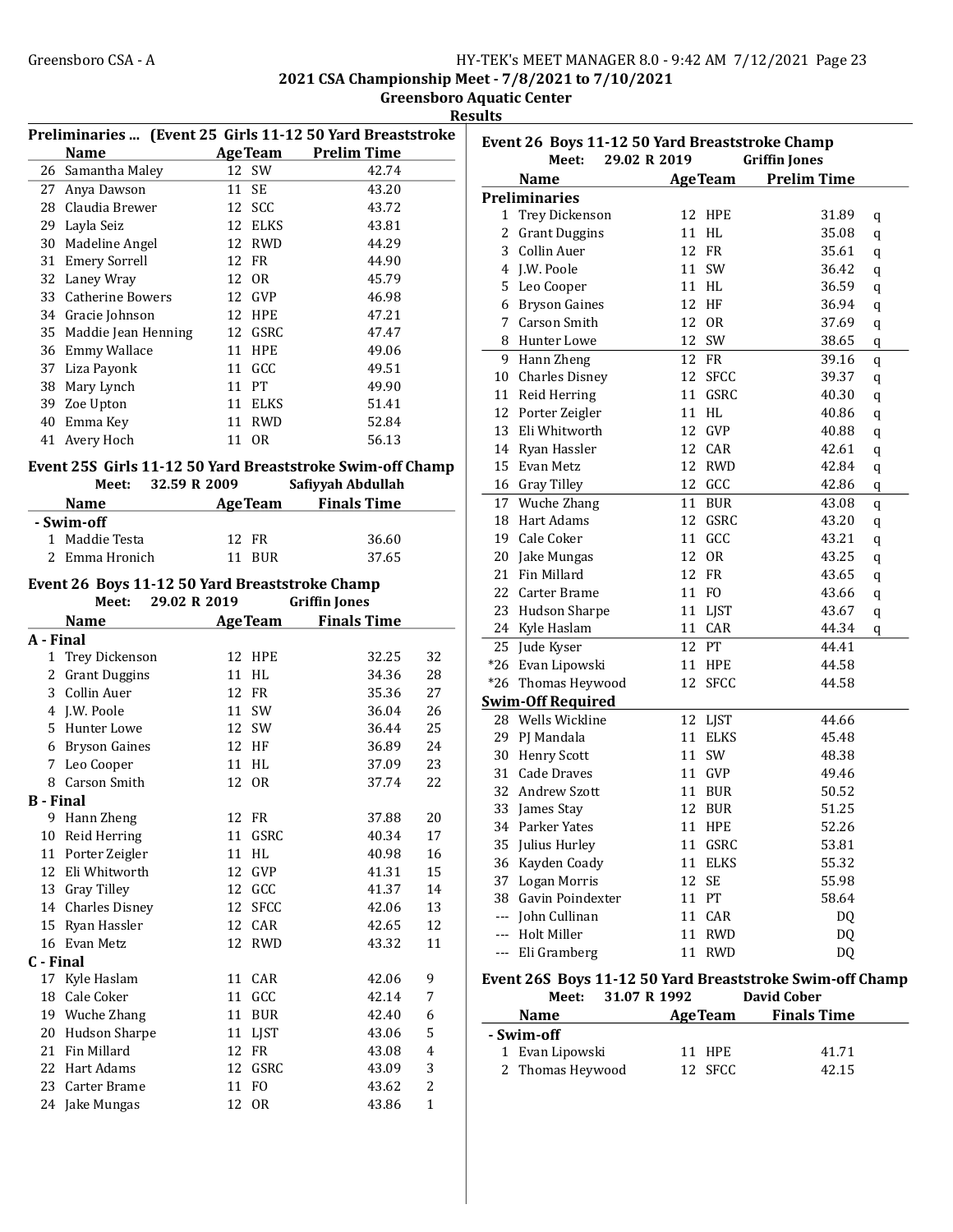#### Greensboro CSA - A <br>HY-TEK's MEET MANAGER 8.0 - 9:42 AM 7/12/2021 Page 24 2021 CSA Championship Meet - 7/8/2021 to 7/10/2021

Greensboro Aquatic Center

**Results** 

| Event 27 Girls 13-14 50 Yard Breaststroke Champ |                                                 |    |                |                          |                |  |
|-------------------------------------------------|-------------------------------------------------|----|----------------|--------------------------|----------------|--|
|                                                 | 30.63 R 2016<br>Meet:                           |    |                | <b>McKenzie Campbell</b> |                |  |
|                                                 | <b>Name</b>                                     |    | <b>AgeTeam</b> | <b>Finals Time</b>       |                |  |
| A - Final                                       |                                                 |    |                |                          |                |  |
|                                                 | 1 Naomi Wehe                                    |    | 14 FR          | 32.44                    | 32             |  |
|                                                 | 2 Lexi Coker                                    | 14 | GCC            | 32.91                    | 28             |  |
|                                                 | 3 Estelle Teague                                | 14 | HF             | 33.03                    | 27             |  |
|                                                 | 4 Savannah Doyle                                |    | 14 FR          | 33.99                    | 26             |  |
|                                                 | 5 Mirabella Grubb                               |    | 13 GVP         | 34.10                    | 25             |  |
|                                                 | 6 Millie Hartwick                               |    | 13 SW          | 34.89                    | 24             |  |
|                                                 | 7 Hayden Lowe                                   |    | 14 SW          | 35.39                    | 23             |  |
|                                                 | 8 Daisy Small                                   |    | 14 FR          | 35.48                    | 22             |  |
| <b>B</b> - Final                                |                                                 |    |                |                          |                |  |
|                                                 | 9 Tinsley Grove                                 |    | 13 ELKS        | 36.78                    | 20             |  |
|                                                 | 10 Libby Vietor                                 |    | 14 HF          | 37.27                    | 17             |  |
|                                                 | 11 Ayden Walsh                                  |    | 14 GVP         | 37.33                    | 16             |  |
|                                                 | 12 Disa Fortin                                  |    | 13 HL          | 37.69                    | 15             |  |
|                                                 | 13 Morgan Strasser                              |    | 13 HF          | 37.94                    | 14             |  |
|                                                 | 14 Anna Davidson                                |    | 13 GVP         | 38.30                    | 13             |  |
|                                                 | 15 Mary Gaylord                                 |    | 13 RWD         | 38.54                    | 12             |  |
|                                                 | 16 Kate Sechrist                                | 13 | 0R             | 39.57                    | 11             |  |
| C - Final                                       |                                                 |    |                |                          |                |  |
|                                                 | 17 Megan Haslam                                 |    | 13 CAR         | 38.57                    | 9              |  |
|                                                 | 18 Harleigh Scott                               | 13 | <b>SE</b>      | 39.21                    | 7              |  |
|                                                 | 19 Reagan Law                                   |    | 14 OR          | 39.92                    | 6              |  |
|                                                 | 20 Elly Martin                                  |    | 14 HL          | 40.49                    | 5              |  |
|                                                 | 21 Ella Suire                                   |    | 14 GCC         | 41.05                    | 4              |  |
|                                                 |                                                 |    | <b>SE</b>      |                          | 3              |  |
|                                                 | 22 Lucy Dimmick                                 | 13 |                | 41.29                    | $\overline{2}$ |  |
|                                                 | 23 Lily Smith<br>24 Addison Farris              | 13 | <b>RWD</b>     | 41.52                    | $\mathbf{1}$   |  |
|                                                 |                                                 |    | 14 LJST        | 41.56                    |                |  |
|                                                 | Event 27 Girls 13-14 50 Yard Breaststroke Champ |    |                |                          |                |  |
|                                                 | 30.63 R 2016<br>Meet:                           |    |                | <b>McKenzie Campbell</b> |                |  |
|                                                 | <b>Name</b>                                     |    | <b>AgeTeam</b> | <b>Prelim Time</b>       |                |  |
|                                                 | <b>Preliminaries</b>                            |    |                |                          |                |  |
| 1                                               | Lexi Coker                                      | 14 | GCC            | 33.20                    | q              |  |
| 2                                               | Mirabella Grubb                                 |    | 13 GVP         | 34.04                    | q              |  |
| 3                                               | Naomi Wehe                                      | 14 | <b>FR</b>      | 34.09                    | q              |  |
| 4                                               | <b>Estelle Teague</b>                           | 14 | HF             | 34.17                    | q              |  |
| 5                                               | Savannah Doyle                                  |    | 14 FR          | 34.56                    | q              |  |
| 6                                               | Millie Hartwick                                 | 13 | SW             | 34.90                    | $\mathbf q$    |  |
| 7                                               | Daisy Small                                     | 14 | FR             | 35.69                    | $\bf q$        |  |
| 8                                               | Hayden Lowe                                     | 14 | SW             | 35.85                    | q              |  |
| 9                                               | Libby Vietor                                    | 14 | HF             | 38.09                    | $\mathbf q$    |  |
| 10                                              | Anna Davidson                                   | 13 | GVP            | 38.22                    | $\mathbf q$    |  |
| $*11$                                           | Morgan Strasser                                 | 13 | HF             | 38.25                    | q              |  |
| $*11$                                           | <b>Tinsley Grove</b>                            | 13 | ELKS           | 38.25                    | q              |  |
|                                                 | 13 Disa Fortin                                  | 13 | HL             | 38.31                    | $\bf q$        |  |
|                                                 | 14 Ayden Walsh                                  | 14 | GVP            | 38.38                    | q              |  |
|                                                 | 15 Kate Sechrist                                | 13 | 0R             | 39.00                    | $\bf q$        |  |
|                                                 | 16 Mary Gaylord                                 | 13 | <b>RWD</b>     | 39.04                    | $\mathbf q$    |  |
| 17                                              | Megan Haslam                                    | 13 | CAR            | 39.21                    | q              |  |
| 18                                              | <b>Harleigh Scott</b>                           | 13 | SE             | 39.65                    | q              |  |
| 19                                              | Ella Suire                                      | 14 | GCC            | 39.77                    | q              |  |
|                                                 | 20 Elly Martin                                  |    | 14 HL          | 40.35                    | q              |  |

| ullo |                    |    |                |       |   |
|------|--------------------|----|----------------|-------|---|
|      | 21 Addison Farris  |    | 14 LJST        | 40.76 | q |
|      | *22 Lily Smith     | 13 | RWD            | 40.83 | q |
|      | *22 Reagan Law     |    | 14 OR          | 40.83 | q |
|      | 24 Lucy Dimmick    |    | 13 SE          | 41.13 | q |
|      | 25 Emma Herring    |    | 13 GSRC        | 41.84 |   |
| 26   | Madison Salthouse  | 14 | GSRC           | 41.95 |   |
|      | 27 Cammie Caviness | 14 | HL             | 42.71 |   |
| 28   | Emily Fisher       |    | 13 GSRC        | 42.84 |   |
| 29   | Clara Bernev       |    | 13 PT          | 43.55 |   |
| 30   | Rachel Hunt        |    | 14 SE          | 44.22 |   |
| 31   | <b>Emily Quest</b> | 14 | FO.            | 45.65 |   |
|      | 32 Aubrey Jones    | 13 | RWD            | 45.92 |   |
|      | Megan Steele       | 14 | 0 <sub>R</sub> | D0    |   |
|      |                    |    |                |       |   |

### Event 28 Boys 13-14 50 Yard Breaststroke Champ

|                  | Meet:                 | 27.93 R 2021 |                | <b>Griffin Jones</b> |              |
|------------------|-----------------------|--------------|----------------|----------------------|--------------|
|                  | <b>Name</b>           |              | <b>AgeTeam</b> | <b>Finals Time</b>   |              |
| A - Final        |                       |              |                |                      |              |
| $\mathbf{1}$     | Griffin Jones         | 14           | <b>SW</b>      | 27.93R               | 32           |
|                  | 2 Mayerick Crowell    | 13           | SW             | 28.53                | 28           |
| 3                | <b>Brandt Conklin</b> | 14           | HF             | 29.23                | 27           |
| 4                | Walker Lin            | 14           | HL             | 29.38                | 26           |
|                  | 5 Peyton Splawski     | 14           | <b>ELKS</b>    | 29.60                | 25           |
|                  | 6 Anderson Cathey     |              | 13 LJST        | 30.25                | 24           |
| 7                | Ryan Masneri          | 13           | <b>BUR</b>     | 30.70                | 23           |
|                  | 8 Hudson Cooper       |              | 13 HL          | 34.46                | 22           |
| <b>B</b> - Final |                       |              |                |                      |              |
|                  | 9 William Kerrigan    | 14           | HL             | 33.49                | 20           |
| 10               | <b>Matthew Mungas</b> | 13           | 0 <sub>R</sub> | 33.62                | 17           |
| 11               | Sawyer Lester         |              | 14 FR          | 33.76                | 16           |
|                  | 12 Kenji Kobi-Jacks   |              | 13 LJST        | 33.86                | 15           |
| 13               | Cameron Caccia        | 14           | CAR            | 33.99                | 14           |
|                  | 14 Arthur Neighbors   | 13           | GSRC           | 34.14                | 13           |
|                  | 15 Wesley Teoh        | 13           | HF             | 34.45                | 12           |
|                  | 16 Clark Wahlberg     | 13           | FR             | 34.96                | 11           |
| C - Final        |                       |              |                |                      |              |
|                  | 17 Michael Hassler    |              | 14 CAR         | 37.01                | 9            |
| 18               | Riley Cassell         | 14           | <b>BUR</b>     | 37.16                | 7            |
| 19               | Adrian Dancausse      | 13           | <b>LIST</b>    | 37.26                | 6            |
| 20               | Adam Stephany         | 13           | FR             | 37.34                | 5            |
| 21               | Sam Binder            | 13           | SW             | 38.19                | 4            |
|                  | 22 Ryan Farrelly      | 13           | GVP            | 38.21                | 3            |
| 23               | Mac Atkinson          | 13           | <b>GVP</b>     | 38.34                | 2            |
|                  | 24 Pearson Schicker   | 13           | SE             | 39.54                | $\mathbf{1}$ |
|                  |                       |              |                |                      |              |

#### Event 28 Boys 13-14 50 Yard Breaststroke Champ Meet: 27.93 R 2021 Griffin Jones

| wee.<br>47.JJ IN 4041 |    |                | an muu tomes       |   |
|-----------------------|----|----------------|--------------------|---|
| <b>Name</b>           |    | <b>AgeTeam</b> | <b>Prelim Time</b> |   |
| <b>Preliminaries</b>  |    |                |                    |   |
| 1 Griffin Jones       |    | 14 SW          | 29.42              | q |
| 2 Brandt Conklin      |    | 14 HF          | 29.65              | q |
| 3 Mayerick Crowell    |    | 13 SW          | 29.83              | q |
| 4 Walker Lin          |    | 14 HL          | 30.32              | q |
| 5 Anderson Cathey     |    | 13 LIST        | 30.46              | q |
| 6 Ryan Masneri        | 13 | <b>BUR</b>     | 30.85              | q |
| 7 Peyton Splawski     | 14 | <b>ELKS</b>    | 30.99              | a |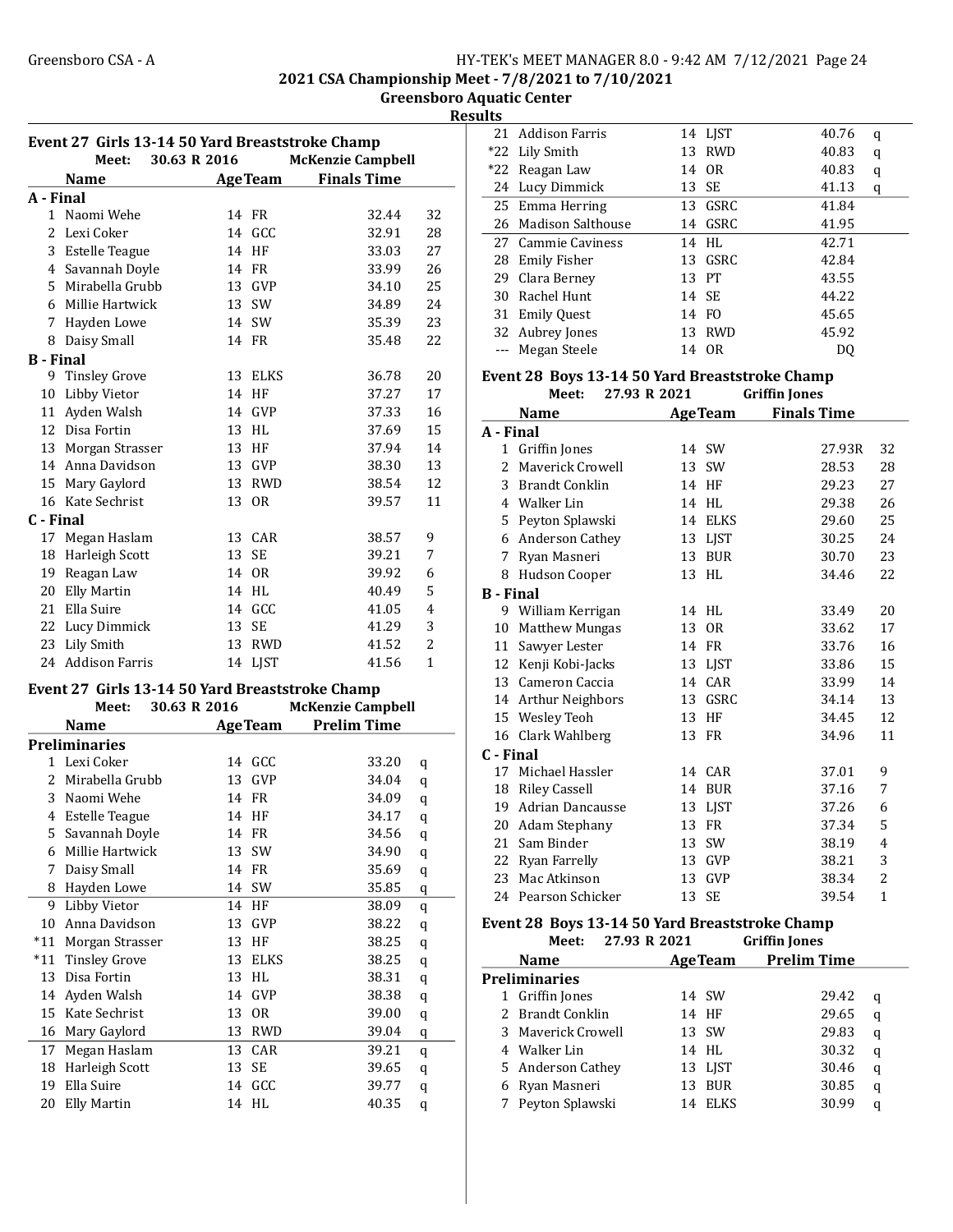2021 CSA Championship Meet - 7/8/2021 to 7/10/2021

Greensboro Aquatic Center Resu

|                  |                                                                          |    |                   | Preliminaries  (Event 28 Boys 13-14 50 Yard Breaststroke | 21             |
|------------------|--------------------------------------------------------------------------|----|-------------------|----------------------------------------------------------|----------------|
|                  | <b>Name</b>                                                              |    |                   | <b>AgeTeam</b> Prelim Time                               | 22             |
| 8                | Hudson Cooper                                                            |    | 13 HL             | 33.98<br>q                                               | 23             |
| 9                | <b>Matthew Mungas</b>                                                    | 13 | <b>OR</b>         | 34.05                                                    | 24             |
| 10               | <b>Wesley Teoh</b>                                                       |    | 13 HF             | q<br>34.11                                               |                |
| 11               |                                                                          |    |                   | q<br>34.58                                               | Even           |
| 12               | Kenji Kobi-Jacks<br>Cameron Caccia                                       |    | 13 LJST<br>14 CAR | q<br>34.75                                               |                |
|                  |                                                                          |    | 14 HL             | q<br>34.85                                               |                |
|                  | 13 William Kerrigan<br>14 Clark Wahlberg                                 |    | 13 FR             | q<br>35.06                                               | Preli          |
| 15               |                                                                          |    | 13 GSRC           | q<br>35.16                                               | 1              |
|                  | <b>Arthur Neighbors</b>                                                  |    |                   | q                                                        | 2              |
|                  | 16 Sawyer Lester                                                         |    | 14 FR             | 35.37<br>q                                               | 3              |
| 17               | Adam Stephany                                                            |    | 13 FR             | 36.07<br>q                                               | $\overline{4}$ |
|                  | 18 Riley Cassell                                                         |    | 14 BUR            | 37.18<br>$\bf q$                                         | 5              |
| 19               | Pearson Schicker                                                         | 13 | <b>SE</b>         | 37.46<br>q                                               | 6              |
| 20               | Adrian Dancausse                                                         | 13 | <b>LJST</b>       | 37.79<br>q                                               | 7              |
| 21               | Ryan Farrelly                                                            |    | 13 GVP            | 38.39<br>q                                               | 8              |
| 22               | Mac Atkinson                                                             | 13 | <b>GVP</b>        | 38.45<br>q                                               | 9              |
| 23               | Michael Hassler                                                          | 14 | CAR               | 38.50<br>q                                               | 10             |
| 24               | Sam Binder                                                               | 13 | SW                | 38.92<br>q                                               | $*11$          |
| 25               | McCade Moody                                                             | 13 | GSRC              | 39.41                                                    | $^*11$         |
| 26               | Colt Wallace                                                             |    | 13 HPE            | 40.90                                                    | 13             |
| 27               | Lucas Chiappetta                                                         | 13 | <b>OR</b>         | 40.95                                                    | 14             |
| 28               | <b>Mason Grant</b>                                                       |    | 14 GVP            | 41.14                                                    | 15             |
|                  | 29 Alex Jones                                                            |    | 13 RWD            | 41.32                                                    | 16             |
|                  | *30 Jude Cooper                                                          | 13 | <b>SE</b>         | 42.20                                                    | 17             |
|                  | *30 Bruno Rivas                                                          |    | 13 RWD            | 42.20                                                    | 18             |
|                  | 32 Job Cooper                                                            | 13 | <b>SE</b>         | 44.55                                                    | 19             |
|                  | --- Jacob Simpson                                                        |    | 13 CAR            | DQ                                                       | 20             |
|                  |                                                                          |    |                   |                                                          | 21             |
|                  | Event 29 Girls 15-19 50 Yard Breaststroke Champ<br>29.59 R 2012<br>Meet: |    |                   | <b>Caitlin Casazza</b>                                   | 22             |
|                  | <b>Name</b>                                                              |    |                   |                                                          | 23             |
|                  |                                                                          |    | <b>AgeTeam</b>    | <b>Finals Time</b>                                       | 24             |
| A - Final        |                                                                          |    |                   |                                                          | 25             |
| 1                | Maeren McGonigal                                                         |    | 15 HL             | 32<br>30.92                                              | 26             |
| 2                | Alexandria Brooks                                                        |    | 15 BUR            | 31.46<br>28                                              | 27             |
| 3                | Rori Rountree                                                            |    | 15 RWD            | 31.55<br>27                                              |                |
| 4                | Kourtney Cook                                                            | 17 | <b>SE</b>         | 32.95<br>26                                              | 28             |
| 5                | Jennings Lin                                                             |    | 18 HL             | 32.98<br>25                                              | *29            |
|                  | 6 Casey Sutherland                                                       |    | 17 HF             | 33.70<br>24                                              | *29            |
|                  | 7 Hadley Osborne                                                         |    | 15 PT             | 23<br>33.84                                              | 31             |
| 8                | Sienna Coker                                                             |    | 15 GCC            | 22<br>34.01                                              | 32             |
| <b>B</b> - Final |                                                                          |    |                   |                                                          | 33             |
| 9                | Grace Drane                                                              | 15 | <b>ELKS</b>       | 20<br>34.79                                              | 34             |
| 10               | Maggie Seeber                                                            |    | 18 FR             | 17<br>34.91                                              | 35             |
|                  | 11 Claire Yonce                                                          | 15 | <b>LJST</b>       | 34.95<br>16                                              | 36             |
| 12               | MaryAnn Edmonds                                                          | 17 | <b>ELKS</b>       | 35.15<br>15                                              | 37             |
| 13               | McCain Davidson                                                          | 15 | GVP               | 35.72<br>14                                              | 38             |
|                  | 14 Gracie Southwell                                                      | 16 | FO                | 13<br>36.04                                              | 39             |
|                  | 15 Melissa Killian                                                       |    | 16 OR             | 12<br>36.42                                              | ---            |
|                  | 16 Eva Grace Hecht                                                       | 18 | SW                | 36.93<br>11                                              | ---            |
| C - Final        |                                                                          |    |                   |                                                          | Even           |
|                  | 17 Avery Dole                                                            |    | 18 ELKS           | 36.31<br>9                                               |                |
|                  | 18 Anna Sechrist                                                         | 17 | <b>OR</b>         | 37.26<br>7                                               |                |
|                  | 19 Orli Cooper                                                           | 15 | SE                | 37.73<br>6                                               | A - Fi         |
| 20               | Alex White                                                               | 17 | <b>BUR</b>        | 5<br>37.88                                               | $\mathbf{1}$   |

| ılts      |                                                 |    |                |                        |              |
|-----------|-------------------------------------------------|----|----------------|------------------------|--------------|
| 21        | Kayla Walsh                                     | 16 | GVP            | 38.05                  | 4            |
| 22        | Sage Siler                                      | 17 | <b>OR</b>      | 38.23                  | 3            |
| 23        | Gretchen Cimino                                 | 15 | HL             | 38.60                  | 2            |
| 24        | Sophia Lindley                                  | 17 | PT             | 38.99                  | $\mathbf{1}$ |
|           |                                                 |    |                |                        |              |
|           | Event 29 Girls 15-19 50 Yard Breaststroke Champ |    |                |                        |              |
|           | 29.59 R 2012<br>Meet:                           |    |                | <b>Caitlin Casazza</b> |              |
|           | <b>Name</b>                                     |    | <b>AgeTeam</b> | <b>Prelim Time</b>     |              |
|           | <b>Preliminaries</b>                            |    |                |                        |              |
|           | 1 Maeren McGonigal                              | 15 | HL             | 31.53                  | q            |
|           | 2 Alexandria Brooks                             |    | 15 BUR         | 32.25                  | q            |
| 3         | Rori Rountree                                   | 15 | <b>RWD</b>     | 32.82                  | q            |
| 4         | Jennings Lin                                    |    | 18 HL          | 33.39                  | q            |
| 5         | Kourtney Cook                                   | 17 | SE             | 33.52                  | q            |
| 6         | Hadley Osborne                                  |    | 15 PT          | 33.75                  | q            |
| 7         | Sienna Coker                                    | 15 | GCC            | 33.83                  | q            |
| 8         | Casey Sutherland                                | 17 | HF             | 34.29                  | q            |
| 9         | MaryAnn Edmonds                                 | 17 | <b>ELKS</b>    | 35.04                  | q            |
| 10        | Maggie Seeber                                   |    | 18 FR          | 35.18                  | q            |
| $*11$     | Claire Yonce                                    |    | 15 LJST        | 35.23                  | q            |
| $*11$     | Grace Drane                                     |    | 15 ELKS        | 35.23                  | q            |
|           | 13 McCain Davidson                              |    | 15 GVP         | 35.75                  | q            |
|           | 14 Gracie Southwell                             |    | 16 FO          | 35.92                  | q            |
| 15        | Eva Grace Hecht                                 |    | 18 SW          | 36.87                  | q            |
|           | 16 Melissa Killian                              |    | 16 OR          | 37.08                  | q            |
| 17        | Alex White                                      | 17 | <b>BUR</b>     | 37.39                  | q            |
| 18        | Avery Dole                                      | 18 | <b>ELKS</b>    | 37.42                  | q            |
| 19        | Anna Sechrist                                   | 17 | <b>OR</b>      | 37.45                  | q            |
| 20        | Orli Cooper                                     | 15 | <b>SE</b>      | 37.50                  | q            |
| 21        | Sage Siler                                      | 17 | 0 <sub>R</sub> | 38.11                  | q            |
| 22        | Gretchen Cimino                                 | 15 | HL             | 38.23                  | q            |
| 23        | Sophia Lindley                                  | 17 | PT             | 38.41                  | q            |
| 24        | Kayla Walsh                                     |    | 16 GVP         | 38.64                  | q            |
| 25        | Rollins Ortmann                                 | 17 | GCC            | 38.86                  |              |
|           | 26 Anna Manry                                   | 16 | GVP            | 38.94                  |              |
|           | 27 Lindsey Glebus                               | 17 | <b>RWD</b>     | 39.23                  |              |
|           | 28 Hayley Salthouse                             | 18 | GSRC           | 39.32                  |              |
| *29       | Sofia Mitchell                                  | 16 | FR             | 39.69                  |              |
|           | *29 Lucy Sprange                                |    | 15 SFCC        | 39.69                  |              |
|           | 31 Laurel Holland                               |    | 17 FR          | 40.15                  |              |
|           | 32 Riley Brundage                               | 15 | GSRC           | 41.01                  |              |
|           | 33 Kristen Fields                               |    | 17 SE          | 41.18                  |              |
|           | 34 Liza Foster                                  |    | <b>16 HPE</b>  | 41.42                  |              |
|           | 35 Alison Pattman                               |    | 16 RWD         | 42.03                  |              |
|           | 36 Sarah Houlden                                |    | 18 FO          | 42.33                  |              |
|           | 37 Lacey Houlden                                |    | 15 FO          | 45.38                  |              |
|           | 38 Kate Holland                                 |    | 15 PT          | 46.68                  |              |
|           | 39 Emerson McCormick                            |    | 16 GCC         | 49.10                  |              |
|           | --- Jenna Grey                                  | 15 | CAR            | D <sub>0</sub>         |              |
|           | --- Brenna Murphy                               | 17 | CAR            | DQ                     |              |
|           | Event 30 Boys 15-19 50 Yard Breaststroke Champ  |    |                |                        |              |
|           | 26.30 R 2019<br>Meet:                           |    |                | <b>Reid Mikuta</b>     |              |
|           | <b>Name</b>                                     |    | <b>AgeTeam</b> | <b>Finals Time</b>     |              |
| A - Final |                                                 |    |                |                        |              |
|           | 1 Reilly Keaney                                 |    | 18 PT          | 27.19                  | 32           |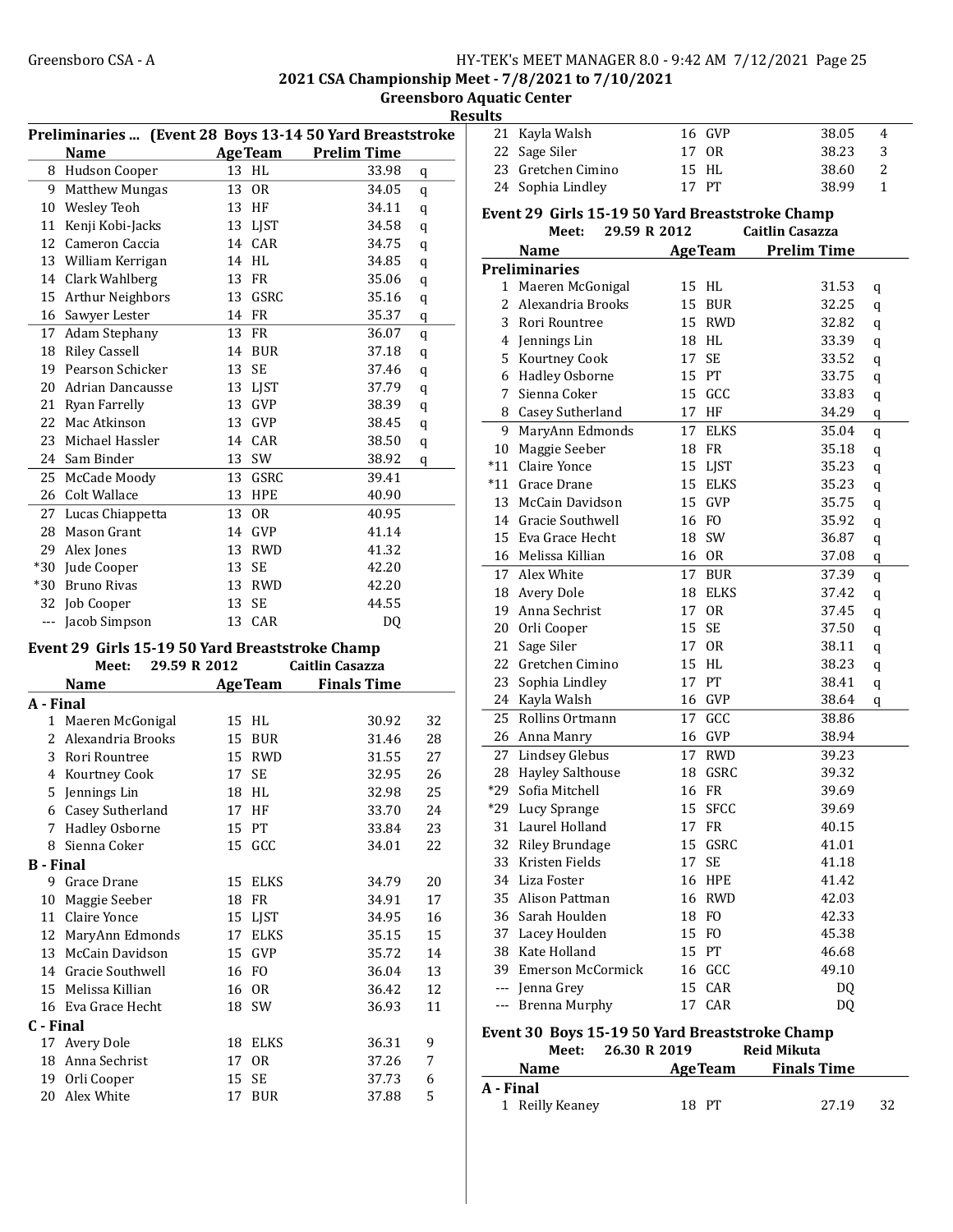2021 CSA Championship Meet - 7/8/2021 to 7/10/2021

Greensboro Aquatic Center **Results** 

|                  | A - Final  (Event 30 Boys 15-19 50 Yard Breaststroke Cham |              |                |                    |                |
|------------------|-----------------------------------------------------------|--------------|----------------|--------------------|----------------|
|                  | <b>Name</b>                                               |              | <b>AgeTeam</b> | <b>Finals Time</b> |                |
|                  | 2 Jack Reilly                                             |              | 17 GCC         | 27.21              | 28             |
|                  | 3 Mark Brown                                              | 15           | <b>BUR</b>     | 27.44              | 27             |
|                  | 4 David Masneri                                           |              | 15 BUR         | 27.54              | 26             |
|                  | 5 John Ramos                                              |              | 17 HF          | 27.56              | 25             |
|                  | 6 Julian Maycock                                          |              | 18 PT          | 27.75              | 24             |
|                  | 7 Patrick Esposito                                        |              | 18 HL          | 27.77              | 23             |
|                  | 8 Flinn Hering                                            |              | 18 SW          | 28.45              | 22             |
| <b>B</b> - Final |                                                           |              |                |                    |                |
|                  | 9 Fletcher Tate                                           |              | 17 FR          | 27.86              | 20             |
|                  | 10 Ethan Pollina                                          |              | 17 RWD         | 28.35              | 17             |
|                  | 11 John Copeland                                          |              | 15 HL          | 28.56              | 16             |
|                  | 12 Charlie Hager                                          |              | 16 ELKS        | 28.58              | 15             |
|                  | 13 Rowan Cridlebaugh                                      |              | <b>15 HPE</b>  | 28.60              | 14             |
|                  | 14 Austin Ballard                                         |              | 18 PT          | 28.99              | 13             |
|                  | 15 Sawyer Smith                                           |              | 15 RWD         | 29.48              | 12             |
|                  | 16 Spencer Mann                                           |              | 15 HL          | 29.66              | 11             |
| C - Final        |                                                           |              |                |                    |                |
| 17               | Vance Bolyard                                             |              | 16 HF          | 29.45              | 9              |
|                  | 18 Aidan Khan                                             |              | <b>18 HPE</b>  | 29.95              | 7              |
|                  | 19 Davis Mohorn                                           |              | 15 GCC         | 30.12              | 6              |
|                  | 20 Drew Dodson                                            |              | 18 GSRC        | 30.17              | 5              |
|                  | 21 Clayton Mungas                                         |              | 15 OR          | 30.64              | $\overline{4}$ |
|                  | 22 Thomas Stewart                                         |              | 18 GCC         | 30.79              | 3              |
|                  | 23 Ray Zhang                                              |              | 17 BUR         | 30.90              | $\overline{2}$ |
|                  | 24 Will Jacobs                                            |              | 15 SW          | 31.33              | $\mathbf{1}$   |
|                  |                                                           |              |                |                    |                |
|                  | Event 30 Boys 15-19 50 Yard Breaststroke Champ<br>Meet:   | 26.30 R 2019 |                | <b>Reid Mikuta</b> |                |
|                  | Name                                                      |              | <b>AgeTeam</b> | <b>Prelim Time</b> |                |
|                  | <b>Preliminaries</b>                                      |              |                |                    |                |
| 1                | Reilly Keaney                                             |              | 18 PT          | 27.26              | q              |
| 2                | Jack Reilly                                               |              | 17 GCC         | 27.30              | q              |
| 3                | Mark Brown                                                |              | 15 BUR         | 27.53              | q              |
|                  | 4 David Masneri                                           |              | 15 BUR         | 27.78              | q              |
|                  | 5 John Ramos                                              |              | 17 HF          | 27.88              |                |
|                  | 6 Julian Maycock                                          |              | 18 PT          | 27.98              | q              |
| 7                | Patrick Esposito                                          |              | 18 HL          | 28.07              | q              |
| 8                | Flinn Hering                                              | 18           | SW             | 28.30              | q              |
|                  |                                                           |              |                |                    | q              |
| 9                | Charlie Hager                                             | 16           | <b>ELKS</b>    | 28.50              | q              |
| 10               | Ethan Pollina                                             | 17           | <b>RWD</b>     | 28.53              | q              |
| 11               | Rowan Cridlebaugh                                         | 15           | HPE            | 28.64              | $\mathbf q$    |
| 12               | John Copeland                                             | 15           | HL             | 28.65              | q              |
| $*13$            | Sawyer Smith                                              | 15           | <b>RWD</b>     | 28.93              | q              |
| $*13$            | Fletcher Tate                                             | 17           | FR             | 28.93              | q              |
| 15               | Austin Ballard                                            | 18           | PT             | 29.02              | q              |
| 16               | Spencer Mann                                              | 15           | HL             | 29.30              | q              |
| 17               | Vance Bolyard                                             | 16           | HF             | 29.96              | q              |
| 18               | Davis Mohorn                                              | 15           | GCC            | 30.27              | q              |
| 19               | Aidan Khan                                                | 18           | HPE            | 30.37              | q              |
| 20               | Clayton Mungas                                            | 15           | 0R             | 30.55              | q              |
| 21               | Drew Dodson                                               | 18           | GSRC           | 30.76              | q              |
| 22               | Thomas Stewart                                            |              | 18 GCC         | 30.77              | q              |
| 23               | Ray Zhang                                                 | 17           | <b>BUR</b>     | 30.93              | q              |
| 24               | Will Jacobs                                               |              | 15 SW          | 31.12              | q              |

| шэ |                       |    |         |       |
|----|-----------------------|----|---------|-------|
|    | 25 Tucker Mitchell    |    | 17 FR   | 31.28 |
| 26 | <b>Bradley Gentry</b> | 18 | RWD     | 31.38 |
|    | 27 William McCormack  |    | 18 GVP  | 31.94 |
| 28 | Matthew Rush          | 18 | GSRC    | 31.99 |
| 29 | Brock Bland           | 17 | GVP     | 32.30 |
| 30 | Ethan Chiappetta      |    | 15 OR   | 32.86 |
| 31 | <b>Isaac Cooper</b>   |    | 18 SE   | 32.92 |
| 32 | Kieran Small          |    | 16 FR   | 33.28 |
| 33 | Cody Wells            |    | 18 SE   | 33.37 |
| 34 | Ben Steele            |    | 16 OR   | 33.65 |
|    | 35 Reid Rouse         |    | 16 CAR  | 35.00 |
| 36 | Cooper Jones          |    | 17 GSRC | 35.03 |
| 37 | Cole Kalmerton        |    | 15 CAR  | 36.53 |
| 38 | Kadence Taylor        |    | 16 SE   | 36.66 |
| 39 | Carson McShea         |    | 15 GVP  | 38.13 |
| 40 | Jayden Joseph         |    | 16 HF   | 39.46 |
|    |                       |    |         |       |

#### Event 31 Girls 8 & Under 100 Yard Medley Relay Champ Meet: 1:17.42 R 2014 Lawndale Lizards

G Hunt, H Osborne, C Forst, E Hunt

|              | <b>Team</b>            | Relay                | <b>Finals Time</b>     |    |  |  |
|--------------|------------------------|----------------------|------------------------|----|--|--|
| $\mathbf{1}$ | HI.                    | A                    | 1:20.98                | 64 |  |  |
|              | 1) Blair Adamson 8     |                      | 2) Elizabeth Hill 8    |    |  |  |
|              | 3) Lucy Crutchfield 8  | 4) Lilly Todd 8      |                        |    |  |  |
|              | 44.76<br>1:20.98       |                      |                        |    |  |  |
| 2            | <b>SW</b>              | A                    | 1:23.24                | 56 |  |  |
|              | 1) Kendall Abraham 8   |                      | 2) Hannah Willis 7     |    |  |  |
|              | 3) Maddie Montana 8    |                      | 4) Madeline Faucher 7  |    |  |  |
|              | 47.14<br>1:23.24       |                      |                        |    |  |  |
| 3            | <b>ELKS</b>            | A                    | 1:28.98                | 54 |  |  |
|              | 1) Charley Grimsley 7  |                      | 2) Riley Bledsoe 7     |    |  |  |
|              | 3) Sonja Leerkes 8     |                      | 4) Auburn Whitehurst 8 |    |  |  |
|              | 49.55<br>1:28.98       |                      |                        |    |  |  |
|              | 4 CAR                  | A                    | 1:32.76                | 52 |  |  |
|              | 1) Fiona Creech 8      |                      | 2) Stella McMasters 8  |    |  |  |
|              | 3) Peyton Gann 6       |                      | 4) Paige Gardner 8     |    |  |  |
| 5            | <b>SFCC</b>            | A                    | 1:33.02                | 50 |  |  |
|              | 1) Emery Lehman 7      | 2) Madeline Braden 7 |                        |    |  |  |
|              | 3) Charlotte Gill 8    |                      | 4) Harper Tipton 8     |    |  |  |
|              | 1:33.02<br>49.87       |                      |                        |    |  |  |
| 6            | FR                     | A                    | 1:35.41                | 48 |  |  |
|              | 1) Maddy Kinlaw 8      |                      | 2) Cassie Auer 7       |    |  |  |
|              | 3) Raylee Sorrell 7    | 4) Lily Rusch 8      |                        |    |  |  |
|              | 53.94<br>1:35.41       |                      |                        |    |  |  |
| 7            | <b>LIST</b>            | A                    | 1:36.53                | 46 |  |  |
|              | 1) Abigail Partridge 8 |                      | 2) Carson Jarusik 8    |    |  |  |
|              | 3) Wren Cleaver 8      |                      | 4) Sydney Stewart 8    |    |  |  |
| 8            | <b>HPE</b>             | A                    | 1:39.98                | 44 |  |  |
|              | 1) Genevieve DeLille 8 |                      | 2) Addison Lipowski 8  |    |  |  |
|              | 3) Hannah Moore 8      |                      | 4) Emma Moore 8        |    |  |  |
| 9            | <b>BUR</b>             | A                    | 1:41.64                | 40 |  |  |
|              | 1) Kaylee Wang 7       |                      | 2) Sadie Dettinger 8   |    |  |  |
|              | 3) Scarlett Teague 5   |                      | 4) Isla Saninocencio 8 |    |  |  |
|              | 54.80<br>1:41.64       |                      |                        |    |  |  |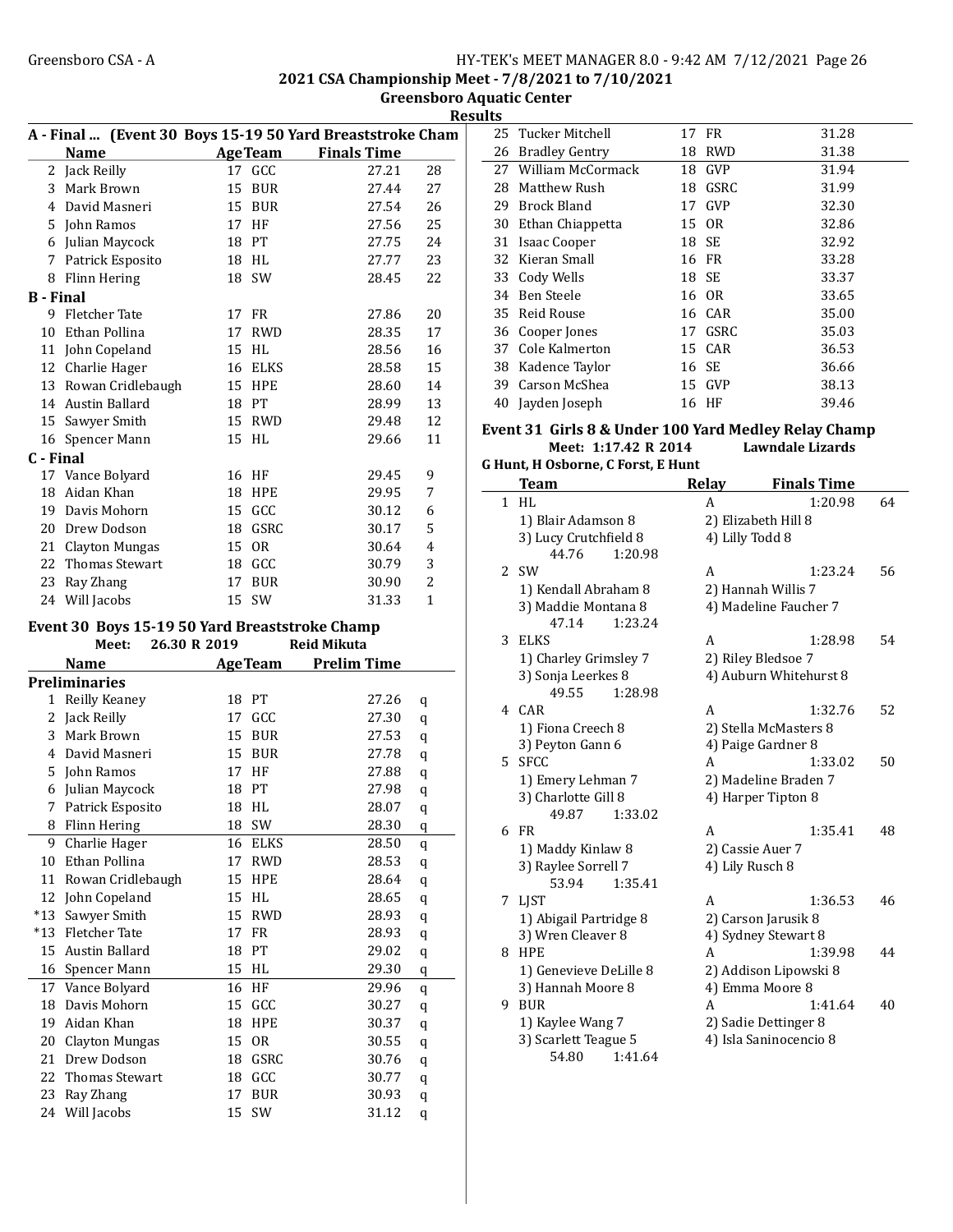#### Greensboro CSA - A HY-TEK's MEET MANAGER 8.0 - 9:42 AM 7/12/2021 Page 27 2021 CSA Championship Meet - 7/8/2021 to 7/10/2021

Greensboro Aquatic Center

L.

Team Relay Finals Time 10 FO A 2:01.50 34 1) Leighton Valentine 6 2) Piper Brame 8 3) Khloe Hobbs 8 4) Cameron Brooks 5 1:00.97 2:01.50 11 HF A 2:09.65 32 1) Karis Bachman 7 2) Charlotte Lovati 7 3) Elise Tobin 7 4) Calla Bachman 5 56.25 2:09.65 --- RWD A DO 1) Olivia King 7 2) Taylor Hilliard 7 3) Annsley Jones 8 4) Anna Quintana 8  $-$ --SE A DQ 1) Parker Smith 5 2) Hayley Anthony 8 3) Ellie Mitcham 8 4) Harper Harrelson 7 1:01.25 DQ --- PT A DQ 1) Lauren Kyser 8 2) June Wilson 7 3) Ella Geise 8 4) Stevie Grace Shaffrey 8 1:06.03 DQ --- GVP A DQ 1) Clara VanVooren 7 2) Zoe Grant 8 3) Saoirse Colleran 7 4) Ruby Duncan 8 1:00.27 DQ --- GCC A DQ 1) Vivian Thacker 8 2) Frances Pugh 7 3) Brynn Walker 8 4) Olivia Haynes 8 1:05.84 DQ  $-$ -- OR A DQ 1) Harper Reid 7 2) Charlotte Slaughter 7 3) Christine Nguyen 8 4) Maren Hoch 8 47.84 DQ -- GSRC A DQ 1) Olivia Champion 6 2) Sadie Henning 7 3) Taylor Brundage 8 4) Ella Kate Fisher 8 1:00.76 DQ

#### Event 32 Boys 8 & Under 100 Yard Medley Relay Champ

Meet: 1:14.04 R 2017 Sherwood Swim & Racquet

B Cooke, H Lowe, B Lackey, C Vannoy Team Relay Finals Time 1 HL A 1:21.67 64 1) Samuel Trevino 7 2) Win Moody 8 3) Meisky Hinkle 8 4) Davis Riddle 8 44.27 1:21.67 2 SW A 1:23.44 56 1) Calvin Talbot 8 2) Coover Paul 8 3) Harrison Gill 8  $\qquad$  4) William Netherton 8  $\qquad$  54.37  $\qquad$  1:23.44 1:23.44 3 RWD A 1:25.54 54 1) Beau Miller 8 2) Finley Wallace 8 3) Caden Donahue 8 4) Oliver Persson 8 47.72 1:25.54 4 HF A 1:31.38 52 1) Landen Conklin 8 2) William Strasser 8 3) Trent Teoh 7 4) Aiden Hu 8 49.81 1:31.38

|     | <b>Results</b> |                                        |    |                                             |    |
|-----|----------------|----------------------------------------|----|---------------------------------------------|----|
|     | 5              | <b>BUR</b>                             |    | 1:31.41<br>A                                | 50 |
|     |                | 1) Landon Haderlie 6                   |    | 2) Luke Masneri 7                           |    |
|     |                | 3) Dou Dou Zhang 7                     |    | 4) Lami-k Adekoya 7                         |    |
|     |                | 1:31.41<br>48.48                       |    |                                             |    |
|     |                | 6 LJST                                 |    | A<br>1:33.77                                | 48 |
|     |                | 1) Max Rossato 8                       |    | 2) Henry Eggleston 7                        |    |
|     |                | 3) Cooper Rogers 8                     |    | 4) Conner Summers 7                         |    |
|     |                | 7 SFCC                                 |    | 1:33.98<br>A                                | 46 |
|     |                | 1) Nathan Tuma 7                       |    | 2) Henry Disney 8                           |    |
|     |                | 3) Andrew Gnaster 8                    |    | 4) Sam Adams 7                              |    |
|     |                | 8 GSRC                                 |    | A<br>1:42.34                                | 44 |
|     |                | 1) CJ Champion 7                       |    | 2) Oliver Everhart 8                        |    |
|     |                | 3) Keenan Dawson 8                     |    | 4) Max Buniva 6                             |    |
|     |                | 50.08<br>1:42.34                       |    |                                             |    |
|     | q              | CAR                                    |    | 1:43.86<br>A                                | 40 |
|     |                | 1) Ryan Cullinan 8                     |    | 2) Graham Lima 7                            |    |
|     |                | 3) Caleb Sigmon 8                      |    | 4) Rob Brown 8                              |    |
|     |                | 56.57<br>1:43.86                       |    |                                             |    |
|     | 10             | FR                                     |    | 1:44.72<br>A                                | 34 |
|     |                | 1) Gabe Von der Lippe 6                |    | 2) Zeke Shelton 8                           |    |
|     |                | 3) Oren Powell 8<br>1:02.25<br>1:44.72 |    | 4) Charlie Anders 8                         |    |
|     | 11             | <b>ELKS</b>                            |    | A<br>1:45.57                                | 32 |
|     |                | 1) Cameron Transou 8                   |    |                                             |    |
|     |                | 3) Davis Haislip 7                     |    | 2) Logan Jenkins 8<br>4) Mathis Schoubben 7 |    |
|     |                | 1:45.57<br>58.14                       |    |                                             |    |
|     |                | <b>HPE</b>                             |    | A                                           | DQ |
|     |                | 1) Connor Seamon 7                     |    | 2) Anderson Wilhelm 7                       |    |
|     |                | 3) Roman Biggs 8                       |    | 4) Hendrix Jones 8                          |    |
|     |                | 56.62                                  | DQ |                                             |    |
|     | $- - -$        | SE                                     |    | A                                           | DQ |
|     |                | 1) Dylan Cross 8                       |    | 2) Elliott Shoffner 7                       |    |
|     |                | 3) Luke Pike 8                         |    | 4) Brantley Cain 7                          |    |
|     |                | 1:14.12                                | DQ |                                             |    |
|     | $---$          | GCC                                    |    | A                                           | DQ |
|     |                | 1) Landry Newkirk 8                    |    | 2) Camden Starcevich 8                      |    |
|     |                | 3) Andrew Armbruster 8                 |    | 4) Steele Williams 7                        |    |
|     |                | 1:02.82                                | DQ |                                             |    |
| ıet | ---            | PT                                     |    | A                                           | DQ |
|     |                | 1) Garrison Stearns 8                  |    | 2) Alvin Garner 8                           |    |
|     |                | 3) Kaden Davis 7                       |    | 4) Brayden Barrow 8                         |    |
|     |                | 1:02.96                                | DQ |                                             |    |
|     |                | GVP                                    |    | A                                           | DQ |
|     |                | 1) Graham Parsons 5                    |    | 2) Crews Atkinson 8                         |    |
|     |                | 3) Charlie Cox 8                       |    | 4) Nate Shoffner 8                          |    |
|     |                | 48.87                                  | DQ |                                             |    |

#### Event 33 Girls 9-10 200 Yard Medley Relay Champ Meet: 2:20.70 R 2015 Hamilton Lakes Hornets A Cruz, M McGonigal, A Cranford, H Moore

| <b>Team</b>         |         | Relay   | <b>Finals Time</b>      |    |
|---------------------|---------|---------|-------------------------|----|
| 1 SFCC              |         | А       | 2:28.42                 | 64 |
| 1) Evelyn Braden 10 |         |         | 2) Lily James Kesler 10 |    |
| 3) Mia Kilby 9      |         |         | 4) Penelope King 10     |    |
| 36.47               | 1:19.50 | 1:53.88 | 2:28.42                 |    |

#### (Event 31 Girls 8 & Under 100 Yard Medley Relay Champ)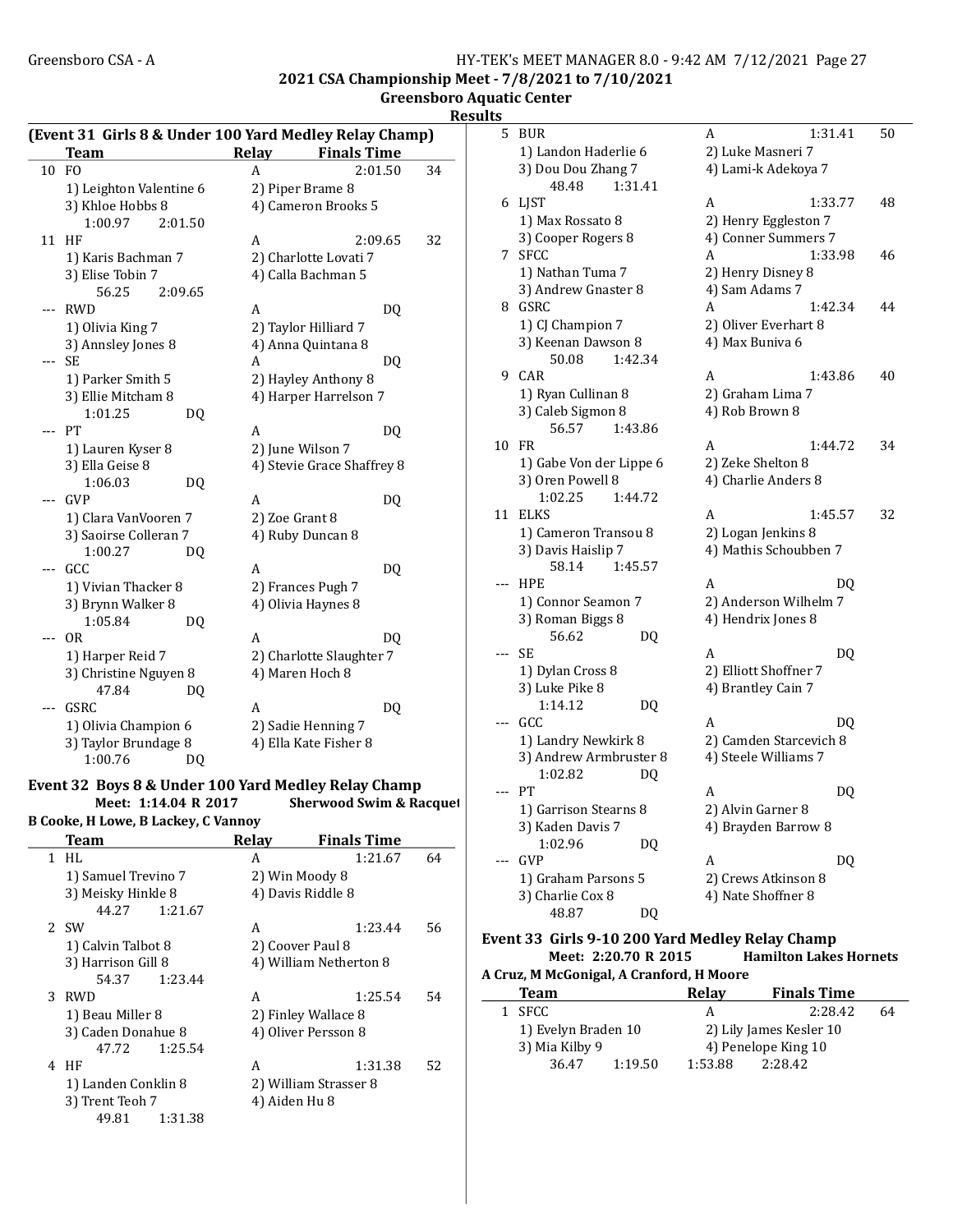2021 CSA Championship Meet - 7/8/2021 to 7/10/2021

Greensboro Aquatic Center

Results

|                | (Event 33 Girls 9-10 200 Yard Medley Relay Champ)<br>Team |         | Relay   | <b>Finals Time</b>         |    |
|----------------|-----------------------------------------------------------|---------|---------|----------------------------|----|
| $\overline{2}$ | HF                                                        |         | A       | 2:29.54                    | 56 |
|                |                                                           |         |         |                            |    |
|                | 1) Shelby Dugas 10                                        |         |         | 2) Marlee Dugas 10         |    |
|                | 3) Sadie Ross 9                                           |         |         | 4) Amiah Mutanuka 10       |    |
|                | 38.26                                                     | 1:24.76 | 2:01.10 | 2:29.54                    |    |
| 3              | <b>SW</b>                                                 |         | A       | 2:33.53                    | 54 |
|                | 1) Mary Elizabeth Willis 10                               |         |         | 2) Emily Jorgenson 9       |    |
|                | 3) Sara Maley 10                                          |         |         | 4) Rawlings Poole 10       |    |
|                | 36.60                                                     | 1:16.87 | 1:58.47 | 2:33.53                    |    |
|                | 4 OR                                                      |         | A       | 2:37.19                    | 52 |
|                | 1) Avery Smith 9                                          |         |         | 2) Alania Atkins 9         |    |
|                | 3) Mallory McDonald 9                                     |         |         | 4) Audrey Thomas 10        |    |
|                | 43.58                                                     | 1:24.85 | 2:00.85 | 2:37.19                    |    |
| 5              | FR                                                        |         | A       | 2:42.96                    | 50 |
|                | 1) Mady Ballenger 10                                      |         |         | 2) Eden Wehe 10            |    |
|                | 3) Tessa Auer 9                                           |         |         | 4) Camille Millard 10      |    |
|                | 47.61                                                     | 1:30.80 | 2:10.33 | 2:42.96                    |    |
| 6              | CAR                                                       |         | A       | 2:44.51                    | 48 |
|                | 1) Bella Caccia 10                                        |         |         | 2) Madison Gann 10         |    |
|                | 3) Ashton Matthews 10                                     |         |         | 4) Rebecca Serrano 10      |    |
|                | 38.29                                                     | 1:19.84 | 2:02.01 | 2:44.51                    |    |
| 7              | <b>GVP</b>                                                |         | A       | 2:52.05                    | 46 |
|                |                                                           |         |         |                            |    |
|                | 1) Violet VanVooren 10                                    |         |         | 2) Sallie Davidson 10      |    |
|                | 3) Kylie Grace Holmes 9                                   |         |         | 4) Chanler Kemp 9          |    |
|                | 44.68                                                     | 1:39.18 | 2:12.82 | 2:52.05                    |    |
| 8              | <b>LIST</b>                                               |         | A       | 2:53.14                    | 44 |
|                | 1) Alexandra Olalere 9                                    |         |         | 2) Bridget Schwab 10       |    |
|                | 3) Molly Smith 10                                         |         |         | 4) Brooke Henderson 9      |    |
|                | 42.84                                                     | 1:33.02 | 2:17.38 | 2:53.14                    |    |
| 9              | RWD                                                       |         | Α       | 3:01.79                    | 40 |
|                | 1) Emily Vary 10                                          |         |         | 2) Haven Jones 10          |    |
|                | 3) Lucy Gaylord 10                                        |         |         | 4) Caroline Smith 9        |    |
|                | 43.51                                                     | 1:35.66 | 2:23.57 | 3:01.79                    |    |
| 10             | <b>ELKS</b>                                               |         | A       | 3:06.29                    | 34 |
|                | 1) Hollan Kennedy 10                                      |         |         | 2) Sophie Grace Jenkins 10 |    |
|                | 3) Emma Soots 10                                          |         |         | 4) Rory O'Neill 9          |    |
|                |                                                           |         | 2:26.23 | 3:06.29                    |    |
| 11             | GSRC                                                      |         | A       | 3:07.71                    | 32 |
|                | 1) Jannah Newkirk 9                                       |         |         | 2) Micah Moody 10          |    |
|                | 3) Adasyn Hansing 10                                      |         |         | 4) Kathryn Kalbaugh 9      |    |
|                | 50.57                                                     | 1:33.84 | 2:22.31 | 3:07.71                    |    |
| 12             | SE                                                        |         | A       | 3:20.86                    | 30 |
|                | 1) Kolbi Hanson 9                                         |         |         | 2) Cami Corriher 10        |    |
|                | 3) Elin Dimmick 10                                        |         |         | 4) Adah Zimmer 10          |    |
|                |                                                           | 1:48.58 | 2:40.66 | 3:20.86                    |    |
| 13             | <b>BUR</b>                                                |         | A       | 3:35.66                    | 28 |
|                | 1) Sophia Chen 9                                          |         |         | 2) Olivia Masneri 9        |    |
|                | 3) Ellen Wang 9                                           |         |         | 4) Marissa Dettinger 10    |    |
|                | 1:05.31                                                   | 1:55.00 | 2:51.66 | 3:35.66                    |    |
| ---            | <b>HPE</b>                                                |         | A       | DQ                         |    |
|                | 1) Charlotte Wichman 9                                    |         |         | 2) Rylee Jones 10          |    |
|                | 3) Addison Wiese 9                                        |         |         | 4) Claire Winslow 9        |    |
|                |                                                           | 2:00.41 | 2:46.93 | DQ                         |    |
| $---$          | HL                                                        |         | A       | DQ                         |    |
|                |                                                           |         |         |                            |    |
|                | 1) Gabriella Trevino 10                                   |         |         | 2) Katherine Harmston 9    |    |
|                | 3) Genevieve Balfour 10                                   |         |         | 4) Mary Sellers Payne 10   |    |
|                | 42.38                                                     | 1:33.43 | 2:23.46 | DQ                         |    |

|     | Meet: 2:19.26 R 2013                      | Event 34 Boys 9-10 200 Yard Medley Relay Champ<br><b>Green Valley Gators</b> |    |
|-----|-------------------------------------------|------------------------------------------------------------------------------|----|
|     | C Stowers, E Willen, R Keaney, C Reynolds |                                                                              |    |
| 1   | <b>Team</b><br>HF                         | Relay<br><b>Finals Time</b>                                                  | 64 |
|     |                                           | A<br>2:31.49                                                                 |    |
|     | 1) Asher Tobin 10                         | 2) Jake Lovati 10                                                            |    |
|     | 3) Max Borden 10<br>38.50<br>1:21.18      | 4) Dale Gaines 10<br>1:57.85<br>2:31.49                                      |    |
| 2   | HL.                                       | A<br>2:31.95                                                                 | 56 |
|     | 1) Oliver Leubuscher 10                   | 2) Luke Todd 9                                                               |    |
|     | 3) Wes Crutchfield 10                     | 4) Tripp Hinkle 10                                                           |    |
|     | 45.11<br>1:20.19                          | 1:58.58<br>2:31.95                                                           |    |
| 3   | HPE                                       | A<br>2:41.94                                                                 | 54 |
|     | 1) Brantley Johnson 10                    | 2) Clayton Wilhelm 10                                                        |    |
|     | 3) Anderson Dickenson 9                   | 4) Landon Swagler 10                                                         |    |
|     | 42.92<br>1:32.26                          | 2:06.60<br>2:41.94                                                           |    |
|     | 4 FR                                      | A<br>2:48.54                                                                 | 52 |
|     | 1) Michael Molony 10                      | 2) Ian Zheng 10                                                              |    |
|     | 3) J. P. Hammond 9                        | 4) Asher Steele 10                                                           |    |
|     | 42.00<br>1:28.37                          | 2:10.57<br>2:48.54                                                           |    |
| 5   | 0 <sub>R</sub>                            | 2:53.01<br>A                                                                 | 50 |
|     | 1) Zach Knesel 10                         | 2) Connor Mungas 9                                                           |    |
|     | 3) Gavin Hartman 10                       | 4) Palmer Hoch 10                                                            |    |
|     | 42.26                                     | 2:53.01<br>2:17.43                                                           |    |
| 6   | <b>SW</b>                                 | 2:54.48<br>A                                                                 | 48 |
|     | 1) Hank Shoemaker 10                      | 2) Jack Barnett 10                                                           |    |
|     | 3) Carter Abraham 10                      | 4) Charlie Heinzelmann 10                                                    |    |
|     | 46.53<br>1:36.32                          | 2:18.16<br>2:54.48                                                           |    |
| 7   | PT                                        | A<br>3:02.13                                                                 | 46 |
|     | 1) Ryan Field 9                           | 2) Bo Nunn 10                                                                |    |
|     | 3) Ryan Clancy 10                         | 4) Hunter Redgate 9                                                          |    |
|     | 1:27.32                                   | 2:20.50<br>3:02.13                                                           |    |
|     | 8 ELKS                                    | A<br>3:08.98                                                                 | 44 |
|     | 1) Lilo Seiz 10                           | 2) Charlie Wyrick 10                                                         |    |
|     | 3) Thomas Hankins 10                      | 4) Ben Saslow 9                                                              |    |
|     | 48.92<br>1:44.15                          | 2:30.04<br>3:08.98                                                           |    |
| 9   | GVP                                       | A<br>3:12.72                                                                 | 40 |
|     | 1) Will Arnett 10                         | 2) Camden McCluskey 10                                                       |    |
|     | 3) Liam Price 9                           | 4) Nate Whitworth 10                                                         |    |
|     | 1:33.60                                   | 3:12.72                                                                      |    |
|     | 10 GCC                                    | A<br>3:21.79                                                                 | 34 |
|     | 1) Fenton Pyrtle 10                       | 2) John Woods 10                                                             |    |
|     | 3) Percy Worth 9                          | 4) Sartor McLean 7                                                           |    |
|     | 51.30<br>1:38.20                          | 3:21.79                                                                      |    |
| --- | <b>SE</b>                                 | A<br>DQ                                                                      |    |
|     | 1) Nicholas Dawson 9                      | 2) Callen Briers 9                                                           |    |
|     | 3) Joey Pike 10<br>46.14<br>1:43.07       | 4) Nate Shoffner 10<br>2:51.44<br>DQ                                         |    |
| --- | F <sub>O</sub>                            | A<br>DQ                                                                      |    |
|     | 1) Eli Galvan 9                           | 2) Jack Oliver 10                                                            |    |
|     | 3) Luke Newman 10                         | 4) Brady Houlden 8                                                           |    |
|     | 1:06.22<br>1:57.27                        | 2:48.35<br>DQ                                                                |    |
| --- | <b>RWD</b>                                | A<br>DQ                                                                      |    |
|     | 1) Peter Watkins 10                       | 2) Nathan Angel 9                                                            |    |
|     | 3) Jack Jenkins 9                         | 4) Liam Gramberg 9                                                           |    |
|     | 51.42                                     | 2:40.22<br>DQ                                                                |    |
|     |                                           |                                                                              |    |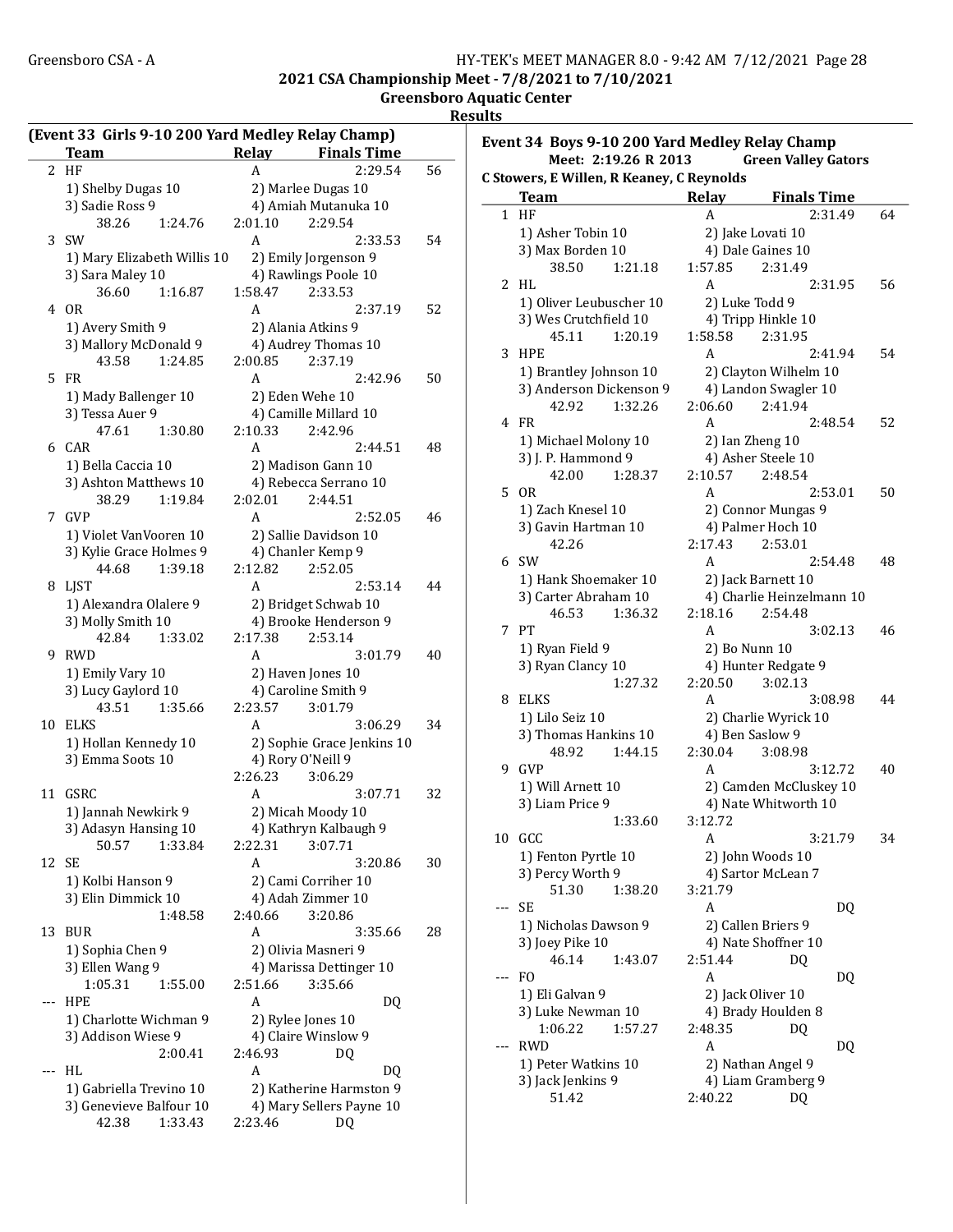#### Greensboro CSA - A <br>HY-TEK's MEET MANAGER 8.0 - 9:42 AM 7/12/2021 Page 29 2021 CSA Championship Meet - 7/8/2021 to 7/10/2021

Greensboro Aquatic Center

**Results** 

| (Event 34 Boys 9-10 200 Yard Medley Relay Champ) |         |                 |                        |     |
|--------------------------------------------------|---------|-----------------|------------------------|-----|
| <b>Team</b>                                      |         | Relav           | <b>Finals Time</b>     |     |
| --- SFCC                                         |         | A               |                        | DO. |
| 1) Owen Lehman 10                                |         |                 | 2) William Adams 10    |     |
| 3) Weston Condrasky 9                            |         |                 | 4) Avery Boswell 9     |     |
| 44.84                                            | 1:33.63 | 2:14.10         | DO                     |     |
| BUR                                              |         | A               |                        | DO  |
| 1) Jax Brainard 10                               |         | 2) Bryan He 10  |                        |     |
| 3) Simon Zhang 10                                |         | 4) Jason May 10 |                        |     |
| 55.99 1:34.33                                    |         | 2:13.22         | DO                     |     |
| --- CAR                                          |         | A               |                        | DO  |
| 1) Michael McCain 10                             |         |                 | 2) Spencer Lima 10     |     |
| 3) Matthew Stultz 9                              |         |                 | 4) Joaquin Mimms 10    |     |
| 49.57 1:38.80                                    |         | 2:23.98         | DO                     |     |
| <b>LIST</b>                                      |         | A               |                        | DO. |
| 1) Charlie Thompson 10                           |         |                 | 2) Fletcher Gatling 10 |     |
| 3) Keano Kobi-Jacks 10                           |         |                 | 4) Blake Magrini 10    |     |
| 36.10                                            | 1:24.99 | 2:14.69         | DO.                    |     |

#### Event 35 Girls 11-12 200 Yard Medley Relay Champ

Meet: 2:00.73 R 2021 Sherwood Swim and Racquet

R Ramseur, B Jorgenson, A Gill, E Jones

|                | <b>Team</b>               | Relay   | <b>Finals Time</b>      |    |
|----------------|---------------------------|---------|-------------------------|----|
|                | $1$ SW                    | A       | 2:00.73R                | 64 |
|                | 1) Riley Ramseur 11       |         | 2) Brooke Jorgenson 12  |    |
|                | 3) Anna Katherine Gill 12 |         | 4) Eloise Jones 12      |    |
|                | 29.29<br>1:04.17          | 1:32.42 | 2:00.73                 |    |
| $\overline{2}$ | <b>BUR</b>                | A       | 2:08.77                 | 56 |
|                | 1) Emma Hronich 11        |         | 2) Katherine Stevens 11 |    |
|                | 3) Reina Liu 11           |         | 4) Kankan Adekoya 12    |    |
|                | 33.86<br>1:12.05          | 1:41.04 | 2:08.77                 |    |
| 3              | HF                        | A       | 2:11.01                 | 54 |
|                | 1) Anya Kayande 12        |         | 2) Lauren Lovati 12     |    |
|                | 3) Helena Goddard 12      |         | 4) Player Morris 12     |    |
|                | 33.52<br>1:12.19          | 1:43.42 | 2:11.01                 |    |
| 4              | LIST                      | A       | 2:15.69                 | 52 |
|                | 1) Emily Lewis 12         |         | 2) Morgan Bales 12      |    |
|                | 3) Catelyn Henderson 12   |         | 4) Ainsley Krumroy 12   |    |
|                | 33.45<br>1:14.07          | 1:43.00 | 2:15.69                 |    |
|                | 5 CAR                     | A       | 2:19.01                 | 50 |
|                | 1) Sophie McMasters 12    |         | 2) Janie Merrell 11     |    |
|                | 3) Cameron Matthews 12    |         | 4) Allie Stultz 12      |    |
|                | 31.92<br>1:15.39          | 1:46.87 | 2:19.01                 |    |
| 6              | FR                        | A       | 2:20.43                 | 48 |
|                | 1) Emma Ballenger 12      |         | 2) Maddie Testa 12      |    |
|                | 3) Madeline Mullen 11     |         | 4) Abby Townsend 11     |    |
|                | 39.95<br>58.96            | 1:49.75 | 2:20.43                 |    |
|                | 7 GVP                     | A       | 2:21.44                 | 46 |
|                | 1) Sadie Vest 12          |         | 2) Aliza Holmes 12      |    |
|                | 3) Alice DeLoreto 11      |         | 4) Catherine Bowers 12  |    |
|                | 1:12.83                   | 1:45.82 | 2:21.44                 |    |
| 8              | <b>OR</b>                 | A       | 2:21.47                 | 44 |
|                | 1) Lauron Smith 12        |         | 2) Caroline Bowen 11    |    |
|                | 3) Maddie Mcdowell 12     |         | 4) McKenzie Smith 12    |    |
|                | 1:13.92<br>32.45          | 1:52.42 | 2:21.47                 |    |

| 9   | HL                        |         | A                 | 2:23.30                   | 40 |
|-----|---------------------------|---------|-------------------|---------------------------|----|
|     | 1) Harper Higgins 12      |         | 2) Marion Neff 12 |                           |    |
|     | 3) Allison Beuhring 12    |         |                   | 4) Eleanor Leubuscher 12  |    |
|     | 35.08                     | 1:17.64 | 1:50.22           | 2:23.30                   |    |
| 10  | <b>RWD</b>                |         | A                 | 2:28.07                   | 34 |
|     | 1) Lillian Wright 12      |         |                   | 2) Madeline Angel 12      |    |
|     | 3) Brileigh Donahue 11    |         |                   | 4) Alexis Thielman 11     |    |
|     | 32.69                     | 1:16.71 | 1:52.54           | 2:28.07                   |    |
| 11  | GSRC                      |         | A                 | 2:31.63                   | 32 |
|     | 1) Maddie Jane Fariole 12 |         |                   | 2) Carolina Bumgarner 11  |    |
|     | 3) Elle Dawson 11         |         |                   | 4) Maddie Jean Henning 12 |    |
|     | 38.14                     | 1:17.65 | 1:58.32           | 2:31.63                   |    |
| 12  | <b>SFCC</b>               |         | A                 | 2:32.26                   | 30 |
|     | 1) Sidney Sydell 11       |         |                   | 2) Poppy Manning 12       |    |
|     | 3) Julia Messick 11       |         |                   | 4) Stella Lanier 12       |    |
|     | 39.68                     | 1:17.28 | 1:51.01           | 2:32.26                   |    |
| 13  | <b>SE</b>                 |         | А                 | 2:33.92                   | 28 |
|     | 1) Leah Dunn 11           |         |                   | 2) Anna Dimmick 12        |    |
|     | 3) Brittyn Schicker 12    |         |                   | 4) Anya Dawson 11         |    |
|     | 40.81                     | 1:21.33 | 1:57.77           | 2:33.92                   |    |
| 14  | <b>ELKS</b>               |         | A                 | 2:37.93                   | 26 |
|     | 1) Rebecca Transou 12     |         |                   | 2) Layla Seiz 12          |    |
|     | 3) Esme O'Neill 12        |         |                   | 4) Zoe Upton 11           |    |
|     | 45.34                     | 1:29.16 | 2:02.50           | 2:37.93                   |    |
| 15  | <b>HPE</b>                |         | A                 | 2:39.52                   | 24 |
|     | 1) Addison Spencer 12     |         |                   | 2) Gracie Johnson 12      |    |
|     | 3) Molly Holbrook 12      |         |                   | 4) Emmy Wallace 11        |    |
|     | 33.79                     | 1:19.70 | 2:01.90           | 2:39.52                   |    |
| 16  | PT                        |         | A                 | 2:42.58                   | 22 |
|     | 1) Chrisette Tesseneer 11 |         |                   | 2) Mary Lynch 11          |    |
|     | 3) Sophia Dubon 12        |         |                   | 4) Brinn Clancy 12        |    |
|     | 44.79                     | 1:35.01 | 2:11.12           | 2:42.58                   |    |
| --- | F <sub>O</sub>            |         | A                 | D <sub>0</sub>            |    |
|     | 1) Lilly Stewart 12       |         |                   | 2) Meagan Stewart 10      |    |
|     | 3) Julianna Singleton 11  |         |                   | 4) Farryn Mabry 10        |    |
|     | 1:00.48                   | 1:46.85 | 2:23.49           | DO                        |    |

#### Event 36 Boys 11-12 200 Yard Medley Relay Champ Hamilton Lakes Hornets

A Cooper, G Duggins, L Cooper, M Duggins

| Team                  |         | <b>Relay</b> | <b>Finals Time</b>   |    |
|-----------------------|---------|--------------|----------------------|----|
| $1$ HL                |         | A            | 1:58.63R             | 64 |
| 1) Alex Cooper 11     |         |              | 2) Grant Duggins 11  |    |
| 3) Leo Cooper 11      |         |              | 4) Mason Duggins 12  |    |
| 30.50                 | 1:05.71 | 1:33.28      | 1:58.63              |    |
| 2 SW                  |         | A            | 2:06.23              | 56 |
| 1) Baxter Lackey 12   |         |              | 2) J.W. Poole 11     |    |
| 3) Charlie Vannoy 12  |         |              | 4) Bo Cooke 12       |    |
| 31.60                 | 1:08.67 | 1:32.35      | 2:06.23              |    |
| 3 HPE                 |         | A            | 2:07.75              | 54 |
| 1) Gavin Crews 12     |         |              | 2) Trey Dickenson 12 |    |
| 3) Braden Schwenke 12 |         |              | 4) Robert Craven 12  |    |
| 36.88                 | 1:08.59 | 1:39.48      | 2:07.75              |    |
| 4 FR                  |         | A            | 2:11.97              | 52 |
| 1) Charlie Mahony 11  |         |              | 2) Collin Auer 12    |    |
| 3) Isaiah Wehe 12     |         |              | 4) Hann Zheng 12     |    |
| 34.91                 | 1:10.73 | 1:43.13      | 2:11.97              |    |
|                       |         |              |                      |    |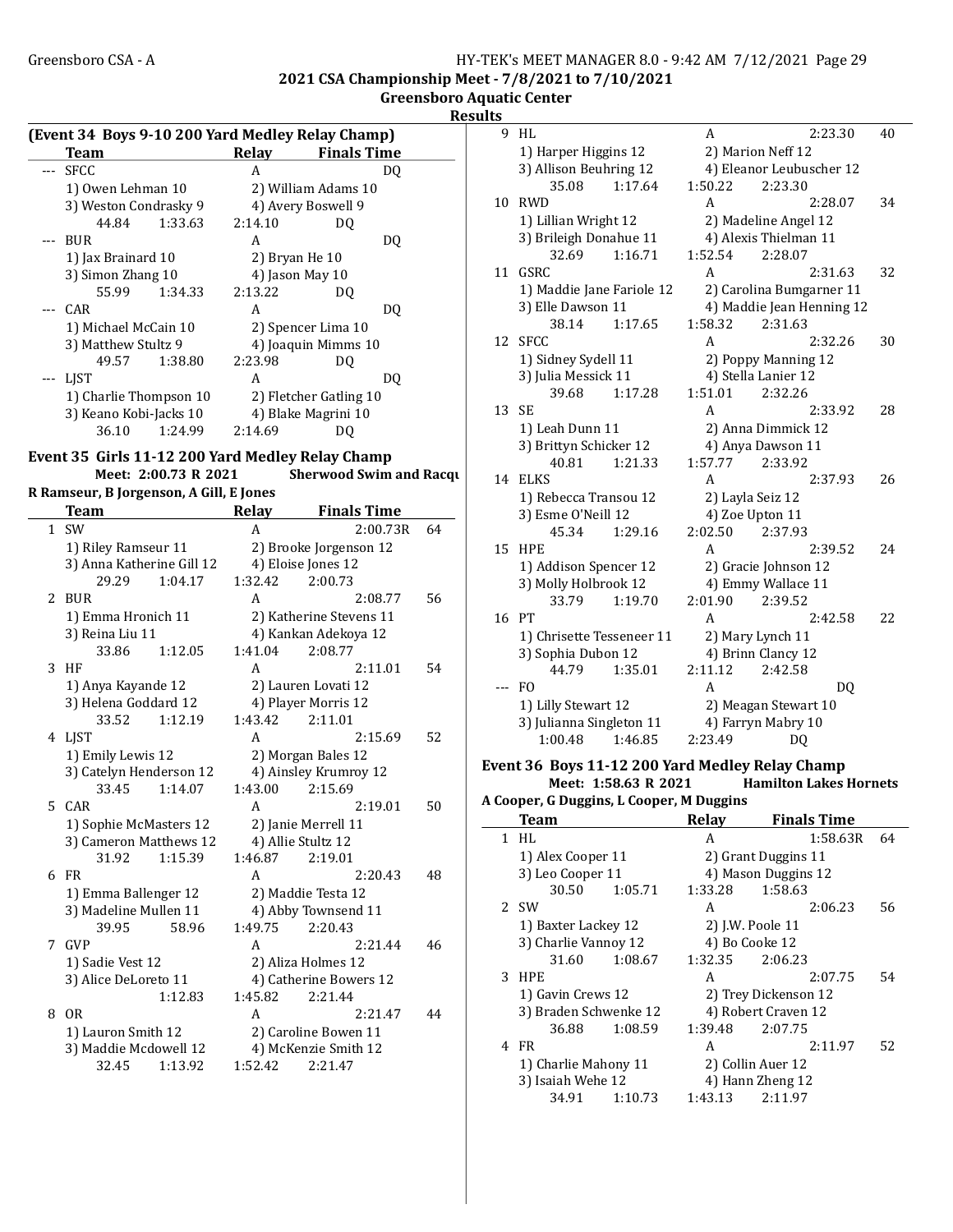Event 37 Girls 13-14 200 Yard Medley Relay Champ

2021 CSA Championship Meet - 7/8/2021 to 7/10/2021

Greensboro Aquatic Center

Results

|       | <b>Team</b>            |         | Relay   | (Event 36 Boys 11-12 200 Yard Medley Relay Champ)<br><b>Finals Time</b> |    |
|-------|------------------------|---------|---------|-------------------------------------------------------------------------|----|
| 5     | <b>LJST</b>            |         | A       | 2:13.23                                                                 | 50 |
|       | 1) Finley Rossato 12   |         |         | 2) Wells Wickline 12                                                    |    |
|       | 3) Anderson Olalere 12 |         |         | 4) Hudson Sharpe 11                                                     |    |
|       | 31.96                  | 1:13.78 | 1:42.30 | 2:13.23                                                                 |    |
| 6     | <b>GSRC</b>            |         | A       | 2:22.39                                                                 | 48 |
|       | 1) Grant Williams 11   |         |         | 2) Reid Herring 11                                                      |    |
|       | 3) Henry Mathews 12    |         |         | 4) Hart Adams 12                                                        |    |
|       | 39.79                  | 1:20.95 | 1:51.55 | 2:22.39                                                                 |    |
| 7     | HF                     |         | A       | 2:25.44                                                                 | 46 |
|       | 1) Miller Hagie 12     |         |         | 2) Bryson Gaines 12                                                     |    |
|       | 3) Spencer Borden 12   |         |         | 4) Ethan Hu 11                                                          |    |
|       | 42.94                  | 1:21.27 | 1:52.36 | 2:25.44                                                                 |    |
| 8     | GCC                    |         | A       | 2:26.20                                                                 | 44 |
|       | 1) Gray Tilley 12      |         |         | 2) Cale Coker 11                                                        |    |
|       | 3) Fitz Worth 12       |         |         | 4) Liam Mohorn 11                                                       |    |
|       | 38.22                  | 1:21.02 | 1:53.15 | 2:26.20                                                                 |    |
| 9     | <b>SFCC</b>            |         | A       | 2:28.65                                                                 | 40 |
|       | 1) Charles Disney 12   |         |         | 2) Thomas Heywood 12                                                    |    |
|       | 3) Jonathan Adams 12   |         |         | 4) George Neal 12                                                       |    |
|       | 36.76                  | 1:21.81 | 1:56.80 | 2:28.65                                                                 |    |
| 10    | <b>RWD</b>             |         | A       | 2:36.58                                                                 | 34 |
|       | 1) Evan Metz 12        |         |         | 2) Holt Miller 11                                                       |    |
|       | 3) Thomas Gaylord 11   |         |         | 4) Charlie Jenkins 12                                                   |    |
|       | 39.07                  | 1:28.96 | 2:04.04 | 2:36.58                                                                 |    |
| 11    | <b>CAR</b>             |         | A       | 2:41.13                                                                 | 32 |
|       | 1) Ryan Hassler 12     |         |         | 2) Kyle Haslam 11                                                       |    |
|       | 3) Preston Thomas 11   |         |         | 4) Andrew Simpson 11                                                    |    |
|       | 43.82                  | 1:26.40 | 2:05.76 | 2:41.13                                                                 |    |
| 12    | <b>BUR</b>             |         | Α       | 2:47.76                                                                 | 30 |
|       | 1) Nolan Stevenson 11  |         |         | 2) Andrew Szott 11                                                      |    |
|       | 3) Wuche Zhang 11      |         |         | 4) Shane Dettinger 12                                                   |    |
|       | 46.47                  | 1:37.94 | 2:15.76 | 2:47.76                                                                 |    |
| 13    | <b>GVP</b>             |         | A       | 2:56.31                                                                 | 28 |
|       | 1) Hank Phillips 11    |         |         | 2) Eli Whitworth 12                                                     |    |
|       | 3) Cade Draves 11      |         |         | 4) Jax Grubb 12                                                         |    |
|       | 47.49                  | 1:29.30 | 2:18.36 | 2:56.31                                                                 |    |
| 14    | <b>ELKS</b>            |         | A       | 3:02.16                                                                 | 26 |
|       | 1) Monroe Lomax 11     |         |         | 2) Kayden Coady 11                                                      |    |
|       | 3) PJ Mandala 11       |         |         | 4) Riley Cates 11                                                       |    |
|       | 43.24                  | 1:36.96 | 2:15.39 | 3:02.16                                                                 |    |
|       | 0 <sub>R</sub>         |         | A       | DQ                                                                      |    |
|       | 1) Tristan Atkins 11   |         |         | 2) Carson Smith 12                                                      |    |
|       | 3) Joey Nguyen 12      |         |         | 4) Andrew Knesel 12                                                     |    |
|       | 46.77                  | 1:13.18 | 1:48.21 | DQ                                                                      |    |
| $---$ | SE                     |         | A       | DQ                                                                      |    |
|       | 1) Logan Morris 12     |         |         | 2) Landon Morris 10                                                     |    |
|       | 3) Avery Mitcham 11    |         |         | 4) Boston Scott 11                                                      |    |
|       | 1:03.19                |         | 2:12.15 | DO.                                                                     |    |
| ---   | PT                     |         | Α       | DQ                                                                      |    |
|       | 1) Tarin Rinker 11     |         |         | 2) Jude Kyser 12                                                        |    |
|       | 3) Henry Cooper 12     |         |         | 4) Gavin Poindexter 11                                                  |    |
|       |                        | 1:30.53 | 2:02.47 | DQ                                                                      |    |

|              |                                            | Meet: 1:54.11 R 2015 |         | Lake Jeanette Lightning |    |
|--------------|--------------------------------------------|----------------------|---------|-------------------------|----|
|              | M Copeland, M Campbell, H Copeland, A Lake |                      |         |                         |    |
|              | Team                                       |                      | Relay   | <b>Finals Time</b>      |    |
| $\mathbf{1}$ | <b>FR</b>                                  |                      | A       | 1:58.19                 | 64 |
|              | 1) Gabbie Schell 14                        |                      |         | 2) Naomi Wehe 14        |    |
|              | 3) Ashley Crowell 13                       |                      |         | 4) Savannah Doyle 14    |    |
|              | 29.43                                      | 1:02.50              | 1:31.59 | 1:58.19                 |    |
| 2            | <b>SW</b>                                  |                      | A       | 2:01.91                 | 56 |
|              | 1) Elle Lackey 14                          |                      |         | 2) Millie Hartwick 13   |    |
|              | 3) Reece Ramseur 14                        |                      |         | 4) Hayden Lowe 14       |    |
|              | 32.67                                      | 1:07.86              | 1:34.07 | 2:01.91                 |    |
|              | 3 GVP                                      |                      | A       | 2:04.77                 | 54 |
|              | 1) Ellison Soto 14                         |                      |         | 2) Mirabella Grubb 13   |    |
|              | 3) Anna Sasser 14                          |                      |         | 4) Sara Whitener 14     |    |
|              |                                            | 1:07.74              | 1:36.88 | 2:04.77                 |    |
|              | 4 LJST                                     |                      | A       | 2:05.78                 | 52 |
|              | 1) Madison Jones 14                        |                      |         | 2) Addison Farris 14    |    |
|              | 3) Amelia Wolff 13                         |                      |         | 4) Kaitlyn Lewis 14     |    |
|              | 30.34                                      | 1:10.45              | 1:38.45 | 2:05.78                 |    |
|              | 5 HF                                       |                      | A       | 2:06.28                 | 50 |
|              | 1) Brooke Bourn 14                         |                      |         | 2) Morgan Strasser 13   |    |
|              | 3) Estelle Teague 14                       |                      |         | 4) Libby Vietor 14      |    |
|              | 30.00                                      | 1:07.66              | 1:36.73 | 2:06.28                 |    |
|              | 6 HL                                       |                      | A       | 2:06.81                 | 48 |
|              | 1) Meribel Tars 13                         |                      |         | 2) Disa Fortin 13       |    |
|              | 3) Cambree Spencer 14                      |                      |         | 4) Allie Nelson 13      |    |
|              | 32.83                                      | 1:09.65              | 1:38.86 | 2:06.81                 |    |
| 7            | <b>RWD</b>                                 |                      | A       | 2:12.10                 | 46 |
|              | 1) Abigail Schilling 13                    |                      |         | 2) Mary Gaylord 13      |    |
|              | 3) Rosemary Messer 13                      |                      |         | 4) Lilly Messer 13      |    |
|              | 31.08                                      | 1:09.27              | 1:41.00 | 2:12.10                 |    |
| 8.           | HPE                                        |                      | A       | 2:12.95                 | 44 |
|              | 1) Jillian Pettie 14                       |                      |         | 2) Greyson Cook 14      |    |
|              | 3) Taylor Collins 13                       |                      |         | 4) Lauren Day 13        |    |
|              | 32.86                                      | 1:12.19              | 1:43.92 | 2:12.95                 |    |
| 9            | GSRC                                       |                      | A       | 2:15.89                 | 40 |
|              | 1) Ramsey Dawson 14                        |                      |         | 2) Emma Herring 13      |    |
|              | 3) Kendall Fortson 13                      |                      |         | 4) Emily Fisher 13      |    |
|              | 35.82                                      | 1:16.69              | 1:47.44 | 2:15.89                 |    |
|              | 10 GCC                                     |                      | Α       | 2:19.90                 | 34 |
|              | 1) Alexandra Woods 13                      |                      |         | 2) Ella Suire 14        |    |
|              | 3) Lexi Coker 14                           |                      |         | 4) Ella Woods 10        |    |
|              | 33.96                                      | 1:15.18              | 1:46.45 | 2:19.90                 |    |
| 11           | 0 <sub>R</sub>                             |                      | A       | 2:20.13                 | 32 |
|              | 1) Ellie Thoma 14                          |                      |         | 2) Reagan Law 14        |    |
|              | 3) Makayla Reynolds 13                     |                      |         | 4) Mackenzie Bowen 14   |    |
|              | 38.76                                      | 1:17.73              | 1:51.71 | 2:20.13                 |    |
| 12           | PT                                         |                      | A       | 2:28.30                 | 30 |
|              | 1) Grace Haviland 13                       |                      |         | 2) Clara Berney 13      |    |
|              | 3) Reagan Poindexter 14                    |                      |         | 4) Riley Singer 14      |    |
|              | 42.42                                      | 1:22.57              | 1:58.05 | 2:28.30                 |    |
| 13           | <b>ELKS</b>                                |                      | A       | 2:28.75                 | 28 |
|              | 1) Alexa Bird 14                           |                      |         | 2) Tinsley Grove 13     |    |
|              | 3) Maddox Walkingstick 13                  |                      |         | 4) Zandra Leerkes 9     |    |
|              | 37.85                                      | 1:16.60              | 1:50.69 | 2:28.75                 |    |
|              |                                            |                      |         |                         |    |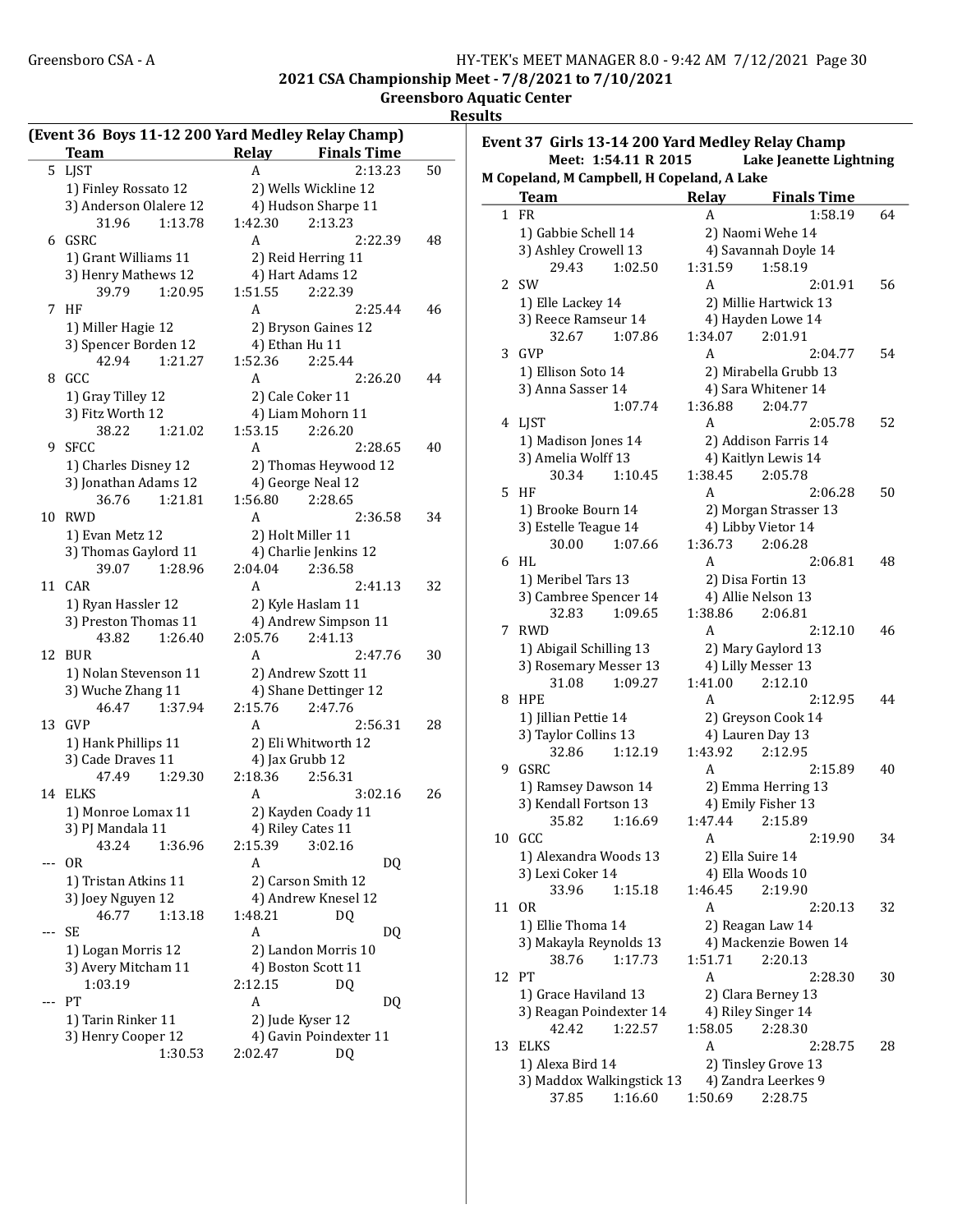#### Greensboro CSA - A 
HY-TEK's MEET MANAGER 8.0 - 9:42 AM 7/12/2021 Page 31 2021 CSA Championship Meet - 7/8/2021 to 7/10/2021

Greensboro Aquatic Center Results

|    | (Event 37 Girls 13-14 200 Yard Medley Relay Champ) |         |                                |    |
|----|----------------------------------------------------|---------|--------------------------------|----|
|    | <b>Team</b>                                        |         | Relay Finals Time              |    |
|    | 14 BUR                                             | A       | 2:30.48                        | 26 |
|    | 1) Cynthia Wang 12                                 |         | 2) Jenna O'Day 12              |    |
|    | 3) Gabriella Primus 13                             |         | 4) Grace Corkhill 14           |    |
|    | 38.17<br>1:19.88                                   | 1:51.07 | 2:30.48                        |    |
| 15 | <b>SE</b>                                          | A       | 2:32.65                        | 24 |
|    | 1) Kylie Lovelace 14                               |         | 2) Lucy Dimmick 13             |    |
|    | 3) Harleigh Scott 13                               |         | 4) Rachel Hunt 14              |    |
|    | 40.61<br>1:22.95                                   | 1:57.91 | 2:32.65                        |    |
|    | 16 CAR                                             | A       | 2:35.18                        | 22 |
|    | 1) Ava Gardner 11                                  |         | 2) Megan Haslam 13             |    |
|    | 3) Sydney Matthews 14                              |         | 4) Shelby Dell 11              |    |
|    | 1:28.69                                            | 2:00.61 | 2:35.18                        |    |
|    |                                                    |         |                                |    |
|    | Event 38 Boys 13-14 200 Yard Medley Relay Champ    |         |                                |    |
|    | Meet: 1:42.18 R 2021                               |         | <b>Sherwood Swim and Racqu</b> |    |
|    | A Smelzer, G Jones, M Crowell, K Fullagar          |         |                                |    |
|    | <b>Team</b>                                        |         | Relay Finals Time              |    |
|    | 1 SW                                               | A       | 1:42.18R                       | 64 |
|    | 1) Albert Smelzer 13                               |         | 2) Griffin Jones 14            |    |
|    | 3) Maverick Crowell 13                             |         | 4) Keegan Fullagar 13          |    |
|    | 52.67<br>24.74                                     | 1:17.32 | 1:42.18                        |    |
|    | $2$ FR                                             | A       | 1:52.22                        | 56 |
|    | 1) Bailey Covington 14                             |         | 2) Alex Powell 13              |    |
|    | 3) Harris Abernathy 13                             |         | 4) Peter Miller 14             |    |
|    | 25.56<br>58.62                                     | 1:26.75 | 1:52.22                        |    |
| 3  | HL.                                                | A       | 1:55.14                        | 54 |
|    | 1) William Kerrigan 14                             |         | 2) Walker Lin 14               |    |
|    | 3) Evan Pfeifer 14                                 |         | 4) Finn McGonigal 13           |    |
|    | 37.49<br>1:00.19                                   | 1:20.51 | 1:55.14                        |    |
|    |                                                    | A       | 1:59.32                        | 52 |
|    | 4 LJST                                             |         |                                |    |
|    | 1) Alex Magrini 14                                 |         | 2) Anderson Cathey 13          |    |
|    | 3) Kenji Kobi-Jacks 13                             |         | 4) Adrian Dancausse 13         |    |
|    | 29.80<br>1:01.25                                   | 1:29.31 | 1:59.32                        |    |
| 5. | HF                                                 | A       | 2:00.40                        | 50 |
|    | 1) Noah Morgan 13                                  |         | 2) Brandt Conklin 14           |    |
|    | 3) Wesley Teoh 13                                  |         | 4) Cameron Tobin 13            |    |
|    | 29.74<br>59.91                                     | 1:31.02 | 2:00.40                        |    |
| 6  | RWD                                                | A       | 2:01.22                        | 48 |
|    | 1) Christopher Schilling 14                        |         | 2) Alex Jones 13               |    |
|    | 3) Timothy Gaylord 14                              |         | 4) James Wrinkle 14            |    |
|    | 25.83<br>1:06.86                                   | 1:32.08 | 2:01.22                        |    |
|    | 7 OR                                               | A       | 2:06.39                        | 46 |
|    | 1) Brady Hoch 13                                   |         | 2) Matthew Mungas 13           |    |
|    | 3) Sam Lavinder 13                                 |         | 4) John Killian 13             |    |
|    | 34.01<br>1:07.40                                   | 1:38.16 | 2:06.39                        |    |
| 8  | GVP                                                | A       | 2:19.38                        | 44 |
|    | 1) Mac Atkinson 13                                 |         | 2) Mason Grant 14              |    |
|    | 3) Cooper Dunning 13                               |         | 4) Alex Duvall 13              |    |
|    | 1:16.55                                            | 1:50.97 | 2:19.38                        |    |
| 9  | <b>BUR</b>                                         | A       | 2:20.13                        | 40 |
|    | 1) James Stay 12                                   |         | 2) Ryan Masneri 13             |    |
|    | 3) Casey Shaw 14                                   |         | 4) Riley Cassell 14            |    |
|    | 52.28<br>1:24.07                                   | 1:51.67 | 2:20.13                        |    |
|    |                                                    |         |                                |    |

| 1 L.J |                                                  |         |                         |    |
|-------|--------------------------------------------------|---------|-------------------------|----|
| 10    | SЕ                                               | A       | 2:21.62                 | 34 |
|       | 1) Jude Cooper 13                                |         | 2) Pearson Schicker 13  |    |
|       | 3) Keegan Briers 14                              |         | 4) Job Cooper 13        |    |
|       | 36.87<br>1:18.00                                 | 1:49.60 | 2:21.62                 |    |
| 11    | GSRC                                             | А       | 2:32.62                 | 32 |
|       | 1) Tyler Fortson 10                              |         | 2) McCade Moody 13      |    |
|       | 3) Arthur Neighbors 13                           |         | 4) Julius Hurley 11     |    |
|       | 41.61<br>1:21.93                                 | 1:52.13 | 2:32.62                 |    |
| 12    | <b>HPE</b>                                       | A       | 2:33.20                 | 30 |
|       | 1) Greyson Swagler 13                            |         | 2) Colt Wallace 13      |    |
|       | 3) Landon Shi 13                                 |         | 4) Angel Garcia 13      |    |
|       | 42.30<br>1:24.38                                 | 1:57.98 | 2:33.20                 |    |
| 13    | <b>ELKS</b>                                      | A       | 3:22.46                 | 28 |
|       | 1) Oliver Smith 9                                |         | 2) Sebastian Upton 9    |    |
|       | 3) Christopher Hall 14                           |         | 4) Weston Borden 9      |    |
|       | 56.50<br>1:56.60                                 | 2:30.26 | 3:22.46                 |    |
|       | CAR                                              | A       | DQ                      |    |
|       | 1) Bryan Caccia 13                               |         | 2) Cameron Caccia 14    |    |
|       | 3) Jackson Dell 14                               |         | 4) Michael Hassler 14   |    |
|       | 40.80<br>1:08.15                                 | 1:42.12 | DQ                      |    |
|       |                                                  |         |                         |    |
|       | Event 39 Girls 15-19 200 Yard Medley Relay Champ |         |                         |    |
|       | Meet: 1:49.21 R 2018                             |         | Lake Jeanette Lightning |    |
|       | M Copeland, M Campbell, M Jones, H Copeland      |         |                         |    |
|       | <b>Team</b>                                      |         | Relay Finals Time       |    |
|       | 1 BUR                                            | A       | 1:52.00                 | 64 |
|       | 1) Agnes Cruz 16                                 |         | 2) Alexandria Brooks 15 |    |
|       | 3) Maura Schoppa 17                              |         | 4) Jordan Williams 15   |    |
|       | 28.39<br>1:00.56                                 | 1:26.38 | 1:52.00                 |    |
|       | 2 PT                                             | A       | 1:54.83                 | 56 |
|       | 1) Gracie Hunt 15                                |         | 2) Hadley Osborne 15    |    |
|       | 3) Caroline Goodman 16                           |         | 4) Ellie Hunt 15        |    |
|       | 28.64<br>1:01.93                                 | 1:30.58 | 1:54.83                 |    |
| 3     | HL                                               | А       | 1:58.37                 | 54 |
|       | 1) Tori Evans 16                                 |         | 2) Jennings Lin 18      |    |
|       | 3) Maeren McGonigal 15                           |         | 4) Haley Mann 17        |    |
|       | 30.90<br>1:04.23                                 | 1:30.46 | 1:58.37                 |    |
| 4     | ELKS                                             | A       | 2:02.42                 | 52 |
|       | 1) Amelia Hammond 17                             |         | 2) Grace Drane 15       |    |
|       | 3) MaryAnn Edmonds 17                            |         | 4) Grace Hammond 17     |    |
|       | 31.16<br>1:05.60                                 | 1:35.25 | 2:02.42                 |    |
|       | 5 SW                                             | A       | 2:03.58                 | 50 |
|       | 1) Ella Hartwick 17                              |         | 2) Riley Willett 16     |    |
|       | 3) Anabelle Short 17                             |         | 4) Eva Grace Hecht 18   |    |
|       | 33.94<br>1:04.91                                 | 1:35.52 | 2:03.58                 |    |
|       | 6 SE                                             | A       | 2:03.93                 | 48 |
|       | 1) Kourtney Cook 17                              |         | 2) Orli Cooper 15       |    |
|       | 3) Claire Sullivan 18                            |         | 4) Katie Kirkman 16     |    |
|       | 30.62<br>1:08.34                                 | 1:37.64 | 2:03.93                 |    |
| 7     | GCC                                              | A       | 2:03.95                 | 46 |
|       | 1) Rollins Ortmann 17                            |         | 2) Sienna Coker 15      |    |
|       | 3) Tyler Coker 17                                |         | 4) Caroline Tilley 15   |    |
|       | 33.33<br>1:07.96                                 | 1:37.53 | 2:03.95                 |    |
| 8     | HF                                               | A       | 2:05.28                 | 44 |
|       | 1) Hannah Wachendorfer 16                        |         | 2) Casey Sutherland 17  |    |
|       | 3) Halle Reynolds 17                             |         | 4) Karissa Sitepu 15    |    |
|       |                                                  |         |                         |    |
|       | 30.52<br>1:04.15                                 | 1:37.58 | 2:05.28                 |    |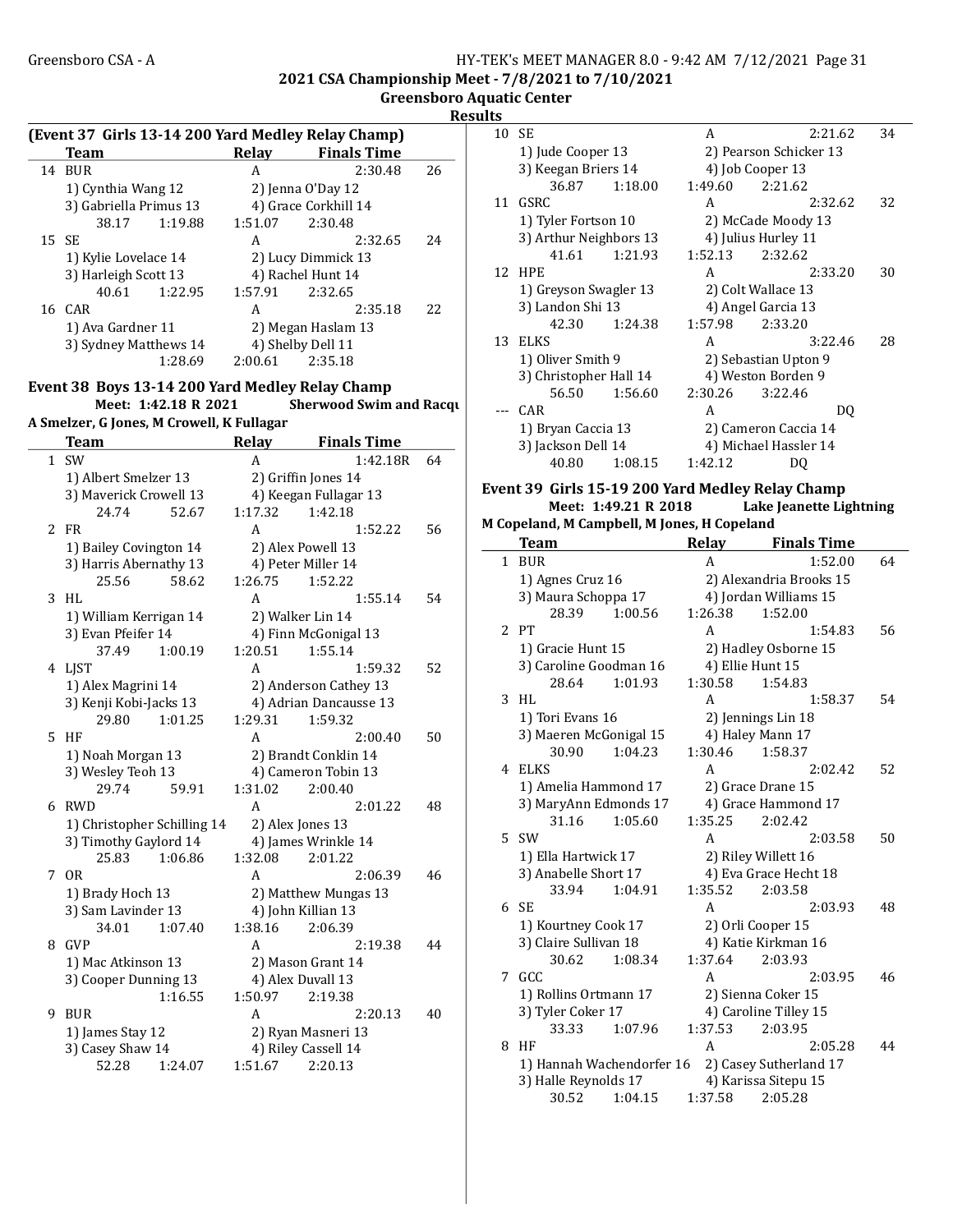#### Greensboro CSA - A 
HY-TEK's MEET MANAGER 8.0 - 9:42 AM 7/12/2021 Page 32 2021 CSA Championship Meet - 7/8/2021 to 7/10/2021 Greensboro Aquatic Center

**Results** 

|     | (Event 39 Girls 15-19 200 Yard Medley Relay Champ) |         |                        |    |
|-----|----------------------------------------------------|---------|------------------------|----|
|     | Team                                               | Relay   | <b>Finals Time</b>     |    |
| 9   | FR                                                 | Α       | 2:05.46                | 40 |
|     | 1) Susannah Weaver 17                              |         | 2) Maggie Seeber 18    |    |
|     | 3) Jadie Ruth Wehe 15                              |         | 4) Paige Evans 18      |    |
|     | 31.75<br>1:07.43                                   | 1:37.70 | 2:05.46                |    |
| 10  | GVP                                                | A       | 2:05.85                | 34 |
|     | 1) Sydney Roberts 16                               |         | 2) McCain Davidson 15  |    |
|     | 3) Ali Shackelford 15                              |         | 4) Molly Rotunda 17    |    |
|     | 29.98<br>1:06.27                                   | 1:37.81 | 2:05.85                |    |
| 11  | <b>LJST</b>                                        | A       | 2:06.41                | 32 |
|     | 1) Sanya Singh 18                                  |         | 2) Claire Yonce 15     |    |
|     | 3) Alannah Williamson 17                           |         | 4) Megan Bourgeois 18  |    |
|     | 33.37<br>1:09.41                                   | 1:37.32 | 2:06.41                |    |
| 12  | GSRC                                               | A       | 2:08.76                | 30 |
|     | 1) Kaylie Neighbors 16                             |         | 2) Hayley Salthouse 18 |    |
|     | 3) Grace Thurman 16                                |         | 4) Riley Brundage 15   |    |
|     | 29.60<br>1:09.18                                   | 1:40.02 | 2:08.76                |    |
| 13  | SFCC                                               | Α       | 2:17.24                | 28 |
|     | 1) Georgie King 15                                 |         | 2) Lucy Sprange 15     |    |
|     | 3) Caroline McNairy 17                             |         | 4) Alexandra Tuma 9    |    |
|     | 33.49<br>1:08.83                                   | 1:39.90 | 2:17.24                |    |
| 14  | <b>HPE</b>                                         | A       | 2:17.83                | 26 |
|     | 1) Lanie Pascavage 16                              |         | 2) Arden Yates 15      |    |
|     | 3) Liza Foster 16                                  |         | 4) Ella Abbott 16      |    |
|     | 34.30<br>1:16.97                                   | 1:49.02 | 2:17.83                |    |
| 15  | CAR                                                | A       | 2:20.35                | 24 |
|     | 1) Kipley Hill 15                                  |         | 2) Sierra Fridinger 15 |    |
|     | 3) Sadie Covington 17                              |         | 4) Brenna Murphy 17    |    |
|     | 35.27<br>1:20.22                                   | 1:48.81 | 2:20.35                |    |
| 16  | 0 <sub>R</sub>                                     | A       | 2:20.43                | 22 |
|     | 1) Emma Welch 15                                   |         | 2) Sage Siler 17       |    |
|     | 3) Claudia Lavinder 15                             |         | 4) Melissa Killian 16  |    |
|     | 38.18<br>1:16.82                                   | 1:52.07 | 2:20.43                |    |
| 17  | FO.                                                | A       | 2:24.10                | 18 |
|     | 1) Libby Newman 15                                 |         | 2) Sarah Houlden 18    |    |
|     | 3) Gracie Southwell 16                             |         | 4) Riley Yates 15      |    |
|     | 38.62<br>1:18.64                                   | 1:49.37 | 2:24.10                |    |
| --- | <b>RWD</b>                                         | A       | DQ                     |    |
|     | 1) Alison Pattman 16                               |         | 2) Rori Rountree 15    |    |
|     | 3) Abby Oldt 18                                    |         | 4) Lindsey Glebus 17   |    |
|     | 37.83<br>1:10.98                                   | 1:44.18 | DQ                     |    |

### Event 40 Boys 15-19 200 Yard Medley Relay Champ Meet: 1:33.09 R 2019

T Hamlet, S Moseley, W Watson, P Forst

| Team                  |       | <b>Relav</b> | <b>Finals Time</b>     |    |
|-----------------------|-------|--------------|------------------------|----|
| 1 HL                  |       | А            | 1:35.72                | 64 |
| 1) Robert Tars 17     |       |              | 2) Patrick Esposito 18 |    |
| 3) Noah Rock 16       |       |              | 4) Dax Harris 16       |    |
| 23.58                 | 50.86 | 1:14.36      | 1:35.72                |    |
| 2 LIST                |       | А            | 1:39.48                | 56 |
| 1) Tanner Holian 15   |       |              | 2) Ethan Womble 18     |    |
| 3) Sterling Sharpe 16 |       |              | 4) Danny Gatling 17    |    |
| 24.79                 | 51.94 | 1:17.84      | 1:39.48                |    |
|                       |       |              |                        |    |

| S  |                                             |                                                |    |
|----|---------------------------------------------|------------------------------------------------|----|
| 3  | HF                                          | A<br>1:39.79                                   | 54 |
|    | 1) Matthew Wachendorfer 17 2) John Ramos 17 |                                                |    |
|    | 3) Noah Ramos 17                            | 4) Vance Bolyard 16                            |    |
|    | 24.99<br>53.24                              | 1:39.79<br>1:17.90                             |    |
| 4  | <b>BUR</b>                                  | A<br>1:41.02                                   | 52 |
|    | 1) Alex Miroshnichenko 18                   | 2) David Masneri 15                            |    |
|    | 3) Jason Brooks 16                          | 4) Mark Brown 15                               |    |
|    | 55.16<br>27.33                              | 1:18.99<br>1:41.02                             |    |
| 5  | PТ                                          | A<br>1:41.23                                   | 50 |
|    | 1) Reilly Keaney 18                         | 2) Julian Maycock 18                           |    |
|    | 3) Louis Sianis 17                          | 4) Austin Ballard 18                           |    |
|    | 25.52<br>52.95                              | 1:18.31<br>1:41.23                             |    |
| 6  | FR                                          | 1:44.56<br>A                                   | 48 |
|    | 1) Andrew Seeber 16                         | 2) Fletcher Tate 17                            |    |
|    | 3) Alexander Fink 16                        | 4) Tucker Mitchell 17                          |    |
|    | 26.76<br>54.93                              | 1:20.36<br>1:44.56                             |    |
| 7  | <b>GVP</b>                                  | A<br>1:44.95                                   | 46 |
|    | 1) Jacob Huitsing 16                        | 2) Brooks Gray 16                              |    |
|    | 3) Riley Parsons 15                         | 4) Carson Reynolds 18                          |    |
|    | 27.46<br>56.55                              | 1:22.20<br>1:44.95                             |    |
| 8  | GCC                                         | А<br>1:45.61                                   | 44 |
|    | 1) Kieran Mohorn 17                         | 2) Davis Mohorn 15                             |    |
|    | 3) Jack Reilly 17                           | 4) Thomas Stewart 18                           |    |
|    | 26.88<br>57.25                              | 1:22.15<br>1:45.61                             |    |
| 9  | ELKS                                        | A<br>1:46.57                                   | 40 |
|    | 1) Peyton Splawski 14                       | 2) Charlie Hager 16                            |    |
|    | 3) Brady Dole 16                            | 4) Kaiden Borden 15                            |    |
|    | 25.87<br>54.58                              | 1:18.54<br>1:46.57                             |    |
| 10 | <b>RWD</b>                                  | A<br>1:46.74                                   | 34 |
|    | 1) Ethan Pollina 17                         | 2) Sawyer Smith 15                             |    |
|    | 3) Chris Glebus 17                          | 4) Bradley Gentry 18                           |    |
|    | 27.61<br>57.29                              | 1:22.62<br>1:46.74                             |    |
| 11 | <b>HPE</b>                                  | A<br>1:47.75                                   | 32 |
|    | 1) Rowan Cridlebaugh 15                     | 2) Aidan Khan 18                               |    |
|    | 3) Johnny Edwards 15                        | 4) Chase Spencer 18                            |    |
|    | 28.08<br>57.97                              | 1:47.75<br>1:22.28                             |    |
| 12 | SE                                          | А<br>1:50.85                                   | 30 |
|    | 1) Elliot Cooper 16                         | 2) Cody Wells 18                               |    |
|    | 3) Jack Sullivan 16                         | 4) Isaac Cooper 18                             |    |
|    | 28.50   1:01.17                             | 1:26.60  1:50.85                               |    |
| 13 | SW                                          | 1:51.29<br>A                                   | 28 |
|    | 1) Boone Redding 15                         | 2) Flinn Hering 18                             |    |
|    | 3) Brooks Farabow 18                        | 4) Will Jacobs 15                              |    |
|    | 32.31<br>1:00.83                            | 1:26.30<br>1:51.29                             |    |
| 14 | 0R                                          | A<br>1:52.67                                   | 26 |
|    | 1) William Mungas 17                        | 2) Clayton Mungas 15                           |    |
|    | 3) Derik Mirts 15                           | 4) Zak Siler 15                                |    |
|    | 28.92<br>1:00.55<br>GSRC                    | 1:27.59<br>1:52.67                             |    |
| 15 |                                             | A<br>1:55.43                                   | 24 |
|    | 1) Drew Dodson 18                           | 2) Cooper Jones 17                             |    |
|    | 3) Patrick Barr 16                          | 4) Matthew Rush 18                             |    |
|    | 26.92<br>1:01.60<br>CAR                     | 1:30.84<br>1:55.43<br>A                        |    |
| 16 |                                             | 2:03.14                                        | 22 |
|    | 1) Parker Thomas 15                         | 2) Cole Kalmerton 15<br>4) Nichlos Hamilton 17 |    |
|    | 3) Reid Rouse 16<br>33.70<br>1:09.85        | 1:36.49<br>2:03.14                             |    |
|    |                                             |                                                |    |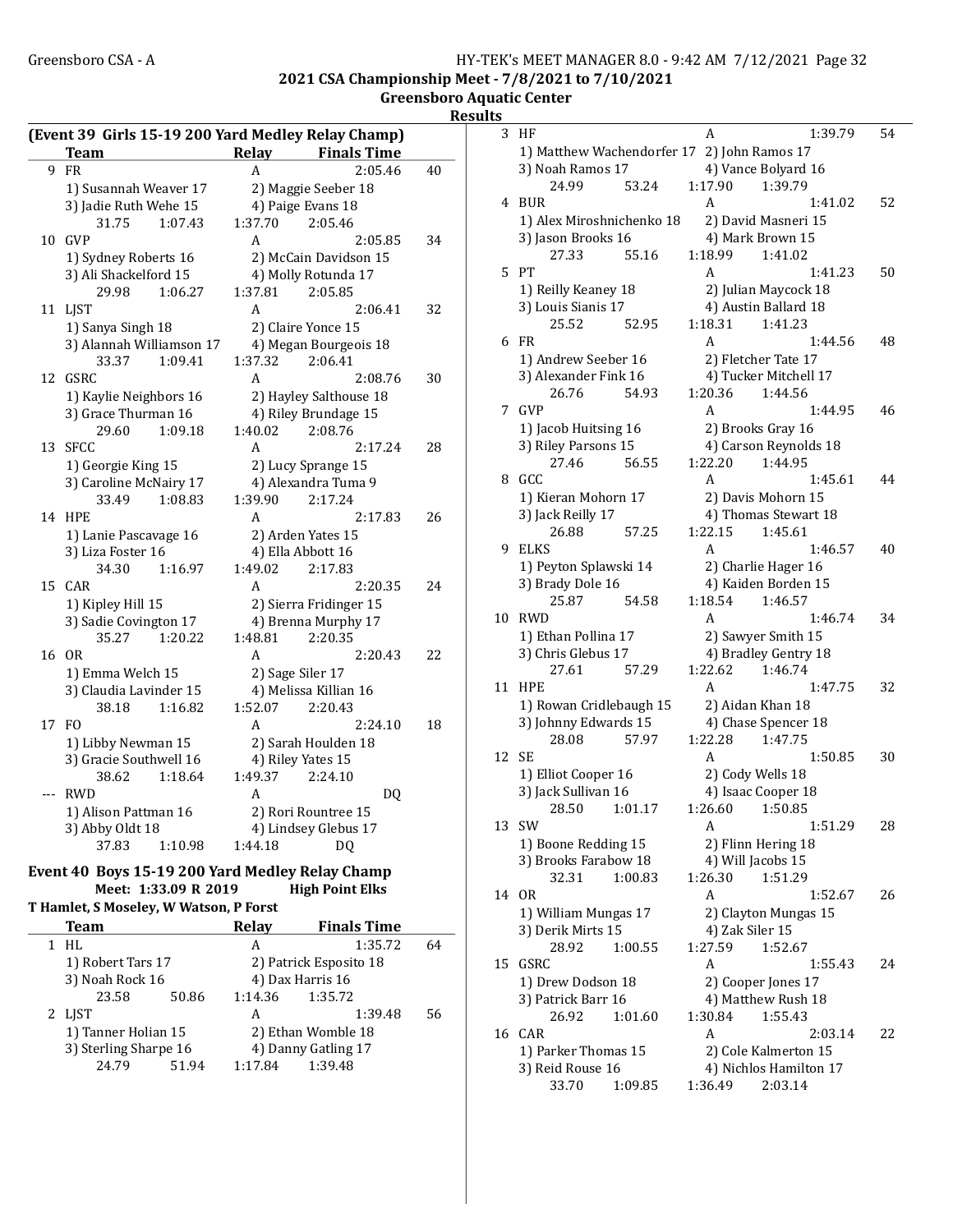2021 CSA Championship Meet - 7/8/2021 to 7/10/2021

Greensboro Aquatic Center Results

| Event 41 Girls 8 & Under 25 Yard Butterfly Champ |                                                  |             |                        |                      |                |
|--------------------------------------------------|--------------------------------------------------|-------------|------------------------|----------------------|----------------|
|                                                  | 14.74 R 2018<br>Meet:                            |             |                        | <b>Riley Ramseur</b> |                |
|                                                  | <b>Name</b>                                      |             | <b>AgeTeam</b>         | <b>Finals Time</b>   |                |
| A - Final                                        |                                                  |             |                        |                      |                |
|                                                  | 1 Kendall Abraham                                | 8           | <b>SW</b>              | 17.92                | 32             |
|                                                  | 2 Maddie Montana                                 | 8           | <b>SW</b>              | 18.00                | 28             |
|                                                  | 3 Christine Nguyen                               |             | 8 OR                   | 18.54                | 27             |
|                                                  | 4 Lucy Crutchfield                               |             | 8 HL                   | 20.10                | 26             |
|                                                  | 5 Charlotte Gill                                 | 8           | <b>SFCC</b>            | 20.26                | 25             |
|                                                  | 6 Raylee Sorrell                                 | 7           | <b>FR</b>              | 20.60                | 24             |
|                                                  | 7 Charley Grimsley                               | 7           | <b>ELKS</b>            | 20.96                | 23             |
|                                                  | --- Lilly Todd                                   | 8           | HL                     | DQ                   |                |
| <b>B</b> - Final                                 |                                                  |             |                        |                      |                |
| 9                                                | Lily Rusch                                       |             | 8 FR                   | 20.90                | 20             |
|                                                  | 10 Charlotte Slaughter                           | 7           | 0 <sub>R</sub>         | 20.95                | 17             |
|                                                  | 11 Peyton Gann                                   |             | 6 CAR                  | 21.42                | 16             |
|                                                  | 12 Saoirse Colleran                              |             | 7 GVP                  | 22.15                | 15             |
|                                                  | 13 Paige Gardner                                 |             | 8 CAR                  | 22.89                | 14             |
|                                                  | 14 Hayley Anthony                                | 8           | <b>SE</b>              | 23.00                | 13             |
|                                                  | 15 Auburn Whitehurst                             |             | 8 ELKS                 | 23.29                | 12             |
|                                                  | 16 Emma Moore                                    | 8           | <b>HPE</b>             | 24.21                | 11             |
| C - Final                                        |                                                  |             |                        |                      |                |
| 17                                               | Hannah Moore                                     |             | 8 HPE                  | 22.16                | 9              |
| 18                                               | Madeline Braden                                  | 7           | <b>SFCC</b>            | 22.71                | 7              |
|                                                  | 19 Blair Adamson                                 |             | 8 HL                   | 23.53                | 6              |
|                                                  | 20 Scarlett Teague                               |             | 5 BUR                  | 24.26                | 5              |
|                                                  | 21 Stella McMasters                              |             | 8 CAR                  | J24.62               | 4              |
|                                                  | 22 Elise Tobin                                   | $7^{\circ}$ | HF                     | J25.57               | 3              |
| 23                                               | Ella Jorgenson                                   | 7           | <b>SW</b>              | J25.70               | $\overline{2}$ |
|                                                  | 24 Khloe Hobbs                                   | 8           | FO.                    | J25.94               | 1              |
| D - Final                                        |                                                  |             |                        |                      |                |
| 25                                               | Emery Lehman                                     | 7           | <b>SFCC</b>            | 26.08                |                |
|                                                  |                                                  |             |                        |                      |                |
|                                                  | Event 41 Girls 8 & Under 25 Yard Butterfly Champ |             |                        |                      |                |
|                                                  | 14.74 R 2018<br>Meet:                            |             |                        | <b>Riley Ramseur</b> |                |
|                                                  | <b>Name</b>                                      |             | <b>AgeTeam</b>         | <b>Prelim Time</b>   |                |
|                                                  | <b>Preliminaries</b>                             |             |                        |                      |                |
| 1                                                | Maddie Montana                                   | 8           | <b>SW</b>              | 17.86                | q              |
| 2                                                | Kendall Abraham                                  | 8           | SW                     | 18.79                | q              |
| 3                                                | Christine Nguyen                                 | 8           | 0R                     | 18.82                | q              |
| 4                                                | Lilly Todd                                       | 8           | $\mathbf{H}\mathbf{L}$ | 20.10                | q              |
| 5                                                | <b>Charley Grimsley</b>                          | 7           | <b>ELKS</b>            | 20.25                | q              |
| 6                                                | Raylee Sorrell                                   | 7           | FR                     | 20.49                | q              |
| 7                                                | Charlotte Gill                                   | 8           | <b>SFCC</b>            | 20.66                | q              |
| 8                                                | Lucy Crutchfield                                 | 8           | $\mathbf{H}\mathbf{L}$ | 20.80                | $\mathbf q$    |
| 9                                                | Charlotte Slaughter                              | 7           | 0R                     | 21.36                | q              |
| 10                                               | Peyton Gann                                      | 6           | CAR                    | 21.55                | q              |
| 11                                               | <b>Lily Rusch</b>                                | 8           | FR                     | 21.96                | q              |
| 12                                               | Emma Moore                                       | 8           | HPE                    | 22.02                | q              |
| 13                                               | Paige Gardner                                    | 8           | CAR                    | 22.26                | q              |
| 14                                               | <b>Hayley Anthony</b>                            | 8           | <b>SE</b>              | 22.44                | q              |
| 15                                               | Auburn Whitehurst                                | 8           | <b>ELKS</b>            | 23.60                | q              |
| 16                                               | Saoirse Colleran                                 | 7           | GVP                    | 23.63                | q              |
| 17                                               | Hannah Moore                                     | 8           | HPE                    | 23.72                | q              |
| 18                                               | Madeline Braden                                  | 7           | <b>SFCC</b>            | 24.09                | q              |

| ultə  |                  |    |             |       |   |  |
|-------|------------------|----|-------------|-------|---|--|
| $*19$ | Elise Tobin      | 7  | HF          | 24.10 | q |  |
| $*19$ | Blair Adamson    | 8  | HL          | 24.10 | q |  |
| 21    | Scarlett Teague  | 5. | <b>BUR</b>  | 24.87 | q |  |
| 22    | Khloe Hobbs      | 8  | FO.         | 25.26 | q |  |
| 23    | Emery Lehman     | 7  | SFCC        | 25.56 | q |  |
| 24    | Stella McMasters | 8  | CAR         | 25.64 | q |  |
| 25    | Ella Jorgenson   | 7  | <b>SW</b>   | 25.79 | q |  |
| 26    | Rollins Borchard | 8  | <b>GVP</b>  | 26.32 | q |  |
| 27    | Maddy Kinlaw     | 8  | FR          | 26.33 | q |  |
| 28    | Carson Jarusik   | 8  | <b>LIST</b> | 27.84 | q |  |
| 29    | Clara VanVooren  | 7  | <b>GVP</b>  | 28.52 | q |  |
| 30    | Madeline Eller   | 8  | <b>BUR</b>  | 29.25 | q |  |
| 31    | Charlotte Lovati | 7  | HF          | 30.50 | q |  |
| 32    | Sadie Dettinger  | 8  | BUR         | 32.21 | q |  |
| 33    | Faith Theismann  | 7  | GCC         | 38.20 |   |  |
| 34    | Ellie Mitcham    | 8  | SE          | 43.34 |   |  |
|       | Adaline Pallaci  | 8  | <b>HPE</b>  | DO    |   |  |
|       | Sonja Leerkes    | 8  | <b>ELKS</b> | DQ    |   |  |
|       |                  |    |             |       |   |  |

#### Event 42 Boys 8 & Under 25 Yard Butterfly Champ Meet: 14.71 R 2013 Noah Rock

|                  | <b>Name</b>             |   | <b>AgeTeam</b> | <b>Finals Time</b> |                |
|------------------|-------------------------|---|----------------|--------------------|----------------|
| A - Final        |                         |   |                |                    |                |
| 1                | Oren Powell             | 8 | FR             | 17.61              | 32             |
| 2                | Roman Biggs             | 8 | <b>HPE</b>     | 18.52              | 28             |
| 3                | William Netherton       | 8 | <b>SW</b>      | 18.61              | 27             |
| 4                | Meisky Hinkle           | 8 | HL             | 18.94              | 26             |
| 5                | Andrew Armbruster       | 8 | GCC            | 19.24              | 25             |
| 6                | Luke Masneri            | 7 | <b>BUR</b>     | 20.16              | 24             |
| 7                | Caden Donahue           | 8 | RWD            | 20.52              | 23             |
| 8                | Calvin Talbot           | 8 | <b>SW</b>      | 21.26              | 22             |
| <b>B</b> - Final |                         |   |                |                    |                |
| 9                | <b>Trent Teoh</b>       | 7 | HF             | 21.05              | 20             |
| 10               | Samuel Trevino          | 7 | HL             | 21.40              | 17             |
| 11               | Caleb Sigmon            | 8 | CAR            | 22.02              | 16             |
| 12               | Cooper Rogers           |   | 8 LJST         | 22.08              | 15             |
| 13               | Thomas Weldon           | 8 | <b>SFCC</b>    | 22.50              | 14             |
| 14               | Andrew Gnaster          | 8 | <b>SFCC</b>    | 22.66              | 13             |
| 15               | Dou Dou Zhang           | 7 | <b>BUR</b>     | 22.91              | 12             |
|                  | 16 Harrison Gill        | 8 | SW             | 23.79              | 11             |
| C - Final        |                         |   |                |                    |                |
| 17               | <b>William Strasser</b> | 8 | HF             | 24.09              | 9              |
| 18               | Zeke Shelton            | 8 | FR             | 24.16              | 7              |
| 19               | Davis Haislip           | 7 | <b>ELKS</b>    | 24.37              | 6              |
| 20               | <b>Finley Wallace</b>   | 8 | <b>RWD</b>     | 24.44              | 5              |
| 21               | Xavier Balfour          | 8 | HL             | 24.47              | $\overline{4}$ |
| 22               | Sam Adams               | 7 | <b>SFCC</b>    | 24.66              | 3              |
| 23               | Micah Carlisle          | 7 | F <sub>O</sub> | 27.46              | 2              |
|                  | 24 Campbell Wilhelm     | 5 | <b>HPE</b>     | 28.71              | $\mathbf{1}$   |
| D - Final        |                         |   |                |                    |                |
| ---              | Ryan Cullinan           | 8 | CAR            | DQ                 |                |
|                  |                         |   |                |                    |                |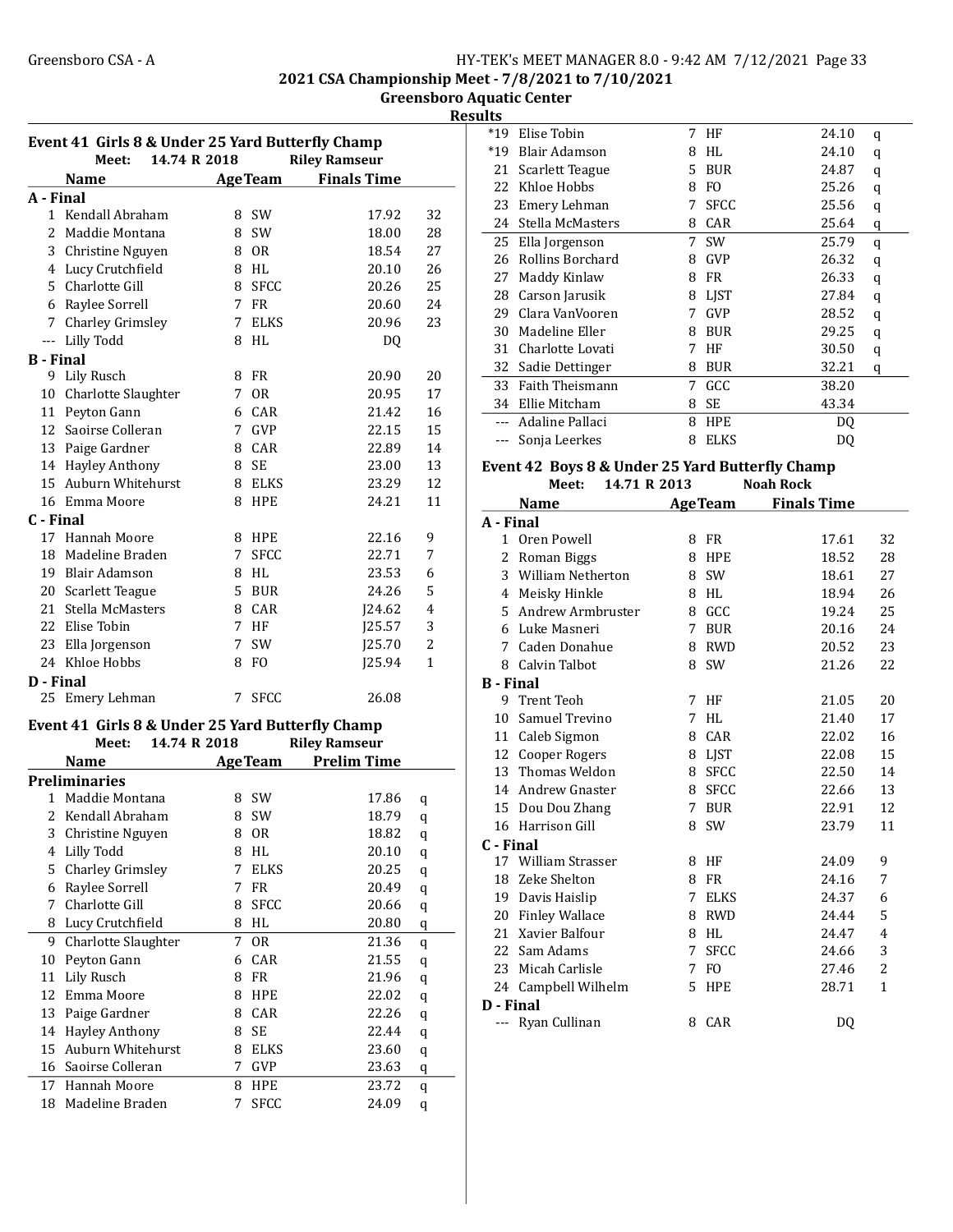#### Greensboro CSA - A <br>HY-TEK's MEET MANAGER 8.0 - 9:42 AM 7/12/2021 Page 34 2021 CSA Championship Meet - 7/8/2021 to 7/10/2021

Greensboro Aquatic Center

## Results

| Event 42 Boys 8 & Under 25 Yard Butterfly Champ |                                             |             |                 |                     |    |  |  |
|-------------------------------------------------|---------------------------------------------|-------------|-----------------|---------------------|----|--|--|
|                                                 | 14.71 R 2013<br>Meet:                       |             |                 | <b>Noah Rock</b>    |    |  |  |
|                                                 | <b>Name</b>                                 |             | <b>AgeTeam</b>  | <b>Prelim Time</b>  |    |  |  |
|                                                 | <b>Preliminaries</b>                        |             |                 |                     |    |  |  |
|                                                 | 1 William Netherton                         | 8           | SW              | 18.30               | q  |  |  |
| 2                                               | Roman Biggs                                 |             | 8 HPE           | 18.69               | q  |  |  |
| 3                                               | Meisky Hinkle                               | 8           | HL              | 18.83               | q  |  |  |
| 4                                               | Oren Powell                                 | 8           | <b>FR</b>       | 19.36               | q  |  |  |
| 5                                               | Luke Masneri                                | 7           | <b>BUR</b>      | 19.70               | q  |  |  |
| 6                                               | Andrew Armbruster                           | 8           | GCC             | 20.35               | q  |  |  |
|                                                 | 7 Calvin Talbot                             | 8           | SW              | 20.50               | q  |  |  |
|                                                 | 8 Caden Donahue                             | 8           | <b>RWD</b>      | 20.58               | q  |  |  |
| 9                                               | Samuel Trevino                              | 7           | HL              | 21.55               | q  |  |  |
|                                                 | 10 Caleb Sigmon                             | 8           | CAR             | 22.03               | q  |  |  |
|                                                 | 11 Harrison Gill                            | 8           | SW              | 22.18               | q  |  |  |
|                                                 | 12 Cooper Rogers                            |             | 8 LJST          | 22.32               | q  |  |  |
|                                                 | 13 Thomas Weldon                            |             | 8 SFCC          | 22.52               | q  |  |  |
| 14                                              | Dou Dou Zhang                               | $7^{\circ}$ | <b>BUR</b>      | 23.27               | q  |  |  |
| 15                                              | Andrew Gnaster                              | 8           | <b>SFCC</b>     | 23.38               | q  |  |  |
|                                                 | 16 Trent Teoh                               | 7           | HF              | 23.92               | q  |  |  |
|                                                 | 17 William Strasser                         | 8           | HF              | 24.04               | q  |  |  |
| 18                                              | <b>Finley Wallace</b>                       | 8           | <b>RWD</b>      | 24.25               | q  |  |  |
|                                                 | 19 Sam Adams                                | 7           | SFCC            | 24.78               | q  |  |  |
|                                                 | 20 Xavier Balfour                           | 8           | HL              | 24.87               | q  |  |  |
|                                                 | 21 Zeke Shelton                             | 8           | <b>FR</b>       | 25.08               | q  |  |  |
|                                                 | 22 Davis Haislip                            | 7           | <b>ELKS</b>     | 25.85               | q  |  |  |
| 23                                              | Ryan Cullinan                               | 8           | CAR             | 26.00               | q  |  |  |
| 24                                              | Micah Carlisle                              | 7           | F <sub>O</sub>  | 28.29               | q  |  |  |
|                                                 | 25 Campbell Wilhelm                         | 5           | <b>HPE</b>      | 31.05               | q  |  |  |
|                                                 | 26 Graham Parsons                           | 5           | GVP             | 32.42               | q  |  |  |
|                                                 | 27 Henry Eggleston                          | 7           | <b>LJST</b>     | 32.82               | q  |  |  |
| 28                                              | Luke Pike                                   | 8           | <b>SE</b>       | 32.96               | q  |  |  |
|                                                 | 29 George Beaston                           | 7           | <b>HPE</b>      | 33.53               | q  |  |  |
|                                                 | --- Mathis Schoubben                        | 7           | <b>ELKS</b>     | DQ                  |    |  |  |
| $---$                                           | Cooper Klutts                               | 7           | <b>BUR</b>      | DQ                  |    |  |  |
| ---                                             | Kaden Davis                                 | 7           | PT              | DQ                  |    |  |  |
|                                                 |                                             |             |                 |                     |    |  |  |
|                                                 | Event 43 Girls 9-10 50 Yard Butterfly Champ |             |                 |                     |    |  |  |
|                                                 | 29.67 R 2013<br>Meet:                       |             |                 | <b>Omega Pinnix</b> |    |  |  |
|                                                 | Name                                        |             | <u>Age Team</u> | <b>Finals Time</b>  |    |  |  |
| A - Final                                       |                                             |             |                 |                     |    |  |  |
| 1                                               | Kylie Grace Holmes                          |             | 9 GVP           | 33.27               | 32 |  |  |
|                                                 | 2 Amiah Mutanuka                            | 10          | HF              | 33.57               | 28 |  |  |
|                                                 | 3 Mia Kilby                                 | 9           | <b>SFCC</b>     | 33.94               | 27 |  |  |
|                                                 | 4 Mallory McDonald                          | 9           | 0R              | 34.03               | 26 |  |  |
|                                                 | 5 Morgan Coyne                              | 10          | GVP             | 36.39               | 25 |  |  |
| 6                                               | Eden Wehe                                   | 10          | FR              | 36.88               | 24 |  |  |
| 7                                               | Sadie Ross                                  | 9           | HF              | 38.23               | 23 |  |  |
|                                                 | 8 Bella Caccia                              | 10          | CAR             | 39.14               | 22 |  |  |
| <b>B</b> - Final                                |                                             |             |                 |                     |    |  |  |
|                                                 | 9 Gabriella Trevino                         | 10          | HL              | 38.11               | 20 |  |  |
| 10                                              | Tessa Auer                                  | 9           | ${\rm FR}$      | 38.86               | 17 |  |  |
|                                                 | 11 Sarah Whitman                            | 10          | PT              | 40.76               | 16 |  |  |
|                                                 | 12 Molly Smith                              | 10          | LJST            | 41.80               | 15 |  |  |
| 13                                              | <b>Ashton Matthews</b>                      | 10          | CAR             | 41.95               | 14 |  |  |

| u. 60     |                    |    |             |       |                          |
|-----------|--------------------|----|-------------|-------|--------------------------|
|           | 14 Emily Vary      | 10 | RWD         | 44.02 | 13                       |
|           | 15 Ella Woods      | 10 | GCC         | 45.09 | 12                       |
|           | --- Meagan Stewart |    | 10 FO       | DQ    |                          |
| C - Final |                    |    |             |       |                          |
|           | 17 Mady Ballenger  |    | 10 FR       | 41.88 | 9                        |
|           | 18 Emma Soots      | 10 | ELKS        | 42.40 | 7                        |
|           | 19 Lucy Gaylord    | 10 | RWD         | 44.54 | 6                        |
|           | 20 Alexandra Tuma  | 9  | -SFCC       | 47.63 | 5                        |
|           | 21 Addison Wiese   | q  | <b>HPE</b>  | 48.14 | 4                        |
|           | 22 Elin Dimmick    |    | 10 SE       | 50.46 | 3                        |
|           | 23 Adelyn Cummings | q  | GVP         | 54.60 | $\overline{\mathcal{L}}$ |
|           | --- Rory O'Neill   | q  | <b>ELKS</b> | D0    |                          |

#### Event 43 Girls 9-10 50 Yard Butterfly Champ

|     | 29.67 R 2013<br>Meet:  |    |                | <b>Omega Pinnix</b> |   |
|-----|------------------------|----|----------------|---------------------|---|
|     | Name                   |    | <b>AgeTeam</b> | <b>Prelim Time</b>  |   |
|     | <b>Preliminaries</b>   |    |                |                     |   |
| 1   | Mia Kilby              | 9  | <b>SFCC</b>    | 34.43               | q |
| 2   | Kylie Grace Holmes     | 9  | <b>GVP</b>     | 34.79               | q |
| 3   | Mallory McDonald       | 9  | 0 <sub>R</sub> | 35.38               | q |
| 4   | Amiah Mutanuka         | 10 | HF             | 36.05               | q |
| 5   | Eden Wehe              | 10 | <b>FR</b>      | 37.41               | q |
| 6   | Sadie Ross             | 9  | HF             | 37.97               | q |
| 7   | Morgan Coyne           | 10 | GVP            | 38.27               | q |
| 8   | Bella Caccia           | 10 | CAR            | 38.93               | q |
| 9   | Tessa Auer             | 9  | <b>FR</b>      | 39.46               | q |
| 10  | Sarah Whitman          | 10 | PT             | 39.99               | q |
| 11  | Meagan Stewart         | 10 | F <sub>O</sub> | 40.24               | q |
| 12  | Gabriella Trevino      | 10 | HL             | 40.75               | q |
| 13  | <b>Ashton Matthews</b> | 10 | CAR            | 42.26               | q |
| 14  | <b>Molly Smith</b>     | 10 | LJST           | 43.03               | q |
| 15  | <b>Emily Vary</b>      | 10 | <b>RWD</b>     | 43.62               | q |
| 16  | Ella Woods             | 10 | GCC            | 44.92               | q |
| 17  | Lucy Gaylord           | 10 | <b>RWD</b>     | 45.02               | q |
| 18  | Emma Soots             | 10 | <b>ELKS</b>    | 45.92               | q |
| 19  | Rory O'Neill           | 9  | <b>ELKS</b>    | 46.49               | q |
| 20  | Mady Ballenger         | 10 | <b>FR</b>      | 46.64               | q |
| 21  | Elin Dimmick           | 10 | <b>SE</b>      | 49.90               | q |
| 22  | Alexandra Tuma         | 9  | SFCC           | 51.16               | q |
| 23  | <b>Addison Wiese</b>   | 9  | <b>HPE</b>     | 53.09               | q |
| 24  | <b>Adelyn Cummings</b> | 9  | <b>GVP</b>     | 54.26               | q |
| 25  | Maddie Howard          | 10 | <b>OR</b>      | 1:01.78             |   |
| 26  | Teresa Garcia          | 10 | <b>HPE</b>     | 1:08.42             |   |
| --- | Mary Sellers Payne     | 10 | HL             | DQ                  |   |
| --- | Sophia Chen            | 9  | <b>BUR</b>     | DQ                  |   |

#### Event 44 Boys 9-10 50 Yard Butterfly Champ

| Meet:                | 29.19 R 2016 |                | <b>Johnny Edwards</b> |     |
|----------------------|--------------|----------------|-----------------------|-----|
| <b>Name</b>          |              | <b>AgeTeam</b> | <b>Finals Time</b>    |     |
| A - Final            |              |                |                       |     |
| 1 Anderson Dickenson |              | 9 HPE          | 34.09                 | 32  |
| 2 Max Borden         |              | 10 HF          | 34.48                 | 28  |
| 3 Tyler Fortson      |              | 10 GSRC        | 36.27                 | 2.7 |
| 4 Carter Abraham     |              | 10 SW          | 37.42                 | 26  |
| 5 Simon Zhang        | 10           | <b>BUR</b>     | 37.61                 | 25  |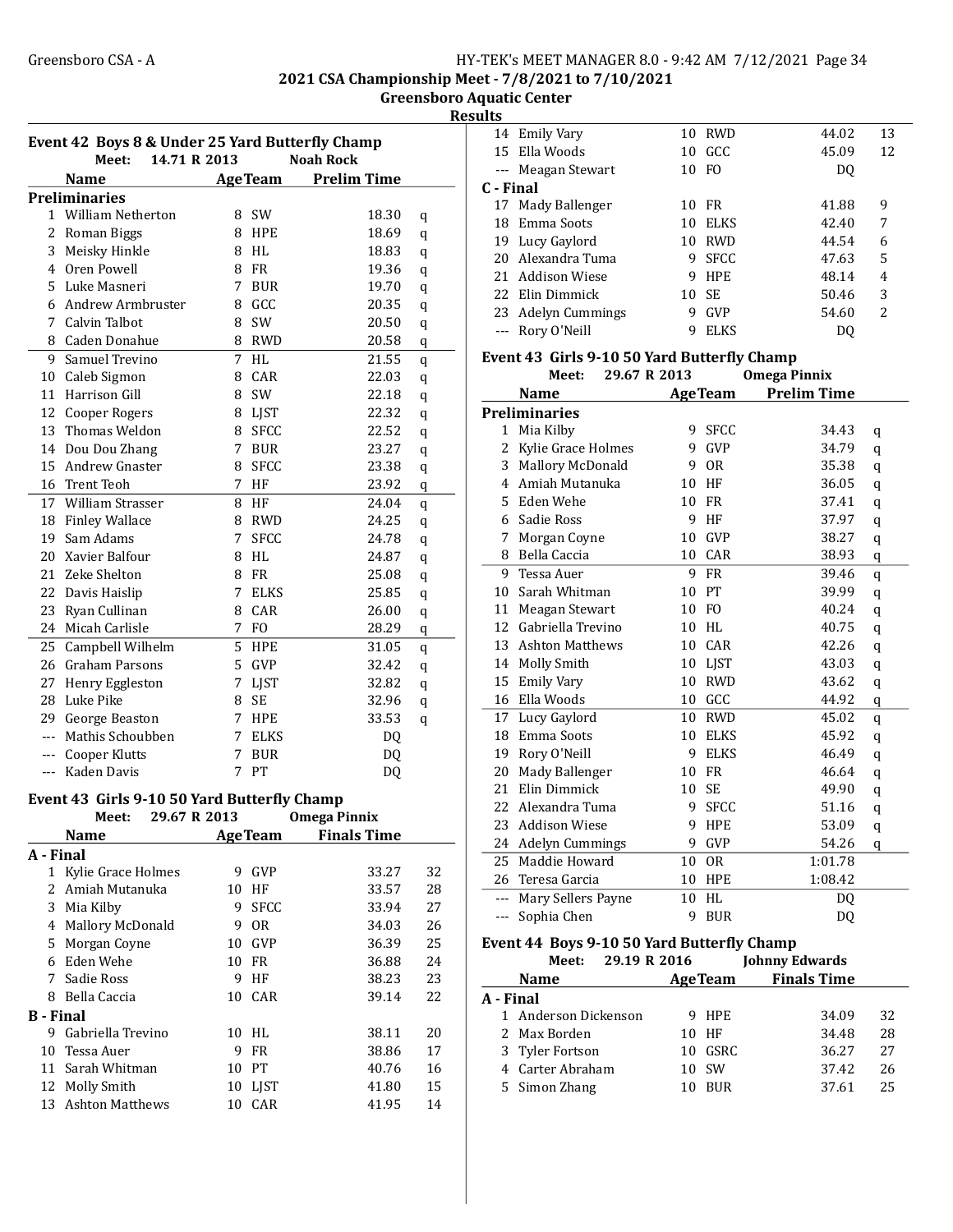2021 CSA Championship Meet - 7/8/2021 to 7/10/2021

Greensboro Aquatic Center Results

|                  |                                            |    |                |                                                         | KG: |
|------------------|--------------------------------------------|----|----------------|---------------------------------------------------------|-----|
|                  |                                            |    |                | A - Final  (Event 44 Boys 9-10 50 Yard Butterfly Champ) |     |
|                  | <b>Name</b>                                |    | <b>AgeTeam</b> | <b>Finals Time</b>                                      |     |
|                  | 6 Wes Crutchfield                          |    | 10 HL          | 38.12                                                   | 24  |
|                  | 7 Weston Condrasky                         |    | 9 SFCC         | 38.93                                                   | 23  |
|                  | 8 Matthew Stultz                           |    | 9 CAR          | 40.35                                                   | 22  |
| <b>B</b> - Final |                                            |    |                |                                                         |     |
|                  | 9 Thomas Hankins                           | 10 | <b>ELKS</b>    | 40.04                                                   | 20  |
|                  | 10 Dale Gaines                             | 10 | HF             | 40.39                                                   | 17  |
|                  | 11 Luke Todd                               | 9  | HL             | 40.62                                                   | 16  |
|                  | 12 J. P. Hammond                           |    | 9 FR           | 42.70                                                   | 15  |
|                  | 13 Ben Saslow                              |    | 9 ELKS         | 44.11                                                   | 14  |
|                  | 14 Gavin Hartman                           |    | 10 OR          | 44.21                                                   | 13  |
|                  | 15 Connor Mungas                           |    | 9 OR           | 46.25                                                   | 12  |
|                  | 16 Clayton Wilhelm                         |    | 10 HPE         | 47.71                                                   | 11  |
| C - Final        |                                            |    |                |                                                         |     |
|                  | 17 Keano Kobi-Jacks                        |    | 10 LJST        | 44.77<br>9                                              |     |
|                  | 18 Luke Newman                             |    | 10 FO          | 45.46<br>7                                              |     |
|                  | 19 Asher Steele                            |    | 10 FR          | 48.59<br>6                                              |     |
|                  | 20 George Job                              |    | 10 FR          | 5<br>49.32                                              |     |
|                  | 21 Percy Worth                             |    | 9 GCC          | 49.84<br>4                                              |     |
|                  | 22 Charlie Heinzelmann                     |    | 10 SW          | 50.88<br>3                                              |     |
|                  | 23 Liam Price                              |    | 9 GVP          | $\overline{2}$<br>1:00.74                               |     |
| 24               | Amanuel Cassell                            | 10 | <b>BUR</b>     | 1:14.11<br>1                                            |     |
|                  |                                            |    |                |                                                         |     |
|                  | Event 44 Boys 9-10 50 Yard Butterfly Champ |    |                |                                                         |     |
|                  | Meet: 29.19 R 2016                         |    |                | <b>Johnny Edwards</b>                                   |     |
|                  | <b>Name</b>                                |    | <b>AgeTeam</b> | <b>Prelim Time</b>                                      |     |
|                  | <b>Preliminaries</b>                       |    |                |                                                         |     |
|                  | 1 Anderson Dickenson                       |    | 9 HPE          | 34.77<br>q                                              |     |
|                  | 2 Max Borden                               |    | 10 HF          | 36.00<br>q                                              |     |
|                  | 3 Simon Zhang                              |    | 10 BUR         | 37.62<br>q                                              |     |
|                  | 4 Tyler Fortson                            |    | 10 GSRC        | 39.47<br>$\bf q$                                        |     |
|                  | 5 Matthew Stultz                           | 9  | CAR            | 39.51<br>$\bf q$                                        |     |
|                  | 6 Weston Condrasky                         | 9  | <b>SFCC</b>    | 39.64<br>$\bf q$                                        |     |
|                  | 7 Wes Crutchfield                          | 10 | HL             | 39.76<br>$\bf q$                                        |     |
|                  | 8 Carter Abraham                           | 10 | SW             | 40.54<br>q                                              |     |
| 9                | Luke Todd                                  | 9  | HL             | 40.80<br>q                                              |     |
| 10               | Dale Gaines                                | 10 | HF             | 41.90<br>q                                              |     |
| 11               | <b>Ben Saslow</b>                          | 9  | <b>ELKS</b>    | 42.74<br>q                                              |     |
| 12               | Thomas Hankins                             | 10 | <b>ELKS</b>    | 42.87<br>q                                              |     |
| 13               | J. P. Hammond                              | 9  | FR             | 43.08<br>$\mathbf q$                                    |     |
| 14               | Gavin Hartman                              | 10 | <b>OR</b>      | 45.99<br>$\mathbf q$                                    |     |
| 15               | <b>Connor Mungas</b>                       | 9  | <b>OR</b>      | 46.95<br>$\mathbf q$                                    |     |
| 16               | Clayton Wilhelm                            | 10 | HPE            | 48.04<br>q                                              |     |
| 17               | Luke Newman                                | 10 | FO             | 48.06<br>$\bf q$                                        |     |
| 18               | Keano Kobi-Jacks                           | 10 | LJST           | 48.30<br>$\mathbf q$                                    |     |
| 19               | George Job                                 | 10 | FR             | 49.45<br>$\mathbf q$                                    |     |
| 20               | Percy Worth                                | 9  | GCC            | 51.06<br>$\mathbf q$                                    |     |
| 21               | Asher Steele                               | 10 | FR             | 51.49<br>$\mathbf q$                                    |     |
| 22               | Charlie Heinzelmann                        | 10 | SW             | 52.90<br>q                                              |     |
| 23               | Liam Price                                 | 9  | GVP            | 59.15<br>q                                              |     |
| 24               | Amanuel Cassell                            | 10 | <b>BUR</b>     | 1:10.00<br>q                                            |     |
| 25               | Myles Tesseneer                            | 9  | PT             | 1:10.32                                                 |     |
| 26               | Joey Pike                                  | 10 | SE             | 1:10.51                                                 |     |

--- Landon Morris 10 SE DQ

|                  | --- Ellis Moody                              |    | 10 HL          | DQ                  |              |
|------------------|----------------------------------------------|----|----------------|---------------------|--------------|
|                  | Event 45 Girls 11-12 50 Yard Butterfly Champ |    |                |                     |              |
|                  | Meet: 27.18 R 2015                           |    |                | <b>Omega Pinnix</b> |              |
|                  | <b>Name</b>                                  |    | <b>AgeTeam</b> | <b>Finals Time</b>  |              |
| A - Final        |                                              |    |                |                     |              |
| $\mathbf{1}$     | <b>Riley Ramseur</b>                         |    | 11 SW          | 27.29               | 32           |
| 2                | Sophie McMasters                             | 12 | CAR            | 28.78               | 28           |
|                  | 3 Sadie Vest                                 |    | 12 GVP         | 28.86               | 27           |
|                  | 4 Eloise Jones                               |    | 12 SW          | 30.56               | 26           |
|                  | 5 Helena Goddard                             |    | 12 HF          | 30.60               | 25           |
|                  | 6 Cameron Matthews                           |    | 12 CAR         | 31.08               | 24           |
| 7                | <b>Player Morris</b>                         | 12 | HF             | 31.13               | 23           |
| 8                | Madeline Mullen                              | 11 | <b>FR</b>      | 31.61               | 22           |
| <b>B</b> - Final |                                              |    |                |                     |              |
|                  | 9 Emma Hronich                               | 11 | <b>BUR</b>     | 31.59               | 20           |
| 10               | Lillian Wright                               | 12 | <b>RWD</b>     | 31.73               | 17           |
|                  | 11 Alice DeLoreto                            | 11 | <b>GVP</b>     | 32.29               | 16           |
|                  | 12 Carolina Bumgarner                        | 11 | GSRC           | 33.38               | 15           |
|                  | 13 Kankan Adekoya                            | 12 | <b>BUR</b>     | 33.83               | 14           |
|                  | 14 Julia Messick                             | 11 | <b>SFCC</b>    | 33.88               | 13           |
|                  | 15 Katherine Stevens                         |    | 11 BUR         | 33.96               | 12           |
|                  | 16 Harper Higgins                            |    | 12 HL          | 34.09               | 11           |
| C - Final        |                                              |    |                |                     |              |
| 17               | Emma Ballenger                               | 12 | <b>FR</b>      | 34.14               | 9            |
|                  | 18 Allie Stultz                              | 12 | CAR            | 34.81               | 7            |
|                  | 19 Lily Binder                               | 11 | SW             | 35.13               | 6            |
|                  | 20 Brittyn Schicker                          |    | 12 SE          | 35.38               | 5            |
|                  | 21 Brileigh Donahue                          | 11 | <b>RWD</b>     | 35.59               | 4            |
| 22               | Julianna Singleton                           | 11 | F <sub>O</sub> | 35.80               | 3            |
| 23               | Ainsley Krumroy                              | 12 | LJST           | 36.59               | 2            |
|                  | 24 Zoe Nelson                                |    | 12 HL          | 37.18               | $\mathbf{1}$ |
|                  | Event 45 Girls 11-12 50 Yard Butterfly Champ |    |                |                     |              |
|                  | 27.18 R 2015<br>Meet:                        |    |                | <b>Omega Pinnix</b> |              |
|                  |                                              |    |                | .                   |              |

|       | Name                    |    | <b>AgeTeam</b> | <b>Prelim Time</b> |   |
|-------|-------------------------|----|----------------|--------------------|---|
|       | <b>Preliminaries</b>    |    |                |                    |   |
| 1     | Riley Ramseur           | 11 | <b>SW</b>      | 27.76              | q |
| 2     | Sadie Vest              | 12 | GVP            | 29.59              | q |
| 3     | Sophie McMasters        | 12 | CAR            | 29.81              | q |
| 4     | Helena Goddard          | 12 | HF             | 31.10              | q |
| 5     | <b>Cameron Matthews</b> | 12 | CAR            | 31.57              | q |
| 6     | Eloise Jones            | 12 | SW             | 31.77              | q |
| 7     | Madeline Mullen         | 11 | FR             | 31.86              | q |
| 8     | Player Morris           | 12 | HF             | 32.38              | q |
| 9     | Lillian Wright          | 12 | <b>RWD</b>     | 32.52              | q |
| 10    | Emma Hronich            | 11 | <b>BUR</b>     | 32.82              | q |
| 11    | Alice DeLoreto          | 11 | GVP            | 33.35              | q |
| 12    | Harper Higgins          | 12 | HL             | 33.98              | q |
| 13    | Julia Messick           | 11 | <b>SFCC</b>    | 34.59              | q |
| 14    | Katherine Stevens       | 11 | BUR            | 34.95              | q |
| $*15$ | Kankan Adekoya          | 12 | <b>BUR</b>     | 35.02              | q |
| $*15$ | Carolina Bumgarner      | 11 | GSRC           | 35.02              | q |
| 17    | Lily Binder             | 11 | SW             | 36.11              | q |
| 18    | Brittyn Schicker        | 12 | SE             | 36.25              | q |
| 19    | Emma Ballenger          | 12 | FR             | 36.40              | q |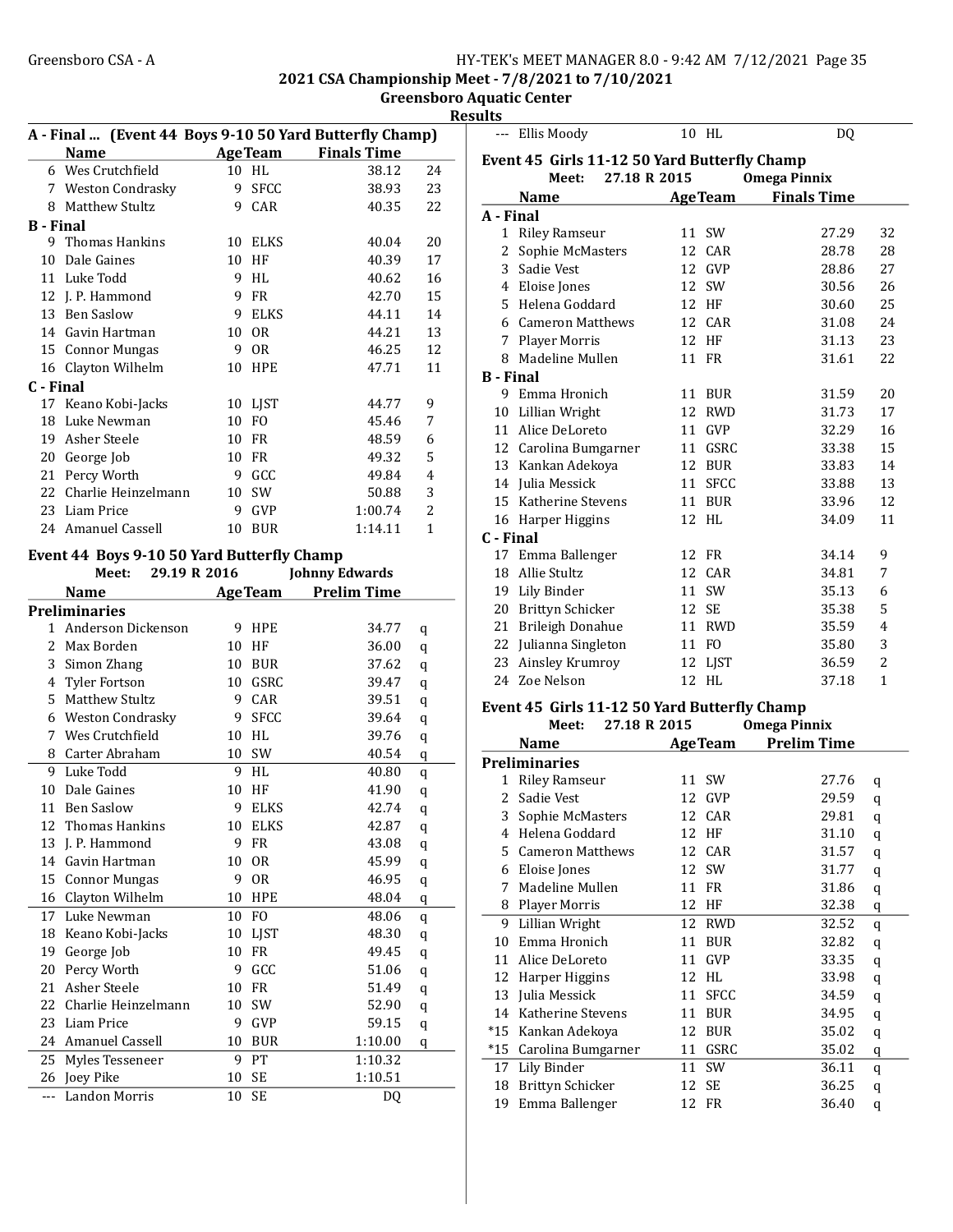2021 CSA Championship Meet - 7/8/2021 to 7/10/2021

Greensboro Aquatic Center

**Results** 

|    | Preliminaries  (Event 45 Girls 11-12 50 Yard Butterfly Champ) |    |                |                    |   |  |
|----|---------------------------------------------------------------|----|----------------|--------------------|---|--|
|    | <b>Name</b>                                                   |    | <b>AgeTeam</b> | <b>Prelim Time</b> |   |  |
| 20 | Brileigh Donahue                                              | 11 | <b>RWD</b>     | 36.47              | q |  |
| 21 | Ainsley Krumroy                                               |    | 12 LJST        | 36.59              | q |  |
|    | 22 Allie Stultz                                               |    | 12 CAR         | 36.68              | q |  |
|    | 23 Zoe Nelson                                                 |    | 12 HL          | 36.90              | q |  |
|    | 24 Julianna Singleton                                         | 11 | FO.            | 37.10              | q |  |
|    | 25 Marion Neff                                                |    | 12 HL          | 37.63              |   |  |
|    | 26 Aurelia Wilder                                             |    | 11 FR          | 37.66              |   |  |
|    | 27 Maddie Jane Fariole                                        |    | 12 GSRC        | 39.26              |   |  |
| 28 | Maddie Mcdowell                                               |    | 12 OR          | 39.74              |   |  |
| 29 | Mary Lynch                                                    |    | 11 PT          | 41.38              |   |  |
| 30 | Elle Dawson                                                   | 11 | GSRC           | 41.47              |   |  |
| 31 | Molly Holbrook                                                |    | 12 HPE         | 43.06              |   |  |
|    | 32 Zoe Upton                                                  | 11 | <b>ELKS</b>    | 45.95              |   |  |
| 33 | Quinn Finnegan                                                | 12 | GVP            | 53.86              |   |  |

# Event 46 Boys 11-12 50 Yard Butterfly Champ<br>Meet: 25.92 R 2017 Noah Rock

Meet: 25.92 R 2017

|                  | <b>Name</b>               |    | <b>AgeTeam</b> | <b>Finals Time</b> |              |
|------------------|---------------------------|----|----------------|--------------------|--------------|
| A - Final        |                           |    |                |                    |              |
| 1                | Leo Cooper                |    | 11 HL          | 27.59              | 32           |
| 2                | Alex Cooper               | 11 | HL             | 27.64              | 28           |
| 3                | Anderson Olalere          | 12 | LJST           | 27.82              | 27           |
| 4                | Charlie Vannoy            | 12 | <b>SW</b>      | 28.12              | 26           |
| 5                | <b>Henry Mathews</b>      | 12 | GSRC           | 29.43              | 25           |
| 6                | Spencer Borden            | 12 | HF             | 30.10              | 24           |
| 7                | Isaiah Wehe               | 12 | <b>FR</b>      | 31.65              | 23           |
| 8                | <b>Bryson Gaines</b>      | 12 | HF             | 31.66              | 22           |
| <b>B</b> - Final |                           |    |                |                    |              |
| 9                | Braden Schwenke           | 12 | <b>HPE</b>     | 32.00              | 20           |
| 10               | Avery Mitcham             | 11 | <b>SE</b>      | 32.63              | 17           |
| 11               | Fitz Worth                | 12 | GCC            | 32.71              | 16           |
| 12               | Bo Cooke                  | 12 | <b>SW</b>      | 33.10              | 15           |
| 13               | Jonathan Adams            | 12 | <b>SFCC</b>    | 34.45              | 14           |
| 14               | Joey Nguyen               | 12 | 0 <sub>R</sub> | 35.32              | 13           |
| 15               | Robert Craven             | 12 | HPE            | 35.46              | 12           |
|                  | 16 Chasen Coltrane        | 11 | <b>LIST</b>    | 38.83              | 11           |
| C - Final        |                           |    |                |                    |              |
| 17               | PJ Mandala                | 11 | <b>ELKS</b>    | 36.27              | 9            |
| 18               | Rayne Amidon              | 11 | HL             | 36.67              | 7            |
| 19               | Jude Kyser                |    | 12 PT          | 37.90              | 6            |
| 20               | Preston Thomas            | 11 | CAR            | 37.96              | 5            |
| 21               | Owen Carson               | 11 | SW             | 40.82              | 4            |
|                  | 22 Oliver Fifield-Beckham |    | 11 FR          | 41.49              | 3            |
| 23               | Nicholas Tabori           | 12 | HF             | 42.39              | 2            |
| 2.4              | <b>Ben Holbrook</b>       | 11 | <b>HPE</b>     | 43.71              | $\mathbf{1}$ |

#### Event 46 Boys 11-12 50 Yard Butterfly Champ<br>Meet: 25.92 R 2017 Noah Rock Meet: 25.92 R 2017

|               | <b>Name</b>        |  | <b>AgeTeam</b> | <b>Prelim Time</b> |   |  |
|---------------|--------------------|--|----------------|--------------------|---|--|
| Preliminaries |                    |  |                |                    |   |  |
|               | 1 Leo Cooper       |  | 11 HL          | 28.45              | a |  |
|               | 2 Anderson Olalere |  | 12 LIST        | 28.74              | a |  |
|               | 3 Alex Cooper      |  | $11$ HI.       | 29.05              | a |  |
|               | 4 Charlie Vannov   |  | 12 SW          | 29.89              | a |  |

| 5     | <b>Henry Mathews</b>   |    | 12 GSRC        | 30.76 | q |
|-------|------------------------|----|----------------|-------|---|
| 6     | Spencer Borden         | 12 | HF             | 30.94 | q |
| 7     | <b>Bryson Gaines</b>   | 12 | HF             | 32.14 | q |
| 8     | Isaiah Wehe            | 12 | FR             | 32.50 | q |
| 9     | Avery Mitcham          | 11 | SE             | 32.78 | q |
| 10    | Braden Schwenke        | 12 | <b>HPE</b>     | 33.05 | q |
| 11    | Fitz Worth             | 12 | GCC            | 33.39 | q |
| 12    | Robert Craven          | 12 | <b>HPE</b>     | 34.54 | q |
| 13    | <b>Bo Cooke</b>        | 12 | <b>SW</b>      | 35.78 | q |
| 14    | Joey Nguyen            | 12 | 0 <sub>R</sub> | 35.99 | q |
| 15    | Jonathan Adams         | 12 | <b>SFCC</b>    | 36.24 | q |
| 16    | Chasen Coltrane        | 11 | <b>LIST</b>    | 36.81 | q |
| 17    | Rayne Amidon           | 11 | <b>HL</b>      | 36.91 | q |
| 18    | PJ Mandala             | 11 | <b>ELKS</b>    | 37.44 | q |
| 19    | Jude Kyser             | 12 | PT             | 38.05 | q |
| 20    | Sai Samtani            | 11 | <b>LIST</b>    | 38.21 | q |
| 21    | <b>Preston Thomas</b>  | 11 | CAR            | 39.51 | q |
| 22    | Owen Carson            | 11 | SW             | 40.67 | q |
| 23    | Oliver Fifield-Beckham | 11 | <b>FR</b>      | 41.45 | q |
| 24    | Ben Holbrook           | 11 | <b>HPE</b>     | 42.48 | q |
| 25    | Nicholas Tabori        | 12 | HF             | 43.24 |   |
| 26    | <b>Andrew Szott</b>    | 11 | <b>BUR</b>     | 48.10 |   |
| $---$ | Nolan Stevenson        | 11 | <b>BUR</b>     | DQ    |   |

#### Event 47 Girls 13-14 50 Yard Butterfly Champ

| Meet:        |                                                                                                                                                                                                                                              |                                                                                                                                                                                                                  |            | <b>Reece Ramseur</b>                                                                                                                                                     |              |
|--------------|----------------------------------------------------------------------------------------------------------------------------------------------------------------------------------------------------------------------------------------------|------------------------------------------------------------------------------------------------------------------------------------------------------------------------------------------------------------------|------------|--------------------------------------------------------------------------------------------------------------------------------------------------------------------------|--------------|
| Name         |                                                                                                                                                                                                                                              |                                                                                                                                                                                                                  |            | <b>Finals Time</b>                                                                                                                                                       |              |
|              |                                                                                                                                                                                                                                              |                                                                                                                                                                                                                  |            |                                                                                                                                                                          |              |
|              |                                                                                                                                                                                                                                              |                                                                                                                                                                                                                  |            | 26.08R                                                                                                                                                                   | 32           |
| Brooke Bourn |                                                                                                                                                                                                                                              | 14                                                                                                                                                                                                               |            | 26.77                                                                                                                                                                    | 28           |
|              |                                                                                                                                                                                                                                              | 14                                                                                                                                                                                                               |            | 27.72                                                                                                                                                                    | 27           |
|              |                                                                                                                                                                                                                                              | 14                                                                                                                                                                                                               |            | 28.80                                                                                                                                                                    | 26           |
|              |                                                                                                                                                                                                                                              | 14                                                                                                                                                                                                               |            | 28.92                                                                                                                                                                    | 25           |
|              |                                                                                                                                                                                                                                              | 13                                                                                                                                                                                                               |            | 28.94                                                                                                                                                                    | 24           |
|              |                                                                                                                                                                                                                                              | 13                                                                                                                                                                                                               | <b>FR</b>  | 29.06                                                                                                                                                                    | 23           |
| Anna Sasser  |                                                                                                                                                                                                                                              |                                                                                                                                                                                                                  |            | 29.69                                                                                                                                                                    | 22           |
|              |                                                                                                                                                                                                                                              |                                                                                                                                                                                                                  |            |                                                                                                                                                                          |              |
| Ellison Soto |                                                                                                                                                                                                                                              |                                                                                                                                                                                                                  |            | 29.81                                                                                                                                                                    | 20           |
|              |                                                                                                                                                                                                                                              | 14                                                                                                                                                                                                               |            | 30.17                                                                                                                                                                    | 17           |
|              |                                                                                                                                                                                                                                              | 13                                                                                                                                                                                                               | GSRC       | 30.38                                                                                                                                                                    | 16           |
|              |                                                                                                                                                                                                                                              | 14                                                                                                                                                                                                               |            | 30.41                                                                                                                                                                    | 15           |
|              |                                                                                                                                                                                                                                              | 13                                                                                                                                                                                                               | <b>BUR</b> | 31.21                                                                                                                                                                    | 14           |
|              |                                                                                                                                                                                                                                              |                                                                                                                                                                                                                  |            | 31.42                                                                                                                                                                    | 13           |
|              |                                                                                                                                                                                                                                              | 13                                                                                                                                                                                                               | <b>RWD</b> | 31.59                                                                                                                                                                    | 12           |
|              |                                                                                                                                                                                                                                              | 13                                                                                                                                                                                                               | HL         | 31.76                                                                                                                                                                    | 11           |
|              |                                                                                                                                                                                                                                              |                                                                                                                                                                                                                  |            |                                                                                                                                                                          |              |
|              |                                                                                                                                                                                                                                              |                                                                                                                                                                                                                  |            | 31.59                                                                                                                                                                    | 9            |
|              |                                                                                                                                                                                                                                              | 13                                                                                                                                                                                                               | <b>HPE</b> | 32.37                                                                                                                                                                    | 7            |
|              |                                                                                                                                                                                                                                              | 14                                                                                                                                                                                                               | CAR        | 32.52                                                                                                                                                                    | 6            |
| Avery Cox    |                                                                                                                                                                                                                                              | 14                                                                                                                                                                                                               |            | 32.68                                                                                                                                                                    | 5            |
|              |                                                                                                                                                                                                                                              | 13                                                                                                                                                                                                               | HF         | 32.84                                                                                                                                                                    | 4            |
|              |                                                                                                                                                                                                                                              | 13                                                                                                                                                                                                               |            | 33.30                                                                                                                                                                    | 3            |
| Olivia Hoots |                                                                                                                                                                                                                                              | 14                                                                                                                                                                                                               |            | 33.94                                                                                                                                                                    | 2            |
|              |                                                                                                                                                                                                                                              |                                                                                                                                                                                                                  |            | 34.83                                                                                                                                                                    | $\mathbf{1}$ |
|              | A - Final<br>$\mathbf{1}$<br>3 Gabbie Schell<br>6 Amelia Wolff<br>8.<br><b>B</b> - Final<br>12 Greyson Cook<br>13<br>14 Lexi Coker<br>16 Allie Nelson<br>C - Final<br>17 Elle Lackey<br>18 Taylor Collins<br>22 Lauren Day<br>24 Anna Amidon | Reece Ramseur<br>4 Estelle Teague<br>5 Cambree Spencer<br><b>Ashley Crowell</b><br>Sara Whitener<br>11 Kendall Fortson<br>Gabriella Primus<br>15 Rosemary Messer<br><b>Sydney Matthews</b><br>21 Morgan Strasser |            | 26.08 R 2021<br><b>AgeTeam</b><br>14 SW<br>HF<br>FR<br>HF<br>HL<br>LIST<br>14 GVP<br>14 GVP<br>GVP<br><b>HPE</b><br>14 GCC<br>14 SW<br>LIST<br><b>HPE</b><br>FR<br>14 HL |              |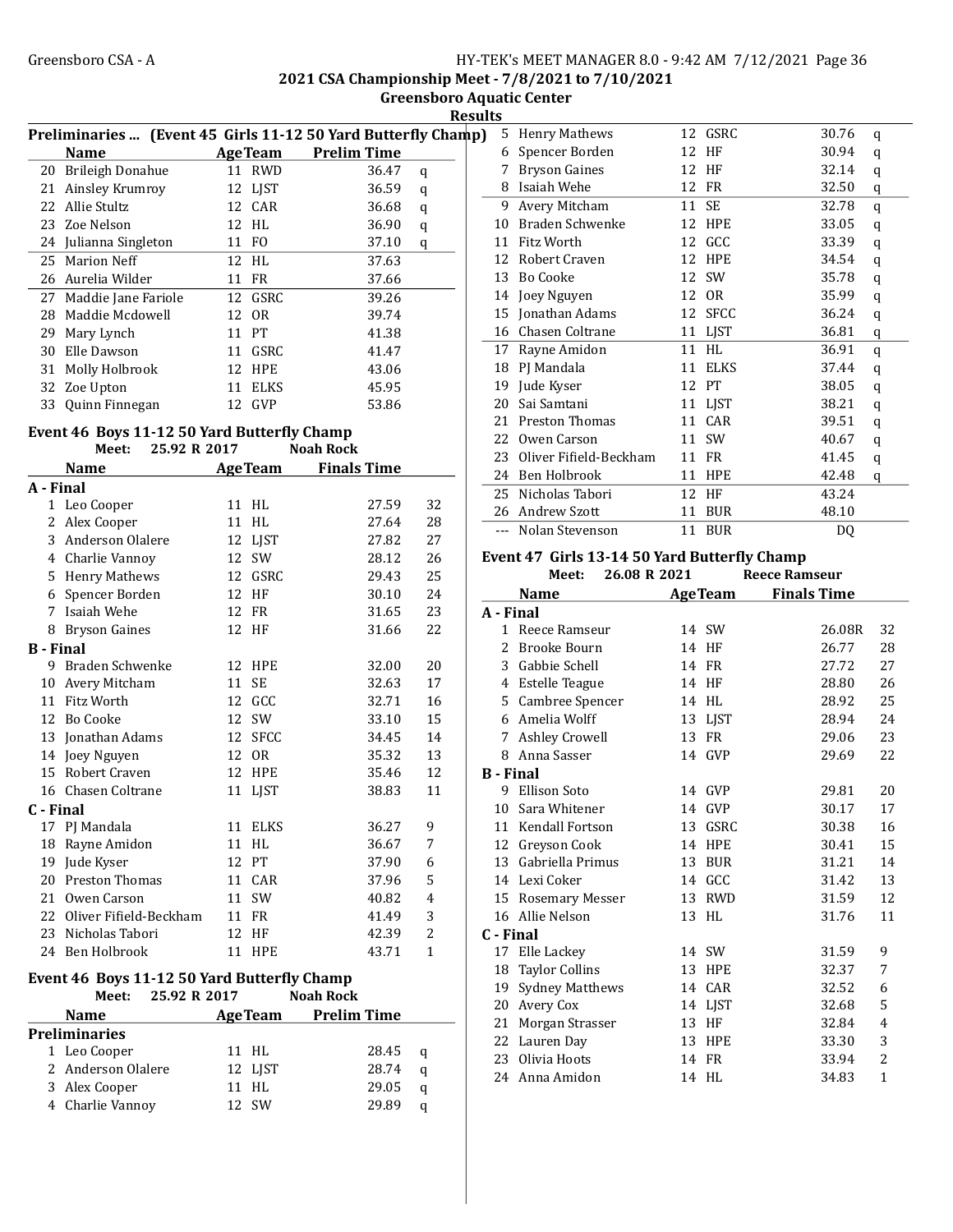2021 CSA Championship Meet - 7/8/2021 to 7/10/2021

Greensboro Aquatic Center **Results** 

| Event 47 Girls 13-14 50 Yard Butterfly Champ |                                               |                   |                    |  |  |  |  |  |
|----------------------------------------------|-----------------------------------------------|-------------------|--------------------|--|--|--|--|--|
|                                              | <b>Reece Ramseur</b><br>Meet:<br>26.08 R 2021 |                   |                    |  |  |  |  |  |
|                                              | <b>Name</b>                                   | <b>AgeTeam</b>    | <b>Prelim Time</b> |  |  |  |  |  |
|                                              | <b>Preliminaries</b>                          |                   |                    |  |  |  |  |  |
| 1                                            | Reece Ramseur                                 | 14 SW             | 26.58<br>q         |  |  |  |  |  |
| $\overline{2}$                               | Brooke Bourn                                  | 14 HF             | 27.25<br>q         |  |  |  |  |  |
| 3                                            | Gabbie Schell                                 | 14 FR             | 28.83<br>q         |  |  |  |  |  |
| 4                                            | Amelia Wolff                                  | 13 LJST           | 29.10<br>q         |  |  |  |  |  |
| 5                                            | <b>Ashley Crowell</b>                         | 13<br>FR          | 29.29<br>q         |  |  |  |  |  |
|                                              | 6 Cambree Spencer                             | 14 HL             | 29.33<br>q         |  |  |  |  |  |
| 7                                            | <b>Estelle Teague</b>                         | 14<br>HF          | 29.37<br>q         |  |  |  |  |  |
| 8                                            | Anna Sasser                                   | 14 GVP            | 30.35<br>q         |  |  |  |  |  |
| 9                                            | Ellison Soto                                  | 14 GVP            | 30.59<br>q         |  |  |  |  |  |
| 10                                           | Sara Whitener                                 | 14 GVP            | 31.08<br>q         |  |  |  |  |  |
| 11                                           | Gabriella Primus                              | 13 BUR            | 31.24<br>q         |  |  |  |  |  |
| 12                                           | Kendall Fortson                               | 13 GSRC           | 31.46<br>q         |  |  |  |  |  |
| 13                                           | Allie Nelson                                  | 13 HL             | 31.52<br>q         |  |  |  |  |  |
|                                              | 14 Greyson Cook                               | 14 HPE            | 31.72<br>q         |  |  |  |  |  |
| 15                                           | Rosemary Messer                               | 13 RWD            | 32.35<br>q         |  |  |  |  |  |
| 16                                           | Lexi Coker                                    | 14 GCC            | 32.43<br>q         |  |  |  |  |  |
| 17                                           | Elle Lackey                                   | 14<br>SW          | 32.53<br>q         |  |  |  |  |  |
| 18                                           | Morgan Strasser                               | 13 HF             | 32.73<br>q         |  |  |  |  |  |
| 19                                           | <b>Taylor Collins</b>                         | 13<br>HPE         | 32.85<br>q         |  |  |  |  |  |
| 20                                           | Avery Cox                                     | 14 LJST           | 32.87<br>q         |  |  |  |  |  |
| 21                                           | Lauren Day                                    | 13<br><b>HPE</b>  | 34.04<br>q         |  |  |  |  |  |
| 22                                           | Olivia Hoots                                  | 14 FR             | 34.19<br>q         |  |  |  |  |  |
| 23                                           | <b>Sydney Matthews</b>                        | 14 CAR            | 34.26<br>q         |  |  |  |  |  |
| 24                                           | Anna Amidon                                   | 14 HL             | 34.27<br>q         |  |  |  |  |  |
| 25                                           | Harleigh Scott                                | 13<br><b>SE</b>   | 34.95              |  |  |  |  |  |
| 26                                           | Grace Haviland                                | 13 PT             | 35.88              |  |  |  |  |  |
| 27                                           | Reagan Poindexter                             | 14 PT             | 35.92              |  |  |  |  |  |
| 28                                           | <b>Lindsay Stallings</b>                      | <b>OR</b><br>14   | 37.14              |  |  |  |  |  |
| 29                                           | Kylie Lovelace                                | 14<br><b>SE</b>   | 37.65              |  |  |  |  |  |
| 30                                           | Alexa Bird                                    | 14 ELKS           | 39.32              |  |  |  |  |  |
| 31                                           | Anna Barnett                                  | 14 SW             | 41.03              |  |  |  |  |  |
| 32                                           | Lucy Dimmick                                  | 13<br><b>SE</b>   | 42.25              |  |  |  |  |  |
| 33                                           | Melea Lynch                                   | 14 PT             | 48.15              |  |  |  |  |  |
| ---                                          | Maddox Walkingstick                           | 13<br><b>ELKS</b> | <b>DQ</b>          |  |  |  |  |  |

#### Event 48 Boys 13-14 50 Yard Butterfly Champ

|                  | Meet:                   |  | 23.80 R 2002 |                | <b>Robert Padgett</b> |    |
|------------------|-------------------------|--|--------------|----------------|-----------------------|----|
|                  | <b>Name</b>             |  |              | <b>AgeTeam</b> | <b>Finals Time</b>    |    |
| A - Final        |                         |  |              |                |                       |    |
| $\mathbf{1}$     | Maverick Crowell        |  |              | 13 SW          | 24.09                 | 32 |
| 2                | Griffin Jones           |  |              | 14 SW          | 24.78                 | 28 |
|                  | 3 Timothy Gaylord       |  |              | 14 RWD         | 25.25                 | 27 |
| 4                | Anderson Cathey         |  |              | 13 LJST        | 26.46                 | 26 |
|                  | 5 Noah Morgan           |  |              | 13 HF          | 27.41                 | 25 |
| 6                | Alex Powell             |  |              | 13 FR          | 27.42                 | 24 |
|                  | 7 Kenji Kobi-Jacks      |  |              | 13 LJST        | 27.75                 | 23 |
| 8                | Casey Shaw              |  |              | 14 BUR         | 28.68                 | 22 |
| <b>B</b> - Final |                         |  |              |                |                       |    |
| 9                | Finn McGonigal          |  |              | 13 HL          | 27.91                 | 20 |
| 10               | <b>Arthur Neighbors</b> |  |              | 13 GSRC        | 27.92                 | 17 |
|                  |                         |  |              |                |                       |    |

|    | 11 Hudson Cooper    |       | 13 HL      | 28.09 | 16 |
|----|---------------------|-------|------------|-------|----|
|    | 12 Peter Miller     |       | 14 FR      | 28.52 | 15 |
|    | 13 Harris Abernathy |       | 13 FR      | 28.58 | 14 |
|    | 14 Sam Lavinder     |       | 13 OR      | 29.21 | 13 |
|    | 15 Evan Pfeifer     |       | 14 HL      | 29.28 | 12 |
|    | 16 Wesley Teoh      |       | 13 HF      | 29.83 | 11 |
|    | C - Final           |       |            |       |    |
|    | 17 Keegan Briers    | 14 SE |            | 30.82 | 9  |
| 18 | Bryan Caccia        |       | 13 CAR     | 31.83 | 7  |
| 19 | Landon Shi          |       | 13 HPE     | 32.26 | 6  |
|    | 20 Jackson Dell     |       | 14 CAR     | 32.29 | 5  |
|    | 21 Cooper Dunning   |       | 13 GVP     | 33.72 | 4  |
|    | 22 Cameron Tobin    | 13    | HF         | 34.97 | 3  |
|    | 23 James Wrinkle    | 14    | <b>RWD</b> | 38.78 | 2  |
|    | 24 Angel Garcia     | 13    | <b>HPE</b> | 40.26 | 1  |

#### Event 48 Boys 13-14 50 Yard Butterfly Champ Meet: 23.80 R 2002 Robert Padgett

|       | <b>Name</b>             |    | <b>AgeTeam</b> | <b>Prelim Time</b> |   |
|-------|-------------------------|----|----------------|--------------------|---|
|       | <b>Preliminaries</b>    |    |                |                    |   |
| 1     | <b>Maverick Crowell</b> |    | 13 SW          | 24.89              | q |
| 2     | Griffin Jones           | 14 | SW             | 25.85              | q |
| 3     | <b>Timothy Gaylord</b>  | 14 | <b>RWD</b>     | 26.63              | q |
| 4     | Anderson Cathey         | 13 | LJST           | 27.00              | q |
| 5     | Noah Morgan             | 13 | HF             | 27.95              | q |
| 6     | Alex Powell             | 13 | <b>FR</b>      | 28.10              | q |
| 7     | Casey Shaw              | 14 | <b>BUR</b>     | 28.57              | q |
| 8     | Kenji Kobi-Jacks        |    | 13 LJST        | 28.93              | q |
| 9     | Finn McGonigal          | 13 | HL             | 28.97              | q |
| $*10$ | Evan Pfeifer            | 14 | <b>HL</b>      | 29.08              | q |
| $*10$ | Peter Miller            | 14 | <b>FR</b>      | 29.08              | q |
| 12    | Hudson Cooper           | 13 | HL             | 29.09              | q |
| 13    | Sam Lavinder            | 13 | <b>OR</b>      | 29.16              | q |
| 14    | <b>Arthur Neighbors</b> | 13 | GSRC           | 29.18              | q |
| 15    | Harris Abernathy        | 13 | <b>FR</b>      | 29.27              | q |
| 16    | Wesley Teoh             | 13 | HF             | 30.95              | q |
| 17    | Keegan Briers           | 14 | <b>SE</b>      | 31.25              | q |
| 18    | Bryan Caccia            | 13 | CAR            | 31.84              | q |
| 19    | Landon Shi              | 13 | HPE            | 33.00              | q |
| 20    | Jackson Dell            | 14 | CAR            | 33.62              | q |
| 21    | Cameron Tobin           | 13 | HF             | 34.58              | q |
| 22    | Cooper Dunning          | 13 | <b>GVP</b>     | 34.81              | q |
| 23    | Angel Garcia            | 13 | <b>HPE</b>     | 39.40              | q |
| 24    | James Wrinkle           | 14 | <b>RWD</b>     | 39.41              | q |
| 25    | Job Cooper              | 13 | <b>SE</b>      | 40.28              |   |
| 26    | Dean Setser             | 13 | <b>GVP</b>     | 43.36              |   |
| 27    | Lucas Carlisle          | 13 | F <sub>O</sub> | 56.60              |   |

#### Event 49 Girls 15-19 50 Yard Butterfly Champ  $M = 25.25$

|           | меет:           | 25.16 R 2012 |                | Caitlin Casazza    |    |  |  |
|-----------|-----------------|--------------|----------------|--------------------|----|--|--|
|           | <b>Name</b>     |              | <b>AgeTeam</b> | <b>Finals Time</b> |    |  |  |
| A - Final |                 |              |                |                    |    |  |  |
|           | 1 Maura Schoppa |              | 17 BUR         | 25.42              | 32 |  |  |
|           | 2 Riley Willett |              | 16 SW          | 25.95              | 28 |  |  |
|           | 3 Agnes Cruz    |              | 16 BUR         | 26.97              | 27 |  |  |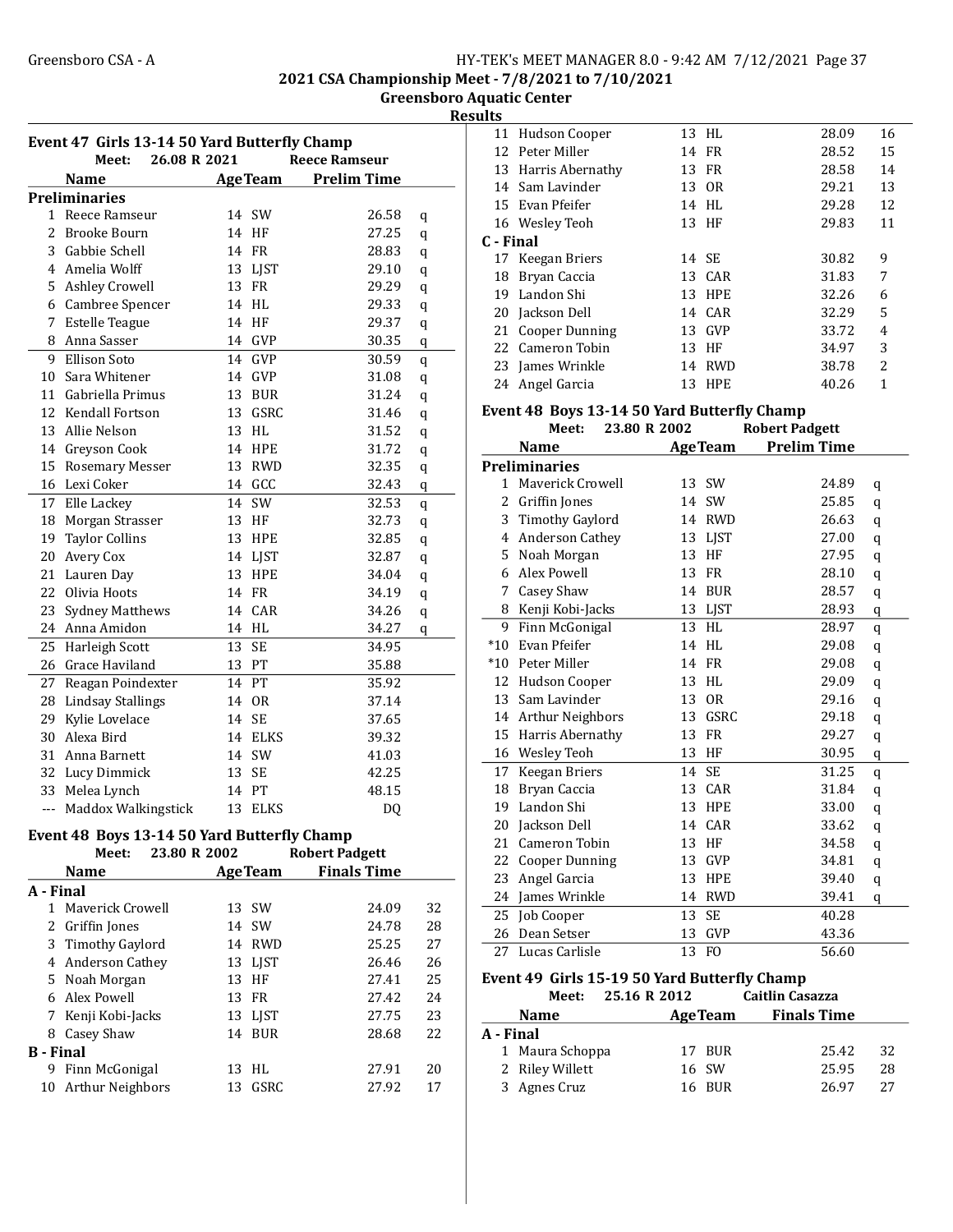2021 CSA Championship Meet - 7/8/2021 to 7/10/2021

Greensboro Aquatic Center **Results** 

|                  | A - Final  (Event 49 Girls 15-19 50 Yard Butterfly Champ)<br><b>Name</b> |    | <b>AgeTeam</b> | <b>Finals Time</b>     |                  |
|------------------|--------------------------------------------------------------------------|----|----------------|------------------------|------------------|
|                  | 4 Hannah Wachendorfer                                                    |    | 16 HF          | 27.43                  | 26               |
|                  |                                                                          |    |                |                        |                  |
|                  | 5 Ellie Hunt                                                             | 15 | PT             | 27.44                  | 25               |
|                  | 6 Alexandria Brooks                                                      |    | 15 BUR         | 27.60                  | 24               |
|                  | 7 Caroline McNairy                                                       |    | 17 SFCC        | 27.65                  | 23               |
| 8                | Claire Sullivan                                                          | 18 | SE             | 28.83                  | 22               |
| <b>B</b> - Final |                                                                          |    |                |                        |                  |
|                  | 9 Sadie Covington                                                        | 17 | CAR            | 27.76                  | 20               |
|                  | 10 Alannah Williamson                                                    | 17 | LJST           | 28.40                  | 17               |
|                  | 11 Hadley Osborne                                                        | 15 | PT             | 28.41                  | 16               |
|                  | 12 Caroline Goodman                                                      |    | 16 PT          | 28.66                  | 15               |
|                  | 13 Sydney Roberts                                                        |    | 16 GVP         | 29.18                  | 14               |
|                  | 14 Tyler Coker                                                           |    | 17 GCC         | 29.79                  | 13               |
| 15               | Casey Sutherland                                                         | 17 | HF             | 30.00                  | 12               |
|                  | 16 Gracie Southwell                                                      | 16 | FO.            | 30.48                  | 11               |
| C - Final        |                                                                          |    |                |                        |                  |
| 17               | Susannah Weaver                                                          |    | 17 FR          | 30.09                  | 9                |
|                  | 18 Anabelle Short                                                        | 17 | SW             | 30.13                  | 7                |
|                  | 19 MaryAnn Edmonds                                                       |    | 17 ELKS        | 30.18                  | 6                |
|                  | *20 Jadie Ruth Wehe                                                      |    | 15 FR          | 30.64                  | 4.5              |
|                  | *20 Grace Thurman                                                        |    | 16 GSRC        | 30.64                  | 4.5              |
|                  | 22 Haley Mann                                                            |    | 17 HL          | 30.84                  | 3                |
| 23               | Amelia Hammond                                                           | 17 | ELKS           | 31.12                  | $\overline{2}$   |
|                  | 24 Bridget Barr                                                          | 17 | GSRC           | 31.20                  | $\mathbf 1$      |
|                  |                                                                          |    |                |                        |                  |
|                  | Event 49 Girls 15-19 50 Yard Butterfly Champ                             |    |                |                        |                  |
|                  | 25.16 R 2012<br>Meet:                                                    |    |                | <b>Caitlin Casazza</b> |                  |
|                  | <b>Name</b>                                                              |    | <b>AgeTeam</b> | <b>Prelim Time</b>     |                  |
|                  | <b>Preliminaries</b>                                                     |    |                |                        |                  |
| 1                | Maura Schoppa                                                            | 17 | <b>BUR</b>     | 25.88                  | q                |
| 2                | <b>Riley Willett</b>                                                     |    | 16 SW          | 26.43                  | q                |
| 3                | Agnes Cruz                                                               | 16 | BUR            | 27.57                  | q                |
|                  | 4 Hannah Wachendorfer                                                    |    | 16 HF          | 27.58                  | q                |
|                  | 5 Alexandria Brooks                                                      |    | 15 BUR         | 27.67                  | q                |
|                  | 6 Caroline McNairy                                                       |    | 17 SFCC        | 27.77                  | q                |
| 7                | Ellie Hunt                                                               | 15 | PT             | 28.34                  | q                |
| 8                | Claire Sullivan                                                          | 18 | SE             | 28.46                  | q                |
| 9                | Hadley Osborne                                                           | 15 | PT             | 28.56                  | q                |
| 10               | Sadie Covington                                                          | 17 | CAR            | 28.58                  | q                |
| 11               | Caroline Goodman                                                         | 16 | PT             | 28.60                  | q                |
| 12               | Alannah Williamson                                                       | 17 | <b>LJST</b>    | 28.68                  | q                |
| 13               | Sydney Roberts                                                           | 16 | GVP            | 29.24                  | q                |
| 14               | Gracie Southwell                                                         | 16 | FO             | 29.97                  | q                |
| 15               | Tyler Coker                                                              | 17 | GCC            | 30.15                  | q                |
| 16               | Casey Sutherland                                                         | 17 | HF             | 30.41                  | q                |
| 17               | Anabelle Short                                                           | 17 | SW             | 30.68                  | q                |
| 18               | Grace Thurman                                                            | 16 | GSRC           | 30.72                  | q                |
| 19               | MaryAnn Edmonds                                                          | 17 | ELKS           | 30.73                  | q                |
| 20               | Amelia Hammond                                                           | 17 | ELKS           | 30.76                  | q                |
| 21               | <b>Bridget Barr</b>                                                      | 17 | GSRC           | 30.99                  | q                |
| 22               | Jadie Ruth Wehe                                                          | 15 | FR             | 31.00                  | q                |
| 23               | Susannah Weaver                                                          | 17 | FR             | 31.04                  |                  |
| 24               | Haley Mann                                                               | 17 | HL             | 31.19                  | $\mathbf q$<br>q |
| 25               | Ali Shackelford                                                          | 15 | GVP            | 31.24                  |                  |
|                  |                                                                          |    |                |                        |                  |

| uits |                    |    |                |       |
|------|--------------------|----|----------------|-------|
|      | 26 Lanie Pascavage |    | 16 HPE         | 31.38 |
| 27   | Ella Abbott        |    | 16 HPE         | 31.49 |
| 28   | Karissa Sitepu     | 15 | HF             | 31.62 |
| 29   | Kenzie Mann        | 16 | HI.            | 32.00 |
| 30   | Abby Oldt          | 18 | <b>RWD</b>     | 32.06 |
| 31   | Florence Walton    | 15 | <b>FR</b>      | 32.26 |
|      | 32 Theron Fariole  | 15 | GSRC           | 32.33 |
| 33   | Liza Foster        | 16 | <b>HPE</b>     | 32.56 |
| 34   | Julia Nelson       | 15 | HL             | 32.59 |
| 35   | SaraKate Lowe      | 16 | <b>ELKS</b>    | 33.21 |
| 36   | Sanya Singh        | 18 | LIST           | 33.22 |
| 37   | Anna Manry         | 16 | GVP            | 33.57 |
| 38   | Jenna Lake         |    | 16 LJST        | 33.98 |
| 39   | Eva Grace Hecht    | 18 | SW             | 34.38 |
| 40   | Emma Welch         | 15 | 0 <sub>R</sub> | 35.06 |
| 41   | Claudia Lavinder   | 15 | 0 <sub>R</sub> | 35.72 |
| 42   | Raegan Reid        | 17 | 0R             | 35.87 |
| 43   | Libby Newman       | 15 | F0             | 36.64 |
|      |                    |    |                |       |

#### Event 50 Boys 15-19 50 Yard Butterfly Champ<br>Meet 21.69 B 2019 Preston Forst  $M$ eet:  $21.69$  R  $2019$

|                  | меес:<br>41.09 K 4019                                                                                                                                                                         |    |                | Preston Forst      |              |
|------------------|-----------------------------------------------------------------------------------------------------------------------------------------------------------------------------------------------|----|----------------|--------------------|--------------|
|                  | <b>Name</b>                                                                                                                                                                                   |    | <b>AgeTeam</b> | <b>Finals Time</b> |              |
| A - Final        |                                                                                                                                                                                               |    |                |                    |              |
| $\mathbf{1}$     | Noah Rock                                                                                                                                                                                     |    | 16 HL          | 23.59              | 32           |
| 2                | Jason Brooks                                                                                                                                                                                  | 16 | BUR            | 23.79              | 28           |
| 3                | Johnny Edwards                                                                                                                                                                                | 15 | <b>HPE</b>     | 23.82              | 27           |
| 4                | <b>Brady Dole</b>                                                                                                                                                                             |    | 16 ELKS        | 23.95              | 26           |
|                  | 5 Julian Maycock                                                                                                                                                                              |    | 18 PT          | 24.14              | 25           |
| 6                | <b>Tanner Holian</b>                                                                                                                                                                          |    | 15 LJST        | 24.22              | 24           |
| 7                | Jack Reilly                                                                                                                                                                                   | 17 | GCC            | 24.39              | 23           |
| 8                | Flinn Hering                                                                                                                                                                                  | 18 | SW             | 24.59              | 22           |
| <b>B</b> - Final |                                                                                                                                                                                               |    |                |                    |              |
| *9               | Noah Ramos                                                                                                                                                                                    |    | 17 HF          | 24.46              | 18.5         |
| $*9$             | John Copeland                                                                                                                                                                                 | 15 | <b>HL</b>      | 24.46              | 18.5         |
| 11               | Spencer Mann                                                                                                                                                                                  | 15 | HL             | 24.70              | 16           |
| 12               | Matthew Wachendorfer                                                                                                                                                                          |    | 17 HF          | 24.94              | 15           |
| 13               | Alex Miroshnichenko                                                                                                                                                                           | 18 | BUR            | 25.06              | 14           |
|                  | 14 Vance Bolyard                                                                                                                                                                              | 16 | HF             | 25.16              | 13           |
| 15               | <b>Brooks Farabow</b>                                                                                                                                                                         | 18 | <b>SW</b>      | 25.17              | 12           |
|                  | 16 Chris Glebus                                                                                                                                                                               |    | 17 RWD         | 25.50              | 11           |
| C - Final        |                                                                                                                                                                                               |    |                |                    |              |
|                  | 17 Jack Sullivan                                                                                                                                                                              | 16 | <b>SE</b>      | 25.38              | 9            |
| 18               | Drew Dodson                                                                                                                                                                                   | 18 | GSRC           | 25.54              | 7            |
| 19               | Jacob Huitsing                                                                                                                                                                                | 16 | GVP            | 25.88              | 6            |
| 20               | Danny Gatling                                                                                                                                                                                 | 17 | <b>LJST</b>    | 25.89              | 5            |
| 21               | <b>Riley Parsons</b>                                                                                                                                                                          | 15 | GVP            | 25.94              | 4            |
| 22               | David Masneri                                                                                                                                                                                 | 15 | <b>BUR</b>     | 26.19              | 3            |
| 23               | <b>Thomas Stewart</b>                                                                                                                                                                         | 18 | GCC            | 26.21              | 2            |
| 24               | Charlie Hager                                                                                                                                                                                 | 16 | ELKS           | 26.25              | $\mathbf{1}$ |
|                  | Event 50 Boys 15-19 50 Yard Butterfly Champ<br>$\mathbf{v}$ $\mathbf{v}$ $\mathbf{v}$ $\mathbf{v}$ $\mathbf{v}$ $\mathbf{v}$ $\mathbf{v}$ $\mathbf{v}$ $\mathbf{v}$ $\mathbf{v}$ $\mathbf{v}$ |    |                |                    |              |

|                      | Meet: 21.69 R 2019 | <b>Preston Forst</b> |          |
|----------------------|--------------------|----------------------|----------|
| <b>Name</b>          |                    | AgeTeam Prelim Time  |          |
| <b>Preliminaries</b> |                    |                      |          |
| 1 Noah Rock          | 16 HL              | 24.06                | <b>a</b> |
| 2 Brady Dole         | 16 ELKS            | 24.11                |          |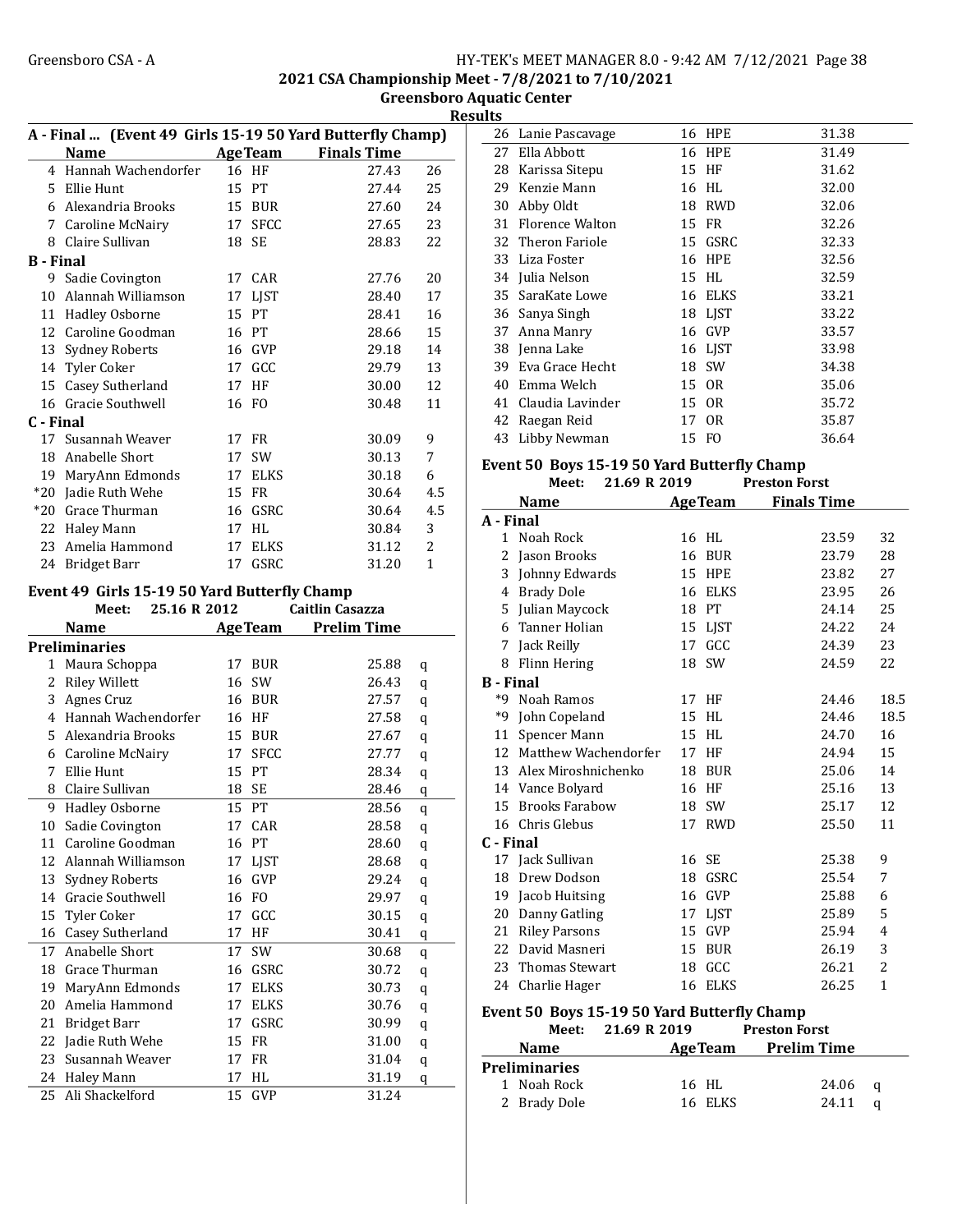2021 CSA Championship Meet - 7/8/2021 to 7/10/2021

Greensboro Aquatic Center

|                           | Preliminaries  (Event 50 Boys 15-19 50 Yard Butterfly Champ)              |    |                |                      |             |   |
|---------------------------|---------------------------------------------------------------------------|----|----------------|----------------------|-------------|---|
|                           | <b>Name</b>                                                               |    | <b>AgeTeam</b> | <b>Prelim Time</b>   |             |   |
| 3                         | Jason Brooks                                                              | 16 | <b>BUR</b>     | 24.23                | q           |   |
| 4                         | Julian Maycock                                                            | 18 | PT             | 24.46                | q           | E |
| 5.                        | Tanner Holian                                                             | 15 | LJST           | 24.49                | q           |   |
| 6                         | Jack Reilly                                                               |    | 17 GCC         | 24.59                | q           |   |
| 7                         | Johnny Edwards                                                            |    | <b>15 HPE</b>  | 24.67                | q           |   |
| 8                         | Flinn Hering                                                              |    | 18 SW          | 24.73                | q           |   |
| 9                         | John Copeland                                                             | 15 | HL             | 24.76                | $\bf q$     |   |
| 10                        | Spencer Mann                                                              |    | 15 HL          | 24.80                | $\bf q$     |   |
| 11                        | Alex Miroshnichenko                                                       |    | 18 BUR         | 25.08                | $\bf q$     |   |
| 12                        | Noah Ramos                                                                | 17 | HF             | 25.09                | $\bf q$     |   |
| 13                        | Matthew Wachendorfer                                                      | 17 | HF             | 25.27                | q           | C |
| 14                        | Brooks Farabow                                                            | 18 | SW             | 25.45                | q           |   |
| 15                        | Vance Bolyard                                                             | 16 | HF             | 25.47                | q           |   |
| 16                        | Chris Glebus                                                              | 17 | <b>RWD</b>     | 25.64                | $\mathbf q$ |   |
| 17                        | Jack Sullivan                                                             | 16 | <b>SE</b>      | 25.98                | q           |   |
| 18                        | Drew Dodson                                                               | 18 | GSRC           | 26.06                | q           |   |
| 19                        | Danny Gatling                                                             |    | 17 LJST        | 26.07                | q           |   |
| 20                        | <b>Riley Parsons</b>                                                      |    | 15 GVP         | 26.11                | q           |   |
| 21                        | Charlie Hager                                                             |    | 16 ELKS        | 26.15                | q           |   |
| 22                        | Jacob Huitsing                                                            |    | 16 GVP         | 26.41                | q           |   |
| 23                        | David Masneri                                                             | 15 | <b>BUR</b>     | 26.57                | q           | E |
| 24                        | <b>Thomas Stewart</b>                                                     |    | 18 GCC         | 26.73                | q           |   |
| 25                        | Louis Sianis                                                              | 17 | PT             | 26.83                |             |   |
| 26                        | <b>Sterling Sharpe</b>                                                    | 16 | LJST           | 26.86                |             | P |
| 27                        | Derik Mirts                                                               | 15 | <b>OR</b>      | 27.43                |             |   |
| 28                        | <b>Brock Bland</b>                                                        | 17 | GVP            | 27.64                |             |   |
| 29                        | <b>Elliot Cooper</b>                                                      | 16 | <b>SE</b>      | 27.80                |             |   |
| 30                        | Kieran Small                                                              | 16 | FR             | 27.95                |             |   |
| 31                        | Clayton Mungas                                                            | 15 | <b>OR</b>      | 28.14                |             |   |
| 32                        | Patrick Barr                                                              | 16 | GSRC           | 28.16                |             |   |
| 33                        | Aidan Khan                                                                | 18 | HPE            | 28.27                |             |   |
| 34                        | AJ Sianis                                                                 | 15 | PT             | 28.38                |             |   |
|                           | 35 Carter Warrick                                                         |    | 15 RWD         | 28.49                |             |   |
|                           | 36 Reid Rouse                                                             |    | 16 CAR         | 28.71                |             |   |
| 37                        | Jonas Drees                                                               |    | 16 FR          | 28.72                |             |   |
| 38                        | Luke Messer                                                               | 15 | <b>RWD</b>     | 28.88                |             |   |
|                           | 39 Sam Uhrlass                                                            |    | 17 OR          | 29.31                |             |   |
| 40                        | Robert Michel                                                             |    | 16 GCC         | 29.55                |             |   |
| 41                        | <b>Boone Redding</b>                                                      | 15 | SW             | 29.56                |             |   |
| 42                        | <b>Brogan Murphy</b>                                                      | 15 | CAR            | 31.46                |             |   |
| 43                        | Asher Wilson                                                              | 15 | <b>HPE</b>     | 31.78                |             |   |
|                           | 44 Charlie Mills                                                          | 15 | <b>FR</b>      | 33.05                |             |   |
| 45                        | Parker Thomas                                                             | 15 | CAR            | 35.12                |             |   |
|                           |                                                                           |    |                |                      |             |   |
|                           | Event 51 Girls 8 & Under 25 Yard Freestyle Champ<br>14.17 R 2018<br>Meet: |    |                | <b>Riley Ramseur</b> |             |   |
|                           |                                                                           |    |                | <b>Finals Time</b>   |             |   |
|                           | <b>Name</b>                                                               |    | <b>AgeTeam</b> |                      |             |   |
| A - Final<br>$\mathbf{1}$ | Lilly Todd                                                                |    | 8 HL           | 16.92                | 32          |   |
| 2                         | Taylor Brundage                                                           | 8  | GSRC           | 17.03                | 28          |   |
|                           |                                                                           |    |                |                      |             |   |

3 Ella Kate Fisher 8 GSRC 17.50 27 4 Charley Grimsley 7 ELKS 17.57 26 5 Auburn Whitehurst 8 ELKS 17.72 25

|      | <b>Results</b> |    |                       |   |                |       |                |
|------|----------------|----|-----------------------|---|----------------|-------|----------------|
| amp) |                | 6  | Maren Hoch            | 8 | 0 <sub>R</sub> | 18.24 | 24             |
|      |                | 7  | Marie Leubuscher      | 8 | HL             | 18.39 | 23             |
|      |                | 8  | <b>Blair Adamson</b>  | 8 | <b>HL</b>      | 19.02 | 22             |
|      |                |    | <b>B</b> - Final      |   |                |       |                |
|      |                | 9  | Charlotte Slaughter   | 7 | 0 <sub>R</sub> | 17.83 | 20             |
|      |                | 10 | <b>Sydney Stewart</b> | 8 | <b>LJST</b>    | 18.26 | 17             |
|      |                | 11 | Sophie Hatcher        | 8 | <b>LJST</b>    | 19.15 | 16             |
|      |                | 12 | <b>Annsley Jones</b>  | 8 | <b>RWD</b>     | 19.21 | 15             |
|      |                | 13 | Charlotte Gill        | 8 | <b>SFCC</b>    | 19.57 | 14             |
|      |                | 14 | Bailey Kluttz         | 8 | <b>SCC</b>     | 19.95 | 13             |
|      |                | 15 | Hannah Willis         | 7 | <b>SW</b>      | 20.10 | 12             |
|      |                | 16 | Eve Kohl              | 8 | <b>FR</b>      | 21.06 | 11             |
|      |                |    | C - Final             |   |                |       |                |
|      |                | 17 | Clara VanVooren       | 7 | GVP            | 18.74 | 9              |
|      |                | 18 | Paige Gardner         | 8 | CAR            | 19.50 | 7              |
|      |                | 19 | Fiona Creech          | 8 | CAR            | 19.59 | 6              |
|      |                | 20 | Erin Golding          | 8 | FR             | 19.67 | 5              |
|      |                | 21 | Cassie Auer           | 7 | FR             | 19.69 | 4              |
|      |                | 22 | Emma Moore            | 8 | <b>HPE</b>     | 19.78 | 3              |
|      |                | 23 | Ella Jorgenson        | 7 | <b>SW</b>      | 20.72 | $\overline{c}$ |
|      |                | 24 | Rollins Borchard      | 8 | <b>GVP</b>     | 21.11 | 1              |
|      |                |    |                       |   |                |       |                |

#### Event 51 Girls 8 & Under 25 Yard Freestyle Champ Meet: 14.17 R 2018

|                | <b>Name</b>                  |   | <b>AgeTeam</b> | <b>Prelim Time</b> |         |
|----------------|------------------------------|---|----------------|--------------------|---------|
|                | <b>Preliminaries</b>         |   |                |                    |         |
| 1              | Lilly Todd                   | 8 | HL             | 17.00              | q       |
| $\overline{2}$ | Taylor Brundage              | 8 | GSRC           | 17.01              | q       |
| 3              | <b>Charley Grimsley</b>      | 7 | <b>ELKS</b>    | 17.78              | q       |
| 4              | Ella Kate Fisher             | 8 | GSRC           | 17.82              | q       |
| 5.             | Auburn Whitehurst            | 8 | <b>ELKS</b>    | 18.22              | q       |
| 6              | Marie Leubuscher             | 8 | HL             | 18.32              | q       |
| 7              | <b>Blair Adamson</b>         | 8 | <b>HL</b>      | 18.38              | q       |
| 8              | Maren Hoch                   | 8 | <b>OR</b>      | 18.49              | q       |
| 9              | Annsley Jones                | 8 | <b>RWD</b>     | 18.60              | q       |
| 10             | Hannah Willis                | 7 | SW             | 19.17              | q       |
| 11             | <b>Sydney Stewart</b>        | 8 | LJST           | 19.19              | q       |
| 12             | Charlotte Slaughter          | 7 | 0 <sub>R</sub> | 19.57              | q       |
| 13             | Eve Kohl                     | 8 | <b>FR</b>      | 19.59              | q       |
| 14             | Sophie Hatcher               | 8 | <b>LIST</b>    | 19.67              | q       |
| 15             | Charlotte Gill               | 8 | <b>SFCC</b>    | 19.78              | $\bf q$ |
| 16             | <b>Bailey Kluttz</b>         | 8 | SCC            | 19.81              | q       |
| 17             | Paige Gardner                | 8 | CAR            | 19.85              | q       |
| 18             | Cassie Auer                  | 7 | <b>FR</b>      | 19.86              | q       |
| 19             | Rollins Borchard             | 8 | <b>GVP</b>     | 19.88              | q       |
| 20             | Erin Golding                 | 8 | <b>FR</b>      | 19.92              | q       |
| 21             | Fiona Creech                 | 8 | CAR            | 19.93              | q       |
| 22             | Emma Moore                   | 8 | <b>HPE</b>     | 20.15              | q       |
| 23             | Ella Jorgenson               | 7 | SW             | 20.18              | q       |
| 24             | Clara VanVooren              | 7 | GVP            | 20.36              | q       |
| 25             | Ruby Duncan                  | 8 | <b>GVP</b>     | 20.42              |         |
| 26             | Carson Jarusik               | 8 | <b>LJST</b>    | 20.46              |         |
| 27             | <b>Hayley Anthony</b>        | 8 | <b>SE</b>      | 20.47              |         |
| 28             | <b>Stevie Grace Shaffrey</b> | 8 | <b>PT</b>      | 20.49              |         |
| 29             | Stella McMasters             | 8 | CAR            | 20.68              |         |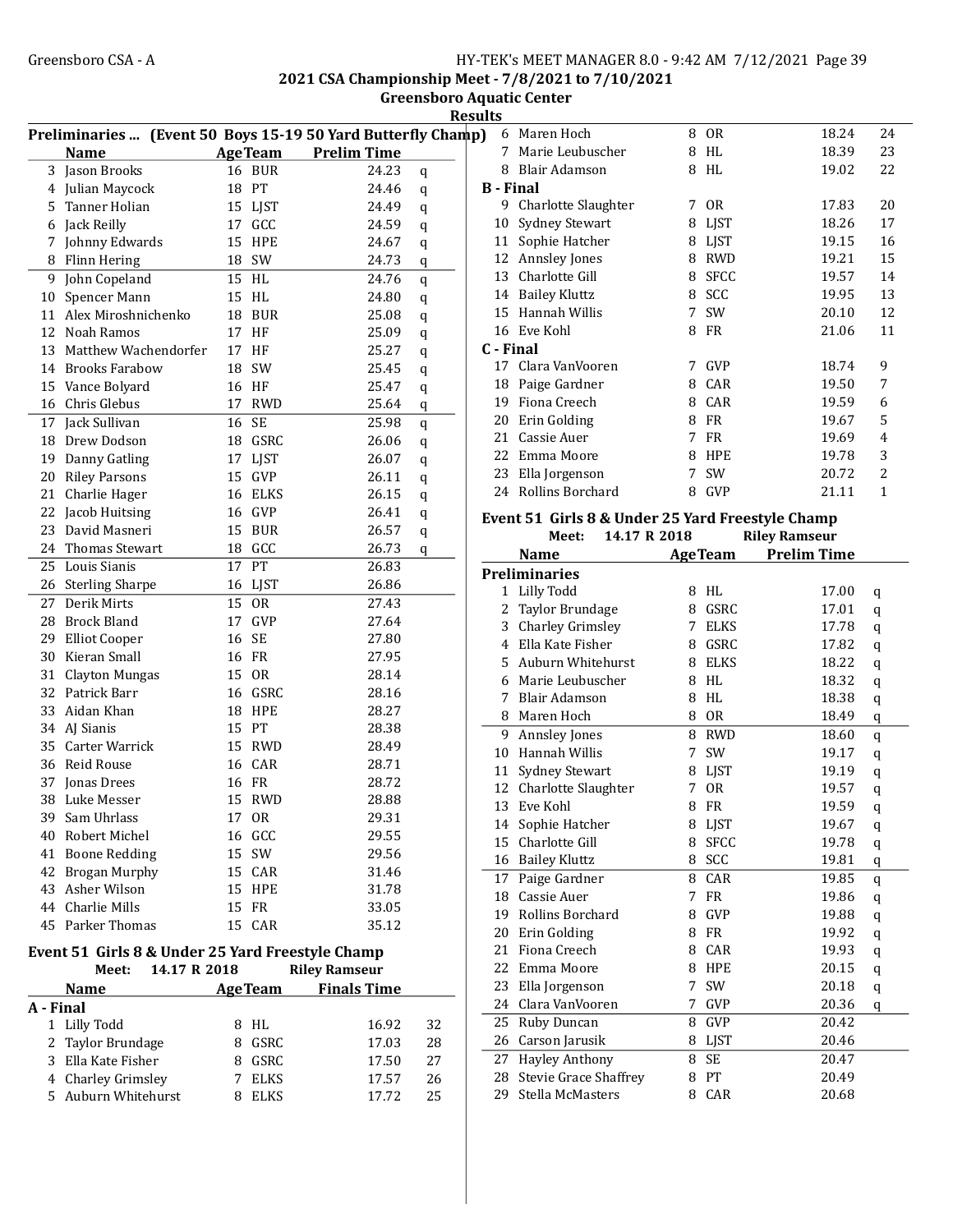2021 CSA Championship Meet - 7/8/2021 to 7/10/2021

Greensboro Aquatic Center Results

|                  |                                                 |             |                  |                                                                                  | <u>nesults</u> |
|------------------|-------------------------------------------------|-------------|------------------|----------------------------------------------------------------------------------|----------------|
|                  | <b>Name</b>                                     |             | <b>AgeTeam</b>   | Preliminaries  (Event 51 Girls 8 & Under 25 Yard Freestyle<br><b>Prelim Time</b> | D - Fil<br>25  |
|                  | 30 Piper Brame                                  |             | 8 FO             | 20.75                                                                            |                |
|                  | 31 Sonja Leerkes                                |             | 8 ELKS           | 20.81                                                                            | <b>Event</b>   |
|                  | 32 Taylor Hilliard                              |             | 7 RWD            | 20.85                                                                            |                |
|                  | 33 Vivian Thacker                               |             | 8 GCC            | 20.93                                                                            |                |
|                  | 34 Khloe Hobbs                                  |             | 8 FO             | 21.01                                                                            | Prelin         |
|                  | 35 Olivia Haynes                                |             | 8 GCC            | 21.40                                                                            | 1              |
| 36               | Kaylee Wang                                     | 7           | BUR              | 21.68                                                                            | 2              |
| 37               | Harper Harrelson                                | 7           | <b>SE</b>        | 22.15                                                                            | 3              |
| 38               | Isla Saninocencio                               |             | 8 BUR            | 22.24                                                                            | $\overline{4}$ |
|                  | 39 Sadie Henning                                |             | 7 GSRC           | 22.27                                                                            | 5              |
|                  | 40 Bridget Brainard                             |             | 8 BUR            | 22.82                                                                            | 6              |
|                  | 41 Addison Lipowski                             |             | 8 HPE            | 22.98                                                                            | 7              |
|                  | 42 Olivia King                                  | 7           | RWD              | 23.40                                                                            | 8              |
|                  | 43 Ella Geise                                   |             | 8 PT             | 23.97                                                                            | 9              |
|                  | 44 Emery Lehman                                 | $7^{\circ}$ | <b>SFCC</b>      | 24.30                                                                            | 10             |
|                  | 45 Elise Tobin                                  | 7           | HF               | 24.43                                                                            | 11             |
|                  | 46 June Wilson                                  | 7           | PT               | 24.79                                                                            | 12             |
|                  | 47 Karis Bachman                                | 7           | HF               | 26.16                                                                            | 13             |
|                  | 48 Lilly Price                                  | 7           | HPE              | 27.09                                                                            | 14             |
|                  | 49 Frances Pugh                                 | 7           | GCC              | 27.10                                                                            | 15             |
|                  | 50 Cameron Brooks                               | 5           | FO               | 28.99                                                                            | 16             |
|                  | 51 Parker Smith                                 | 5           | SE               | 29.45                                                                            | 17             |
|                  |                                                 |             |                  |                                                                                  | 18             |
|                  | Event 52 Boys 8 & Under 25 Yard Freestyle Champ |             |                  |                                                                                  | 19             |
|                  | 13.82 R 2014<br>Meet:                           |             |                  | <b>Johnny Edwards</b>                                                            | 20             |
|                  | <b>Example 2</b> Age Team<br><b>Name</b>        |             |                  | <b>Finals Time</b>                                                               | $*21$          |
| A - Final        |                                                 |             |                  |                                                                                  | $*21$          |
|                  | 1 Meisky Hinkle                                 |             | 8 HL             | 15.53<br>32                                                                      | 23             |
|                  | 2 Oliver Everhart                               |             | 8 GSRC           | 28<br>15.58                                                                      | 24             |
|                  | 3 Roman Biggs                                   |             | 8 HPE            | 16.24<br>27                                                                      | 25             |
|                  | 4 Keenan Dawson                                 |             | 8 GSRC           | 16.73<br>26                                                                      | 26             |
|                  | 5 Oliver Persson                                | 8           | RWD              | 17.24<br>25                                                                      | 27             |
|                  | 6 Zeke Shelton                                  | 8           | FR               | 17.84<br>24                                                                      | 28             |
|                  | 7 Lami-k Adekoya                                | 7           | BUR              | 17.88<br>23                                                                      | *29            |
|                  | 8 Cooper Rogers                                 | 8           | LJST             | 18.05<br>22                                                                      | $*29$          |
| <b>B</b> - Final |                                                 |             |                  |                                                                                  | 31             |
| 9                | Harrison Gill                                   |             | 8 SW             | 16.92<br>20                                                                      | 32             |
|                  | 10 Samuel Trevino                               | 7           | HL               | 17.50<br>17                                                                      | 33             |
| 11               | Trent Teoh                                      | 7           | HF               | 17.90<br>16                                                                      | 34             |
|                  | 12 Win Moody                                    | 8           | HL               | 15<br>17.93                                                                      | 35             |
| 13               | Nathan Tuma                                     | 7           | <b>SFCC</b>      | 18.07<br>14                                                                      | 36             |
| 14               | Andrew Armbruster                               | 8           | GCC              | 13<br>18.08                                                                      | 37             |
| 15               | Anderson Wilhelm                                | 7           | HPE              | 18.74<br>12                                                                      | 38             |
|                  | 16 Ryan Cullinan                                | 8           | CAR              | 18.84<br>11                                                                      | 39             |
| C - Final        | <b>Andrew Gnaster</b>                           |             |                  |                                                                                  | 40             |
| 17               |                                                 | 8           | <b>SFCC</b>      | J18.82<br>9                                                                      | 41             |
|                  | 18 Logan Mungas<br>19 Hendrix Jones             | 7<br>8      | <b>OR</b><br>HPE | J19.24<br>7<br>J19.51<br>6                                                       | 42             |
|                  | 20 Graham Lima                                  | 7           | CAR              | 5<br>J19.55                                                                      | 43             |
|                  | 21 Caleb Sigmon                                 | 8           | CAR              | J19.62<br>$\overline{4}$                                                         | 44             |
|                  | 22 Max Rossato                                  | 8           | LJST             | 3<br>J19.63                                                                      | 45             |
| 23               | Brayden Barrow                                  | 8           | PT               | $\mathbf{2}$<br>J19.97                                                           | 46             |
|                  | 24 Landen Conklin                               |             | 8 HF             | J20.24<br>$\mathbf{1}$                                                           | 47             |
|                  |                                                 |             |                  |                                                                                  | 48             |

| D - Final             |                                                                          |    |                |                       |   |  |  |
|-----------------------|--------------------------------------------------------------------------|----|----------------|-----------------------|---|--|--|
|                       | 25 Dou Dou Zhang                                                         |    | 7 BUR          | 19.79                 |   |  |  |
|                       | Event 52 Boys 8 & Under 25 Yard Freestyle Champ<br>13.82 R 2014<br>Meet: |    |                | <b>Johnny Edwards</b> |   |  |  |
|                       | <b>Name</b>                                                              |    | <b>AgeTeam</b> | <b>Prelim Time</b>    |   |  |  |
|                       | <b>Preliminaries</b>                                                     |    |                |                       |   |  |  |
|                       | 1 Meisky Hinkle                                                          |    | 8 HL           | 15.58                 | q |  |  |
| $\mathbf{2}^{\prime}$ | Oliver Everhart                                                          | 8  | GSRC           | 15.61                 | q |  |  |
| 3                     | Roman Biggs                                                              |    | 8 HPE          | 16.39                 | q |  |  |
|                       | 4 Keenan Dawson                                                          | 8  | GSRC           | 17.41                 | q |  |  |
|                       | 5 Oliver Persson                                                         |    | 8 RWD          | 17.45                 | q |  |  |
|                       | 6 Zeke Shelton                                                           | 8. | FR             | 17.65                 | q |  |  |
|                       | 7 Cooper Rogers                                                          |    | 8 LJST         | 17.75                 | q |  |  |
|                       | 8 Lami-k Adekoya                                                         | 7  | <b>BUR</b>     | 18.00                 | q |  |  |
|                       | 9 Andrew Armbruster                                                      | 8  | GCC            | 18.09                 | q |  |  |
|                       | 10 Win Moody                                                             |    | 8 HL           | 18.12                 | q |  |  |
|                       | 11 Nathan Tuma                                                           | 7  | <b>SFCC</b>    | 18.15                 | q |  |  |
|                       | 12 Samuel Trevino                                                        | 7  | HL             | 18.28                 | q |  |  |
|                       | 13 Ryan Cullinan                                                         |    | 8 CAR          | 18.38                 | q |  |  |
|                       | 14 Harrison Gill                                                         | 8  | SW             | 18.41                 | q |  |  |
|                       | 15 Anderson Wilhelm                                                      | 7  | <b>HPE</b>     | 18.59                 | q |  |  |
|                       | 16 Trent Teoh                                                            | 7  | HF             | 18.63                 | q |  |  |
|                       | 17 Graham Lima                                                           | 7  | CAR            | 18.66                 |   |  |  |
|                       | 18 Landen Conklin                                                        | 8  | HF             | 18.79                 | q |  |  |
|                       |                                                                          | 7  | 0R             | 18.82                 | q |  |  |
|                       | 19 Logan Mungas                                                          |    |                |                       | q |  |  |
|                       | 20 Brayden Barrow                                                        | 8  | PT             | 19.36                 | q |  |  |
|                       | *21 Caleb Sigmon                                                         | 8  | CAR            | 19.54                 | q |  |  |
|                       | *21 Max Rossato                                                          |    | 8 LJST         | 19.54                 | q |  |  |
|                       | 23 Hendrix Jones                                                         |    | 8 HPE          | 19.82                 | q |  |  |
|                       | 24 Dou Dou Zhang                                                         | 7  | <b>BUR</b>     | 19.85                 | q |  |  |
| 25                    | Andrew Gnaster                                                           | 8  | <b>SFCC</b>    | 20.06                 | q |  |  |
|                       | 26 Thatcher Wallace                                                      | 7  | RWD            | 20.18                 | q |  |  |
|                       | 27 Sartor McLean                                                         | 7  | GCC            | J20.18                | q |  |  |
| 28                    | Micah Carlisle                                                           | 7  | F <sub>O</sub> | 20.36                 | q |  |  |
|                       | *29 CJ Champion                                                          | 7  | GSRC           | 20.57                 | q |  |  |
|                       | *29 Charlie Cox                                                          | 8  | <b>GVP</b>     | 20.57                 | q |  |  |
|                       | 31 Conner Summers                                                        | 7  | LJST           | 20.80                 | q |  |  |
| 32                    | Palmer Carson                                                            | 8  | SW             | 20.92                 | q |  |  |
| 33                    | <b>Baker Hecht</b>                                                       | 8  | <b>SW</b>      | 21.08                 |   |  |  |
| 34                    | Nate Shoffner                                                            | 8  | GVP            | 21.14                 |   |  |  |
|                       | 35 Cooper Klutts                                                         | 7  | <b>BUR</b>     | 21.26                 |   |  |  |
|                       | 36 Bennett Boger                                                         | 7  | <b>SFCC</b>    | 21.32                 |   |  |  |
|                       | 37 Mathis Schoubben                                                      | 7  | <b>ELKS</b>    | 21.38                 |   |  |  |
|                       | 38 Nolan Smith                                                           | 6  | SE             | 22.18                 |   |  |  |
|                       | 39 Landry Newkirk                                                        |    | 8 GCC          | 22.48                 |   |  |  |
|                       | 40 Garrison Stearns                                                      | 8  | PT             | 22.74                 |   |  |  |
| 41                    | Dylan Cross                                                              | 8  | SE             | 23.01                 |   |  |  |
| 42                    | <b>Brantley Cain</b>                                                     | 7  | SE             | 23.63                 |   |  |  |
| 43                    | Brady Houlden                                                            | 8  | F <sub>O</sub> | 23.77                 |   |  |  |
| 44                    | Alvin Garner                                                             | 8  | PT             | 24.95                 |   |  |  |
| 45                    | Logan Jenkins                                                            | 8  | <b>ELKS</b>    | 25.51                 |   |  |  |
|                       | 46 Van DeLoreto                                                          | 7  | GVP            | 26.37                 |   |  |  |
| 47                    | Andrew Vary                                                              | 8  | <b>RWD</b>     | 26.76                 |   |  |  |
| 48                    | Ezra Linn                                                                | 8  | <b>ELKS</b>    | 27.46                 |   |  |  |
|                       |                                                                          |    |                |                       |   |  |  |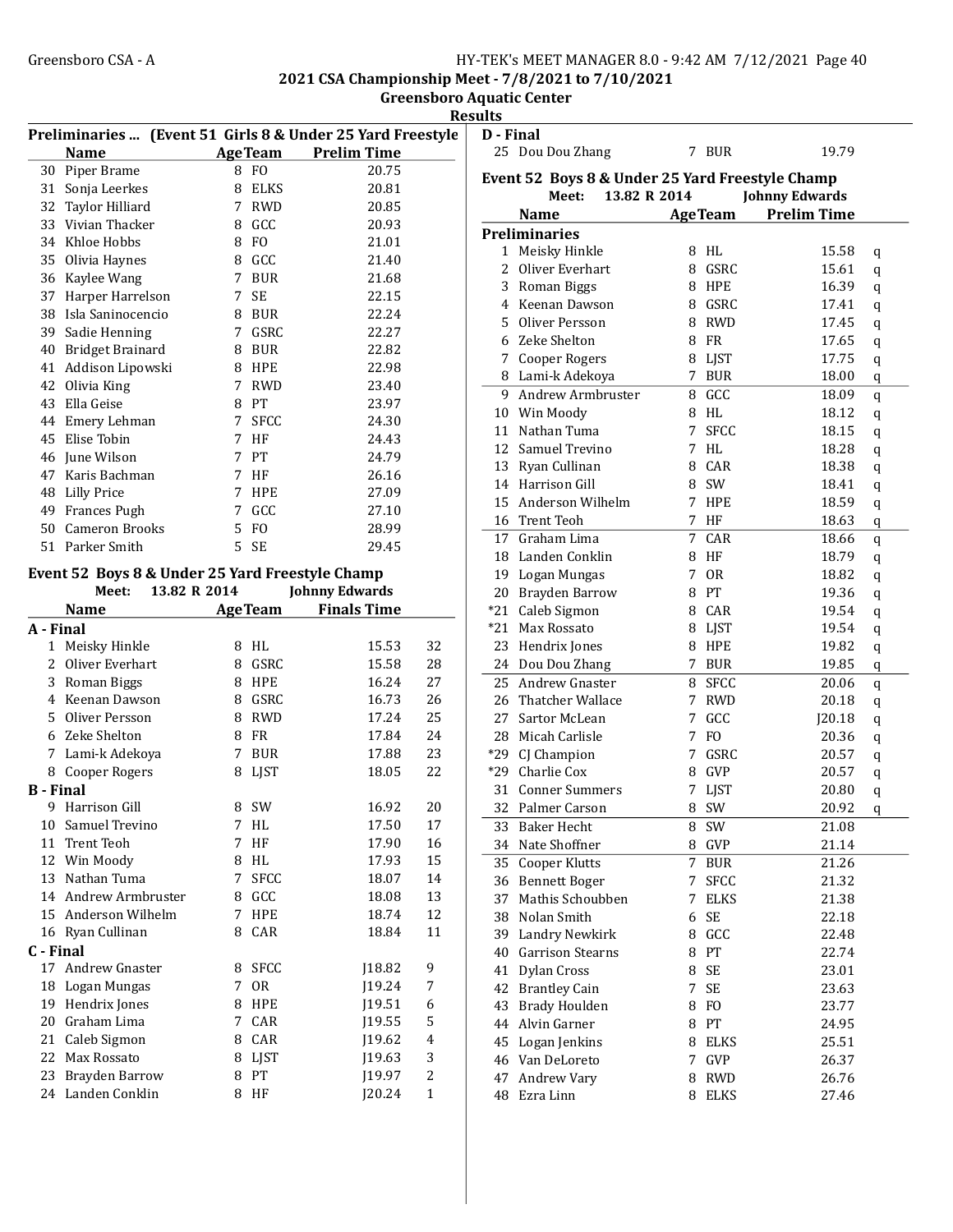2021 CSA Championship Meet - 7/8/2021 to 7/10/2021 Center

| ensboro Aquatic ( |  |
|-------------------|--|
| <b>Results</b>    |  |
|                   |  |

| Preliminaries  (Event 52 Boys 8 & Under 25 Yard Freestyle |                                                |    |                |                     |                | 17                      |
|-----------------------------------------------------------|------------------------------------------------|----|----------------|---------------------|----------------|-------------------------|
|                                                           | <b>Name</b>                                    |    |                | AgeTeam Prelim Time |                | 18                      |
|                                                           | 49 John Andronica                              |    | 7 OR           | 29.48               |                | 19                      |
|                                                           | --- Kingston Hobbs                             |    | 8 FO           | DQ                  |                | 20                      |
|                                                           | Event 53 Girls 9-10 50 Yard Freestyle Champ    |    |                |                     |                | 21                      |
|                                                           | 27.87 R 1997<br>Meet:                          |    |                | <b>Katie Maggio</b> |                | 22                      |
|                                                           |                                                |    |                | <b>Finals Time</b>  |                | 23                      |
|                                                           | <b>Name</b>                                    |    | <b>AgeTeam</b> |                     |                | 24                      |
| A - Final                                                 | 1 Amiah Mutanuka                               |    | 10 HF          | 29.47               | 32             | 25                      |
|                                                           | 2 Mallory McDonald                             | 9  | <b>OR</b>      | 31.60               | 28             | 26                      |
|                                                           | 3 Morgan Coyne                                 |    | 10 GVP         | 31.80               | 27             | 27                      |
|                                                           | 4 Camille Millard                              |    | 10 FR          | 32.04               | 26             | 28                      |
|                                                           | 5 Shelby Dugas                                 |    | 10 HF          | 32.67               | 25             | 29                      |
|                                                           | 6 Emily Jorgenson                              |    | 9 SW           | 32.96               | 24             | 30                      |
| 7                                                         | Meagan Stewart                                 |    | 10 FO          | 33.89               | 23             | 31                      |
| 8                                                         | Marlee Dugas                                   |    | 10 HF          | 34.51               | 22             | 32                      |
| <b>B</b> - Final                                          |                                                |    |                |                     |                | 33                      |
| 9                                                         | Sara Maley                                     |    | 10 SW          | 33.83               | 20             | 34                      |
| 10                                                        | Molly Smith                                    | 10 | LJST           | 34.89               | 17             | 35                      |
| 11                                                        | Gabriella Trevino                              |    | 10 HL          | 35.37               | 16             | 36                      |
|                                                           | 12 Emma Soots                                  |    | 10 ELKS        | 35.44               | 15             | 37                      |
| 13                                                        | Emily Vary                                     |    | 10 RWD         | 35.68               | 14             | 38                      |
|                                                           | 14 Tessa Auer                                  |    | 9 FR           | 35.99               | 13             | 39                      |
|                                                           | 15 Brooke Henderson                            |    | 9 LJST         | 36.24               | 12             | 40                      |
|                                                           | 16 Rawlings Poole                              |    | 10 SW          | 37.16               | 11             | 41                      |
| C - Final                                                 |                                                |    |                |                     |                | 42                      |
|                                                           | *17 Elliot Alexander                           | 9  | FR             | 35.83               | 8              | 43                      |
| $*17$                                                     | Avery Smith                                    | 9  | <b>OR</b>      | 35.83               | 8              | 44                      |
| 19                                                        | Penelope King                                  |    | 10 SFCC        | 36.04               | 6              | <b>Event</b>            |
| 20                                                        | Addy Beuhring                                  | 9  | HL             | 36.71               | 5              |                         |
| 21                                                        | Zandra Leerkes                                 | 9  | <b>ELKS</b>    | 36.99               | $\overline{4}$ |                         |
| 22                                                        | <b>Audrey Thomas</b>                           |    | 10 OR          | 37.30               | 3              | A - Fil                 |
| 23                                                        | Violet VanVooren                               |    | 10 GVP         | 37.46               | $\overline{c}$ | $\mathbf{1}$            |
|                                                           | 24 Jannah Newkirk                              |    | 9 GSRC         | 37.90               | $\mathbf{1}$   | $\overline{\mathbf{c}}$ |
|                                                           |                                                |    |                |                     |                | 3                       |
|                                                           | Evant $E2$ Cirls 0.10 $E0$ Vard Exectule Champ |    |                |                     |                |                         |

#### Event 53 Girls 9-10 50 Yard Freestyle Champ

|    | Meet:                | 27.87 R 1997 |                 | <b>Katie Maggio</b> |   |
|----|----------------------|--------------|-----------------|---------------------|---|
|    | Name                 |              | <b>Age Team</b> | <b>Prelim Time</b>  |   |
|    | <b>Preliminaries</b> |              |                 |                     |   |
| 1  | Amiah Mutanuka       |              | 10 HF           | 29.80               | q |
| 2  | Morgan Coyne         | 10           | GVP             | 31.86               | q |
| 3  | Mallory McDonald     | 9            | 0R              | 31.96               | q |
| 4  | Camille Millard      | 10           | FR              | 32.01               | q |
| 5  | <b>Shelby Dugas</b>  | 10           | HF              | 33.31               | q |
| 6  | Emily Jorgenson      | 9            | SW              | 33.35               | q |
| 7  | Marlee Dugas         | 10           | HF              | 33.99               | q |
| 8  | Meagan Stewart       | 10           | FO              | 34.16               | q |
| 9  | Sara Maley           | 10           | <b>SW</b>       | 34.71               | q |
| 10 | Molly Smith          | 10           | <b>LIST</b>     | 35.04               | q |
| 11 | Brooke Henderson     | 9            | <b>LIST</b>     | 35.59               | q |
| 12 | Tessa Auer           | 9            | FR              | 35.61               | q |
| 13 | Emma Soots           | 10           | <b>ELKS</b>     | 35.69               | q |
| 14 | Emily Vary           | 10           | <b>RWD</b>      | 35.78               | q |
| 15 | Gabriella Trevino    | 10           | HL              | 35.86               | q |
| 16 | Rawlings Poole       | 10           | SW              | 35.90               | q |

| ແເວ |                      |    |                |       |   |  |
|-----|----------------------|----|----------------|-------|---|--|
| 17  | Penelope King        | 10 | <b>SFCC</b>    | 35.96 | q |  |
| 18  | <b>Audrey Thomas</b> | 10 | <b>OR</b>      | 36.39 | q |  |
| 19  | Avery Smith          |    | 0 <sub>R</sub> | 36.55 | q |  |
| 20  | Zandra Leerkes       | 9  | <b>ELKS</b>    | 36.90 | q |  |
| 21  | <b>Addy Beuhring</b> | 9  | HL             | 37.03 | q |  |
| 22  | Elliot Alexander     | 9  | <b>FR</b>      | 37.14 | q |  |
| 23  | Jannah Newkirk       | 9  | GSRC           | 37.80 | q |  |
| 24  | Violet VanVooren     | 10 | <b>GVP</b>     | 38.18 | q |  |
| 25  | Hollan Kennedy       | 10 | <b>ELKS</b>    | 38.62 |   |  |
| 26  | Caroline Smith       | 9  | <b>RWD</b>     | 39.47 |   |  |
| 27  | Claire Winslow       | 9  | <b>HPE</b>     | 39.63 |   |  |
| 28  | Micah Moody          | 10 | GSRC           | 39.94 |   |  |
| 29  | Chanler Kemp         | 9  | <b>GVP</b>     | 40.59 |   |  |
| 30  | Henley Barksdale     | 9  | <b>RWD</b>     | 40.92 |   |  |
| 31  | Olivia Masneri       | 9  | <b>BUR</b>     | 41.05 |   |  |
| 32  | Katherine Harmston   | 9  | <b>HL</b>      | 41.28 |   |  |
| 33  | MK Suire             | 10 | GCC            | 41.31 |   |  |
| 34  | Ellen Wang           | 9  | <b>BUR</b>     | 42.95 |   |  |
| 35  | <b>Addison Wiese</b> | 9  | <b>HPE</b>     | 44.12 |   |  |
| 36  | Hosanna Hunt         | 9  | <b>SE</b>      | 44.30 |   |  |
| 37  | Kolbi Hanson         | 9  | SE             | 44.56 |   |  |
| 38  | Rebecca Serrano      | 10 | CAR            | 44.64 |   |  |
| 39  | Kathryn Kalbaugh     | 9  | <b>GSRC</b>    | 44.73 |   |  |
| 40  | Molly Inscore        | 10 | CAR            | 45.07 |   |  |
| 41  | Nell McLean          | 10 | GCC            | 46.32 |   |  |
| 42  | Cami Corriher        | 10 | <b>SE</b>      | 48.43 |   |  |
| 43  | Farryn Mabry         | 10 | FO             | 56.95 |   |  |
| 44  | Katelyn Friend       | 10 | <b>BUR</b>     | 58.40 |   |  |
|     |                      |    |                |       |   |  |

## Event 54 Boys 9-10 50 Yard Freestyle Champ

|              | Meet:              | 27.06 R 2016 |    |                | <b>Johnny Edwards</b> |    |
|--------------|--------------------|--------------|----|----------------|-----------------------|----|
|              | <b>Name</b>        |              |    | <b>AgeTeam</b> | <b>Finals Time</b>    |    |
| A - Final    |                    |              |    |                |                       |    |
| $\mathbf{1}$ | Oliver Leubuscher  |              | 10 | HL             | 30.85                 | 32 |
| 2            | Blake Magrini      |              |    | 10 LJST        | 30.88                 | 28 |
|              | 3 Tyler Fortson    |              |    | 10 GSRC        | 31.18                 | 27 |
| 4            | Jake Lovati        |              | 10 | HF             | 32.01                 | 26 |
|              | 5 Asher Tobin      |              | 10 | HF             | 32.13                 | 25 |
| 6            | Owen Lehman        |              | 10 | <b>SFCC</b>    | 32.51                 | 24 |
| 7            | Simon Zhang        |              |    | 10 BUR         | 32.56                 | 23 |
|              | 8 Fletcher Gatling |              |    | 10 LJST        | 33.70                 | 22 |
| B - Final    |                    |              |    |                |                       |    |
|              | 9 Luke Newman      |              |    | 10 FO          | 34.16                 | 20 |
| 10           | Dale Gaines        |              | 10 | HF             | 34.25                 | 17 |
| 11           | Ellis Moody        |              | 10 | HL             | 34.71                 | 16 |
|              | 12 Palmer Hoch     |              | 10 | <b>OR</b>      | 35.20                 | 15 |
|              | 13 Lilo Seiz       |              |    | 10 ELKS        | 35.58                 | 14 |
|              | 14 Luke Todd       |              | 9  | HL             | 35.71                 | 13 |
|              | 15 Matthew Stultz  |              | 9  | CAR            | 35.93                 | 12 |
|              | 16 Michael Molony  |              | 10 | FR             | 36.34                 | 11 |
| C - Final    |                    |              |    |                |                       |    |
|              | 17 Clayton Wilhelm |              |    | 10 HPE         | 35.52                 | 9  |
|              | 18 Landon Morris   |              | 10 | <b>SE</b>      | 35.98                 | 7  |
|              | 19 Nicholas Dawson |              | 9  | SE             | 36.00                 | 6  |
|              | 20 Asher Steele    |              | 10 | <b>FR</b>      | 36.32                 | 5  |
| 21           | Ian Zheng          |              | 10 | FR             | 36.36                 | 4  |
|              |                    |              |    |                |                       |    |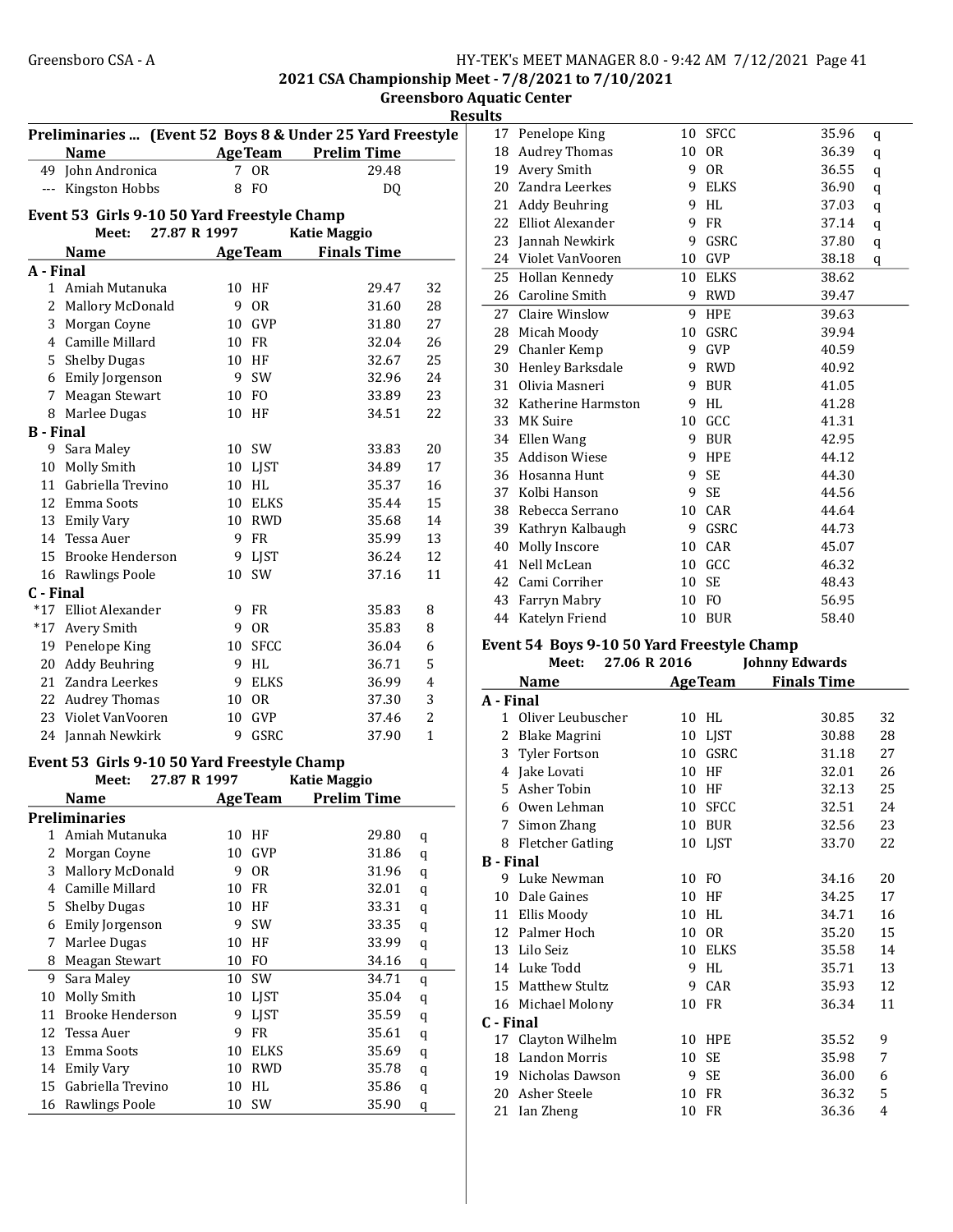2021 CSA Championship Meet - 7/8/2021 to 7/10/2021

Greensboro Aquatic Center <u>esults</u>

|    | C - Final  (Event 54 Boys 9-10 50 Yard Freestyle Champ)<br><b>Name</b> |    | <b>AgeTeam</b> | <b>Finals Time</b>    |   |
|----|------------------------------------------------------------------------|----|----------------|-----------------------|---|
| 22 | Gavin Hartman                                                          | 10 | 0 <sub>R</sub> | 36.76                 | 3 |
|    | 23 Foster Slaughter                                                    | 9  | <b>OR</b>      | 39.63                 | 2 |
|    | 24 Nate Whitworth                                                      | 10 | <b>GVP</b>     | 40.17                 | 1 |
|    | Event 54 Boys 9-10 50 Yard Freestyle Champ<br>27.06 R 2016<br>Meet:    |    |                | <b>Johnny Edwards</b> |   |
|    | <b>Name</b>                                                            |    | <b>AgeTeam</b> | <b>Prelim Time</b>    |   |
|    | <b>Preliminaries</b>                                                   |    |                |                       |   |
| 1  | Anderson Dickenson                                                     | 9  | <b>HPE</b>     | 29.74                 | q |
| 2  | Jake Lovati                                                            | 10 | HF             | 31.64                 | q |
| 3  | <b>Blake Magrini</b>                                                   | 10 | <b>LJST</b>    | 31.69                 | q |
| 4  | <b>Tyler Fortson</b>                                                   | 10 | GSRC           | 31.73                 | q |
| 5  | Oliver Leubuscher                                                      | 10 | HL             | 31.77                 | q |
| 6  | Asher Tobin                                                            | 10 | HF             | 32.06                 | q |
| 7  | Simon Zhang                                                            | 10 | <b>BUR</b>     | 32.63                 | q |
|    | 8 Owen Lehman                                                          | 10 | <b>SFCC</b>    | 33.40                 | q |
| 9  | <b>Fletcher Gatling</b>                                                |    | 10 LJST        | 33.54                 | q |
| 10 | Palmer Hoch                                                            | 10 | <b>OR</b>      | 34.06                 | q |
| 11 | Dale Gaines                                                            | 10 | HF             | 35.17                 | q |
|    | 12 Luke Newman                                                         |    | 10 FO          | 35.37                 | q |
|    | 13 Michael Molony                                                      |    | 10 FR          | 35.39                 | q |
|    | 14 Matthew Stultz                                                      | 9  | CAR            | 35.72                 | q |
|    | 15 Ellis Moody                                                         | 10 | HL             | 36.45                 | q |
|    | 16 Luke Todd                                                           | 9  | HL             | 36.54                 | q |
| 17 | Lilo Seiz                                                              | 10 | <b>ELKS</b>    | 36.58                 | q |
| 18 | Clayton Wilhelm                                                        | 10 | <b>HPE</b>     | 36.74                 | q |
| 19 | Nicholas Dawson                                                        | 9  | SE             | 36.97                 | q |
| 20 | Ian Zheng                                                              | 10 | <b>FR</b>      | 37.21                 | q |
| 21 | <b>Foster Slaughter</b>                                                | 9  | 0 <sub>R</sub> | 37.26                 | q |
| 22 | Landon Morris                                                          | 10 | <b>SE</b>      | 37.46                 | q |
| 23 | Nate Whitworth                                                         | 10 | <b>GVP</b>     | 37.50                 | q |
|    | 24 Asher Steele                                                        | 10 | FR             | 37.52                 | q |
| 25 | Gavin Hartman                                                          | 10 | <b>OR</b>      | 37.86                 |   |
|    | 26 Michael McCain                                                      |    | 10 CAR         | 38.89                 |   |
|    | 27 Sebastian Upton                                                     | 9  | <b>ELKS</b>    | 39.88                 |   |
| 28 | Peter Watkins                                                          | 10 | <b>RWD</b>     | 39.89                 |   |
|    | 29 Nathan Angel                                                        |    | 9 RWD          | 39.92                 |   |
|    | 30 Charlie Heinzelmann                                                 |    | 10 SW          | 40.09                 |   |
|    | 31 Ben Saslow                                                          | 9  | <b>ELKS</b>    | 40.34                 |   |
|    | 32 Hank Shoemaker                                                      | 10 | SW             | 40.64                 |   |
|    | 33 Percy Worth                                                         | 9  | GCC            | 40.65                 |   |
|    | 34 Will Arnett                                                         | 10 | GVP            | 41.25                 |   |
|    | 35 Ryan Field                                                          | 9  | PT             | 41.36                 |   |
|    | 36 Spencer Lima                                                        | 10 | CAR            | 41.44                 |   |
|    | 37 Liam Gramberg                                                       | 9  | <b>RWD</b>     | 41.84                 |   |
|    | 38 Hunter Redgate                                                      | 9  | PT             | 42.81                 |   |
|    | 39 Callen Briers                                                       | 9  | SE             | 43.10                 |   |
|    | 40 Fenton Pyrtle                                                       |    | 10 GCC         | 43.54                 |   |
| 41 | Jason May                                                              | 10 | <b>BUR</b>     | 44.83                 |   |
|    | 42 Liam Stimpson                                                       | 9  | GVP            | 46.03                 |   |
|    | 43 Amanuel Cassell                                                     | 10 | <b>BUR</b>     | 46.61                 |   |
|    | 44 Max Cooke                                                           |    |                |                       |   |
|    |                                                                        | 10 | SW             | 46.75                 |   |

|                  | Event 55 Girls 11-12 50 Yard Freestyle Champ |              |    |             |                                       |                |
|------------------|----------------------------------------------|--------------|----|-------------|---------------------------------------|----------------|
|                  | Meet:                                        | 25.24 R 2021 |    |             | <b>Riley Ramseur</b>                  |                |
|                  | Record:                                      | 25.28 R 2015 |    |             | <b>Omega Pinnix</b>                   |                |
|                  | <b>Name</b>                                  |              |    |             | <b>Example 2 Age Team</b> Finals Time |                |
| A - Final        |                                              |              |    |             |                                       |                |
|                  | 1 Riley Ramseur                              |              |    | 11 SW       | 25.24R                                | 32             |
|                  | 2 Anna Katherine Gill                        |              |    | 12 SW       | 25.59                                 | 28             |
|                  | 3 Catelyn Henderson                          |              |    | 12 LJST     | 26.44                                 | 27             |
|                  | 4 Lauron Smith                               |              |    | 12 OR       | 26.65                                 | 26             |
|                  | 5 Helena Goddard                             |              |    | 12 HF       | 27.97                                 | 25             |
|                  | 6 Kankan Adekoya                             |              |    | 12 BUR      | 28.26                                 | 24             |
|                  | 7 Esme O'Neill                               |              |    | 12 ELKS     | 28.48                                 | 23             |
|                  | 8 Player Morris                              |              |    | 12 HF       | 28.54                                 | 22             |
| <b>B</b> - Final |                                              |              |    |             |                                       |                |
|                  | 9 Alice DeLoreto                             |              |    | 11 GVP      | 28.75                                 | 20             |
|                  |                                              |              |    |             |                                       |                |
|                  | 10 McKenzie Smith                            |              |    | 12 OR       | 29.55                                 | 17             |
|                  | 11 Lily Binder                               |              |    | 11 SW       | 29.74                                 | 16             |
|                  | *12 Julia Messick                            |              |    | 11 SFCC     | 30.46                                 | 14.5           |
|                  | *12 Carolina Bumgarner                       |              |    | 11 GSRC     | 30.46                                 | 14.5           |
|                  | 14 Aliza Holmes                              |              |    | 12 GVP      | 30.47                                 | 13             |
|                  | 15 Lauren Lovati                             |              |    | 12 HF       | 30.57                                 | 12             |
|                  | 16 Cynthia Wang                              |              |    | 12 BUR      | 30.77                                 | 11             |
| C - Final        |                                              |              |    |             |                                       |                |
|                  | 17 Beatrice Woods                            |              |    | 12 BUR      | 30.88                                 | 9              |
|                  | 18 Emerson Everhart                          |              | 11 | GSRC        | 31.28                                 | 7              |
|                  | 19 Emma Ballenger                            |              |    | 12 FR       | 31.49                                 | 6              |
|                  | 20 Allie Stultz                              |              |    | 12 CAR      | 32.48                                 | 5              |
|                  | 21 Brinn Clancy                              |              |    | 12 PT       | 32.52                                 | $\overline{4}$ |
|                  | 22 Shelby Dell                               |              |    | 11 CAR      | 32.97                                 | 3              |
|                  | 23 Caroline Bowen                            |              |    | 11 OR       | 33.79                                 | $\overline{2}$ |
|                  | --- Lilly Stewart                            |              |    | 12 FO       | DQ                                    |                |
|                  | Event 55 Girls 11-12 50 Yard Freestyle Champ |              |    |             |                                       |                |
|                  | Meet:                                        | 25.24 R 2021 |    |             | <b>Riley Ramseur</b>                  |                |
|                  | Record:                                      | 25.28 R 2015 |    |             | <b>Omega Pinnix</b>                   |                |
|                  | <b>Name</b>                                  |              |    |             | <b>AgeTeam</b> Prelim Time            |                |
|                  |                                              |              |    |             |                                       |                |
|                  | <b>Preliminaries</b>                         |              |    |             |                                       |                |
|                  | 1 Riley Ramseur                              |              |    | 11 SW       | 25.82                                 | q              |
|                  | 2 Anna Katherine Gill                        |              |    | 12 SW       | 26.44                                 | q              |
|                  | 3 Catelyn Henderson                          |              |    | 12 LJST     | 26.58                                 | q              |
|                  | 4 Lauron Smith                               |              |    | 12 OR       | 26.98                                 | q              |
|                  | 5 Helena Goddard                             |              |    | 12 HF       | 28.12                                 | q              |
|                  | 6 Kankan Adekoya                             |              | 12 | <b>BUR</b>  | 28.26                                 | q              |
| 7                | Esme O'Neill                                 |              | 12 | ELKS        | 28.37                                 | q              |
|                  | 8 Player Morris                              |              | 12 | HF          | 28.97                                 | q              |
| 9                | Alice DeLoreto                               |              | 11 | GVP         | 29.65                                 | q              |
| 10               | McKenzie Smith                               |              | 12 | 0R          | 29.77                                 | q              |
| 11               | Lily Binder                                  |              | 11 | SW          | 30.00                                 | $\mathbf q$    |
| 12               | Julia Messick                                |              | 11 | <b>SFCC</b> | 30.13                                 | q              |
| 13               | Carolina Bumgarner                           |              | 11 | GSRC        | 30.62                                 | q              |
| 14               | Aliza Holmes                                 |              | 12 | GVP         | 30.70                                 | q              |
| 15               | Cynthia Wang                                 |              | 12 | <b>BUR</b>  | 31.02                                 | q              |
| 16               | Lauren Lovati                                |              | 12 | HF          | 31.20                                 | q              |
| 17               | Emma Ballenger                               |              | 12 | FR          | 32.05                                 | q              |
| 18               | <b>Beatrice Woods</b>                        |              | 12 | BUR         | 32.31                                 | $\mathbf q$    |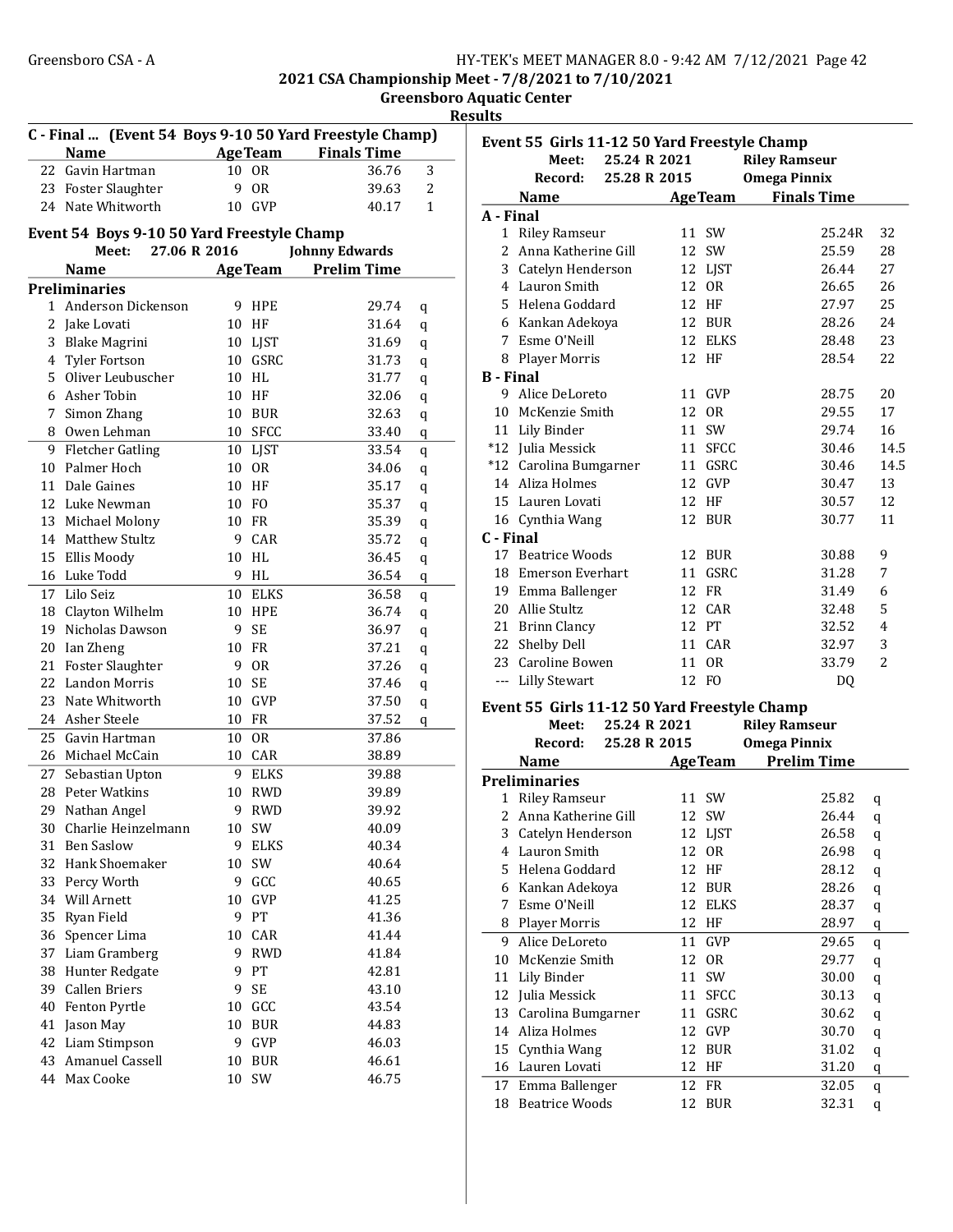2021 CSA Championship Meet - 7/8/2021 to 7/10/2021

Greensboro Aquatic Center Results

|                  |                                             |                 | Preliminaries  (Event 55 Girls 11-12 50 Yard Freestyle Cha<br>AgeTeam Prelim Time |                | E |
|------------------|---------------------------------------------|-----------------|-----------------------------------------------------------------------------------|----------------|---|
|                  | Name                                        | 12 PT           |                                                                                   |                |   |
|                  | 19 Brinn Clancy                             |                 | 32.66                                                                             | q              |   |
|                  | 20 Caroline Bowen                           | 11 OR           | 32.71                                                                             | q              | P |
|                  | 21 Shelby Dell                              | 11 CAR          | 32.73                                                                             | q              |   |
|                  | *22 Lilly Stewart                           | 12 FO           | 32.74                                                                             | q              |   |
|                  | *22 Allie Stultz                            | 12 CAR          | 32.74                                                                             | q              |   |
|                  | 24 Emerson Everhart                         | 11 GSRC         | 32.79                                                                             | q              |   |
|                  | 25 Anna Dimmick                             | 12<br><b>SE</b> | 32.81                                                                             |                |   |
|                  | 26 Eleanor Leubuscher                       | 12 HL           | 32.90                                                                             |                |   |
|                  | 27 Abby Townsend                            | 11 FR           | 32.97                                                                             |                |   |
|                  | 28 Aurelia Wilder                           | 11 FR           | 33.87                                                                             |                |   |
|                  | 29 Alexis Thielman                          | 11 RWD          | 34.44                                                                             |                |   |
|                  | 30 Chrisette Tesseneer                      | 11 PT           | 34.56                                                                             |                |   |
|                  | *31 McKay Payne                             | 12 HL           | 34.71                                                                             |                |   |
|                  | *31 Leah Dunn                               | 11 SE           | 34.71                                                                             |                |   |
|                  | 33 Madeline Angel                           | 12 RWD          | 35.26                                                                             |                |   |
|                  | 34 Elle Dawson                              | 11 GSRC         | 35.34                                                                             |                |   |
| 35               | Sadie Copeland                              | 11 HL           | 35.51                                                                             |                |   |
|                  | 36 Catherine Bowers                         | 12 GVP          | 36.65                                                                             |                |   |
|                  | 37 Anya Dawson                              | 11 SE           | 37.10                                                                             |                |   |
|                  | 38 Rebecca Transou                          | 12 ELKS         | 39.06                                                                             |                |   |
|                  | 39 Sawyer Morton                            | 12 PT           | 41.19                                                                             |                |   |
|                  | 40 Clara Watkins                            | 12 RWD          | 42.74                                                                             |                |   |
|                  | Event 56 Boys 11-12 50 Yard Freestyle Champ |                 |                                                                                   |                |   |
|                  | Meet:<br>23.83 R 2019                       |                 | <b>Griffin Jones</b>                                                              |                |   |
|                  | <b>Name</b>                                 | <b>AgeTeam</b>  | <b>Finals Time</b>                                                                |                |   |
| A - Final        |                                             |                 |                                                                                   |                |   |
|                  | 1 Mason Duggins                             | 12 HL           | 25.18                                                                             | 32             |   |
|                  | 2 Alex Cooper                               | 11 HL           | 25.93                                                                             | 28             |   |
|                  | 3 Finley Rossato                            | 12              | LJST<br>26.24                                                                     | 27             |   |
|                  | 4 Charlie Vannoy                            | 12 SW           | 26.52                                                                             | 26             |   |
|                  | 5 Henry Mathews                             | 12 GSRC         | 26.73                                                                             | 25             |   |
|                  | 6 Spencer Borden                            | 12 HF           | 27.54                                                                             | 24             |   |
|                  | 7 Eli Whitworth                             | 12 GVP          | 27.97                                                                             | 23             |   |
|                  | 8 Bo Cooke                                  | 12<br>SW        | 28.79                                                                             | 22             |   |
| <b>B</b> - Final |                                             |                 |                                                                                   |                |   |
|                  | 9 Collin Auer                               | 12 FR           | 28.66                                                                             | 20             |   |
|                  | 10 Reid Herring                             | 11              | GSRC<br>29.29                                                                     | 17             |   |
| 11               | Tristan Atkins                              | 11<br>0R        | 29.45                                                                             | 16             |   |
|                  | 12 Hann Zheng                               | 12 FR           | 29.63                                                                             | 15             |   |
|                  | 13 Jonathan Adams                           | 12              | <b>SFCC</b><br>29.69                                                              | 14             |   |
|                  | 14 Robert Craven                            | 12              | HPE<br>30.34                                                                      | 13             |   |
|                  | 15 Joey Nguyen                              | 12<br>0R        | 30.84                                                                             | 12             |   |
|                  | 16 J.W. Poole                               | 11<br>SW        | 30.96                                                                             | 11             |   |
| C - Final        |                                             |                 |                                                                                   |                |   |
|                  | 17 Gavin Crews                              | 12 HPE          | 30.36                                                                             | 9              |   |
|                  | 18 Fin Millard                              | 12 FR           | 30.77                                                                             | 7              |   |
|                  | 19 Hart Adams                               | 12 GSRC         | 30.94                                                                             | 6              |   |
|                  | 20 Jude Kyser                               | 12 PT           | 31.37                                                                             | 5              |   |
|                  | 21 Rayne Amidon                             | 11 HL           | 32.56                                                                             | $\overline{4}$ |   |
|                  | 22 Cale Coker                               | 11 GCC          | 32.60                                                                             | 3              |   |
| 23               | <b>Shane Dettinger</b>                      | 12 BUR          | 32.95                                                                             | 2              |   |
|                  | 24 Andrew Simpson                           | 11 CAR          | 33.27                                                                             | 1              |   |

| Event 56 Boys 11-12 50 Yard Freestyle Champ |                       |    |                |                      |         |  |
|---------------------------------------------|-----------------------|----|----------------|----------------------|---------|--|
|                                             | 23.83 R 2019<br>Meet: |    |                | <b>Griffin Jones</b> |         |  |
|                                             | <b>Name</b>           |    | <b>AgeTeam</b> | <b>Prelim Time</b>   |         |  |
|                                             | Preliminaries         |    |                |                      |         |  |
| 1                                           | <b>Mason Duggins</b>  | 12 | HL             | 25.69                | q       |  |
| 2                                           | Alex Cooper           | 11 | HL             | 26.60                | q       |  |
| 3                                           | <b>Finley Rossato</b> | 12 | <b>LJST</b>    | 26.71                | q       |  |
| 4                                           | Charlie Vannoy        | 12 | SW             | 27.30                | q       |  |
| 5                                           | <b>Henry Mathews</b>  | 12 | GSRC           | 27.46                | q       |  |
| 6                                           | Spencer Borden        |    | 12 HF          | 28.05                | q       |  |
| 7                                           | Eli Whitworth         | 12 | GVP            | 28.25                | q       |  |
| 8                                           | <b>Bo Cooke</b>       | 12 | SW             | 29.35                | q       |  |
| 9                                           | Reid Herring          |    | 11 GSRC        | 29.39                | $\bf q$ |  |
| 10                                          | Jonathan Adams        | 12 | <b>SFCC</b>    | 29.57                | q       |  |
| 11                                          | <b>Tristan Atkins</b> | 11 | <b>OR</b>      | 29.92                | q       |  |
| 12                                          | Robert Craven         |    | 12 HPE         | 29.94                | q       |  |
| 13                                          | Collin Auer           | 12 | FR             | 29.98                | q       |  |
| 14                                          | Hann Zheng            | 12 | FR             | 30.52                | q       |  |
| 15                                          | Joey Nguyen           | 12 | <b>OR</b>      | 30.58                | q       |  |
| 16                                          | J.W. Poole            | 11 | SW             | 30.81                | q       |  |
| 17                                          | Gavin Crews           | 12 | <b>HPE</b>     | 30.97                | q       |  |
| 18                                          | Fin Millard           | 12 | <b>FR</b>      | 31.17                | q       |  |
| 19                                          | Hart Adams            | 12 | GSRC           | 31.63                | q       |  |
| 20                                          | Cale Coker            | 11 | GCC            | 32.00                | q       |  |
| 21                                          | George Neal           | 12 | <b>SFCC</b>    | 32.01                | q       |  |
| 22                                          | Jude Kyser            |    | 12 PT          | 32.06                | q       |  |
| 23                                          | Rayne Amidon          |    | 11 HL          | 32.48                | $\bf q$ |  |
| 24                                          | Andrew Simpson        |    | 11 CAR         | 33.10                | q       |  |
| 25                                          | Shane Dettinger       | 12 | <b>BUR</b>     | 33.20                |         |  |
| 26                                          | John Cullinan         | 11 | CAR            | 33.21                |         |  |
| 27                                          | Rutley McLean         | 12 | GCC            | 33.22                |         |  |
| 28                                          | Wells Wickline        |    | 12 LJST        | 33.25                |         |  |
| 29                                          | Ryan Hassler          |    | 12 CAR         | 33.29                |         |  |
| 30                                          | Amsterdam Knox        | 11 | <b>RWD</b>     | 33.78                |         |  |
| 31                                          | Liam Mohorn           | 11 | GCC            | 33.79                |         |  |
| 32                                          | Julian Seamon         | 12 | <b>HPE</b>     | 34.56                |         |  |
| 33                                          | Jake Mungas           | 12 | 0R             | 35.86                |         |  |
| 34                                          | Monroe Lomax          | 11 | <b>ELKS</b>    | 35.89                |         |  |
| 35                                          | Grayson Carlisle      | 11 | F <sub>O</sub> | 36.75                |         |  |
| 36                                          | Logan Morris          | 12 | SE             | 37.33                |         |  |
| 37                                          | Cole Schwochow        | 12 | FO             | 38.41                |         |  |
| 38                                          | Gavin Poindexter      | 11 | PT             | 38.65                |         |  |
| 39                                          | Jax Grubb             |    | 12 GVP         | 38.77                |         |  |
| 40                                          | Eli Gramberg          | 11 | <b>RWD</b>     | 39.45                |         |  |
| 41                                          | <b>Tarin Rinker</b>   | 11 | PT             | 40.26                |         |  |
| 42                                          | William Cox           | 11 | GVP            | 40.47                |         |  |
| 43                                          | Nicholas Tabori       |    | 12 HF          | 41.16                |         |  |
| 44                                          | Joon Cho              | 12 | <b>BUR</b>     | 42.15                |         |  |
| 45                                          | James Stay            | 12 | <b>BUR</b>     | 42.85                |         |  |
| 46                                          | <b>Boston Scott</b>   | 11 | SE             | 43.55                |         |  |
| 47                                          | Jackson Quesinberry   | 12 | <b>RWD</b>     | 47.91                |         |  |
|                                             |                       |    |                |                      |         |  |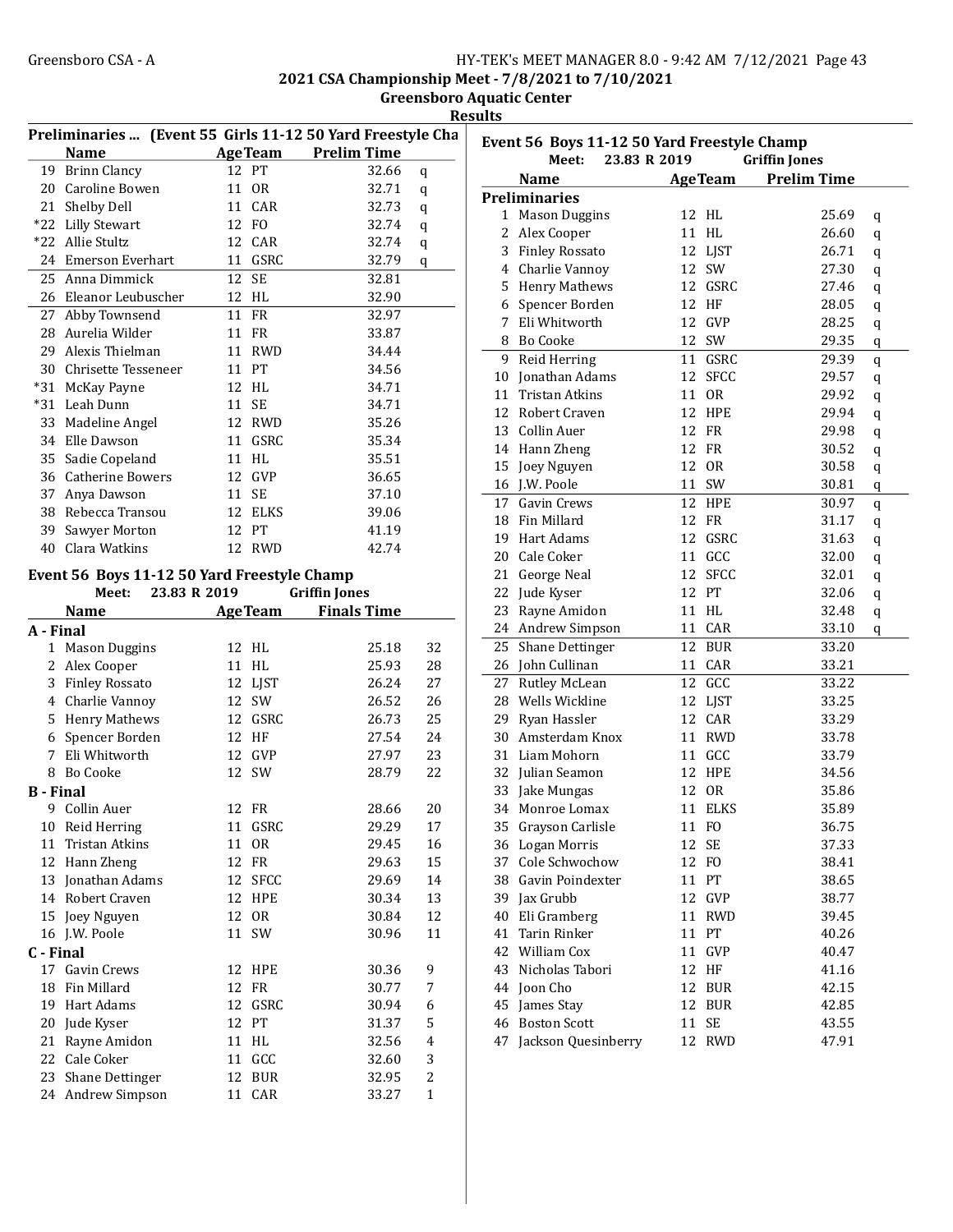2021 CSA Championship Meet - 7/8/2021 to 7/10/2021

Greensboro Aquatic Center **Results** 

| Event 57 Girls 13-14 50 Yard Freestyle Champ<br>24.14 R 2016<br><b>Omega Pinnix</b><br>Meet: |                                              |    |                |                     |                |
|----------------------------------------------------------------------------------------------|----------------------------------------------|----|----------------|---------------------|----------------|
|                                                                                              | Name                                         |    | <b>AgeTeam</b> | <b>Finals Time</b>  |                |
| A - Final                                                                                    |                                              |    |                |                     |                |
|                                                                                              | 1 Reece Ramseur                              |    | 14 SW          | 25.04               | 32             |
|                                                                                              | 2 Naomi Wehe                                 |    | 14 FR          | 25.51               | 28             |
|                                                                                              | 3 Jillian Pettie                             |    | 14 HPE         | 26.39               | 27             |
|                                                                                              | 4 Cambree Spencer                            |    | 14 HL          | 26.58               | 26             |
|                                                                                              | 5 Meribel Tars                               |    | 13 HL          | 27.10               | 25             |
|                                                                                              | 6 Ashley Crowell                             |    | 13 FR          | 27.12               | 24             |
|                                                                                              | 7 Alexandra Woods                            |    | 13 GCC         | 27.40               | 23             |
|                                                                                              | 8 Hayden Lowe                                |    | 14 SW          | 27.57               | 22             |
| <b>B</b> - Final                                                                             |                                              |    |                |                     |                |
|                                                                                              | 9 Disa Fortin                                |    | 13 HL          | 27.94               | 20             |
|                                                                                              | 10 Kaitlyn Lewis                             |    | 14 LJST        | 27.97               | 17             |
|                                                                                              | 11 Sara Whitener                             |    | 14 GVP         | 28.01               | 16             |
|                                                                                              | 12 Ellison Soto                              |    | 14 GVP         | 28.18               | 15             |
|                                                                                              | 13 Daisy Small                               |    | 14 FR          | 28.75               | 14             |
|                                                                                              | 14 Mackenzie Bowen                           |    | 14 OR          | 28.77               | 13             |
|                                                                                              | 15 Gabriella Primus                          |    | 13 BUR         | 29.00               | 12             |
|                                                                                              | 16 Ayden Walsh                               |    | 14 GVP         | 29.69               | 11             |
| C - Final                                                                                    |                                              |    |                |                     |                |
|                                                                                              | 17 Emily Fisher                              |    | 13 GSRC        | 29.05               | 9              |
|                                                                                              | 18 Ramsey Dawson                             |    | 14 GSRC        | 29.20               | 7              |
|                                                                                              | 19 Morgan Strasser                           |    | 13 HF          | 29.40               | 6              |
|                                                                                              | 20 Madison Salthouse                         |    | 14 GSRC        | 29.52               | 5              |
|                                                                                              | 21 Libby Vietor                              |    | 14 HF          | 29.74               | 4              |
|                                                                                              | 22 Riley Singer                              |    | 14 PT          | 30.12               | 3              |
|                                                                                              | 23 Maddox Walkingstick                       |    | 13 ELKS        | 30.53               | $\overline{2}$ |
|                                                                                              | 24 Avery Cox                                 |    | 14 LJST        | 30.63               | 1              |
|                                                                                              |                                              |    |                |                     |                |
|                                                                                              | Event 57 Girls 13-14 50 Yard Freestyle Champ |    |                |                     |                |
|                                                                                              | 24.14 R 2016<br>Meet:                        |    |                | <b>Omega Pinnix</b> |                |
|                                                                                              | <b>Name</b>                                  |    | <b>AgeTeam</b> | <b>Prelim Time</b>  |                |
|                                                                                              | <b>Preliminaries</b>                         |    |                |                     |                |
|                                                                                              | 1 Reece Ramseur                              |    | 14 SW          | 25.58               | q              |
| 2                                                                                            | Naomi Wehe                                   |    | 14 FR          | 26.70               | q              |
|                                                                                              | 3 Cambree Spencer                            |    | 14 HL          | 27.12               | q              |
| 4                                                                                            | Jillian Pettie                               |    | 14 HPE         | 27.35               | q              |
| 5                                                                                            | Meribel Tars                                 |    | 13 HL          | 27.43               | q              |
| 6                                                                                            | <b>Ashley Crowell</b>                        | 13 | FR             | 27.60               | q              |
| 7                                                                                            | Alexandra Woods                              | 13 | GCC            | 27.61               | q              |
| 8                                                                                            | Hayden Lowe                                  | 14 | SW             | 27.80               | q              |
| 9                                                                                            | Kaitlyn Lewis                                |    | 14 LJST        | 27.92               | q              |
| $10\,$                                                                                       | Disa Fortin                                  | 13 | HL             | 28.30               | q              |
| 11                                                                                           | Sara Whitener                                | 14 | GVP            | 28.63               | q              |
| 12                                                                                           | Ellison Soto                                 | 14 | GVP            | 28.72               | q              |
| $*13$                                                                                        | Gabriella Primus                             | 13 | <b>BUR</b>     | 28.87               | q              |
| $*13$                                                                                        | Ayden Walsh                                  | 14 | GVP            | 28.87               | q              |
| 15                                                                                           | Mackenzie Bowen                              | 14 | 0R             | 29.05               | q              |

16 29.12 q Daisy Small 14 FR 17 Emily Fisher 13 GSRC 29.38 q 18 Madison Salthouse 14 GSRC 29.92 q 19 Morgan Strasser 13 HF 30.02 q 20 Avery Cox 14 LJST 30.25 q

| IILS      |                                             |    |                 |                       |    |
|-----------|---------------------------------------------|----|-----------------|-----------------------|----|
| 21        | Ramsey Dawson                               |    | 14 GSRC         | 30.35                 | q  |
| 22        | <b>Riley Singer</b>                         |    | 14 PT           | 30.87                 | q  |
| 23        | Libby Vietor                                |    | 14 HF           | 30.97                 | q  |
| 24        | Maddox Walkingstick                         |    | 13 ELKS         | 31.03                 | q  |
| 25        | Lilly Messer                                |    | 13 RWD          | 32.08                 |    |
| 26        | Anna Barnett                                |    | 14 SW           | 32.34                 |    |
| 27        | Aubrey Jones                                |    | 13 RWD          | 32.43                 |    |
| 28        | Ella Suire                                  |    | 14 GCC          | 32.93                 |    |
|           | 29 Lindsay Stallings                        |    | 14 OR           | 33.08                 |    |
| 30        | Reagan Poindexter                           |    | 14 PT           | 33.15                 |    |
| 31        | Lily Smith                                  |    | 13 RWD          | 33.36                 |    |
| 32        | Reagan Law                                  |    | 14 OR           | 33.79                 |    |
|           | 33 Alexa Bird                               | 14 | ELKS            | 34.34                 |    |
| 34        | Clara Berney                                |    | 13 PT           | 34.78                 |    |
| 35        | <b>Emily Quest</b>                          |    | 14 FO           | 34.79                 |    |
| 36        | Rachel Hunt                                 |    | 14 SE           | 36.91                 |    |
| 37        | Giovana Santos                              |    | 14 HF           | 37.12                 |    |
| 38        | Grace Corkhill                              |    | 14 BUR          | 40.11                 |    |
|           | Event 58 Boys 13-14 50 Yard Freestyle Champ |    |                 |                       |    |
|           | 21.54 R 2021<br>Meet:                       |    |                 | <b>Albert Smelzer</b> |    |
|           | Name                                        |    | <b>Age Team</b> | <b>Finals Time</b>    |    |
| A - Final |                                             |    |                 |                       |    |
|           | 1 Albort Smolzor                            |    | $12$ CIM        | $21$ $5AD$            | つつ |

|                  | Name                  |    | age ream       | <b>Finals Time</b> |              |
|------------------|-----------------------|----|----------------|--------------------|--------------|
| A - Final        |                       |    |                |                    |              |
| $\mathbf{1}$     | Albert Smelzer        |    | 13 SW          | 21.54R             | 32           |
| 2                | Christopher Schilling | 14 | <b>RWD</b>     | 21.89              | 28           |
| 3                | Mayerick Crowell      | 13 | SW             | 23.00              | 27           |
| 4                | <b>Brandt Conklin</b> | 14 | HF             | 23.52              | 26           |
| 5                | Alex Magrini          |    | 14 LJST        | 23.58              | 25           |
| 6                | Finn McGonigal        | 13 | <b>HL</b>      | 24.47              | 24           |
| 7                | Keegan Fullagar       |    | 13 SW          | 24.89              | 23           |
| 8                | Anderson Cathey       |    | 13 LJST        | 24.97              | 22           |
| <b>B</b> - Final |                       |    |                |                    |              |
| 9                | Alex Powell           | 13 | <b>FR</b>      | 24.94              | 20           |
|                  | 10 Sam Lavinder       |    | 13 OR          | 25.47              | 17           |
|                  | 11 William Kerrigan   |    | 14 HL          | 26.15              | 16           |
| 12               | Nathan Copeland       | 13 | <b>HL</b>      | 26.33              | 15           |
|                  | 13 Finn Mahony        |    | 14 FR          | 26.42              | 14           |
|                  | 14 Keegan Briers      |    | 14 SE          | 26.78              | 13           |
| 15               | Sawyer Lester         |    | 14 FR          | 26.80              | 12           |
|                  | 16 Wesley Teoh        |    | 13 HF          | 27.76              | 11           |
| C - Final        |                       |    |                |                    |              |
| 17               | Michael Hassler       |    | 14 CAR         | 26.50              | 9            |
| 18               | <b>Riley Cassell</b>  | 14 | <b>BUR</b>     | 28.00              | 7            |
| 19               | <b>Cooper Dunning</b> | 13 | GVP            | 28.20              | 6            |
| 20               | Jacob Simpson         | 13 | CAR            | 28.50              | 5            |
| 21               | John Killian          | 13 | 0 <sub>R</sub> | 28.53              | 4            |
| 22               | Alex Duvall           | 13 | GVP            | 28.81              | 3            |
| 23               | Jackson Dell          | 14 | CAR            | 28.83              | 2            |
| 24               | James Wrinkle         | 14 | <b>RWD</b>     | 29.18              | $\mathbf{1}$ |

#### Event 58 Boys 13-14 50 Yard Freestyle Champ

| Meet:                   | 21.54 R 2021 |                | <b>Albert Smelzer</b> |                    |     |  |
|-------------------------|--------------|----------------|-----------------------|--------------------|-----|--|
| <b>Name</b>             |              | <b>AgeTeam</b> |                       | <b>Prelim Time</b> |     |  |
| <b>Preliminaries</b>    |              |                |                       |                    |     |  |
| 1 Albert Smelzer        |              | 13 SW          |                       | 22.14              | - a |  |
| 2 Christopher Schilling |              | 14 RWD         |                       | 22.69              | a   |  |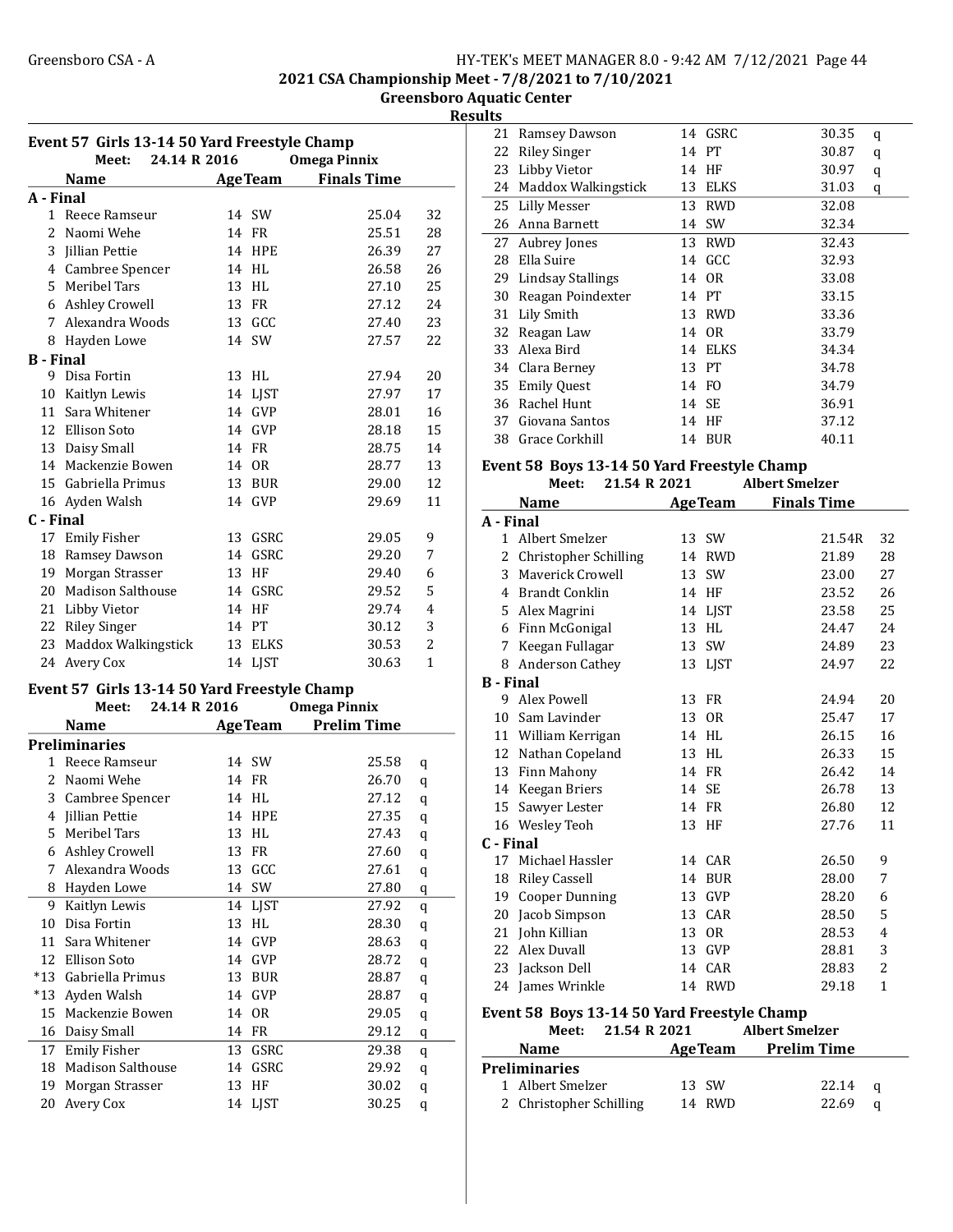2021 CSA Championship Meet - 7/8/2021 to 7/10/2021

Greensboro Aquatic Center Results

|                  |                                              |    |                | Preliminaries  (Event 58 Boys 13-14 50 Yard Freestyle Cha |   |
|------------------|----------------------------------------------|----|----------------|-----------------------------------------------------------|---|
|                  | Name                                         |    | <b>AgeTeam</b> | <b>Prelim Time</b>                                        |   |
| 3                | Mayerick Crowell                             |    | 13 SW          | 23.63<br>q                                                |   |
| 4                | <b>Brandt Conklin</b>                        |    | 14 HF          | 23.90<br>q                                                | C |
| 5.               | Alex Magrini                                 | 14 | LJST           | 24.02<br>q                                                |   |
| 6                | Anderson Cathey                              | 13 | LJST           | 24.27<br>q                                                |   |
| 7                | Keegan Fullagar                              | 13 | SW             | 24.77<br>q                                                |   |
| 8                | Finn McGonigal                               | 13 | HL             | 25.07<br>q                                                |   |
| 9                | Alex Powell                                  | 13 | <b>FR</b>      | 25.51<br>q                                                |   |
| 10               | Sam Lavinder                                 | 13 | - OR           | 25.82                                                     |   |
|                  | 11 William Kerrigan                          |    | 14 HL          | q<br>26.01                                                |   |
|                  |                                              |    | 13 HL          | q<br>26.17                                                |   |
|                  | 12 Nathan Copeland                           |    | 14 FR          | q<br>26.79                                                |   |
|                  | 13 Finn Mahony                               |    |                | q                                                         | Е |
|                  | 14 Sawyer Lester                             | 14 | FR             | 26.87<br>q                                                |   |
|                  | 15 Wesley Teoh                               | 13 | HF             | 27.28<br>q                                                |   |
| 16               | Keegan Briers                                |    | 14 SE          | 27.31<br>q                                                | P |
| 17               | Michael Hassler                              | 14 | CAR            | 27.45<br>q                                                |   |
| $*18$            | <b>Cooper Dunning</b>                        | 13 | GVP            | 28.10<br>q                                                |   |
| $*18$            | Jacob Simpson                                | 13 | CAR            | 28.10<br>q                                                |   |
| 20               | <b>Riley Cassell</b>                         | 14 | BUR            | 28.37<br>q                                                |   |
| 21               | Jackson Dell                                 | 14 | CAR            | 28.41<br>q                                                |   |
| 22               | John Killian                                 | 13 | <b>OR</b>      | 28.60<br>q                                                |   |
| 23               | Alex Duvall                                  | 13 | GVP            | 28.77<br>q                                                |   |
| 24               | James Wrinkle                                |    | 14 RWD         | 29.71<br>q                                                |   |
| 25               | McCade Moody                                 | 13 | GSRC           | 30.34                                                     |   |
| 26               | Jeffery Gentry                               | 14 | <b>RWD</b>     | 30.89                                                     |   |
| 27               | Cameron Tobin                                | 13 | HF             | 31.24                                                     |   |
| 28               | Pearson Schicker                             | 13 | SE             | 31.27                                                     |   |
| 29               | Lucas Chiappetta                             |    | 13 OR          | 31.32                                                     |   |
| 30               | <b>Buddy Mussallem</b>                       | 13 | HPE            | 31.92                                                     |   |
| 31               | Jude Cooper                                  | 13 | SE             | 32.51                                                     |   |
| 32               | Domonic DeLuca                               |    | 14 FO          | 32.70                                                     |   |
| 33               | Angel Garcia                                 | 13 | <b>HPE</b>     | 34.11                                                     |   |
|                  | 34 Lucas Carlisle                            | 13 | F <sub>O</sub> | 39.37                                                     |   |
| $---$            | Kenji Kobi-Jacks                             | 13 | <b>LJST</b>    | DQ                                                        |   |
| ---              | Ryan Farrelly                                | 13 | <b>GVP</b>     | <b>DNF</b>                                                |   |
|                  |                                              |    |                |                                                           |   |
|                  | Event 59 Girls 15-19 50 Yard Freestyle Champ |    |                |                                                           |   |
|                  | Meet:<br>23.78 R 2021                        |    |                | Maura Schoppa                                             |   |
|                  | <b>Name</b>                                  |    | <b>AgeTeam</b> | <b>Finals Time</b>                                        |   |
| A - Final        |                                              |    |                |                                                           |   |
|                  | 1 Maura Schoppa                              | 17 | <b>BUR</b>     | 23.78R<br>32                                              |   |
| $\overline{2}$   | <b>Riley Willett</b>                         | 16 | SW             | 28<br>24.35                                               |   |
| 3                | Ellie Hunt                                   | 15 | PT             | 24.58<br>27                                               |   |
| 4                | Gracie Hunt                                  | 15 | PT             | 24.94<br>26                                               |   |
| 5                | Sadie Covington                              | 17 | CAR            | 25<br>25.19                                               |   |
| 6                | Rori Rountree                                | 15 | <b>RWD</b>     | 25.24<br>24                                               |   |
| 7                | <b>Caroline Tilley</b>                       | 15 | GCC            | 26.12<br>23                                               |   |
|                  | 8 Claire Sullivan                            | 18 | <b>SE</b>      | 26.15<br>22                                               |   |
| <b>B</b> - Final |                                              |    |                |                                                           |   |
|                  | 9 Jordan Williams                            |    | 15 BUR         | 20<br>25.61                                               |   |
|                  | 10 Agnes Cruz                                | 16 |                | 17                                                        |   |
|                  |                                              |    | BUR            | 26.17                                                     |   |
|                  | 11 Alannah Williamson                        | 17 | LJST           | 26.26<br>16                                               |   |
|                  | 12 Tori Evans                                | 16 | HL             | 27.24<br>15                                               |   |
| 13               | Malia Nunn                                   |    | 15 PT          | 27.26<br>14                                               |   |

| ແເວ |    |                  |       |             |       |                          |
|-----|----|------------------|-------|-------------|-------|--------------------------|
|     |    | 14 Katie Kirkman | 16 SE |             | 27.27 | 13                       |
|     |    | 15 Sienna Coker  |       | 15 GCC      | 27.50 | 12                       |
|     |    | 16 Claire Yonce  |       | 15 LIST     | 27.71 | 11                       |
|     |    | C - Final        |       |             |       |                          |
|     |    | 17 Grace Hammond | 17    | <b>ELKS</b> | 26.93 | 9                        |
|     |    | 18 Georgie King  |       | 15 SFCC     | 27.58 | 7                        |
|     | 19 | Jadie Ruth Wehe  | 15 FR |             | 27.75 | 6                        |
|     | 20 | Karissa Sitepu   |       | 15 HF       | 28.10 | 5                        |
|     |    | 21 Amelia Moore  | 18    | GVP         | 28.11 | 4                        |
|     |    | 22 Grace Thurman |       | 16 GSRC     | 28.35 | 3                        |
|     |    | 23 Haley Mann    | 17    | HL.         | 28.45 | $\overline{\mathcal{L}}$ |
|     | 24 | Paige Evans      | 18    | <b>FR</b>   | 28.51 | 1                        |
|     |    |                  |       |             |       |                          |

#### Event 59 Girls 15-19 50 Yard Freestyle Champ Meet: 23.78 R 2021 Maura Schoppa

|                | Name                   |    | <b>AgeTeam</b> | <b>Prelim Time</b> |              |
|----------------|------------------------|----|----------------|--------------------|--------------|
|                | <b>Preliminaries</b>   |    |                |                    |              |
| 1              | Maura Schoppa          |    | 17 BUR         | 24.20              | q            |
| $\overline{2}$ | <b>Riley Willett</b>   | 16 | SW             | 24.49              | q            |
| 3              | Ellie Hunt             |    | 15 PT          | 25.14              | q            |
| $\overline{4}$ | Rori Rountree          | 15 | <b>RWD</b>     | 25.29              | q            |
| 5              | Gracie Hunt            | 15 | PT             | 25.40              | $\mathbf q$  |
| 6              | Sadie Covington        | 17 | CAR            | 25.59              | q            |
| 7              | Claire Sullivan        | 18 | SE             | 26.34              | $\mathbf q$  |
| 8              | <b>Caroline Tilley</b> |    | 15 GCC         | 26.36              | q            |
| 9              | Jordan Williams        |    | 15 BUR         | 26.46              | $\mathbf q$  |
| 10             | Agnes Cruz             |    | 16 BUR         | 26.67              | $\mathbf q$  |
| 11             | Alannah Williamson     | 17 | <b>LJST</b>    | 26.69              | $\mathbf q$  |
| 12             | Katie Kirkman          | 16 | SE             | 26.95              | q            |
| 13             | Claire Yonce           |    | 15 LJST        | 27.13              | q            |
| 14             | Sienna Coker           |    | 15 GCC         | 27.31              | $\mathbf q$  |
| 15             | Tori Evans             | 16 | HL             | 27.55              | $\mathbf{q}$ |
| 16             | Malia Nunn             |    | 15 PT          | 27.57              | $\mathbf q$  |
| 17             | Grace Hammond          | 17 | <b>ELKS</b>    | 27.67              | $\mathbf{q}$ |
| 18             | Jadie Ruth Wehe        | 15 | FR             | 27.91              | $\mathbf q$  |
| 19             | Amelia Moore           |    | 18 GVP         | 28.01              | q            |
| 20             | Georgie King           |    | 15 SFCC        | 28.11              | q            |
| 21             | Kayla Walsh            |    | 16 GVP         | 28.12              | q            |
| 22             | Grace Thurman          | 16 | GSRC           | 28.24              | q            |
| 23             | Karissa Sitepu         | 15 | HF             | 28.35              | q            |
| 24             | Haley Mann             | 17 | HL             | 28.43              | q            |
| 25             | Paige Evans            | 18 | FR             | 28.50              |              |
| 26             | <b>Riley Brundage</b>  | 15 | GSRC           | 28.57              |              |
| 27             | Julia Nelson           | 15 | HL             | 28.60              |              |
| 28             | Ella Hartwick          | 17 | SW             | 28.72              |              |
| 29             | Rollins Ortmann        | 17 | GCC            | 28.75              |              |
| 30             | Eva Grace Hecht        | 18 | SW             | 28.82              |              |
| 31             | Lainey Albright        | 17 | FR.            | 29.00              |              |
| 32             | Anna Manry             |    | 16 GVP         | 29.01              |              |
| 33             | <b>Theron Fariole</b>  |    | 15 GSRC        | 29.31              |              |
| 34             | Megan Bourgeois        | 18 | LJST           | 29.35              |              |
| 35             | Kristen Fields         | 17 | SE             | 29.39              |              |
| 36             | Ella Abbott            | 16 | HPE            | 29.43              |              |
| 37             | Melissa Killian        | 16 | <b>OR</b>      | 29.55              |              |
| 38             | <b>Lindsey Glebus</b>  | 17 | <b>RWD</b>     | 29.90              |              |
|                |                        |    |                |                    |              |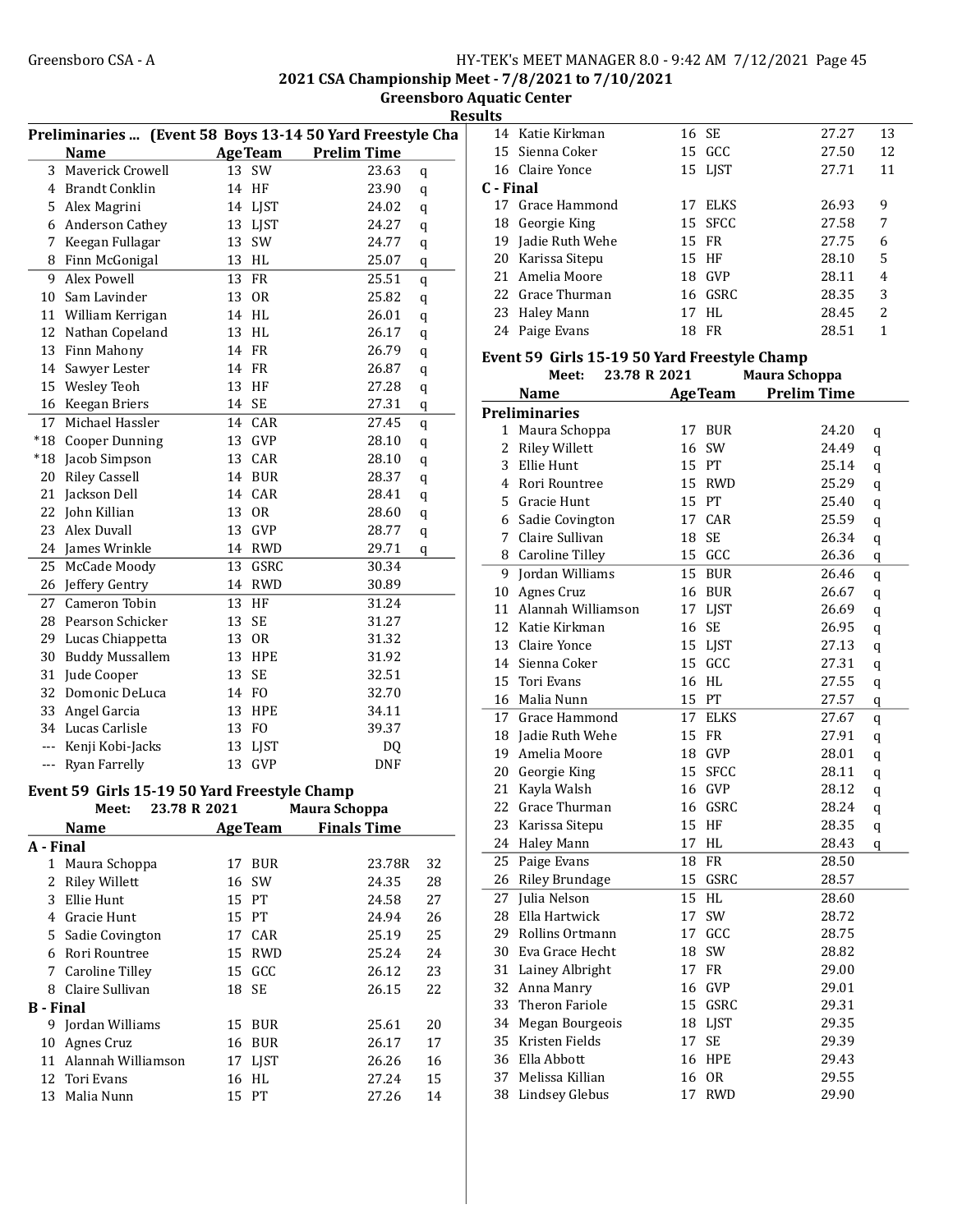2021 CSA Championship Meet - 7/8/2021 to 7/10/2021

Greensboro Aquatic Center Results

|                  |                                             |              |                |                                                                                          | <b>Resul</b> |
|------------------|---------------------------------------------|--------------|----------------|------------------------------------------------------------------------------------------|--------------|
|                  | <b>Name</b>                                 |              |                | Preliminaries  (Event 59 Girls 15-19 50 Yard Freestyle Cha<br><b>AgeTeam</b> Prelim Time |              |
|                  | 39 Liza Foster                              |              | <b>16 HPE</b>  | 30.06                                                                                    |              |
|                  | 40 Anna Sechrist                            |              | 17 OR          | 30.15                                                                                    |              |
|                  | 41 Lillie O'Neill                           |              | 16 ELKS        | 30.53                                                                                    |              |
|                  | 42 Halle Reynolds                           |              | 17 HF          | 31.52                                                                                    |              |
|                  | 43 Raegan Reid                              |              | 17 OR          | 31.62                                                                                    |              |
|                  | 44 Alison Pattman                           |              | 16 RWD         | 31.63                                                                                    |              |
|                  | 45 SaraKate Lowe                            |              | 16 ELKS        | 31.66                                                                                    |              |
|                  | 46 Sarah Houlden                            |              | 18 FO          | 31.90                                                                                    |              |
|                  | 47 Brenna Murphy                            |              | 17 CAR         | 32.99                                                                                    |              |
|                  | 48 Riley Yates                              |              | 15 FO          | 34.40                                                                                    |              |
|                  | 49 Lacey Houlden                            |              | 15 FO          | 35.35                                                                                    |              |
|                  |                                             |              |                |                                                                                          |              |
|                  | Event 60 Boys 15-19 50 Yard Freestyle Champ |              |                |                                                                                          |              |
|                  | Meet: 20.96 R 2019                          |              |                | <b>Thomas Hamlet</b>                                                                     |              |
|                  | <b>Name</b>                                 |              |                | <b>AgeTeam</b> Finals Time                                                               |              |
| A - Final        |                                             |              |                |                                                                                          |              |
|                  | 1 Ethan Womble                              |              | 18 LJST        | 21.12                                                                                    | 32           |
|                  | 2 Robert Tars                               |              | 17 HL          | 21.31                                                                                    | 28           |
|                  | 3 Dax Harris                                |              | 16 HL          | 21.46                                                                                    | 27           |
|                  | 4 Brooks Gray                               |              | 16 GVP         | 21.95                                                                                    | 26           |
|                  | 5 Vance Bolyard                             |              | 16 HF          | 21.97                                                                                    | 25           |
|                  | 6 John Ramos                                |              | 17 HF          | 22.14                                                                                    | 24           |
| *7               | Noah Rock                                   |              | 16 HL          | 22.23                                                                                    | 22.5         |
|                  | *7 Chris Glebus                             |              | 17 RWD         | 22.23                                                                                    | 22.5         |
| <b>B</b> - Final |                                             |              |                |                                                                                          |              |
| 9                | Tanner Holian                               |              | 15 LJST        | 22.09                                                                                    | 20           |
|                  | 10 Jason Brooks                             |              | <b>16 BUR</b>  | 22.42                                                                                    | 17           |
|                  | 11 Brady Dole                               |              | 16 ELKS        | 22.70                                                                                    | 16           |
|                  | 12 Danny Gatling                            |              | 17 LJST        | 22.89                                                                                    | 15           |
|                  | 13 Mark Brown                               |              | 15 BUR         | 22.92                                                                                    | 14           |
|                  | 14 Austin Ballard                           |              | 18 PT          | 23.07                                                                                    | 13           |
|                  | 15 Fletcher Tate                            |              | 17 FR          | 23.09                                                                                    | 12           |
|                  | 16 Jacob Huitsing                           |              | 16 GVP         | 23.15                                                                                    | 11           |
| C - Final        |                                             |              |                |                                                                                          |              |
|                  | 17 Kieran Mohorn                            |              | 17 GCC         | 23.12                                                                                    | 9            |
|                  | 18 Bradley Gentry                           |              | 18 RWD         | 23.53                                                                                    | 7            |
|                  | 19 Will Cooper                              | 15           | PT             | 23.56                                                                                    | 6            |
|                  | 20 Jack Sullivan                            |              | 16 SE          | 23.70                                                                                    | 5            |
| 21               | Thomas Stewart                              |              | 18 GCC         | 23.73                                                                                    | 4            |
|                  | 22 Sawyer Smith                             |              | 15 RWD         | 23.78                                                                                    | 3            |
|                  | 23 William Mungas                           |              | 17 OR          | 23.86                                                                                    | 2            |
|                  | 24 Quintin Clark                            | 15           | <b>BUR</b>     | 24.95                                                                                    | 1            |
|                  | Event 60 Boys 15-19 50 Yard Freestyle Champ |              |                |                                                                                          |              |
|                  | Meet:                                       | 20.96 R 2019 |                | <b>Thomas Hamlet</b>                                                                     |              |
|                  | <b>Name</b>                                 |              | <b>AgeTeam</b> | <b>Prelim Time</b>                                                                       |              |
|                  | <b>Preliminaries</b>                        |              |                |                                                                                          |              |
|                  | 1 Ethan Womble                              |              | 18 LJST        | 21.99                                                                                    | q            |
|                  | 2 Robert Tars                               |              | 17 HL          | 22.00                                                                                    | q            |
|                  | 3 Dax Harris                                |              | 16 HL          | 22.01                                                                                    | q            |
|                  | 4 Brooks Gray                               |              | 16 GVP         | 22.05                                                                                    | q            |
|                  | 5 John Ramos                                |              | 17 HF          | 22.29                                                                                    | q            |
|                  | 6 Vance Bolyard                             |              | 16 HF          | 22.50                                                                                    | q            |
| 7                | Noah Rock                                   |              | 16 HL          | 22.57                                                                                    | q            |
|                  |                                             |              |                |                                                                                          |              |
|                  | 8 Chris Glebus                              |              | 17 RWD         | 22.73                                                                                    | q            |

| աււծ      |                                       |       |                |                     |              |
|-----------|---------------------------------------|-------|----------------|---------------------|--------------|
|           | 9 Tanner Holian                       |       | 15 LJST        | 22.87               | q            |
|           | 10 Jason Brooks                       |       | <b>16 BUR</b>  | 22.94               | q            |
|           | 11 Brady Dole                         |       | 16 ELKS        | 22.95               | q            |
| 12        | Mark Brown                            |       | 15 BUR         | 23.06               | q            |
|           | 13 Fletcher Tate                      |       | 17 FR          | 23.37               | q            |
|           | 14 Jacob Huitsing                     |       | 16 GVP         | 23.39               | q            |
|           | 15 Danny Gatling                      |       | 17 LJST        | 23.46               | q            |
|           | 16 Austin Ballard                     | 18 PT |                | 23.48               | $\mathbf q$  |
| 17        | Kieran Mohorn                         |       | 17 GCC         | 23.49               | $\mathbf{q}$ |
|           | 18 Will Cooper                        |       | 15 PT          | 23.80               | q            |
|           | 19 Jack Sullivan                      | 16 SE |                | 23.91               | q            |
| 20        | Sawyer Smith                          |       | 15 RWD         | 23.96               | q            |
|           | 21 Bradley Gentry                     |       | 18 RWD         | 24.02               | q            |
|           | 22 William Mungas                     |       | 17 OR          | 24.11               | q            |
| 23        | <b>Thomas Stewart</b>                 |       | 18 GCC         | 24.20               | $\mathbf q$  |
| 24        | Quintin Clark                         |       | 15 BUR         | 24.38               | q            |
| 25        | Reid Teoh                             | 15    | HF             | 24.52               |              |
| 26        | <b>Reid Rouse</b>                     |       | 16 CAR         | 24.66               |              |
|           | 27 Jonas Drees                        |       | 16 FR          | 24.71               |              |
| 28        | <b>Tucker Mitchell</b>                | 17    | FR             | 24.83               |              |
|           | 29 Louis Sianis                       |       | 17 PT          | 24.93               |              |
|           | 30 Hugh Carlson                       |       | 16 GCC         | 25.60               |              |
|           | 31 Nichlos Hamilton                   |       | 17 CAR         | 25.61               |              |
|           | 32 Zak Siler                          |       | 15 OR          | 25.63               |              |
|           | 33 Jonathan Reynolds                  |       | 16 GVP         | 25.82               |              |
|           | 34 Chase Spencer                      |       | <b>18 HPE</b>  | 25.87               |              |
|           | 35 Isaac Cooper                       | 18 SE |                | 25.93               |              |
|           | 36 Cody Wells                         | 18 SE |                | 26.31               |              |
|           | 37 Luke Dodson                        |       | 16 GSRC        | 26.78               |              |
|           | 38 Michael Edwards                    |       | 18 HPE         | 26.79               |              |
|           | 39 Will Stickler                      |       | 16 OR          | 26.87               |              |
| 40        | Brogan Murphy                         |       | 15 CAR         | 26.93               |              |
| 41        | <b>Boone Redding</b>                  |       | 15 SW          | 27.86               |              |
|           | 42 Kaiden Borden                      |       | 15 ELKS        | 28.43               |              |
| 43        | Asher Wilson                          |       | 15 HPE         | 29.96               |              |
|           | Event 61 Girls 9-10 100 Yard IM Champ |       |                |                     |              |
|           | Meet: 1:09.64 R 2005                  |       |                | <b>Halle Beeler</b> |              |
|           | <b>Name</b>                           |       | <b>AgeTeam</b> | <b>Finals Time</b>  |              |
| A - Final |                                       |       |                |                     |              |

| <b>\</b> - Final |                         |         |   |                |         |     |
|------------------|-------------------------|---------|---|----------------|---------|-----|
|                  | Evelyn Braden           |         |   | 10 SFCC        | 1:13.86 | 32  |
|                  | 33.15                   | 1:13.86 |   |                |         |     |
|                  | 2 Mary Elizabeth Willis |         |   | 10 SW          | 1:17.58 | 28  |
|                  | 35.47                   | 1:17.58 |   |                |         |     |
|                  | 3 Madison Gann          |         |   | 10 CAR         | 1:20.75 | 27  |
|                  | 36.93                   | 1:20.75 |   |                |         |     |
| 4                | - Bella Caccia          |         |   | 10 CAR         | 1:21.57 | 26  |
|                  | 36.41                   | 1:21.57 |   |                |         |     |
|                  | 5 Alania Atkins         |         | 9 | 0 <sub>R</sub> | 1:21.82 | 25  |
|                  | 37.78                   | 1:21.82 |   |                |         |     |
| 6.               | Mia Kilby               |         | 9 | <b>SFCC</b>    | 1:24.37 | 2.4 |
|                  | 39.92                   | 1:24.37 |   |                |         |     |
|                  | Emily Jorgenson         |         | 9 | <b>SW</b>      | 1:24.65 | 23  |
|                  | 41.18                   | 1:24.65 |   |                |         |     |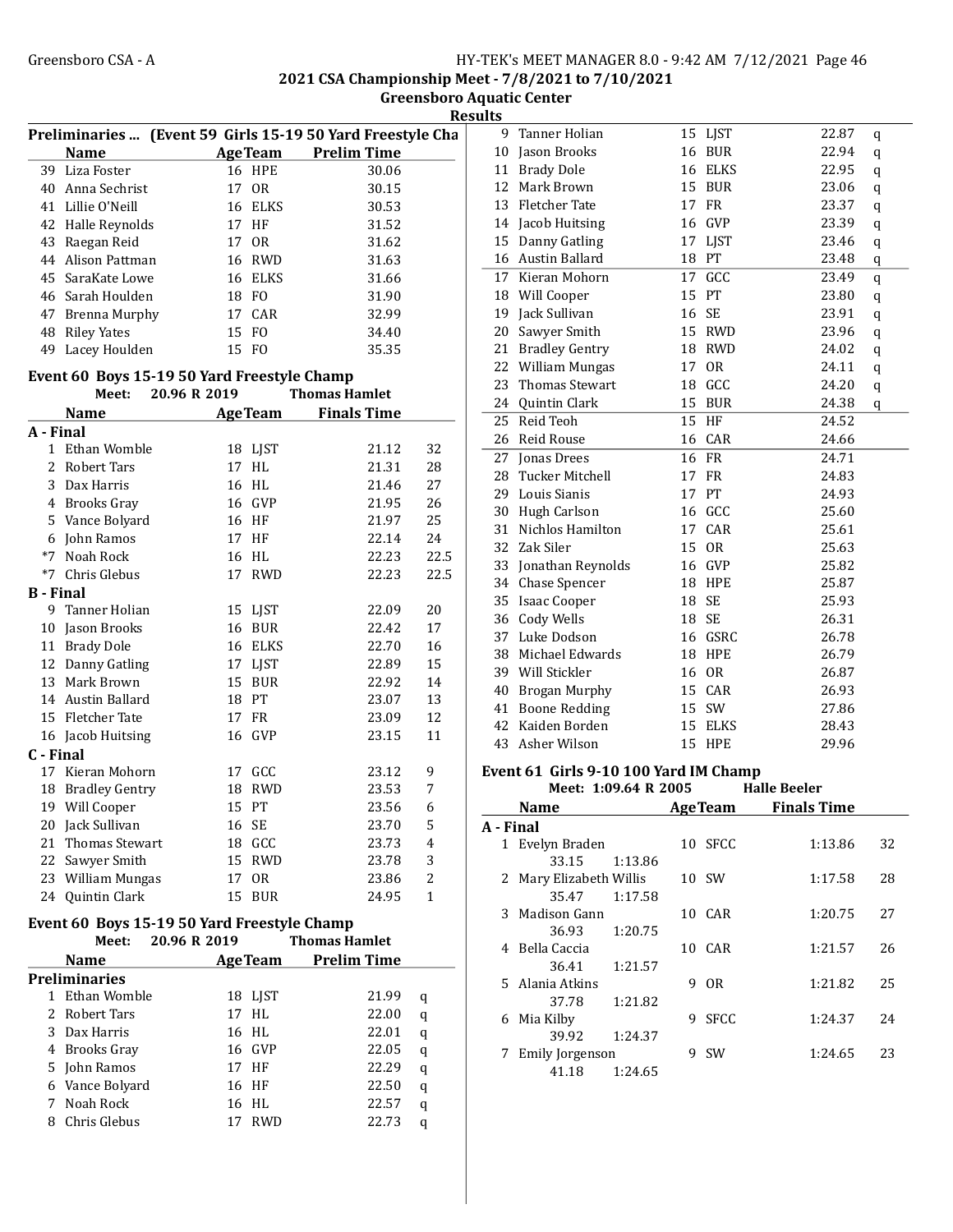#### Greensboro CSA - A <br>
HY-TEK's MEET MANAGER 8.0 - 9:42 AM 7/12/2021 Page 47 2021 CSA Championship Meet - 7/8/2021 to 7/10/2021

Greensboro Aquatic Center Results

|                  | A - Final  (Event 61 Girls 9-10 100 Yard IM Champ) |         |    |                |                     |      |  |  |
|------------------|----------------------------------------------------|---------|----|----------------|---------------------|------|--|--|
|                  | <b>Name</b>                                        |         |    |                | AgeTeam Finals Time |      |  |  |
|                  | 8 Kylie Grace Holmes                               |         |    | 9 GVP          | 1:24.88             | 22   |  |  |
|                  | 38.47                                              | 1:24.88 |    |                |                     |      |  |  |
| <b>B</b> - Final |                                                    |         |    |                |                     |      |  |  |
| 9                | Morgan Coyne                                       |         |    | 10 GVP         | 1:25.30             | 20   |  |  |
|                  | 37.70                                              | 1:25.30 |    |                |                     |      |  |  |
| 10               | Marlee Dugas                                       |         |    | 10 HF          | 1:28.28             | 17   |  |  |
|                  | 41.93                                              | 1:28.28 |    |                |                     |      |  |  |
| 11               | Emily Tabori                                       |         |    | 10 HF          | 1:30.59             | 16   |  |  |
|                  | 40.28                                              | 1:30.59 |    |                |                     |      |  |  |
| 12               | Lily James Kesler                                  |         |    | 10 SFCC        | 1:32.39             | 15   |  |  |
|                  | 42.20                                              | 1:32.39 |    |                |                     |      |  |  |
| $*13$            | Brooke Henderson                                   |         | 9  | LJST           | 1:33.75             | 13.5 |  |  |
|                  | 43.45                                              | 1:33.75 |    |                |                     |      |  |  |
| $*13$            | Sarah Whitman                                      |         |    | 10 PT          | 1:33.75             | 13.5 |  |  |
|                  | 43.70                                              | 1:33.75 |    |                |                     |      |  |  |
| 15               | Tessa Auer                                         |         |    | 9 FR           | 1:34.20             | 12   |  |  |
|                  | 42.73                                              | 1:34.20 |    |                |                     |      |  |  |
|                  | 16 Joslyn Fontanella                               |         |    | 10 FR          | 1:36.89             | 11   |  |  |
|                  | 42.56                                              | 1:36.89 |    |                |                     |      |  |  |
| C - Final        |                                                    |         |    |                |                     |      |  |  |
| 17               | Genevieve Balfour                                  |         |    | 10 HL          | 1:33.48             | 9    |  |  |
|                  |                                                    |         |    |                |                     |      |  |  |
|                  | 41.49                                              | 1:33.48 |    |                |                     |      |  |  |
| 18               | <b>Ashton Matthews</b>                             |         |    | 10 CAR         | 1:36.96             | 7    |  |  |
|                  | 42.04                                              | 1:36.96 |    |                |                     |      |  |  |
| 19               | Olivia Masneri                                     |         | 9  | <b>BUR</b>     | 1:39.35             | 6    |  |  |
|                  | 48.54                                              | 1:39.35 |    |                |                     |      |  |  |
| 20               | Micah Moody                                        |         | 10 | GSRC           | 1:40.35             | 5    |  |  |
|                  | 51.21                                              | 1:40.35 |    |                |                     |      |  |  |
| 21               | <b>Addison Wiese</b>                               |         | 9  | HPE            | 1:42.87             | 4    |  |  |
|                  | 46.07                                              | 1:42.87 |    |                |                     |      |  |  |
| 22               | <b>Adasyn Hansing</b>                              |         |    | 10 GSRC        | 1:43.06             | 3    |  |  |
|                  | 45.90                                              | 1:43.06 |    |                |                     |      |  |  |
| 23               | Haven Jones                                        |         |    | 10 RWD         | 1:48.04             | 2    |  |  |
|                  | 52.94                                              | 1:48.04 |    |                |                     |      |  |  |
| ---              | <b>MK Suire</b>                                    |         |    | 10 GCC         | DQ                  |      |  |  |
|                  | 50.20                                              | DQ      |    |                |                     |      |  |  |
|                  | Event 61 Girls 9-10 100 Yard IM Champ              |         |    |                |                     |      |  |  |
|                  | Meet: 1:09.64 R 2005                               |         |    |                | <b>Halle Beeler</b> |      |  |  |
|                  | Name                                               |         |    | <b>AgeTeam</b> | <b>Prelim Time</b>  |      |  |  |
|                  | <b>Preliminaries</b>                               |         |    |                |                     |      |  |  |
| $\mathbf{1}$     | Evelyn Braden                                      |         |    | 10 SFCC        | 1:16.22             |      |  |  |
|                  | 33.55                                              | 1:16.22 |    |                |                     | q    |  |  |
| 2                | Mary Elizabeth Willis                              |         |    | 10 SW          | 1:21.18             |      |  |  |
|                  | 36.82                                              | 1:21.18 |    |                |                     | q    |  |  |
|                  | Bella Caccia                                       |         |    | 10 CAR         | 1:21.40             |      |  |  |
| 3                | 37.76                                              |         |    |                |                     | q    |  |  |
|                  |                                                    | 1:21.40 |    |                |                     |      |  |  |
| 4                | Alania Atkins                                      |         |    | 9 OR           | 1:22.77             | q    |  |  |
|                  | 40.39                                              | 1:22.77 |    |                |                     |      |  |  |
| 5                | Madison Gann                                       |         |    | 10 CAR         | 1:23.45             | q    |  |  |
|                  | 39.12                                              | 1:23.45 |    |                |                     |      |  |  |
| 6                | Mia Kilby                                          |         | 9  | <b>SFCC</b>    | 1:24.94             | q    |  |  |
|                  | 39.40                                              | 1:24.94 |    |                |                     |      |  |  |

| นเเร |                                      |       |                 |         |   |
|------|--------------------------------------|-------|-----------------|---------|---|
| 7    | Kylie Grace Holmes                   |       | 9 GVP           | 1:25.05 | q |
|      | 39.84<br>1:25.05                     |       |                 |         |   |
|      | 8 Emily Jorgenson                    |       | 9 SW            | 1:26.35 | q |
|      | 41.01<br>1:26.35                     |       |                 |         |   |
| 9.   | Morgan Coyne                         |       | 10 GVP          | 1:26.99 | q |
|      | 38.96<br>1:26.99                     |       |                 |         |   |
|      | 10 Marlee Dugas                      |       | 10 HF           | 1:29.32 | q |
|      | 43.58<br>1:29.32                     |       |                 |         |   |
|      | 11 Emily Tabori                      |       | 10 HF           | 1:29.81 | q |
|      | 41.48<br>1:29.81                     |       |                 |         |   |
|      | 12 Lily James Kesler                 |       | 10 SFCC         | 1:29.94 | q |
|      | 41.34<br>1:29.94                     |       |                 |         |   |
|      | 13 Brooke Henderson                  |       | 9 LJST<br>10 PT | 1:31.50 | q |
|      | 14 Sarah Whitman<br>42.70<br>1:32.51 |       |                 | 1:32.51 | q |
|      | 15 Tessa Auer                        |       | 9 FR            |         |   |
|      |                                      |       |                 | 1:33.32 | q |
|      | 16 Joslyn Fontanella<br>43.36        |       | 10 FR           | 1:37.32 | q |
| 17   | 1:37.32<br>Genevieve Balfour         |       | 10 HL           | 1:39.62 |   |
|      | 43.97<br>1:39.62                     |       |                 |         | q |
|      | 18 Ashton Matthews                   |       | 10 CAR          | 1:40.29 |   |
|      | 43.90<br>1:40.29                     |       |                 |         | q |
|      | 19 Adasyn Hansing                    |       | 10 GSRC         | 1:41.68 | q |
|      | 46.79<br>1:41.68                     |       |                 |         |   |
|      | 20 Micah Moody                       |       | 10 GSRC         | 1:41.92 | q |
|      | 52.60<br>1:41.92                     |       |                 |         |   |
|      | 21 Olivia Masneri                    |       | 9 BUR           | 1:45.32 | q |
|      | 22 Addison Wiese                     |       | 9 HPE           | 1:46.31 | q |
|      | 1:46.31<br>49.14                     |       |                 |         |   |
|      | 23 MK Suire                          |       | 10 GCC          | 1:46.32 | q |
|      | 50.80<br>1:46.32                     |       |                 |         |   |
|      | 24 Haven Jones                       |       | 10 RWD          | 1:47.00 | q |
|      | 51.57<br>1:47.00                     |       |                 |         |   |
|      | 25 Ella Abernathy                    |       | 9 FR            | 1:47.21 |   |
|      | 49.97<br>1:47.21                     |       |                 |         |   |
|      | 26 Katherine Harmston                |       | 9 HL            | 1:50.43 |   |
|      | 54.38<br>1:50.43                     |       |                 |         |   |
| 27   | Caroline Smith                       | 9     | <b>RWD</b>      | 1:51.15 |   |
|      | 57.54<br>1:51.15                     |       |                 |         |   |
| 28   | Morgan Osborne                       |       | 9 PT            | 1:51.67 |   |
| 29   | Marissa Dettinger                    | 10    | BUR             | 1:54.21 |   |
|      | 56.29<br>1:54.21                     |       |                 |         |   |
| 30 - | Claire Winslow                       |       | 9 HPE           | 1:58.89 |   |
|      | 55.95<br>1:58.89                     |       |                 |         |   |
| 31   | McKenzie Daniels                     | 9     | HPE             | 2:04.38 |   |
|      | 1:01.31<br>2:04.38                   |       |                 |         |   |
| 32   | Harper Key                           | 9     | 0 <sub>R</sub>  | 2:05.24 |   |
|      | 1:02.98<br>2:05.24                   |       |                 |         |   |
|      | Cami Corriher                        | 10 SE |                 | DQ      |   |
|      | 1:16.05<br>DQ                        |       |                 |         |   |
|      | Sophie Grace Jenkins                 |       | 10 ELKS         | DQ      |   |
|      | 1:00.84<br>DQ                        |       |                 |         |   |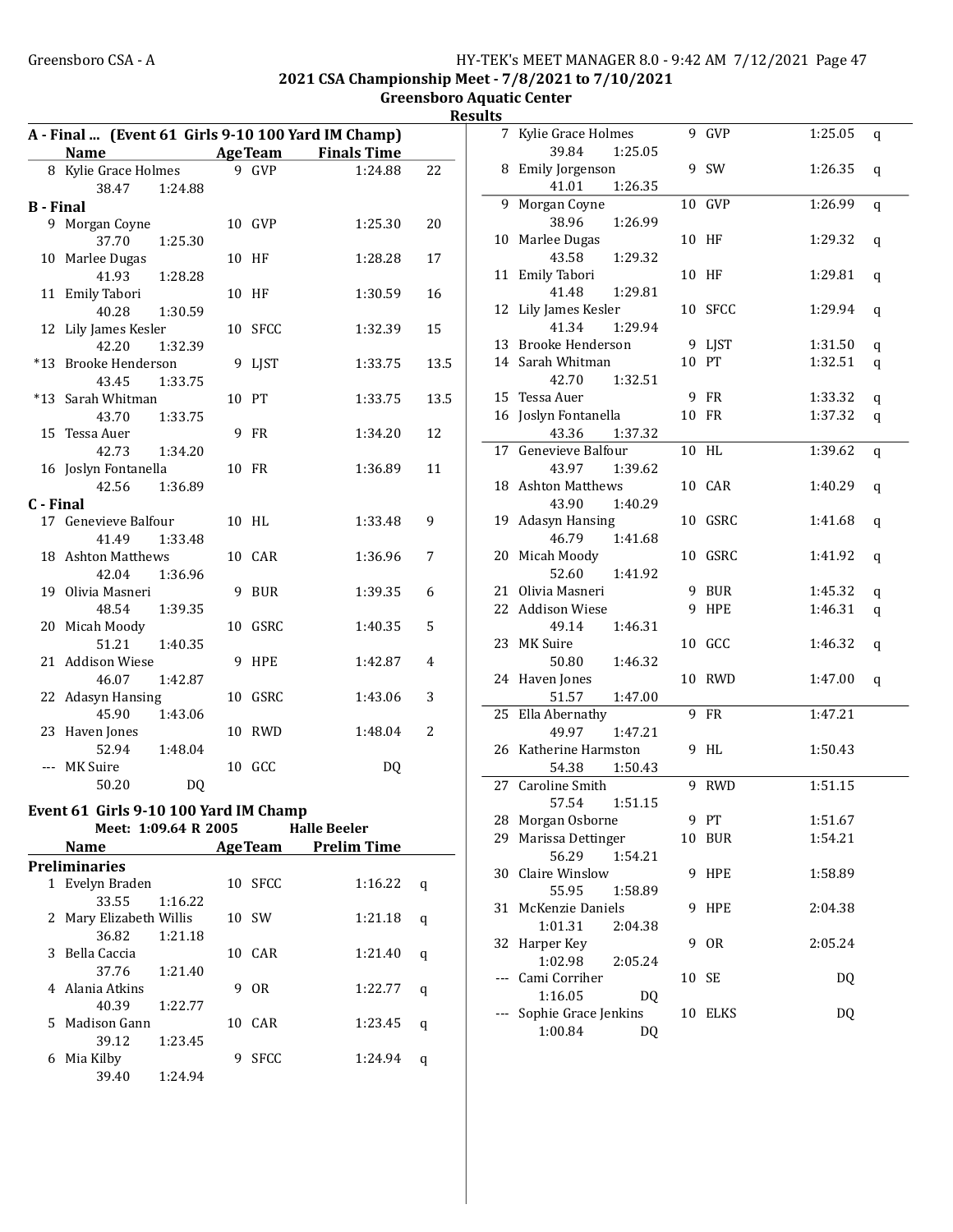#### Greensboro CSA - A <br>
HY-TEK's MEET MANAGER 8.0 - 9:42 AM 7/12/2021 Page 48 2021 CSA Championship Meet - 7/8/2021 to 7/10/2021

Greensboro Aquatic Center Results

|                  | Event 62 Boys 9-10 100 Yard IM Champ<br>Meet: 1:10.01 R 2010<br><b>Andrew Taylor</b> |   |                |                      |    |  |  |  |  |
|------------------|--------------------------------------------------------------------------------------|---|----------------|----------------------|----|--|--|--|--|
|                  | Name AgeTeam Finals Time                                                             |   |                |                      |    |  |  |  |  |
| A - Final        |                                                                                      |   |                |                      |    |  |  |  |  |
|                  | 1 Bo Nunn                                                                            |   | 10 PT          | 1:18.79              | 32 |  |  |  |  |
| 2                | 36.12<br>1:18.79<br>Max Borden                                                       |   | 10 HF          | 1:20.27              | 28 |  |  |  |  |
| 3                | 37.25<br>1:20.27<br>Asher Tobin                                                      |   | 10 HF          | 1:22.44              | 27 |  |  |  |  |
|                  | 37.82<br>1:22.44<br>4 Charlie Thompson                                               |   | 10 LJST        | 1:23.58              | 26 |  |  |  |  |
| 5.               | 36.71<br>1:23.58<br>Wes Crutchfield                                                  |   | 10 HL          | 1:25.60              | 25 |  |  |  |  |
| 6                | 39.85<br>1:25.60<br>Tripp Hinkle                                                     |   | 10 HL          | 1:26.22              | 24 |  |  |  |  |
|                  | 41.61<br>1:26.22                                                                     |   |                |                      |    |  |  |  |  |
|                  | 7 John Woods                                                                         |   | 10 GCC         | 1:27.44              | 23 |  |  |  |  |
|                  | 8 Weston Condrasky                                                                   | 9 | <b>SFCC</b>    | 1:29.36              | 22 |  |  |  |  |
|                  | 38.06<br>1:29.36                                                                     |   |                |                      |    |  |  |  |  |
| <b>B</b> - Final |                                                                                      |   |                |                      |    |  |  |  |  |
|                  | 9 Zach Knesel<br>41.43<br>1:32.89                                                    |   | 10 OR          | 1:32.89              | 20 |  |  |  |  |
| 10               | Thomas Hankins                                                                       |   | 10 ELKS        | 1:33.50              | 17 |  |  |  |  |
|                  | 43.08<br>1:33.50                                                                     |   |                |                      |    |  |  |  |  |
|                  | 11 J. P. Hammond                                                                     |   | 9 FR           | 1:33.57              | 16 |  |  |  |  |
|                  | 45.35<br>1:33.57                                                                     |   |                |                      |    |  |  |  |  |
|                  | 12 Clayton Wilhelm<br>45.57<br>1:36.98                                               |   | 10 HPE         | 1:36.98              | 15 |  |  |  |  |
|                  | 13 Fletcher Gatling                                                                  |   | 10 LJST        | 1:41.42              | 14 |  |  |  |  |
|                  | 14 George Job                                                                        |   | 10 FR          | 1:41.84              | 13 |  |  |  |  |
|                  | 50.90<br>1:41.84                                                                     |   |                |                      |    |  |  |  |  |
|                  | --- Carter Abraham                                                                   |   | 10 SW          | DQ                   |    |  |  |  |  |
|                  | 40.93<br>DQ                                                                          |   |                |                      |    |  |  |  |  |
|                  | --- Connor Mungas                                                                    | 9 | 0R             | DQ                   |    |  |  |  |  |
|                  | 51.13<br>DQ                                                                          |   |                |                      |    |  |  |  |  |
| C - Final        |                                                                                      |   |                |                      |    |  |  |  |  |
|                  | 17 Will Searls<br>48.00<br>1:40.52                                                   |   | 10 HL          | 1:40.52              | 9  |  |  |  |  |
|                  | 18 Charlie Heinzelmann                                                               |   | 10 SW          | 1:41.47              | 7  |  |  |  |  |
|                  | 48.44<br>1:41.47                                                                     |   |                |                      |    |  |  |  |  |
|                  | 19 Jack Barnett<br>52.14<br>1:42.71                                                  |   | 10 SW          | 1:42.71              | 6  |  |  |  |  |
| 20               | Ryan Clancy                                                                          |   | 10 PT          | 1:45.57              | 5  |  |  |  |  |
| 21               | Nate Whitworth                                                                       |   | 10 GVP         | 1:48.26              | 4  |  |  |  |  |
|                  | 53.59<br>1:48.26                                                                     |   |                |                      |    |  |  |  |  |
|                  | 22 Foster Slaughter<br>54.22<br>1:48.97                                              |   | 9 OR           | 1:48.97              | 3  |  |  |  |  |
| 23               | Amanuel Cassell<br>1:08.06<br>2:25.72                                                |   | 10 BUR         | 2:25.72              | 2  |  |  |  |  |
|                  |                                                                                      |   |                |                      |    |  |  |  |  |
|                  | Event 62 Boys 9-10 100 Yard IM Champ                                                 |   |                |                      |    |  |  |  |  |
|                  | Meet: 1:10.01 R 2010                                                                 |   |                | <b>Andrew Taylor</b> |    |  |  |  |  |
|                  | Name                                                                                 |   | <b>AgeTeam</b> | <b>Prelim Time</b>   |    |  |  |  |  |
|                  | <b>Preliminaries</b>                                                                 |   |                |                      |    |  |  |  |  |
|                  | 1 Bo Nunn<br>36.65<br>1:19.11                                                        |   | 10 PT          | 1:19.11              | q  |  |  |  |  |

| urtə      |                                        |                |                    |         |
|-----------|----------------------------------------|----------------|--------------------|---------|
| 2         | Max Borden                             | 10 HF          | 1:20.98            | q       |
|           | 38.14<br>1:20.98                       |                |                    |         |
| 3         | Charlie Thompson                       | 10 LJST        | 1:24.08            | q       |
|           | 37.26<br>1:24.08                       |                |                    |         |
|           | 4 Asher Tobin                          | 10 HF          | 1:24.80            | q       |
|           | 38.47<br>1:24.80                       |                |                    |         |
|           | 5 Wes Crutchfield                      | 10 HL          | 1:25.40            | q       |
|           | 40.66<br>1:25.40                       |                |                    |         |
|           | 6 Tripp Hinkle                         | 10 HL          | 1:28.72            | q       |
|           | 43.45<br>1:28.72                       |                |                    |         |
|           | 7 Weston Condrasky                     | 9 SFCC         | 1:28.90            | q       |
|           | 38.46<br>1:28.90                       |                |                    |         |
|           | 8 John Woods                           | 10 GCC         | 1:29.71            | q       |
|           | 43.56<br>1:29.71                       |                |                    |         |
|           | 9 Carter Abraham                       | 10 SW          | 1:31.46            | q       |
|           | 10 Zach Knesel                         | 10 OR          | 1:33.71            | q       |
|           | 44.09<br>1:33.71                       |                |                    |         |
|           | 11 J. P. Hammond                       | 9 FR           | 1:36.86            | q       |
|           | 46.67<br>1:36.86                       |                |                    |         |
|           | 12 Fletcher Gatling                    | 10 LJST        | 1:37.88            | q       |
|           | 43.50<br>1:37.88                       |                |                    |         |
|           | 13 Thomas Hankins                      | 10 ELKS        | 1:38.32            | q       |
|           | 45.99<br>1:38.32                       |                |                    |         |
|           | 14 George Job                          | 10 FR          | 1:39.04            | q       |
|           | 48.67<br>1:39.04                       |                |                    |         |
|           | 15 Clayton Wilhelm                     | <b>10 HPE</b>  | 1:39.80            | q       |
|           | 48.71<br>1:39.80                       |                |                    |         |
|           | 16 Connor Mungas                       | 9 OR           | 1:39.96            | q       |
|           | 49.17<br>1:39.96                       |                |                    |         |
|           | 17 Nate Whitworth                      | 10 GVP         | 1:42.54            | q       |
|           | 51.07<br>1:42.54                       |                |                    |         |
|           | 18 Will Searls                         | 10 HL          | 1:43.55            | q       |
|           | 19 Charlie Heinzelmann                 | 10 SW          | 1:44.30            | q       |
|           | 49.83<br>1:44.30                       |                |                    |         |
|           | 20 Foster Slaughter                    | 9 OR           | 1:46.14            | q       |
|           | 49.85<br>1:46.14                       |                |                    |         |
| 21        | Ryan Clancy                            | 10 PT          | 1:46.70            | q       |
|           | 49.37<br>1:46.70                       |                |                    |         |
|           | 22 Jack Barnett                        | 10 SW          | 1:48.25            | $\bf q$ |
|           | 54.83<br>1:48.25                       |                |                    |         |
|           | 23 Amanuel Cassell                     | 10 BUR         | 2:23.63            | q       |
|           | 1:07.42<br>2:23.63                     |                |                    |         |
|           | --- Fenton Pyrtle                      | 10 GCC         | DQ                 |         |
|           | 51.07<br>DQ                            |                |                    |         |
|           | --- Bryan He                           | 10 BUR         | DQ                 |         |
|           |                                        |                |                    |         |
|           | Event 63 Girls 11-12 100 Yard IM Champ |                |                    |         |
|           | Meet: 1:02.03 R 2015                   |                | <b>Emily Ally</b>  |         |
|           | <b>Name</b>                            | <b>AgeTeam</b> | <b>Finals Time</b> |         |
| A - Final |                                        |                |                    |         |
|           | 1 Anna Katherine Gill                  | 12 SW          | 1:02.60            | 32      |
|           | 28.38<br>1:02.60                       |                |                    |         |

| 1 Anna Katherine Gill |               | 12 SW |        | 1:02.60      | - 32 |
|-----------------------|---------------|-------|--------|--------------|------|
|                       | 28.38 1:02.60 |       |        |              |      |
| 2 Reina Liu           |               |       | 11 BUR | $1:02.95$ 28 |      |
| 28.64                 | 1:02.95       |       |        |              |      |
| 3 Sadie Vest          |               |       | 12 GVP | $1:05.79$ 27 |      |
| 30.60                 | 1:05.79       |       |        |              |      |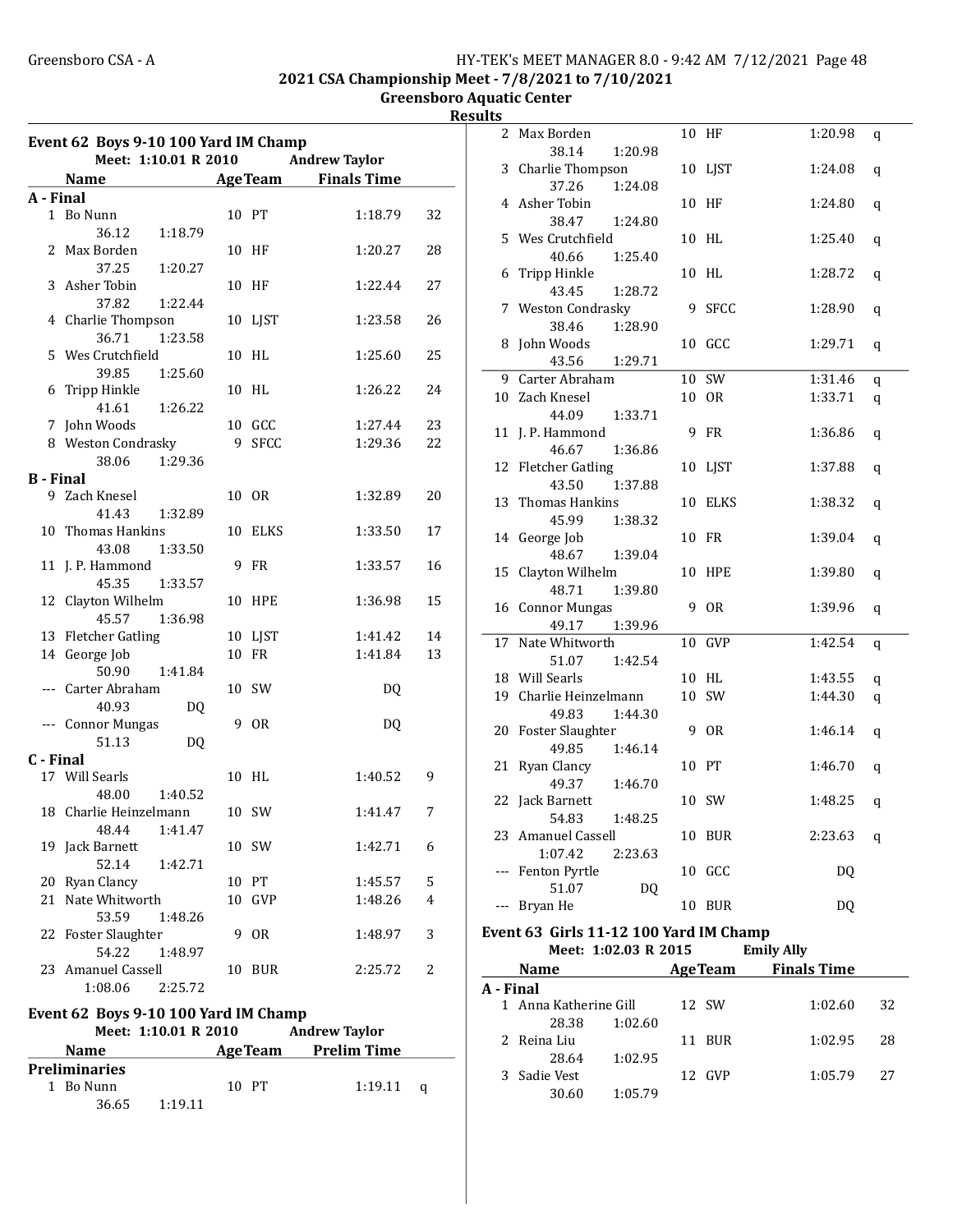**Preliminaries** 

29.61 1:04.66

29.71 1:04.84

30.84 1:06.14

#### Greensboro CSA - A <br>HY-TEK's MEET MANAGER 8.0 - 9:42 AM 7/12/2021 Page 49 2021 CSA Championship Meet - 7/8/2021 to 7/10/2021

#### Greensboro Aquatic Center **Results**

|           |                                        |         |    |            | A - Final  (Event 63 Girls 11-12 100 Yard IM Champ) |    |
|-----------|----------------------------------------|---------|----|------------|-----------------------------------------------------|----|
|           | Name                                   |         |    |            | AgeTeam Finals Time                                 |    |
|           | 4 Catelyn Henderson                    |         |    | 12 LJST    | 1:06.69                                             | 26 |
|           | 30.72                                  | 1:06.69 |    |            |                                                     |    |
|           | 5 Brooke Jorgenson                     |         |    | 12 SW      | 1:08.21                                             | 25 |
|           | 31.51                                  | 1:08.21 |    |            |                                                     |    |
|           | 6 Lillian Wright                       |         |    | 12 RWD     | 1:10.83                                             | 24 |
|           | 31.79                                  | 1:10.83 |    |            |                                                     |    |
|           | 7 Allison Beuhring                     |         |    | 12 HL      | 1:11.93                                             | 23 |
|           | 34.87 1:11.93                          |         |    |            |                                                     |    |
|           | 8 Esme O'Neill                         |         |    | 12 ELKS    | 1:14.18                                             | 22 |
|           | 33.23                                  | 1:14.18 |    |            |                                                     |    |
| B - Final |                                        |         |    |            |                                                     |    |
|           | 9 Addison Spencer                      |         |    | 12 HPE     | 1:12.90                                             | 20 |
|           | 32.27                                  | 1:12.90 |    |            |                                                     |    |
|           | 10 Poppy Manning                       |         |    | 12 SFCC    | 1:14.01                                             | 17 |
|           | 33.61                                  | 1:14.01 |    |            |                                                     |    |
|           | 11 Emily Lewis                         |         |    | 12 LJST    | 1:14.44                                             | 16 |
|           | 29.48                                  | 1:14.44 |    |            |                                                     |    |
|           | 12 Madeline Mullen                     |         |    | 11 FR      | 1:15.54                                             | 15 |
|           | 13 Cameron Matthews                    |         |    | 12 CAR     | 1:15.99                                             | 14 |
|           | 33.62                                  | 1:15.99 |    |            |                                                     |    |
|           | 14 Anya Kayande                        |         |    | 12 HF      | 1:17.04                                             | 13 |
|           | 33.52                                  | 1:17.04 |    |            |                                                     |    |
|           | 15 Harper Higgins                      |         |    | 12 HL      | 1:17.47                                             | 12 |
|           | 33.65                                  | 1:17.47 |    |            |                                                     |    |
|           | 16 Brittyn Schicker                    |         |    | 12 SE      | 1:20.72                                             | 11 |
|           | 39.18                                  | 1:20.72 |    |            |                                                     |    |
| C - Final |                                        |         |    |            |                                                     |    |
|           | 17 Maddie Testa                        |         |    | 12 FR      | 1:17.39                                             | 9  |
|           | 36.15                                  | 1:17.39 |    |            |                                                     |    |
|           | 18 Samantha Maley                      |         |    | 12 SW      | 1:17.57                                             | 7  |
|           | 35.18                                  | 1:17.57 |    |            |                                                     |    |
|           | 19 Lauren Lovati                       |         |    | 12 HF      | 1:19.41                                             | 6  |
|           | 37.62                                  | 1:19.41 |    |            |                                                     |    |
| 20        | Morgan Bales                           |         |    | 12 LJST    | 1:20.76                                             | 5  |
|           | 36.61                                  | 1:20.76 |    |            |                                                     |    |
| 21        | Cynthia Wang                           |         | 12 | <b>BUR</b> | 1:21.05                                             | 4  |
|           | 36.92                                  | 1:21.05 |    |            |                                                     |    |
| 22        | Maddie Mcdowell                        |         | 12 | <b>OR</b>  | 1:21.48                                             | 3  |
|           | 39.05                                  | 1:21.48 |    |            |                                                     |    |
|           | 23 Brileigh Donahue                    |         |    | 11 RWD     | 1:22.63                                             | 2  |
|           | 40.84                                  | 1:22.63 |    |            |                                                     |    |
|           | 24 Sidney Sydell                       |         |    | 11 SFCC    | 1:26.45                                             | 1  |
|           | 39.89                                  | 1:26.45 |    |            |                                                     |    |
|           |                                        |         |    |            |                                                     |    |
|           | Event 63 Girls 11-12 100 Yard IM Champ |         |    |            |                                                     |    |
|           | Meet: 1:02.03 R 2015                   |         |    |            | <b>Emily Ally</b>                                   |    |
|           | Name                                   |         |    |            | <b>AgeTeam</b> Prelim Time                          |    |

1 Anna Katherine Gill 12 SW 1:04.66 q

2 Reina Liu 11 BUR 1:04.84 q

3 Catelyn Henderson 12 LJST 1:06.14 q

|    | 4 Sadie Vest               | 12 GVP  | 1:07.10     | q |
|----|----------------------------|---------|-------------|---|
|    | 31.41<br>1:07.10           |         |             |   |
| 5  | Brooke Jorgenson           | 12 SW   | 1:08.23     | q |
|    | 31.37<br>1:08.23           |         |             |   |
|    | 6 Lillian Wright           | 12 RWD  | 1:12.20     | q |
|    | 32.21<br>1:12.20           |         |             |   |
|    | 7 Esme O'Neill             | 12 ELKS | 1:13.19     | q |
|    | 32.77<br>1:13.19           |         |             |   |
|    | 8 Allison Beuhring         | 12 HL   | 1:13.35     | q |
|    | 1:13.35<br>34.14           |         |             |   |
| 9. | <b>Addison Spencer</b>     | 12 HPE  | 1:13.72     | q |
|    | 33.20<br>1:13.72           |         |             |   |
|    | 10 Emily Lewis             | 12 LJST | 1:14.45     | q |
|    | 33.65<br>1:14.45           |         |             |   |
|    | 11 Cameron Matthews        | 12 CAR  | 1:14.89     | q |
|    | 33.36<br>1:14.89           |         |             |   |
|    | 12 Poppy Manning           | 12 SFCC | 1:15.68     | q |
|    | 35.01<br>1:15.68           |         |             |   |
|    | 13 Madeline Mullen         | 11 FR   | 1:15.83     | q |
|    | 14 Anya Kayande            | 12 HF   | 1:18.17     | q |
|    | 34.03<br>1:18.17           |         |             |   |
| 15 | <b>Brittyn Schicker</b>    | 12 SE   | 1:18.50     | q |
|    | 36.94<br>1:18.50           |         |             |   |
|    | 16 Harper Higgins          | 12 HL   | 1:18.80     | q |
|    | 34.58<br>1:18.80           |         |             |   |
| 17 | Samantha Maley             | 12 SW   | 1:18.98     | q |
|    | 1:18.98<br>36.11           |         |             |   |
|    | 18 Maddie Testa            | 12 FR   | 1:19.68     | q |
|    | 38.48<br>1:19.68           |         |             |   |
|    | 19 Lauren Lovati           | 12 HF   | 1:20.60     | q |
|    | 39.66<br>1:20.60           |         |             |   |
|    | 20 Brileigh Donahue        | 11 RWD  | 1:21.77     | q |
|    | 39.04<br>1:21.77           |         |             |   |
| 21 | Cynthia Wang               | 12 BUR  | 1:22.29     | q |
|    | 38.01<br>1:22.29           |         |             |   |
| 22 | Maddie Mcdowell            | 12 OR   | 1:23.37     | q |
|    | 40.53<br>1:23.37           |         |             |   |
|    | 23 Morgan Bales            | 12 LJST | 1:23.39     | q |
|    | 37.14<br>1:23.39           |         |             |   |
|    | 24 Sidney Sydell           | 11 SFCC | 1:24.04 $q$ |   |
|    | 40.21<br>1:24.04           |         |             |   |
| 25 | Aurelia Wilder             | 11 FR   | 1:25.16     |   |
|    | 38.51<br>1:25.16           |         |             |   |
| 26 | <b>Marion Neff</b>         | 12 HL   | 1:25.84     |   |
|    | 41.72<br>1:25.84           |         |             |   |
| 27 | Maddie Jane Fariole        | 12 GSRC | 1:26.00     |   |
|    | 37.47<br>1:26.00           |         |             |   |
|    | 28 Caroline Bowen          | 11 OR   | 1:29.07     |   |
| 29 | 43.96<br>1:29.07           |         |             |   |
|    | Anna Dimmick<br>44.21      | 12 SE   | 1:30.29     |   |
|    | 1:30.29<br>30 Brinn Clancy | 12 PT   | 1:31.50     |   |
|    | 41.82<br>1:31.50           |         |             |   |
|    | 31 Maddie Jean Henning     | 12 GSRC | 1:33.06     |   |
|    | 47.60<br>1:33.06           |         |             |   |
|    |                            |         |             |   |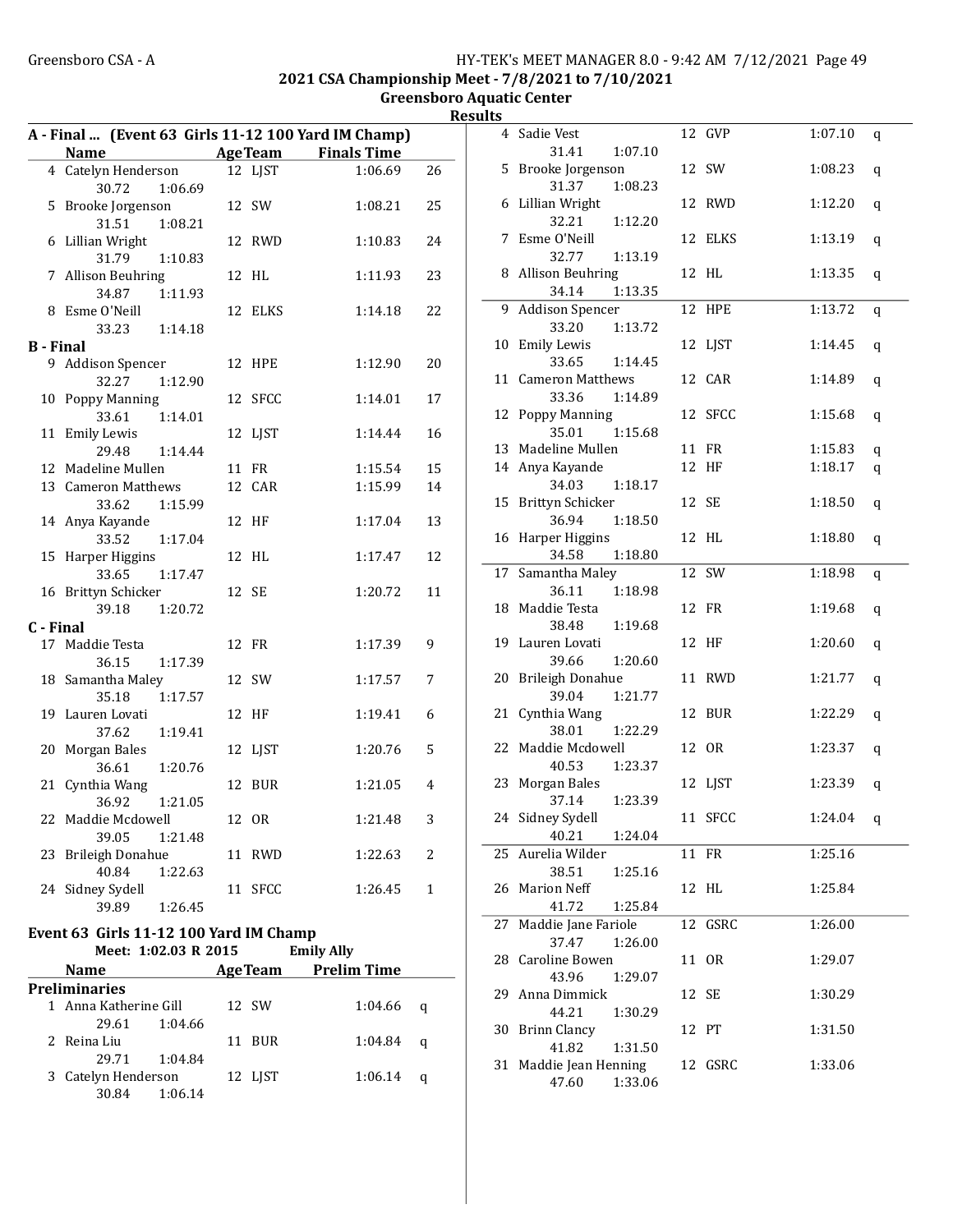#### Greensboro CSA - A <br>HY-TEK's MEET MANAGER 8.0 - 9:42 AM 7/12/2021 Page 50 2021 CSA Championship Meet - 7/8/2021 to 7/10/2021

Greensboro Aquatic Center Results

|                                       |                    |         | Preliminaries  (Event 63 Girls 11-12 100 Yard IM Champ) |
|---------------------------------------|--------------------|---------|---------------------------------------------------------|
| <b>Name</b>                           |                    |         | AgeTeam Prelim Time                                     |
| 32 Molly Holbrook                     |                    | 12 HPE  | 1:34.92                                                 |
| 43.59                                 | 1:34.92            |         |                                                         |
| 33 Laila Grant                        |                    | 12 GVP  | 1:35.48                                                 |
|                                       | 45.71 1:35.48      |         |                                                         |
| 34 Mary Lynch                         |                    | 11 PT   | 1:36.57                                                 |
|                                       | 47.16 1:36.57      |         |                                                         |
| 35 Lilly Mackay                       |                    | 12 RWD  | 1:37.23                                                 |
|                                       | 43.72 1:37.23      |         |                                                         |
| 36 Chrisette Tesseneer                |                    | 11 PT   | 1:38.79                                                 |
| 43.09                                 | 1:38.79            |         |                                                         |
| 37 Zoe Upton                          |                    | 11 ELKS | 1:41.81                                                 |
|                                       | 47.73 1:41.81      |         |                                                         |
| 38 Emmy Wallace                       |                    | 11 HPE  | 1:43.54                                                 |
|                                       | 51.67 1:43.54      |         |                                                         |
| 39 Quinn Finnegan                     |                    | 12 GVP  | 1:47.19                                                 |
| 51.22                                 | 1:47.19            |         |                                                         |
| Event 64 Boys 11-12 100 Yard IM Champ |                    |         |                                                         |
|                                       | Meet: 58.64 R 2019 |         | <b>Griffin Jones</b>                                    |
| Name                                  |                    | AgeTeam | Finals Time                                             |

|                  | <b>Name</b>                           | <b>Age Team</b> | <b>Finals Time</b> |    |
|------------------|---------------------------------------|-----------------|--------------------|----|
| A - Final        |                                       |                 |                    |    |
|                  | 1 Mason Duggins                       | 12 HL           | 1:03.95            | 32 |
|                  | 30.22<br>1:03.95                      |                 |                    |    |
|                  | 2 Trey Dickenson                      | 12 HPE          | 1:04.79            | 28 |
|                  | 29.79<br>1:04.79                      |                 |                    |    |
|                  | 3 Baxter Lackey                       | 12 SW           | 1:07.30            | 27 |
|                  | 30.72<br>1:07.30                      |                 |                    |    |
|                  | 4 Anderson Olalere                    | 12 LJST         | 1:08.68            | 26 |
|                  | 29.58<br>1:08.68                      |                 |                    |    |
|                  | 5 Henry Cooper                        | 12 PT           | 1:09.55            | 25 |
|                  | 31.44<br>1:09.55                      |                 |                    |    |
|                  | 6 Bryson Gaines                       | 12 HF           | 1:10.49            | 24 |
|                  | 31.98<br>1:10.49                      |                 |                    |    |
|                  | 7 Carson Smith                        | 12 OR           | 1:13.22            | 23 |
|                  | 34.66<br>1:13.22                      |                 |                    |    |
|                  | --- Leo Cooper                        | 11 HL           | DQ                 |    |
| <b>B</b> - Final |                                       |                 |                    |    |
|                  | 9 Grant Duggins                       | 11 HL           | 1:11.89            | 20 |
|                  | 33.84<br>1:11.89                      |                 |                    |    |
|                  | 10 Collin Auer                        | 12 FR           | 1:12.91            | 17 |
|                  | 1:12.91<br>33.72                      |                 |                    |    |
|                  | 11 Thomas Gaylord<br>34.49<br>1:13.52 | 11 RWD          | 1:13.52            | 16 |
|                  | 12 Avery Mitcham                      | 11 SE           | 1:13.56            | 15 |
|                  | 34.00<br>1:13.56                      |                 |                    |    |
|                  | 13 Hunter Lowe                        | 12 SW           | 1:15.77            | 14 |
|                  | 34.54<br>1:15.77                      |                 |                    |    |
|                  | 14 Braden Schwenke                    | 12 HPE          | 1:17.83            | 13 |
|                  | 34.92<br>1:17.83                      |                 |                    |    |
|                  | 15 Reid Herring                       | 11 GSRC         | 1:18.45            | 12 |
|                  | 37.05<br>1:18.45                      |                 |                    |    |
|                  | 16 Tristan Atkins                     | 11 OR           | 1:18.71            | 11 |
|                  |                                       |                 |                    |    |

| C - Final |                   |         |         |         |               |
|-----------|-------------------|---------|---------|---------|---------------|
|           | 17 Fitz Worth     |         | 12 GCC  | 1:16.73 | 9             |
|           | 35.90             | 1:16.73 |         |         |               |
|           | 18 Hudson Sharpe  |         | 11 LIST | 1:18.18 | 7             |
|           | 34.34             | 1:18.18 |         |         |               |
|           | 19 Wuche Zhang    |         | 11 BUR  | 1:18.68 | 6             |
|           | 36.27             | 1:18.68 |         |         |               |
|           | 20 J.W. Poole     |         | 11 SW   | 1:20.42 | 5             |
|           | 36.62             | 1:20.42 |         |         |               |
|           | 21 Charles Disney |         | 12 SFCC | 1:21.47 | 4             |
|           | 36.27             | 1:21.47 |         |         |               |
|           | 22 Andrew Knesel  |         | 12 OR   | 1:23.40 | 3             |
|           | 37.09             | 1:23.40 |         |         |               |
|           | 23 Evan Metz      |         | 12 RWD  | 1:25.14 | $\mathcal{L}$ |
|           | 38.42             | 1:25.14 |         |         |               |
|           | 24 Charlie Mahony |         | 11 FR   | 1:26.63 | 1             |
|           | 36.92             | 1:26.63 |         |         |               |

## Event 64 Boys 11-12 100 Yard IM Champ

| <b>Prelim Time</b><br><b>Name</b><br><b>AgeTeam</b><br><b>Preliminaries</b><br>1 Trey Dickenson<br>12 HPE<br>1:06.47<br>q<br>30.99<br>1:06.47<br>2 Mason Duggins<br>12 HL<br>1:06.88<br>q<br>31.21<br>1:06.88<br>3 Leo Cooper<br>11 HL<br>1:08.83<br>q<br>30.99<br>1:08.83<br>4 Anderson Olalere<br>12 LJST<br>1:08.89<br>q<br>29.38<br>1:08.89<br>12 SW<br>5 Baxter Lackey<br>1:09.86<br>q<br>31.93<br>1:09.86<br>6 Henry Cooper<br>12 PT<br>1:10.08<br>q<br>31.87<br>1:10.08<br>7 Bryson Gaines<br>12 HF<br>1:11.55<br>q<br>8 Carson Smith<br>12 OR<br>1:12.84<br>q<br>36.19<br>1:12.84<br>11 HL<br>1:13.21<br>9 Grant Duggins<br>q<br>35.70<br>1:13.21<br>10 Thomas Gaylord<br>11 RWD<br>1:13.35<br>q<br>33.82<br>1:13.35<br>11 Collin Auer<br>12 FR<br>1:14.15<br>q<br>34.62<br>1:14.15<br>12 Avery Mitcham<br>11 SE<br>1:14.24<br>q<br>34.23<br>1:14.24<br>11 OR<br>13 Tristan Atkins<br>1:17.39<br>q<br>1:17.39<br>35.90<br>14 Hunter Lowe<br>12 SW<br>1:17.71<br>q<br>35.69<br>1:17.71<br>15 Braden Schwenke<br>1:18.19<br>12 HPE<br>q<br>35.35<br>1:18.19<br>16 Reid Herring<br>11 GSRC<br>1:18.67<br>q<br>37.45<br>1:18.67<br>17 Hudson Sharpe<br>11 LJST<br>1:18.81<br>q<br>36.74<br>1:18.81 | Meet: | 58.64 R 2019 |  | <b>Griffin Jones</b> |  |
|--------------------------------------------------------------------------------------------------------------------------------------------------------------------------------------------------------------------------------------------------------------------------------------------------------------------------------------------------------------------------------------------------------------------------------------------------------------------------------------------------------------------------------------------------------------------------------------------------------------------------------------------------------------------------------------------------------------------------------------------------------------------------------------------------------------------------------------------------------------------------------------------------------------------------------------------------------------------------------------------------------------------------------------------------------------------------------------------------------------------------------------------------------------------------------------------------------|-------|--------------|--|----------------------|--|
|                                                                                                                                                                                                                                                                                                                                                                                                                                                                                                                                                                                                                                                                                                                                                                                                                                                                                                                                                                                                                                                                                                                                                                                                        |       |              |  |                      |  |
|                                                                                                                                                                                                                                                                                                                                                                                                                                                                                                                                                                                                                                                                                                                                                                                                                                                                                                                                                                                                                                                                                                                                                                                                        |       |              |  |                      |  |
|                                                                                                                                                                                                                                                                                                                                                                                                                                                                                                                                                                                                                                                                                                                                                                                                                                                                                                                                                                                                                                                                                                                                                                                                        |       |              |  |                      |  |
|                                                                                                                                                                                                                                                                                                                                                                                                                                                                                                                                                                                                                                                                                                                                                                                                                                                                                                                                                                                                                                                                                                                                                                                                        |       |              |  |                      |  |
|                                                                                                                                                                                                                                                                                                                                                                                                                                                                                                                                                                                                                                                                                                                                                                                                                                                                                                                                                                                                                                                                                                                                                                                                        |       |              |  |                      |  |
|                                                                                                                                                                                                                                                                                                                                                                                                                                                                                                                                                                                                                                                                                                                                                                                                                                                                                                                                                                                                                                                                                                                                                                                                        |       |              |  |                      |  |
|                                                                                                                                                                                                                                                                                                                                                                                                                                                                                                                                                                                                                                                                                                                                                                                                                                                                                                                                                                                                                                                                                                                                                                                                        |       |              |  |                      |  |
|                                                                                                                                                                                                                                                                                                                                                                                                                                                                                                                                                                                                                                                                                                                                                                                                                                                                                                                                                                                                                                                                                                                                                                                                        |       |              |  |                      |  |
|                                                                                                                                                                                                                                                                                                                                                                                                                                                                                                                                                                                                                                                                                                                                                                                                                                                                                                                                                                                                                                                                                                                                                                                                        |       |              |  |                      |  |
|                                                                                                                                                                                                                                                                                                                                                                                                                                                                                                                                                                                                                                                                                                                                                                                                                                                                                                                                                                                                                                                                                                                                                                                                        |       |              |  |                      |  |
|                                                                                                                                                                                                                                                                                                                                                                                                                                                                                                                                                                                                                                                                                                                                                                                                                                                                                                                                                                                                                                                                                                                                                                                                        |       |              |  |                      |  |
|                                                                                                                                                                                                                                                                                                                                                                                                                                                                                                                                                                                                                                                                                                                                                                                                                                                                                                                                                                                                                                                                                                                                                                                                        |       |              |  |                      |  |
|                                                                                                                                                                                                                                                                                                                                                                                                                                                                                                                                                                                                                                                                                                                                                                                                                                                                                                                                                                                                                                                                                                                                                                                                        |       |              |  |                      |  |
|                                                                                                                                                                                                                                                                                                                                                                                                                                                                                                                                                                                                                                                                                                                                                                                                                                                                                                                                                                                                                                                                                                                                                                                                        |       |              |  |                      |  |
|                                                                                                                                                                                                                                                                                                                                                                                                                                                                                                                                                                                                                                                                                                                                                                                                                                                                                                                                                                                                                                                                                                                                                                                                        |       |              |  |                      |  |
|                                                                                                                                                                                                                                                                                                                                                                                                                                                                                                                                                                                                                                                                                                                                                                                                                                                                                                                                                                                                                                                                                                                                                                                                        |       |              |  |                      |  |
|                                                                                                                                                                                                                                                                                                                                                                                                                                                                                                                                                                                                                                                                                                                                                                                                                                                                                                                                                                                                                                                                                                                                                                                                        |       |              |  |                      |  |
|                                                                                                                                                                                                                                                                                                                                                                                                                                                                                                                                                                                                                                                                                                                                                                                                                                                                                                                                                                                                                                                                                                                                                                                                        |       |              |  |                      |  |
|                                                                                                                                                                                                                                                                                                                                                                                                                                                                                                                                                                                                                                                                                                                                                                                                                                                                                                                                                                                                                                                                                                                                                                                                        |       |              |  |                      |  |
|                                                                                                                                                                                                                                                                                                                                                                                                                                                                                                                                                                                                                                                                                                                                                                                                                                                                                                                                                                                                                                                                                                                                                                                                        |       |              |  |                      |  |
|                                                                                                                                                                                                                                                                                                                                                                                                                                                                                                                                                                                                                                                                                                                                                                                                                                                                                                                                                                                                                                                                                                                                                                                                        |       |              |  |                      |  |
|                                                                                                                                                                                                                                                                                                                                                                                                                                                                                                                                                                                                                                                                                                                                                                                                                                                                                                                                                                                                                                                                                                                                                                                                        |       |              |  |                      |  |
|                                                                                                                                                                                                                                                                                                                                                                                                                                                                                                                                                                                                                                                                                                                                                                                                                                                                                                                                                                                                                                                                                                                                                                                                        |       |              |  |                      |  |
|                                                                                                                                                                                                                                                                                                                                                                                                                                                                                                                                                                                                                                                                                                                                                                                                                                                                                                                                                                                                                                                                                                                                                                                                        |       |              |  |                      |  |
|                                                                                                                                                                                                                                                                                                                                                                                                                                                                                                                                                                                                                                                                                                                                                                                                                                                                                                                                                                                                                                                                                                                                                                                                        |       |              |  |                      |  |
|                                                                                                                                                                                                                                                                                                                                                                                                                                                                                                                                                                                                                                                                                                                                                                                                                                                                                                                                                                                                                                                                                                                                                                                                        |       |              |  |                      |  |
|                                                                                                                                                                                                                                                                                                                                                                                                                                                                                                                                                                                                                                                                                                                                                                                                                                                                                                                                                                                                                                                                                                                                                                                                        |       |              |  |                      |  |
|                                                                                                                                                                                                                                                                                                                                                                                                                                                                                                                                                                                                                                                                                                                                                                                                                                                                                                                                                                                                                                                                                                                                                                                                        |       |              |  |                      |  |
|                                                                                                                                                                                                                                                                                                                                                                                                                                                                                                                                                                                                                                                                                                                                                                                                                                                                                                                                                                                                                                                                                                                                                                                                        |       |              |  |                      |  |
|                                                                                                                                                                                                                                                                                                                                                                                                                                                                                                                                                                                                                                                                                                                                                                                                                                                                                                                                                                                                                                                                                                                                                                                                        |       |              |  |                      |  |
|                                                                                                                                                                                                                                                                                                                                                                                                                                                                                                                                                                                                                                                                                                                                                                                                                                                                                                                                                                                                                                                                                                                                                                                                        |       |              |  |                      |  |
|                                                                                                                                                                                                                                                                                                                                                                                                                                                                                                                                                                                                                                                                                                                                                                                                                                                                                                                                                                                                                                                                                                                                                                                                        |       |              |  |                      |  |
|                                                                                                                                                                                                                                                                                                                                                                                                                                                                                                                                                                                                                                                                                                                                                                                                                                                                                                                                                                                                                                                                                                                                                                                                        |       |              |  |                      |  |
|                                                                                                                                                                                                                                                                                                                                                                                                                                                                                                                                                                                                                                                                                                                                                                                                                                                                                                                                                                                                                                                                                                                                                                                                        |       |              |  |                      |  |
|                                                                                                                                                                                                                                                                                                                                                                                                                                                                                                                                                                                                                                                                                                                                                                                                                                                                                                                                                                                                                                                                                                                                                                                                        |       |              |  |                      |  |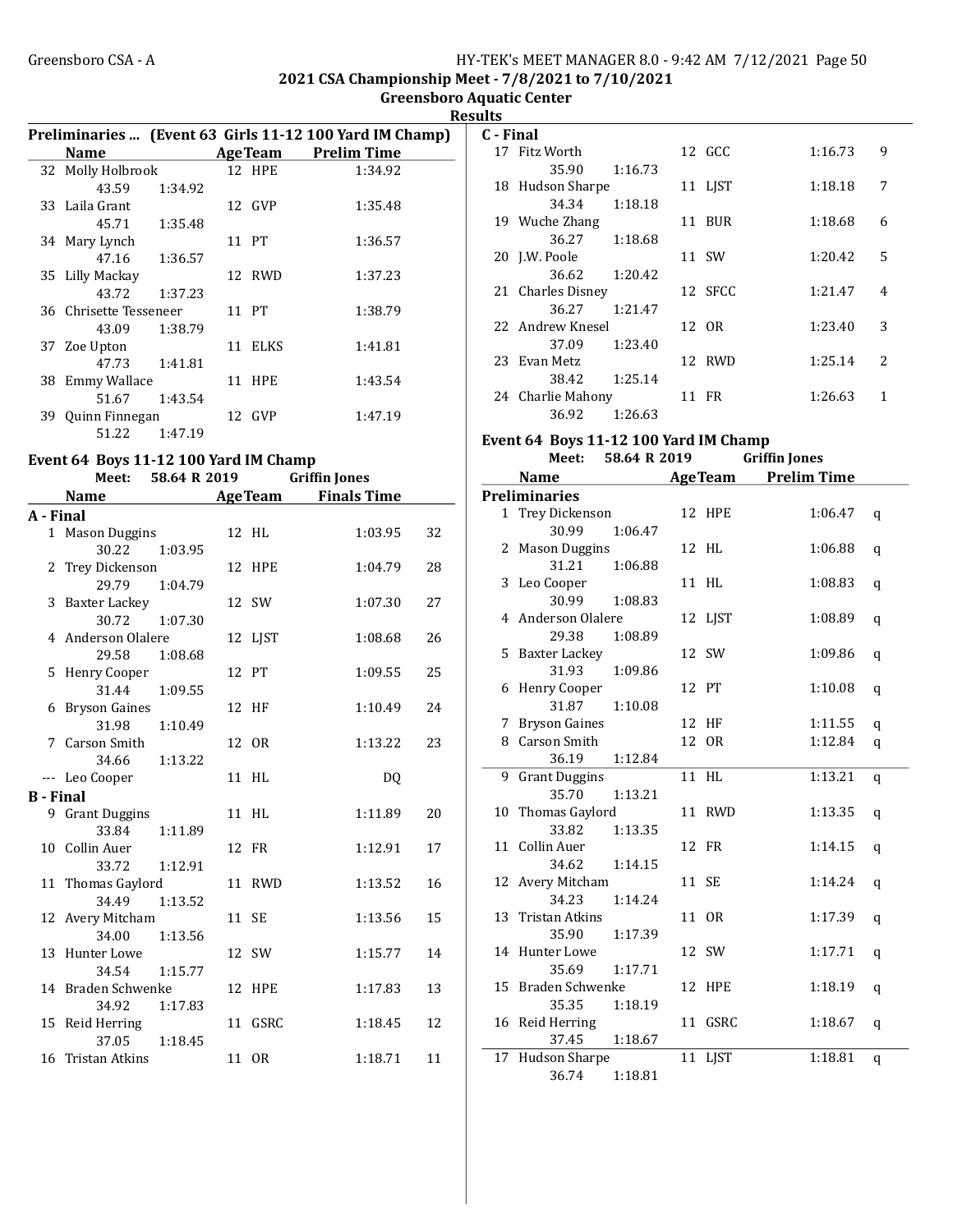2021 CSA Championship Meet - 7/8/2021 to 7/10/2021

Greensboro Aquatic Center Results

|           |                                        |                    |         | Preliminaries  (Event 64 Boys 11-12 100 Yard IM Champ) |    |
|-----------|----------------------------------------|--------------------|---------|--------------------------------------------------------|----|
|           | Name                                   |                    |         | <b>AgeTeam</b> Prelim Time                             |    |
|           | 18 Fitz Worth                          |                    | 12 GCC  | 1:19.01                                                | q  |
|           | 36.29                                  | 1:19.01            |         |                                                        |    |
|           | 19 Wuche Zhang                         |                    | 11 BUR  | 1:20.43                                                | q  |
|           | 37.13                                  | 1:20.43            |         |                                                        |    |
|           | 20 J.W. Poole                          |                    | 11 SW   | 1:21.04                                                | q  |
|           | 21 Andrew Knesel                       |                    | 12 OR   | 1:22.21                                                | q  |
|           | 38.21                                  | 1:22.21            |         |                                                        |    |
|           | 22 Charlie Mahony                      |                    | 11 FR   | 1:22.92                                                | q  |
|           | 35.74                                  | 1:22.92            |         |                                                        |    |
|           | 23 Evan Metz                           |                    | 12 RWD  | 1:23.10                                                | q  |
|           | 38.12                                  | 1:23.10            |         |                                                        |    |
|           | 24 Charles Disney                      |                    | 12 SFCC | 1:23.13                                                | q  |
|           | 36.94                                  | 1:23.13            |         |                                                        |    |
| 25        | Grant Williams                         |                    | 11 GSRC | 1:24.10                                                |    |
|           | 39.73                                  | 1:24.10            |         |                                                        |    |
| 26        | Robert Craven                          |                    | 12 HPE  | 1:24.42                                                |    |
|           | 39.68                                  | 1:24.42            |         |                                                        |    |
| 27        | Gray Tilley                            |                    | 12 GCC  | 1:24.76                                                |    |
|           | 37.96                                  | 1:24.76            |         |                                                        |    |
|           | 28 Cale Coker                          |                    | 11 GCC  | 1:24.96                                                |    |
|           | 41.62                                  | 1:24.96            |         |                                                        |    |
|           | 29 PJ Mandala                          |                    | 11 ELKS | 1:25.44                                                |    |
|           | 38.93                                  | 1:25.44            |         |                                                        |    |
| 30        | Kyle Haslam                            |                    | 11 CAR  | 1:26.68                                                |    |
|           | 41.23                                  | 1:26.68            |         |                                                        |    |
|           | 31 Chasen Coltrane                     |                    | 11 LJST | 1:26.82                                                |    |
|           | 38.49                                  | 1:26.82            |         |                                                        |    |
|           | 32 John Cullinan                       |                    | 11 CAR  | 1:28.86                                                |    |
|           | 40.85                                  | 1:28.86            |         |                                                        |    |
| 33        | Fin Millard                            |                    | 12 FR   | 1:29.62                                                |    |
|           | 44.40                                  | 1:29.62            |         |                                                        |    |
|           | 34 Cade Draves                         |                    | 11 GVP  | 1:32.53                                                |    |
|           | 45.08                                  | 1:32.53            |         |                                                        |    |
| 35        | Carter Brame                           |                    | 11 FO   | 1:33.62                                                |    |
|           | 45.51                                  | 1:33.62            |         |                                                        |    |
|           | 36 Shane Dettinger                     |                    | 12 BUR  | 1:34.79                                                |    |
|           | 46.40                                  | 1:34.79            |         |                                                        |    |
| 37        | Thomas Heywood                         |                    | 12 SFCC | 1:39.83                                                |    |
|           | 48.98                                  | 1:39.83            |         |                                                        |    |
| 38        | Andrew Szott                           |                    | 11 BUR  | 1:41.29                                                |    |
|           | 49.75                                  | 1:41.29            |         |                                                        |    |
| 39        | Kayden Coady                           |                    | 11 ELKS | 1:44.57                                                |    |
|           | 52.29                                  | 1:44.57            |         |                                                        |    |
| 40        | Jax Grubb                              |                    | 12 GVP  | 1:46.42                                                |    |
|           | 54.42                                  | 1:46.42            |         |                                                        |    |
|           | Grayson Carlisle                       |                    | 11 FO   | DQ                                                     |    |
|           | 51.87                                  | DQ                 |         |                                                        |    |
|           |                                        |                    |         |                                                        |    |
|           | Event 65 Girls 13-14 100 Yard IM Champ |                    |         |                                                        |    |
|           |                                        | Meet: 59.84 R 2015 |         | <b>McKenzie Campbell</b>                               |    |
|           | <b>Name</b>                            |                    |         | <b>Example 21 Age Team</b> Finals Time                 |    |
| A - Final |                                        |                    |         |                                                        |    |
|           | 1 Gabbie Schell                        |                    | 14 FR   | 1:02.36                                                | 32 |
|           | 27.70                                  | 1:02.36            |         |                                                        |    |
|           |                                        |                    |         |                                                        |    |

| 2                | Reece Ramseur         |         |    | 14 SW       | 1:02.46 | 28           |
|------------------|-----------------------|---------|----|-------------|---------|--------------|
|                  | 27.54                 | 1:02.46 |    |             |         |              |
| 3                | <b>Brooke Bourn</b>   |         | 14 | HF          | 1:02.64 | 27           |
|                  | 27.82                 | 1:02.64 |    |             |         |              |
|                  | 4 Madison Jones       |         | 14 | LJST        | 1:05.20 | 26           |
|                  | 30.23                 | 1:05.20 |    |             |         |              |
|                  | 5 Estelle Teague      |         | 14 | HF          | 1:06.16 | 25           |
|                  | 6 Savannah Doyle      |         | 14 | <b>FR</b>   | 1:06.47 | 24           |
|                  | 30.32                 | 1:06.47 |    |             |         |              |
| 7                | Mirabella Grubb       |         | 13 | GVP         | 1:07.10 | 23           |
|                  | 31.09                 | 1:07.10 |    |             |         |              |
|                  | 8 Amelia Wolff        |         | 13 | LJST        | 1:08.22 | 22           |
|                  | 30.72                 | 1:08.22 |    |             |         |              |
| <b>B</b> - Final |                       |         |    |             |         |              |
|                  | 9 Abigail Schilling   |         | 13 | <b>RWD</b>  | 1:06.99 | 20           |
|                  | 30.57                 | 1:06.99 |    |             |         |              |
|                  | 10 Millie Hartwick    |         | 13 | SW          | 1:08.33 | 17           |
|                  | 31.10                 | 1:08.33 |    |             |         |              |
|                  | 11 Anna Sasser        |         |    | 14 GVP      | 1:09.61 | 16           |
|                  | 31.54                 | 1:09.61 |    |             |         |              |
|                  | 12 Lexi Coker         |         |    | 14 GCC      | 1:09.75 | 15           |
|                  | 33.18                 | 1:09.75 |    |             |         |              |
| 13               | Allie Nelson          |         | 13 | HL          | 1:13.49 | 14           |
|                  | 33.58                 | 1:13.49 |    |             |         |              |
|                  | 14 Tinsley Grove      |         | 13 | <b>ELKS</b> | 1:14.10 | 13           |
|                  | 15 Ayden Walsh        |         | 14 | GVP         | 1:14.21 | 12           |
|                  | 33.90                 | 1:14.21 |    |             |         |              |
|                  | --- Cambree Spencer   |         |    | 14 HL       | DQ      |              |
|                  | 32.51                 | DQ      |    |             |         |              |
| C - Final        |                       |         |    |             |         |              |
|                  | 17 Daisy Small        |         |    | 14 FR       | 1:12.44 | 9            |
|                  | 20.25                 | 1:12.44 |    |             |         |              |
| 18               | Kendall Fortson       |         | 13 | GSRC        | 1:12.47 | 7            |
|                  | 32.74                 | 1:12.47 |    |             |         |              |
| 19               | <b>Taylor Collins</b> |         | 13 | <b>HPE</b>  | 1:12.57 | 6            |
|                  | 32.58                 | 1:12.57 |    |             |         |              |
| 20               | Megan Haslam          |         |    | 13 CAR      | 1:14.85 | 5            |
|                  | 35.10                 | 1:14.85 |    |             |         |              |
| 21               | Mary Gaylord          |         | 13 | <b>RWD</b>  | 1:15.03 | 4            |
|                  | 35.36                 | 1:15.03 |    |             |         |              |
| 22               | Elly Martin           |         |    | 14 HL       | 1:16.10 | 3            |
|                  | 36.10                 | 1:16.10 |    |             |         |              |
| 23               | Lauren Day            |         | 13 | <b>HPE</b>  | 1:16.52 | 2            |
|                  | 35.12                 | 1:16.52 |    |             |         |              |
|                  | 24 Sydney Matthews    |         |    | 14 CAR      | 1:17.29 | $\mathbf{1}$ |
|                  | 34.91                 | 1:17.29 |    |             |         |              |

## Event 65 Girls 13-14 100 Yard IM Champ

| Meet:                | 59.84 R 2015 |                | <b>McKenzie Campbell</b> |          |
|----------------------|--------------|----------------|--------------------------|----------|
| <b>Name</b>          |              | <b>AgeTeam</b> | Prelim Time              |          |
| <b>Preliminaries</b> |              |                |                          |          |
| 1 Gabbie Schell      |              | 14 FR          | 1:03.09                  | $\alpha$ |
| 28.28                | 1:03.09      |                |                          |          |
| 2 Brooke Bourn       |              | 14 HF          | $1:03.65$ q              |          |
| 28.32                | 1:03.65      |                |                          |          |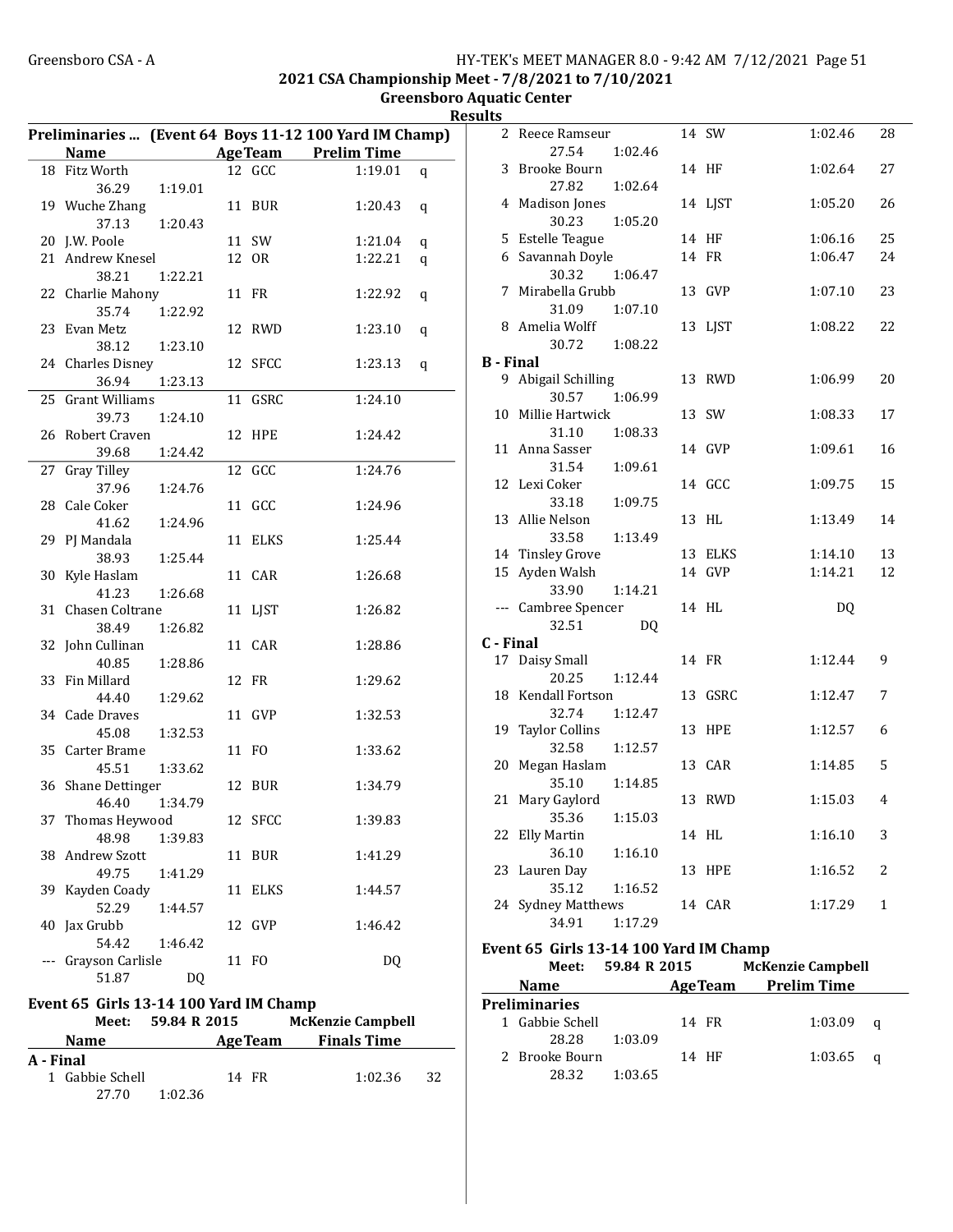2021 CSA Championship Meet - 7/8/2021 to 7/10/2021

Greensboro Aquatic Center Results

|    |                        |         |    |            | Preliminaries  (Event 65 Girls 13-14 100 Yard IM Champ) |   |
|----|------------------------|---------|----|------------|---------------------------------------------------------|---|
|    | <b>Name</b>            |         |    |            | <b>AgeTeam</b> Prelim Time                              |   |
|    | 3 Reece Ramseur        |         |    | 14 SW      | 1:04.08                                                 | q |
|    | 28.50                  | 1:04.08 |    |            |                                                         |   |
|    | 4 Madison Jones        |         |    | 14 LJST    | 1:06.57                                                 | q |
|    | 5 Mirabella Grubb      |         |    | 13 GVP     | 1:06.74                                                 | q |
|    | 31.39                  | 1:06.74 |    |            |                                                         |   |
|    | 6 Savannah Doyle       |         |    | 14 FR      | 1:07.12                                                 | q |
|    | 30.81                  | 1:07.12 |    |            |                                                         |   |
|    | 7 Estelle Teague       |         |    | 14 HF      | 1:07.55                                                 | q |
|    | 32.83                  | 1:07.55 |    |            |                                                         |   |
|    | 8 Amelia Wolff         |         |    | 13 LJST    | 1:07.81                                                 | q |
|    | 31.20                  | 1:07.81 |    |            |                                                         |   |
| 9  | Cambree Spencer        |         |    | 14 HL      | 1:08.34                                                 | q |
|    | 30.47                  | 1:08.34 |    |            |                                                         |   |
| 10 | Abigail Schilling      |         |    | 13 RWD     | 1:08.75                                                 | q |
|    | 31.15                  | 1:08.75 |    |            |                                                         |   |
| 11 | Anna Sasser            |         |    | 14 GVP     | 1:09.50                                                 | q |
|    | 31.36                  | 1:09.50 |    |            |                                                         |   |
|    | 12 Millie Hartwick     |         |    | 13 SW      | 1:10.15                                                 | q |
|    | 33.08                  | 1:10.15 |    |            |                                                         |   |
|    | 13 Lexi Coker          |         |    | 14 GCC     | 1:12.04                                                 | q |
|    | 33.93                  | 1:12.04 |    |            |                                                         |   |
|    | 14 Ayden Walsh         |         |    | 14 GVP     | 1:13.03                                                 | q |
|    | 33.49                  | 1:13.03 |    |            |                                                         |   |
|    | 15 Tinsley Grove       |         |    | 13 ELKS    | 1:13.46                                                 | q |
|    | 16 Allie Nelson        |         |    | 13 HL      | 1:13.48                                                 | q |
|    | 33.34                  | 1:13.48 |    |            |                                                         |   |
| 17 | <b>Taylor Collins</b>  |         |    | 13 HPE     | 1:13.88                                                 | q |
|    | 33.47                  | 1:13.88 |    |            |                                                         |   |
| 18 | Daisy Small            |         |    | 14 FR      | 1:14.59                                                 | q |
|    | 35.35                  | 1:14.59 |    |            |                                                         |   |
|    | 19 Kendall Fortson     |         |    | 13 GSRC    | 1:14.88                                                 | q |
|    | 33.59                  | 1:14.88 |    |            |                                                         |   |
|    | 20 Lauren Day          |         |    | 13 HPE     | 1:15.30                                                 | q |
|    | 33.97                  | 1:15.30 |    |            |                                                         |   |
| 21 | Megan Haslam           |         |    | 13 CAR     | 1:15.31                                                 | q |
|    | 35.20                  | 1:15.31 |    |            |                                                         |   |
|    | 22 Mary Gaylord        |         |    | 13 RWD     | 1:15.88                                                 | q |
|    | 35.93 1:15.88          |         |    |            |                                                         |   |
| 23 | Elly Martin            |         |    | 14 HL      | 1:16.02                                                 | q |
|    | 35.78                  | 1:16.02 |    |            |                                                         |   |
| 24 | <b>Sydney Matthews</b> |         |    | 14 CAR     | 1:16.72                                                 | q |
|    | 34.43                  | 1:16.72 |    |            |                                                         |   |
| 25 | <b>Addison Farris</b>  |         | 14 | LJST       | 1:17.58                                                 |   |
|    | 34.82                  | 1:17.58 |    |            |                                                         |   |
| 26 | Harleigh Scott         |         | 13 | SE         | 1:19.82                                                 |   |
|    | 36.10                  | 1:19.82 |    |            |                                                         |   |
| 27 | <b>Lilly Messer</b>    |         | 13 | <b>RWD</b> | 1:20.27                                                 |   |
|    | 35.93                  | 1:20.27 |    |            |                                                         |   |
| 28 | Megan Steele           |         |    | 14 OR      | 1:20.32                                                 |   |
|    | 39.41                  | 1:20.32 |    |            |                                                         |   |
| 29 | Grace Haviland         |         |    | 13 PT      | 1:23.64                                                 |   |
|    | 38.90                  | 1:23.64 |    |            |                                                         |   |

| 30 Emma Herring      |         | 13 GSRC | 1:25.26 |
|----------------------|---------|---------|---------|
| 42.12                | 1:25.26 |         |         |
| 31 Lindsay Stallings |         | 14 OR   | 1:26.23 |
| 38.72                | 1:26.23 |         |         |
| 32 Anna Barnett      |         | 14 SW   | 1:27.19 |
| 42.57                | 1:27.19 |         |         |
| 33 Kylie Lovelace    |         | 14 SE   | 1:27.71 |
| 40.12                | 1:27.71 |         |         |
| 34 Emily Quest       |         | 14 FO   | 1:29.44 |
| 41.69                | 1:29.44 |         |         |
| 35 Clara Berney      |         | 13 PT   | 1:30.01 |
| 41.66                | 1:30.01 |         |         |

#### Event 66 Boys 13-14 100 Yard IM Champ

|                  | Meet:                   | 53.91 R 2002 |    |                | <b>Robert Padgett</b> |    |
|------------------|-------------------------|--------------|----|----------------|-----------------------|----|
|                  | <b>Name</b>             |              |    | <b>AgeTeam</b> | <b>Finals Time</b>    |    |
| A - Final        |                         |              |    |                |                       |    |
|                  | 1 Griffin Jones         |              |    | 14 SW          | 55.03                 | 32 |
|                  | 25.96                   | 55.03        |    |                |                       |    |
| 2                | <b>Bailey Covington</b> |              |    | 14 FR          | 55.26                 | 28 |
|                  | 24.78                   | 55.26        |    |                |                       |    |
|                  | 3 Christopher Schilling |              |    | 14 RWD         | 55.36                 | 27 |
|                  | 25.07                   | 55.36        |    |                |                       |    |
|                  | 4 Walker Lin            |              |    | 14 HL          | 56.63                 | 26 |
|                  | 26.72                   | 56.63        |    |                |                       |    |
| 5                | Peyton Splawski         |              |    | 14 ELKS        | 58.07                 | 25 |
|                  | 26.24                   | 58.07        |    |                |                       |    |
| 6                | <b>Brandt Conklin</b>   |              |    | 14 HF          | 59.65                 | 24 |
|                  | 27.49                   | 59.65        |    |                |                       |    |
| 7                | Ryan Masneri            |              | 13 | <b>BUR</b>     | 1:01.25               | 23 |
|                  | 28.49                   | 1:01.25      |    |                |                       |    |
|                  | 8 Noah Morgan           |              |    | 13 HF          | 1:01.50               | 22 |
|                  | 28.25                   | 1:01.50      |    |                |                       |    |
| <b>B</b> - Final |                         |              |    |                |                       |    |
|                  | 9 Casey Shaw            |              |    | 14 BUR         | 1:02.54               | 20 |
|                  | 27.64                   | 1:02.54      |    |                |                       |    |
| 10               | Keegan Fullagar         |              |    | 13 SW          | 1:02.62               | 17 |
|                  | 29.35                   | 1:02.62      |    |                |                       |    |
| 11               | Harris Abernathy        |              |    | 13 FR          | 1:03.25               | 16 |
|                  | 29.36                   | 1:03.25      |    |                |                       |    |
|                  | 12 Peter Miller         |              |    | 14 FR          | 1:07.38               | 15 |
|                  | 30.11                   | 1:07.38      |    |                |                       |    |
|                  | 13 Sam Lavinder         |              |    | 13 OR          | 1:09.30               | 14 |
|                  | 32.08                   | 1:09.30      |    |                |                       |    |
|                  | 14 Evan Pfeifer         |              |    | 14 HL          | 1:11.00               | 13 |
|                  | 32.41                   | 1:11.00      |    |                |                       |    |
|                  | 15 Frank Sangimino      |              |    | 14 HL          | 1:11.55               | 12 |
|                  | 32.36                   | 1:11.55      |    |                |                       |    |
|                  | 16 Matthew Mungas       |              |    | 13 OR          | 1:12.69               | 11 |
|                  | 33.93                   | 1:12.69      |    |                |                       |    |
| C - Final        |                         |              |    |                |                       |    |
|                  | 17 Bryan Caccia         |              |    | 13 CAR         | 1:11.43               | 9  |
|                  | 33.68                   | 1:11.43      |    |                |                       |    |
| 18               | Landon Shi              |              |    | 13 HPE         | 1:12.95               | 7  |
|                  | 34.49                   | 1:12.95      |    |                |                       |    |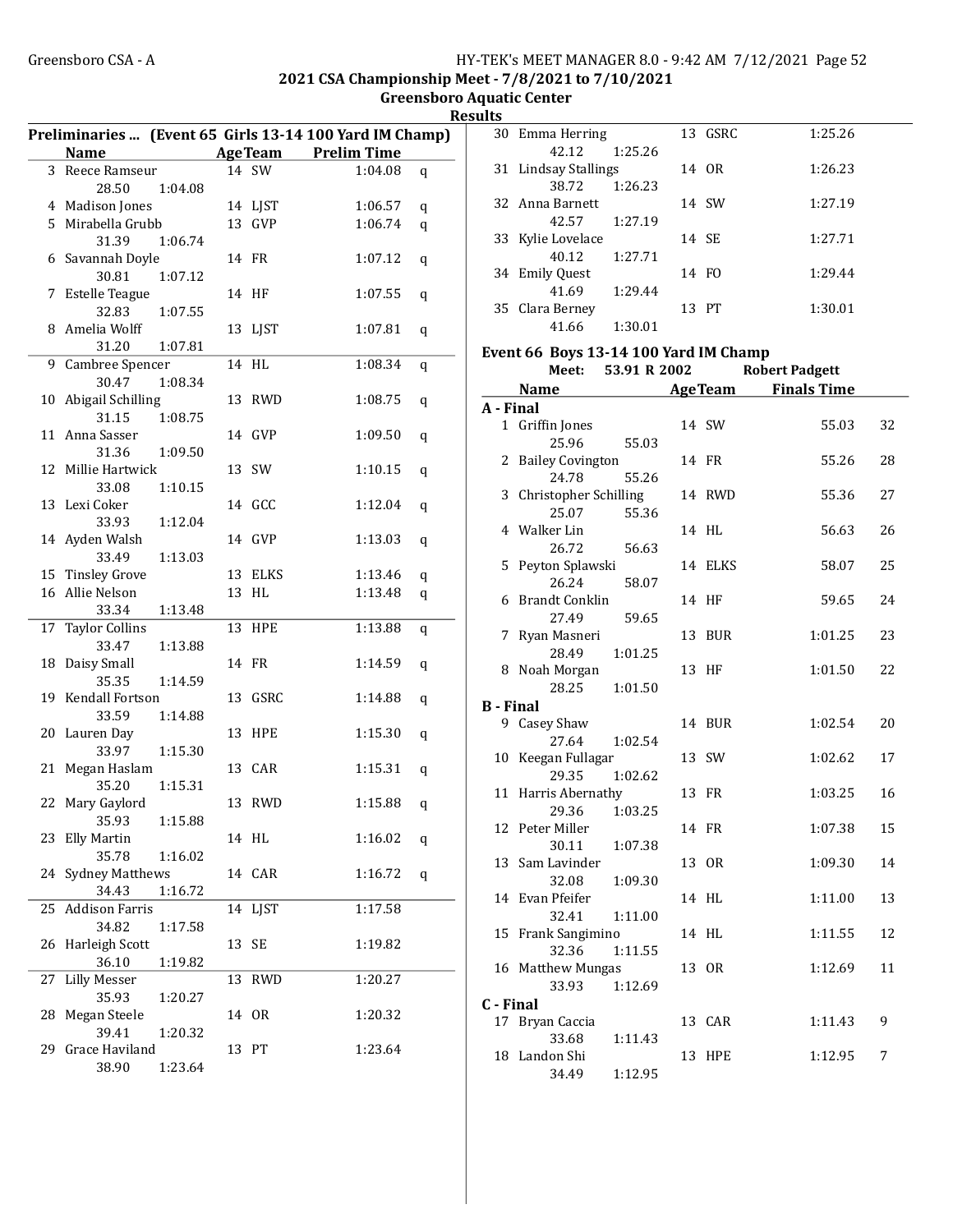#### Greensboro CSA - A <br>HY-TEK's MEET MANAGER 8.0 - 9:42 AM 7/12/2021 Page 53 2021 CSA Championship Meet - 7/8/2021 to 7/10/2021

Greensboro Aquatic Center

Results

|    | C - Final  (Event 66 Boys 13-14 100 Yard IM Champ) |              |    |         |                                        |   |  |  |  |
|----|----------------------------------------------------|--------------|----|---------|----------------------------------------|---|--|--|--|
|    | Name                                               |              |    |         | <b>Example 2 Age Team</b> Finals Time  |   |  |  |  |
|    | 19 Sam Binder                                      |              |    | 13 SW   | 1:14.35                                | 6 |  |  |  |
|    | 34.53                                              | 1:14.35      |    |         |                                        |   |  |  |  |
|    | 20 Christopher Hall                                |              |    | 14 ELKS | 1:15.45                                | 5 |  |  |  |
|    | 33.82                                              | 1:15.45      |    |         |                                        |   |  |  |  |
| 21 | Brady Hoch                                         |              |    | 13 OR   | 1:17.46                                | 4 |  |  |  |
|    | 33.49                                              | 1:17.46      |    |         |                                        |   |  |  |  |
|    | 22 Jeffery Gentry                                  |              |    | 14 RWD  | 1:18.23                                | 3 |  |  |  |
|    | 36.07                                              | 1:18.23      |    |         |                                        |   |  |  |  |
|    | 23 Alex Jones                                      |              |    | 13 RWD  | 1:21.01                                | 2 |  |  |  |
|    | 37.31                                              | 1:21.01      |    |         |                                        |   |  |  |  |
|    | 24 Mason Grant                                     |              |    | 14 GVP  | 1:22.21                                | 1 |  |  |  |
|    | 39.19                                              | 1:22.21      |    |         |                                        |   |  |  |  |
|    | Event 66 Boys 13-14 100 Yard IM Champ              |              |    |         |                                        |   |  |  |  |
|    | Meet:                                              | 53.91 R 2002 |    |         | <b>Robert Padgett</b>                  |   |  |  |  |
|    | Name                                               |              |    |         | <b>Example 21 Age Team Prelim Time</b> |   |  |  |  |
|    | <b>Preliminaries</b>                               |              |    |         |                                        |   |  |  |  |
|    | 1 Griffin Jones                                    |              |    | 14 SW   | 57.52                                  | q |  |  |  |
|    | 26.73                                              | 57.52        |    |         |                                        |   |  |  |  |
|    | 2 Christopher Schilling                            |              |    | 14 RWD  | 58.43                                  | q |  |  |  |
|    | 27.31                                              | 58.43        |    |         |                                        |   |  |  |  |
|    | 3 Walker Lin                                       |              |    | 14 HL   | 58.54                                  | q |  |  |  |
|    | 27.60                                              | 58.54        |    |         |                                        |   |  |  |  |
|    | 4 Bailey Covington                                 |              |    | 14 FR   | 58.98                                  | q |  |  |  |
|    | 26.10                                              | 58.98        |    |         |                                        |   |  |  |  |
|    | 5 Peyton Splawski                                  |              |    | 14 ELKS | 59.93                                  | q |  |  |  |
|    | 27.60                                              | 59.93        |    |         |                                        |   |  |  |  |
| 6  | <b>Brandt Conklin</b>                              |              |    | 14 HF   | 1:01.49                                | q |  |  |  |
|    | 28.41                                              | 1:01.49      |    |         |                                        |   |  |  |  |
| 7  | Ryan Masneri                                       |              |    | 13 BUR  | 1:02.26                                | q |  |  |  |
|    | 29.21                                              | 1:02.26      |    |         |                                        |   |  |  |  |
|    | 8 Noah Morgan                                      |              |    | 13 HF   | 1:02.55                                | q |  |  |  |
|    | 29.19                                              | 1:02.55      |    |         |                                        |   |  |  |  |
| 9  | Harris Abernathy                                   |              |    | 13 FR   | 1:04.64                                | q |  |  |  |
|    | 29.97                                              | 1:04.64      |    |         |                                        |   |  |  |  |
| 10 | Keegan Fullagar                                    |              |    | 13 SW   | 1:05.22                                | q |  |  |  |
|    | 30.00                                              | 1:05.22      |    |         |                                        |   |  |  |  |
| 11 | Peter Miller                                       |              |    | 14 FR   | 1:06.85                                | q |  |  |  |
|    | 29.81<br>12 Casey Shaw                             | 1:06.85      |    |         | 1:06.96                                |   |  |  |  |
|    | 29.49                                              | 1:06.96      |    | 14 BUR  |                                        | q |  |  |  |
|    | 13 Sam Lavinder                                    |              |    | 13 OR   | 1:09.09                                |   |  |  |  |
|    | 31.65                                              | 1:09.09      |    |         |                                        | q |  |  |  |
|    | 14 Evan Pfeifer                                    |              |    | 14 HL   | 1:09.25                                | q |  |  |  |
|    | 33.41                                              | 1:09.25      |    |         |                                        |   |  |  |  |
|    | 15 Matthew Mungas                                  |              |    | 13 OR   | 1:10.38                                | q |  |  |  |
|    | 32.27                                              | 1:10.38      |    |         |                                        |   |  |  |  |
| 16 | Frank Sangimino                                    |              |    | 14 HL   | 1:11.78                                | q |  |  |  |
|    | 32.46                                              | 1:11.78      |    |         |                                        |   |  |  |  |
| 17 | Bryan Caccia                                       |              | 13 | CAR     | 1:12.85                                | q |  |  |  |
|    | 33.86                                              | 1:12.85      |    |         |                                        |   |  |  |  |
| 18 | Landon Shi                                         |              |    | 13 HPE  | 1:13.23                                | q |  |  |  |
|    | 35.39                                              | 1:13.23      |    |         |                                        |   |  |  |  |

| 11 L.S |                     |         |         |         |   |
|--------|---------------------|---------|---------|---------|---|
| 19     | Sam Binder          |         | 13 SW   | 1:15.00 | q |
|        | 35.17               | 1:15.00 |         |         |   |
|        | 20 Christopher Hall |         | 14 ELKS | 1:16.07 | q |
|        | 34.62               | 1:16.07 |         |         |   |
|        | 21 Brady Hoch       |         | 13 OR   | 1:19.30 | q |
|        | 33.03               | 1:19.30 |         |         |   |
|        | 22 Jeffery Gentry   |         | 14 RWD  | 1:20.21 | q |
|        | 37.11               | 1:20.21 |         |         |   |
|        | 23 Mason Grant      |         | 14 GVP  | 1:22.88 | q |
|        | 39.84               | 1:22.88 |         |         |   |
|        | 24 Alex Jones       |         | 13 RWD  | 1:23.26 | q |
|        | 38.23               | 1:23.26 |         |         |   |
|        | 25 Colt Wallace     |         | 13 HPE  | 1:27.97 |   |
|        | 44.79               | 1:27.97 |         |         |   |
|        | 26 Angel Garcia     |         | 13 HPE  | 1:31.03 |   |
|        | 44.88               | 1:31.03 |         |         |   |
| 27     | Jake Russo          |         | 13 PT   | 1:31.99 |   |
|        | 40.42               | 1:31.99 |         |         |   |

#### Event 67 Girls 15-19 100 Yard IM Champ

|                  | Meet:                 | 58.48 R 2012  |         | <b>Caitlin Casazza</b>     |    |
|------------------|-----------------------|---------------|---------|----------------------------|----|
|                  | <b>Name</b>           |               |         | <b>AgeTeam</b> Finals Time |    |
| A - Final        |                       |               |         |                            |    |
|                  | 1 Maeren McGonigal    |               | 15 HL   | 58.64                      | 32 |
|                  | 26.81                 | 58.64         |         |                            |    |
|                  | 2 Riley Willett       |               | 16 SW   | 59.89                      | 28 |
|                  | 26.99                 | 59.89         |         |                            |    |
|                  | 3 Alexandria Brooks   |               | 15 BUR  | 1:02.73                    | 27 |
|                  | 4 Hannah Wachendorfer |               | 16 HF   | 1:02.86                    | 26 |
|                  | 31.27                 | 1:02.86       |         |                            |    |
|                  | 5 Kourtney Cook       |               | 17 SE   | 1:03.95                    | 25 |
|                  | 29.02                 | 1:03.95       |         |                            |    |
|                  | 6 Caroline McNairy    |               | 17 SFCC | 1:04.84                    | 24 |
|                  |                       | 28.55 1:04.84 |         |                            |    |
|                  | 7 Hadley Osborne      |               | 15 PT   | 1:05.05                    | 23 |
|                  | 30.47                 | 1:05.05       |         |                            |    |
|                  | 8 Jennings Lin        |               | 18 HL   | 1:05.34                    | 22 |
|                  |                       | 30.63 1:05.34 |         |                            |    |
| <b>B</b> - Final |                       |               |         |                            |    |
|                  | 9 Jordan Williams     |               | 15 BUR  | 1:04.22                    | 20 |
|                  | 29.20                 | 1:04.22       |         |                            |    |
|                  | 10 Sydney Roberts     |               | 16 GVP  | 1:06.83                    | 17 |
|                  | 29.68                 | 1:06.83       |         |                            |    |
|                  | 11 Kaylie Neighbors   |               | 16 GSRC | 1:06.98                    | 16 |
|                  |                       | 30.31 1:06.98 |         |                            |    |
|                  | 12 Casey Sutherland   |               | 17 HF   | 1:08.24                    | 15 |
|                  | 13 Tyler Coker        |               | 17 GCC  | 1:09.34                    | 14 |
|                  | 32.21                 | 1:09.34       |         |                            |    |
|                  | 14 Katie Kirkman      |               | 16 SE   | 1:10.23                    | 13 |
|                  | 31.85                 | 1:10.23       |         |                            |    |
|                  | 15 MaryAnn Edmonds    |               | 17 ELKS | 1:10.63                    | 12 |
|                  | 32.57                 | 1:10.63       |         |                            |    |
|                  | 16 Emily Stevens      |               | 16 BUR  | 1:12.21                    | 11 |
|                  | 32.11                 | 1:12.21       |         |                            |    |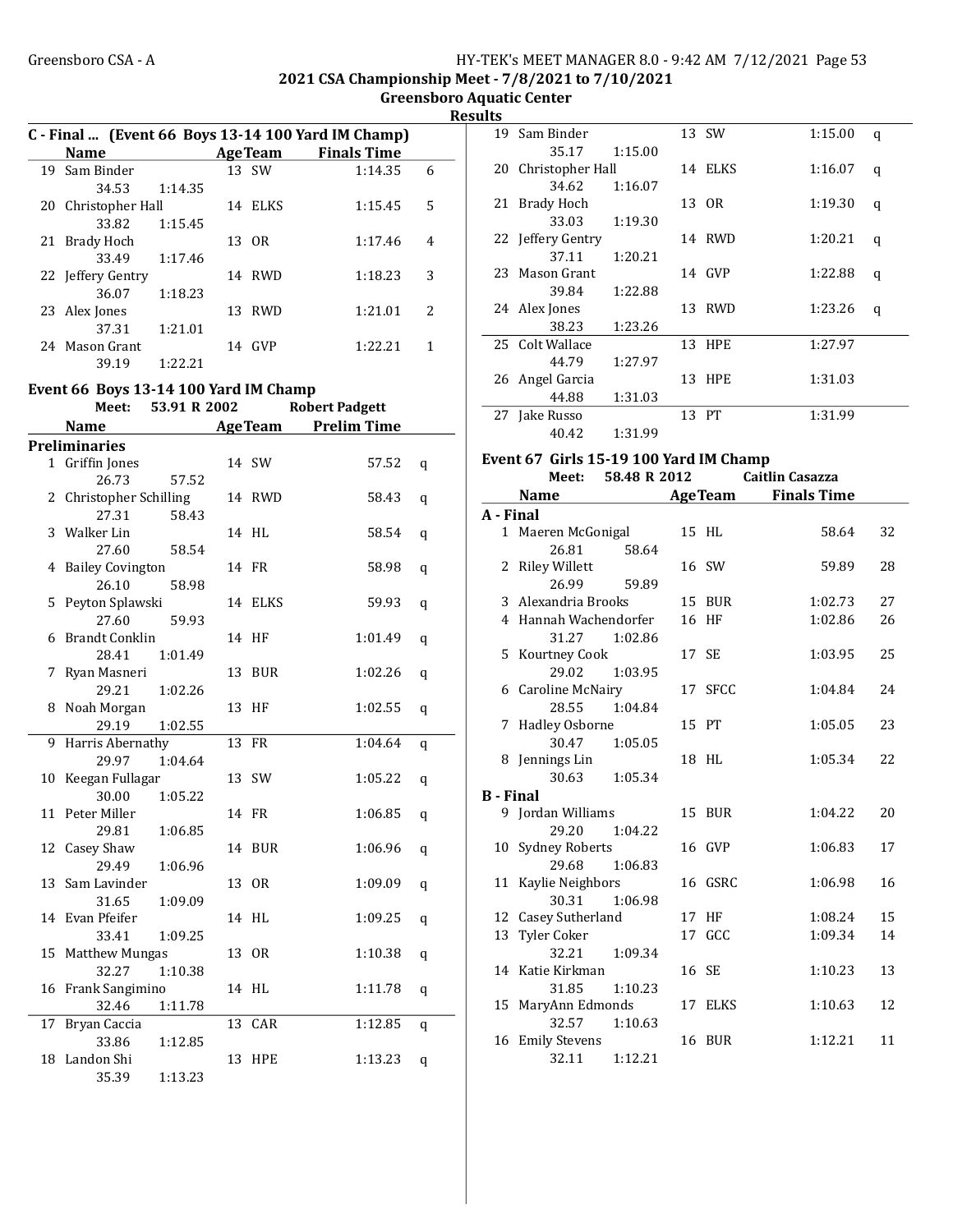2021 CSA Championship Meet - 7/8/2021 to 7/10/2021

Greensboro Aquatic Center Results

|           | C - Final  (Event 67 Girls 15-19 100 Yard IM Champ) |         |  |                |                    |               |  |  |  |
|-----------|-----------------------------------------------------|---------|--|----------------|--------------------|---------------|--|--|--|
|           | <b>Name</b>                                         |         |  | <b>AgeTeam</b> | <b>Finals Time</b> |               |  |  |  |
| C - Final |                                                     |         |  |                |                    |               |  |  |  |
|           | 17 Malia Nunn                                       |         |  | 15 PT          | 1:10.96            | 9             |  |  |  |
|           | 31.29                                               | 1:10.96 |  |                |                    |               |  |  |  |
|           | 18 Ali Shackelford                                  |         |  | 15 GVP         | 1:11.62            | 7             |  |  |  |
|           | 27.86 1:11.62                                       |         |  |                |                    |               |  |  |  |
|           | 19 Hayley Salthouse                                 |         |  | 18 GSRC        | 1:12.64            | 6             |  |  |  |
|           | 34.28                                               | 1:12.64 |  |                |                    |               |  |  |  |
|           | 20 Kenzie Mann                                      |         |  | 16 HL          | 1:13.19            | 5             |  |  |  |
|           | 34.10                                               | 1:13.19 |  |                |                    |               |  |  |  |
|           | 21 Lanie Pascavage                                  |         |  | 16 HPE         | 1:13.42            | 4             |  |  |  |
|           | 32.96 1:13.42                                       |         |  |                |                    |               |  |  |  |
|           | 22 Sanya Singh                                      |         |  | 18 LIST        | 1:14.11            | 3             |  |  |  |
|           | 33.50 1:14.11                                       |         |  |                |                    |               |  |  |  |
|           | 23 Claire Holland                                   |         |  | 16 FR          | 1:14.66            | $\mathcal{L}$ |  |  |  |
|           | 31.86 1:14.66                                       |         |  |                |                    |               |  |  |  |
|           | 24 McCain Davidson                                  |         |  | 15 GVP         | 1:14.94            | 1             |  |  |  |
|           | 33.20                                               | 1:14.94 |  |                |                    |               |  |  |  |
|           |                                                     |         |  |                |                    |               |  |  |  |

#### Event 67 Girls 15-19 100 Yard IM Champ

|    | Meet:                   | 58.48 R 2012 |    |                | <b>Caitlin Casazza</b> |   |
|----|-------------------------|--------------|----|----------------|------------------------|---|
|    | <b>Name</b>             |              |    | <b>AgeTeam</b> | <b>Prelim Time</b>     |   |
|    | <b>Preliminaries</b>    |              |    |                |                        |   |
|    | 1 Maeren McGonigal      |              |    | 15 HL          | 59.87                  | q |
|    | 27.36                   | 59.87        |    |                |                        |   |
|    | 2 Riley Willett         |              |    | 16 SW          | 1:01.10                | q |
|    | 27.41                   | 1:01.10      |    |                |                        |   |
| 3  | Hannah Wachendorfer     |              |    | 16 HF          | 1:03.57                | q |
|    | 28.48                   | 1:03.57      |    |                |                        |   |
|    | 4 Alexandria Brooks     |              | 15 | BUR            | 1:03.82                | q |
|    | 31.10                   | 1:03.82      |    |                |                        |   |
| 5. | <b>Caroline McNairy</b> |              |    | 17 SFCC        | 1:03.85                | q |
|    | 29.15                   | 1:03.85      |    |                |                        |   |
| 6  | Kourtney Cook           |              |    | 17 SE          | 1:04.35                | q |
|    | 29.39                   | 1:04.35      |    |                |                        |   |
| 7  | <b>Hadley Osborne</b>   |              |    | 15 PT          | 1:05.16                | q |
|    | 30.39                   | 1:05.16      |    |                |                        |   |
| 8  | Jennings Lin            |              |    | 18 HL          | 1:05.66                | q |
|    | 31.06                   | 1:05.66      |    |                |                        |   |
| 9  | Jordan Williams         |              |    | 15 BUR         | 1:07.38                | q |
|    | 31.55                   | 1:07.38      |    |                |                        |   |
|    | 10 Kaylie Neighbors     |              |    | 16 GSRC        | 1:07.63                | q |
|    | 30.62                   | 1:07.63      |    |                |                        |   |
| 11 | Sydney Roberts          |              |    | 16 GVP         | 1:07.72                | q |
|    | 30.01                   | 1:07.72      |    |                |                        |   |
| 12 | Casey Sutherland        |              |    | 17 HF          | 1:07.78                | q |
|    | 32.41                   | 1:07.78      |    |                |                        |   |
| 13 | Katie Kirkman           |              |    | 16 SE          | 1:09.25                | q |
|    | 32.09                   | 1:09.25      |    |                |                        |   |
|    | 14 Tyler Coker          |              |    | 17 GCC         | 1:09.69                | q |
|    | 32.61                   | 1:09.69      |    |                |                        |   |
| 15 | MaryAnn Edmonds         |              |    | 17 ELKS        | 1:10.13                | q |
|    | 32.49                   | 1:10.13      |    |                |                        |   |
| 16 | <b>Emily Stevens</b>    |              |    | 16 BUR         | 1:12.05                | q |
|    | 32.22                   | 1:12.05      |    |                |                        |   |

| แร |                                        |               |         |   |
|----|----------------------------------------|---------------|---------|---|
|    | 17 Malia Nunn                          | 15 PT         | 1:12.41 | q |
|    | 32.29<br>1:12.41                       |               |         |   |
|    | 18 Lanie Pascavage                     | <b>16 HPE</b> | 1:13.00 | q |
|    | 32.87<br>1:13.00<br>19 Ali Shackelford | 15 GVP        | 1:13.16 |   |
|    | 32.22<br>1:13.16                       |               |         | q |
|    | 20 Kenzie Mann                         | 16 HL         | 1:13.55 | q |
|    | 34.71<br>1:13.55                       |               |         |   |
| 21 | McCain Davidson                        | 15 GVP        | 1:13.85 | q |
|    | 32.93<br>1:13.85                       |               |         |   |
| 22 | <b>Hayley Salthouse</b>                | 18 GSRC       | 1:14.30 | q |
|    | 34.47<br>1:14.30                       |               |         |   |
| 23 | Sanya Singh                            | 18 LJST       | 1:15.05 | q |
|    | 33.93<br>1:15.05<br>24 Claire Holland  | 16 FR         | 1:15.20 |   |
|    | 31.82<br>1:15.20                       |               |         | q |
| 25 | Maggie Seeber                          | 18 FR         | 1:15.35 |   |
|    | 36.88<br>1:15.35                       |               |         |   |
|    | 26 Georgie King                        | 15 SFCC       | 1:15.48 |   |
|    | 32.63<br>1:15.48                       |               |         |   |
| 27 | Florence Walton                        | 15 FR         | 1:15.69 |   |
|    | 32.88<br>1:15.69                       |               |         |   |
| 28 | Bridget Barr                           | 17 GSRC       | 1:16.00 |   |
|    | 1:15.88<br>1:16.00                     | 15 ELKS       |         |   |
|    | 29 Grace Drane<br>35.09<br>1:16.14     |               | 1:16.14 |   |
|    | 30 Abby Oldt                           | 18 RWD        | 1:17.24 |   |
|    | 31 Mackenzie Spofford                  | 18 SE         | 1:17.39 |   |
|    | 1:17.39<br>33.20                       |               |         |   |
|    | 32 Anna Sechrist                       | 17 OR         | 1:19.64 |   |
|    | 36.12<br>1:19.64                       |               |         |   |
|    | 33 Claudia Lavinder                    | 15 OR         | 1:21.20 |   |
|    | 1:21.20<br>35.86                       |               |         |   |
|    | 34 Sarah Houlden                       | 18 FO         | 1:23.68 |   |
| 35 | 40.01<br>1:23.68                       | 15 FO         |         |   |
|    | Libby Newman<br>38.27<br>1:23.91       |               | 1:23.91 |   |
|    | 36 Sage Siler                          | 17 OR         | 1:24.95 |   |
|    | 42.78<br>1:24.95                       |               |         |   |
|    | 37   Zoe Auld                          | 16 SW         | 1:25.36 |   |
|    | 39.57<br>1:25.36                       |               |         |   |
| 38 | Kathleen Woodruff                      | 15 ELKS       | 1:26.58 |   |
|    | 40.05<br>1:26.58                       |               |         |   |
| 39 | <b>Emerson McCormick</b>               | 16 GCC        | 1:26.82 |   |
|    | 38.43<br>1:26.82                       |               |         |   |
| 40 | Jaclyn Russo<br>38.47<br>1:26.85       | 16 PT         | 1:26.85 |   |
|    |                                        |               |         |   |

#### Event 68 Boys 15-19 100 Yard IM Champ

|  | Meet:           | 49.77 R 2019 |                | <b>Preston Forst</b> |    |
|--|-----------------|--------------|----------------|----------------------|----|
|  | <b>Name</b>     |              | <b>AgeTeam</b> | <b>Finals Time</b>   |    |
|  | A - Final       |              |                |                      |    |
|  | 1 Reilly Keaney |              | 18 PT          | 53.02                | 32 |
|  | 24.69           | 53.02        |                |                      |    |
|  | 2 Dax Harris    |              | 16 HL          | 53.88                | 28 |
|  | 25.00           | 53.88        |                |                      |    |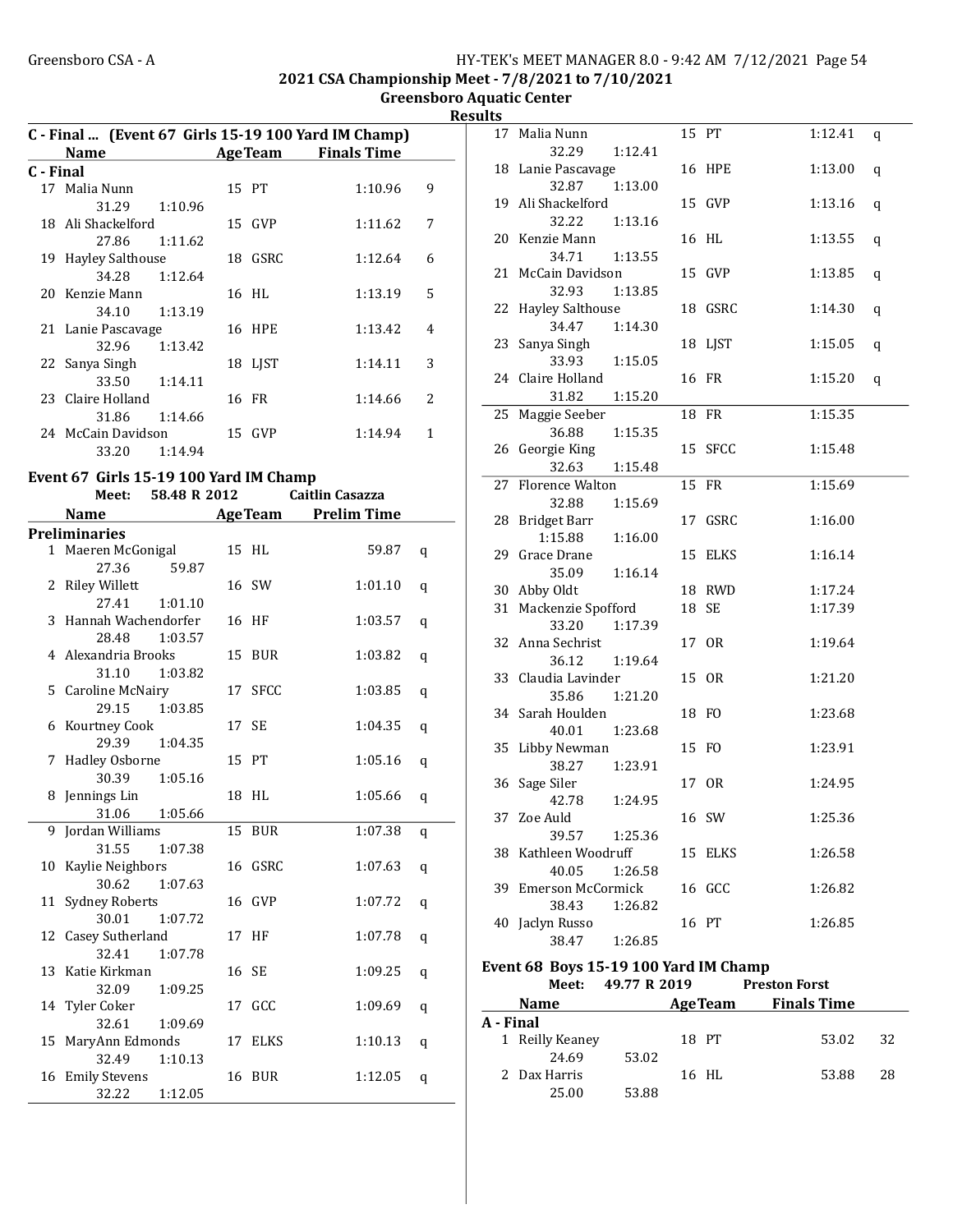#### Greensboro CSA - A **HY-TEK's MEET MANAGER 8.0 - 9:42 AM 7/12/2021** Page 55 2021 CSA Championship Meet - 7/8/2021 to 7/10/2021

Greensboro Aquatic Center

| Results |  |
|---------|--|

|                  |                                       |              |                | A - Final  (Event 68 Boys 15-19 100 Yard IM Champ) |              | 2 Dax Harris                         |         | 16 HL         | 54.16       | q |
|------------------|---------------------------------------|--------------|----------------|----------------------------------------------------|--------------|--------------------------------------|---------|---------------|-------------|---|
|                  | Name                                  |              | <b>AgeTeam</b> | <b>Finals Time</b>                                 |              | 24.99                                | 54.16   |               |             |   |
|                  | 3 Julian Maycock                      |              | 18 PT          | 53.99                                              | 27           | 3 Ethan Womble                       |         | 18 LJST       | 54.21       | q |
|                  | 25.84                                 | 53.99        |                |                                                    |              | 24.86                                | 54.21   |               |             |   |
|                  | 4 Ethan Womble                        |              | 18 LJST        | 54.01                                              | 26           | 4 Julian Maycock                     |         | 18 PT         | 54.55       | q |
|                  | 24.98                                 | 54.01        |                |                                                    |              | 26.21                                | 54.55   |               |             |   |
|                  | 5 Flinn Hering                        |              | 18 SW          | 54.46                                              | 25           | 5 Flinn Hering                       |         | 18 SW         | 54.80       | q |
|                  | 25.14                                 | 54.46        |                |                                                    |              | 25.44                                | 54.80   |               |             |   |
|                  | 6 Jack Reilly                         |              | 17 GCC         | 55.01                                              | 24           | 6 Jack Reilly                        |         | 17 GCC        | 55.21       | q |
|                  | 25.53                                 | 55.01        |                |                                                    |              | 25.89                                | 55.21   |               |             |   |
|                  | 7 Mark Brown                          |              | 15 BUR         | 55.21                                              | 23           | 7 Mark Brown                         |         | 15 BUR        | 55.37       | q |
|                  | 26.03                                 | 55.21        |                |                                                    |              | 26.38<br>8 Patrick Esposito          | 55.37   | 18 HL         |             |   |
|                  | 8 Patrick Esposito                    |              | 18 HL          | 55.28                                              | 22           | 26.04                                | 56.12   |               | 56.12       | q |
|                  | 25.44                                 | 55.28        |                |                                                    |              | 9 Noah Ramos                         |         | 17 HF         | 56.43       |   |
| <b>B</b> - Final | 9 Johnny Edwards                      |              | 15 HPE         | 55.49                                              | 20           | 25.47                                | 56.43   |               |             | q |
|                  | 25.03                                 | 55.49        |                |                                                    |              | 10 David Masneri                     |         | 15 BUR        | 57.57       | q |
|                  | 10 Noah Ramos                         |              | 17 HF          | 55.60                                              | 17           | 11 Johnny Edwards                    |         | <b>15 HPE</b> | 58.02       | q |
|                  | 25.09                                 | 55.60        |                |                                                    |              | 26.18                                | 58.02   |               |             |   |
|                  | 11 David Masneri                      |              | 15 BUR         | 56.49                                              | 16           | 12 Fletcher Tate                     |         | 17 FR         | 58.46       | q |
|                  | 26.51                                 | 56.49        |                |                                                    |              | 27.37                                | 58.46   |               |             |   |
|                  | 12 Andrew Seeber                      |              | 16 FR          | 56.63                                              | 15           | 13 John Copeland                     |         | 15 HL         | 58.62       | q |
|                  | 25.82                                 | 56.63        |                |                                                    |              | 26.64                                | 58.62   |               |             |   |
|                  | 13 Rowan Cridlebaugh                  |              | 15 HPE         | 56.95                                              | 14           | 14 Andrew Seeber                     |         | 16 FR         | 58.78       | q |
|                  | 26.13                                 | 56.95        |                |                                                    |              | 26.97                                | 58.78   |               |             |   |
|                  | 14 John Copeland                      |              | 15 HL          | 57.10                                              | 13           | 15 Rowan Cridlebaugh                 |         | 15 HPE        | 59.74       | q |
|                  | 25.94                                 | 57.10        |                |                                                    |              | 27.71                                | 59.74   |               |             |   |
|                  | 15 Fletcher Tate                      |              | 17 FR          | 57.52                                              | 12           | 16 Sawyer Smith                      |         | 15 RWD        | 59.85       | q |
|                  | 27.17                                 | 57.52        |                |                                                    |              | 28.11                                | 59.85   |               |             |   |
|                  | 16 Sawyer Smith                       |              | 15 RWD         | 58.86                                              | 11           | 17 Ethan Pollina                     |         | 17 RWD        | 1:00.23     | q |
|                  | 26.97                                 | 58.86        |                |                                                    |              | 26.74                                | 1:00.23 |               |             |   |
| C - Final        |                                       |              |                |                                                    |              | 18 Alex Miroshnichenko<br>27.00      | 1:00.24 | 18 BUR        | 1:00.24     | q |
|                  | 17 Ethan Pollina<br>26.04             | 57.28        | 17 RWD         | 57.28                                              | 9            | 19 Charlie Hager                     |         | 16 ELKS       | 1:00.85     |   |
|                  | 18 Alex Miroshnichenko                |              | 18 BUR         | 59.28                                              | 7            | 28.71                                | 1:00.85 |               |             | q |
|                  | 26.92                                 | 59.28        |                |                                                    |              | 20 Reid Teoh                         |         | 15 HF         | 1:00.96     | q |
|                  | 19 Charlie Hager                      |              | 16 ELKS        | 59.84                                              | 6            | 28.43                                | 1:00.96 |               |             |   |
|                  | 22.62                                 | 59.84        |                |                                                    |              | 21 Riley Parsons                     |         | 15 GVP        | 1:01.08     | q |
|                  | 20 Riley Parsons                      |              | 15 GVP         | 1:00.58                                            | 5            | 27.63                                | 1:01.08 |               |             |   |
|                  | 27.13                                 | 1:00.58      |                |                                                    |              | 22 Thomas Hoffman                    |         | 18 OR         | 1:01.74 $q$ |   |
|                  | 21 AJ Sianis                          |              | 15 PT          | 1:00.85                                            | 4            | 27.92                                | 1:01.74 |               |             |   |
|                  | 27.73                                 | 1:00.85      |                |                                                    |              | 23 AJ Sianis                         |         | 15 PT         | 1:02.26 $q$ |   |
|                  | 22 Reid Teoh                          |              | 15 HF          | 1:01.21                                            | 3            | 28.81                                | 1:02.26 |               |             |   |
|                  | 27.92                                 | 1:01.21      |                |                                                    |              | 24 Carter Warrick                    |         | 15 RWD        | 1:02.76 $q$ |   |
|                  | 23 Thomas Hoffman                     |              | 18 OR          | 1:02.31                                            | 2            | 29.65                                | 1:02.76 |               |             |   |
|                  | 28.48                                 | 1:02.31      |                |                                                    |              | 25 Davis Mohorn                      |         | 15 GCC        | 1:03.01     |   |
|                  | 24 Carter Warrick                     |              | 15 RWD         | 1:02.33                                            | $\mathbf{1}$ | 29.38                                | 1:03.01 |               |             |   |
|                  | 29.81                                 | 1:02.33      |                |                                                    |              | 26 Sterling Sharpe                   |         | 16 LJST       | 1:03.31     |   |
|                  | Event 68 Boys 15-19 100 Yard IM Champ |              |                |                                                    |              | 28.60<br>$\overline{27}$ Will Jacobs | 1:03.31 | 15 SW         | 1:03.40     |   |
|                  | Meet:                                 | 49.77 R 2019 |                | <b>Preston Forst</b>                               |              | 30.17                                | 1:03.40 |               |             |   |
|                  | Name                                  |              | <b>AgeTeam</b> | <b>Prelim Time</b>                                 |              | 28 Clayton Mungas                    |         | 15 OR         | 1:03.42     |   |
|                  | <b>Preliminaries</b>                  |              |                |                                                    |              | 30.19                                | 1:03.42 |               |             |   |
|                  | 1 Reilly Keaney                       |              | 18 PT          | 53.49 q                                            |              | 29 Aidan Khan                        |         | <b>18 HPE</b> | 1:03.43     |   |
|                  | 24.92                                 | 53.49        |                |                                                    |              |                                      |         |               |             |   |
|                  |                                       |              |                |                                                    |              |                                      |         |               |             |   |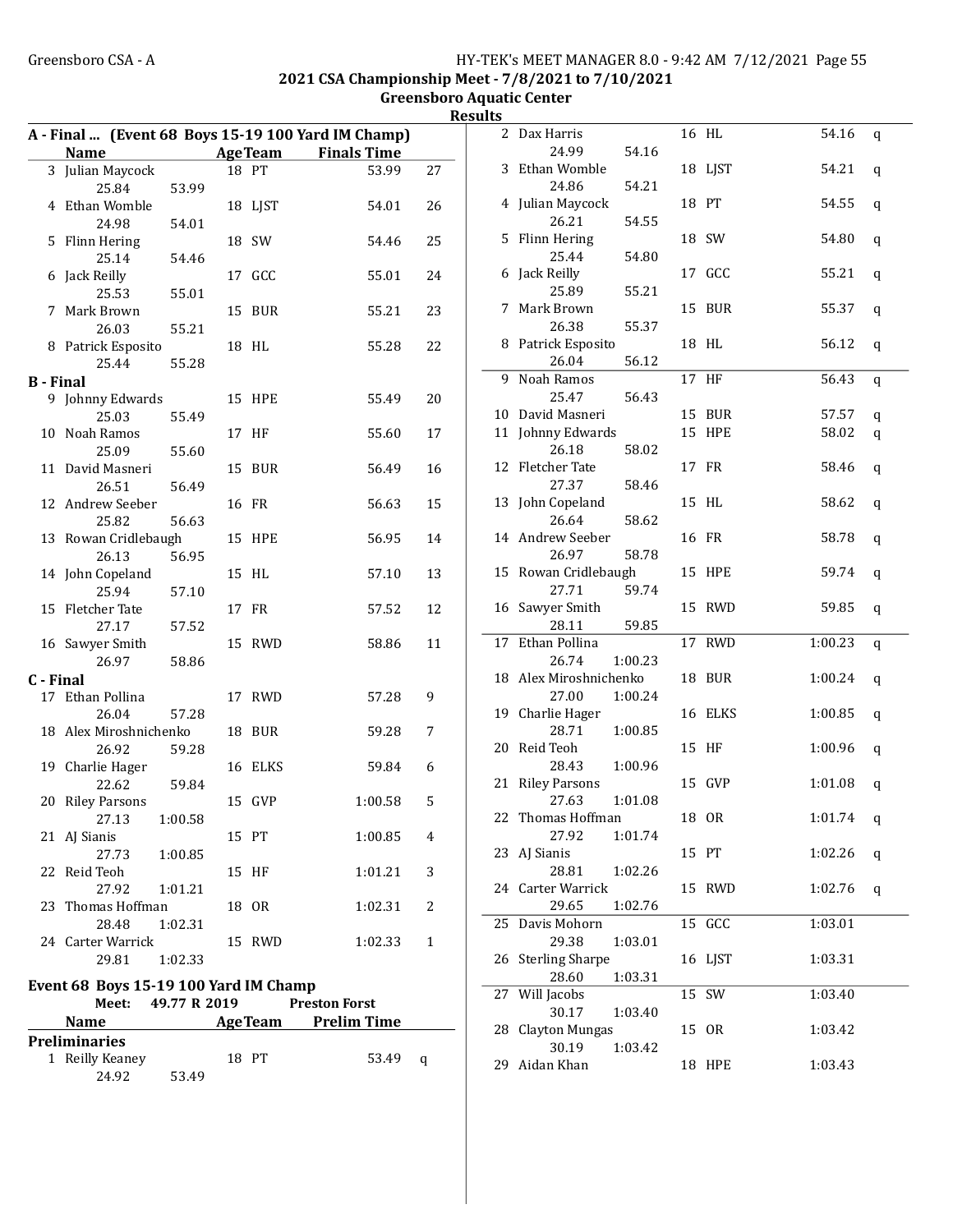#### Greensboro CSA - A <br>
HY-TEK's MEET MANAGER 8.0 - 9:42 AM 7/12/2021 Page 56 2021 CSA Championship Meet - 7/8/2021 to 7/10/2021

Greensboro Aquatic Center

**Results** 

 $\overline{\phantom{0}}$ 

|                    |               |                | Preliminaries  (Event 68 Boys 15-19 100 Yard IM Champ) |
|--------------------|---------------|----------------|--------------------------------------------------------|
| <b>Name</b>        |               | <b>AgeTeam</b> | <b>Prelim Time</b>                                     |
| 30 Tucker Mitchell |               | 17 FR          | 1:03.97                                                |
| 29.74              | 1:03.97       |                |                                                        |
| 31 Brock Bland     |               | 17 GVP         | 1:04.78                                                |
| 28.03              | 1:04.78       |                |                                                        |
| 32 Isaac Cooper    |               | 18 SE          | 1:05.60                                                |
| 30.09              | 1:05.60       |                |                                                        |
| 33 Nikolai Teague  |               | 17 HF          | 1:06.27                                                |
| 30.33              | 1:06.27       |                |                                                        |
| 34 Zak Siler       |               | 15 OR          | 1:11.57                                                |
| 31.65              | 1:11.57       |                |                                                        |
| 35 Grant McCormick |               | 16 GCC         | 1:12.83                                                |
| 32.64              | 1:12.83       |                |                                                        |
| 36 Cole Kalmerton  |               | 15 CAR         | 1:14.75                                                |
|                    | 31.53 1:14.75 |                |                                                        |
| 37 Brogan Murphy   |               | 15 CAR         | 1:14.79                                                |
| 34.76              | 1:14.79       |                |                                                        |
| 38 Carson McShea   |               | 15 GVP         | 1:19.78                                                |
| 39.60              | 1:19.78       |                |                                                        |
| Luke Dodson        |               | 16 GSRC        | DO                                                     |
| 35.42              | DQ            |                |                                                        |

#### Event 69 Girls 8 & Under 100 Yard Freestyle Relay Champ Meet: 1:05.52 R 2014

G Hunt, C Forst, M Nunn, E Hunt

|   | Team                   | Relay           | <b>Finals Time</b>       |    |
|---|------------------------|-----------------|--------------------------|----|
|   | $1$ SW                 | A               | 1:12.72                  | 64 |
|   | 1) Kendall Abraham 8   |                 | 2) Madeline Faucher 7    |    |
|   | 3) Hannah Willis 7     |                 | 4) Maddie Montana 8      |    |
|   | 37.21<br>1:12.72       |                 |                          |    |
|   | 2 OR                   | A               | 1:13.63                  | 56 |
|   | 1) Maren Hoch 8        |                 | 2) Charlotte Slaughter 7 |    |
|   | 3) Carson Turner 6     |                 | 4) Christine Nguyen 8    |    |
|   | 35.51<br>1:13.63       |                 |                          |    |
| 3 | FR                     | A               | 1:19.20                  | 54 |
|   | 1) Maddy Kinlaw 8      |                 | 2) Cassie Auer 7         |    |
|   | 3) Eve Kohl 8          |                 | 4) Raylee Sorrell 7      |    |
|   | 41.82<br>1:19.20       |                 |                          |    |
| 4 | GSRC                   | A               | 1:20.62                  | 52 |
|   | 1) Taylor Brundage 8   |                 | 2) Sadie Henning 7       |    |
|   | 3) Olivia Champion 6   |                 | 4) Ella Kate Fisher 8    |    |
|   | 43.82<br>1:20.62       |                 |                          |    |
| 5 | ELKS                   | A               | 1:20.80                  | 50 |
|   | 1) Auburn Whitehurst 8 | 2) Ella Kirby 6 |                          |    |
|   | 3) Sonja Leerkes 8     |                 | 4) Charley Grimsley 7    |    |
|   | 40.22<br>1:20.80       |                 |                          |    |
|   | 6 CAR                  | A               | 1:21.01                  | 48 |
|   | 1) Stella McMasters 8  |                 | 2) Fiona Creech 8        |    |
|   | 3) Hunter Morgan 8     |                 | 4) Paige Gardner 8       |    |
|   | 42.64<br>1:21.01       |                 |                          |    |
| 7 | <b>SFCC</b>            | A               | 1:21.38                  | 46 |
|   | 1) Emery Lehman 7      |                 | 2) Harper Tipton 8       |    |
|   | 3) Charlotte Gill 8    |                 | 4) Madeline Braden 7     |    |
|   | 44.63<br>1:21.38       |                 |                          |    |

| ເວ  |                        |                            |  |  |
|-----|------------------------|----------------------------|--|--|
| 8   | <b>GVP</b>             | 1:23.09<br>A<br>44         |  |  |
|     | 1) Rollins Borchard 8  | 2) Julia Farney 8          |  |  |
|     | 3) Clara VanVooren 7   | 4) Ruby Duncan 8           |  |  |
|     | 43.06<br>1:23.09       |                            |  |  |
| 9   | LJST                   | 1:24.53<br>A<br>40         |  |  |
|     | 1) Carson Jarusik 8    | 2) Frankie Wickline 7      |  |  |
|     | 3) Sophie Hatcher 8    | 4) Sydney Stewart 8        |  |  |
| 10  | <b>RWD</b>             | 1:26.92<br>34<br>A         |  |  |
|     | 1) Taylor Hilliard 7   | 2) Anna Quintana 8         |  |  |
|     | 3) Olivia King 7       | 4) Annsley Jones 8         |  |  |
| 11  | <b>BUR</b>             | A<br>32<br>1:29.42         |  |  |
|     | 1) Scarlett Teague 5   | 2) Madeline Eller 8        |  |  |
|     | 3) Isla Saninocencio 8 | 4) Kaylee Wang 7           |  |  |
| 12  | <b>HPE</b>             | 1:32.31<br>30<br>A         |  |  |
|     | 1) Hannah Moore 8      | 2) Lilly Price 7           |  |  |
|     | 3) Genevieve DeLille 8 | 4) Emma Moore 8            |  |  |
|     | 13 PT                  | 1:32.51<br>28<br>A         |  |  |
|     | 1) Ella Geise 8        | 2) Lauren Kyser 8          |  |  |
|     | 3) June Wilson 7       | 4) Stevie Grace Shaffrey 8 |  |  |
|     | 47.33<br>1:32.51       |                            |  |  |
| 14  | GCC                    | 26<br>A<br>1:34.95         |  |  |
|     | 1) Vivian Thacker 8    | 2) Faith Theismann 7       |  |  |
|     | 3) Frances Pugh 7      | 4) Olivia Haynes 8         |  |  |
| 15  | <b>SE</b>              | 24<br>A<br>1:44.18         |  |  |
|     | 1) Harper Harrelson 7  | 2) Parker Smith 5          |  |  |
|     | 3) Abigail Cook 7      | 4) Hayley Anthony 8        |  |  |
|     | 56.48<br>1:44.18       |                            |  |  |
| 16  | FO.                    | A<br>1:59.81<br>22         |  |  |
|     | 1) Piper Brame 8       | 2) Cameron Brooks 5        |  |  |
|     | 3) Lucy Strickland 6   | 4) Khloe Hobbs 8           |  |  |
|     | 1:59.81<br>56.84       |                            |  |  |
| 17  | HF                     | 2:01.15<br>18<br>A         |  |  |
|     | 1) Elise Tobin 7       | 2) Charlotte Lovati 7      |  |  |
|     | 3) Karis Bachman 7     | 4) Calla Bachman 5         |  |  |
|     | 1:11.31<br>2:01.15     |                            |  |  |
| --- | HL                     | DQ<br>A                    |  |  |
|     | 1) Lucy Crutchfield 8  | 2) Blair Adamson 8         |  |  |
|     | 3) Elizabeth Hill 8    | 4) Lilly Todd 8            |  |  |
|     | 37.39<br>DQ            |                            |  |  |

#### Event 70 Boys 8 & Under 100 Yard Freestyle Relay Champ<br>Meet: 1:02.60 R 2017 Gcc Blue Dolphins Meet: 1:02.60 R 2017 G Duggins, F Worth, S Ramsey, M Duggins

|   | Team                  | <b>Relay</b>      | <b>Finals Time</b>     |    |
|---|-----------------------|-------------------|------------------------|----|
|   | HL                    | А                 | 1:07.75                | 64 |
|   | 1) Samuel Trevino 7   | 2) Davis Riddle 8 |                        |    |
|   | 3) Win Moody 8        |                   | 4) Meisky Hinkle 8     |    |
|   | 35.58<br>1:07.75      |                   |                        |    |
|   | 2 SW                  | A                 | 1:10.73                | 56 |
|   | 1) Harrison Gill 8    | 2) Baker Hecht 8  |                        |    |
|   | 3) Calvin Talbot 8    |                   | 4) William Netherton 8 |    |
|   | 35.83<br>1:10.73      |                   |                        |    |
| 3 | <b>HPE</b>            | А                 | 1:15.33                | 54 |
|   | 1) Anderson Wilhelm 7 | 2) Jace Shoaf 8   |                        |    |
|   | 3) Hendrix Jones 8    | 4) Roman Biggs 8  |                        |    |
|   | 1:15.33<br>40.67      |                   |                        |    |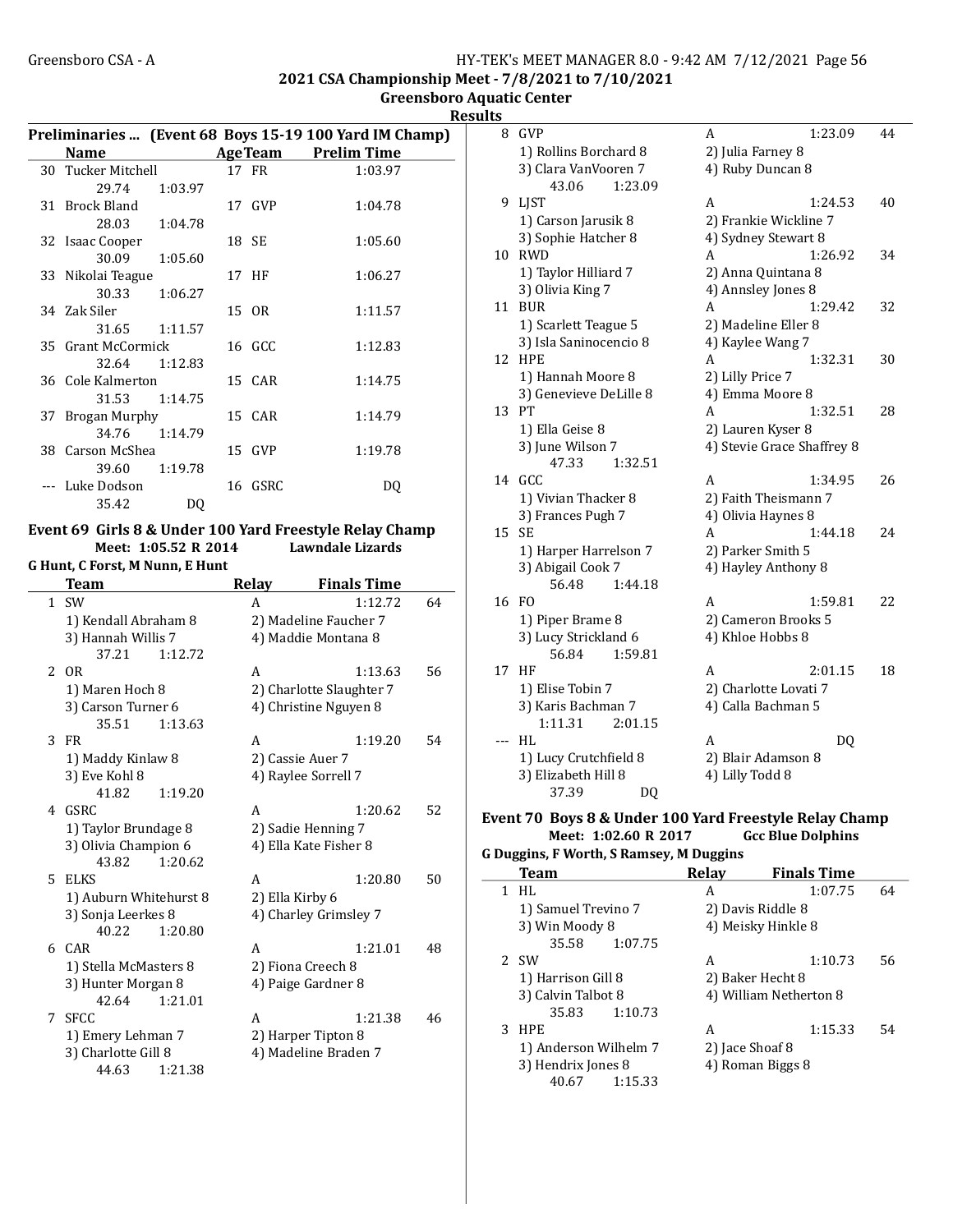#### Greensboro CSA - A <br>HY-TEK's MEET MANAGER 8.0 - 9:42 AM 7/12/2021 Page 57 2021 CSA Championship Meet - 7/8/2021 to 7/10/2021

Greensboro Aquatic Center **Results** 

|          |                                          | (Event 70 Boys 8 & Under 100 Yard Freestyle Relay Champ) |    |
|----------|------------------------------------------|----------------------------------------------------------|----|
|          | <b>Team</b>                              | Relay<br><b>Finals Time</b>                              |    |
|          | 4 BUR                                    | 1:15.63<br>A                                             | 52 |
|          | 1) Dou Dou Zhang 7                       | 2) Cooper Klutts 7                                       |    |
|          | 3) Lami-k Adekoya 7                      | 4) Luke Masneri 7                                        |    |
|          | 44.66<br>1:15.63                         |                                                          |    |
| 5.       | SFCC                                     | A<br>1:16.43                                             | 50 |
|          | 1) Bennett Boger 7                       | 2) Andrew Gnaster 8                                      |    |
|          | 3) Sam Adams 7                           | 4) Nathan Tuma 7                                         |    |
|          | 6 FR                                     | A<br>1:20.23                                             | 48 |
|          | 1) Liam Wyatt 8                          | 2) Josh Townsend 7                                       |    |
|          |                                          | 4) Zeke Shelton 8                                        |    |
|          | 3) Oren Powell 8                         |                                                          |    |
|          | 7 LJST                                   | 1:20.66<br>A                                             | 46 |
|          | 1) Conner Summers 7                      | 2) Max Rossato 8                                         |    |
|          | 3) Henry Eggleston 7<br>39.42<br>1:20.66 | 4) Cooper Rogers 8                                       |    |
| 8        | <b>GSRC</b>                              | 1:22.55<br>A                                             | 44 |
|          | 1) Keenan Dawson 8                       | 2) Max Buniva 6                                          |    |
|          | 3) CJ Champion 7                         | 4) Oliver Everhart 8                                     |    |
|          | 9 CAR                                    | 1:25.53<br>A                                             | 40 |
|          | 1) Graham Lima 7                         | 2) Rob Brown 8                                           |    |
|          | 3) Ryan Cullinan 8                       | 4) Caleb Sigmon 8                                        |    |
|          | 45.06<br>1:25.53                         |                                                          |    |
| 10       | ΗF                                       | 1:25.58<br>A                                             | 34 |
|          | 1) Landen Conklin 8                      | 2) William Strasser 8                                    |    |
|          | 3) Graham Spurrier 7                     | 4) Trent Teoh 7                                          |    |
|          | 39.27<br>1:25.58                         |                                                          |    |
| 11       | PT                                       | 1:29.26<br>A                                             | 32 |
|          |                                          |                                                          |    |
|          | 1) Garrison Stearns 8                    | 2) Alvin Garner 8                                        |    |
|          | 3) Brayden Barrow 8                      | 4) Kaden Davis 7                                         |    |
|          | 48.34<br>1:29.26                         |                                                          |    |
| 12       | <b>GVP</b>                               | 1:29.57<br>A                                             | 30 |
|          | 1) Graham Parsons 5                      | 2) Van DeLoreto 7                                        |    |
|          | 3) Nate Shoffner 8                       | 4) Charlie Cox 8                                         |    |
| 13       | <b>ELKS</b>                              | A<br>1:34.69                                             | 28 |
|          | 1) Davis Haislip 7                       | 2) Logan Jenkins 8                                       |    |
|          | 3) Mathis Schoubben 7                    | 4) Ezra Linn 8                                           |    |
|          | 46.08<br>1:34.69                         |                                                          |    |
| 14       | SЕ                                       | A<br>1:41.21                                             | 26 |
|          | 1) Nolan Roach 6                         | 2) Brantley Cain 7                                       |    |
|          | 3) Nolan Smith 6                         | 4) Dylan Cross 8                                         |    |
|          | 54.08<br>1:41.21                         |                                                          |    |
| 15       | OR                                       | A<br>2:18.32                                             | 24 |
|          | 1) John Andronica 7                      | 2) Tyler Knesel 5                                        |    |
|          | 3) Maddox Key 6                          | 4) Logan Mungas 7                                        |    |
| $\cdots$ | <b>RWD</b>                               | A<br>DQ                                                  |    |
|          | 1) Finley Wallace 8                      | 2) Thatcher Wallace 7                                    |    |
|          | 3) Oliver Persson 8                      | 4) Caden Donahue 8                                       |    |
|          | 39.70<br>DQ                              |                                                          |    |

#### Event 71 Girls 9-10 200 Yard Freestyle Relay Champ Meet: 2:02.16 R 2015 Hamilton Lakes Hornets

H Moore, M McGonigal, A Cranford, A Cruz

| Team               |         | Relay           | <b>Finals Time</b>   |    |
|--------------------|---------|-----------------|----------------------|----|
| 1 HF               |         | А               | 2:10.35              | 64 |
| 1) Marlee Dugas 10 |         | 2) Sadie Ross 9 |                      |    |
| 3) Shelby Dugas 10 |         |                 | 4) Amiah Mutanuka 10 |    |
| 33.69              | 1:07.13 | 1:40.70         | 2:10.35              |    |

| 2  | <b>SFCC</b>                 | 2:14.51<br>A            | 56 |
|----|-----------------------------|-------------------------|----|
|    | 1) Penelope King 10         | 2) Lily James Kesler 10 |    |
|    | 3) Mia Kilby 9              | 4) Evelyn Braden 10     |    |
|    | 35.46<br>1:12.81            | 1:45.05<br>2:14.51      |    |
| 3  | SW                          | A<br>2:17.78            | 54 |
|    |                             | 2) Rawlings Poole 10    |    |
|    | 1) Mary Elizabeth Willis 10 |                         |    |
|    | 3) Sara Maley 10            | 4) Emily Jorgenson 9    |    |
|    | 34.31<br>1:10.52            | 1:45.61<br>2:17.78      |    |
| 4  | <b>FR</b>                   | А<br>2:18.03            | 52 |
|    | 1) Elliot Alexander 9       | 2) Tessa Auer 9         |    |
|    | 3) Eden Wehe 10             | 4) Camille Millard 10   |    |
|    | 36.04<br>1:12.35            | 1:46.22<br>2:18.03      |    |
| 5  | 0R                          | A<br>2:19.02            | 50 |
|    | 1) Alania Atkins 9          | 2) Audrey Thomas 10     |    |
|    | 3) Avery Smith 9            | 4) Mallory McDonald 9   |    |
|    | 34.07<br>2:19.02            |                         |    |
| 6  | GVP                         | 2:22.89<br>А            | 48 |
|    | 1) Violet VanVooren 10      | 2) Chanler Kemp 9       |    |
|    | 3) Kylie Grace Holmes 9     | 4) Morgan Coyne 10      |    |
|    | 38.54                       | 1:50.89<br>2:22.89      |    |
|    | CAR                         | A                       | 46 |
| 7  |                             | 2:25.15                 |    |
|    | 1) Bella Caccia 10          | 2) Rebecca Serrano 10   |    |
|    | 3) Ashton Matthews 10       | 4) Madison Gann 10      |    |
|    | 33.31                       | 1:53.71<br>2:25.15      |    |
| 8  | LJST                        | A<br>2:29.84            | 44 |
|    | 1) Brooke Henderson 9       | 2) Kennedy Jarusik 10   |    |
|    | 3) Olivia Horan 9           | 4) Molly Smith 10       |    |
|    | 35.85<br>1:14.91            | 2:29.87<br>2:29.84      |    |
| 9  | SЕ                          | А<br>2:31.56            | 40 |
|    | 1) Elin Dimmick 10          | 2) Hosanna Hunt 9       |    |
|    | 3) Kolbi Hanson 9           | 4) Adah Zimmer 10       |    |
|    | 43.12<br>1:26.99            | 2:12.41<br>2:31.56      |    |
| 10 | <b>ELKS</b>                 | A<br>2:34.26            | 34 |
|    | 1) Hollan Kennedy 10        | 2) Rory O'Neill 9       |    |
|    | 3) Zandra Leerkes 9         | 4) Emma Soots 10        |    |
|    | 39.47                       | 1:59.40<br>2:34.26      |    |
| 11 | HL                          | 2:35.20<br>A            | 32 |
|    |                             |                         |    |
|    | 1) Genevieve Balfour 10     | 2) Addy Beuhring 9      |    |
|    | 3) Katherine Harmston 9     | 4) Gabriella Trevino 10 |    |
|    | 36.77<br>1:13.92            | 2:00.52<br>2:35.20      |    |
| 12 | <b>RWD</b>                  | 2:39.11<br>A            | 30 |
|    | 1) Caroline Smith 9         | 2) Haven Jones 10       |    |
|    | 3) Lucy Gaylord 10          | 4) Emily Vary 10        |    |
|    | 38.51<br>1:22.91            | 2:02.53<br>2:39.11      |    |
| 13 | GSRC                        | A<br>2:44.34            | 28 |
|    | 1) Jannah Newkirk 9         | 2) Kathryn Kalbaugh 9   |    |
|    | 3) Adasyn Hansing 10        | 4) Micah Moody 10       |    |
|    | 1:24.93                     | 2:05.11<br>2:44.34      |    |
| 14 | <b>HPE</b>                  | A<br>2:56.99            | 26 |
|    | 1) Claire Winslow 9         | 2) Charlotte Wichman 9  |    |
|    | 3) Avery Mendenhall 10      | 4) Addison Wiese 9      |    |
|    | 1:29.87<br>42.52            | 2:13.26<br>2:56.99      |    |
| 15 | BUR                         | A<br>3:16.99            | 24 |
|    |                             |                         |    |
|    | 1) Ellen Wang 9             | 2) Katelyn Friend 10    |    |
|    | 3) Marissa Dettinger 10     | 4) Olivia Masneri 9     |    |
|    | 41.96                       | 2:30.68<br>3:16.99      |    |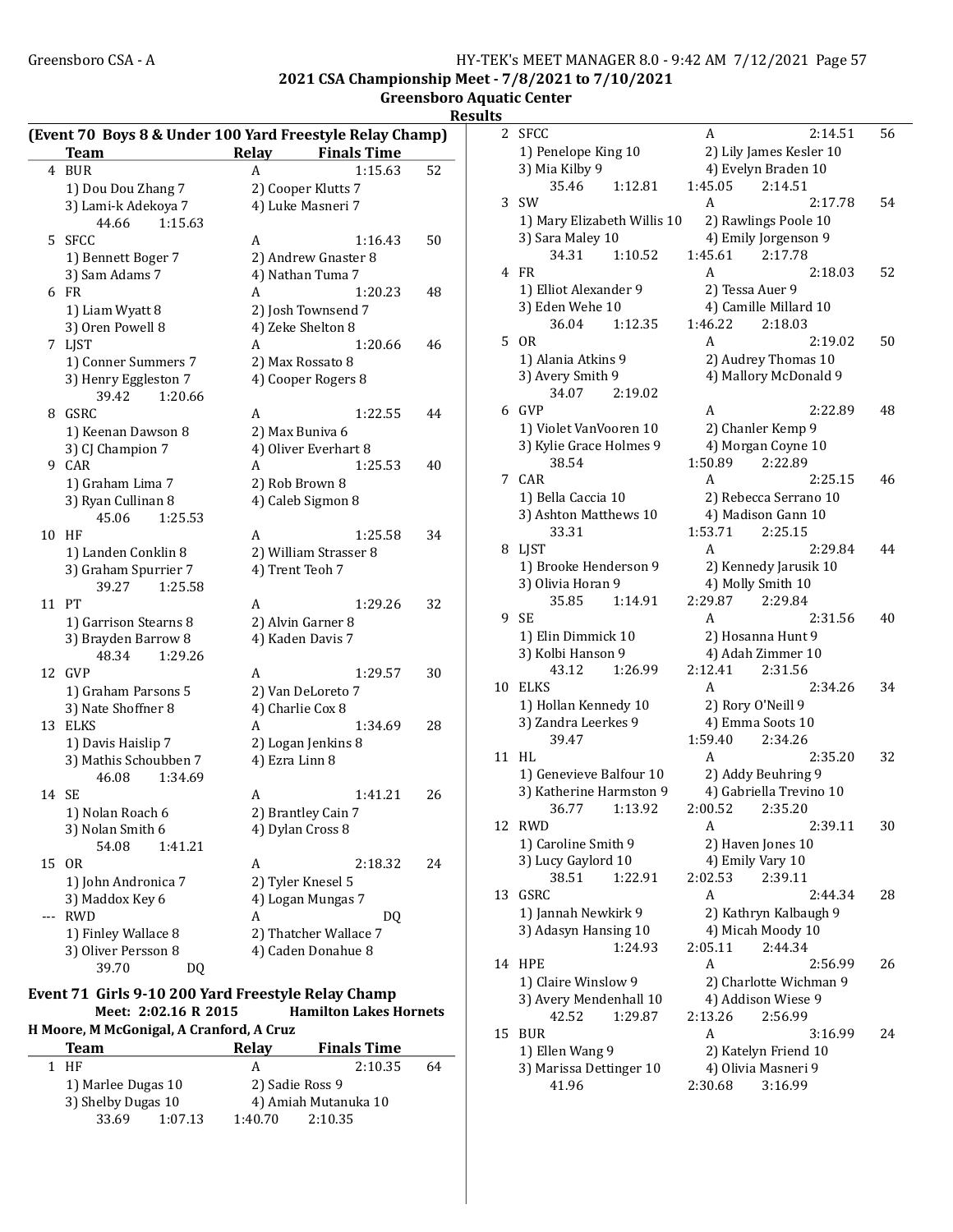2021 CSA Championship Meet - 7/8/2021 to 7/10/2021

Greensboro Aquatic Center Results

| Event 72 Boys 9-10 200 Yard Freestyle Relay Champ<br>Meet: 2:00.99 R 2019<br><b>Gcc Blue Dolphins</b> |                                           |         |                          |    |  |
|-------------------------------------------------------------------------------------------------------|-------------------------------------------|---------|--------------------------|----|--|
|                                                                                                       | R Keaney, C Stowers, E Willen, C Reynolds |         |                          |    |  |
|                                                                                                       | <b>Team</b>                               | Relay   | <b>Finals Time</b>       |    |  |
|                                                                                                       | 1 HF                                      | A       | 2:11.13                  | 64 |  |
|                                                                                                       | 1) Max Borden 10                          |         | 2) Dale Gaines 10        |    |  |
|                                                                                                       | 3) Jake Lovati 10                         |         | 4) Asher Tobin 10        |    |  |
|                                                                                                       | 33.02<br>1:07.20                          | 1:39.32 | 2:11.13                  |    |  |
| 2                                                                                                     | HL                                        | A       | 2:11.24                  | 56 |  |
|                                                                                                       | 1) Tripp Hinkle 10                        |         | 2) Ellis Moody 10        |    |  |
|                                                                                                       | 3) Wes Crutchfield 10                     |         | 4) Oliver Leubuscher 10  |    |  |
|                                                                                                       | 33.78<br>1:08.10                          | 1:40.83 | 2:11.24                  |    |  |
| 3                                                                                                     | LJST                                      | A       | 2:12.70                  | 54 |  |
|                                                                                                       | 1) Charlie Thompson 10                    |         | 2) Keano Kobi-Jacks 10   |    |  |
|                                                                                                       | 3) Fletcher Gatling 10                    |         | 4) Blake Magrini 10      |    |  |
|                                                                                                       | 31.53<br>1:07.06                          | 1:41.01 | 2:12.70                  |    |  |
| 4                                                                                                     | SW                                        | A       | 2:25.97                  | 52 |  |
|                                                                                                       | 1) Charlie Heinzelmann 10                 |         | 2) Jack Barnett 10       |    |  |
|                                                                                                       | 3) Hank Shoemaker 10                      |         | 4) Carter Abraham 10     |    |  |
|                                                                                                       | 37.20<br>1:15.04                          | 1:52.27 | 2:25.97                  |    |  |
| 5.                                                                                                    | <b>FR</b>                                 | A       | 2:27.12                  | 50 |  |
|                                                                                                       | 1) George Job 10                          |         | 2) Michael Molony 10     |    |  |
|                                                                                                       | 3) Asher Steele 10                        |         | 4) Ian Zheng 10          |    |  |
|                                                                                                       | 35.79<br>1:11.59                          | 1:50.64 | 2:27.12                  |    |  |
| 6                                                                                                     | <b>SFCC</b>                               | A       | 2:28.54                  | 48 |  |
|                                                                                                       | 1) Avery Boswell 9                        |         | 2) Hudson Weldon 10      |    |  |
|                                                                                                       | 3) Weston Condrasky 9                     |         | 4) Owen Lehman 10        |    |  |
|                                                                                                       | 1:18.40                                   | 1:54.31 | 2:28.54                  |    |  |
| *7                                                                                                    | <b>ELKS</b>                               | A       | 2:30.98                  | 45 |  |
|                                                                                                       | 1) Thomas Hankins 10                      |         | 2) Sebastian Upton 9     |    |  |
|                                                                                                       | 3) Ben Saslow 9                           |         | 4) Lilo Seiz 10          |    |  |
|                                                                                                       | 35.87<br>1:16.29                          | 1:54.30 | 2:30.98                  |    |  |
| *7                                                                                                    | PT                                        | A       | 2:30.98                  | 45 |  |
|                                                                                                       | 1) Ryan Clancy 10                         |         | 2) Hunter Redgate 9      |    |  |
|                                                                                                       | 3) Ryan Field 9<br>36.67<br>1:21.60       | 2:00.14 | 4) Bo Nunn 10<br>2:30.98 |    |  |
| 9                                                                                                     | 0R                                        | A       | 2:32.47                  | 40 |  |
|                                                                                                       | 1) Palmer Hoch 10                         |         | 2) Connor Mungas 9       |    |  |
|                                                                                                       | 3) Gavin Hartman 10                       |         | 4) Zach Knesel 10        |    |  |
|                                                                                                       | 36.36<br>1:19.53                          |         | 1:55.25 2:32.47          |    |  |
| 10                                                                                                    | <b>BUR</b>                                | A       | 2:37.78                  | 34 |  |
|                                                                                                       | 1) Simon Zhang 10                         |         | 2) Amanuel Cassell 10    |    |  |
|                                                                                                       | 3) Jason May 10                           |         | 4) Bryan He 10           |    |  |
|                                                                                                       | 32.40<br>1:21.40                          | 2:04.39 | 2:37.78                  |    |  |
| 11                                                                                                    | <b>HPE</b>                                | A       | 2:38.68                  | 32 |  |
|                                                                                                       | 1) Clayton Wilhelm 10                     |         | 2) Rylan Marks 9         |    |  |
|                                                                                                       | 3) Brantley Johnson 10                    |         | 4) Landon Swagler 10     |    |  |
|                                                                                                       | 1:24.95<br>36.12                          | 2:03.38 | 2:38.68                  |    |  |
| 12                                                                                                    | CAR                                       | A       | 2:40.33                  | 30 |  |
|                                                                                                       | 1) Michael McCain 10                      |         | 2) Joaquin Mimms 10      |    |  |
|                                                                                                       | 3) Spencer Lima 10                        |         | 4) Matthew Stultz 9      |    |  |
|                                                                                                       | 40.11                                     | 2:05.44 | 2:40.33                  |    |  |
| 13                                                                                                    | GCC                                       | A       | 2:40.68                  | 28 |  |
|                                                                                                       | 1) Andrew Armbruster 8                    |         | 2) Fenton Pyrtle 10      |    |  |
|                                                                                                       | 3) Percy Worth 9                          |         | 4) John Woods 10         |    |  |
|                                                                                                       | 38.78<br>1:34.06                          | 2:08.93 | 2:40.68                  |    |  |

| uits         |                                   |                                                     |    |
|--------------|-----------------------------------|-----------------------------------------------------|----|
|              | 14 GVP                            | A<br>2:44.58                                        | 26 |
|              | 1) Will Arnett 10                 | 2) Liam Price 9                                     |    |
|              | 3) Liam Stimpson 9                | 4) Nate Whitworth 10                                |    |
|              | 47.86<br>1:22.15                  | 2:06.65<br>2:44.58                                  |    |
| 15           | <b>RWD</b>                        | A<br>2:49.81                                        | 24 |
|              |                                   |                                                     |    |
|              | 1) Peter Watkins 10               | 2) Garrett Quesinberry 10                           |    |
|              | 3) Nathan Angel 9                 | 4) Liam Gramberg 9                                  |    |
|              | 39.76<br>1:27.29                  | 2:08.57<br>2:49.81                                  |    |
| ---          | SE                                | A<br>DO.                                            |    |
|              | 1) Nicholas Dawson 9              | 2) Nate Shoffner 10                                 |    |
|              | 3) Joey Pike 10                   | 4) Callen Briers 9                                  |    |
|              | 42.40<br>D <sub>0</sub>           |                                                     |    |
|              |                                   |                                                     |    |
|              |                                   | Event 73 Girls 11-12 200 Yard Freestyle Relay Champ |    |
|              | Meet: 1:48.20 R 2018              | Lawndale Lizards                                    |    |
|              | G Hunt, M Nunn, H Osborne, E Hunt |                                                     |    |
|              | <b>Team</b>                       | Relay<br><b>Finals Time</b>                         |    |
| $\mathbf{1}$ | SW                                | 1:49.14<br>A                                        | 64 |
|              | 1) Anna Katherine Gill 12         | 2) Eloise Jones 12                                  |    |
|              | 3) Brooke Jorgenson 12            | 4) Riley Ramseur 11                                 |    |
|              | 26.48<br>54.50                    | 1:23.21<br>1:49.14                                  |    |
| 2            | <b>BUR</b>                        | A<br>1:54.26                                        | 56 |
|              | 1) Emma Hronich 11                | 2) Katherine Stevens 11                             |    |
|              | 3) Kankan Adekoya 12              | 4) Reina Liu 11                                     |    |
|              | 29.53<br>1:00.19                  | 1:28.01<br>1:54.26                                  |    |
| 3            | HF                                | A<br>1:55.19                                        | 54 |
|              |                                   |                                                     |    |
|              | 1) Helena Goddard 12              | 2) Anya Kayande 12                                  |    |
|              | 3) Lauren Lovati 12               | 4) Player Morris 12                                 |    |
|              | 27.54<br>57.35                    | 1:27.53<br>1:55.19                                  |    |
|              | 4 LJST                            | A<br>2:00.16                                        | 52 |
|              | 1) Emily Lewis 12                 | 2) Ainsley Krumroy 12                               |    |
|              | 3) Morgan Bales 12                | 4) Catelyn Henderson 12                             |    |
|              | 29.97<br>1:03.12                  | 1:33.29<br>2:00.16                                  |    |
|              | 5 CAR                             | A<br>2:01.02                                        | 50 |
|              | 1) Cameron Matthews 12            | 2) Allie Stultz 12                                  |    |
|              | 3) Cassidy Fridinger 12           | 4) Sophie McMasters 12                              |    |
|              | 29.77<br>1:02.03                  | 1:33.71<br>2:01.02                                  |    |
| 6            | GVP                               | A<br>2:03.78                                        | 48 |
|              | 1) Aliza Holmes 12                | 2) Catherine Bowers 12                              |    |
|              | 3) Alice DeLoreto 11              | 4) Sadie Vest 12                                    |    |
|              | 31.18<br>1:07.89                  | 1:36.57<br>2:03.78                                  |    |
| 7            | <b>OR</b>                         | A<br>2:04.48                                        | 46 |
|              | 1) McKenzie Smith 12              | 2) Maddie Mcdowell 12                               |    |
|              | 3) Caroline Bowen 11              | 4) Lauron Smith 12                                  |    |
|              | 30.07                             | 1:37.52<br>2:04.48                                  |    |
|              | <b>FR</b>                         | A                                                   | 44 |
| 8            |                                   | 2:06.89                                             |    |
|              | 1) Abby Townsend 11               | 2) Emma Ballenger 12                                |    |
|              | 3) Maddie Testa 12                | 4) Madeline Mullen 11                               |    |
|              | 33.36<br>1:05.62                  | 1:36.82<br>2:06.89                                  |    |
| 9            | GSRC                              | A<br>2:11.83                                        | 40 |
|              | 1) Maddie Jane Fariole 12         | 2) Maddie Jean Henning 12                           |    |
|              | 3) Elle Dawson 11                 | 4) Carolina Bumgarner 11                            |    |
|              | 32.54<br>1:06.80                  | 1:41.34<br>2:11.83                                  |    |
| 10           | <b>RWD</b>                        | A<br>2:12.92                                        | 34 |
|              | 1) Brileigh Donahue 11            | 2) Alexis Thielman 11                               |    |
|              | 3) Madeline Angel 12              | 4) Lillian Wright 12                                |    |
|              | 32.46                             | 1:44.43<br>2:12.92                                  |    |
|              |                                   |                                                     |    |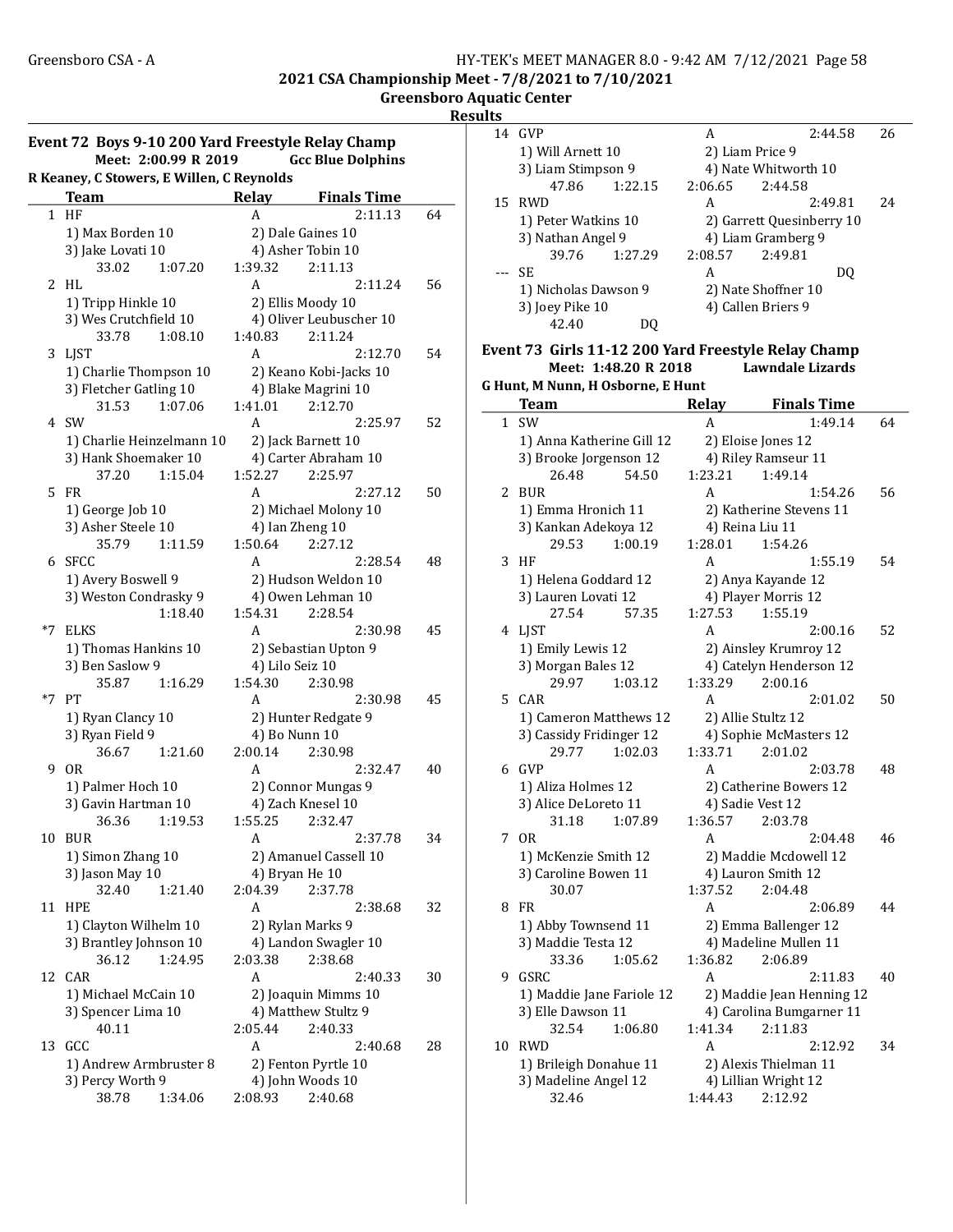#### Greensboro CSA - A 
HY-TEK's MEET MANAGER 8.0 - 9:42 AM 7/12/2021 Page 59 2021 CSA Championship Meet - 7/8/2021 to 7/10/2021

| <b>Greensboro Aquatic Center</b> |  |
|----------------------------------|--|
|                                  |  |
|                                  |  |
|                                  |  |

| Result: |  |
|---------|--|
|         |  |

|    | (Event 73 Girls 11-12 200 Yard Freestyle Relay Champ) |         |                     |                          |    |  |
|----|-------------------------------------------------------|---------|---------------------|--------------------------|----|--|
|    | <b>Team</b>                                           |         |                     | Relay Finals Time        |    |  |
| 11 | <b>SFCC</b>                                           |         | A                   | 2:15.34                  | 32 |  |
|    | 1) Sidney Sydell 11                                   |         |                     | 2) Stella Lanier 12      |    |  |
|    | 3) Julia Messick 11                                   |         |                     | 4) Poppy Manning 12      |    |  |
|    | 34.72                                                 | 1:15.22 | 1:44.93             | 2:15.34                  |    |  |
| 12 | <b>ELKS</b>                                           |         | A                   | 2:16.42                  | 30 |  |
|    | 1) Zoe Upton 11                                       |         |                     | 2) Layla Seiz 12         |    |  |
|    | 3) Rebecca Transou 12                                 |         |                     | 4) Esme O'Neill 12       |    |  |
|    | 36.62                                                 | 1:10.22 | 1:47.33             | 2:16.42                  |    |  |
| 13 | <b>SE</b>                                             |         | A                   | 2:17.73                  | 28 |  |
|    | 1) Anna Dimmick 12                                    |         |                     | 2) Anya Dawson 11        |    |  |
|    | 3) Leah Dunn 11                                       |         |                     | 4) Brittyn Schicker 12   |    |  |
|    | 34.28                                                 | 1:10.86 | 1:46.03             | 2:17.73                  |    |  |
|    | 14 PT                                                 |         | A                   | 2:20.77                  | 26 |  |
|    | 1) Chrisette Tesseneer 11                             |         | 2) Sawyer Morton 12 |                          |    |  |
|    | 3) Mary Lynch 11                                      |         |                     | 4) Brinn Clancy 12       |    |  |
|    | 34.35                                                 | 1:13.37 | 2:20.77             |                          |    |  |
| 15 | HPE                                                   |         | A                   | 2:29.64                  | 24 |  |
|    | 1) Addison Spencer 12                                 |         |                     | 2) Gracie Johnson 12     |    |  |
|    | 3) Molly Holbrook 12                                  |         |                     | 4) Emmy Wallace 11       |    |  |
|    | 28.02                                                 | 1:14.78 | 1:50.22             | 2:29.64                  |    |  |
|    | 16 FO                                                 |         | A                   | 2:38.09                  | 22 |  |
|    | 1) Lilly Stewart 12                                   |         |                     | 2) Onnabella Craig 12    |    |  |
|    | 3) Meagan Stewart 10                                  |         |                     | 4) Julianna Singleton 11 |    |  |
|    | 33.84                                                 | 1:12.94 | 1:32.63             | 2:38.09                  |    |  |
|    | HI.                                                   |         | A                   | DQ                       |    |  |
|    | 1) Harper Higgins 12                                  |         |                     | 2) Zoe Nelson 12         |    |  |
|    | 3) Eleanor Leubuscher 12                              |         |                     | 4) Allison Beuhring 12   |    |  |
|    | 30.04                                                 | 1:02.21 | 1:35.13             | DQ                       |    |  |

## Event 74 Boys 11-12 200 Yard Freestyle Relay Champ Meet: 1:46.67 R 2021 Hamilton Lakes Hornets

A Cooper, L Cooper, G Duggins, M Duggins Finale Time

L

| теаш                 |         | neiav   | гшагэ гипе            |    |
|----------------------|---------|---------|-----------------------|----|
| 1 HL                 |         | A       | 1:46.67R              | 64 |
| 1) Alex Cooper 11    |         |         | 2) Leo Cooper 11      |    |
| 3) Grant Duggins 11  |         |         | 4) Mason Duggins 12   |    |
| 25.92                | 52.50   | 1:20.69 | 1:46.67               |    |
| 2 SW                 |         | A       | 1:52.94               | 56 |
| 1) Bo Cooke 12       |         |         | 2) Baxter Lackey 12   |    |
| 3) J.W. Poole 11     |         |         | 4) Charlie Vannoy 12  |    |
| 27.36                | 57.67   | 1:26.50 | 1:52.94               |    |
| 3 HPE                |         | A       | 1:55.41               | 54 |
| 1) Robert Craven 12  |         |         | 2) Braden Schwenke 12 |    |
| 3) Gavin Crews 12    |         |         | 4) Trey Dickenson 12  |    |
| 29.09                | 59.36   | 1:29.52 | 1:55.41               |    |
| 4 FR                 |         | A       | 1:56.02               | 52 |
| 1) Fin Millard 12    |         |         | 2) Hann Zheng 12      |    |
| 3) Collin Auer 12    |         |         | 4) Isaiah Wehe 12     |    |
| 30.19                | 59.91   | 1:29.20 | 1:56.02               |    |
| 5 GSRC               |         | A       | 2:00.22               | 50 |
| 1) Reid Herring 11   |         |         | 2) Hart Adams 12      |    |
| 3) Grant Williams 11 |         |         | 4) Henry Mathews 12   |    |
| 29.40                | 1:01.10 | 1:32.95 | 2:00.22               |    |
|                      |         |         |                       |    |

| 6   | HF                     | A<br>2:07.94                               | 48 |
|-----|------------------------|--------------------------------------------|----|
|     | 1) Spencer Borden 12   | 2) Bryson Gaines 12                        |    |
|     | 3) Nicholas Tabori 12  | 4) Miller Hagie 12                         |    |
|     | 27.80<br>55.60         | 1:34.50<br>2:07.94                         |    |
| 7   | GCC                    | A<br>2:08.39                               | 46 |
|     | 1) Gray Tilley 12      | 2) Liam Mohorn 11                          |    |
|     | 3) Cale Coker 11       | 4) Fitz Worth 12                           |    |
|     | 32.07<br>1:07.26       | 1:39.45<br>2:08.39                         |    |
| 8   | CAR                    | A<br>2:12.77                               | 44 |
|     |                        |                                            |    |
|     | 1) John Cullinan 11    | 2) Kyle Haslam 11                          |    |
|     | 3) Andrew Simpson 11   | 4) Preston Thomas 11<br>1:41.37<br>2:12.77 |    |
|     | 36.76                  |                                            |    |
| 9   | <b>RWD</b>             | A<br>2:15.72                               | 40 |
|     | 1) Evan Metz 12        | 2) Eli Gramberg 11                         |    |
|     | 3) Amsterdam Knox 11   | 4) Thomas Gaylord 11                       |    |
|     | 33.28<br>1:13.78       | 1:46.56<br>2:15.72                         |    |
| 10  | PT                     | А<br>2:22.50                               | 34 |
|     | 1) Jude Kyser 12       | 2) Tarin Rinker 11                         |    |
|     | 3) Gavin Poindexter 11 | 4) Henry Cooper 12                         |    |
|     | 1:09.63<br>32.80       | 1:55.54<br>2:22.50                         |    |
| 11  | FO.                    | A<br>2:25.22                               | 32 |
|     | 1) Grayson Carlisle 11 | 2) Cole Schwochow 12                       |    |
|     | 3) Carter Brame 11     | 4) Luke Newman 10                          |    |
|     | 1:15.61<br>36.09       | 1:48.74<br>2:25.22                         |    |
| 12  | BUR                    | A<br>2:25.79                               | 30 |
|     | 1) Shane Dettinger 12  | 2) James Stay 12                           |    |
|     | 3) Andrew Szott 11     | 4) Wuche Zhang 11                          |    |
|     | 32.56<br>1:16.14       | 2:25.79<br>1:53.73                         |    |
| 13  | SE                     | A<br>2:26.96                               | 28 |
|     | 1) Logan Morris 12     | 2) Boston Scott 11                         |    |
|     | 3) Landon Morris 10    | 4) Avery Mitcham 11                        |    |
|     | 37.14                  | 1:57.51<br>2:26.96                         |    |
| 14  | ELKS                   | A<br>2:35.93                               | 26 |
|     | 1) Monroe Lomax 11     | 2) Riley Cates 11                          |    |
|     | 3) Kayden Coady 11     | 4) PJ Mandala 11                           |    |
|     | 1:24.08<br>36.80       | 2:02.94<br>2:35.93                         |    |
| 15  | SFCC                   | A<br>2:39.79                               | 24 |
|     | 1) Jonathan Adams 12   | 2) Charles Disney 12                       |    |
|     | 3) Thomas Heywood 12   | 4) Lucas Kilby 7                           |    |
|     | 29.64<br>1:01.11       | 1:37.07<br>2:39.79                         |    |
|     | --- LJST               | DQ<br>A                                    |    |
|     | 1) Anderson Olalere 12 | 2) Wells Wickline 12                       |    |
|     | 3) Hudson Sharpe 11    | 4) Finley Rossato 12                       |    |
|     | 59.45<br>27.85         | 1:30.32<br>DO.                             |    |
|     | GVP                    | A<br>DQ                                    |    |
|     | 1) Cade Draves 11      | 2) William Cox 11                          |    |
|     | 3) Jax Grubb 12        | 4) Eli Whitworth 12                        |    |
|     | 35.73                  | 1:54.42<br>DQ                              |    |
| --- | 0R                     | A<br>DQ                                    |    |
|     | 1) Tristan Atkins 11   | 2) Andrew Knesel 12                        |    |
|     | 3) Joey Nguyen 12      | 4) Carson Smith 12                         |    |
|     | 29.97<br>1:02.95       | DQ                                         |    |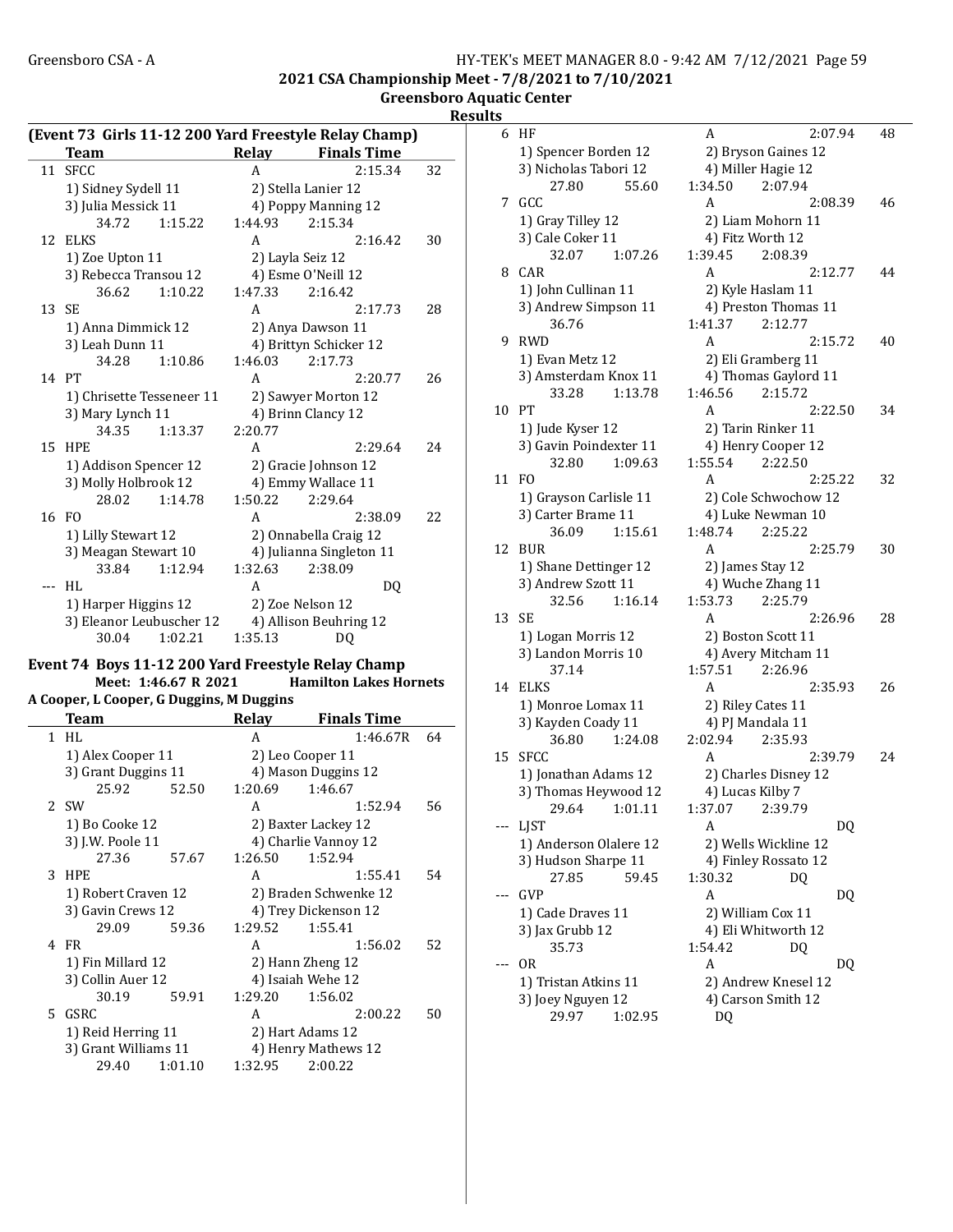2021 CSA Championship Meet - 7/8/2021 to 7/10/2021

Greensboro Aquatic Center Results

| M Campbell, A Lake, M Copeland, H Copeland<br>Relay<br><b>Finals Time</b><br><b>Team</b><br>1 FR<br>64<br>A<br>1:44.96<br>1) Gabbie Schell 14<br>2) Ashley Crowell 13<br>4) Naomi Wehe 14<br>3) Savannah Doyle 14<br>26.26<br>1:19.02<br>52.79<br>1:44.96<br>2 SW<br>1:47.28<br>56<br>A<br>1) Hayden Lowe 14<br>2) Millie Hartwick 13<br>3) Elle Lackey 14<br>4) Reece Ramseur 14<br>27.72<br>55.13<br>1:22.37<br>1:47.28<br>3 LJST<br>1:48.51<br>A<br>54<br>1) Amelia Wolff 13<br>2) Avery Cox 14<br>3) Madison Jones 14<br>4) Kaitlyn Lewis 14<br>56.40<br>1:21.69<br>27.13<br>1:48.51<br>HL<br>A<br>1:48.85<br>52<br>4<br>1) Disa Fortin 13<br>2) Meribel Tars 13<br>3) Allie Nelson 13<br>4) Cambree Spencer 14<br>27.55<br>1:22.68<br>1:48.85<br>54.41<br>5.<br>HF<br>1:50.31<br>50<br>A<br>1) Estelle Teague 14<br>2) Libby Vietor 14<br>3) Morgan Strasser 13<br>4) Brooke Bourn 14<br>56.09<br>1:24.65<br>1:50.31<br>26.62<br>6 GVP<br>A<br>1:51.02<br>48<br>1) Ellison Soto 14<br>2) Anna Sasser 14<br>3) Sara Whitener 14<br>4) Mirabella Grubb 13<br>55.90<br>28.33<br>1:23.71<br>1:51.02<br>7 GSRC<br>1:51.25<br>A<br>46<br>1) Emily Fisher 13<br>2) Kendall Fortson 13<br>3) Madison Salthouse 14<br>4) Ramsey Dawson 14<br>1:26.59<br>29.00<br>57.89<br>1:51.25<br><b>HPE</b><br>1:54.78<br>8<br>A<br>1) Greyson Cook 14<br>2) Taylor Collins 13<br>3) Lauren Day 13<br>4) Jillian Pettie 14<br>28.14<br>1:26.87<br>1:54.78<br>57.39<br><b>RWD</b><br>2:00.38<br>9<br>A<br>1) Mary Gaylord 13<br>2) Lilly Messer 13<br>3) Rosemary Messer 13<br>4) Abigail Schilling 13<br>30.22<br>1:01.65<br>1:33.12<br>2:00.38<br>10 GCC<br>A<br>2:02.46<br>1) Lexi Coker 14<br>2) Ella Woods 10<br>3) Ella Suire 14<br>4) Alexandra Woods 13<br>28.36<br>1:34.65<br>2:02.46<br>1:03.21<br><b>OR</b><br>A<br>11<br>2:05.86<br>1) Megan Steele 14<br>2) Reagan Law 14<br>3) Lindsay Stallings 14<br>4) Mackenzie Bowen 14<br>32.12<br>1:04.80<br>1:37.47<br>2:05.86<br>CAR<br>A<br>12<br>2:08.50<br>1) Sydney Matthews 14<br>2) Ava Gardner 11<br>3) Shelby Dell 11<br>4) Megan Haslam 13<br>30.20<br>1:05.38<br>1:38.84<br>2:08.50<br>PT<br>13<br>A<br>2:09.94<br>2) Clara Berney 13<br>1) Reagan Poindexter 14<br>3) Grace Haviland 13<br>4) Riley Singer 14<br>1:39.65<br>33.84<br>1:08.88<br>2:09.94 | Meet: 1:43.21 R 2015 | Event 75 Girls 13-14 200 Yard Freestyle Relay Champ<br>Lake Jeanette Lightning |
|----------------------------------------------------------------------------------------------------------------------------------------------------------------------------------------------------------------------------------------------------------------------------------------------------------------------------------------------------------------------------------------------------------------------------------------------------------------------------------------------------------------------------------------------------------------------------------------------------------------------------------------------------------------------------------------------------------------------------------------------------------------------------------------------------------------------------------------------------------------------------------------------------------------------------------------------------------------------------------------------------------------------------------------------------------------------------------------------------------------------------------------------------------------------------------------------------------------------------------------------------------------------------------------------------------------------------------------------------------------------------------------------------------------------------------------------------------------------------------------------------------------------------------------------------------------------------------------------------------------------------------------------------------------------------------------------------------------------------------------------------------------------------------------------------------------------------------------------------------------------------------------------------------------------------------------------------------------------------------------------------------------------------------------------------------------------------------------------------------------------------------------------------------------------------------------------------------------------------------------------------------------------------------------------------------|----------------------|--------------------------------------------------------------------------------|
|                                                                                                                                                                                                                                                                                                                                                                                                                                                                                                                                                                                                                                                                                                                                                                                                                                                                                                                                                                                                                                                                                                                                                                                                                                                                                                                                                                                                                                                                                                                                                                                                                                                                                                                                                                                                                                                                                                                                                                                                                                                                                                                                                                                                                                                                                                          |                      |                                                                                |
|                                                                                                                                                                                                                                                                                                                                                                                                                                                                                                                                                                                                                                                                                                                                                                                                                                                                                                                                                                                                                                                                                                                                                                                                                                                                                                                                                                                                                                                                                                                                                                                                                                                                                                                                                                                                                                                                                                                                                                                                                                                                                                                                                                                                                                                                                                          |                      |                                                                                |
|                                                                                                                                                                                                                                                                                                                                                                                                                                                                                                                                                                                                                                                                                                                                                                                                                                                                                                                                                                                                                                                                                                                                                                                                                                                                                                                                                                                                                                                                                                                                                                                                                                                                                                                                                                                                                                                                                                                                                                                                                                                                                                                                                                                                                                                                                                          |                      |                                                                                |
|                                                                                                                                                                                                                                                                                                                                                                                                                                                                                                                                                                                                                                                                                                                                                                                                                                                                                                                                                                                                                                                                                                                                                                                                                                                                                                                                                                                                                                                                                                                                                                                                                                                                                                                                                                                                                                                                                                                                                                                                                                                                                                                                                                                                                                                                                                          |                      |                                                                                |
|                                                                                                                                                                                                                                                                                                                                                                                                                                                                                                                                                                                                                                                                                                                                                                                                                                                                                                                                                                                                                                                                                                                                                                                                                                                                                                                                                                                                                                                                                                                                                                                                                                                                                                                                                                                                                                                                                                                                                                                                                                                                                                                                                                                                                                                                                                          |                      |                                                                                |
|                                                                                                                                                                                                                                                                                                                                                                                                                                                                                                                                                                                                                                                                                                                                                                                                                                                                                                                                                                                                                                                                                                                                                                                                                                                                                                                                                                                                                                                                                                                                                                                                                                                                                                                                                                                                                                                                                                                                                                                                                                                                                                                                                                                                                                                                                                          |                      |                                                                                |
|                                                                                                                                                                                                                                                                                                                                                                                                                                                                                                                                                                                                                                                                                                                                                                                                                                                                                                                                                                                                                                                                                                                                                                                                                                                                                                                                                                                                                                                                                                                                                                                                                                                                                                                                                                                                                                                                                                                                                                                                                                                                                                                                                                                                                                                                                                          |                      |                                                                                |
|                                                                                                                                                                                                                                                                                                                                                                                                                                                                                                                                                                                                                                                                                                                                                                                                                                                                                                                                                                                                                                                                                                                                                                                                                                                                                                                                                                                                                                                                                                                                                                                                                                                                                                                                                                                                                                                                                                                                                                                                                                                                                                                                                                                                                                                                                                          |                      |                                                                                |
|                                                                                                                                                                                                                                                                                                                                                                                                                                                                                                                                                                                                                                                                                                                                                                                                                                                                                                                                                                                                                                                                                                                                                                                                                                                                                                                                                                                                                                                                                                                                                                                                                                                                                                                                                                                                                                                                                                                                                                                                                                                                                                                                                                                                                                                                                                          |                      |                                                                                |
|                                                                                                                                                                                                                                                                                                                                                                                                                                                                                                                                                                                                                                                                                                                                                                                                                                                                                                                                                                                                                                                                                                                                                                                                                                                                                                                                                                                                                                                                                                                                                                                                                                                                                                                                                                                                                                                                                                                                                                                                                                                                                                                                                                                                                                                                                                          |                      |                                                                                |
|                                                                                                                                                                                                                                                                                                                                                                                                                                                                                                                                                                                                                                                                                                                                                                                                                                                                                                                                                                                                                                                                                                                                                                                                                                                                                                                                                                                                                                                                                                                                                                                                                                                                                                                                                                                                                                                                                                                                                                                                                                                                                                                                                                                                                                                                                                          |                      |                                                                                |
|                                                                                                                                                                                                                                                                                                                                                                                                                                                                                                                                                                                                                                                                                                                                                                                                                                                                                                                                                                                                                                                                                                                                                                                                                                                                                                                                                                                                                                                                                                                                                                                                                                                                                                                                                                                                                                                                                                                                                                                                                                                                                                                                                                                                                                                                                                          |                      |                                                                                |
|                                                                                                                                                                                                                                                                                                                                                                                                                                                                                                                                                                                                                                                                                                                                                                                                                                                                                                                                                                                                                                                                                                                                                                                                                                                                                                                                                                                                                                                                                                                                                                                                                                                                                                                                                                                                                                                                                                                                                                                                                                                                                                                                                                                                                                                                                                          |                      |                                                                                |
|                                                                                                                                                                                                                                                                                                                                                                                                                                                                                                                                                                                                                                                                                                                                                                                                                                                                                                                                                                                                                                                                                                                                                                                                                                                                                                                                                                                                                                                                                                                                                                                                                                                                                                                                                                                                                                                                                                                                                                                                                                                                                                                                                                                                                                                                                                          |                      |                                                                                |
|                                                                                                                                                                                                                                                                                                                                                                                                                                                                                                                                                                                                                                                                                                                                                                                                                                                                                                                                                                                                                                                                                                                                                                                                                                                                                                                                                                                                                                                                                                                                                                                                                                                                                                                                                                                                                                                                                                                                                                                                                                                                                                                                                                                                                                                                                                          |                      |                                                                                |
|                                                                                                                                                                                                                                                                                                                                                                                                                                                                                                                                                                                                                                                                                                                                                                                                                                                                                                                                                                                                                                                                                                                                                                                                                                                                                                                                                                                                                                                                                                                                                                                                                                                                                                                                                                                                                                                                                                                                                                                                                                                                                                                                                                                                                                                                                                          |                      |                                                                                |
|                                                                                                                                                                                                                                                                                                                                                                                                                                                                                                                                                                                                                                                                                                                                                                                                                                                                                                                                                                                                                                                                                                                                                                                                                                                                                                                                                                                                                                                                                                                                                                                                                                                                                                                                                                                                                                                                                                                                                                                                                                                                                                                                                                                                                                                                                                          |                      |                                                                                |
|                                                                                                                                                                                                                                                                                                                                                                                                                                                                                                                                                                                                                                                                                                                                                                                                                                                                                                                                                                                                                                                                                                                                                                                                                                                                                                                                                                                                                                                                                                                                                                                                                                                                                                                                                                                                                                                                                                                                                                                                                                                                                                                                                                                                                                                                                                          |                      |                                                                                |
|                                                                                                                                                                                                                                                                                                                                                                                                                                                                                                                                                                                                                                                                                                                                                                                                                                                                                                                                                                                                                                                                                                                                                                                                                                                                                                                                                                                                                                                                                                                                                                                                                                                                                                                                                                                                                                                                                                                                                                                                                                                                                                                                                                                                                                                                                                          |                      |                                                                                |
|                                                                                                                                                                                                                                                                                                                                                                                                                                                                                                                                                                                                                                                                                                                                                                                                                                                                                                                                                                                                                                                                                                                                                                                                                                                                                                                                                                                                                                                                                                                                                                                                                                                                                                                                                                                                                                                                                                                                                                                                                                                                                                                                                                                                                                                                                                          |                      |                                                                                |
|                                                                                                                                                                                                                                                                                                                                                                                                                                                                                                                                                                                                                                                                                                                                                                                                                                                                                                                                                                                                                                                                                                                                                                                                                                                                                                                                                                                                                                                                                                                                                                                                                                                                                                                                                                                                                                                                                                                                                                                                                                                                                                                                                                                                                                                                                                          |                      |                                                                                |
|                                                                                                                                                                                                                                                                                                                                                                                                                                                                                                                                                                                                                                                                                                                                                                                                                                                                                                                                                                                                                                                                                                                                                                                                                                                                                                                                                                                                                                                                                                                                                                                                                                                                                                                                                                                                                                                                                                                                                                                                                                                                                                                                                                                                                                                                                                          |                      |                                                                                |
|                                                                                                                                                                                                                                                                                                                                                                                                                                                                                                                                                                                                                                                                                                                                                                                                                                                                                                                                                                                                                                                                                                                                                                                                                                                                                                                                                                                                                                                                                                                                                                                                                                                                                                                                                                                                                                                                                                                                                                                                                                                                                                                                                                                                                                                                                                          |                      |                                                                                |
|                                                                                                                                                                                                                                                                                                                                                                                                                                                                                                                                                                                                                                                                                                                                                                                                                                                                                                                                                                                                                                                                                                                                                                                                                                                                                                                                                                                                                                                                                                                                                                                                                                                                                                                                                                                                                                                                                                                                                                                                                                                                                                                                                                                                                                                                                                          |                      |                                                                                |
|                                                                                                                                                                                                                                                                                                                                                                                                                                                                                                                                                                                                                                                                                                                                                                                                                                                                                                                                                                                                                                                                                                                                                                                                                                                                                                                                                                                                                                                                                                                                                                                                                                                                                                                                                                                                                                                                                                                                                                                                                                                                                                                                                                                                                                                                                                          |                      |                                                                                |
|                                                                                                                                                                                                                                                                                                                                                                                                                                                                                                                                                                                                                                                                                                                                                                                                                                                                                                                                                                                                                                                                                                                                                                                                                                                                                                                                                                                                                                                                                                                                                                                                                                                                                                                                                                                                                                                                                                                                                                                                                                                                                                                                                                                                                                                                                                          |                      |                                                                                |
|                                                                                                                                                                                                                                                                                                                                                                                                                                                                                                                                                                                                                                                                                                                                                                                                                                                                                                                                                                                                                                                                                                                                                                                                                                                                                                                                                                                                                                                                                                                                                                                                                                                                                                                                                                                                                                                                                                                                                                                                                                                                                                                                                                                                                                                                                                          |                      |                                                                                |
|                                                                                                                                                                                                                                                                                                                                                                                                                                                                                                                                                                                                                                                                                                                                                                                                                                                                                                                                                                                                                                                                                                                                                                                                                                                                                                                                                                                                                                                                                                                                                                                                                                                                                                                                                                                                                                                                                                                                                                                                                                                                                                                                                                                                                                                                                                          |                      |                                                                                |
|                                                                                                                                                                                                                                                                                                                                                                                                                                                                                                                                                                                                                                                                                                                                                                                                                                                                                                                                                                                                                                                                                                                                                                                                                                                                                                                                                                                                                                                                                                                                                                                                                                                                                                                                                                                                                                                                                                                                                                                                                                                                                                                                                                                                                                                                                                          |                      |                                                                                |
|                                                                                                                                                                                                                                                                                                                                                                                                                                                                                                                                                                                                                                                                                                                                                                                                                                                                                                                                                                                                                                                                                                                                                                                                                                                                                                                                                                                                                                                                                                                                                                                                                                                                                                                                                                                                                                                                                                                                                                                                                                                                                                                                                                                                                                                                                                          |                      | 44                                                                             |
|                                                                                                                                                                                                                                                                                                                                                                                                                                                                                                                                                                                                                                                                                                                                                                                                                                                                                                                                                                                                                                                                                                                                                                                                                                                                                                                                                                                                                                                                                                                                                                                                                                                                                                                                                                                                                                                                                                                                                                                                                                                                                                                                                                                                                                                                                                          |                      |                                                                                |
|                                                                                                                                                                                                                                                                                                                                                                                                                                                                                                                                                                                                                                                                                                                                                                                                                                                                                                                                                                                                                                                                                                                                                                                                                                                                                                                                                                                                                                                                                                                                                                                                                                                                                                                                                                                                                                                                                                                                                                                                                                                                                                                                                                                                                                                                                                          |                      |                                                                                |
|                                                                                                                                                                                                                                                                                                                                                                                                                                                                                                                                                                                                                                                                                                                                                                                                                                                                                                                                                                                                                                                                                                                                                                                                                                                                                                                                                                                                                                                                                                                                                                                                                                                                                                                                                                                                                                                                                                                                                                                                                                                                                                                                                                                                                                                                                                          |                      |                                                                                |
|                                                                                                                                                                                                                                                                                                                                                                                                                                                                                                                                                                                                                                                                                                                                                                                                                                                                                                                                                                                                                                                                                                                                                                                                                                                                                                                                                                                                                                                                                                                                                                                                                                                                                                                                                                                                                                                                                                                                                                                                                                                                                                                                                                                                                                                                                                          |                      | 40                                                                             |
|                                                                                                                                                                                                                                                                                                                                                                                                                                                                                                                                                                                                                                                                                                                                                                                                                                                                                                                                                                                                                                                                                                                                                                                                                                                                                                                                                                                                                                                                                                                                                                                                                                                                                                                                                                                                                                                                                                                                                                                                                                                                                                                                                                                                                                                                                                          |                      |                                                                                |
|                                                                                                                                                                                                                                                                                                                                                                                                                                                                                                                                                                                                                                                                                                                                                                                                                                                                                                                                                                                                                                                                                                                                                                                                                                                                                                                                                                                                                                                                                                                                                                                                                                                                                                                                                                                                                                                                                                                                                                                                                                                                                                                                                                                                                                                                                                          |                      |                                                                                |
|                                                                                                                                                                                                                                                                                                                                                                                                                                                                                                                                                                                                                                                                                                                                                                                                                                                                                                                                                                                                                                                                                                                                                                                                                                                                                                                                                                                                                                                                                                                                                                                                                                                                                                                                                                                                                                                                                                                                                                                                                                                                                                                                                                                                                                                                                                          |                      |                                                                                |
|                                                                                                                                                                                                                                                                                                                                                                                                                                                                                                                                                                                                                                                                                                                                                                                                                                                                                                                                                                                                                                                                                                                                                                                                                                                                                                                                                                                                                                                                                                                                                                                                                                                                                                                                                                                                                                                                                                                                                                                                                                                                                                                                                                                                                                                                                                          |                      | 34                                                                             |
|                                                                                                                                                                                                                                                                                                                                                                                                                                                                                                                                                                                                                                                                                                                                                                                                                                                                                                                                                                                                                                                                                                                                                                                                                                                                                                                                                                                                                                                                                                                                                                                                                                                                                                                                                                                                                                                                                                                                                                                                                                                                                                                                                                                                                                                                                                          |                      |                                                                                |
|                                                                                                                                                                                                                                                                                                                                                                                                                                                                                                                                                                                                                                                                                                                                                                                                                                                                                                                                                                                                                                                                                                                                                                                                                                                                                                                                                                                                                                                                                                                                                                                                                                                                                                                                                                                                                                                                                                                                                                                                                                                                                                                                                                                                                                                                                                          |                      |                                                                                |
|                                                                                                                                                                                                                                                                                                                                                                                                                                                                                                                                                                                                                                                                                                                                                                                                                                                                                                                                                                                                                                                                                                                                                                                                                                                                                                                                                                                                                                                                                                                                                                                                                                                                                                                                                                                                                                                                                                                                                                                                                                                                                                                                                                                                                                                                                                          |                      |                                                                                |
|                                                                                                                                                                                                                                                                                                                                                                                                                                                                                                                                                                                                                                                                                                                                                                                                                                                                                                                                                                                                                                                                                                                                                                                                                                                                                                                                                                                                                                                                                                                                                                                                                                                                                                                                                                                                                                                                                                                                                                                                                                                                                                                                                                                                                                                                                                          |                      | 32                                                                             |
|                                                                                                                                                                                                                                                                                                                                                                                                                                                                                                                                                                                                                                                                                                                                                                                                                                                                                                                                                                                                                                                                                                                                                                                                                                                                                                                                                                                                                                                                                                                                                                                                                                                                                                                                                                                                                                                                                                                                                                                                                                                                                                                                                                                                                                                                                                          |                      |                                                                                |
|                                                                                                                                                                                                                                                                                                                                                                                                                                                                                                                                                                                                                                                                                                                                                                                                                                                                                                                                                                                                                                                                                                                                                                                                                                                                                                                                                                                                                                                                                                                                                                                                                                                                                                                                                                                                                                                                                                                                                                                                                                                                                                                                                                                                                                                                                                          |                      |                                                                                |
|                                                                                                                                                                                                                                                                                                                                                                                                                                                                                                                                                                                                                                                                                                                                                                                                                                                                                                                                                                                                                                                                                                                                                                                                                                                                                                                                                                                                                                                                                                                                                                                                                                                                                                                                                                                                                                                                                                                                                                                                                                                                                                                                                                                                                                                                                                          |                      |                                                                                |
|                                                                                                                                                                                                                                                                                                                                                                                                                                                                                                                                                                                                                                                                                                                                                                                                                                                                                                                                                                                                                                                                                                                                                                                                                                                                                                                                                                                                                                                                                                                                                                                                                                                                                                                                                                                                                                                                                                                                                                                                                                                                                                                                                                                                                                                                                                          |                      | 30                                                                             |
|                                                                                                                                                                                                                                                                                                                                                                                                                                                                                                                                                                                                                                                                                                                                                                                                                                                                                                                                                                                                                                                                                                                                                                                                                                                                                                                                                                                                                                                                                                                                                                                                                                                                                                                                                                                                                                                                                                                                                                                                                                                                                                                                                                                                                                                                                                          |                      |                                                                                |
|                                                                                                                                                                                                                                                                                                                                                                                                                                                                                                                                                                                                                                                                                                                                                                                                                                                                                                                                                                                                                                                                                                                                                                                                                                                                                                                                                                                                                                                                                                                                                                                                                                                                                                                                                                                                                                                                                                                                                                                                                                                                                                                                                                                                                                                                                                          |                      |                                                                                |
|                                                                                                                                                                                                                                                                                                                                                                                                                                                                                                                                                                                                                                                                                                                                                                                                                                                                                                                                                                                                                                                                                                                                                                                                                                                                                                                                                                                                                                                                                                                                                                                                                                                                                                                                                                                                                                                                                                                                                                                                                                                                                                                                                                                                                                                                                                          |                      |                                                                                |
|                                                                                                                                                                                                                                                                                                                                                                                                                                                                                                                                                                                                                                                                                                                                                                                                                                                                                                                                                                                                                                                                                                                                                                                                                                                                                                                                                                                                                                                                                                                                                                                                                                                                                                                                                                                                                                                                                                                                                                                                                                                                                                                                                                                                                                                                                                          |                      | 28                                                                             |
|                                                                                                                                                                                                                                                                                                                                                                                                                                                                                                                                                                                                                                                                                                                                                                                                                                                                                                                                                                                                                                                                                                                                                                                                                                                                                                                                                                                                                                                                                                                                                                                                                                                                                                                                                                                                                                                                                                                                                                                                                                                                                                                                                                                                                                                                                                          |                      |                                                                                |
|                                                                                                                                                                                                                                                                                                                                                                                                                                                                                                                                                                                                                                                                                                                                                                                                                                                                                                                                                                                                                                                                                                                                                                                                                                                                                                                                                                                                                                                                                                                                                                                                                                                                                                                                                                                                                                                                                                                                                                                                                                                                                                                                                                                                                                                                                                          |                      |                                                                                |
|                                                                                                                                                                                                                                                                                                                                                                                                                                                                                                                                                                                                                                                                                                                                                                                                                                                                                                                                                                                                                                                                                                                                                                                                                                                                                                                                                                                                                                                                                                                                                                                                                                                                                                                                                                                                                                                                                                                                                                                                                                                                                                                                                                                                                                                                                                          |                      |                                                                                |

| шь |                                                    |         |                                |    |
|----|----------------------------------------------------|---------|--------------------------------|----|
| 14 | <b>SE</b>                                          | A       | 2:11.23                        | 26 |
|    | 1) Rachel Hunt 14                                  |         | 2) Lucy Dimmick 13             |    |
|    | 3) Kylie Lovelace 14                               |         | 4) Harleigh Scott 13           |    |
|    | 1:08.79                                            | 1:42.27 | 2:11.23                        |    |
| 15 | <b>BUR</b>                                         | A       | 2:13.69                        | 24 |
|    | 1) Cynthia Wang 12                                 |         | 2) Grace Corkhill 14           |    |
|    | 3) Beatrice Woods 12                               |         | 4) Gabriella Primus 13         |    |
|    | 1:13.20<br>29.90                                   | 2:13.69 |                                |    |
| 16 | ELKS                                               | A       | 2:18.67                        | 22 |
|    | 1) Maddox Walkingstick 13                          |         | 2) Charlie Bledsoe 9           |    |
|    | 3) Alexa Bird 14                                   |         | 4) Tinsley Grove 13            |    |
|    | 31.11<br>1:14.45                                   | 1:39.15 | 2:18.67                        |    |
|    |                                                    |         |                                |    |
|    | Event 76 Boys 13-14 200 Yard Freestyle Relay Champ |         |                                |    |
|    | Meet: 1:31.90 R 2021                               |         | <b>Sherwood Swim and Racqu</b> |    |
|    | M Crowell, K Fullagar, G Jones, A Smelzer          |         |                                |    |
|    | <b>Team</b>                                        | Relay   | <b>Finals Time</b>             |    |
|    | $1$ SW                                             | A       | 1:31.90R                       | 64 |
|    | 1) Maverick Crowell 13                             |         | 2) Keegan Fullagar 13          |    |
|    | 3) Griffin Jones 14                                |         | 4) Albert Smelzer 13           |    |
|    | 22.80<br>47.58                                     | 1:10.33 | 1:31.90                        |    |
| 2  | FR                                                 | A       | 1:39.29                        | 56 |
|    | 1) Harris Abernathy 13                             |         | 2) Peter Miller 14             |    |
|    | 3) Alex Powell 13                                  |         | 4) Bailey Covington 14         |    |
|    | 29.36<br>52.12                                     | 1:16.89 | 1:39.29                        |    |
|    | 3 HL                                               | A       |                                | 54 |
|    |                                                    |         | 1:39.43                        |    |
|    | 1) Finn McGonigal 13                               |         | 2) William Kerrigan 14         |    |
|    | 3) Nathan Copeland 13                              |         | 4) Walker Lin 14               |    |
|    | 24.25<br>49.34                                     | 1:15.22 | 1:39.43                        |    |
|    | 4 RWD                                              | A       | 1:44.16                        | 52 |
|    | 1) James Wrinkle 14                                |         | 2) Jeffery Gentry 14           |    |
|    | 3) Timothy Gaylord 14                              |         | 4) Christopher Schilling 14    |    |
|    | 28.90<br>59.14                                     | 1:22.65 | 1:44.16                        |    |
|    | 5 LJST                                             | A       | 1:44.46                        | 50 |
|    | 1) Alex Magrini 14                                 |         | 2) Adrian Dancausse 13         |    |
|    | 3) Kenji Kobi-Jacks 13                             |         | 4) Anderson Cathey 13          |    |
|    | 23.64<br>54.01                                     | 1:19.50 | 1:44.46                        |    |
| 6  | HF                                                 | A       | 1:45.75                        | 48 |
|    | 1) Noah Morgan 13                                  |         | 2) Cameron Tobin 13            |    |
|    | 3) Wesley Teoh 13                                  |         | 4) Brandt Conklin 14           |    |
|    | 24.89<br>54.41                                     | 1:21.57 | 1:45.75                        |    |
| 7  | CAR                                                | A       | 1:51.17                        | 46 |
|    | 1) Jackson Dell 14                                 |         | 2) Jacob Simpson 13            |    |
|    | 3) Cameron Caccia 14                               |         | 4) Michael Hassler 14          |    |
|    | 28.38<br>57.18                                     | 1:24.63 | 1:51.17                        |    |
|    | 8 OR                                               | A       | 1:51.97                        | 44 |
|    | 1) Matthew Mungas 13                               |         | 2) Brady Hoch 13               |    |
|    | 3) John Killian 13                                 |         | 4) Sam Lavinder 13             |    |
|    | 27.73<br>57.79                                     | 1:26.10 | 1:51.97                        |    |
|    | 9 BUR                                              | A       | 1:58.19                        | 40 |
|    | 1) Riley Cassell 14                                |         | 2) Nolan Stevenson 11          |    |
|    |                                                    |         |                                |    |
|    | 3) Casey Shaw 14                                   |         | 4) Ryan Masneri 13             |    |
|    | 28.01<br>1:07.54                                   | 1:32.90 | 1:58.19                        |    |
| 10 | <b>SE</b>                                          | A       | 2:02.06                        | 34 |
|    | 1) Keegan Briers 14                                |         | 2) Jude Cooper 13              |    |
|    | 3) Pearson Schicker 13                             |         | 4) Job Cooper 13               |    |
|    | 26.69<br>58.46                                     | 1:29.68 | 2:02.06                        |    |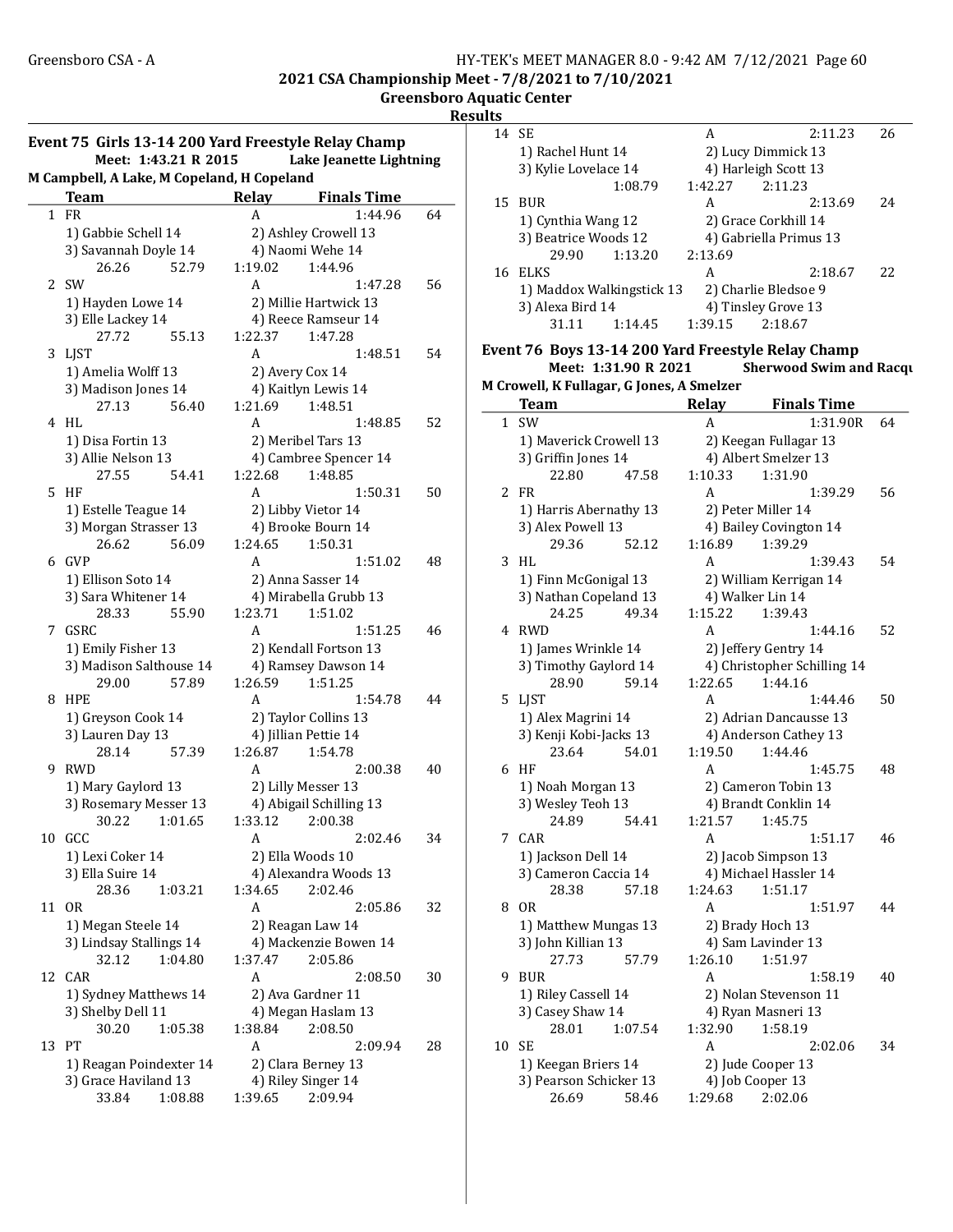#### Greensboro CSA - A <br>HY-TEK's MEET MANAGER 8.0 - 9:42 AM 7/12/2021 Page 61 2021 CSA Championship Meet - 7/8/2021 to 7/10/2021

Greensboro Aquatic Center

| <b>Result</b> |  |
|---------------|--|
|               |  |

|  |  | (Event 76 Boys 13-14 200 Yard Freestyle Relay Champ) |  |
|--|--|------------------------------------------------------|--|
|  |  |                                                      |  |

|    | Team                  |         | Relay           | <b>Finals Time</b>     |    |
|----|-----------------------|---------|-----------------|------------------------|----|
|    | 11 GSRC               |         | A               | 2:08.25                | 32 |
|    | 1) McCade Moody 13    |         |                 | 2) Julius Hurley 11    |    |
|    | 3) Tyler Fortson 10   |         |                 | 4) Arthur Neighbors 13 |    |
|    | 30.92                 | 1:09.21 | 1:40.93         | 2:08.25                |    |
|    | 12 HPE                |         | A               | 2:11.65                | 30 |
|    | 1) Buddy Mussallem 13 |         |                 | 2) Angel Garcia 13     |    |
|    | 3) Colt Wallace 13    |         |                 | 4) Landon Shi 13       |    |
|    | 34.47                 | 1:07.74 | 1:42.23         | 2:11.65                |    |
|    | 13 FO                 |         | A               | 2:58.17                | 28 |
|    | 1) Lucas Carlisle 13  |         | 2) Eli Galvan 9 |                        |    |
|    | 3) Jack Oliver 10     |         |                 | 4) Domonic DeLuca 14   |    |
|    | 39.85                 |         | 1:43.67         | 2:58.17                |    |
| 14 | ELKS                  |         | A               | 2:58.69                | 26 |
|    | 1) Davis Wolfe 9      |         |                 | 2) Oliver Smith 9      |    |
|    | 3) Weston Borden 9    |         |                 | 4) Christopher Hall 14 |    |
|    | 47.65                 | 1:38.93 | 2:58.69         |                        |    |

# Event 77 Girls 15-19 200 Yard Freestyle Relay Champ

Adams Farm Swim Team A Curtis, H Horton, M McGill, H Carpenter

| Team                    | <b>Relay</b> | <b>Finals Time</b>   |    |
|-------------------------|--------------|----------------------|----|
| <b>BUR</b>              | А            | 1:40.44              | 64 |
| 1) Jordan Williams 15   |              | 2) Agnes Cruz 16     |    |
| 3) Alexandria Brooks 15 |              | 4) Maura Schoppa 17  |    |
| 25.60<br>51.47          | 1:16.66      | 1:40.44              |    |
| 2 PT                    | А            | 1:40.89              | 56 |
| 1) Gracie Hunt 15       |              | 2) Hadley Osborne 15 |    |
| 3) Caroline Goodman 16  |              | 4) Ellie Hunt 15     |    |

|    | 1) urationium 15          |       |         | 4 THAME VOUULLE        |    |
|----|---------------------------|-------|---------|------------------------|----|
|    | 3) Caroline Goodman 16    |       |         | 4) Ellie Hunt 15       |    |
|    | 25.04                     | 51.02 | 1:16.47 | 1:40.89                |    |
| 3  | HI.                       |       | A       | 1:45.86                | 54 |
|    | 1) Jennings Lin 18        |       |         | 2) Haley Mann 17       |    |
|    | 3) Tori Evans 16          |       |         | 4) Maeren McGonigal 15 |    |
|    | 26.23                     | 54.15 | 1:21.12 | 1:45.86                |    |
|    | 4 SE                      |       | A       | 1:46.66                | 52 |
|    | 1) Kourtney Cook 17       |       |         | 2) Kristen Fields 17   |    |
|    | 3) Katie Kirkman 16       |       |         | 4) Claire Sullivan 18  |    |
|    | 25.92                     | 54.68 | 1:21.05 | 1:46.66                |    |
| 5. | .SW                       |       | A       | 1:48.67                | 50 |
|    | 1) Anabelle Short 17      |       |         | 2) Eva Grace Hecht 18  |    |
|    | 3) Ella Hartwick 17       |       |         | 4) Riley Willett 16    |    |
|    | 28.12                     | 56.65 | 1:24.24 | 1:48.67                |    |
| 6. | GCC.                      |       | A       | 1:49.09                | 48 |
|    | 1) Sienna Coker 15        |       |         | 2) Rollins Ortmann 17  |    |
|    | 3) Tyler Coker 17         |       |         | 4) Caroline Tilley 15  |    |
|    | 27.50                     | 55.48 | 1:22.81 | 1:49.09                |    |
| 7  | HF                        |       | A       | 1:51.49                | 46 |
|    | 1) Hannah Wachendorfer 16 |       |         | 2) Casey Sutherland 17 |    |
|    | 3) Karissa Sitepu 15      |       |         | 4) Halle Reynolds 17   |    |
|    | 25.56                     | 52.82 | 1:20.24 | 1:51.49                |    |
| 8  | GSRC                      |       | A       | 1:51.66                | 44 |
|    | 1) Grace Thurman 16       |       |         | 2) Hayley Salthouse 18 |    |
|    | 3) Riley Brundage 15      |       |         | 4) Kaylie Neighbors 16 |    |
|    | 28.67                     | 57.35 | 1:26.40 | 1:51.66                |    |
|    |                           |       |         |                        |    |

| 1) Lainey Albright 17<br>3) Susannah Weaver 17 |                                                                                                                                                                                                                                                                                                                                                          | 2) Paige Evans 18                                                                                                                                                                                                                                                    |                                                                                                 |                                                                                                                                                                                                                                                                                                                                                                                                                                                                                                                                                                                                 |
|------------------------------------------------|----------------------------------------------------------------------------------------------------------------------------------------------------------------------------------------------------------------------------------------------------------------------------------------------------------------------------------------------------------|----------------------------------------------------------------------------------------------------------------------------------------------------------------------------------------------------------------------------------------------------------------------|-------------------------------------------------------------------------------------------------|-------------------------------------------------------------------------------------------------------------------------------------------------------------------------------------------------------------------------------------------------------------------------------------------------------------------------------------------------------------------------------------------------------------------------------------------------------------------------------------------------------------------------------------------------------------------------------------------------|
|                                                |                                                                                                                                                                                                                                                                                                                                                          |                                                                                                                                                                                                                                                                      |                                                                                                 |                                                                                                                                                                                                                                                                                                                                                                                                                                                                                                                                                                                                 |
|                                                |                                                                                                                                                                                                                                                                                                                                                          |                                                                                                                                                                                                                                                                      | 4) Jadie Ruth Wehe 15                                                                           |                                                                                                                                                                                                                                                                                                                                                                                                                                                                                                                                                                                                 |
| 28.85<br>57.33                                 | 1:24.45                                                                                                                                                                                                                                                                                                                                                  |                                                                                                                                                                                                                                                                      | 1:52.22                                                                                         |                                                                                                                                                                                                                                                                                                                                                                                                                                                                                                                                                                                                 |
|                                                | A                                                                                                                                                                                                                                                                                                                                                        |                                                                                                                                                                                                                                                                      | 1:54.33                                                                                         | 34                                                                                                                                                                                                                                                                                                                                                                                                                                                                                                                                                                                              |
|                                                |                                                                                                                                                                                                                                                                                                                                                          |                                                                                                                                                                                                                                                                      |                                                                                                 |                                                                                                                                                                                                                                                                                                                                                                                                                                                                                                                                                                                                 |
|                                                |                                                                                                                                                                                                                                                                                                                                                          |                                                                                                                                                                                                                                                                      |                                                                                                 |                                                                                                                                                                                                                                                                                                                                                                                                                                                                                                                                                                                                 |
|                                                |                                                                                                                                                                                                                                                                                                                                                          |                                                                                                                                                                                                                                                                      |                                                                                                 |                                                                                                                                                                                                                                                                                                                                                                                                                                                                                                                                                                                                 |
|                                                | A                                                                                                                                                                                                                                                                                                                                                        |                                                                                                                                                                                                                                                                      | 1:54.94                                                                                         | 32                                                                                                                                                                                                                                                                                                                                                                                                                                                                                                                                                                                              |
|                                                |                                                                                                                                                                                                                                                                                                                                                          |                                                                                                                                                                                                                                                                      |                                                                                                 |                                                                                                                                                                                                                                                                                                                                                                                                                                                                                                                                                                                                 |
|                                                |                                                                                                                                                                                                                                                                                                                                                          |                                                                                                                                                                                                                                                                      |                                                                                                 |                                                                                                                                                                                                                                                                                                                                                                                                                                                                                                                                                                                                 |
|                                                |                                                                                                                                                                                                                                                                                                                                                          |                                                                                                                                                                                                                                                                      |                                                                                                 |                                                                                                                                                                                                                                                                                                                                                                                                                                                                                                                                                                                                 |
|                                                | A                                                                                                                                                                                                                                                                                                                                                        |                                                                                                                                                                                                                                                                      | 1:55.18                                                                                         | 30                                                                                                                                                                                                                                                                                                                                                                                                                                                                                                                                                                                              |
|                                                |                                                                                                                                                                                                                                                                                                                                                          |                                                                                                                                                                                                                                                                      |                                                                                                 |                                                                                                                                                                                                                                                                                                                                                                                                                                                                                                                                                                                                 |
|                                                |                                                                                                                                                                                                                                                                                                                                                          |                                                                                                                                                                                                                                                                      |                                                                                                 |                                                                                                                                                                                                                                                                                                                                                                                                                                                                                                                                                                                                 |
|                                                |                                                                                                                                                                                                                                                                                                                                                          |                                                                                                                                                                                                                                                                      |                                                                                                 |                                                                                                                                                                                                                                                                                                                                                                                                                                                                                                                                                                                                 |
|                                                | A                                                                                                                                                                                                                                                                                                                                                        |                                                                                                                                                                                                                                                                      | 1:57.81                                                                                         | 28                                                                                                                                                                                                                                                                                                                                                                                                                                                                                                                                                                                              |
|                                                |                                                                                                                                                                                                                                                                                                                                                          |                                                                                                                                                                                                                                                                      |                                                                                                 |                                                                                                                                                                                                                                                                                                                                                                                                                                                                                                                                                                                                 |
|                                                |                                                                                                                                                                                                                                                                                                                                                          |                                                                                                                                                                                                                                                                      |                                                                                                 |                                                                                                                                                                                                                                                                                                                                                                                                                                                                                                                                                                                                 |
|                                                |                                                                                                                                                                                                                                                                                                                                                          |                                                                                                                                                                                                                                                                      |                                                                                                 |                                                                                                                                                                                                                                                                                                                                                                                                                                                                                                                                                                                                 |
|                                                |                                                                                                                                                                                                                                                                                                                                                          |                                                                                                                                                                                                                                                                      |                                                                                                 | 26                                                                                                                                                                                                                                                                                                                                                                                                                                                                                                                                                                                              |
|                                                |                                                                                                                                                                                                                                                                                                                                                          |                                                                                                                                                                                                                                                                      |                                                                                                 |                                                                                                                                                                                                                                                                                                                                                                                                                                                                                                                                                                                                 |
|                                                |                                                                                                                                                                                                                                                                                                                                                          |                                                                                                                                                                                                                                                                      |                                                                                                 |                                                                                                                                                                                                                                                                                                                                                                                                                                                                                                                                                                                                 |
|                                                |                                                                                                                                                                                                                                                                                                                                                          |                                                                                                                                                                                                                                                                      |                                                                                                 |                                                                                                                                                                                                                                                                                                                                                                                                                                                                                                                                                                                                 |
|                                                |                                                                                                                                                                                                                                                                                                                                                          |                                                                                                                                                                                                                                                                      |                                                                                                 | 24                                                                                                                                                                                                                                                                                                                                                                                                                                                                                                                                                                                              |
|                                                |                                                                                                                                                                                                                                                                                                                                                          |                                                                                                                                                                                                                                                                      |                                                                                                 |                                                                                                                                                                                                                                                                                                                                                                                                                                                                                                                                                                                                 |
|                                                |                                                                                                                                                                                                                                                                                                                                                          |                                                                                                                                                                                                                                                                      |                                                                                                 |                                                                                                                                                                                                                                                                                                                                                                                                                                                                                                                                                                                                 |
|                                                |                                                                                                                                                                                                                                                                                                                                                          |                                                                                                                                                                                                                                                                      |                                                                                                 |                                                                                                                                                                                                                                                                                                                                                                                                                                                                                                                                                                                                 |
|                                                |                                                                                                                                                                                                                                                                                                                                                          |                                                                                                                                                                                                                                                                      |                                                                                                 | 22                                                                                                                                                                                                                                                                                                                                                                                                                                                                                                                                                                                              |
|                                                |                                                                                                                                                                                                                                                                                                                                                          |                                                                                                                                                                                                                                                                      |                                                                                                 |                                                                                                                                                                                                                                                                                                                                                                                                                                                                                                                                                                                                 |
|                                                |                                                                                                                                                                                                                                                                                                                                                          |                                                                                                                                                                                                                                                                      |                                                                                                 |                                                                                                                                                                                                                                                                                                                                                                                                                                                                                                                                                                                                 |
|                                                |                                                                                                                                                                                                                                                                                                                                                          |                                                                                                                                                                                                                                                                      |                                                                                                 |                                                                                                                                                                                                                                                                                                                                                                                                                                                                                                                                                                                                 |
|                                                |                                                                                                                                                                                                                                                                                                                                                          |                                                                                                                                                                                                                                                                      |                                                                                                 | 18                                                                                                                                                                                                                                                                                                                                                                                                                                                                                                                                                                                              |
|                                                |                                                                                                                                                                                                                                                                                                                                                          |                                                                                                                                                                                                                                                                      |                                                                                                 |                                                                                                                                                                                                                                                                                                                                                                                                                                                                                                                                                                                                 |
|                                                |                                                                                                                                                                                                                                                                                                                                                          |                                                                                                                                                                                                                                                                      |                                                                                                 |                                                                                                                                                                                                                                                                                                                                                                                                                                                                                                                                                                                                 |
|                                                |                                                                                                                                                                                                                                                                                                                                                          |                                                                                                                                                                                                                                                                      |                                                                                                 | 14                                                                                                                                                                                                                                                                                                                                                                                                                                                                                                                                                                                              |
|                                                |                                                                                                                                                                                                                                                                                                                                                          |                                                                                                                                                                                                                                                                      |                                                                                                 |                                                                                                                                                                                                                                                                                                                                                                                                                                                                                                                                                                                                 |
|                                                |                                                                                                                                                                                                                                                                                                                                                          |                                                                                                                                                                                                                                                                      |                                                                                                 |                                                                                                                                                                                                                                                                                                                                                                                                                                                                                                                                                                                                 |
|                                                |                                                                                                                                                                                                                                                                                                                                                          |                                                                                                                                                                                                                                                                      |                                                                                                 |                                                                                                                                                                                                                                                                                                                                                                                                                                                                                                                                                                                                 |
|                                                |                                                                                                                                                                                                                                                                                                                                                          |                                                                                                                                                                                                                                                                      |                                                                                                 |                                                                                                                                                                                                                                                                                                                                                                                                                                                                                                                                                                                                 |
|                                                | 28.20<br>1) Claire Yonce 15<br>27.99<br>1) Ali Shackelford 15<br>3) Anna Manry 16<br>29.90<br>1) Lindsey Glebus 17<br>3) Alison Pattman 16<br>30.28<br>3) Liza Foster 16<br>29.43<br>1) Anna Sechrist 17<br>3) Emma Welch 15<br>30.17<br>1) Kipley Hill 15<br>30.61<br>3) Lucy Sprange 15<br>26.30<br>1) Sarah Houlden 18<br>3) Libby Newman 15<br>31.72 | 1) Amelia Hammond 17<br>3) MaryAnn Edmonds 17<br>58.14<br>3) Megan Bourgeois 18<br>59.10<br>58.57<br>1:01.19<br>A<br>1) Lanie Pascavage 16<br>1:00.71<br>A<br>1:00.90<br>A<br>3) Brenna Murphy 17<br>1:07.11<br>A<br>1) Caroline McNairy 17<br>54.57<br>A<br>1:07.03 | 1:27.22<br>1:28.89<br>1:27.46<br>1:32.39<br>1:29.90<br>1:31.58<br>1:38.08<br>1:25.22<br>1:37.60 | 2) Lillie O'Neill 16<br>4) Grace Hammond 17<br>1:54.33<br>2) Sanya Singh 18<br>4) Alannah Williamson 17<br>1:54.94<br>2) McCain Davidson 15<br>4) Sydney Roberts 16<br>1:55.18<br>2) Abby Oldt 18<br>4) Rori Rountree 15<br>1:57.81<br>1:59.13<br>2) Arden Yates 15<br>4) Ella Abbott 16<br>1:59.13<br>2:00.00<br>2) Claudia Lavinder 15<br>4) Melissa Killian 16<br>2:00.00<br>2:03.87<br>2) Sierra Fridinger 15<br>4) Sadie Covington 17<br>2:03.87<br>2:03.88<br>2) Georgie King 15<br>4) Alexandra Tuma 9<br>2:03.88<br>2:05.83<br>2) Lacey Houlden 15<br>4) Gracie Southwell 16<br>2:05.83 |

#### Event 78 Boys 15-19 200 Yard Freestyle Relay Champ Meet: 1:24.97 R 2019

| <b>Team</b>         |                                                | Relay                 | <b>Finals Time</b>     |    |
|---------------------|------------------------------------------------|-----------------------|------------------------|----|
| $1$ HL              |                                                | А                     | 1:25.84                | 64 |
| 1) Noah Rock 16     |                                                |                       | 2) Patrick Esposito 18 |    |
| 3) Dax Harris 16    |                                                | 4) Robert Tars 17     |                        |    |
| 21.84               | 43.98                                          | 1:05.11               | 1:25.84                |    |
| 2 LIST              |                                                | A                     | 1:27.59                | 56 |
| 1) Tanner Holian 15 |                                                | 2) Sterling Sharpe 16 |                        |    |
| 3) Danny Gatling 17 |                                                | 4) Ethan Womble 18    |                        |    |
| 22.15               | 43.74                                          | 1:06.71               | 1:27.59                |    |
| $3$ HF              |                                                | А                     | 1:28.41                | 54 |
| 1) John Ramos 17    |                                                | 2) Noah Ramos 17      |                        |    |
|                     | 3) Matthew Wachendorfer 17 4) Vance Bolyard 16 |                       |                        |    |
| 22.21               | 44.80                                          | 1:06.57               | 1:28.41                |    |